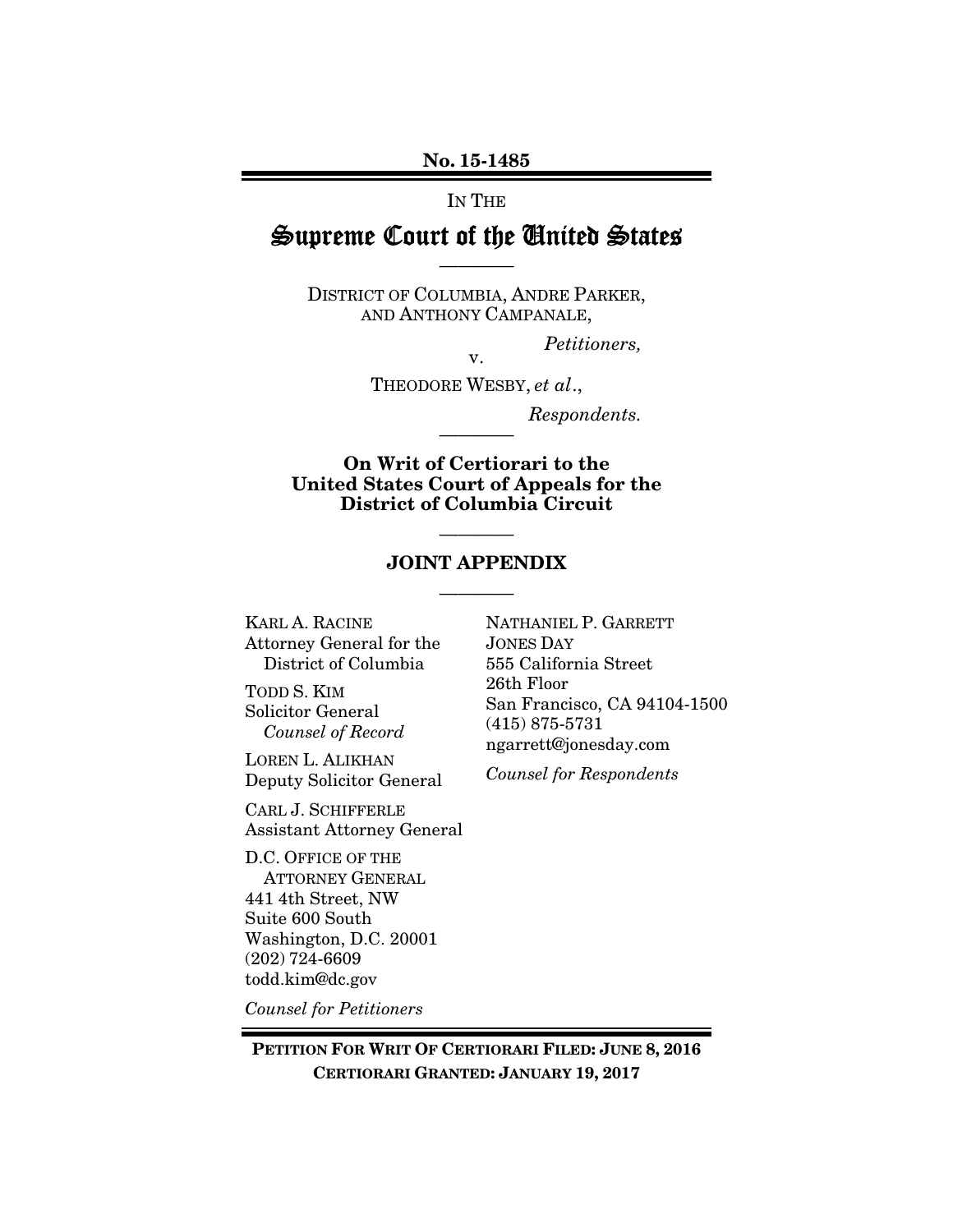## TABLE OF CONTENTS1

Page

## Relevant Docket Entries

-

| U.S. District Court District of Columbia<br>(Washington, DC), 1:09-cv-00501-RC         | $\mathbf{1}$ |
|----------------------------------------------------------------------------------------|--------------|
| United States Court of Appeals for District of<br>Columbia Circuit, Docket No. 12-7127 | 19           |
| Deposition of Sanjah Hunt (Docket Nos. 25-2,                                           | 34           |
| Deposition of Natasha Chittams (Docket Nos.                                            | 39           |
| Deposition of Sergeant Andre Suber (Docket                                             | 51           |
| Deposition of Officer Edwin Espinosa (Docket                                           | 66           |
| Deposition of Officer Anthony Campanale                                                | 70           |
| Deposition of Officer Faraz Khan (Docket Nos.                                          | 81           |
| Deposition of Officer Jason Newman (Docket                                             | 86           |
| Deposition of Officer Andre Parker (Docket Nos.                                        | 92           |

<sup>&</sup>lt;sup>1</sup> Where pages from a single deposition span multiple exhibits, those pages are now consolidated into one document included chronologically where the deposition first appears in the record.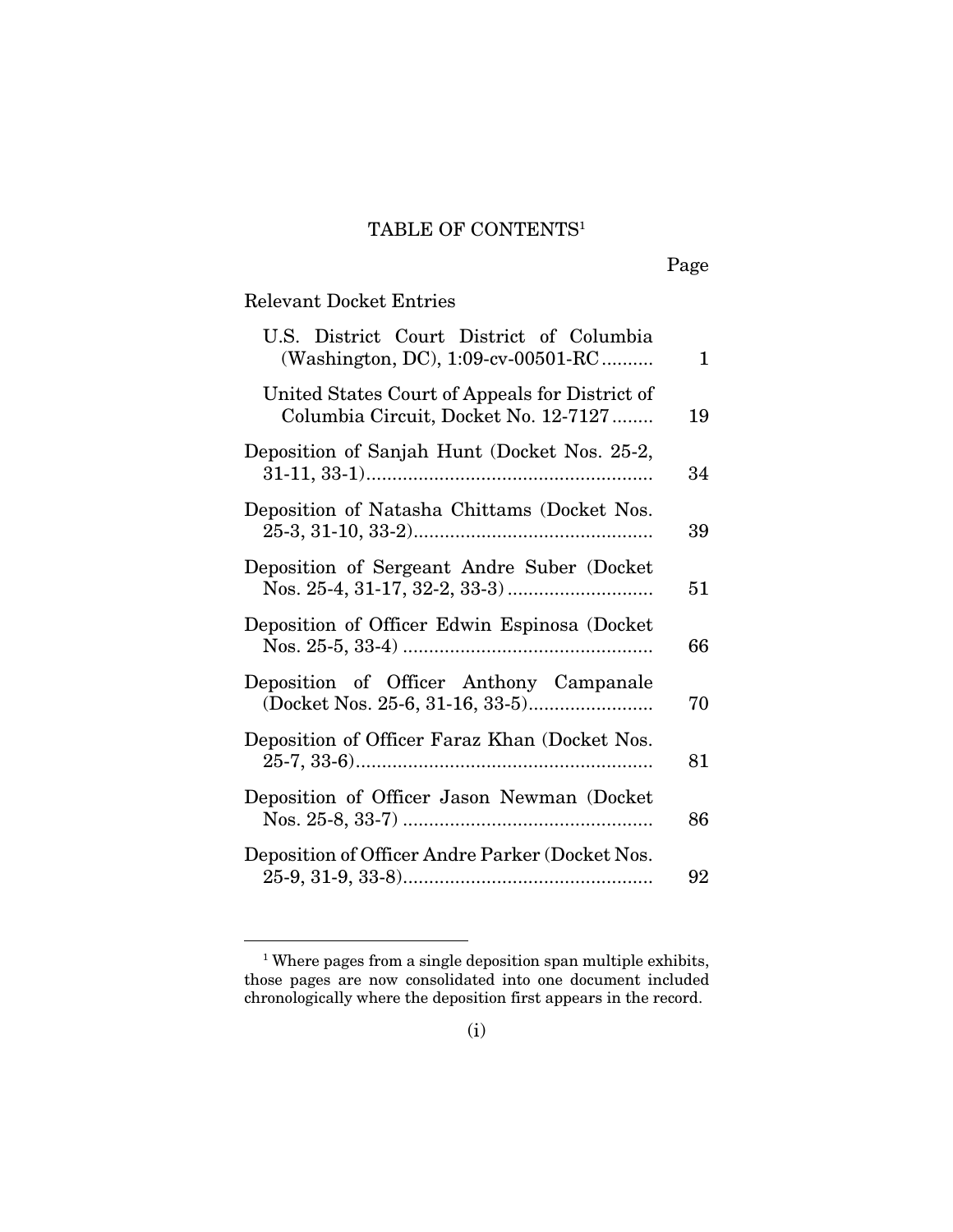# TABLE OF CONTENTS—Continued

| Page |
|------|
|      |

| Defendants' Responses to Plaintiffs' Statement<br>of Material Facts Not in Dispute (Docket No. | 104 |
|------------------------------------------------------------------------------------------------|-----|
| Metropolitan Police Department Arrest Report                                                   | 111 |
| Deposition of Ethelbert Louis (Docket No. 31-                                                  | 113 |
| Deposition of Brittany Stribling (Docket No. 31-                                               | 117 |
| Deposition of Lynn Taylor (Docket No. 31-14)                                                   | 121 |
| Deposition of Alissa Cole (Docket No. 31-15)                                                   |     |
| Defendant Anthony Campanale's Responses to<br>Interrogatories (Docket No. 31-19)               | 129 |
| Defendant Edwin Espinosa's Responses to<br>Interrogatories (Docket No. 31-20)                  | 141 |
| Defendant Faraz Khan's Responses to<br>Interrogatories (Docket No. 31-21)                      | 152 |
| Defendant Andre Parker's Responses to<br>Interrogatories (Docket No. 31-22)                    | 163 |
| Defendant Jason Newman's Responses to<br>Interrogatories (Docket No. 31-23)                    | 175 |
| Plaintiffs' Response to Defendants' Alleged<br>Facts as to Which There Is No Genuine           | 186 |

ii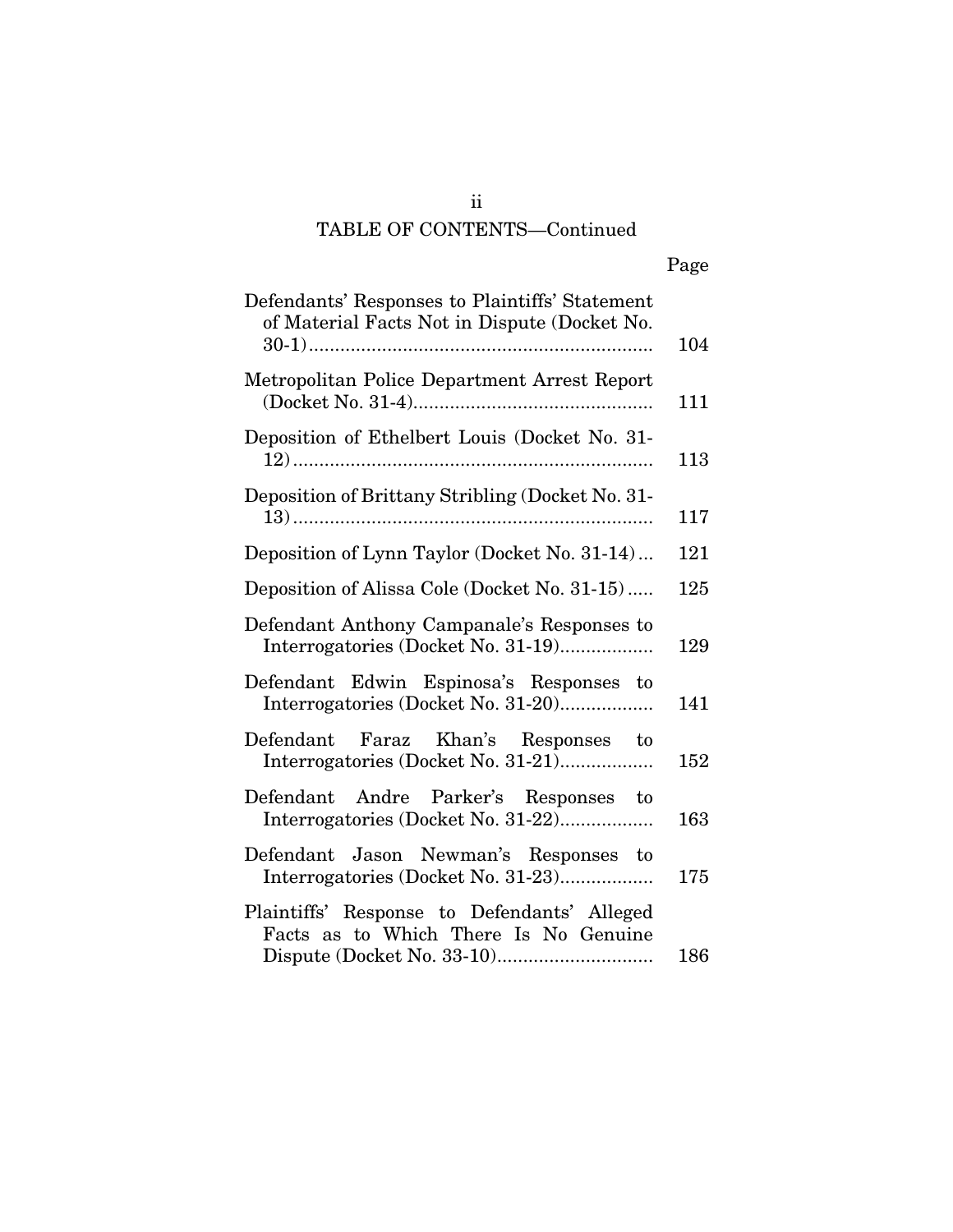#### NOTICE

The following opinions, decisions, judgments, and orders have been omitted in printing this joint appendix because they appear on the following pages in the appendix to the Petition for Certiorari:

## MEMORANDUM OPINION AND ORDER, U.S. District Court for the District of Columbia (January 18, 2012) ................... 45a OPINION, U.S. Court of Appeals for the District of Columbia Circuit (September 2, 2014) ...................................................... 1a ORDER, ON PETITION FOR REHEARING EN BANC, U.S. Court of Appeals for the District of Columbia Circuit (February 8, 2016) .......................................................... 102a

#### iii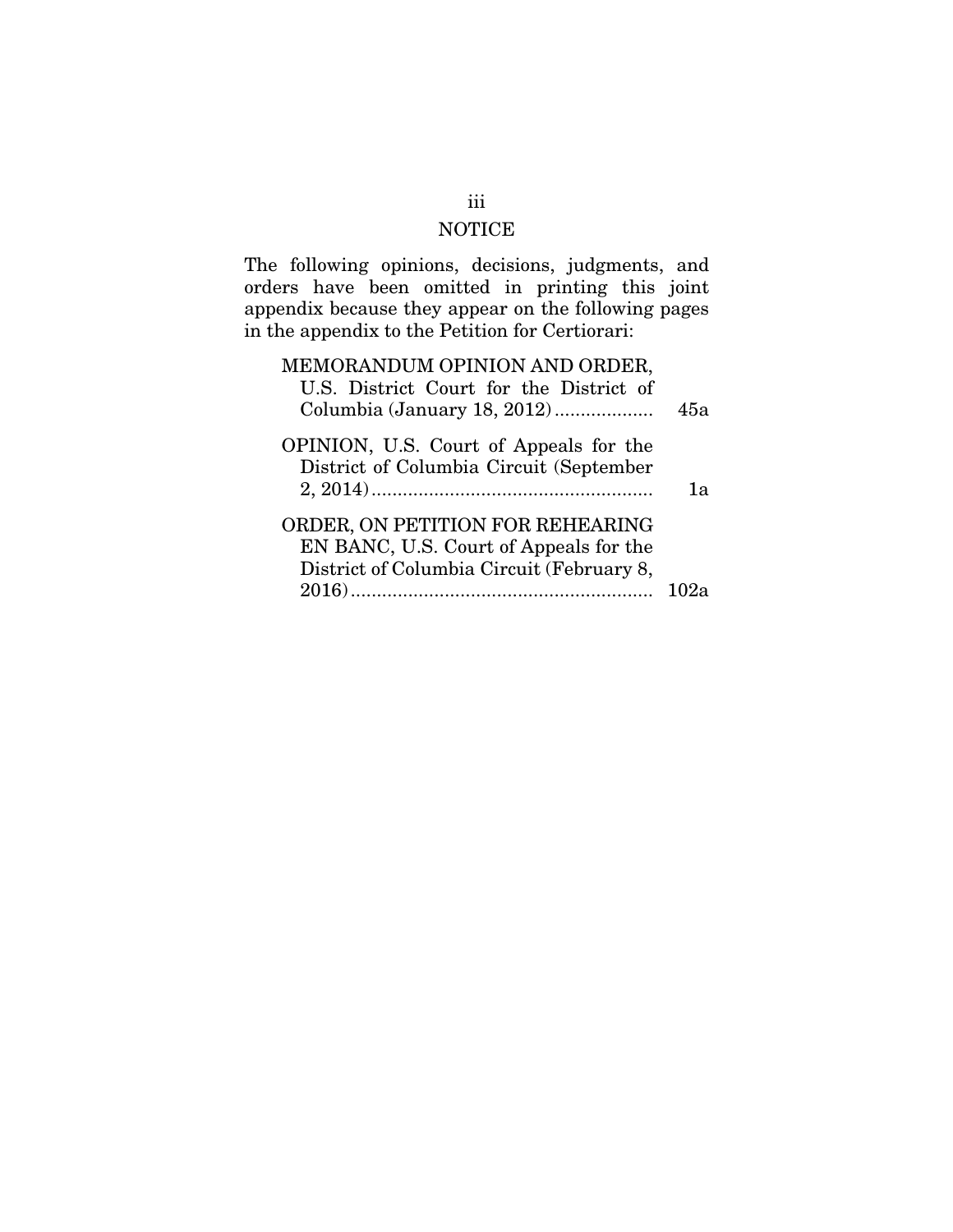## U.S. DISTRICT COURT DISTRICT OF COLUMBIA (WASHINGTON, DC)

1

## ———— 1:09-cv-00501-RC ————

WESBY *et al.*,

v.

DISTRICT OF COLUMBIA *et al.*,

————

## RELEVANT DOCKET ENTRIES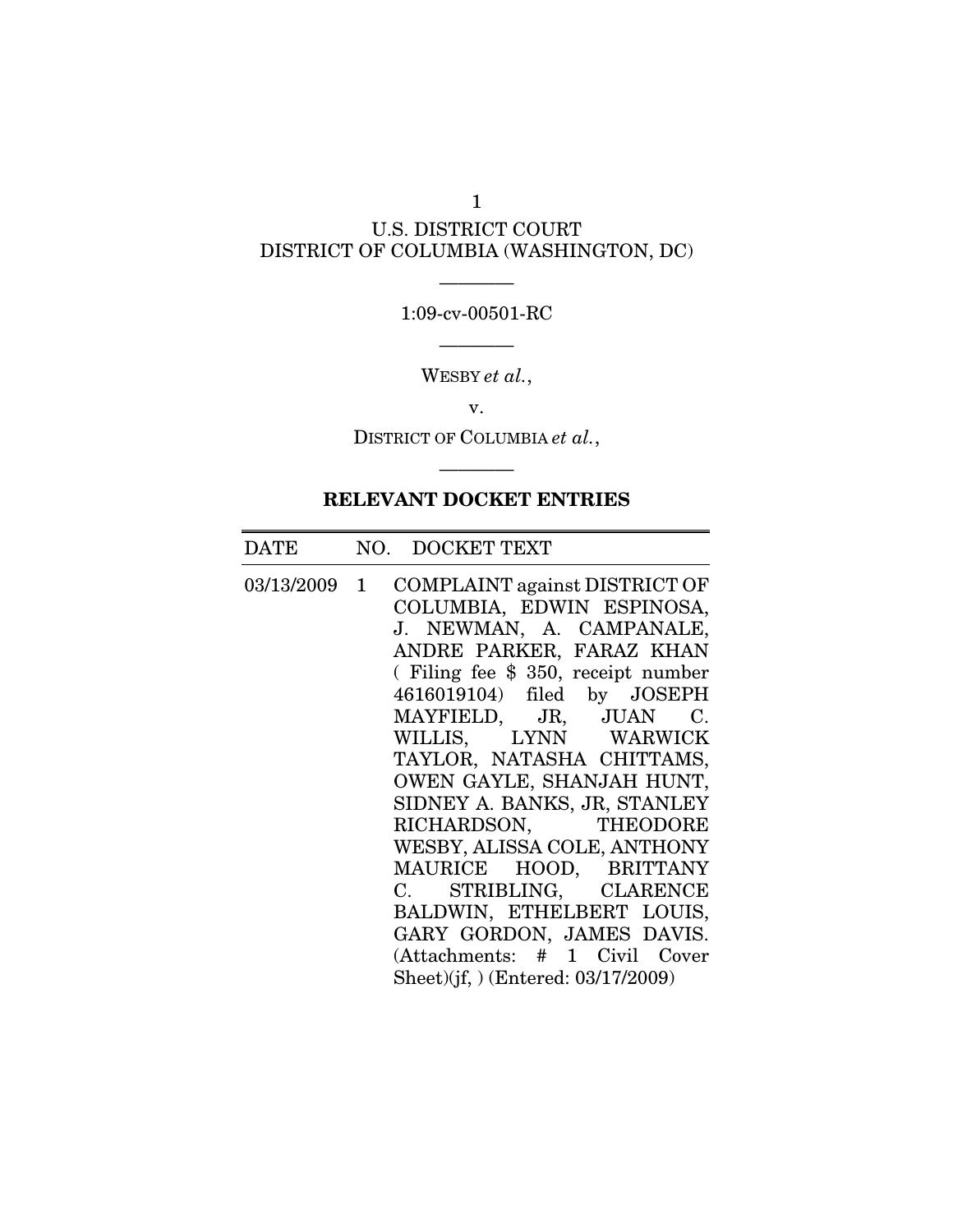#### \* \* \*

- 07/15/2009 8 ANSWER to 1 Complaint, with Jury Demand by DISTRICT OF COLUMBIA. Related document: 1 Complaint, filed by JAMES DAVIS, NATASHA CHITTAMS, CLARENCE BALDWIN, GARY GORDON, JUAN C. WILLIS, SIDNEY A. BANKS, JR., THEODORE WESBY, BRITTANY C. STRIBLING, SHANJAH HUNT, ALISSA COLE, STANLEY RICHARDSON, LYNN WARWICK TAYLOR, JOSEPH MAYFIELD, JR., OWEN GAYLE, ETHELBERT LOUIS, ANTHONY MAURICE HOOD.(Frost, Shana) (Entered: 07/15/2009)
- 07/23/2009 9 ANSWER to 1 Complaint, with Jury Demand by A. CAMPANALE. Related document: 1 Complaint, filed by JAMES DAVIS, NATASHA CHITTAMS, CLARENCE BALDWIN, GARY GORDON, JUAN C. WILLIS, SIDNEY A. BANKS, JR., THEODORE WESBY, BRITTANY C. STRIBLING, SHANJAH HUNT, ALISSA COLE, STANLEY RICHARDSON, LYNN WARWICK TAYLOR, JOSEPH MAYFIELD, JR., OWEN GAYLE, ETHELBERT LOUIS, ANTHONY MAURICE HOOD.(Frost, Shana) (Entered: 07/23/2009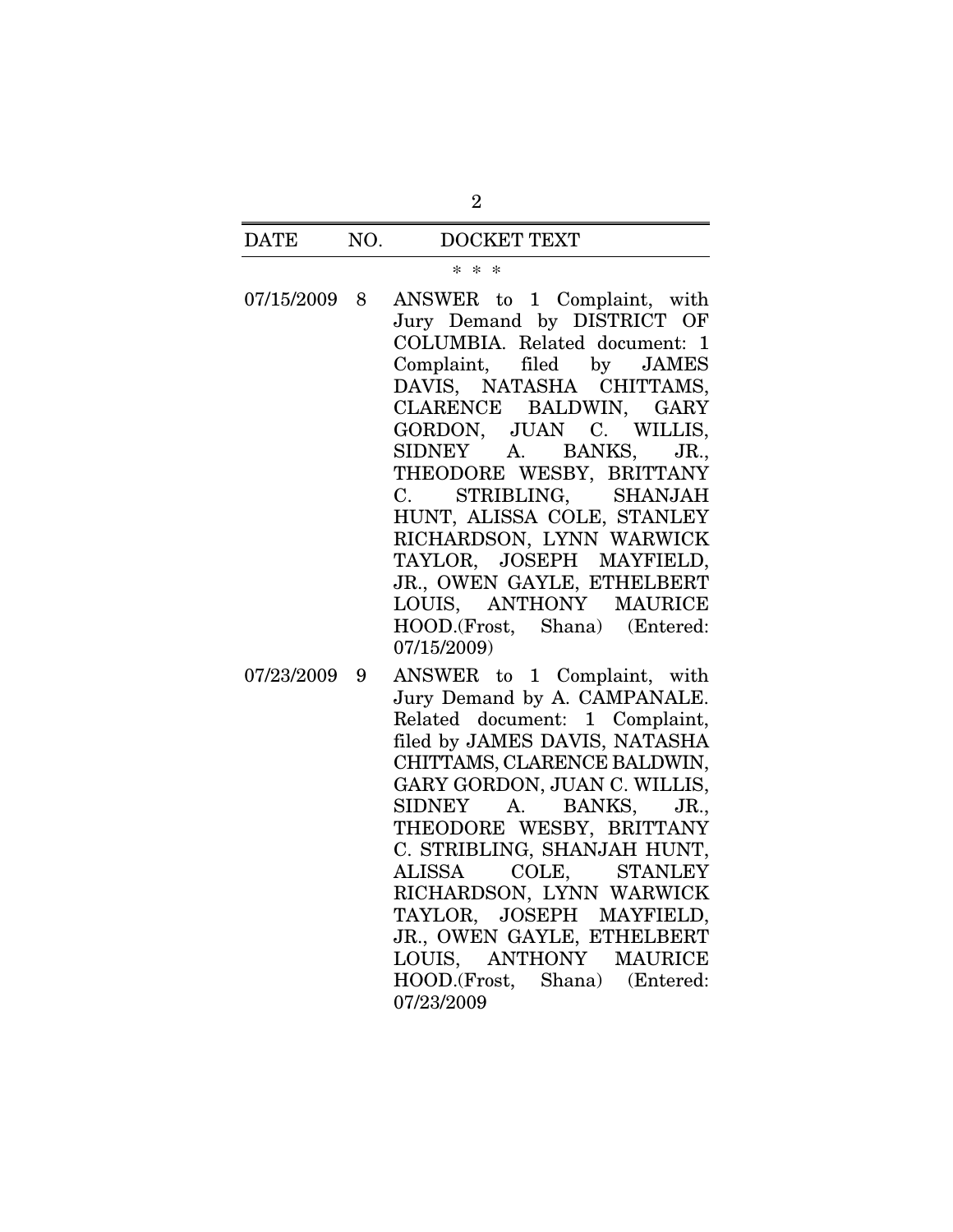- 07/23/2009 10 ANSWER to 1 Complaint, with Jury Demand by ANDRE PARKER. Related document: 1 Complaint, filed by JAMES DAVIS, NATASHA CHITTAMS, CLARENCE BALDWIN, GARY GORDON, JUAN C. WILLIS, SIDNEY A. BANKS, JR., THEODORE WESBY, BRITTANY C. STRIBLING, SHANJAH HUNT, ALISSA COLE, STANLEY RICHARDSON, LYNN WARWICK TAYLOR, JOSEPH MAYFIELD, JR., OWEN GAYLE, ETHELBERT LOUIS, ANTHONY MAURICE HOOD.(Frost, Shana) (Entered: 07/23/2009)
- 07/24/2009 11 ANSWER to 1 Complaint, with Jury Demand by J. NEWMAN. Related document: 1 Complaint, filed by JAMES DAVIS, NATASHA CHITTAMS, CLARENCE BALDWIN, GARY GORDON, JUAN C. WILLIS, SIDNEY A. BANKS, JR., THEODORE WESBY, BRITTANY C. STRIBLING, SHANJAH HUNT, ALISSA COLE, STANLEY RICHARDSON, LYNN WARWICK TAYLOR, JOSEPH MAYFIELD, JR., OWEN GAYLE, ETHELBERT LOUIS, ANTHONY MAURICE HOOD.(Frost, Shana) (Entered: 07/24/2009)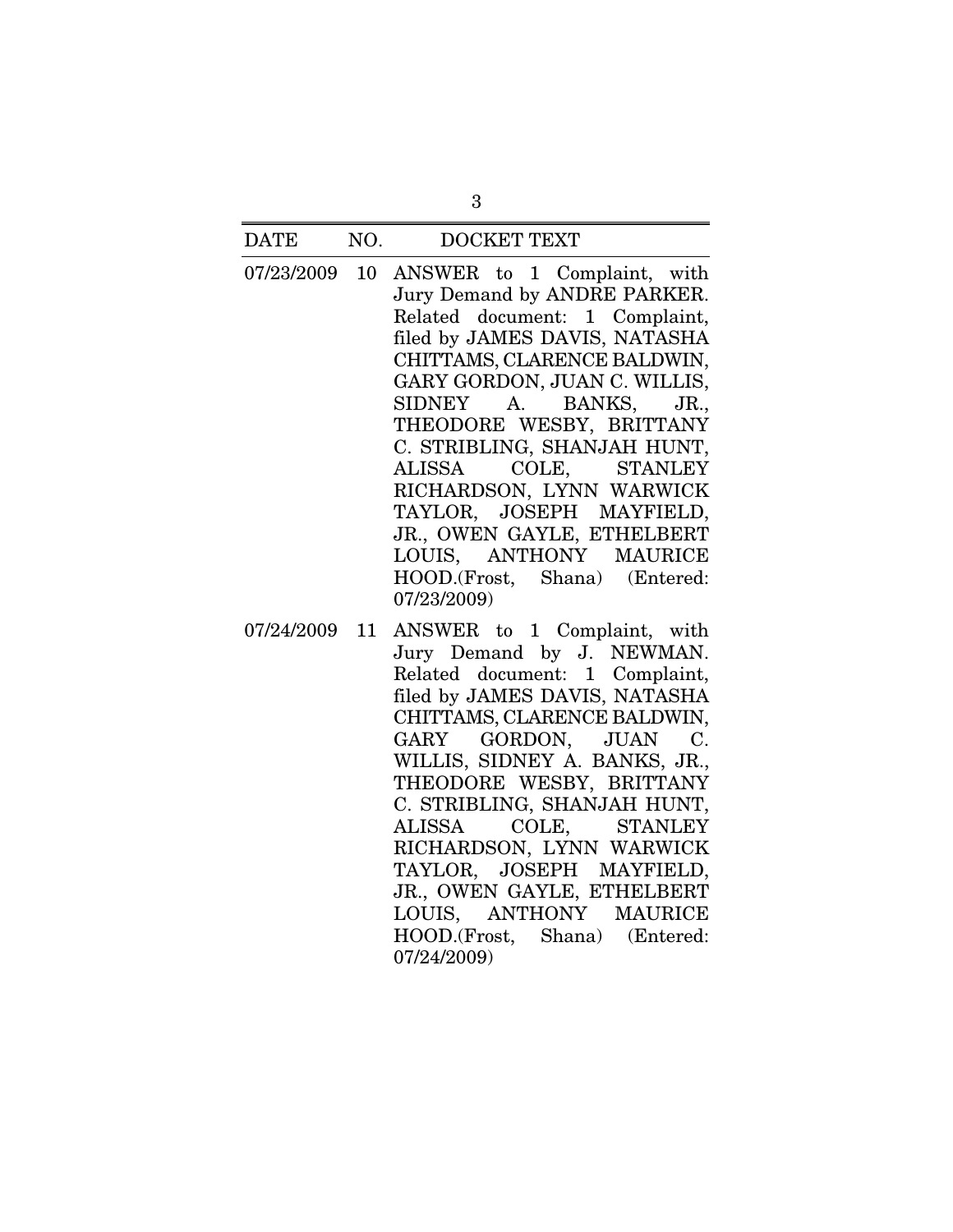07/24/2009 12 ANSWER to 1 Complaint, with Jury Demand by FARAZ KHAN. Related document: 1 Complaint, filed by JAMES DAVIS, NATASHA CHITTAMS, CLARENCE BALDWIN, GARY GORDON, JUAN C. WILLIS, SIDNEY A. BANKS, JR., THEODORE WESBY, BRITTANY C. STRIBLING, SHANJAH HUNT, ALISSA COLE, STANLEY RICHARDSON, LYNN WARWICK TAYLOR, JOSEPH MAYFIELD, JR., OWEN GAYLE, ETHELBERT LOUIS, ANTHONY MAURICE HOOD.(Frost, Shana) (Entered: 07/24/2009)

4

07/24/2009 13 ANSWER to 1 Complaint, with Jury Demand by EDWIN ESPINOSA. Related document: 1 Complaint, filed by JAMES DAVIS, NATASHA CHITTAMS, CLARENCE BALDWIN, GARY GORDON, JUAN C. WILLIS, SIDNEY A. BANKS, JR., THEODORE WESBY, BRITTANY C. STRIBLING, SHANJAH HUNT, ALISSA COLE, STANLEY RICHARDSON, LYNN WARWICK TAYLOR, JOSEPH MAYFIELD, JR., OWEN GAYLE, ETHELBERT LOUIS, ANTHONY MAURICE HOOD.(Frost, Shana) (Entered: 07/24/2009)

\* \* \*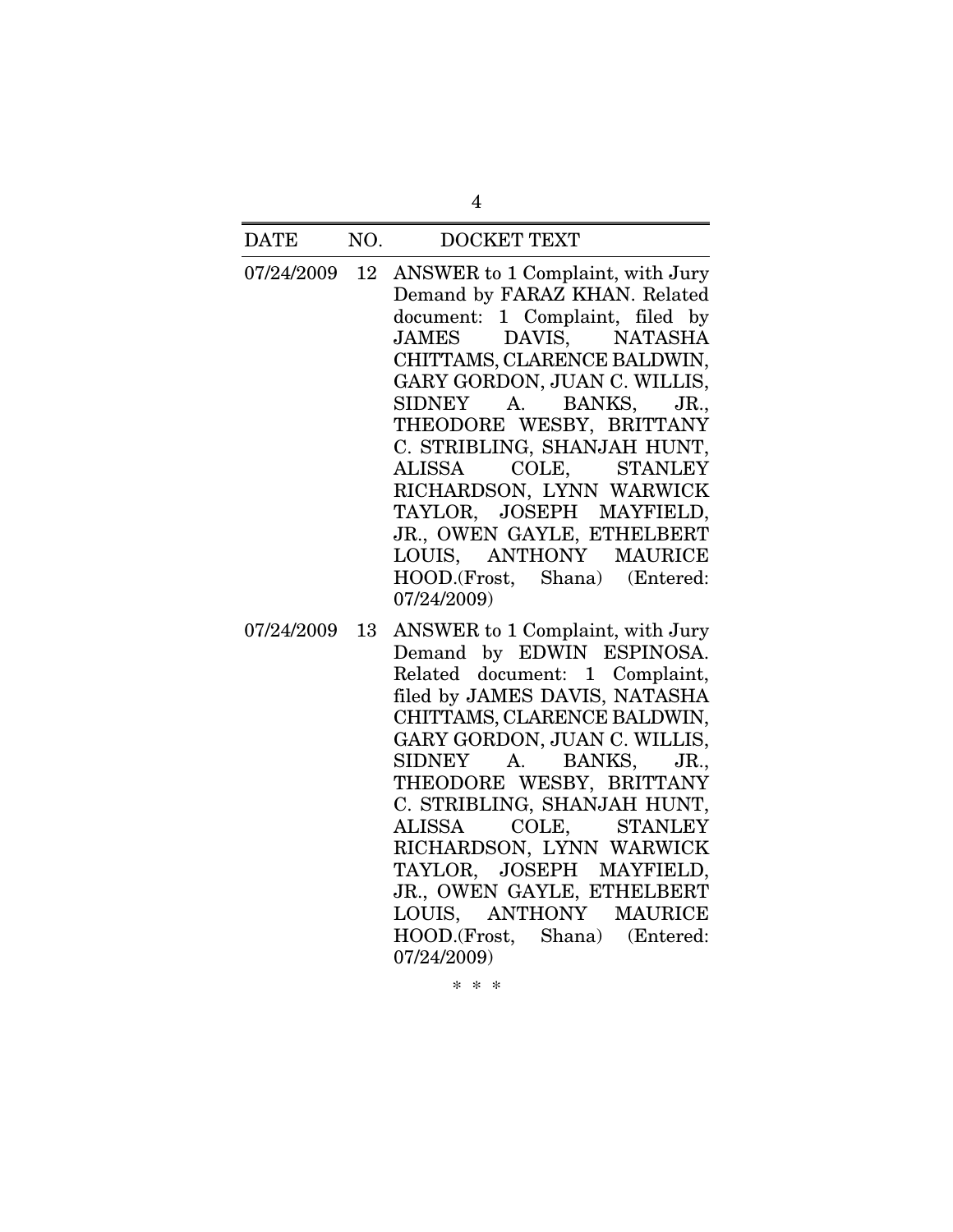- 01/11/2011 25 MOTION for Summary Judgment by STANLEY RICHARDSON, BRITTANY C. STRIBLING, LYNN WARWICK TAYLOR, THEODORE WESBY, JUAN C. WILLIS (Attachments: # 1 Statement of Material Facts Not In Dispute, # 2 Exhibit Excerpts of Hunt's Dep., # 3 Exhibit Excerpts of Chittams' Dep, # 4 Exhibit Excerpts of Suber's Dep, # 5 Exhibit Excerpt of Espinosa's Dep., # 6 Exhibit Excerpts of Campanale's Dep., # 7 Exhibit Excerpts of Khan's Dep., # 8 Exhibit Excerpts of Newman's Dep., # 9 Exhibit Excerpts of Parker's Dep.)(Lattimer, Gregory) (Entered: 01/12/2011)
- 01/21/2011 Case reassigned to U.S. District Judge Robert L. Wilkins. Judge Richard W. Roberts no longer assigned to the case. (gt, ) (Entered: 01/21/2011)
- 01/24/2011 26 MOTION for Extension of Time to File *Opposition to Plaintiffs' motion for summary judgment and file a cross motion for summary judgment* by A. CAMPANALE, DISTRICT OF COLUMBIA, EDWIN ESPINOSA, FARAZ KHAN, J. NEWMAN, ANDRE PARKER (Baker, Denise) (Entered: 01/24/2011)
- 01/31/2011 27 Memorandum in opposition to re 26 MOTION for Extension of Time to File *Opposition to Plaintiffs' motion*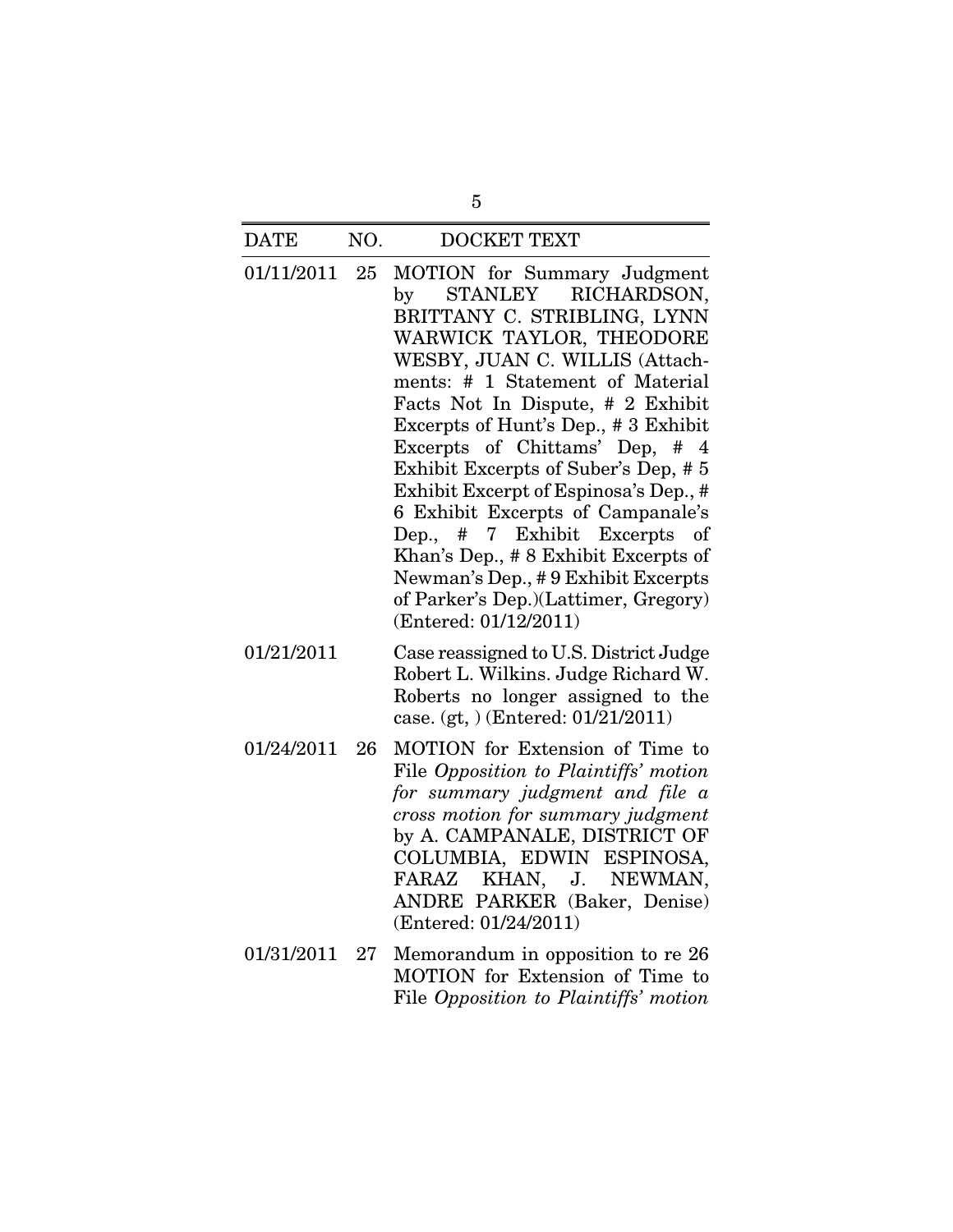*for summary judgment and file a cross motion for summary judgment* filed by THEODORE WESBY. (Lattimer, Gregory) (Entered: 01/31/2011)

- 02/01/2011 28 REPLY to opposition to motion re 26 MOTION for Extension of Time to File *Opposition to Plaintiffs' motion for summary judgment and file a cross motion for summary judgment* filed by A. CAMPANALE, DIS-TRICT OF COLUMBIA, EDWIN ESPINOSA, FARAZ KHAN, J. NEWMAN, ANDRE PARKER. (Baker, Denise) (Entered: 02/01/2011)
- 03/11/2011 29 MOTION for Hearing by THEODORE WESBY (Lattimer, Gregory) (Entered: 03/11/2011)
- 03/17/2011 MINUTE ORDER granting 26 Motion for Extension of Time to toOppose Plaintiffs Motion for Summary Judgment and file their Cross Motion for Summary; it is hereby ORDERED that the District Defendants shall file their Opposition to Motion for Summary Judgment and their Motion for Summary Judgment on or before April 1, 2011. Signed by Judge Robert L. Wilkins on 3/17/2011. (tcb) (Entered: 03/17/2011)
- 03/17/2011 MINUTE ORDER denying 29 Motion to Convene Status Hearing. Signed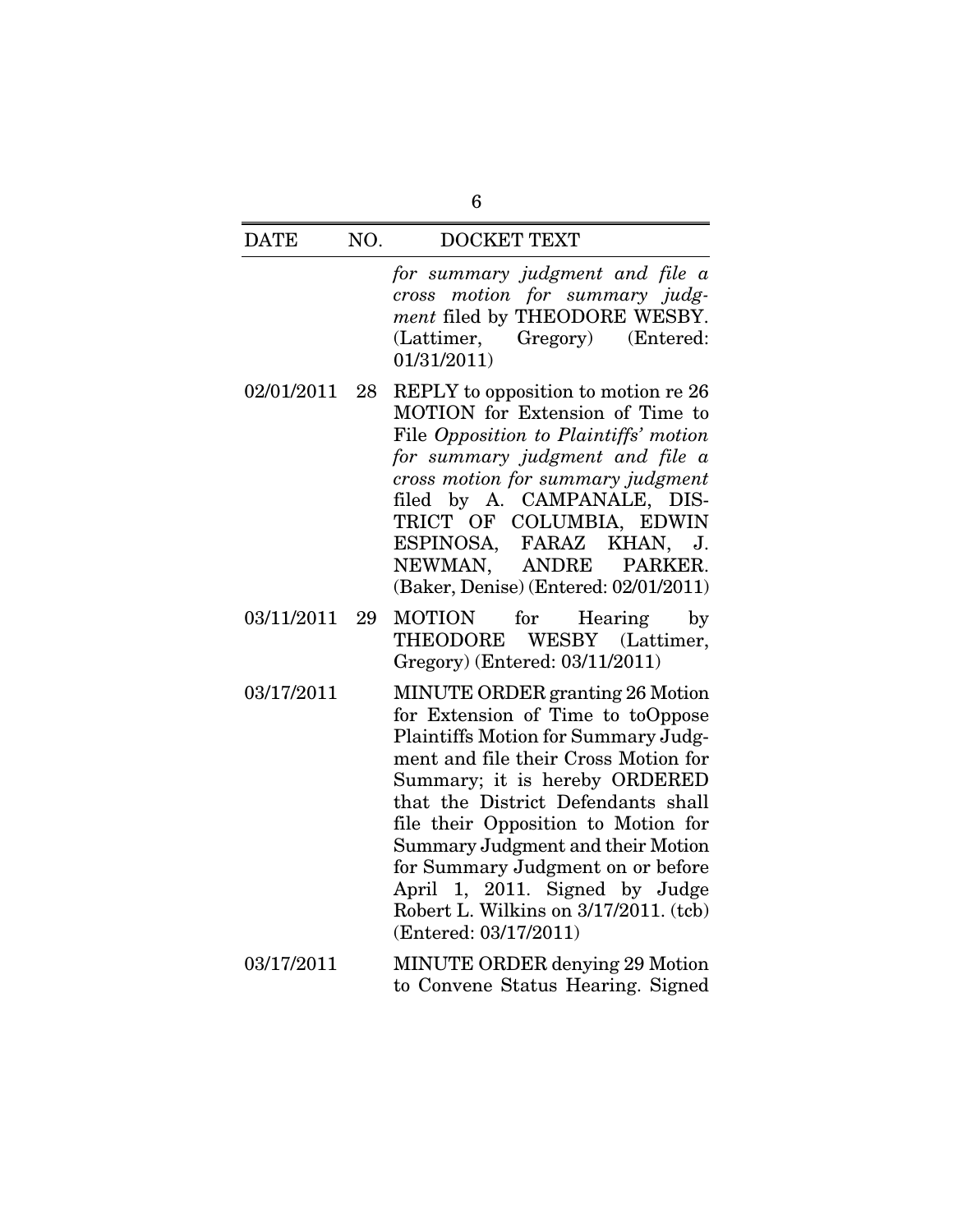by Judge Robert L. Wilkins on 3/17/2011. (tcb) (Entered: 03/17/2011)

- 04/01/2011 30 Memorandum in opposition to re 25 MOTION for Summary Judgment filed by A. CAMPANALE, DISTRICT OF COLUMBIA, EDWIN ESPINOSA, FARAZ KHAN, J. NEWMAN, ANDRE PARKER. (Attachments: # 1 Statement of Facts)(Baker, Denise) (Entered: 04/01/2011)
- 04/01/2011 31 MOTION for Summary Judgment by DISTRICT OF COLUMBIA, EDWIN ESPINOSA, FARAZ KHAN, J. NEWMAN, ANDRE PARKER (Attachments: # 1 Memorandum in Support, # 2 Statement of Facts, # 3 Text of Proposed Order, # 4 Exhibit A, # 5 Exhibit B, # 6 Exhibit C, # 7 Exhibit D, # 8 Exhibit E, # 9 Exhibit F, # 10 Exhibit G, # 11 Exhibit H, # 12 Exhibit I, # 13 Exhibit J, # 14 Exhibit K, # 15 Exhibit L, # 16 Exhibit M, # 17 Exhibit N, # 18 Exhibit O, # 19 Exhibit P, # 20 Exhibit Q, # 21 Exhibit R, # 22 Exhibit S, # 23 Exhibit T)(Baker, Denise) (Entered: 04/01/2011)
- 04/11/2011 32 REPLY to opposition to motion re 25 MOTION for Summary Judgment filed by STANLEY RICHARDSON, BRITTANY C. STRIBLING, LYNN WARWICK TAYLOR, THEODORE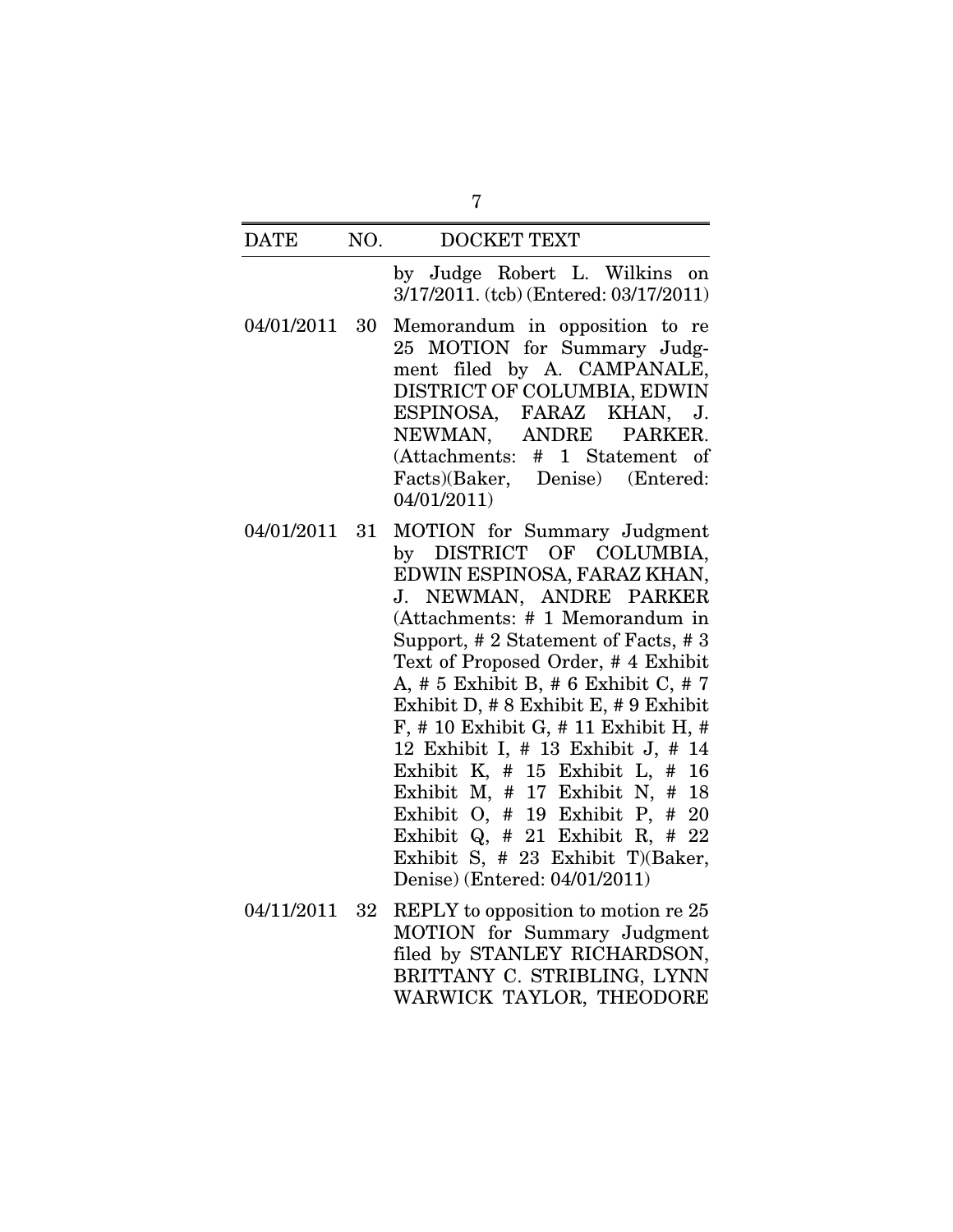WESBY. (Attachments: # 1 Reply to Response to Statement of Material Facts, # 2 Exhibit 3A - Excerpts of Suber Deposition, # 3 Exhibit 9 - Criminal Case Docket Sheets) (Lattimer, Gregory) (Entered: 04/11/2011)

- 04/18/2011 33 Memorandum in opposition to re 31 MOTION for Summary Judgment filed by STANLEY RICHARDSON, BRITTANY C. STRIBLING, LYNN WARWICK TAYLOR, THEODORE WESBY. (Attachments: # 1 Exhibit Hunt Depo, # 2 Exhibit Chittaams Depo, # 3 Exhibit Suber Depo, # 4 Exhibit Espinosa Depo, # 5 Exhibit Campanale Depo, # 6 Exhibit Khan Depo, # 7 Exhibit Newman Depo, # 8 Exhibit Parker Depo, # 9 Exhibit Criminal Docket Sheet, # 10 Statement of Facts)(Lattimer, Gregory) (Entered: 04/18/2011)
- 04/26/2011 34 MOTION for Extension of Time to File Response/Reply *to Plaintiffs' Opposition to District Defendants' Motion for Summary Judgment* by A. CAMPANALE, DISTRICT OF COLUMBIA, EDWIN ESPINOSA, FARAZ KHAN, J. NEWMAN (Baker, Denise) (Entered: 04/26/2011)
- 04/28/2011 MINUTE ORDER granting 34 Motion for Extension of Time to File Response/Reply re 31 MOTION for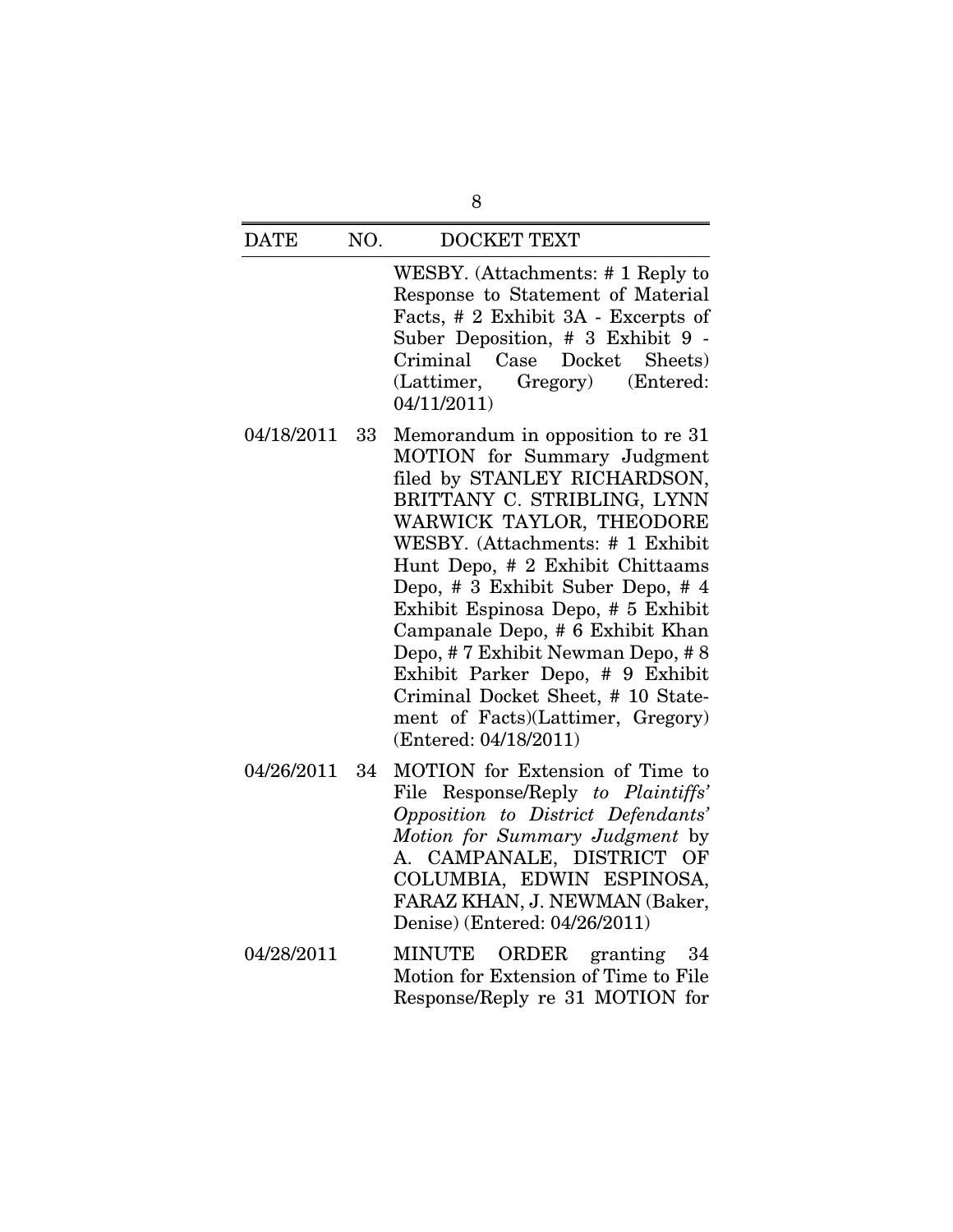Summary Judgment ; Set/Reset Deadlines: Replies due by 5/4/2011. Signed by Judge Robert L. Wilkins on 4/28/2011. (Wilkins, Robert) (Entered: 04/28/2011)

- 05/03/2011 35 Second MOTION for Extension of Time to File Response/Reply by A. CAMPANALE, DISTRICT OF COLUMBIA, EDWIN ESPINOSA, FARAZ KHAN, J. NEWMAN, ANDRE PARKER (Baker, Denise) (Entered: 05/03/2011)
- 05/04/2011 MINUTE ORDER granting 35 Motion for Extension of Time to File Response/Reply ; Set/Reset Deadlines: Replies due by 5/12/2011. Signed by Judge Robert L. Wilkins on 5/4/2011. (Wilkins, Robert) (Entered: 05/04/2011)
- 05/12/2011 36 REPLY to opposition to motion re 31 MOTION for Summary Judgment filed by A. CAMPANALE, DISTRICT OF COLUMBIA, EDWIN ESPINOSA, FARAZ KHAN, J. NEWMAN, ANDRE PARKER. (Baker, Denise) (Entered: 05/12/2011)
- 11/29/2011 37 SUPPLEMENTAL MEMORANDUM to re 33 Memorandum in Opposition, *to defendants motion for summary judgment* filed by NATASHA CHITTAMS, ALISSA COLE, JAMES DAVIS. (Attachments: # 1 Exhibit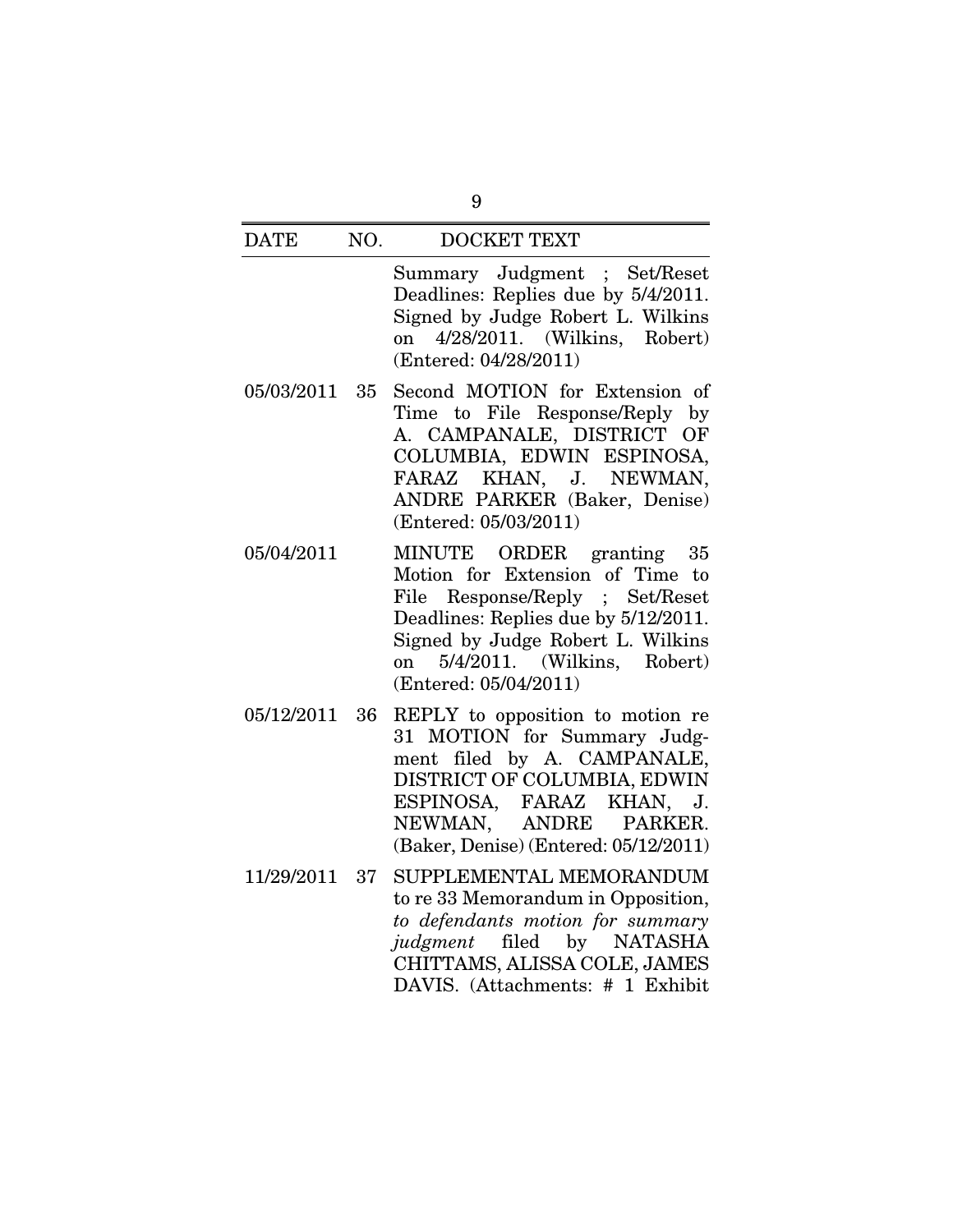| <b>DATE</b>   |    | NO.<br><b>DOCKET TEXT</b>                                                                                                                                                                                                                                                              |
|---------------|----|----------------------------------------------------------------------------------------------------------------------------------------------------------------------------------------------------------------------------------------------------------------------------------------|
|               |    | Judicial Summonses<br>(Charging)<br>Gregory)<br>Documents))(Lattimer,<br>(Entered: 11/29/2011)                                                                                                                                                                                         |
| 01/05/2012    | 38 | NOTICE of filing supplemental<br>documents by Defendants at the<br>request of the court. Received in<br>chambers via email on 11/29/11<br>$(lcrlw1, )$ (Entered: 01/05/2012)                                                                                                           |
| 01/18/2012    | 39 | MEMORANDUM AND OPINION<br>on Defendants' Motion for Summary<br>Judgment 31 and Plaintiffs' Motion<br>for Summary Judgment 25 . Signed<br>by Judge Robert L. Wilkins on<br>$1/18/12.$ (lcrlw1, ) (Entered:<br>01/18/2012)                                                               |
| 01/18/2012 40 |    | ORDER granting in part and<br>denying in part 25 Plaintiffs' Motion<br>for Summary Judgment; granting<br>in part and denying in part 31<br>Defendants' Motion for Summary<br>Judgment. Signed by Judge Robert<br>L. Wilkins on 1/18/12. (lcrlw1, )<br>(Entered: 01/18/2012)<br>$* * *$ |
| 10/23/2012 57 |    | <b>NOTICE</b> of Filing of Proposed Order<br>Dismissing Certain Claims by A.<br>CAMPANALE, DISTRICT<br>OF<br>COLUMBIA, EDWIN ESPINOSA,<br>KHAN, J. NEWMAN,<br>FARAZ<br>ANDRE PARKER (Attachments:<br>#1 Text of Proposed Order Proposed                                                |

Order dismissing certain claims)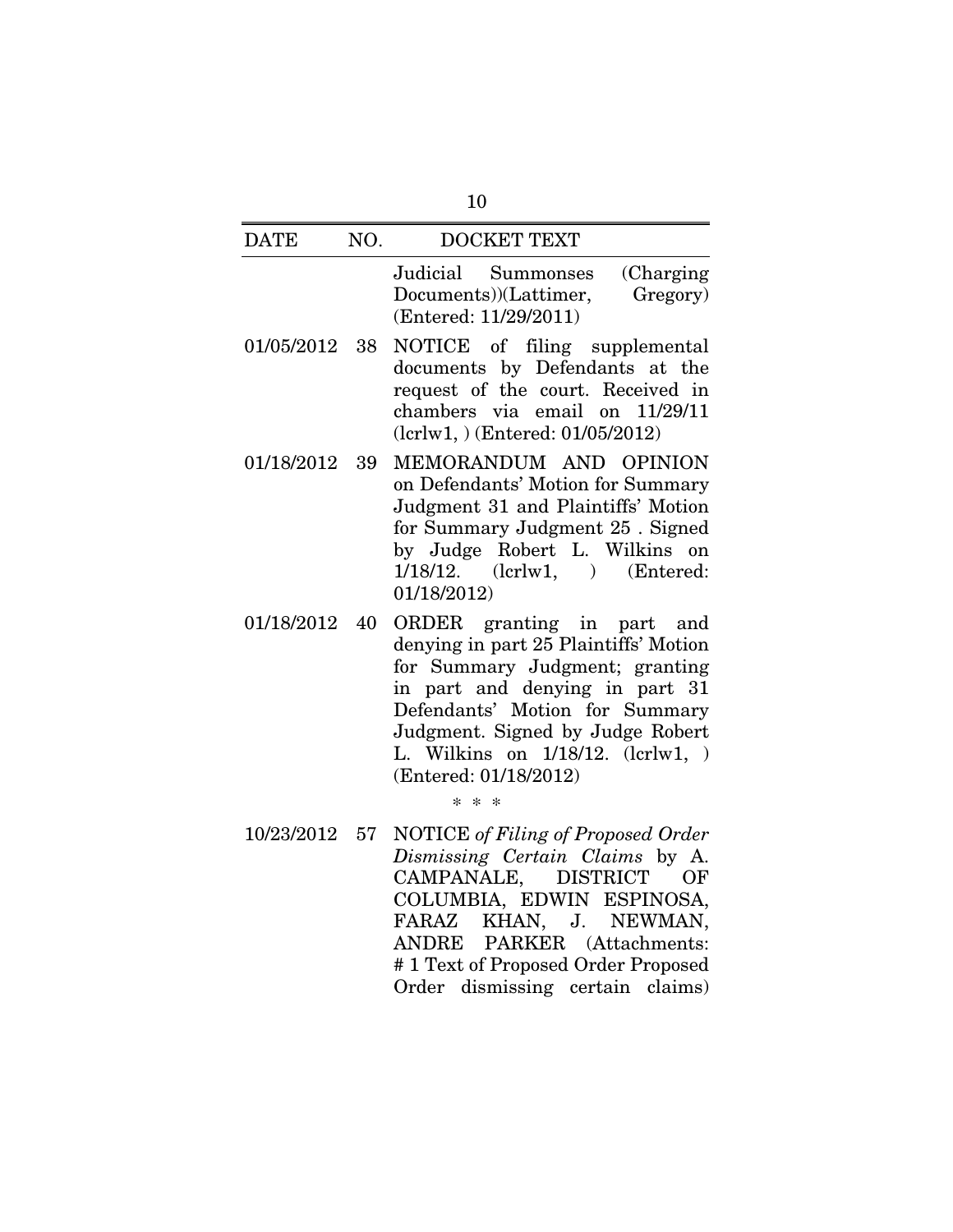(Pittman, Jonathan) (Entered: 10/23/2012)

10/24/2012 58 ORDER DISMISSING CERTAIN CLAIMS WITH PREJUDICE: In light of Plaintiffs decision not to pursue certain claims, the Court hereby dismisses the following claims pursuant to Fed. R. Civ P.  $41(a)(2)$  with prejudice:1. All claims for deprivation of civil rights under 42 U.S.C. § 1983 (Count I of the Complaint) against Defendant Officers Jason Newman, Edwin Espinosa and Faraz Khan, in their individual capacities, arising out of the arrest of plaintiffs for unlawful entry. 2. All claims for deprivation of civil rights under 42 U.S.C. § 1983 (Count I of the Complaint) against Defendant Officers Anthony Campanale, Andre Parker, Jason Newman, Edwin Espinosa and Faraz Khan, in their individual capacities, arising out of the arrest of plaintiffs for disorderly conduct. 3. All claims for false arrest (Count II of the Complaint) against Defendant Officers Jason Newman, Edwin Espinosa and Faraz Khan, in their individual capacities, arising out of the arrest of plaintiffs for unlawful entry. 4. All claims for false arrest (Count II of the Complaint) against Defendant Officers Anthony Campanale, Andre Parker, Jason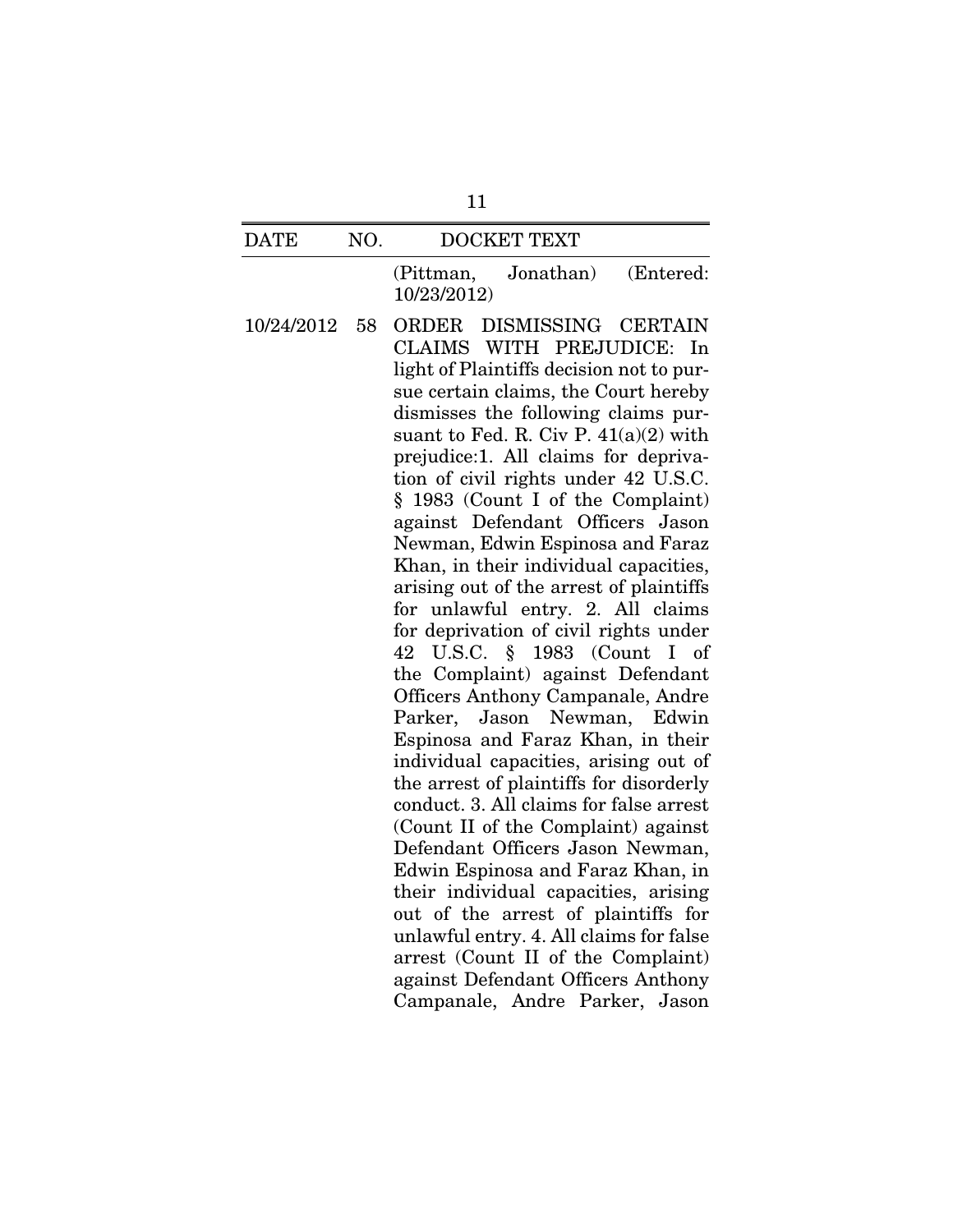Newman, Edwin Espinosa and Faraz Khan, in their individual capacities, arising out of the arrest of plaintiffs for disorderly conduct. Signed by Judge Robert L. Wilkins on 10/24/2012. (tcb) (Entered: 10/24/2012)

\* \* \*

- 11/01/2012 Minute Entry for proceedings held before Judge Robert L. Wilkins: Jury Selection begun and concluded on 11/1/2012. Eight (8) Jurors selected and sworn. Jury trial held and set to resume on Friday, November 2, 2012 at 9:30 AM in Courtroom 27A before Judge Robert L. Wilkins. (Court Reporter Rebecca Stonestreet) (tcb) (Entered: 11/01/2012)
- 11/02/2012 Minute Entry for proceedings held before Judge Robert L. Wilkins: Jury Trial held and resumed on 11/2/2012. Same eight (8) jurors. Jury Trial continued to 11/6/2012 at 9:15 AM in Courtroom 27A before Judge Robert L. Wilkins. Plaintiff's Witness: Natasha Chittams, Lynn Taylor, James Davis, Alissa Cole, Sandra Hunt, Juan C. Willis, Stanley Richardson and Clarence Baldwin. (Court Reporter Rebecca Stonestreet) (tcb) (Entered: 11/02/2012)
- 11/06/2012 Minute Entry for proceedings held before Judge Robert L. Wilkins: Jury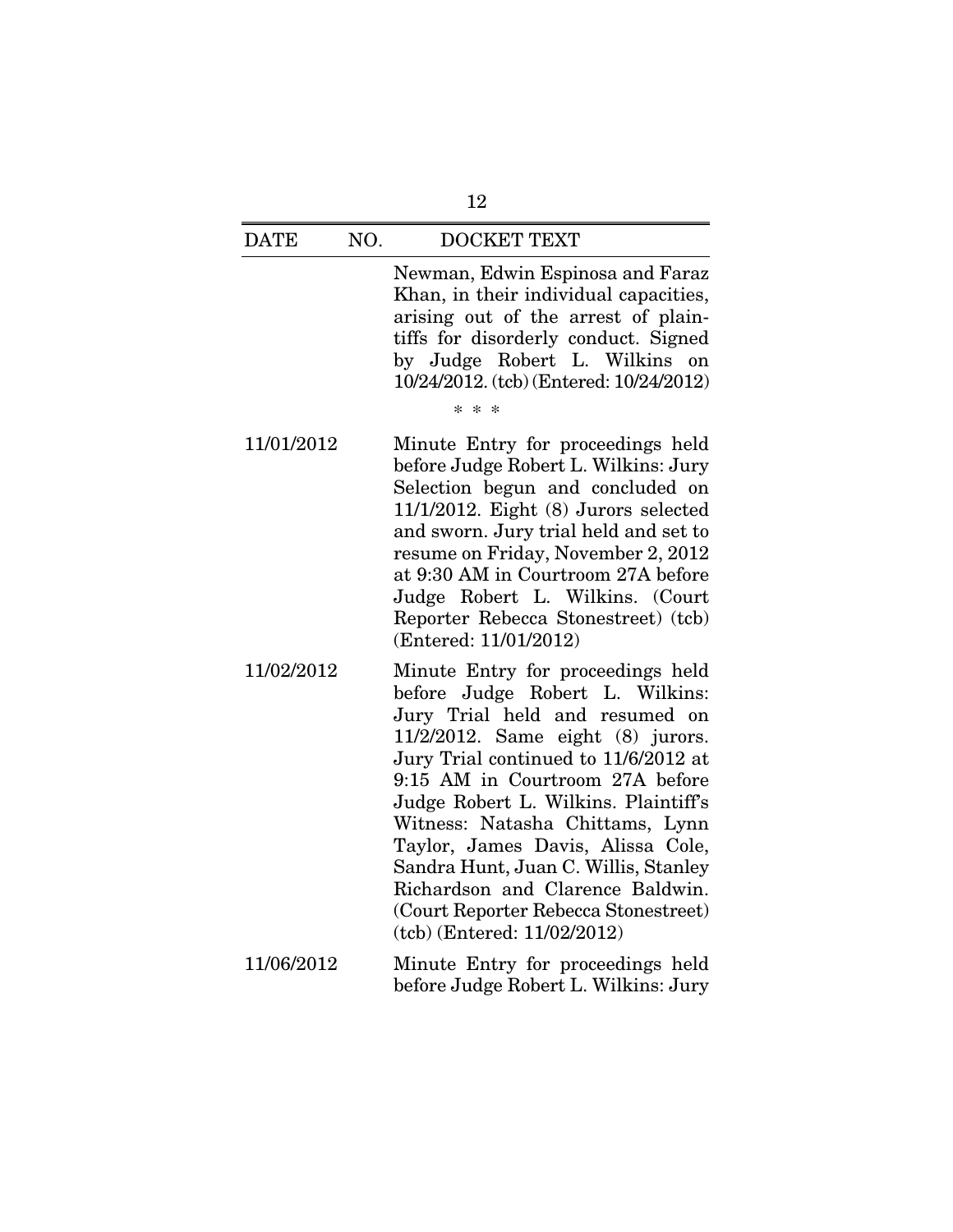Trial resumed and held on 11/6/2012. Same Eight (8) Jurors. Plaintiff's Witness: Brittany Stribling, Joseph Mayfield, Sidney Banks, Owen Gail, Theodore Wesby, Anthony Hood and Ethelbert Louis. Plaintiff's rest. Defendant's Oral Motion to Dismiss claims as to Plaintiff Gary Gordon; Heard and Denied. With respect to dismissal of claims as to Plaintiff Gary Gordon for punitive damages; Heard and taken under advisement. Jury Trial continued to 11/7/2012 at 9:30 AM in Courtroom 27A before Judge Robert L. Wilkins. (Court Reporter Rebecca Stonestreet) (tcb) . (Entered: 11/06/2012)

- 11/07/2012 67 NOTICE: Attached is the proposed Verdict Form the Court intends to use for the trial. The parties will have an opportunity to raise any objections and propose any revisions to this form. (lcrlw1) (Entered: 11/07/2012)
- 11/07/2012 68 NOTICE: Attached are the proposed Jury Instructions the Court intends to use for the trial. The parties will have an opportunity to raise any objections and propose any revisions to these instructions. (lcrlw1) (Entered: 11/07/2012)
- 11/07/2012 Minute Entry for proceedings held before Judge Robert L. Wilkins: Jury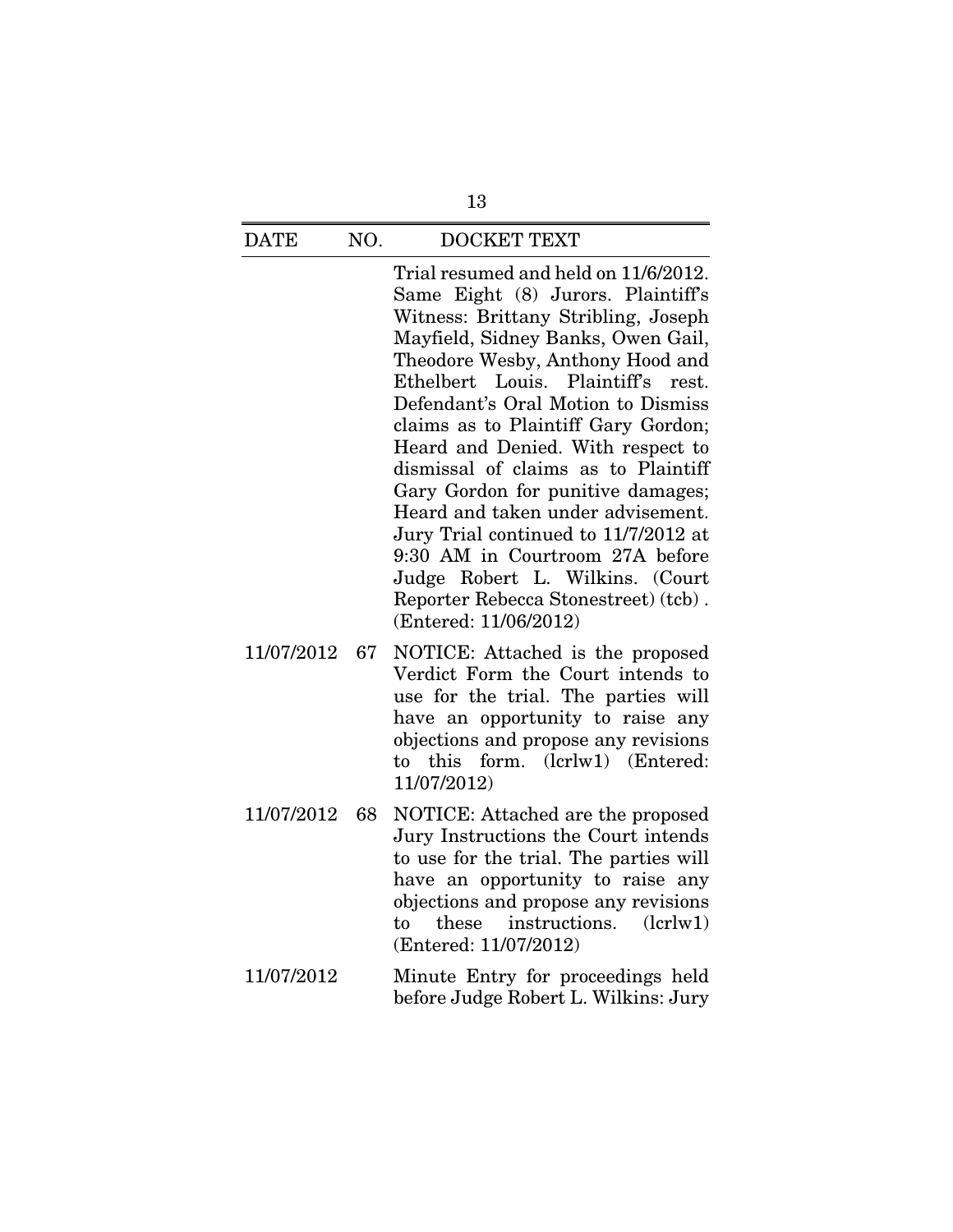Trial resumed and held on 11/7/2012. Same Eight (8) Jurors. Defendants Witness: Anthony Campanale and Andre Parker. Defendants rest. Defendant's Oral Motion to Strike any claim for punitive damages and Oral Rule 50 Motion; Heard and DENIED for reasons stated on the record in open court. Defendant's Oral Motion to Reconsider Summary Judgment Ruling; Heard and DENIED for reasons stated on the record in open court. Jury Trial continued 11/8/2012 at 9:30 AM in Courtroom 27A before Judge Robert L. Wilkins. (Court Reporter Rebecca Stonestreet) (tcb) (Entered: 11/07/2012)

- 11/08/2012 69 NOTICE *of District Defendants' Request for Additional Jury Instruction* by A. CAMPANALE, DISTRICT OF COLUMBIA, ANDRE PARKER (Pittman, Jonathan) (Entered: 11/08/2012)
- 11/08/2012 Minute Entry for proceedings held before Judge Robert L. Wilkins: Jury Trial resumed and concluded on 11/8/2012. Same Eight (8) Jurors. Jury Deliberation held and concluded on 11/8/2012. Jury Verdict in favor of Plaintiffs Natasha Chittams, Lynn Taylor, James Davis, Alissa Cole, Sandra Hunt, Juan C. Willis,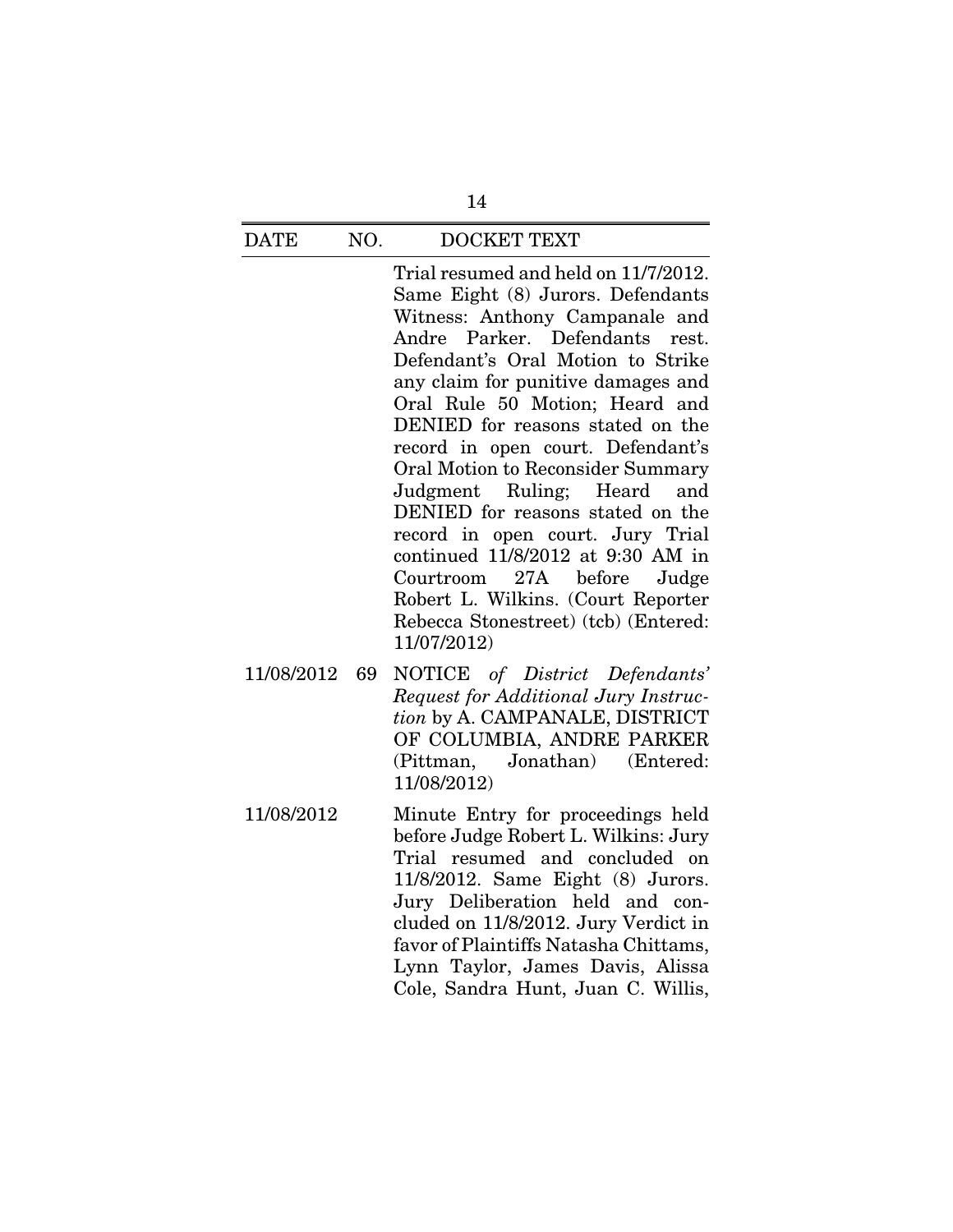Stanley Richardson and Clarence Baldwin,Brittany Stribling, Joseph Mayfield, Sidney Banks, Owen Gail, Theodore Wesby, Anthony Hood and Ethelbert Louis and Gary Gordon against Officer Anthony Campanale, Officer Andre Parker and the District of Columbia. Jury panel discharged. (Court Reporter Chantal Geneus) (tcb) (Entered: 11/09/2012)

- 11/08/2012 70 ATTORNEYS' ACKNOWLEDGE-MENT OF TRIAL EXHIBITS. (tcb) (Entered: 11/09/2012)
- 11/08/2012 71 Jury Notes(1). (tcb) (Entered: 11/09/2012)
- 11/08/2012 72 Signature Page of Foreperson in Jury Note. (Access to the PDF Document is restricted pursuant to the E-Government Act. Access is limited to Counsel of Record and the Court.). (tcb) (Entered: 11/09/2012)
- 11/08/2012 73 JURY VERDICT. (tcb) (Entered: 11/09/2012)
- 11/08/2012 74 Signature Page of Foreperson in Jury Verdict. (Access to the PDF Document is restricted pursuant to the E-Government Act. Access is limited to Counsel of Record and the Court.). (tcb) (Entered: 11/09/2012)
- 11/09/2012 75 CLERK'S JUDGMENT in favor of Plaintiffs Natasha Chittams, Lynn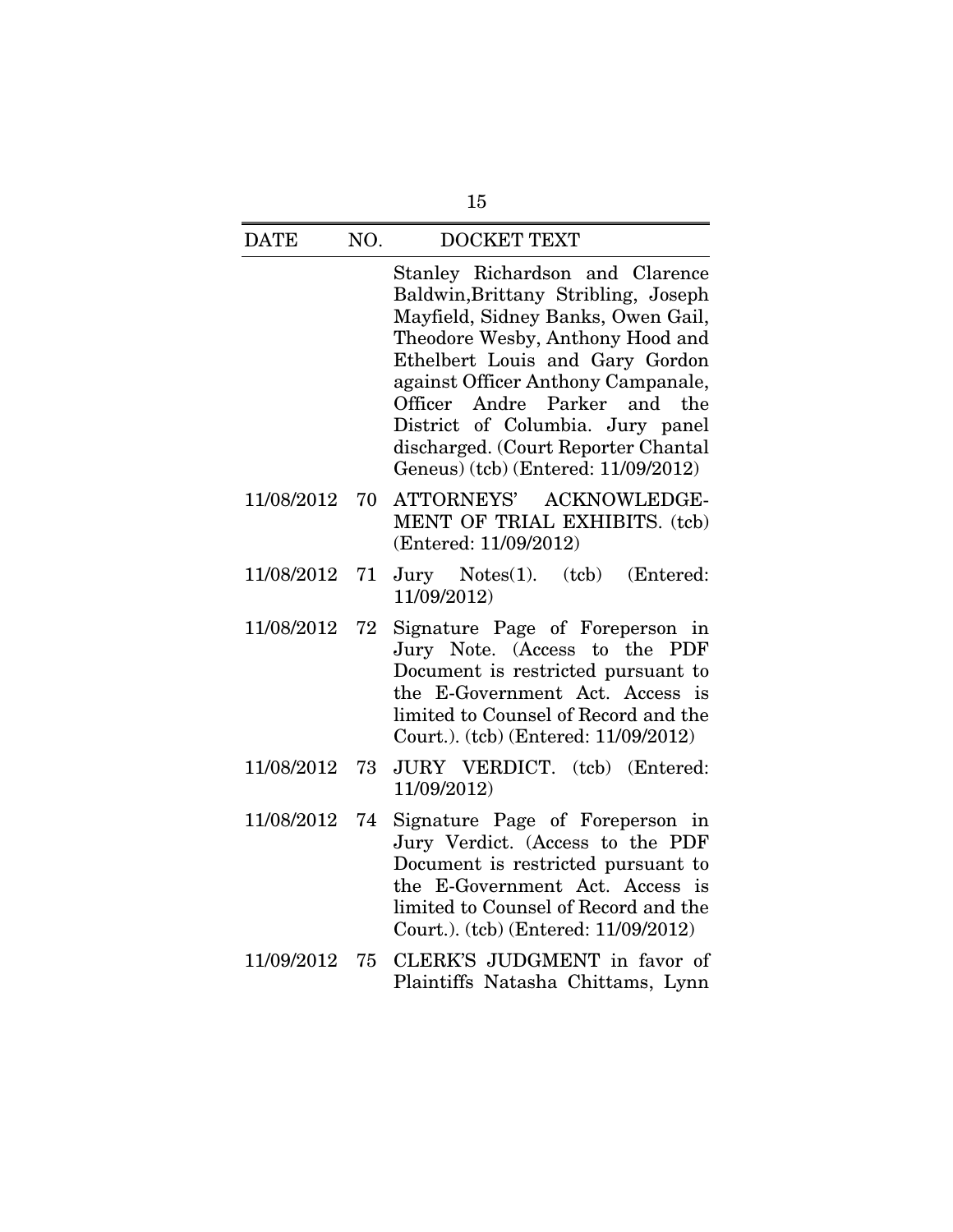Taylor, James Davis, Alissa Cole, Sandra Hunt, Juan C. Willis, Stanley Richardson and Clarence Baldwin,Brittany Stribling, Joseph Mayfield, Sidney Banks, Owen Gail, Theodore Wesby, Anthony Hood and Ethelbert Louis and Gary Gordon against Officer Anthony Campanale, Officer Andre Parker and the District of Columbia. Signed by Judge Robert L. Wilkins on 11/9/2012. (tcb) (Entered: 11/09/2012)

- 11/26/2012 76 MOTION for Attorney Fees by CLARENCE BALDWIN, SIDNEY A. BANKS, JR, NATASHA CHITTAMS, ALISSA COLE, JAMES DAVIS, OWEN GAYLE, GARY GORDON, ANTHONY MAURICE HOOD, SHANJAH HUNT, ETHELBERT LOUIS, JOSEPH MAYFIELD, JR, STANLEY RICHARDSON, BRITTANY C. STRIBLING, LYNN WARWICK TAYLOR, THEODORE WESBY, JUAN C. WILLIS (Attachments: # 1 Exhibit 1-, # 2 Exhibit 2-, # 3 Exhibit 3-, # 4 Exhibit 4-, # 5 Exhibit 5-, # 6 Exhibit 6-)(Lattimer, Gregory) (Entered: 11/26/2012)
- 12/03/2012 MINUTE ORDER: The parties shall appear on January 28, 2013, at 10:00 A.M. in Courtroom 27A for a hearing on Plaintiffs' MOTION for Attorneys' Fees. Signed by Judge Robert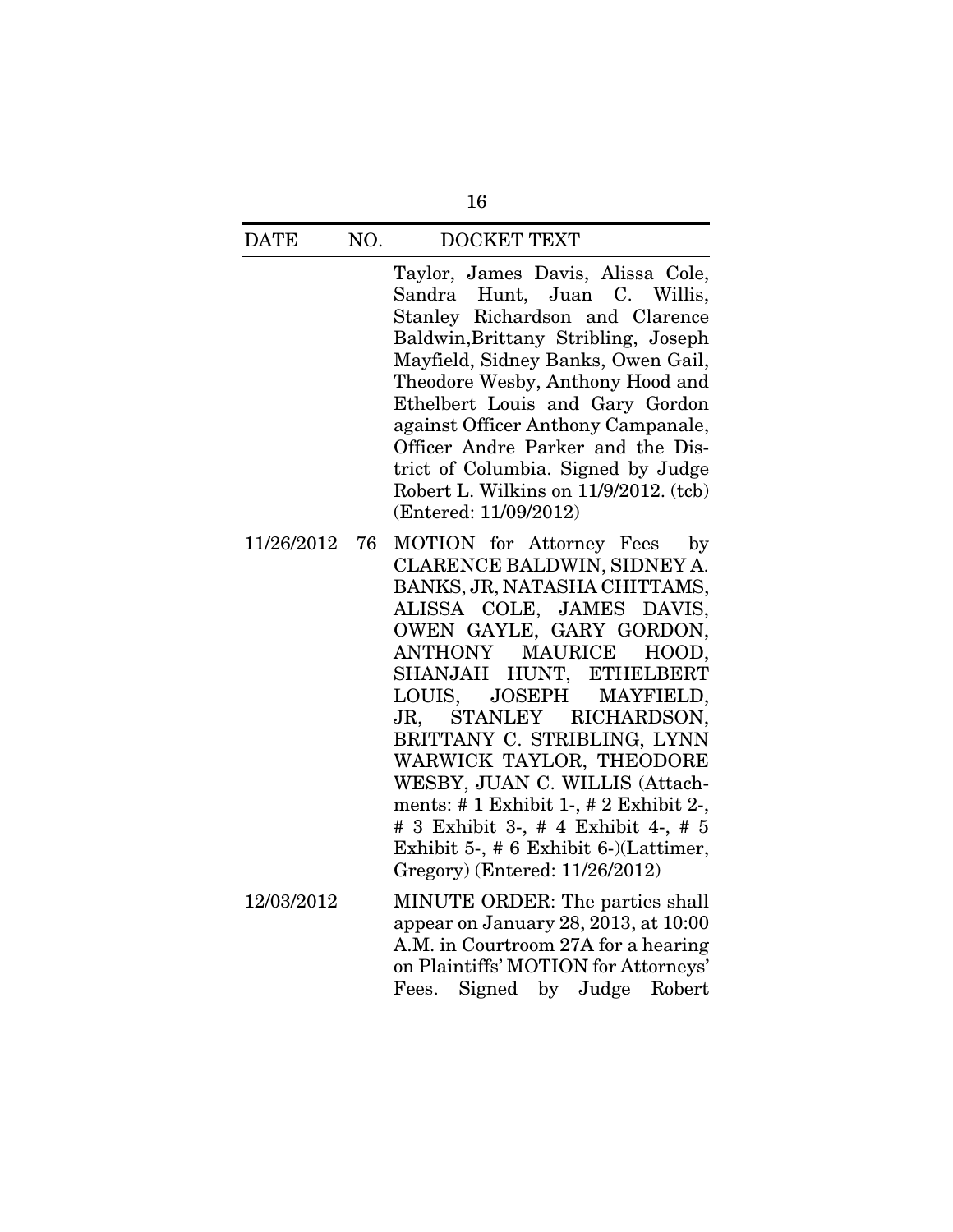## DATE NO. DOCKET TEXT L. Wilkins on 12/3/2012. (lcrlw3) (Entered: 12/03/2012) 12/03/2012 Set/Reset Hearings: Motion Hearing on Plaintiff's Motion for Attorneys' Fees set for 1/28/2013 10:00 AM in Courtroom 27A before Judge Robert L. Wilkins. (clv, ) (Entered: 12/03/2012) 12/04/2012 77 Amended MOTION for Attorney Fees *and costs* by CLARENCE BALDWIN, SIDNEY A. BANKS, JR, NATASHA CHITTAMS, ALISSA COLE, JAMES DAVIS, OWEN GAYLE, GARY GORDON, ANTHONY MAURICE HOOD,

- SHANJAH HUNT, ETHELBERT LOUIS, JOSEPH MAYFIELD, JR, STANLEY RICHARDSON, BRITTANY C. STRIBLING, LYNN WARWICK TAYLOR, THEODORE WESBY, JUAN C. WILLIS (Attachments: # 1 Exhibit Lattimer's Calculation of Hours, # 2 Exhibit Berk's Calculation of Hours, # 3 Exhibit Lattimer's Affidavit, # 4 Exhibit Berk's Affidavit, # 5 Exhibit Laffey Matrix, # 6 Exhibit Bill of Costs) (Lattimer, Gregory) (Entered: 12/04/2012)
- 12/07/2012 78 NOTICE OF APPEAL TO DC CIRCUIT COURT re 39 , 40 & 75 by A. CAMPANALE, ANDRE PARKER, DISTRICT OF COLUMBIA. Fee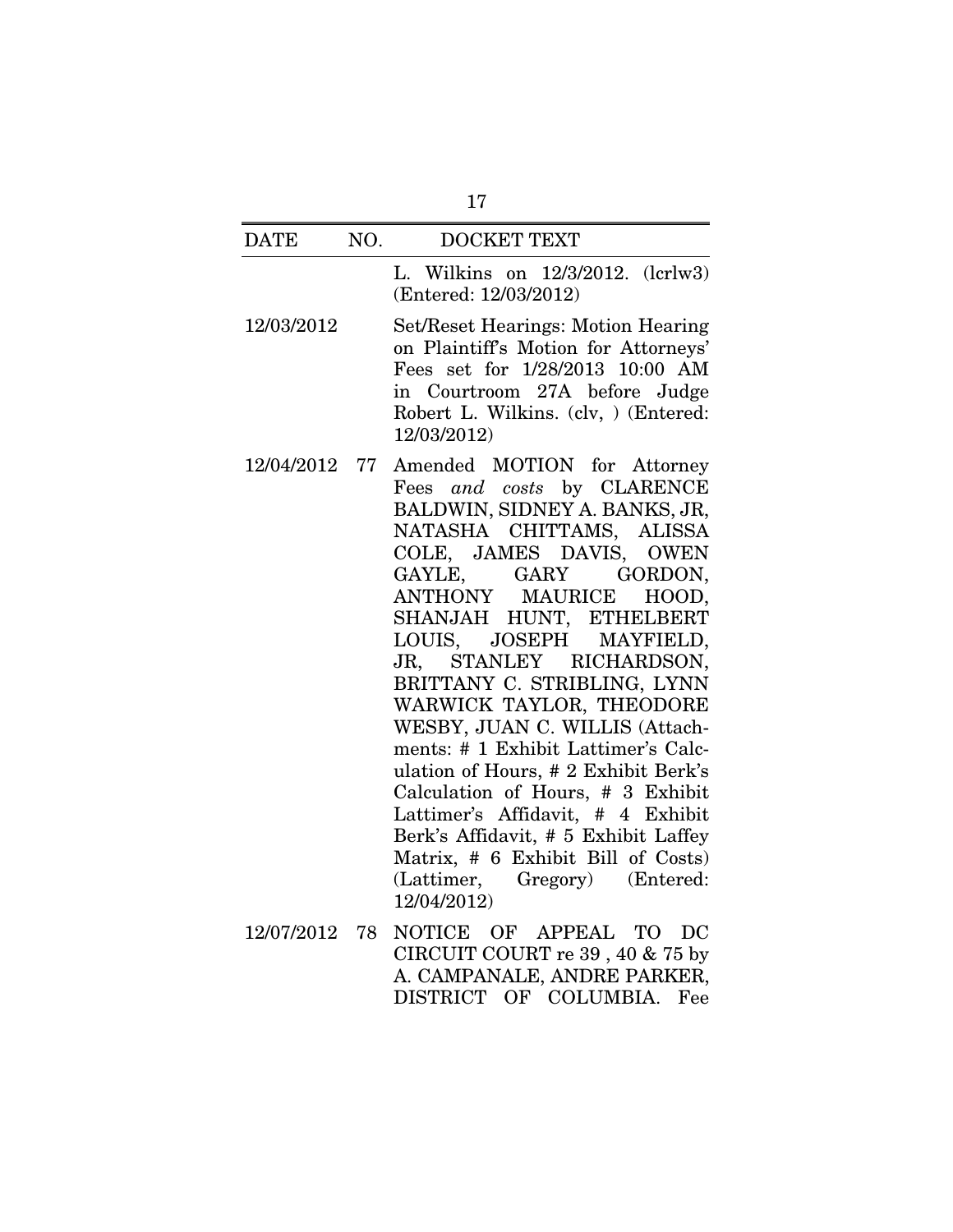Status: No Fee Paid. Parties have been notified. (Pittman, Jonathan) Modified on 12/10/2012 to add linkage (rdj). (Entered: 12/07/2012)

12/10/2012 79 Transmission of the Notice of Appeal, Order Appealed, and Docket Sheet to US Court of Appeals. The Court of Appeals docketing fee was not paid because the fee was an Appeal by the Government re 78 Notice of Appeal to DC Circuit Court. (rdj) (Entered: 12/10/2012)

\* \* \*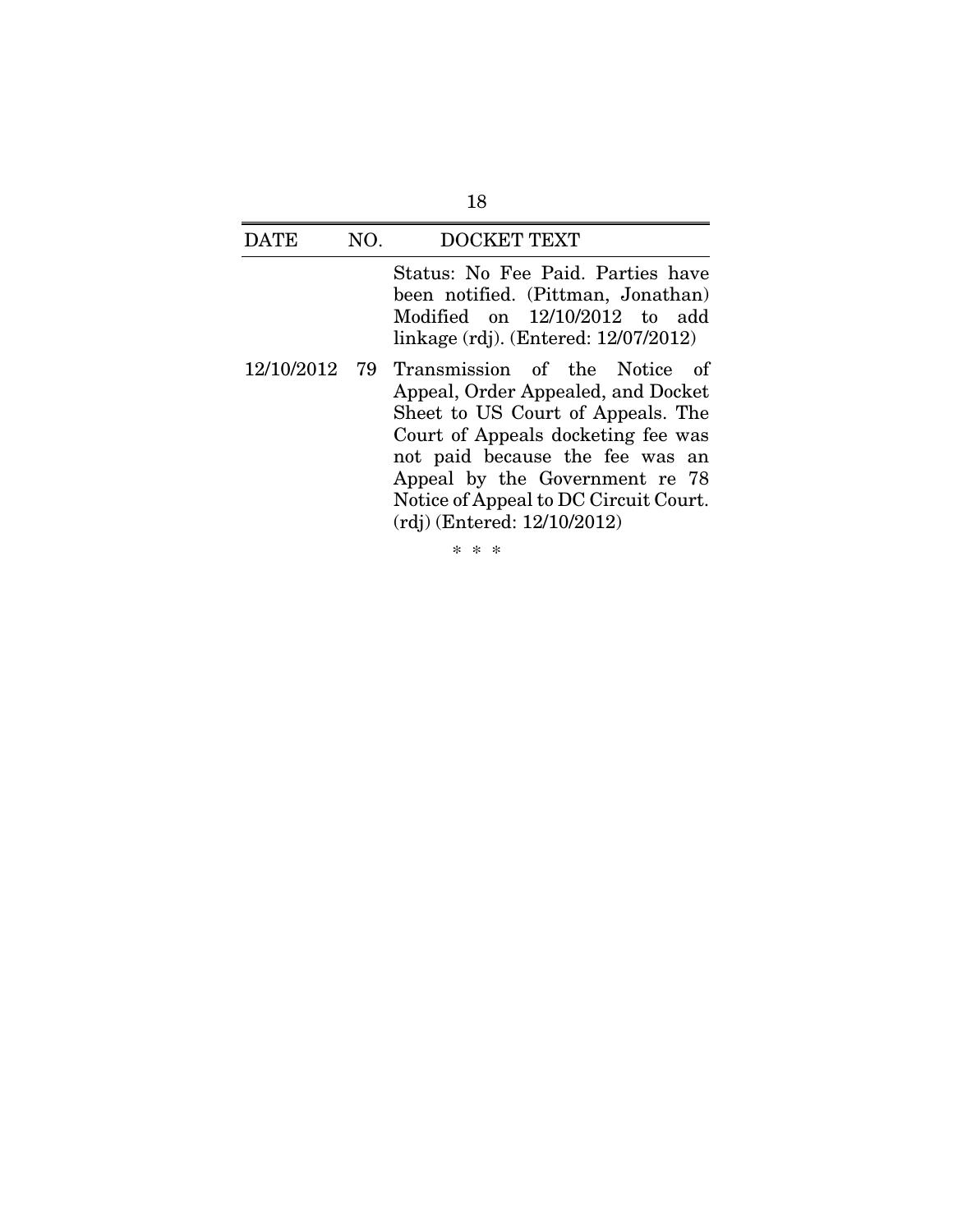## 19

## UNITED STATES COURT OF APPEALS FOR DISTRICT OF COLUMBIA CIRCUIT

———— Docket No. 12-7127 ————

THEODORE WESBY, ET AL,

v.

DC, ET AL,

————

## RELEVANT DOCKET ENTRIES

| <b>DATE</b> | DOCKET TEXT                                                                                                                                                                                                                                                                                                                                                            |
|-------------|------------------------------------------------------------------------------------------------------------------------------------------------------------------------------------------------------------------------------------------------------------------------------------------------------------------------------------------------------------------------|
| 12/13/2012  | PRIVATE CIVIL CASE docketed.<br>$[12 - 7127]$                                                                                                                                                                                                                                                                                                                          |
| 12/13/2012  | NOTICE OF APPEAL<br>filed<br>[1409897] by Anthony Campanale,<br>DC and Andre Parker seeking review<br>of a decision by the U.S. District<br>Court in 1:09-cv-00501-RLW. Assigned<br>USCA Case Number [12-7127]<br>$* * *$                                                                                                                                              |
| 01/28/2013  | MOTION filed [1417614] by Clarence<br>Baldwin, Sidney A. Banks, Natasha<br>Chittams, Alissa Cole, James Davis,<br>Owen Gayle, Gary Gordon, Anthony<br>Maurice Hood, Shanjah Hunt,<br>Ethelbert Louis, Joseph Mayfield,<br>Stanley Richardson, Brittany C.<br>Stribling, Lynn Warwick Taylor,<br>Theodore Wesby and Juan C. Willis<br>for summary affirmance. (Response |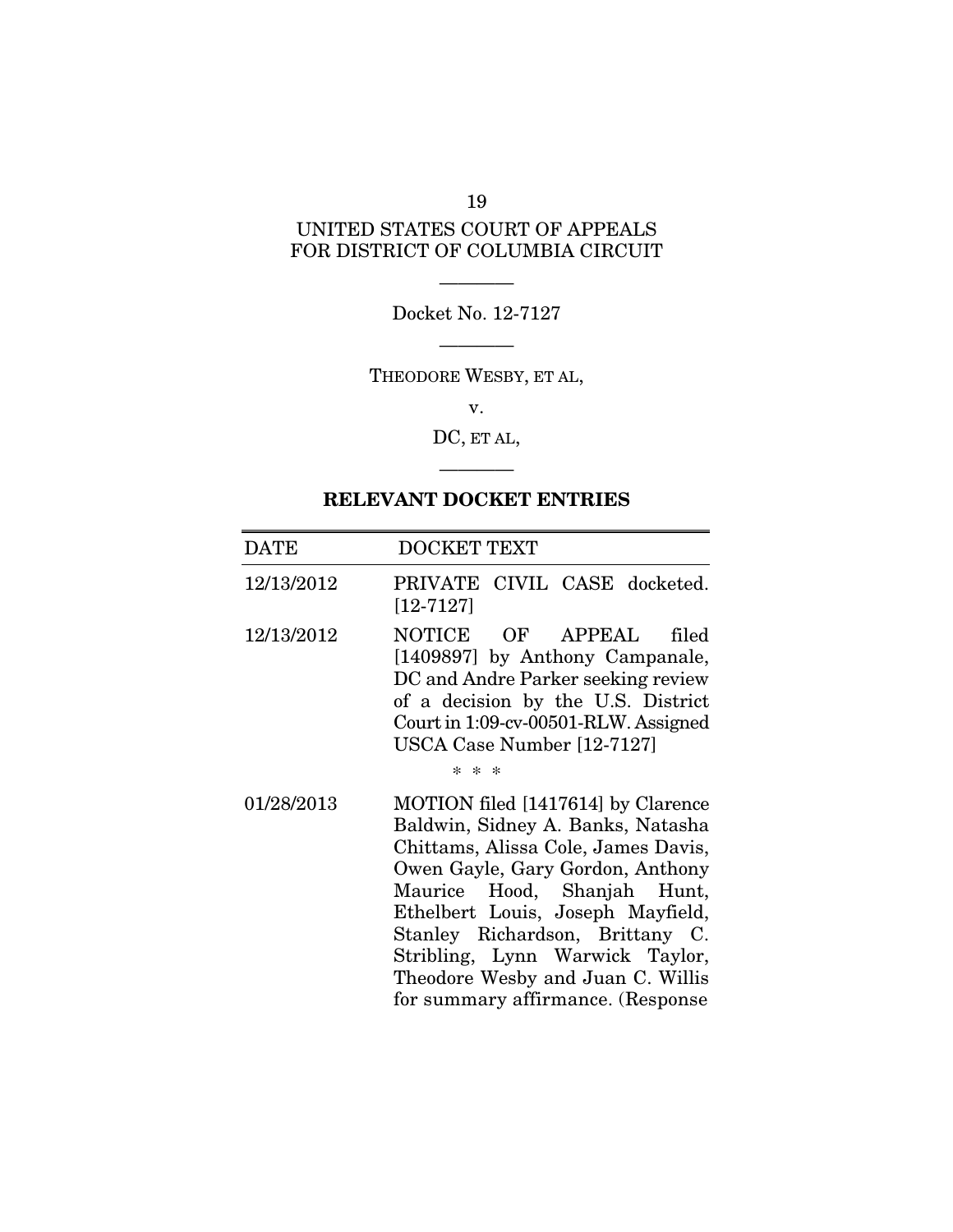| <b>DATE</b> | <b>DOCKET TEXT</b>                                                                                                                                                                                                                                                                                                                                        |
|-------------|-----------------------------------------------------------------------------------------------------------------------------------------------------------------------------------------------------------------------------------------------------------------------------------------------------------------------------------------------------------|
|             | to Motion served by mail due on<br>02/11/2013) [Service Date: 01/28/2013<br>by CM/ECF NDA] Pages: 16-20. [12-<br>7127] (Lattimer, Gregory)                                                                                                                                                                                                                |
| 01/30/2013  | MOTION filed [1418099] by Anthony<br>Campanale, DC and Andre Parker<br>to extend time to file response to<br>03/04/2013. (Response to Motion<br>served by mail due on $02/14/2013$ )<br>[Service Date: 01/30/2013 by Email]<br>1-10. [12-7127] (Schifferle,<br>Pages:<br>Carl)                                                                            |
| 02/06/2013  | TRANSCRIPT STATUS REPORT<br>[1419089] by Anthony Campanale,<br>DC and Andre Parker [Service Date:<br>02/06/2013]. Status of Transcripts:<br>transcripts needed for the appeal<br>have been ordered, but not all tran-<br>scripts have been received. Next<br><b>APPELLANT</b> transcript status report<br>due 03/08/2013. [12-7127] (Schifferle,<br>Carl) |
| 02/06/2013  | CLERK'S ORDER filed [1419129]<br>granting motion to<br>extend time<br>$[1418099-2]$ ; directing response to<br>affirmance<br>motion<br>for<br>summary<br>$[1417614-2]$ Response<br>due<br>on<br>03/04/2013 [12-7127]                                                                                                                                      |
| 02/27/2013  | TRANSCRIPT STATUS REPORT<br>[1422518] by Anthony Campanale,<br>DC and Andre Parker [Service Date:<br>02/27/2013]. Status of Transcripts:                                                                                                                                                                                                                  |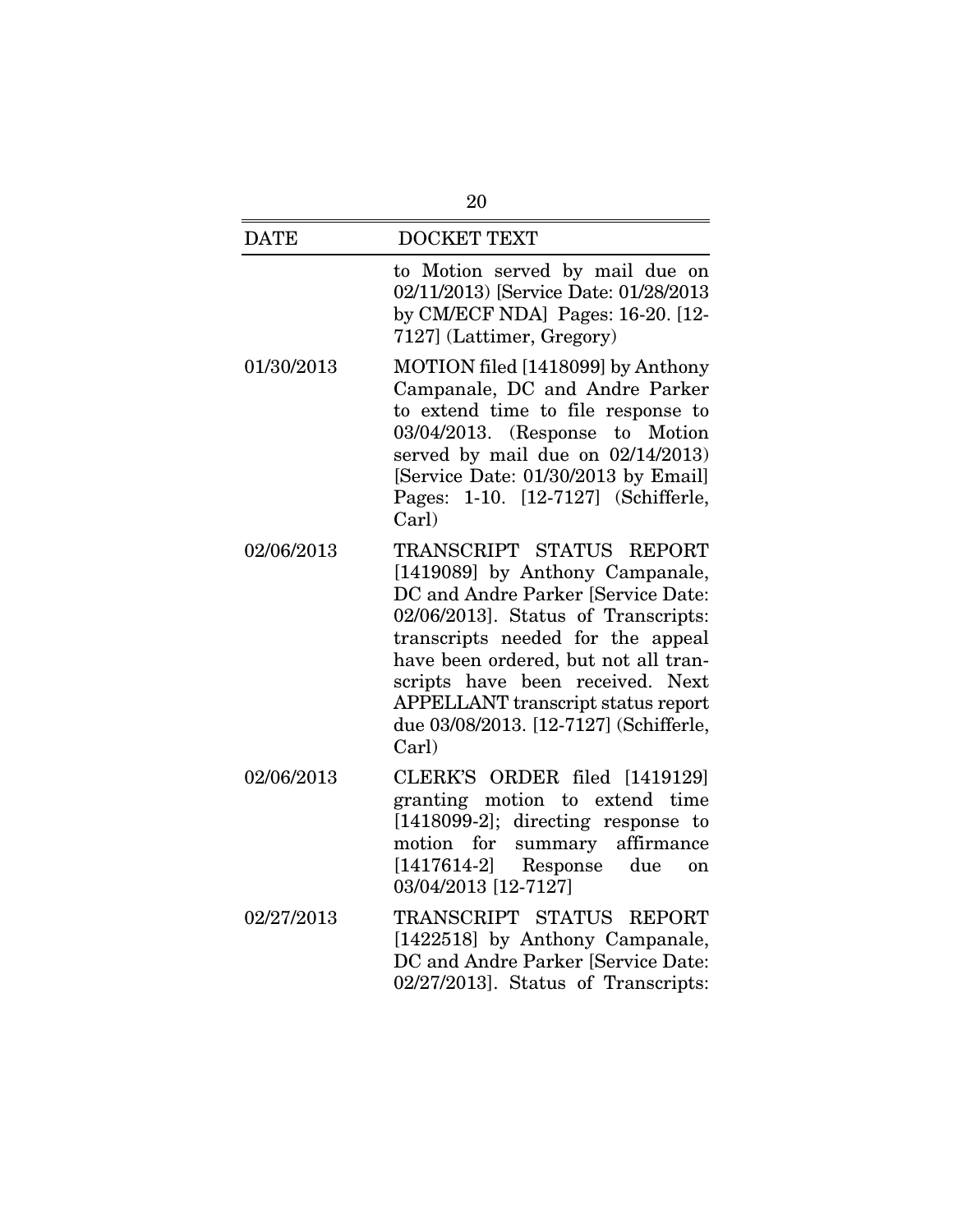| 21          |                                                                                                                                                                                                                                                                                                                         |
|-------------|-------------------------------------------------------------------------------------------------------------------------------------------------------------------------------------------------------------------------------------------------------------------------------------------------------------------------|
| <b>DATE</b> | <b>DOCKET TEXT</b>                                                                                                                                                                                                                                                                                                      |
|             | Final - All transcripts needed for the<br>appeal have been completed and<br>received. [12-7127] (Schifferle, Carl)                                                                                                                                                                                                      |
| 02/27/2013  | MOTION filed [1422724] by Anthony<br>Campanale, DC and Andre Parker<br>to extend time to file response to<br>03/11/2013. (Response to Motion<br>served by mail due on 03/14/2013)<br>[Service Date: 02/27/2013 by Email]<br>Pages: 1-10. [12-7127] (Schifferle,<br>Carl)                                                |
| 03/11/2013  | MODIFIED EVENT FROM FILED<br><b>LODGED-RESPONSE</b><br>TO<br>IN<br>OPPOSITION LODGED [1424622]<br>by Anthony Campanale, DC and Andre<br>Parker to motion for summary affir-<br>mance [1417614-2] [Service Date:<br>03/11/2013 by Email] Pages: 16-20.<br>$[12-7127]$ - [Edited 03/11/2013 by<br>JMC] (Schifferle, Carl) |
| 03/12/2013  | CLERK'S ORDER filed [1424794]<br>granting motion to extend time<br>$[1422724-2]$ ; the Clerk is directed to<br>file response [1424622-2] [12-7127]                                                                                                                                                                      |
| 03/12/2013  | PER ABOVE ORDER lodged response<br>$[1424622-2]$ is filed $[12-7127]$                                                                                                                                                                                                                                                   |
| 03/20/2013  | REPLY FILED [1426472] by Clarence<br>Baldwin, Sidney A. Banks, Natasha<br>Chittams, Alissa Cole, James Davis,<br>Owen Gayle, Gary Gordon, Anthony<br>$\rm{Maurice}$<br>Hood, Shanjah Hunt,<br>Ethelbert Louis, Joseph Mayfield,                                                                                         |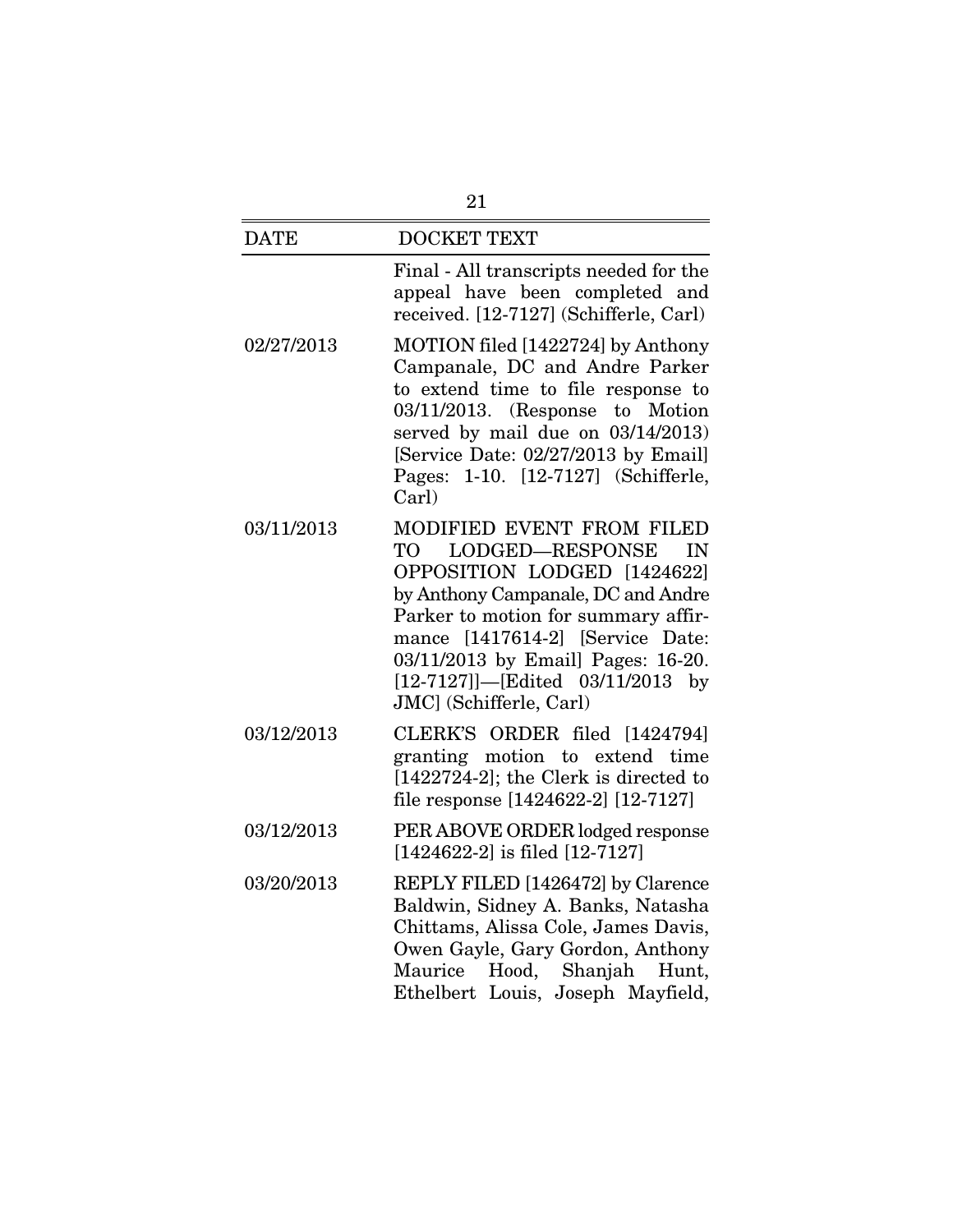#### DATE DOCKET TEXT

Stanley Richardson, Brittany C. Stribling, Lynn Warwick Taylor, Theodore Wesby and Juan C. Willis to response [Service Date: 03/20/2013 by CM/ECF NDA] Pages: 1-10. [12- 7127] (Lattimer, Gregory)

- 04/15/2013 INCORRECT DOCKET ENTRY-DIS-REGARD—MOTION filed [1430863] by Clarence Baldwin, Sidney A. Banks, Natasha Chittams, Alissa Cole, James Davis, Owen Gayle, Gary Gordon, Anthony Maurice Hood, Shanjah Hunt, Ethelbert Louis, Joseph Mayfield, Stanley Richardson, Brittany C. Stribling, Lynn Warwick Taylor, Theodore Wesby and Juan C. Willis for summary affirmance. (Response to Motion served by mail due on 04/29/2013) [Service Date: 04/15/2013 by CM/ECF NDA] Pages: 1-10. [12-7127]—[Edited 04/16/2013 by JMC] (Lattimer, Gregory)
- 05/31/2013 PER CURIAM ORDER filed [1438825] denying motion for summary affirmance [1417614-2]. The Clerk is instructed to calendar this case for presentation to a merits panel. Before Judges: Henderson, Griffith and Kavanaugh. [12-7127]
- 06/10/2013 CLERK'S ORDER filed [1440417] setting briefing schedule: APPEL-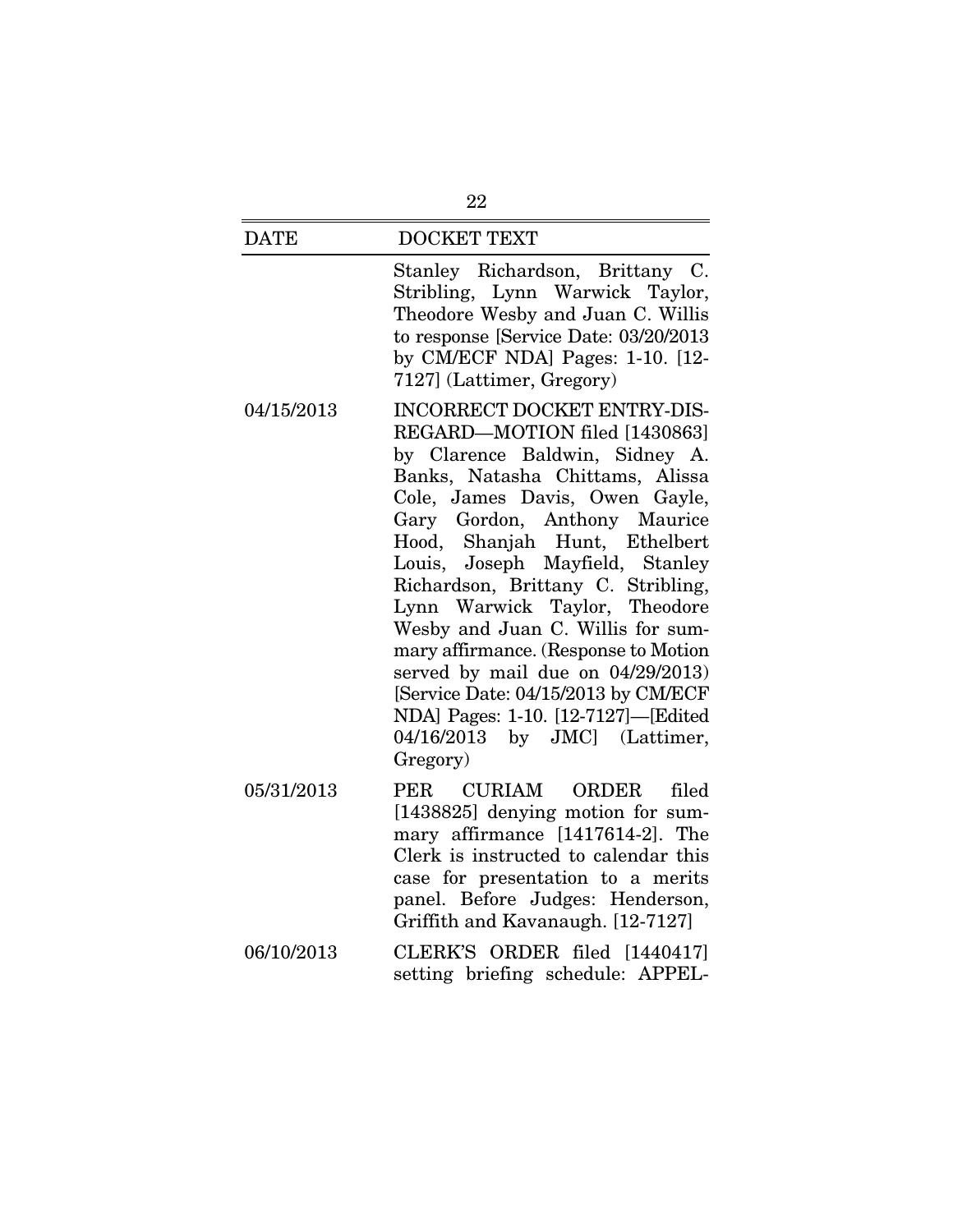| 23          |                                                                                                                                                                                                                                                                                                                                                                                                                      |
|-------------|----------------------------------------------------------------------------------------------------------------------------------------------------------------------------------------------------------------------------------------------------------------------------------------------------------------------------------------------------------------------------------------------------------------------|
| <b>DATE</b> | <b>DOCKET TEXT</b>                                                                                                                                                                                                                                                                                                                                                                                                   |
|             | LANT Brief due 07/30/2013. Appen-<br>dix due 07/30/2013. APPELLEE Brief<br>on 08/29/2013. APPELLANT<br>due<br>Reply Brief due 09/12/2013 [12-7127]                                                                                                                                                                                                                                                                   |
| 07/30/2013  | APPELLANT BRIEF [1449330] filed<br>by Anthony Campanale, DC and Andre<br>Parker [Service Date: 07/30/2013]<br>Length of Brief: 11,288 Words. [12-<br>7127] (Schifferle, Carl)                                                                                                                                                                                                                                        |
| 07/30/2013  | JOINT APPENDIX [1449331] filed<br>[Volumes: 1] [Service Date: 07/30/2013]<br>$[12-7127]$ (Schifferle, Carl)                                                                                                                                                                                                                                                                                                          |
| 09/03/2013  | APPELLEE BRIEF [1454456] filed<br>by Clarence Baldwin, Sidney A.<br>Banks, Natasha Chittams, Alissa<br>Cole, James Davis, Owen Gayle,<br>Gary Gordon, Anthony Maurice<br>Hood, Shanjah Hunt, Ethelbert<br>Louis, Joseph Mayfield, Stanley<br>Richardson, Brittany C. Stribling,<br>Lynn Warwick Taylor and Theodore<br>Wesby [Service Date: 09/03/2013]<br>Length of Brief: 12,450. [12-7127]<br>(Lattimer, Gregory) |
| 09/12/2013  | APPELLANT<br>REPLY<br><b>BRIEF</b><br>[1456292] filed by Anthony Campanale,<br>DC and Andre Parker [Service Date:<br>09/12/2013] Length of Brief: 6, 502<br>Words. [12-7127] (Schifferle, Carl)                                                                                                                                                                                                                      |
| 01/24/2014  | CLERK'S ORDER filed [1476559]<br>scheduling oral argument before<br>Judges<br>BROWN,<br>PILLARD,                                                                                                                                                                                                                                                                                                                     |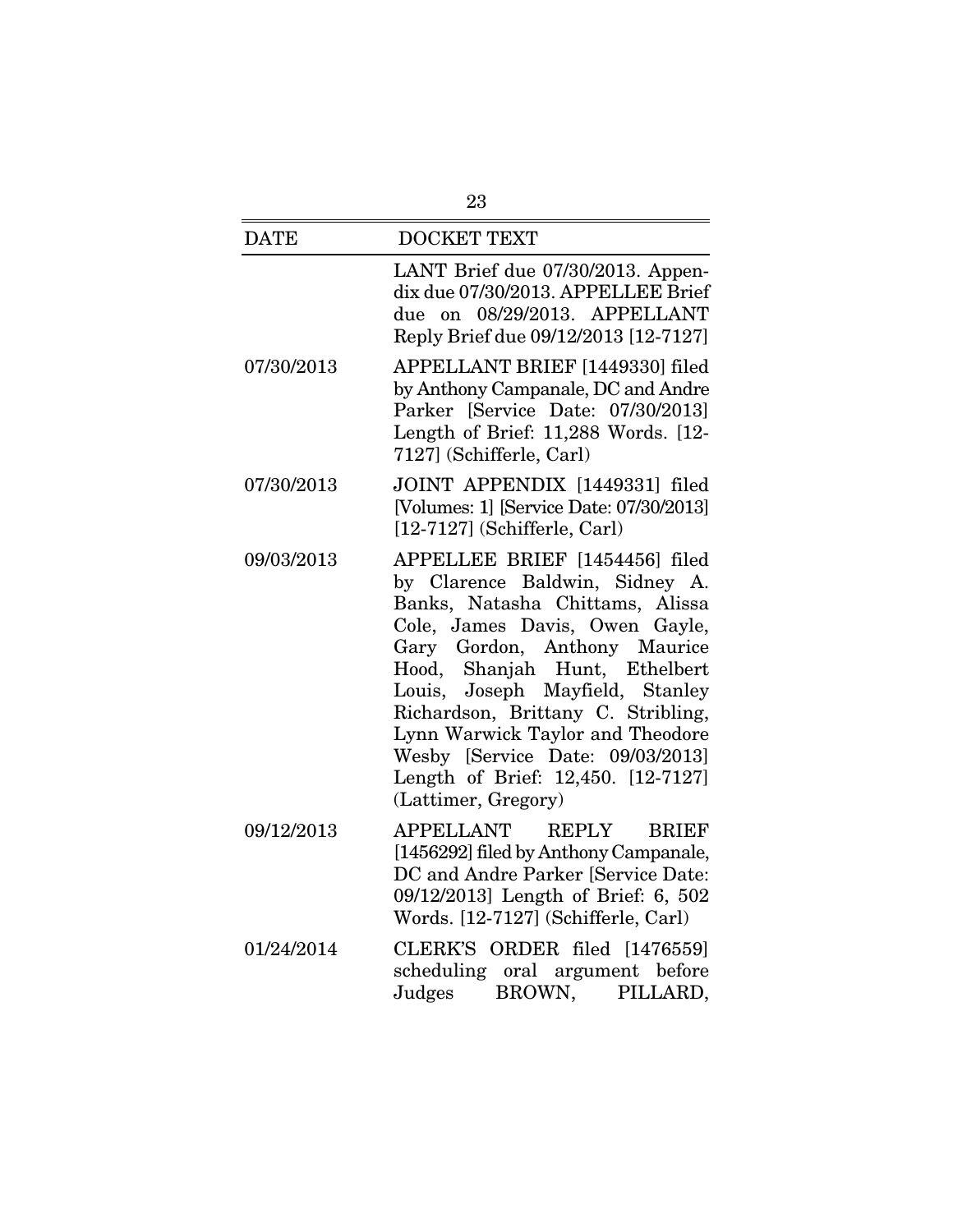| <b>DATE</b> | <b>DOCKET TEXT</b>                                                                                                                                                                                                                                                                                                                                                                                                                                                             |
|-------------|--------------------------------------------------------------------------------------------------------------------------------------------------------------------------------------------------------------------------------------------------------------------------------------------------------------------------------------------------------------------------------------------------------------------------------------------------------------------------------|
|             | EDWARDS Thursday, 03/27/2014<br>AM [12-7127]                                                                                                                                                                                                                                                                                                                                                                                                                                   |
| 03/12/2014  | CURIAM ORDER<br><b>PER</b><br>filed<br>[1483523] allocating oral argument<br>time as follows: Appellants $-$<br>10<br>Minutes, Appellees - 10 Minutes.<br>counsel per side to argue;<br>One<br>directing party to file Form 72 notice<br>of arguing attorney - due 03/20/2014<br>$[12 - 7127]$                                                                                                                                                                                 |
| 03/12/2014  | FORM 72 submitted by arguing attor-<br>ney, Gregory L. Lattimer, on behalf<br>of Appellees Clarence Baldwin,<br>Sidney A. Banks, Natasha Chittams,<br>Alissa Cole, James Davis, Edwin<br>Espinosa, Owen Gayle, Gary Gordon,<br>Anthony Maurice Hood, Shanjah<br>Hunt, Faraz Khan, Ethelbert Louis,<br>Joseph Mayfield, J. Newman, Stanley<br>Richardson, Brittany C. Stribling,<br>Lynn Warwick Taylor, Theodore<br>Wesby and Juan C. Willis. [12-7127]<br>(Lattimer, Gregory) |
| 03/20/2014  | FORM 72 submitted by arguing<br>attorney, Carl J. Schifferle, on behalf<br>of Appellants Anthony Campanale,<br>DC and Andre Parker. [12-7127]<br>(Schifferle, Carl)                                                                                                                                                                                                                                                                                                            |
| 03/27/2014  | ORAL ARGUMENT HELD before<br>Judges Brown, Pillard and Edwards.<br>$[12 - 7127]$                                                                                                                                                                                                                                                                                                                                                                                               |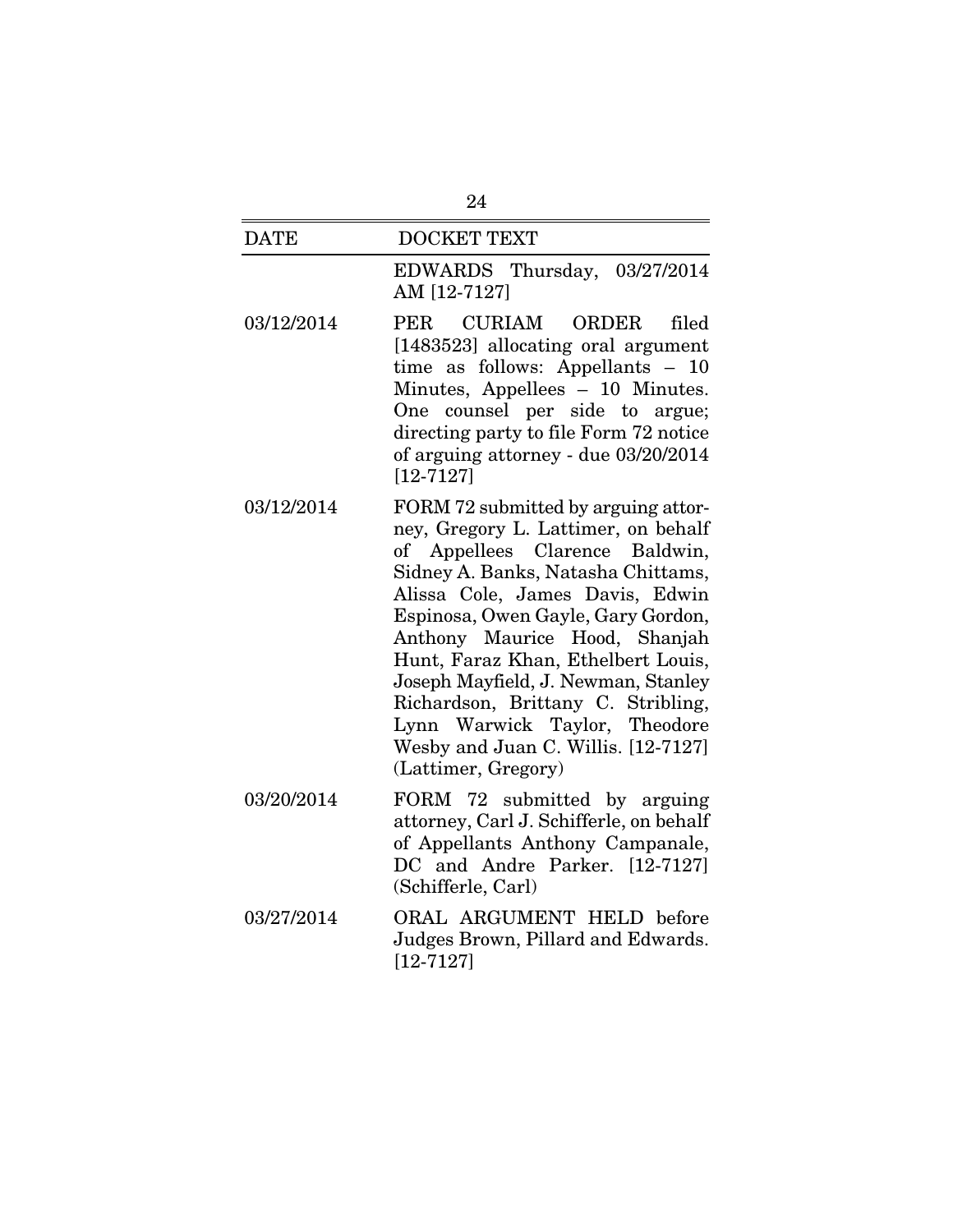| 25          |                                                                                                                                                                                                                                                                                                                                                                                                                                                                                                                          |  |
|-------------|--------------------------------------------------------------------------------------------------------------------------------------------------------------------------------------------------------------------------------------------------------------------------------------------------------------------------------------------------------------------------------------------------------------------------------------------------------------------------------------------------------------------------|--|
| <b>DATE</b> | <b>DOCKET TEXT</b>                                                                                                                                                                                                                                                                                                                                                                                                                                                                                                       |  |
| 05/28/2014  | <b>LETTER</b><br>FILED<br>$\left[1494907\right]$<br>by<br>Anthony Campanale, DC and Andre<br>Parker pursuant to FRAP 28j advis-<br>ing of additional authorities [Service<br>Date: 05/28/2014] [12-7127] (Schifferle,<br>Carl)                                                                                                                                                                                                                                                                                           |  |
| 06/02/2014  | MODIFIED EVENT - LETTER<br>FILED [1495726] filed by Clarence<br>Baldwin, Sidney A. Banks, Natasha<br>Chittams, Alissa Cole, James Davis,<br>Owen Gayle, Gary Gordon, Anthony<br>Hood, Shanjah Hunt,<br>Maurice<br>Ethelbert Louis, Joseph Mayfield,<br>Stanley Richardson, Brittany C.<br>Stribling, Lynn Warwick Taylor,<br>Theodore Wesby and Juan C. Willis<br>[Service Date: 06/02/2014] pursuant<br>to FRAP 28j advising of additional<br>authorities. [12-7127]-[Edited 06/03/<br>2014 by JMC] (Lattimer, Gregory) |  |
| 06/03/2014  | <b>CORRECTED</b><br><b>LETTER</b><br><b>FILED</b><br>[1495853] by Clarence Baldwin,<br>Sidney A. Banks, Natasha Chittams,<br>Alissa Cole, James Davis, Owen<br>Gayle, Gary Gordon, Anthony Maurice<br>Hood, Shanjah Hunt, Ethelbert<br>Louis, Joseph Mayfield, J. Newman,<br>Stanley Richardson, Brittany C.<br>Stribling, Lynn Warwick Taylor,<br>Theodore Wesby and Juan C. Willis<br>pursuant to FRAP 28j advising of<br>additional authorities [Service Date:                                                        |  |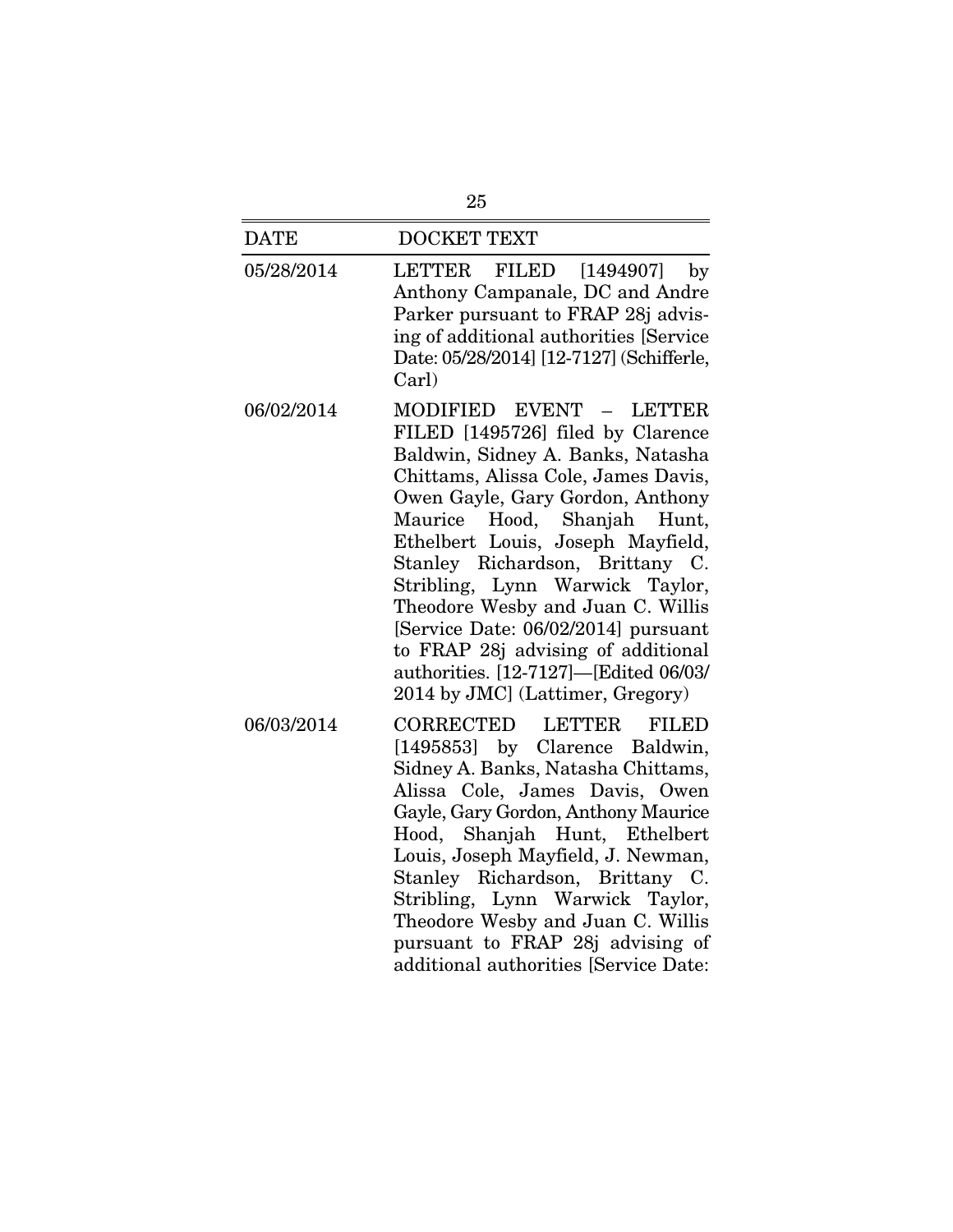| 26          |                                                                                                                                                                                                                                                                                                      |  |
|-------------|------------------------------------------------------------------------------------------------------------------------------------------------------------------------------------------------------------------------------------------------------------------------------------------------------|--|
| <b>DATE</b> | <b>DOCKET TEXT</b>                                                                                                                                                                                                                                                                                   |  |
|             | 06/03/2014]<br>$[12-7127]$ (Lattimer,<br>Gregory)                                                                                                                                                                                                                                                    |  |
| 09/02/2014  | PER CURIAM JUDGMENT filed<br>[1510150] that the judgment of the<br>District Court appealed from in this<br>cause is hereby affirmed, for the rea-<br>sons in the accompanying opinion.<br>Before Judges: Brown, Pillard and<br>Edwards. [12-7127]                                                    |  |
| 09/02/2014  | OPINION filed [1510152] (Pages: 29)<br>for the Court by Judge Pillard,<br><b>DISSENTING OPINION (Pages: 12)</b><br>by Judge Brown, [12-7127]                                                                                                                                                         |  |
| 09/02/2014  | CLERK'S ORDER filed [1510154]<br>withholding issuance of the man-<br>date. [12-7127]                                                                                                                                                                                                                 |  |
| 09/15/2014  | MOTION filed [1512353] by Anthony<br>Campanale, DC and Andre Parker<br>to extend time to file petition to<br>$11/03/2014$ . (Response to Motion<br>served by mail due on $09/29/2014$ )<br>[Service Date: 09/15/2014 by Email]<br>Pages: 1-10. [12-7127] (Schifferle,<br>Carl)                       |  |
| 09/16/2014  | RESPONSE IN OPPOSITION FILED<br>[1512559] by Clarence Baldwin,<br>Sidney A. Banks, Natasha Chittams,<br>Alissa Cole, James Davis, Owen<br>Gayle, Gary Gordon, Anthony Maurice<br>Hood, Shanjah Hunt, Ethelbert Louis,<br>Joseph Mayfield, Stanley Richardson,<br>Brittany C. Stribling, Lynn Warwick |  |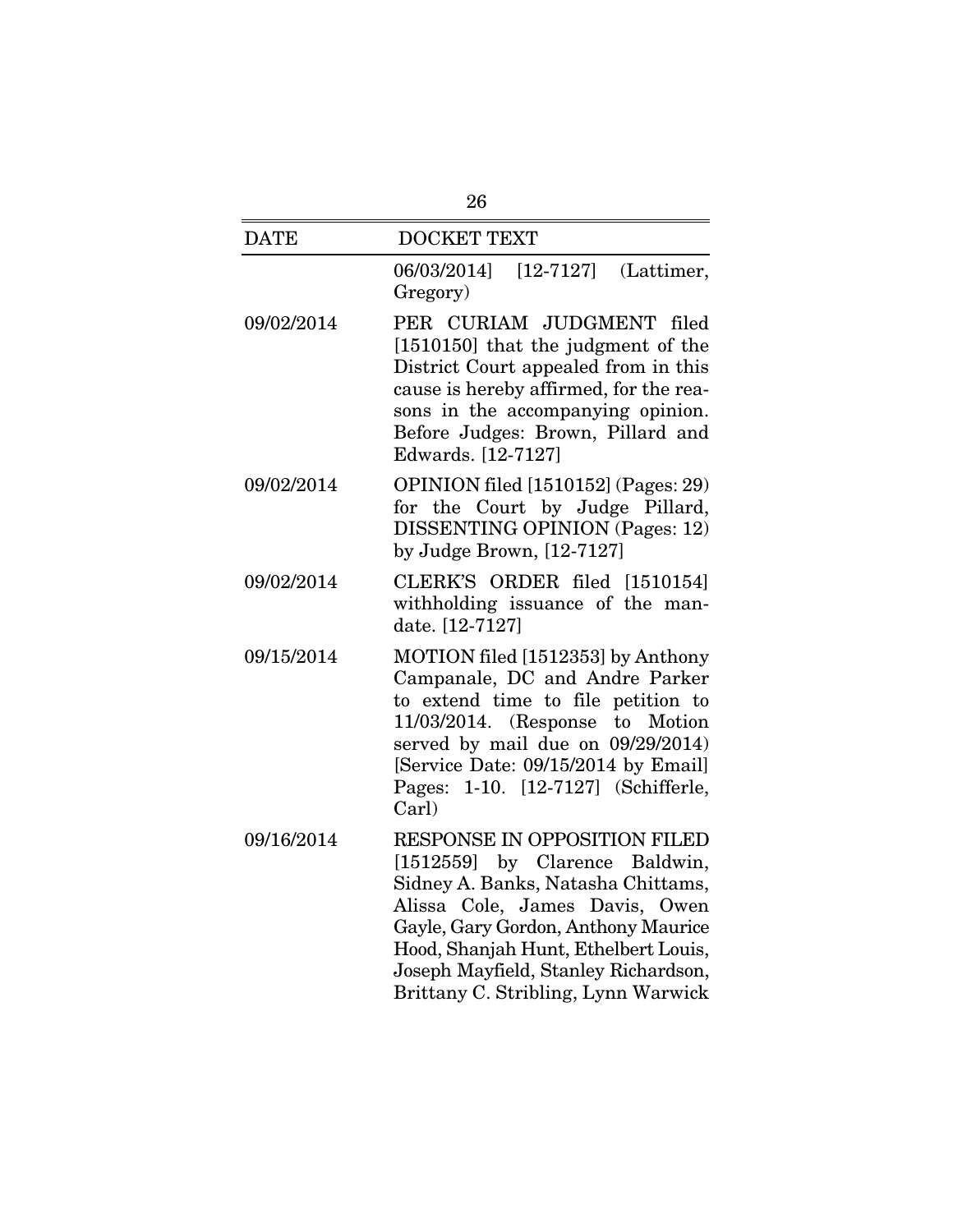| <b>DATE</b> | <b>DOCKET TEXT</b>                                                                                                                                                                                                                                                                                                                                                                                                    |
|-------------|-----------------------------------------------------------------------------------------------------------------------------------------------------------------------------------------------------------------------------------------------------------------------------------------------------------------------------------------------------------------------------------------------------------------------|
|             | Taylor, Theodore Wesby and Juan<br>C. Willis to motion to extend time<br>[1512353-2] [Service Date: 09/16/<br>2014 by CM/ECF NDA] Pages: 1-10.<br>$[12-7127]$ (Lattimer, Gregory)                                                                                                                                                                                                                                     |
| 09/16/2014  | BILL OF COSTS FILED [1512561]<br>by Clarence Baldwin, Sidney A.<br>Banks, Natasha Chittams, Alissa<br>Cole, James Davis, Owen Gayle,<br>Gary Gordon, Anthony Maurice<br>Hood, Shanjah Hunt, Ethelbert<br>Louis, Joseph Mayfield, J. Newman,<br>Stanley Richardson, Brittany C.<br>Stribling, Lynn Warwick Taylor,<br>Theodore Wesby and Juan C. Willis<br>[Service Date: 09/16/2014] [12-7127]<br>(Lattimer, Gregory) |
| 09/19/2014  | SUPPLEMENT [1513303] to motion<br>to extend time [1512353-2] filed by<br>Anthony Campanale, DC and Andre<br>Parker [Service Date: 09/19/2014]<br>$[12-7127]$ (Schifferle, Carl)                                                                                                                                                                                                                                       |
| 09/23/2014  | CURIAM<br>ORDER<br>PER<br>filed<br>$[1513560]$ that the<br>motion<br>be<br>granted [1512353]. Any petition for<br>rehearing and/or rehearing en banc<br>is now due on or before November<br>3, 2014. No further extensions of<br>time will be granted. Before Judges:<br>Brown, Pillard and Edwards. [12-<br>7127]                                                                                                    |

27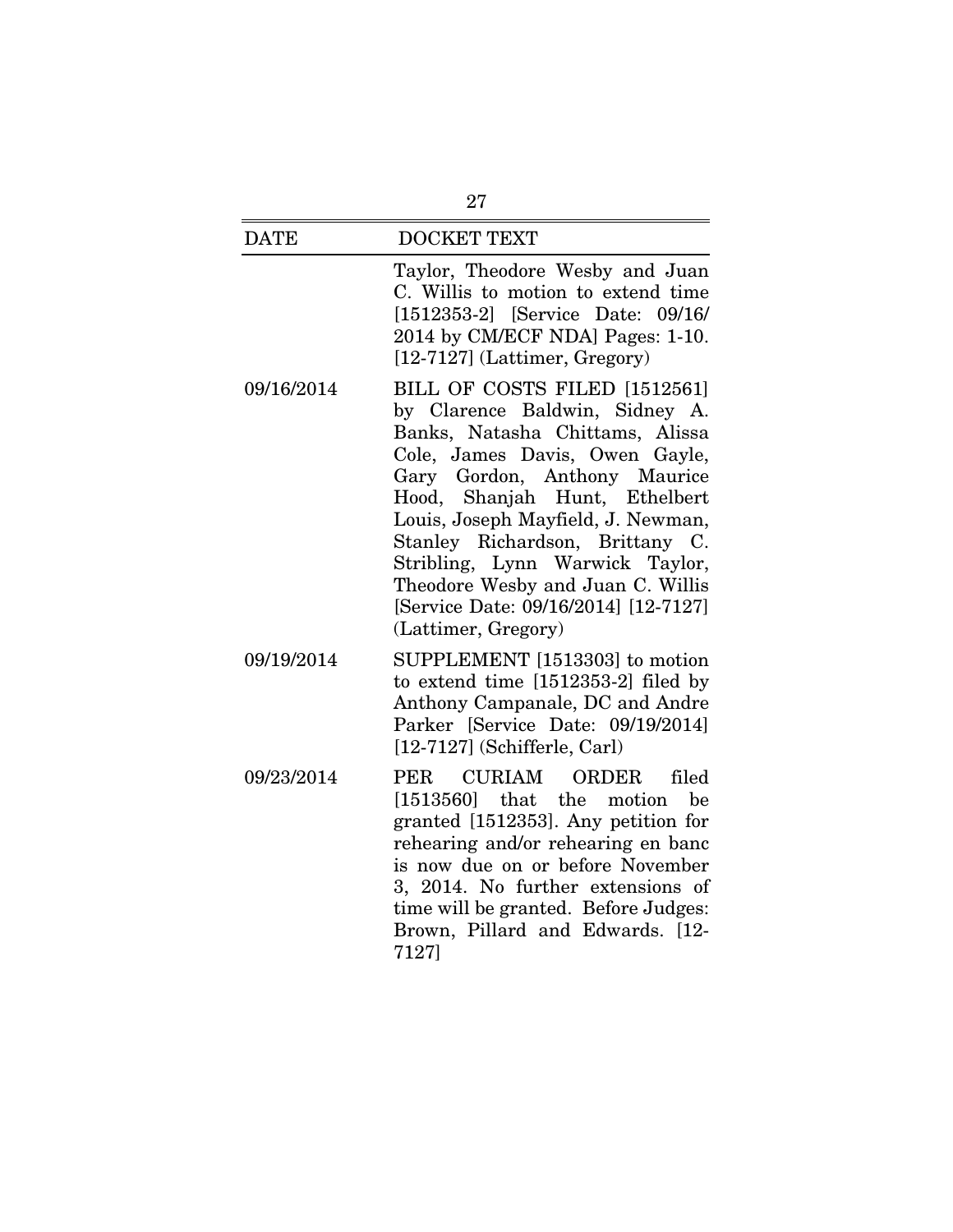| 28          |                                                                                                                                                                                                                                                                                                                                                                                                                                                     |  |
|-------------|-----------------------------------------------------------------------------------------------------------------------------------------------------------------------------------------------------------------------------------------------------------------------------------------------------------------------------------------------------------------------------------------------------------------------------------------------------|--|
| <b>DATE</b> | <b>DOCKET TEXT</b>                                                                                                                                                                                                                                                                                                                                                                                                                                  |  |
| 11/03/2014  | PETITION filed [1520453] by Appel-<br>lants Anthony Campanale, DC and<br>Andre Parker for rehearing en banc.<br>[Service Date: 11/03/2014 by Email]<br>Pages: 11-15. [12-7127] (Schifferle,<br>Carl)                                                                                                                                                                                                                                                |  |
| 11/05/2014  | CLERK'S ORDER filed [1520841]<br>Upon consideration of appellants'<br>petition for rehearing en banc, it<br>is ORDERED, on the court's own<br>motion, that, within 15 days of the<br>date of this order, appellees Wesby,<br>et al., file a response to the petition<br>for rehearing en banc. The response<br>may not exceed 15 pages. Absent<br>further order of the court, the court<br>will not accept a<br>reply to the<br>response. [12-7127] |  |
| 11/13/2014  | LETTER FILED [1522220]<br>by<br>Anthony Campanale, DC and Andre<br>Parker pursuant to FRAP 28j advis-<br>ing of additional authorities [Service<br>Date: 11/13/2014] [12-7127] (Schifferle,<br>Carl)                                                                                                                                                                                                                                                |  |
| 11/20/2014  | RESPONSE FILED [1523580] by<br>Clarence Baldwin, Sidney A. Banks,<br>Natasha Chittams, Alissa Cole, James<br>Davis, Owen Gayle, Gary Gordon,<br>Anthony Maurice Hood, Shanjah<br>Hunt, Ethelbert Louis,<br>Joseph<br>Mayfield, J. Newman, Stanley<br>Richardson, Brittany C. Stribling,<br>Lynn Warwick Taylor, Theodore                                                                                                                            |  |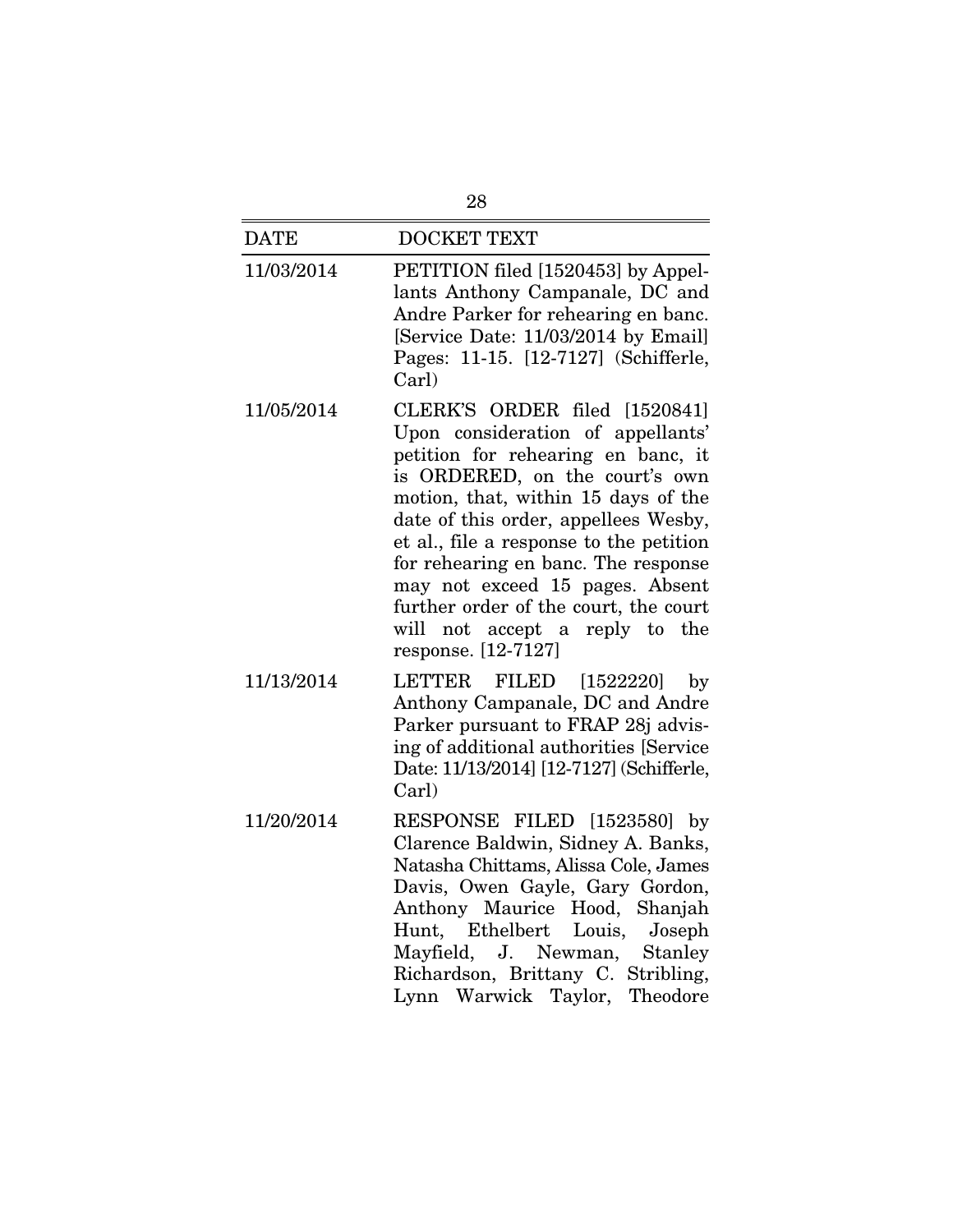## DATE DOCKET TEXT Wesby and Juan C. Willis to petition for rehearing en banc [1520453-2] [Service Date: 11/20/2014 by CM/ECF NDA] Pages: 11-15. [12- 7127] (Lattimer, Gregory) 01/28/2015 MOTION filed [1535596] by Antoinette Colbert to substitute party Antoinette Colbert for Ethelbert Louis (Response to Motion served by mail due on 02/12/2015) [Service Date: 01/28/2015 by US Mail] Pages: 1-10. [12-7127] 02/04/2015 CONSENT RESPONSE IN SUP-PORT FILED [1535828] by Clarence Baldwin, Sidney A. Banks, Natasha Chittams, Alissa Cole, James Davis, Owen Gayle, Gary Gordon, Anthony Maurice Hood, Shanjah Hunt, Ethelbert Louis, Joseph Mayfield, J. Newman, Stanley Richardson, Brittany C. Stribling, Lynn Warwick Taylor, Theodore Wesby and Juan C. Willis to motion to substitute party or change name [1535596-2] [Service Date: 02/04/2015 by CM/ECF NDA, Email] Pages: 1-10. [12-7127] (Lattimer, Gregory)

02/13/2015 CLERK'S ORDER filed [1537585] granting motion to substitute party or change name [1535596-2] Ethelbert Louis in 12-7127 substituted by Antoinette Colbert in 12-7127 [12- 7127]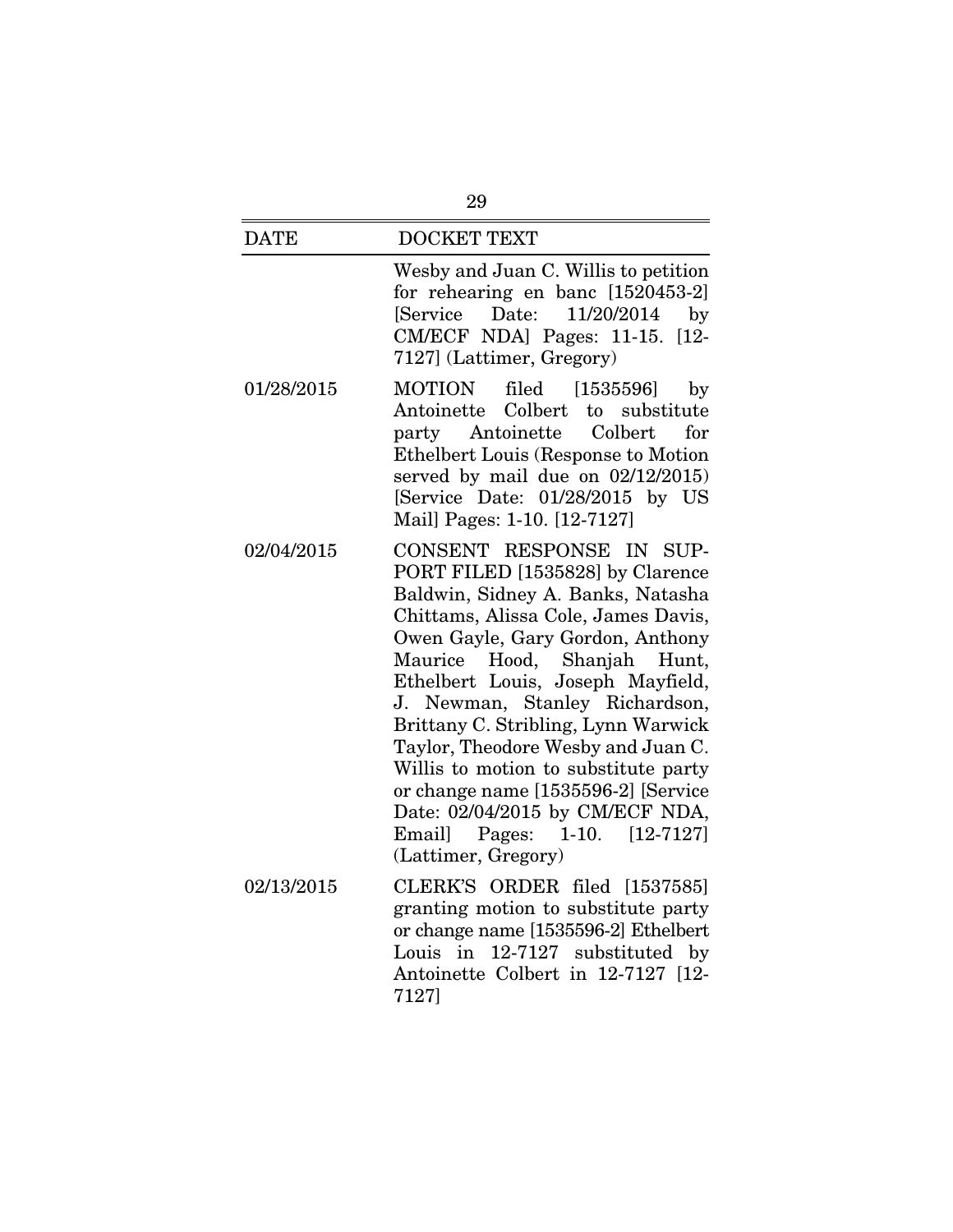| <b>DATE</b> | <b>DOCKET TEXT</b>                                                                                                                                                                                                                                                                                                                                                                                                                                                                                                 |
|-------------|--------------------------------------------------------------------------------------------------------------------------------------------------------------------------------------------------------------------------------------------------------------------------------------------------------------------------------------------------------------------------------------------------------------------------------------------------------------------------------------------------------------------|
| 11/10/2015  | LETTER [1583051] filed by Anthony<br>Campanale, DC and Andre Parker<br>pursuant to FRAP 28j advising of<br>additional authorities [Service Date:<br>11/10/2015] [12-7127] (Schifferle,<br>Carl)                                                                                                                                                                                                                                                                                                                    |
| 11/13/2015  | RESPONSE<br>[1583637]<br>filed<br>by<br>Clarence Baldwin, Sidney A. Banks,<br>Chittams, Alissa Cole,<br>Natasha<br>James Davis, Owen Gayle, Gary<br>Anthony Maurice Hood,<br>Gordon,<br>Shanjah Hunt, Joseph Mayfield,<br>Stanley Richardson, Brittany C.<br>Stribling, Lynn Warwick Taylor,<br>Theodore Wesby and Juan C. Willis<br>to letter Rule 28j authorities<br>$[1583051-2],$<br>letter [1583051-3]<br>[Service Date: 11/13/2015]<br>by<br>CM/ECF NDA] Pages: 1-10.<br>$[12-$<br>7127] (Lattimer, Gregory) |
| 11/17/2015  | <b>CERTIFICATE</b><br>AMENDED<br>OF<br>SERVICE [1583946] to<br>response<br>filed by Clarence<br>$[1583637-2]$<br>Baldwin, Sidney A. Banks, Natasha<br>Chittams, Alissa Cole, James Davis,<br>Owen Gayle, Gary Gordon, Anthony<br>Hood, Shanjah Hunt,<br>Maurice<br>Joseph Mayfield, Stanley Richardson,<br>Brittany C. Stribling, Lynn Warwick<br>Taylor, Theodore Wesby and Juan C.<br>Willis. [12-7127] (Lattimer, Gregory)                                                                                      |
| 02/08/2016  | PER CURIAM ORDER, En Banc,<br><b>SLIP</b><br>[1597780]<br>(IN)<br><b>OPINION</b>                                                                                                                                                                                                                                                                                                                                                                                                                                   |

30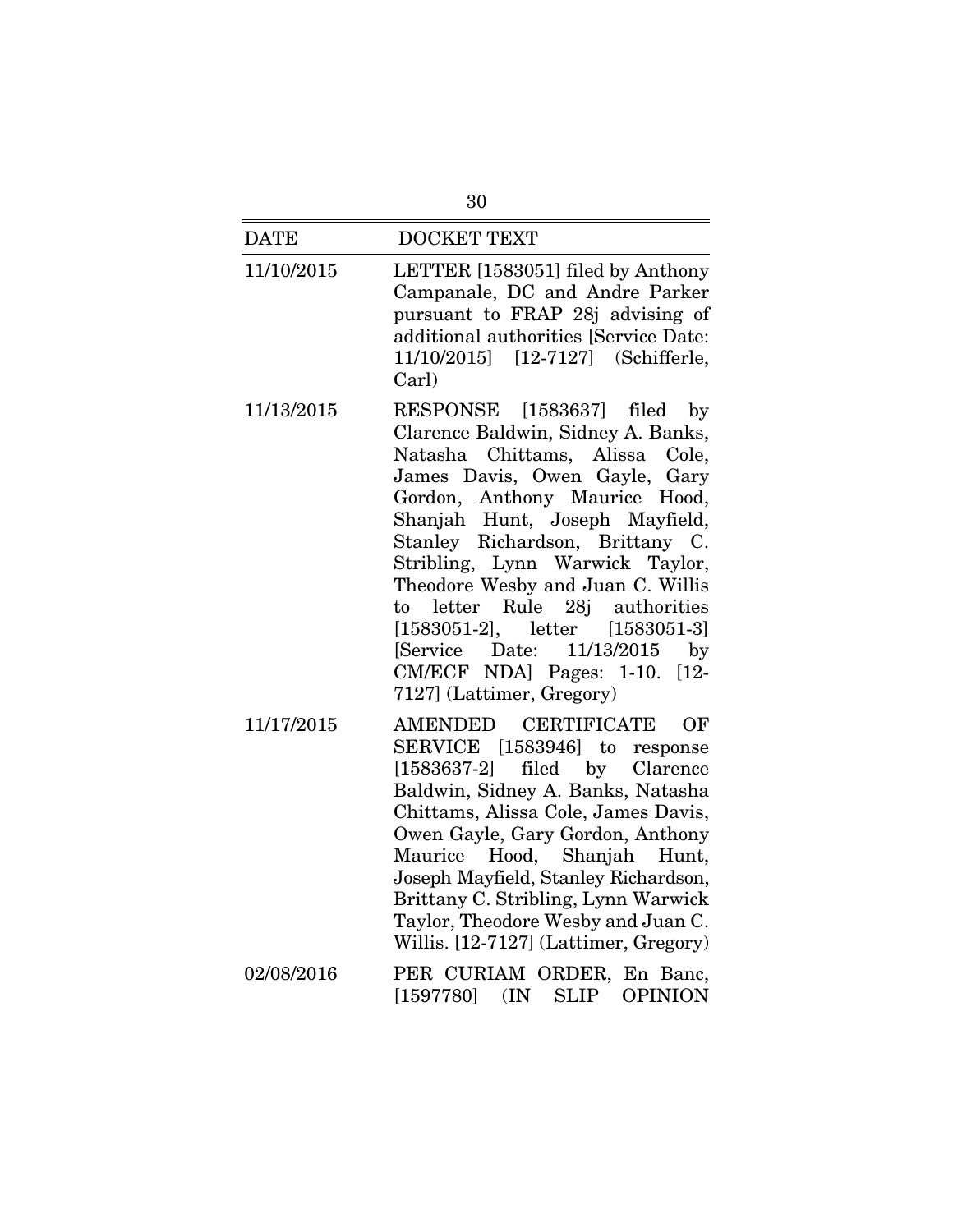#### DATE DOCKET TEXT

FORMAT) filed denying petition for rehearing en banc [1520453-2] Before Judges: Garland, Henderson,\*\* Rogers, Tatel, Brown,\*\* Griffith, Kavanaugh,\*\* Srinivasan, Millett, Pillard,\*\* and Wilkins\*. \* Circuit Judge Wilkins did not participate in this matter. \*\* Circuit Judges Henderson, Brown, Griffith, and Kavanaugh would grant the petition for rehearing en banc. \*\* A statement by Circuit Judge Pillard and Senior Circuit Judge Edwards, concurring in the denial of rehearing en banc, is attached. Pursuant to Fed. R. App. P. 35(a), Senior Judge Edwards, a member of the merits panel, did not participate in the vote whether to grant rehearing en banc. \*\* A statement by Circuit Judge Kavanaugh, with whom Circuit Judges Henderson, Brown, and Griffith join, dissenting from the denial of rehearing en banc, is attached. [12-7127]

- 02/08/2016 Publishing Order [1597780-2] [12- 7127]
- 02/16/2016 MOTION [1598870] filed by Anthony Campanale, DC and Andre Parker to stay mandate (Response to Motion served by mail due on 02/29/2016) [Service Date: 02/16/2016 by Email]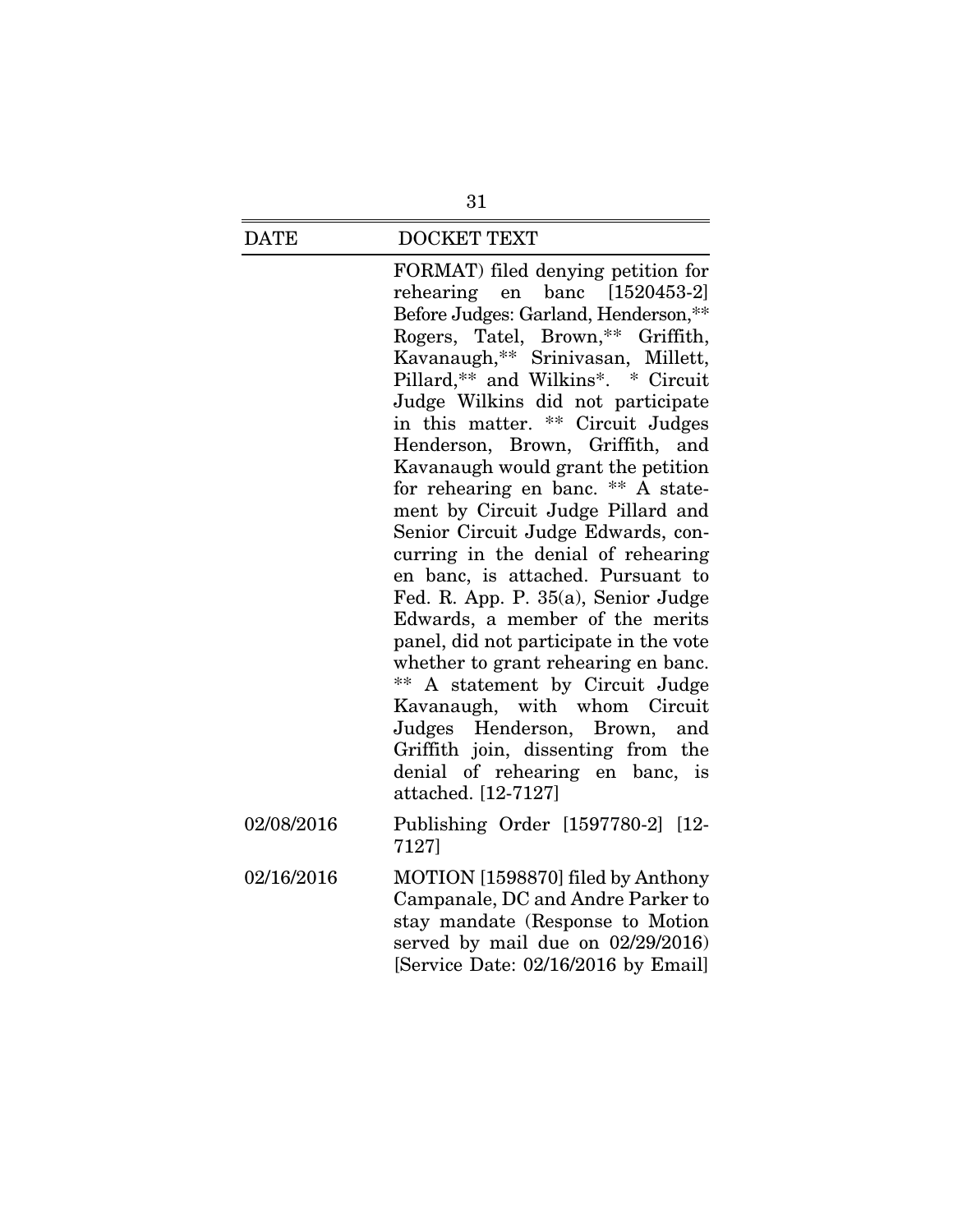| <b>DATE</b> | <b>DOCKET TEXT</b>                                                                                                                                                                                                                                                                                                                                                                                                                                                                                                                 |
|-------------|------------------------------------------------------------------------------------------------------------------------------------------------------------------------------------------------------------------------------------------------------------------------------------------------------------------------------------------------------------------------------------------------------------------------------------------------------------------------------------------------------------------------------------|
|             | 1-10. [12-7127] (Schifferle,<br>Pages:<br>Carl)                                                                                                                                                                                                                                                                                                                                                                                                                                                                                    |
| 02/22/2016  | <b>RESPONSE</b><br>IN<br><b>OPPOSITION</b><br>[1600174] filed by Clarence Baldwin,<br>Sidney A. Banks, Natasha Chittams,<br>Antoinette Colbert, Alissa<br>Cole.<br>James Davis, Owen Gayle,<br>Gary<br>Gordon, Anthony Maurice Hood,<br>Shanjah Hunt, Joseph Mayfield,<br>Stanley Richardson, Brittany C.<br>Stribling, Lynn Warwick Taylor,<br>Theodore Wesby and Juan C. Willis<br>to motion to stay mandate [1598870-<br>02/22/2016<br>[Service Date:<br>21<br>by<br>CM/ECF NDA] Pages: 1-10. [12-<br>7127] (Lattimer, Gregory) |
| 02/25/2016  | PER CURIAM ORDER [1600791]<br>filed denying motion to stay mandate<br>[1598870-2]. Before Judges: Brown*,<br>Pillard and Edwards. * Circuit Judge<br>Brown would grant the motion. [12-<br>7127]                                                                                                                                                                                                                                                                                                                                   |
| 03/03/2016  | PER CURIAM ORDER [1602148]<br>filed granting appellees' bill of costs<br>in the amout of \$103.18 [1512561-2]<br>$[12 - 7127]$                                                                                                                                                                                                                                                                                                                                                                                                     |
| 03/03/2016  | MANDATE<br>ISSUED<br>Clerk,<br>to<br>District Court [12-7127]                                                                                                                                                                                                                                                                                                                                                                                                                                                                      |
| 04/18/2016  | LETTER [1609679] received from<br>the Clerk of the Supreme Court of<br>the United States notifying this court<br>that the time for filing a petition for                                                                                                                                                                                                                                                                                                                                                                           |

32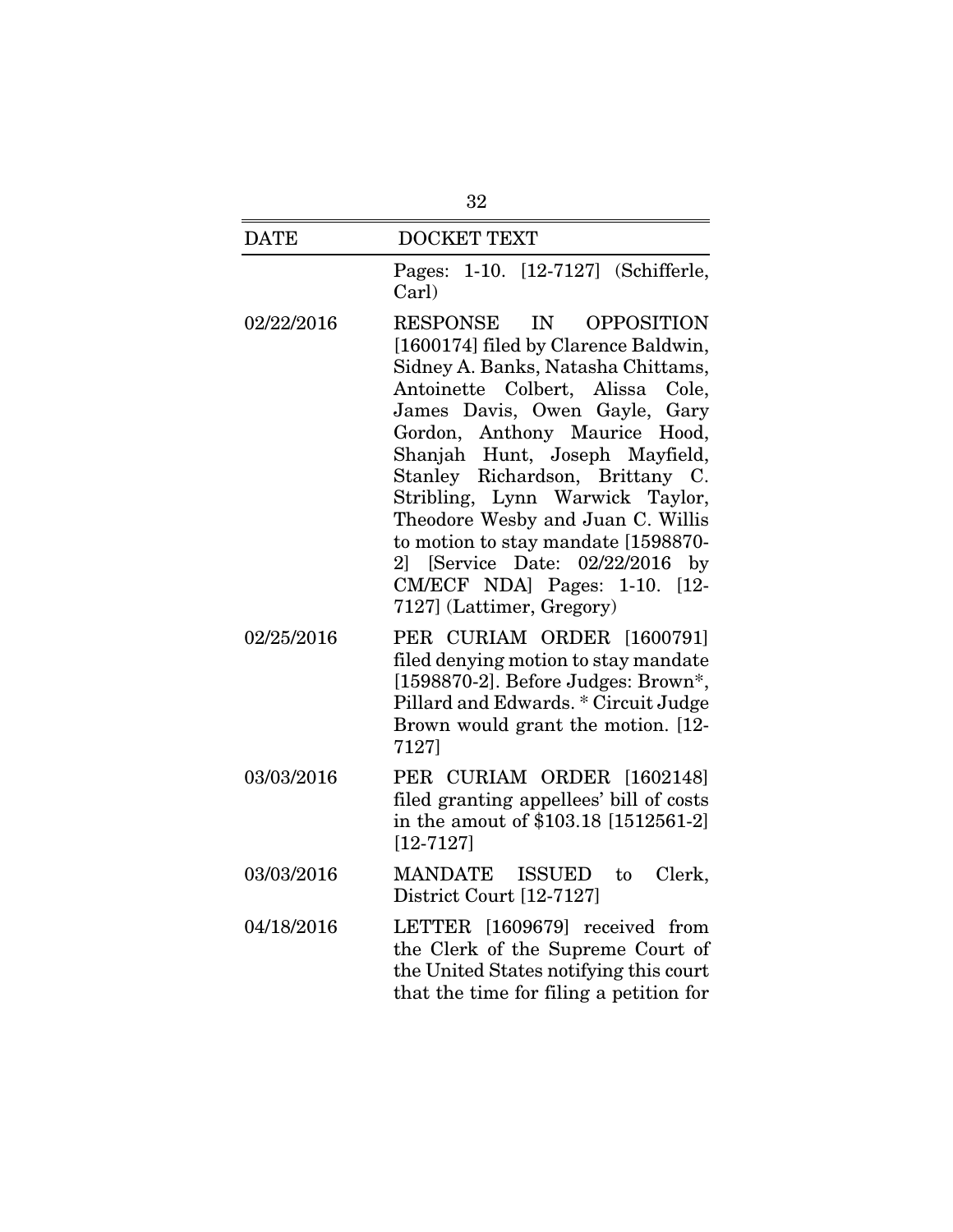| 33         |                                                                                                                                                                                                                                                                                                                                                                                   |
|------------|-----------------------------------------------------------------------------------------------------------------------------------------------------------------------------------------------------------------------------------------------------------------------------------------------------------------------------------------------------------------------------------|
| DATE       | <b>DOCKET TEXT</b>                                                                                                                                                                                                                                                                                                                                                                |
|            | writ of certiorari has been extended<br>to: 06/08/2016. [12-7127]                                                                                                                                                                                                                                                                                                                 |
| 06/13/2016 | LETTER [1620571] received from<br>the Clerk of the Supreme Court of<br>the United States notifying this court<br>of the following activity in the case<br>before it: A petition for writ of certio-<br>rari was filed and placed on the<br>docket on 06/08/2016 as No. 15-1485.<br>$[12 - 7127]$                                                                                  |
| 01/19/2017 | LETTER [1656954] received from<br>the Clerk of the Supreme Court of<br>the United States notifying this court<br>of the following activity in case No.<br>15-1485: The motion of International<br>Municipal Lawyers Association, Inc.<br>for leave to file a brief as amicus<br>curiae is granted. The petition for<br>writ of certiorari was granted on<br>01/19/2017. [12-7127] |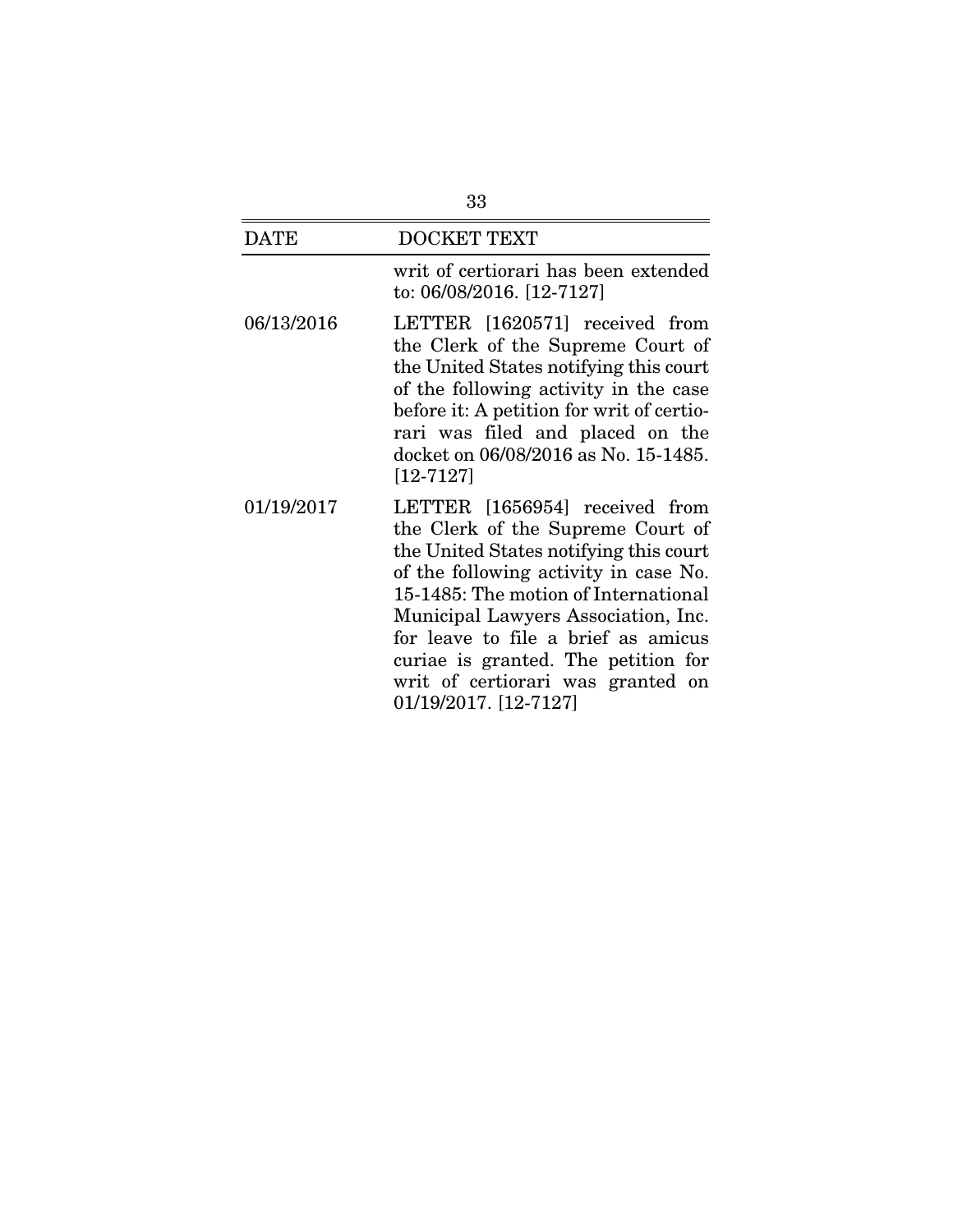# [1] UNITED STATES DISTRICT COURT FOR THE DISTRICT OF COLUMBIA

———— C.A. No. 09-501 (RWR) ————

THEODORE WESBY, *et al*.,

*Plaintiffs*,

v.

DISTRICT OF COLUMBIA, *et al*.,

*Defendants*.

Wednesday, March 31, 2010 Washington, D.C.

————

————

The deposition of SANJAH LEAH HUNT was called for examination by counsel for Defendants in the above-entitled matter, pursuant to notice, in the Offices of Attorney General for the District of Columbia, 441 Fourth Street, Northwest, Washington, D.C., convened at 10:15 a.m. before Jonell Easton, a notary public, when were present on behalf of the parties:

#### \* \* \*

[8] Q. 10:00 p.m. on the evening of March 15, is that correct?

A. Yes, sir.

Q. What was the purpose of you being there?

A. I was there to do a bachelor party.

Q. How were you informed, who informed or asked you to go to that address to do a bachelor party?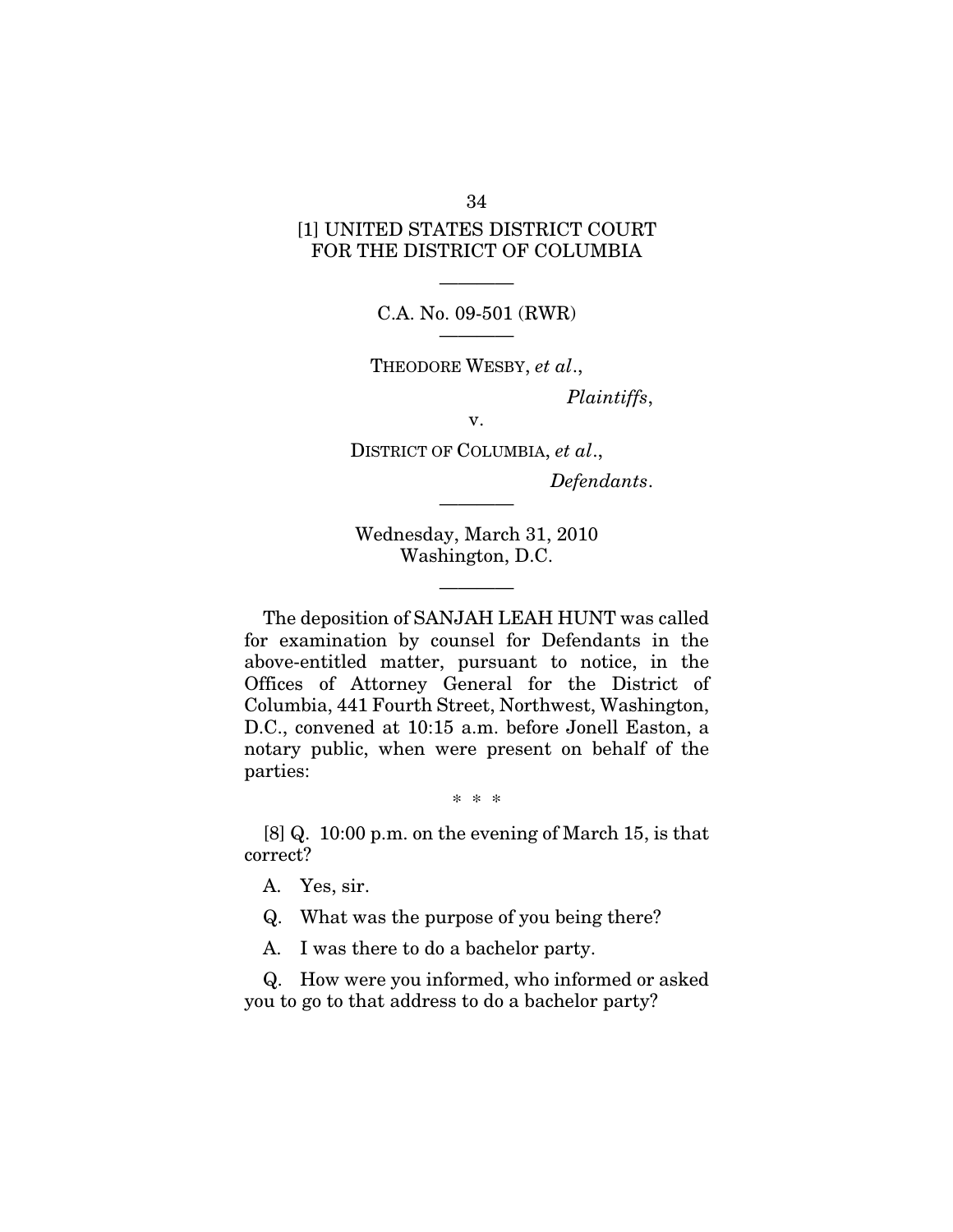- A. Ms. Tasha.
- Q. Do you know her full name?
- A. No, sir, I do not.
- Q. Was Tasha there that evening?
- A. Yes.

Q. Do you know an individual by the name of Peaches?

A. Yes, I do.

Q. Who is that?

A. That is the person's house was supposed to be.

Q. Who told you that was Peaches' house?

A. She did out of her own mouth.

[9] Q. Did you know Peaches prior to this evening?

A. I have seen her a couple of times, other than that I don't know her.

Q. Do you know where she lives?

A. No, I thought that was her address.

Q. Had you been to 115 Anacostia Road, N.W. prior to March 15, 2008?

A. One time before.

Q. When was that?

A. I couldn't honestly tell you because it was so long ago, but I can say about a month or so before then.

Q. Do you know the name of the bachelor?

A. No, sir, I do not.

Q. What was your understanding of what activities would be going on at 115 Anacostia Road?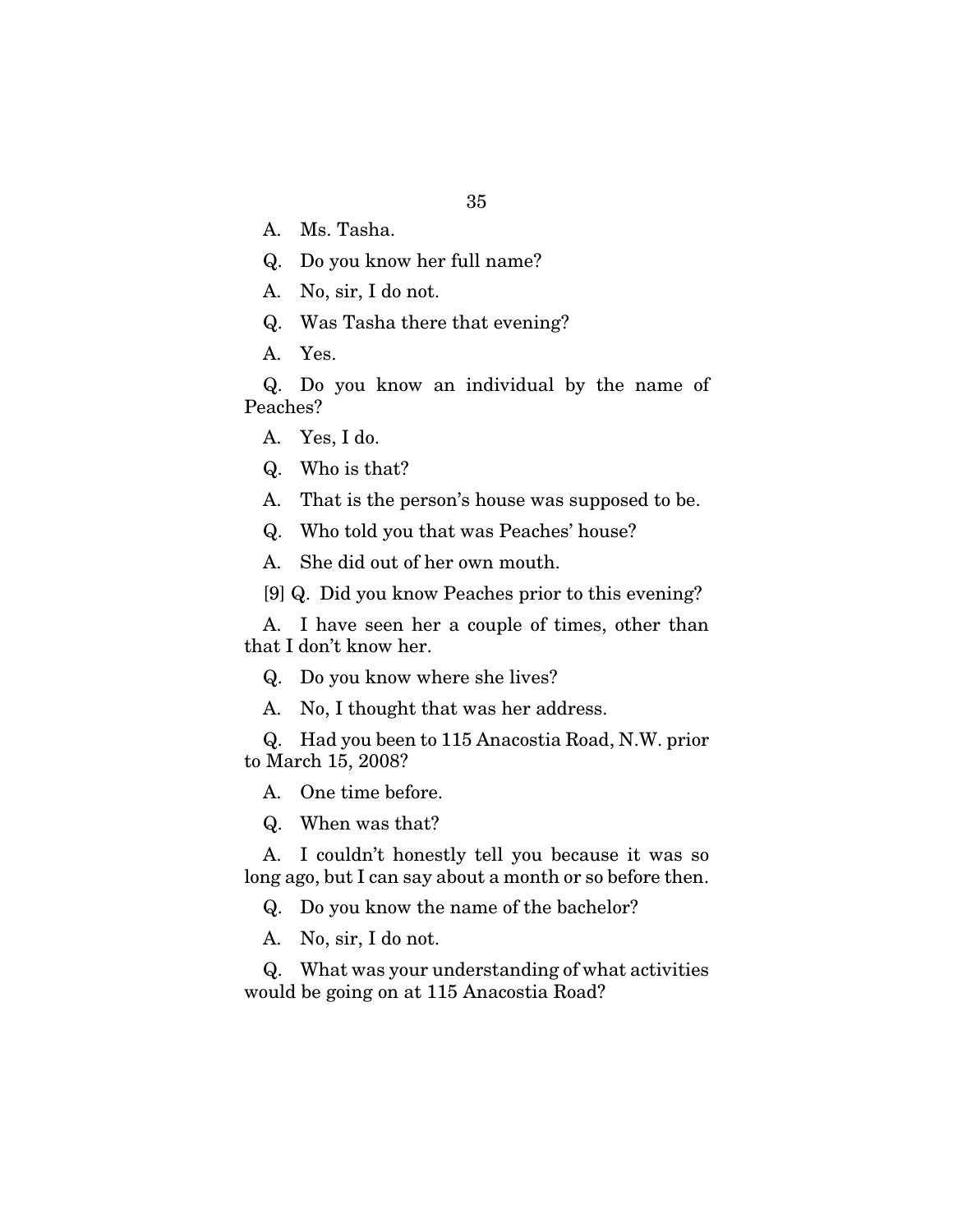A. We went there to do a bachelor party, so we was there to entertain.

Q. Did you entertain?

A. We didn't get started really.

\* \* \*

[22] A. I told them it was Peaches, Peaches' house, she allowed us to be here.

Q. How long were you at – you were brought to Sixth District. Correct?

A. I believe that was Sixth District, yes.

Q. How long were you at Sixth District before you were released?

A. I was the last one to be released, I was in there at at least 18 hours.

Q. What time were you released?

A. In the afternoon about 3:00 or 4:00 in the afternoon, if not later.

Q. Do you know why you were there so long?

A. No, sir. I not.

Q. Did you ask anybody why?

A. They wouldn't give us any information, they were more laughing and joking at us

Q. At some point they changed the charge from unlawful entry to disorderly conduct. Do you know when?

A. They changed the charge about four, five [23] times.

Q. First it was unlawful entry?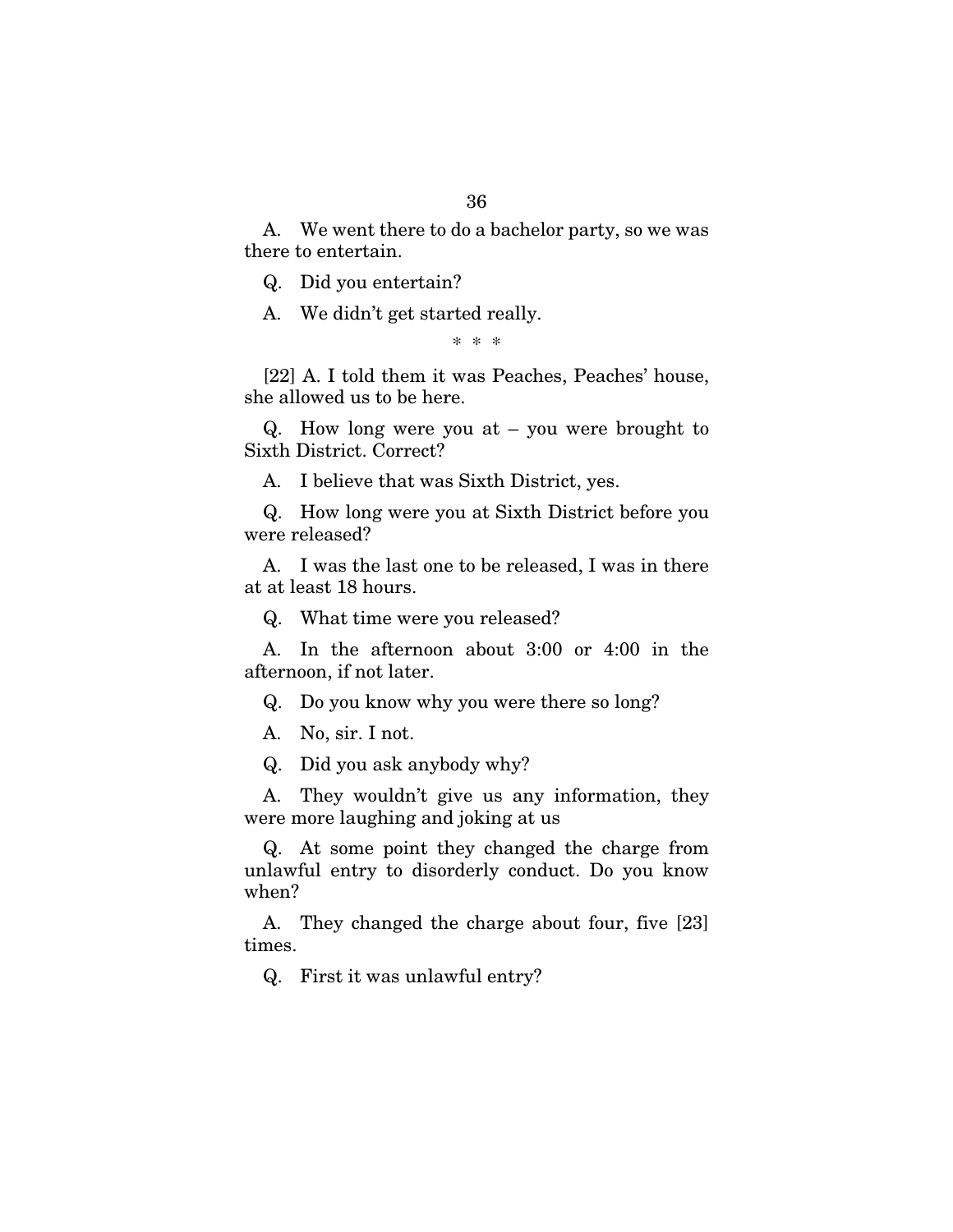A. Yes.

Q. What was the second charge?

A. Indecent exposure and they switched it to enter, I mean there without a lease or something of that nature and they changed it to disorderly conduct.

Q. When you say they, did someone tell you – some police officer?

A. Yeah, there was several police officers coming back – what are you here for, you shouldn't be here for this.

Q. Do you know what police officer told you that?

A. No, sir, I couldn't tell you, there was so many different ones coming to us, I couldn't honestly tell you.

Q. Under what conditions were you released?

A. I had to pay a fine.

Q. How much?

[24] A. I think it was \$35.

Q. Did there come a time when the police actually let you leave the station and then they asked you to come back and they changed the charge – did that ever happen?

A. No.

Q. So I am clear the only conduct – the conduct that you described that you saw going on there was people standing around talking and drinking a beer?

A. Yes, and one girl was giving a lap dance and that is it.

Q. That is the only thing that you saw?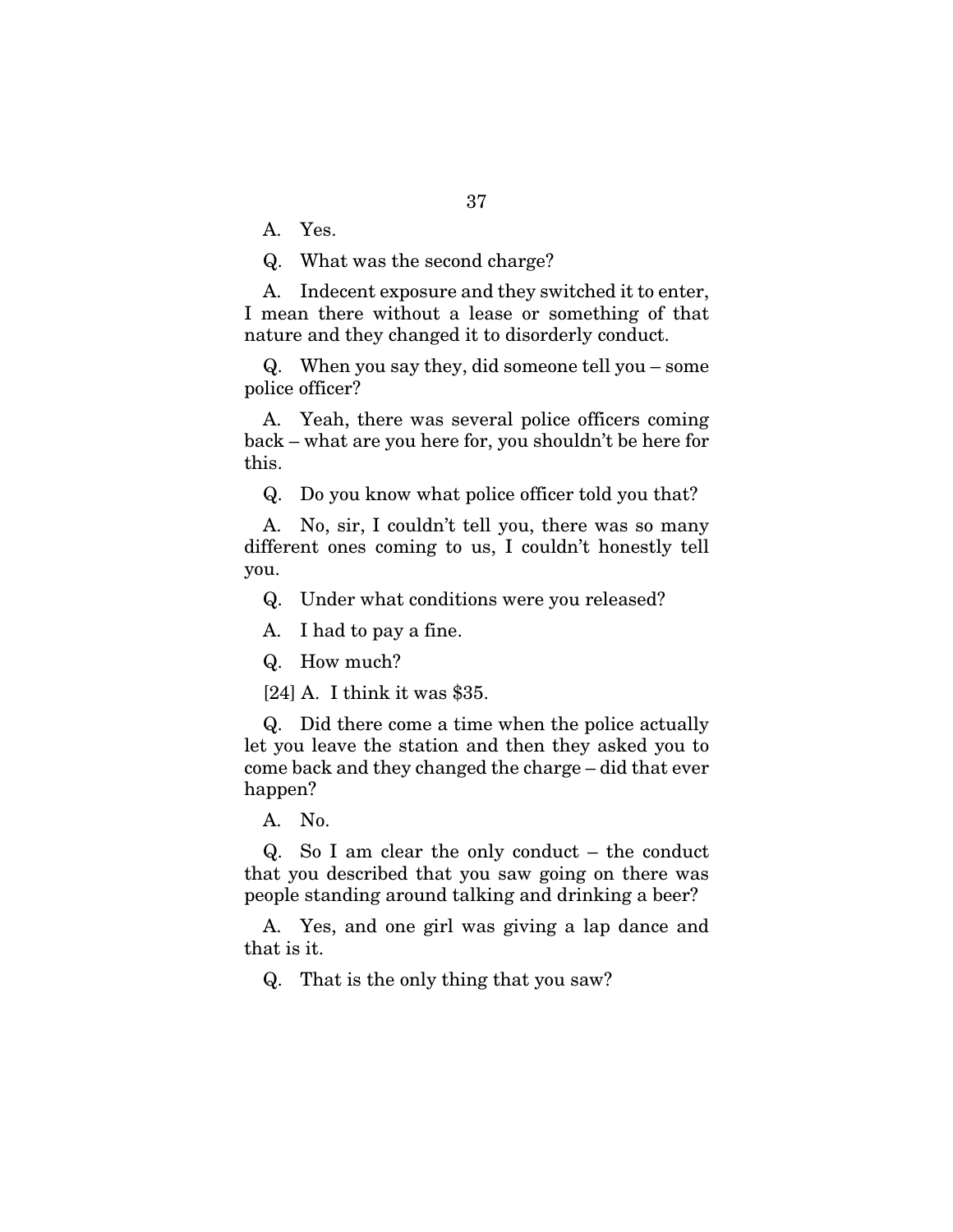38

A. Yes.

Q. Were you aware there were pictures taken of women who had dollar bills in a garter belt?

A. Yes.

Q. Do you know how many women there were?

A. That I know of – it was at least two or three they took pictures with money in the garter belts.

[25] Q. Did you ever observe how the money got in the garter belts?

A. Most women – we don't leave money in our purse when we go off the floor, we put our money in the garter belts, so we can keep it so no one steals it, could have been a couple of them that had money, I don't know where the money came from

Q. Did you see any of the men hand the women money?

A. No.

Q. Did you see any of the men stick money in the garter belts?

A. No, sir.

Q. Were you paid for attending the bachelor party?

A. No, sir.

Q. When I say were you paid I mean by anybody, paid an entertainment fee or anything?

A. No, sir.

Q. Do you know an individual by the name of Damien Hughes?

\* \* \*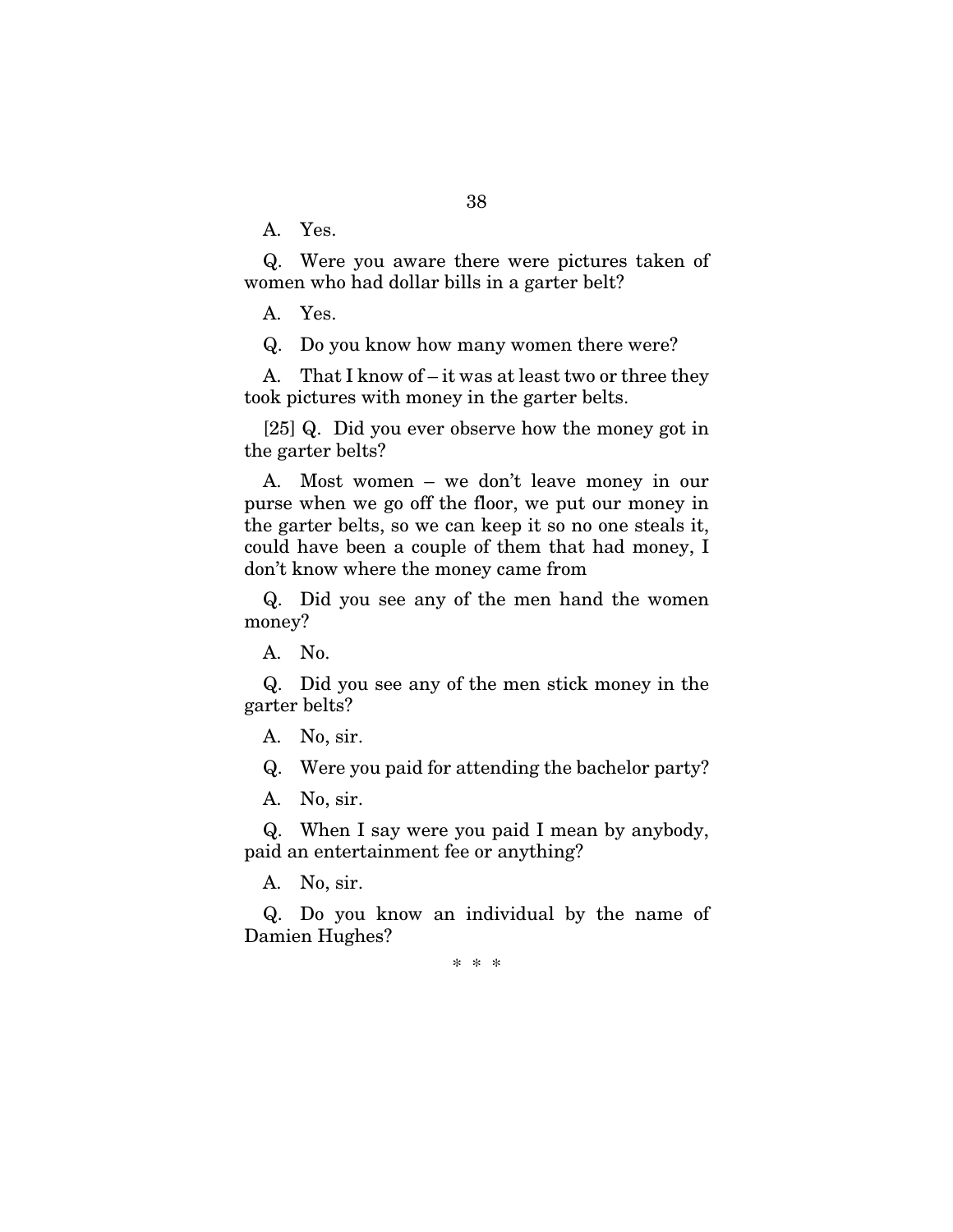# [1] UNITED STATES DISTRICT COURT FOR THE DISTRICT OF COLUMBIA

———— Case No. 09-501 (RWR)

————

THEODORE WESBY, *et al*.,

*Plaintiffs*,

v.

DISTRICT OF COLUMBIA, *et al*., *Defendants.* 

Thursday, April 8, 2010 Washington, D.C.

————

———— Deposition of NATASHA NICOLE CHITTAMS

the plaintiff, called for examination by counsel for the defendants, pursuant to notice, held in the Office of the Attorney General, 441 Fourth Street, N.W., 6th Floor South, Washington, D.C. 20001, beginning at 2:21 p.m., before Kelly Susnowitz, a Notary Public in and for the District of Columbia, when were present on behalf of the respective parties:

\* \* \*

[10] A. The night we got arrested.

Q. Do you know a woman by the name – that goes by the name of Peaches?

A. No.

Q. Did you ever hear that before?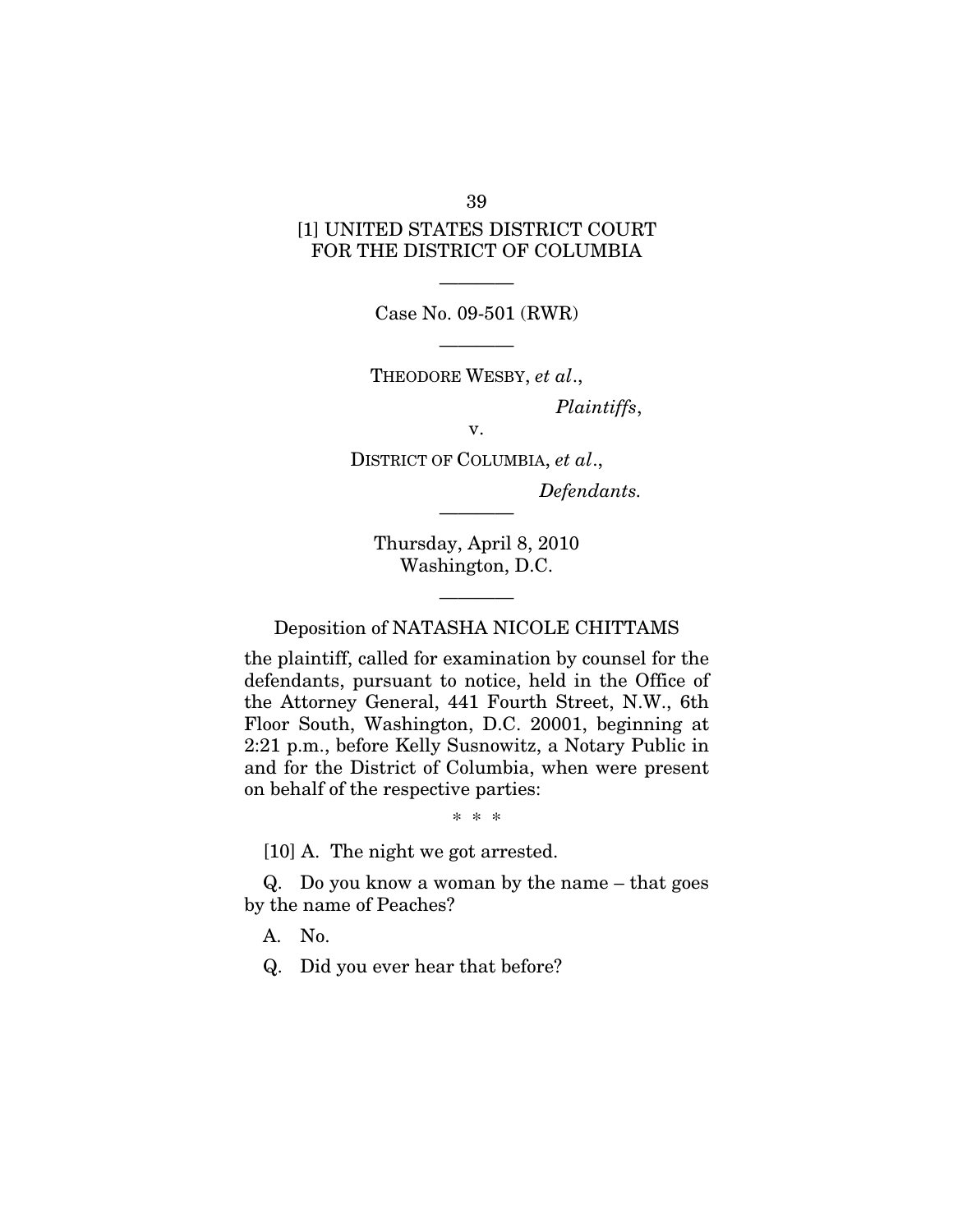- A. No.
- $Q.$  Do you know a
- A. Yes.
- Q. Where do you know Mr. Taylor from?
- A. He's my godbrother.
- Q. He's your godbrother?
- A. Yes.
- Q. Tell me, how did he become your godbrother?

A. I mean, we just known each other for so many years and, you know, we were always together, so people thought we were sisters and brothers, so we be, like, yeah, we're sisters and brothers.

Q. Do you know or did you know a person by the name of Brittany Stribling?

A. I just know her as being my brother's [11] girlfriend.

Q. When you say your brother, you're talking about Mr. Taylor?

A. Yes.

Q. Do you know anything else about her?

A. She goes to Howard.

Q. Did she ever work for you?

A. No.

Q. Do you know if she ever worked at any strip club?

A. Not to my knowledge.

Q. Did Mr. Taylor ever tell you about a dancer that he had heard of by the name of Peaches?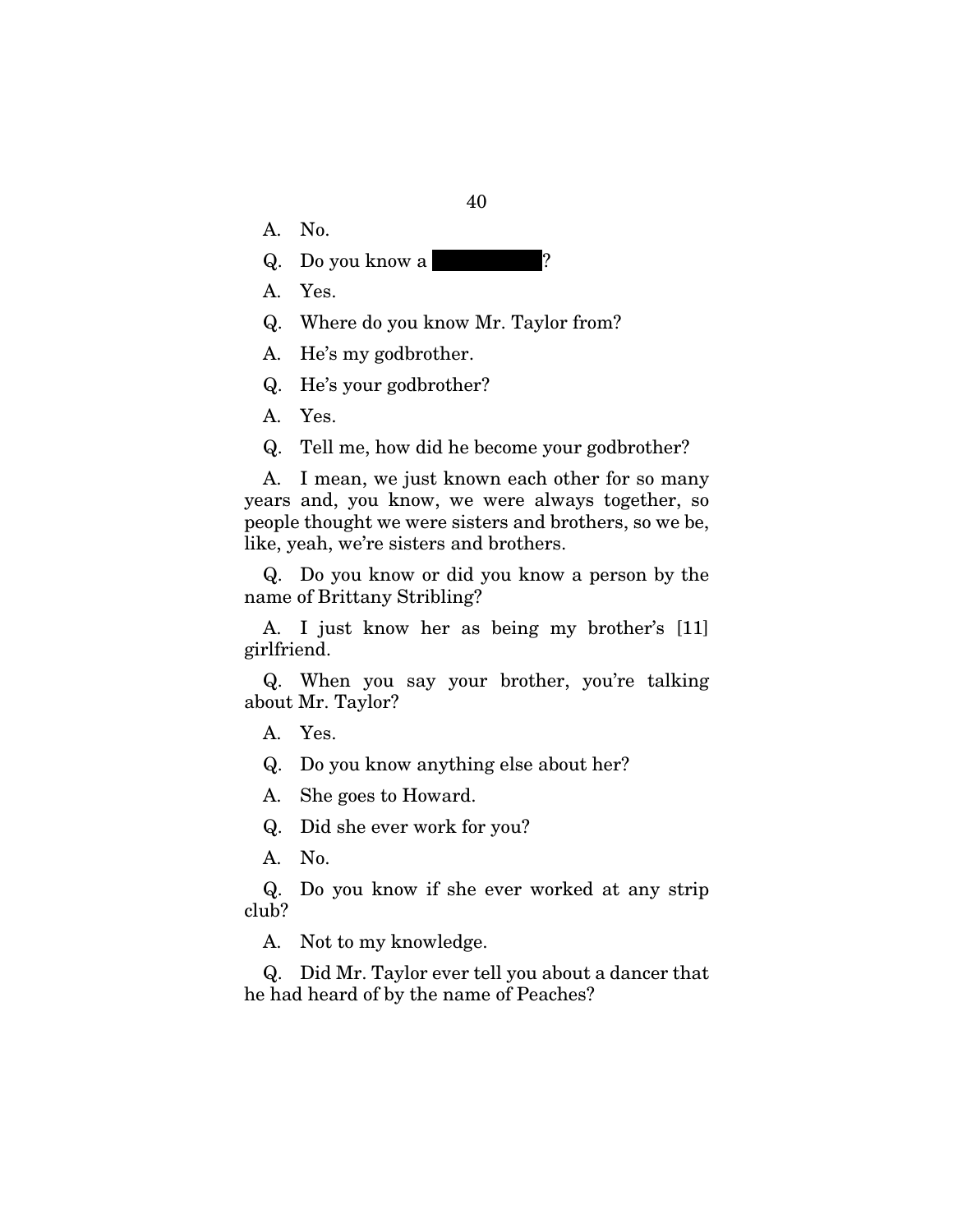A. No.

Q. At some point, Ms. Chittams, you ended up at 115 Anacostia Road in Northeast, Washington, on March 15th of 2008; is that correct?

A. Yes.

Q. Had you ever been there before?

A. One time.

[12] Q. Who did you go there with?

A. Tasty.

Q. When was that, prior to March?

A. It was, like, a week or two prior to that.

Q. Was there furniture in the house?

A. It was chairs and she had a bed and shower curtains and stuff. She said she just moved in, so it looked like people just moving in, just a bathroom set, a bed right now. There was food in the refrigerator.

Q. Did you ask or did Tasty tell you who owned that house?

A. No.

Q. Did you ask or did Tasty tell you that she was renting the house?

A. No. I assumed, because she had keys and she just walked into the house.

Q. How is it, that on March 15th, you came to be at 115 Anacostia Road?

A. Tasty said she knew a guy that was having a bachelor party and she needed some more girls to [13] come through, so I just called some girls and told them to come over to the residence.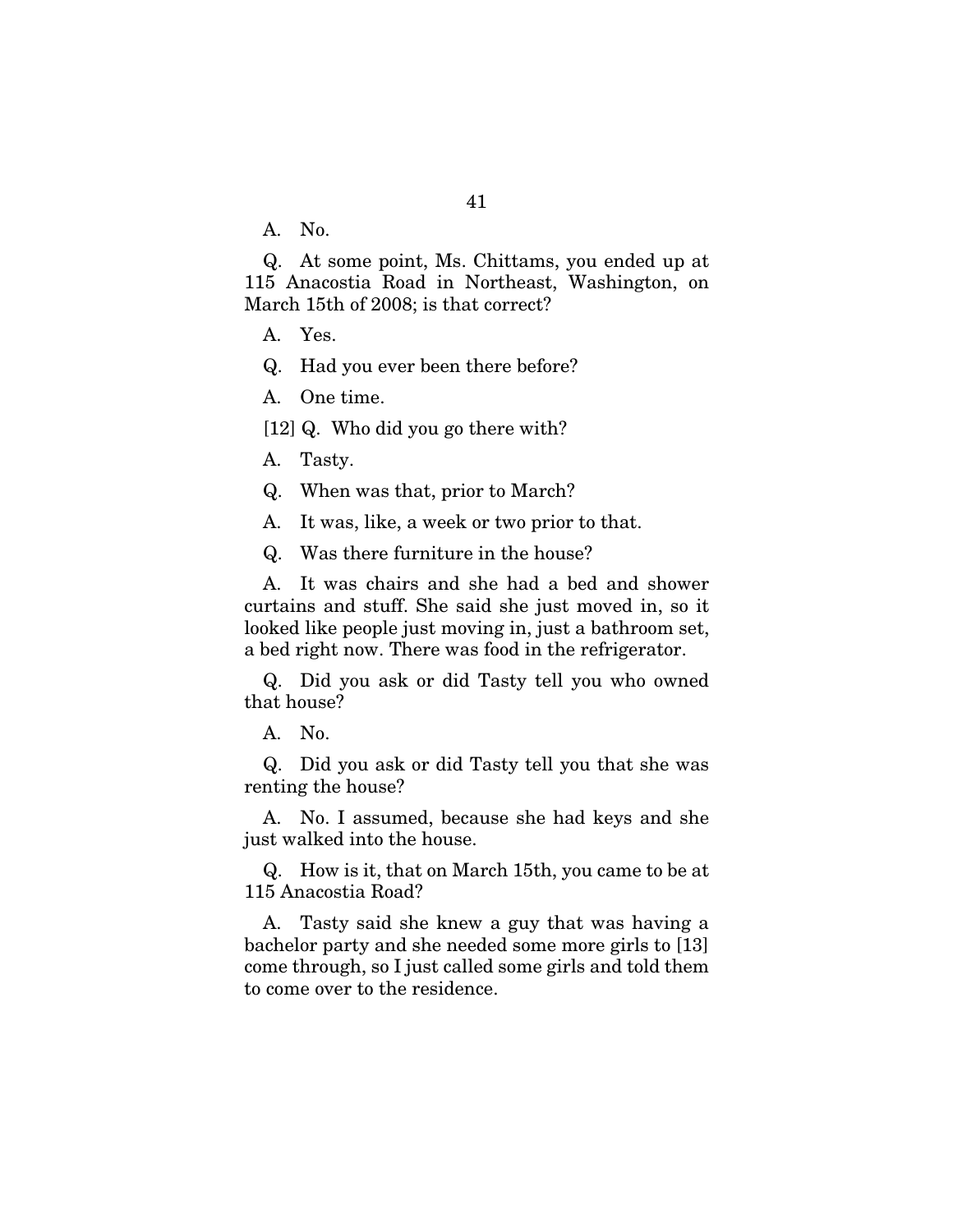Q. And the girls that you called, are these girls that you know?

A. I know from meeting at the club, yes.

Q. And so you had their phone numbers somewhere on you, either on your cell phone or –

A. At that moment, yes.

Q. When did you know that there was going to be this party at 115 Anacostia Road?

A. I knew, say, the party started like 10:00. I knew, like, a couple hours beforehand, so about 7:00 or 8:00 or so.

Q. Did you – were you doing events at that time?

A. Yes. I had just, like, really started getting into the adult entertainment part of it, so I was, you know, going to meet the girls and letting myself be known that this is what I do and stuff.

Q. Whatever experience you had, was it [14] unusual that you would get a call just a couple of hours before an event would take place?

A. No.

Q. The girls or the women that you called, how were they going to be paid for attending this – would you call this an event?

A. Yes, it's considered an event. They would work on tips, meaning, whatever the guys gave them for dancing, is what they made.

Q. Were they given, for example, a certain amount of money just to show up?

A. No.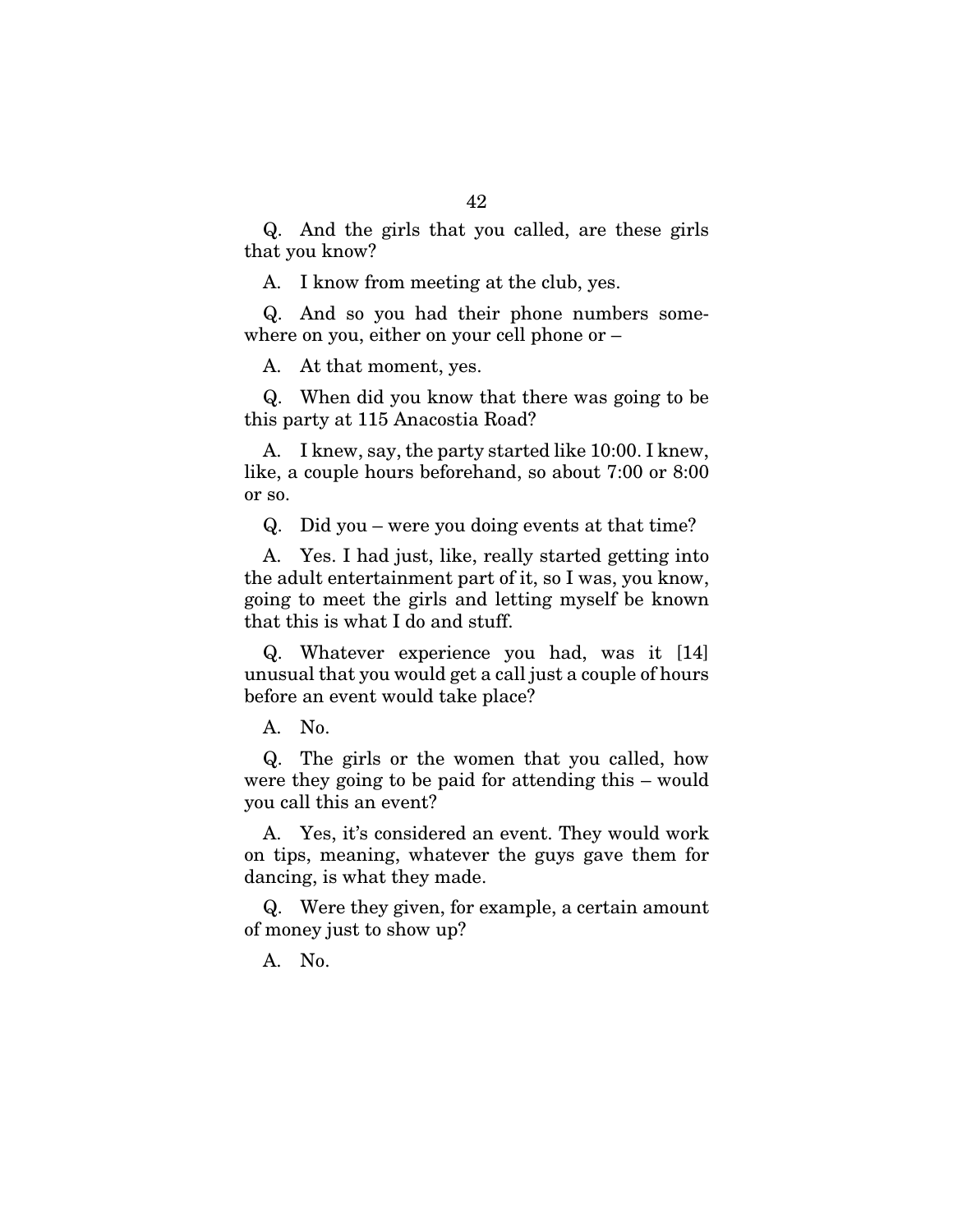Q. And did they have to pay you some kind of fee or did you charge them a certain percentage?

A. No.

Q. So any money that they made that night was their own money?

A. Correct.

Q. And it's also correct that you never promised to pay them anything just to show up?

A. No.

[15] Q. What time did you arrive?

A. I want to say maybe, like, 10:00.

Q. You got there at 10:00 and, when you got there, who was there?

A. We actually all, kind of, like, me and the girls and Tasty got there at the same time.

Q. Who were the girls that were with you?

A. I don't remember. It's been two years.

Exactly, which girls – I know Lexis was there. Lola with there. To be honest, I really can't, like, say the names off the top of my head of who was there.

Q. Do you know Lexi's full name or real name?

A. I don't know none of the dancers by their original names.

Q. And that would be the same for Lola?

A. Yes.

Q. When is the last time you saw Lexi?

A. Everybody, as far as girls, I have not seen none of them since we all got arrested.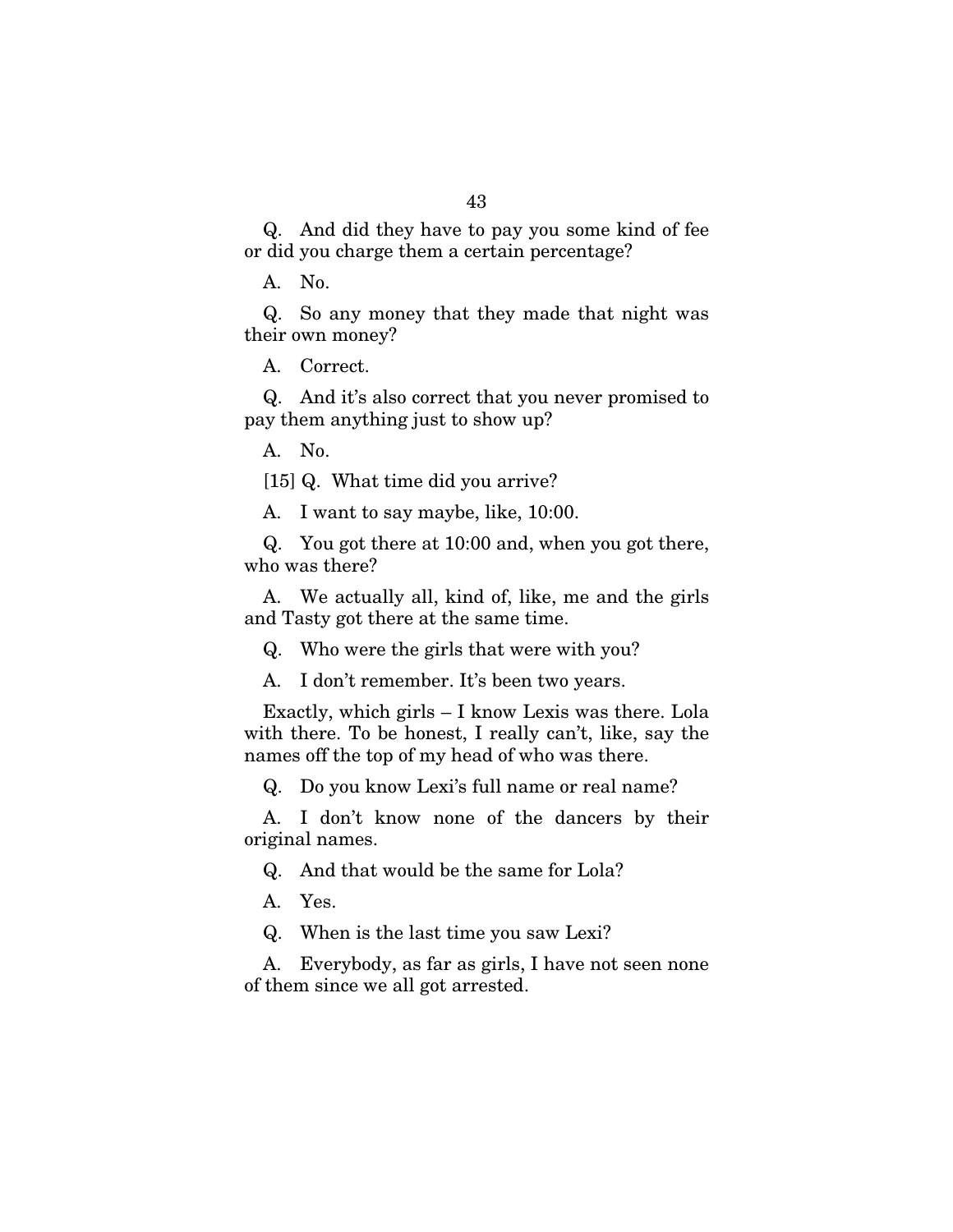Q. Is there any reason why that is?

[16] A. I don't know. I can't answer that.

Q. Have you seen Tasty since this event?

A. No.

Q. I'm going to show you a series of pictures, as I showed other individuals and, again, for the record, it is Exhibit 3, attached to the District's initial disclosure, and it contains 18 pictures and the first several pictures are of individuals. I would like for you to look at those pictures and tell me, who, if anybody, you recognize?

A. I remember her, but I don't remember her name.

Q. Again, the picture you're pointing to is the one that has the –

A. Three, eighteen pics.

Q. Has Defendant's Exhibit 3, with 18 pics on it?

A. Right. I don't remember her name, but she used to work at Irving's.

Q. Have you seen her since?

[17] A. No, I haven't seen any of the girls since.

Q. Before you go on, when you say, you don't remember her name, are you talking about her real name or her stage name?

A. I don't know her by her real name. I just know her – I mean, I don't remember her stage name. I just know her face. I don't remember her stage name or her biological name. I can't see her face, so I don't know. I remember him.

Q. Do you know him?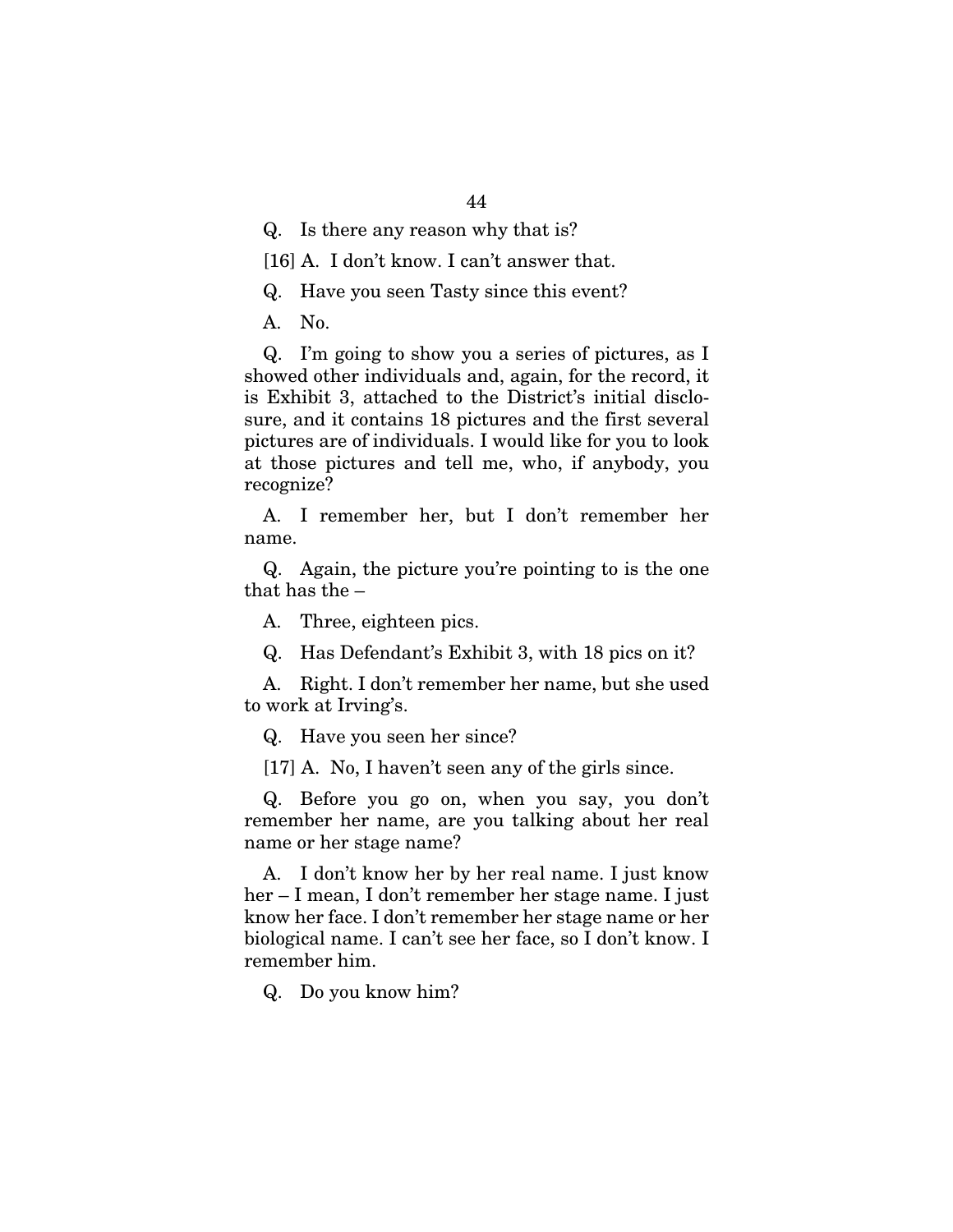A. I know him by a nickname.

Q. What's his nickname?

A. Porn Star.

Q. Where does he get the name Porn Star from?

A. I mean, that's what he had tattooed on his hand, so.

Q. Do you know him from any of the clubs that you –

A. I actually know him – I'm not sure if he owns it or runs it, he runs a car lot.

Q. Do you know if this individual is one of

\* \* \*

[26] Q. At some point, did other people come upstairs?

A. They had to, for the bathroom, because it was only one bathroom, so you had to come up the steps to go to the bathroom.

Q. Did anybody, who came up the steps, go into the room where you were at?

A. Just the girls.

Q. Were any of the men, with you that night, upstairs?

A. Well, not too later, but like, Louis came upstairs and James was upstairs in the bathroom.

Q. James' last name is what?

A. I don't know.

Q. And who is Louis?

A. The guy that just left here.

Q. You don't know his first name?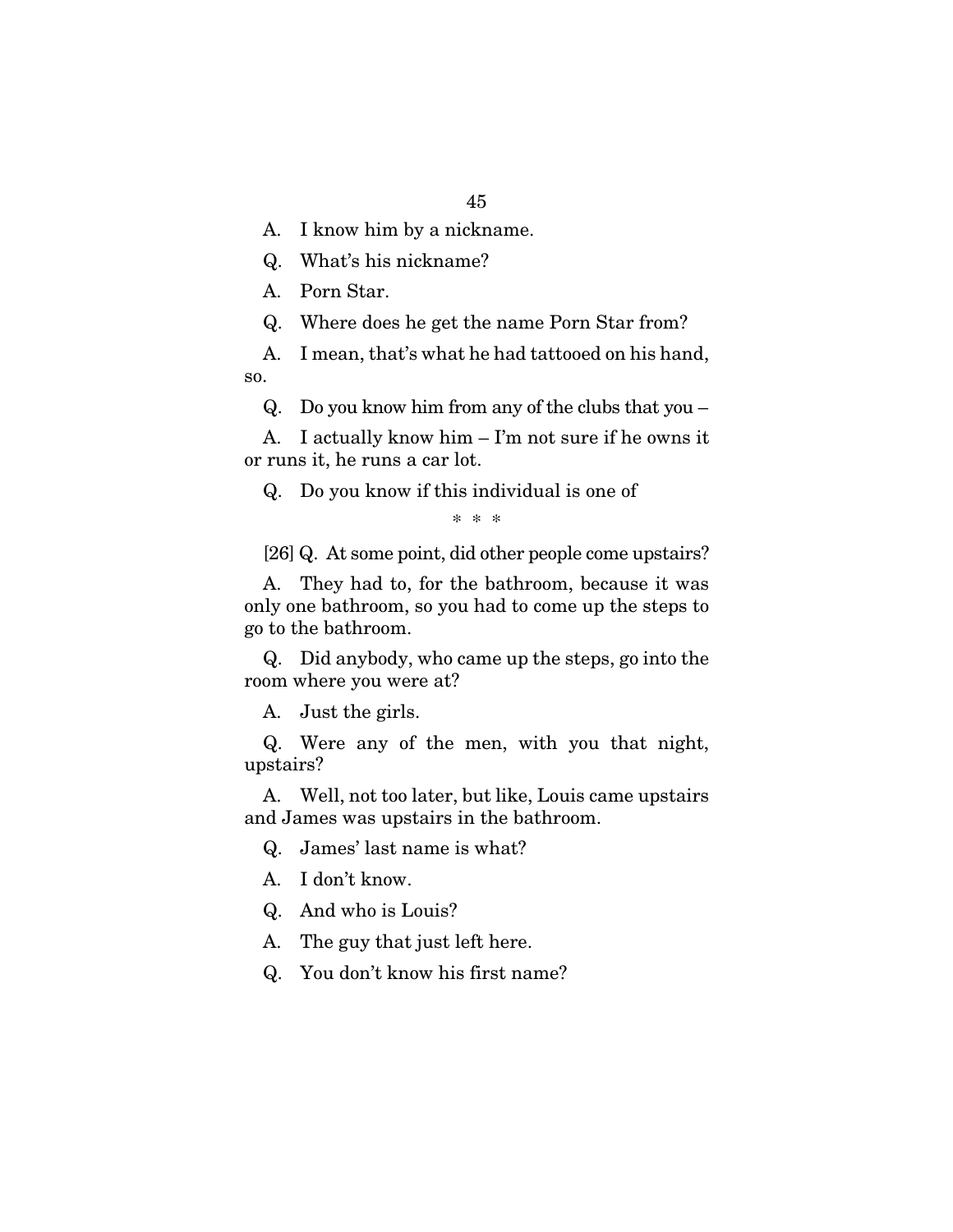A. I just know, Louis.

Q. Anybody else?

A. And Fuzzy, those were the men that were upstairs.

[27] Q. Other than the dancers, were any of the women upstairs with you?

A. Brittany was upstairs with me and, I think, it was Lexis who was upstairs with me, too.

Q. Was Lexis one of the dancers?

A. Yes.

Q. Now, when you were upstairs, do you recall there being a chair inside of a closet?

A. No.

Q. No?

A. I mean, the room I was in, you could see the closet. It's not a big closet. It's not even a walk-in closet, so I was only in one room.

Q. When you were upstairs, did you see any of the women giving any of the people upstairs a lap dance?

A. No. No men was allowed upstairs, unless they were using the bathroom.

Q. So when you said that Fuzzy and Louis and James were upstairs, they just came up to use the bathroom and went back downstairs?

[28] A. Well, James was in the bathroom and, yes, he would have walked back downstairs, and Louis was talking to Fuzzy, so. I mean, I knew they knew each other, so I didn't think, like, he would be, like, a problem sitting there talking to Fuzzy, so.

Q. At some point, did somebody order food?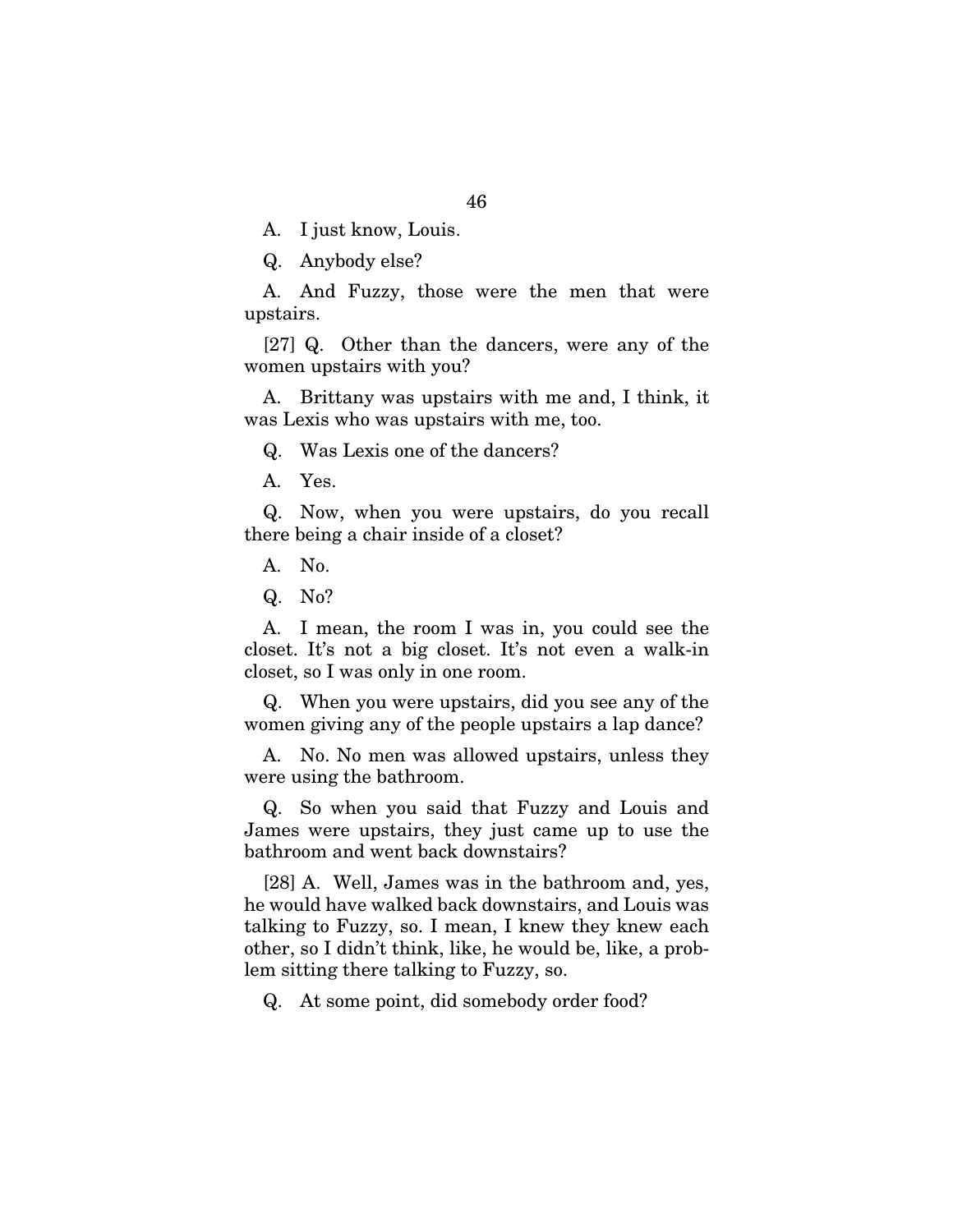Actually, me and the girls ordered food. There was a lot of carryout food, as I'd seen in your pictures, it was from the women.

Q. Did any of the men order food?

A. No, not that I can recall. I think that was just all the girls.

Q. Was the food that you ordered for everybody there or just for the girls?

A. No, that's what we ordered to eat. It was just for us.

Q. It was just for the girls?

A. Yes.

Q. What was Louis doing when he was upstairs?

[29] A. Standing in the hallway. I mean, this is, like, a very, very small nit place, so he was standing in the hallway talking.

Q. Did he have any of the food that you guys ordered?

A. No. By the time he got there, the food was already gone.

Q. Did he have his own food?

A. Not that I recall. I don't recall him having anything.

Q. Nothing that night?

A. No.

Q. Now, at some point, did you become aware that there were police in the house?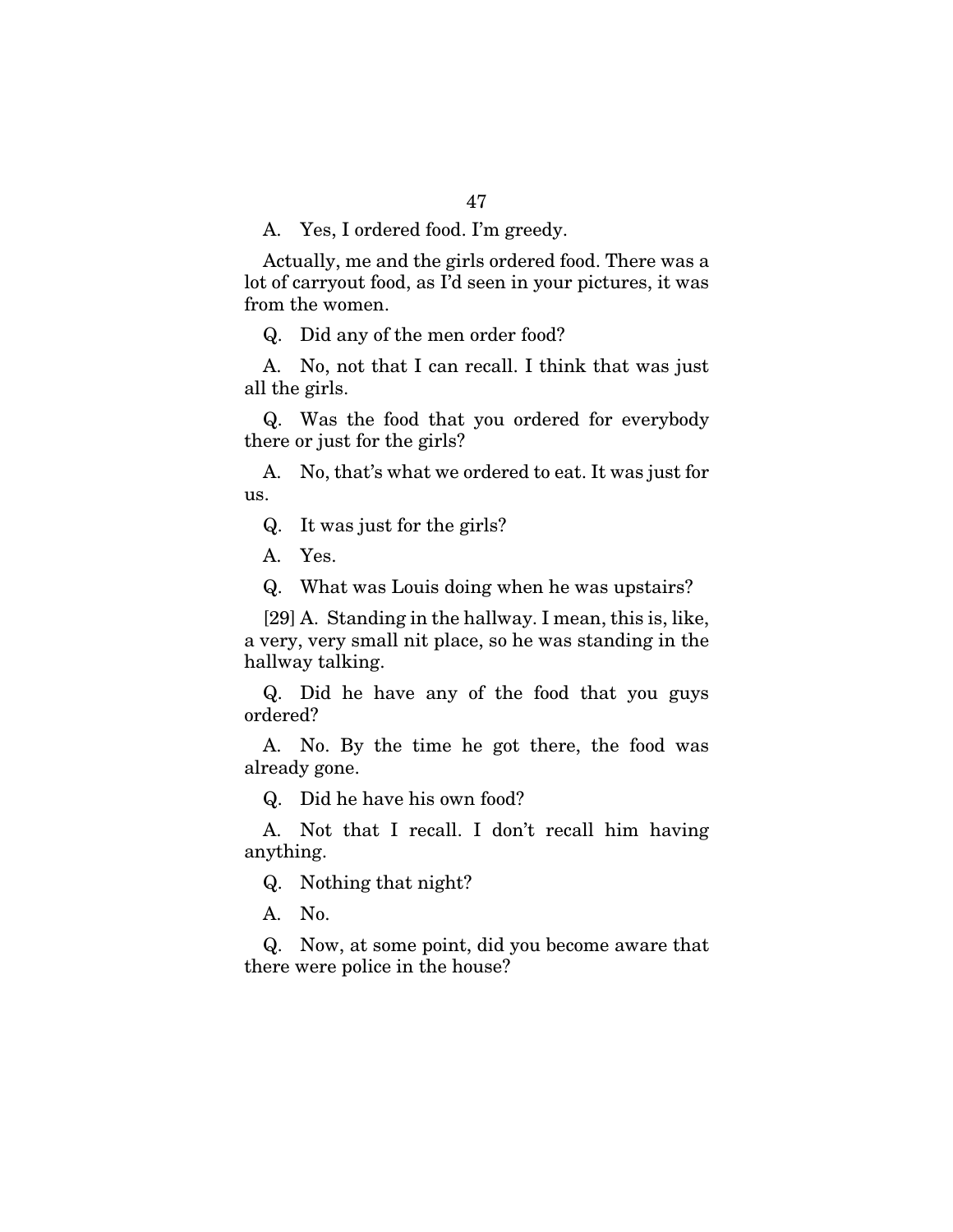A. Not until they came up with their guns saying, get downstairs, get downstairs, but they took us down one at a time.

Q. Now, at the time that the police came upstairs or the time that you were aware that there were people coming upstairs, where was Fuzzy or Mr. Taylor?

[30] A. He was in one – the bedroom.

Q. Was that the same room that you were in?

A. No. It's like a room here, a room here and, like, the bathroom here. I was in this room. He was in this room.

Q. Do you know how long he had been in the room, that he was in, prior to you became aware that the police were coming upstairs?

A. No.

Q. Do you know how long he was not in the room, that you were in, prior to the police coming upstairs?

A. He was just in and out. Like I said, it was so small, you just want to walk around, so he was, like, basically, like, walking, so I mean, maybe a minute, two minutes.

Q. In the other room – let me show you these pictures again. Again, it's the same pictures I just showed you and I want you to take a look at the pictures of the different rooms and I want you to tell me which room, that you recognize, that [31] you were in, if any, shown in these pictures?

A. This is the kitchen.

Q. Uh-huh. That's the picture with the countertop and the food on the counter?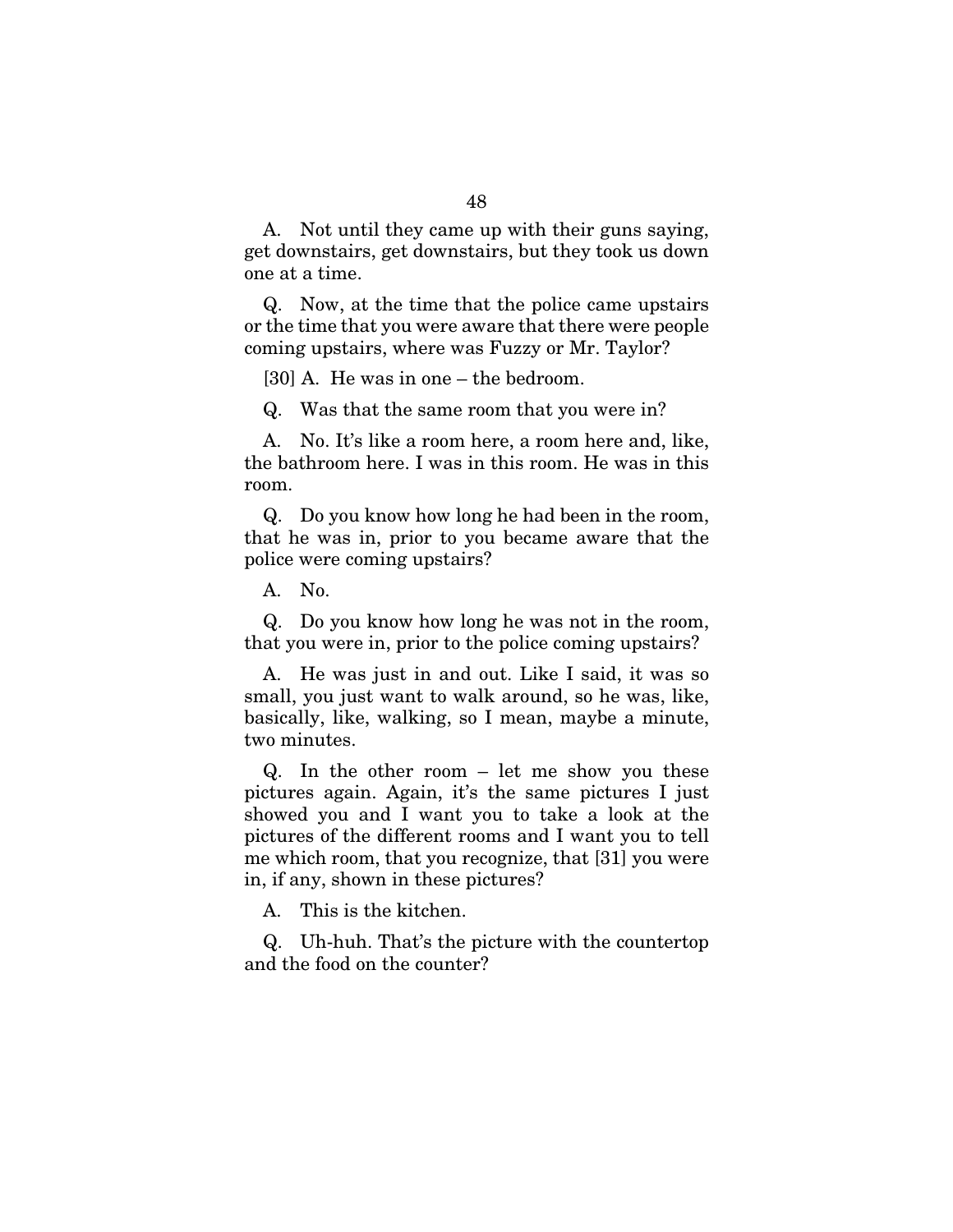A. Yeah, I don't know. I guess this is the kitchen, too. That's the trash, so I'm assuming that's the kitchen. I think this looks like the living room.

Q. Okay.

A. This was the room I was in.

Q. Okay.

A. Yeah, because that was the chair I was sitting in, because I didn't want to sit on the floor. It looked dirty. This was the big room.

Q. The big room?

A. Because this room, I guess, is supposed to be the master. They're all little, I mean. This was – I wasn't in this room.

Q. Do you know if that was the room that Mr. Taylor was in?

A. Yes.

 $[32]$  Q. Let's have  $-$ 

A. Because there is only two rooms and we was in this room, so.

MR. JACKSON: Let's have this picture marked as Chittams 1.

(Deposition Exhibit No. 1 was marked for identification.)

Q. So what has been marked as Exhibit 1 is a picture that you have stated, that you believe, that's the room that Mr. Taylor was in, and that's the time the police came upstairs?

A. Yes, that's the same room?

Q. The last picture here, that is Exhibit 1 –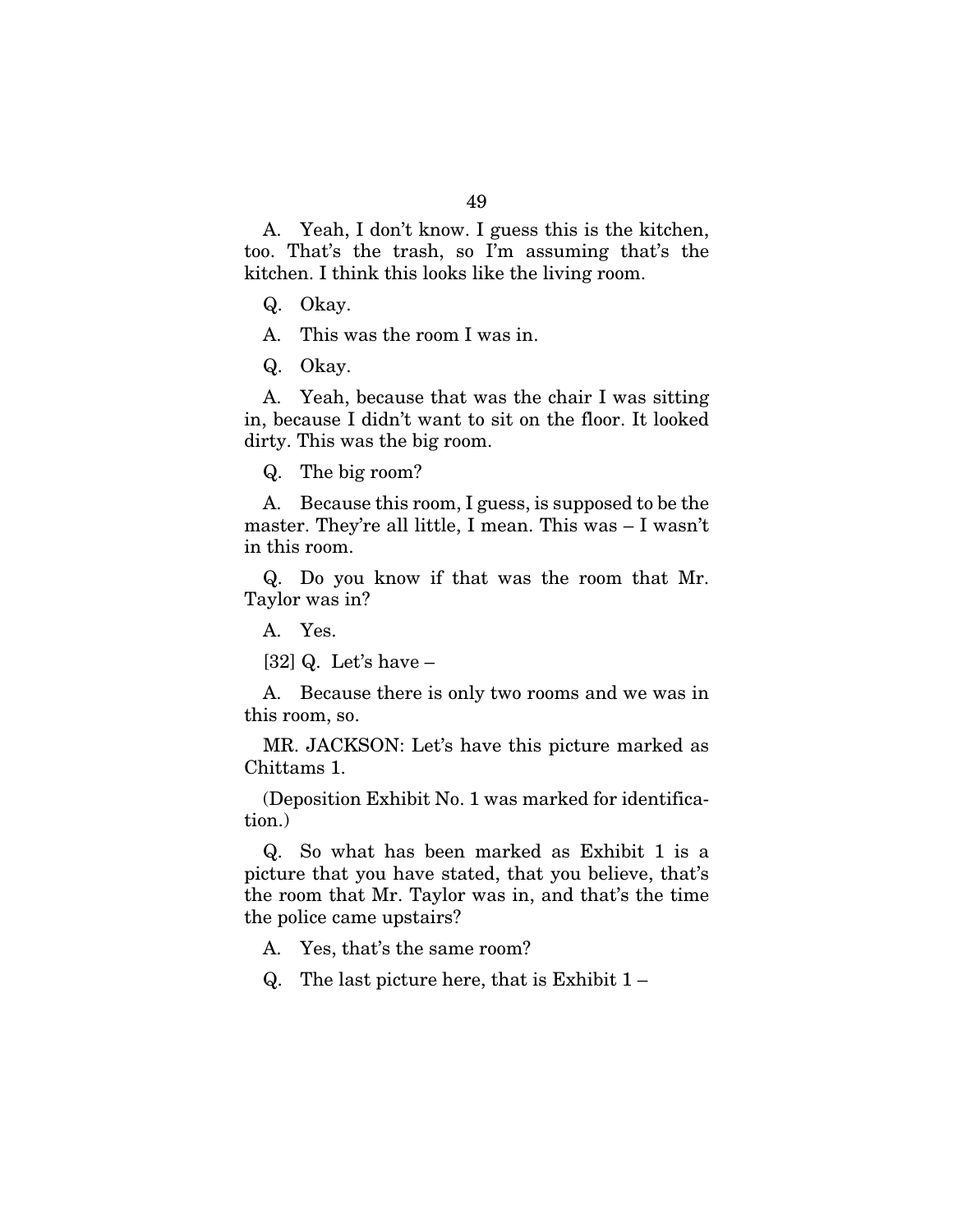- A. I don't know what that is.
- Q. Do you know which room that is?
- A. No.
- Q. So when the police came upstairs, what happens?

A. They was, like, come down, come down, with their guns, so Louis was standing right there.

[33] They brought him down first. Then they banged on the bathroom door and James was in there, so they were pushing, like, the door open, like, trying to get in. Like I said, me and Brittany and, I'm assuming, I think it was Lexi, was in the room. They brought everybody down one at a time and my brother, Fuzzy, was the last one they brought down.

- Q. Did you hear the police say anything to Fuzzy?
- A. No. I was already downstairs.
- Q. You were already downstairs?
- A. Yes.

Q. When you were downstairs, did you hear anything that sounded like a thump coming from the upstairs?

A. No. I mean, I could hear people walking. I mean, you know, there was no carpet on the floor, so I mean –

- Q. It's a hardwood floor?
- A. Yes. So there was no big like,

\* \* \*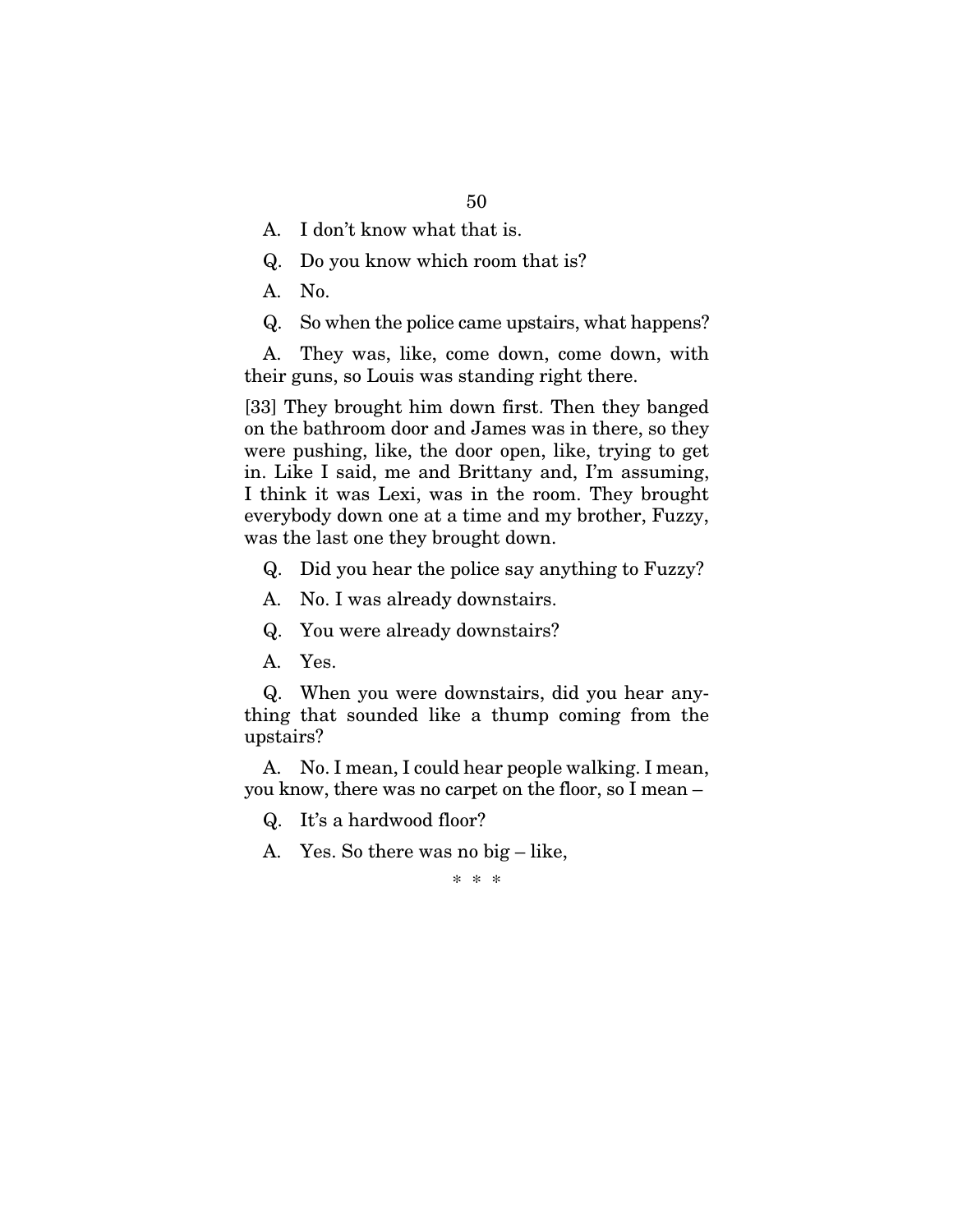51

## [1] UNITED STATES DISTRICT COURT FOR THE DISTRICT OF COLUMBIA

———— Civil Action No. 09-571 (rmc)

————

THEODORE WESBY, *et al*.,

*Plaintiffs*,

v.

DISTRICT OF COLUMBIA, *et al*., *Defendants*.

Deposition of SERGEANT ANDRE SUBER Washington, D.C. Tuesday, April 6, 2010 1:57 P.M.

————

Job No.: 1-176947 Pages: 1-46 Reported by: Denice Z. Lombard, CSR

————

\* \* \*

————

[11] I responded to the location.

Q All right. And that was because you were the official?

A Yes, sir.

Q So when you responded to the location, what happened?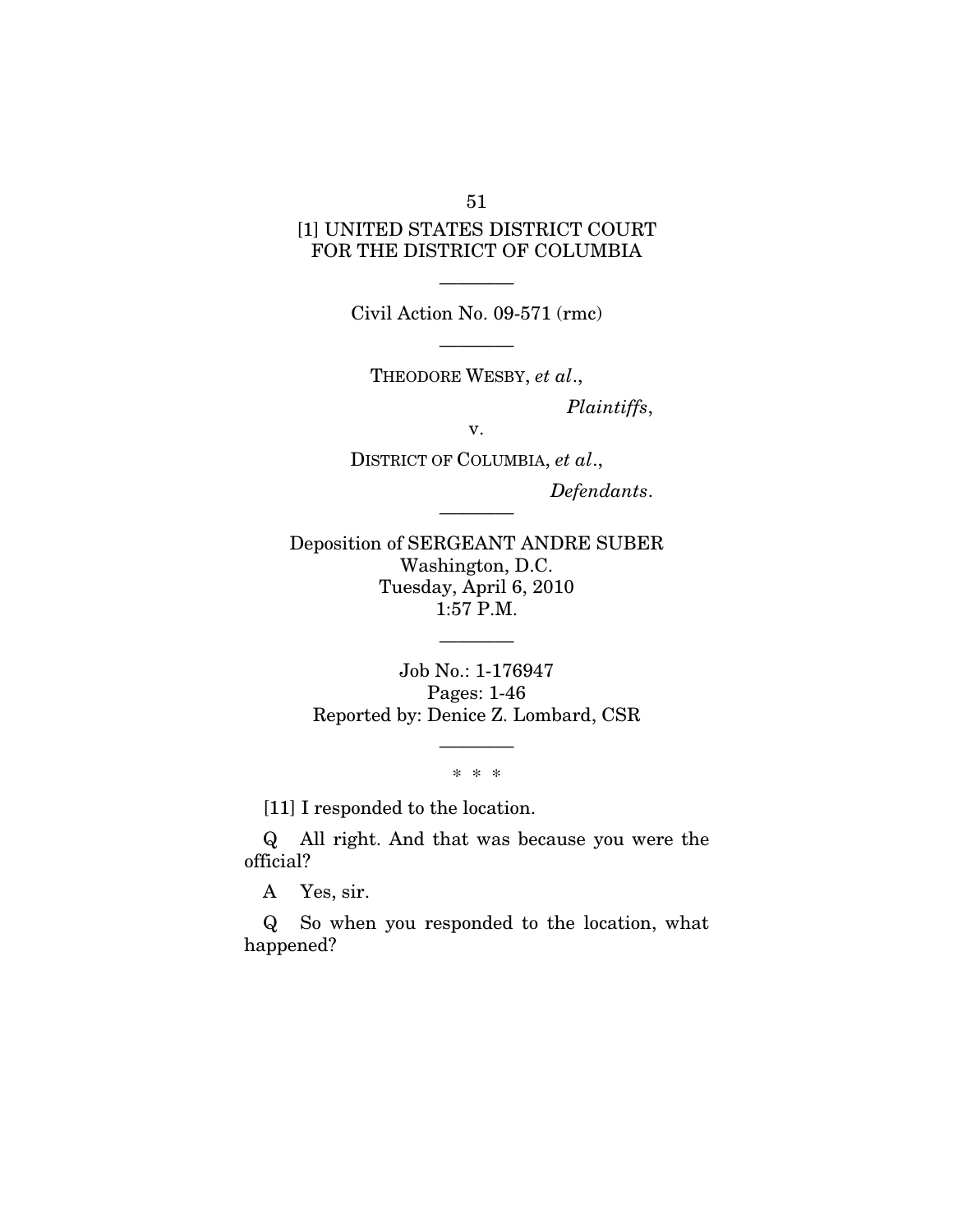A When I got to the house I observed all the subjects, along with the female, they were sitting on the floor.

- Q Where?
- A I believe in the living-room area.
- Q Okay.

A And by the front door, living room area, leading around to the kitchen, and some were on the other side of the door leading around to the upstairs.

Q Now, how could you see these people? Were lights on?

- A They had one or two lights on, yes.
- Q So electricity was in the house.
- A Yes.
- Q All right. So then what happened?
- A Then after I had them to debrief me as to what

\* \* \*

[17] illegal, right?

- A As far as what?
- Q Anything.
- A Them being there was illegal.

Q Well, you didn't – What information did you have that indicated that at that point?

A I asked them who's house this was.

Q What I'm asking you is before you get to that point, when you're being briefed by the officers, my question is, at that point you had no reason to believe that any illegal activity had taken place, right?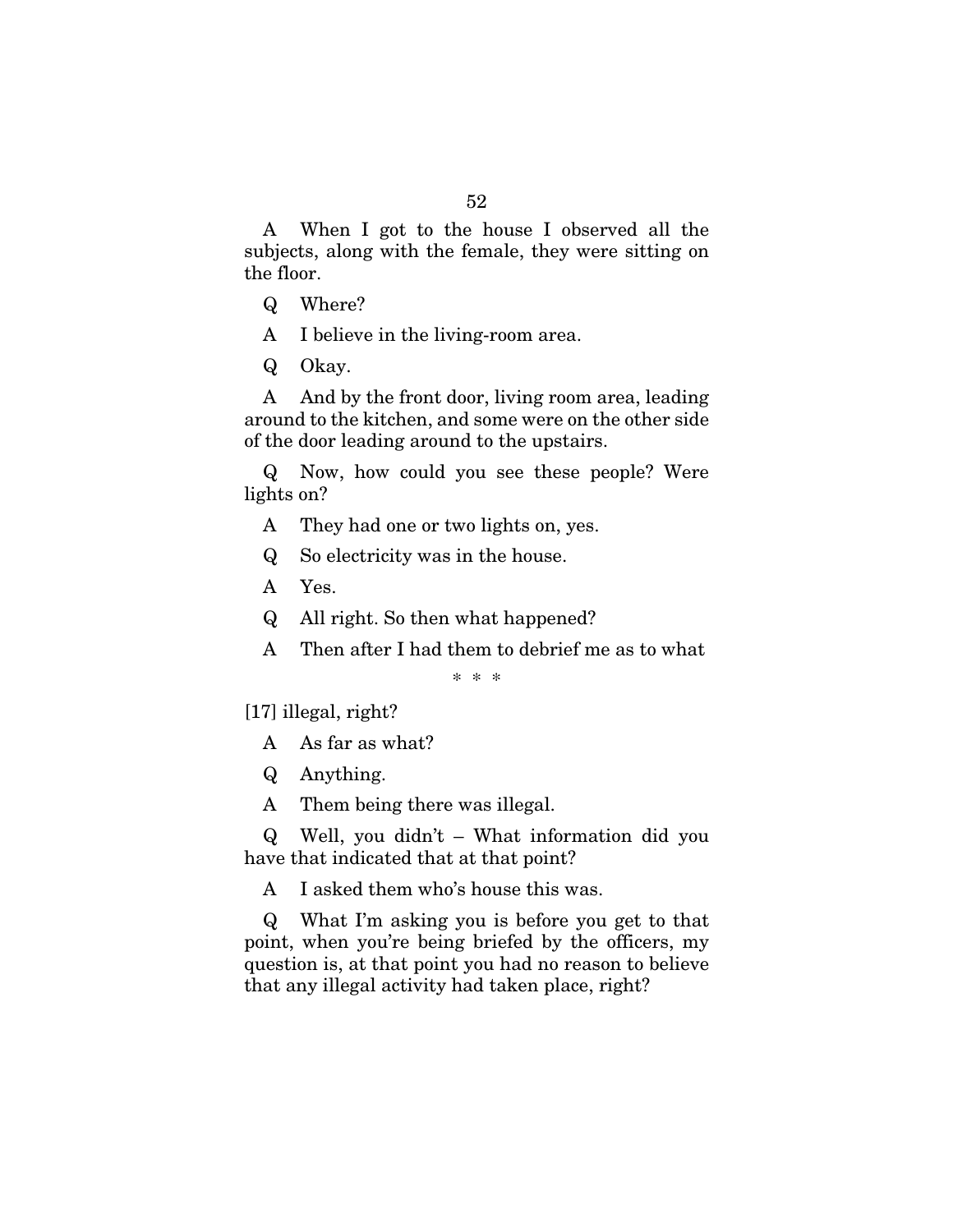A In the course of their debriefing, one of the questions I asked that, who house, whose – what owner – is the owner on the scene of this particular establishment. They said no.

And I asked, "Well, who – is someone renting the house?" They said no. Then they began to tell me about some young laid who claimed to be renting the house. And she couldn't provide proof, and she wasn't on the scene at the location.

So after they told me that, they then added the other stuff in reference to people upstairs and [18] downstairs and all that kind of stuff, and then the question that I began to ask them again as to who gave them permission to be here.

Q Okay.

A And no one at that location could provide me a name or a number of the owner. They only gave a name of someone, I believe the name was Peaches. We called Peaches several times on the phone, a female. We asked her, "Who gave you permission to be inside this house?" She said no one.

She said she was possibly renting the house from the owner who was fixing the house up for her. And that she gave the people who were inside the place, told them they could have the bachelor party.

Q Okay.

A I asked her again who gave her permission to give them permission to come into an establishment or house that's not under her control. The she became evasive and hung up the phone.

Q Okay.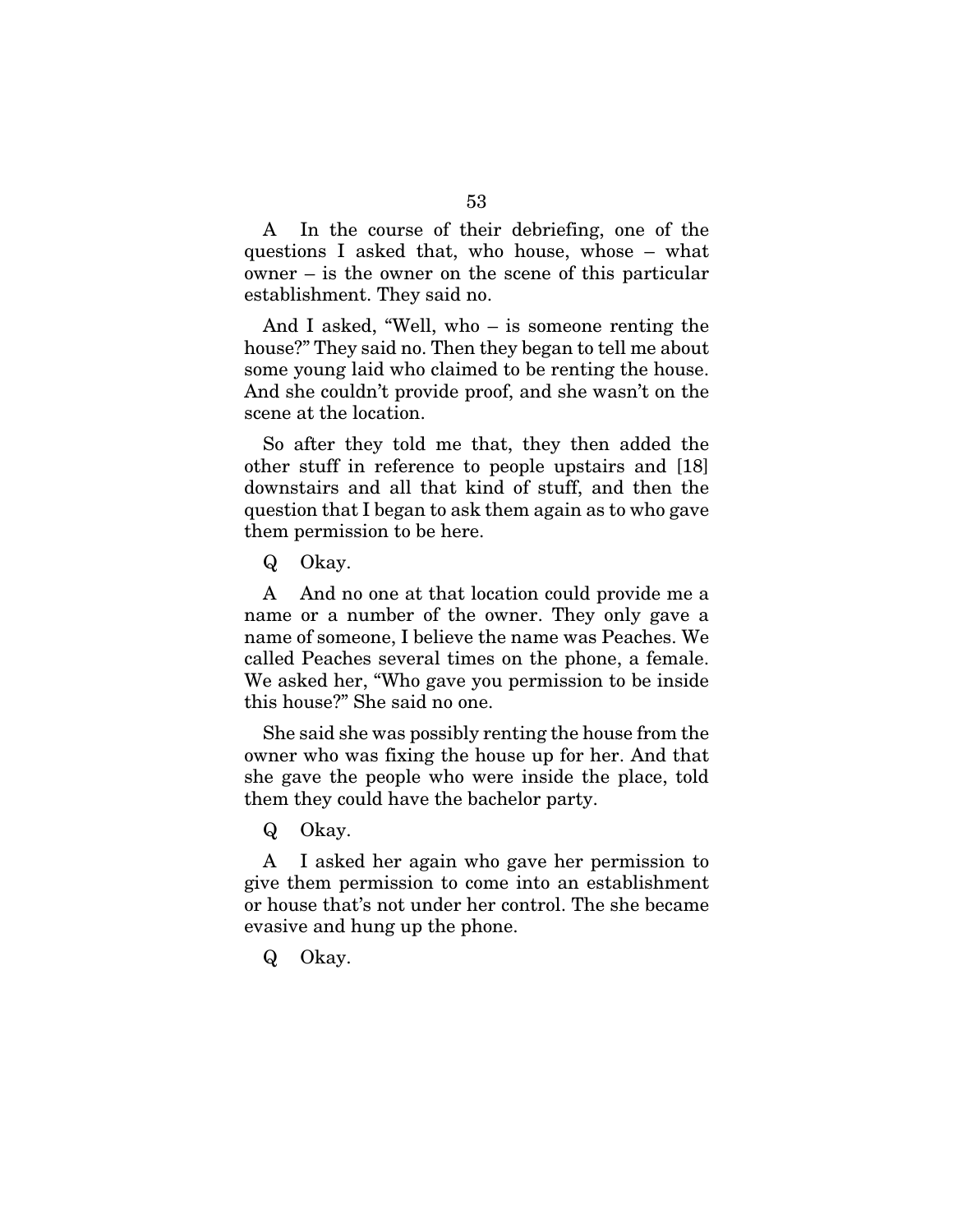A I called her back. She again began yelling saying that she had permission – she didn't know the [19] owner's name, but she had permission to be inside the residence because she was going to rent the place out. Then she hung up again.

We had the detective, Detective Sepulveda, come to the scene, and he talked to her on the phone. And then through his conversation she stated that she didn't have permission to be inside the location.

At that time they all were there unlawfully.

Q So she told them that they could be there, right?

A Yes.

Q Okay. And then you all determined that she didn't have the right to tell them that they could be there, right?

A Yes, sir.

Q And then because she told them – gave them misinformation, you then arrested the people who thought they had a legal right to be there.

A If a person comes to a location, it's upon them, their responsibility, to find out if they can in fact be at a residence lawfully.

Q Okay. So let me understand this. If an

\* \* \*

[24] he does as far as the investigative process, they have their own paperwork. But the officers completed their arrest paperwork once they got to the Sixth District.

Q What I'm asking is, did the detective put anything in writing regarding any of this?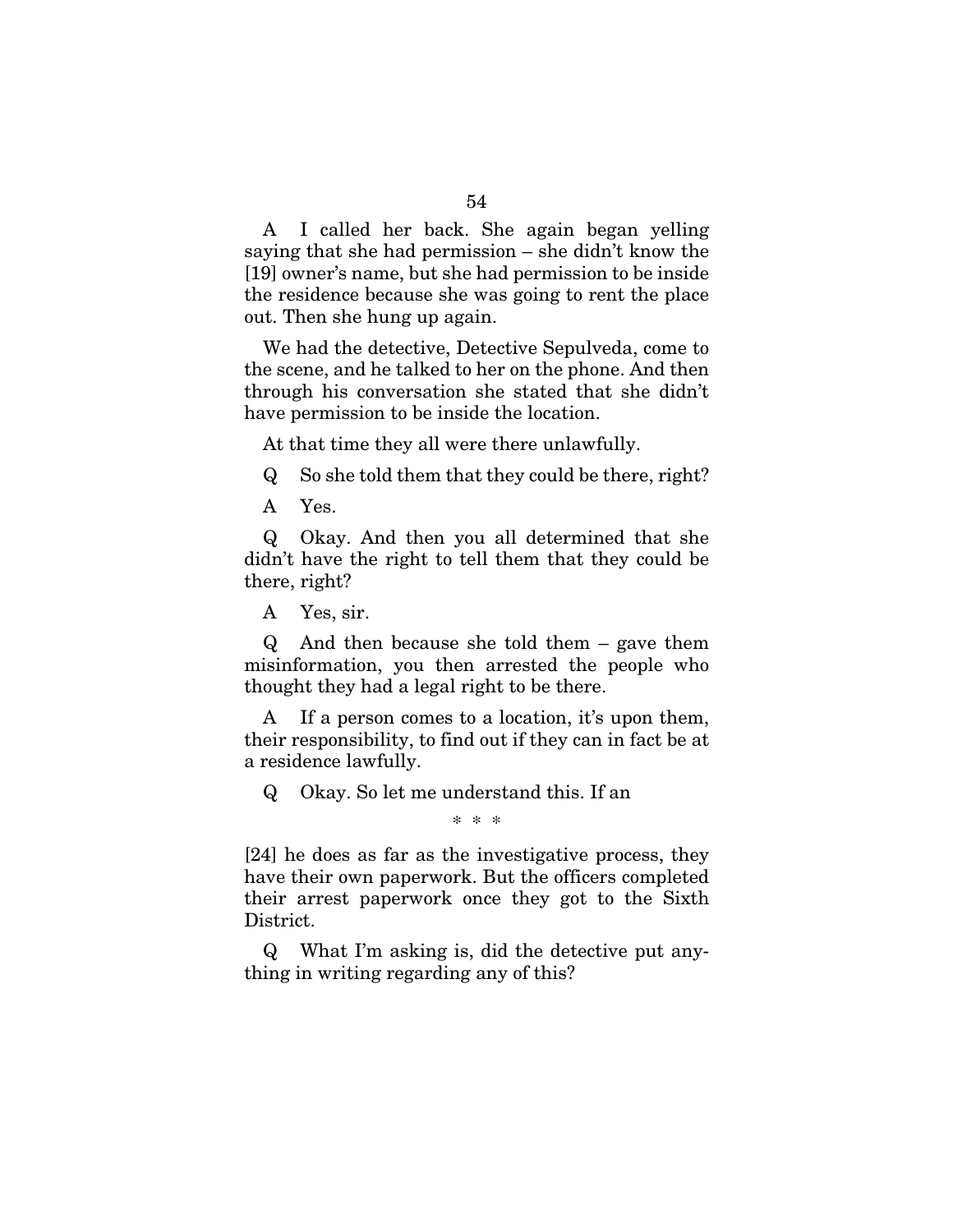A I have no idea what the detective did.

Q Did you put anything in writing regarding any of this?

A No, sir.

Q Why?

A Because it just wasn't my scene I was supervising the scene, and it's not my position to provide or to give – to write down any information. The officers that was there was writing all the information that was being provided to us.

Q But you were the person that authorized the arrest for unlawful entry, right?

A Yes, sir.

Q So do you say it wasn't your scene?

A That was my scene to supervise, but the officers, once they had control over the scene, then they called me. By that time they had gathered all the

\* \* \*

[28] as of yet.

Q So that's what you heard her say.

A Yes, sir.

Q But you didn't write that down nowhere?

A No, sir.

Q And you don't know whether the detective wrote that down anywhere.

A No, sir.

Q So then why were these charges changed to disorderly conduct?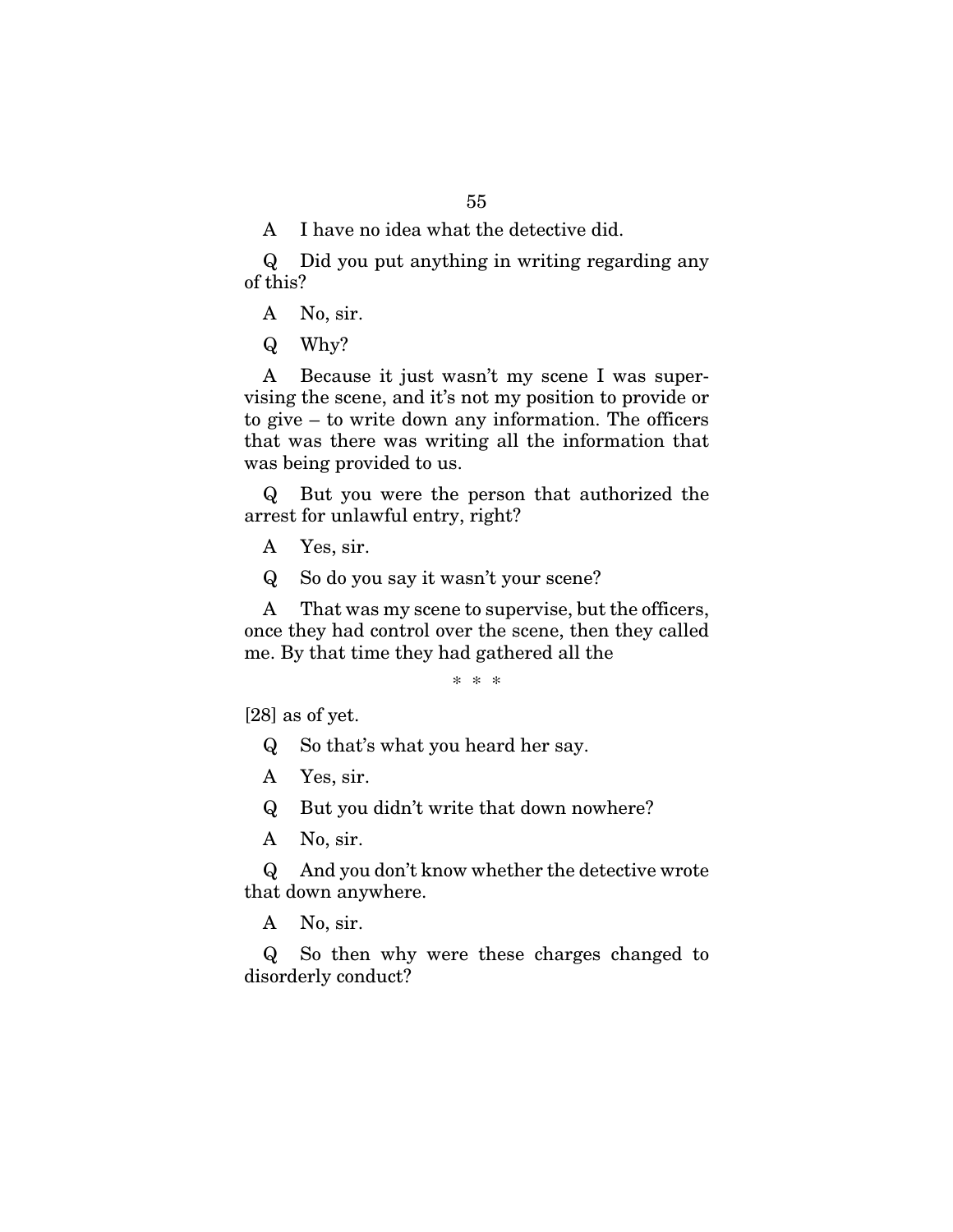A Because Lieutenant Netter, who came on as the day watch commander, decided that because he was the watch commander, that he was not going to let 21 people sit in the cell, and that he was going to change the charges.

So he called the commander, and he called the inspector. They came down that Saturday morning, and then they all got together and they called the U.S. attorney general's office. They got together and said that we should have locked up one person, and then everyone else would have been able to leave.

I provided him with the D.C. code of the [29] unlawful entry statute. And he stated that he didn't care, and that he was going to release these people.

So I say, "You're the watch commander, I'm a sergeant, you have that authority and I don't." So then he said he was going to release them to detention journal.

So once the lieutenant got that process rolling, the commander Contee and Inspector Anderson, they came in, and they went up and they all got together, collaborated their facts, and they decided they were going to release everyone. So they then released everyone.

Then maybe about five, maybe 10 minutes later the Attorney General Office called – someone, a representative from the Attorney General office called and said, "Lock them up for disorderly conduct, loud voices."

I advised them that that statute does not fit this particular crime. However, Lieutenant Netter said he was the watch commander, I was a sergeant, that he was going to do it.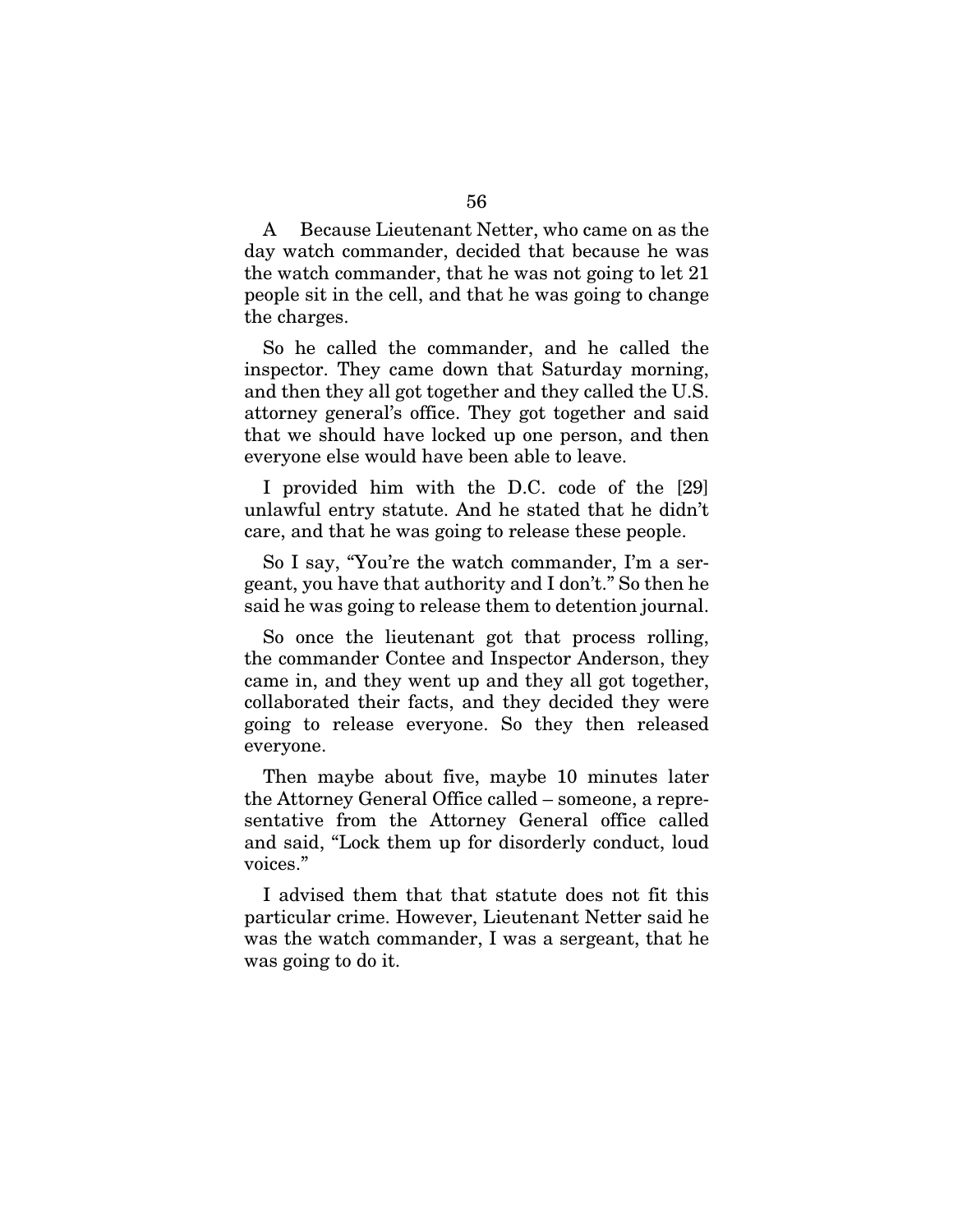So by this moment, at this time they had [30] already released everyone, and they was getting their stuff at the front counter. So once they found out that they was going to lock them up for disorderly conduct, they got everybody back, brought them back to the cell, processed them for disorderly conduct, let them pay out, and that was it. I left and went home.

Q So let me understand this. Lieutenant Netter is the watch commander.

A He was the watch commander for day work, for the day work tour of duty.

Q This happened on what tour?

A On the midnight tour, which is the – the midnight tour starts the next day.

Q Right. After midnight.

A Yes.

Q So who would have been the watch commander?

A For the midnight tour it was Captain Mitchell.

Q All right. So was Captain Mitchell involved in this?

A She wasn't involved, because she had to respond to another location that she had to go out to. And I kept her abreast as to what was going on.

[31] Q Who was acting?

- A Me.
- Q So you were acting.
- A Yes.
- Q You were acting watch commander.
- A Yes.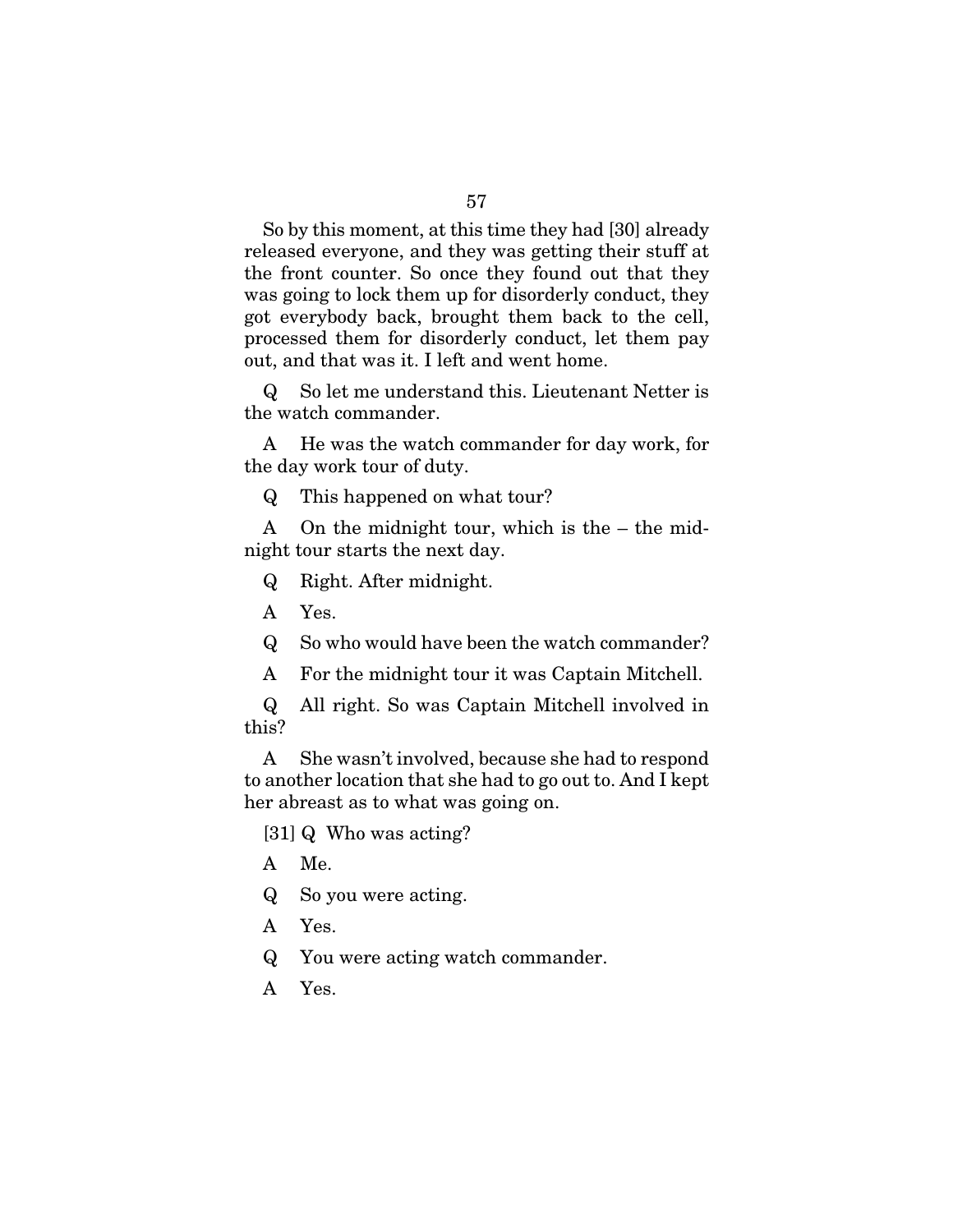Q Okay. All right. So when you apprised Captain – you said Mitchell?

- A Yes, sir.
- Q What did she say?
- A She was okay with my decision.

Q And then Lieutenant Netter came in at what time?

A I believe came in at 5 o'clock I believe. I'm not sure.

Q And so these people were still locked up.

- A Yes, sir.
- Q You were still on duty at that point?
- A Yes, sir.

Q All right. So at that point – and I assume Captain Mitchell was still on duty at that point.

A She'd been relieved, and she already left.

[32] Q She left early?

A Well, once Lieutenant Netter assumes the watch commander position at that time for the day work tour, then she's released, she goes home.

Q I got it. All right. So Lieutenant Netter comes in, and I take it you and he had a conversation about this.

A Yes, sir.

Q All right. And he was of the opinion that all of those people shouldn't have been arrested.

- A Yes, sir.
- Q Only one.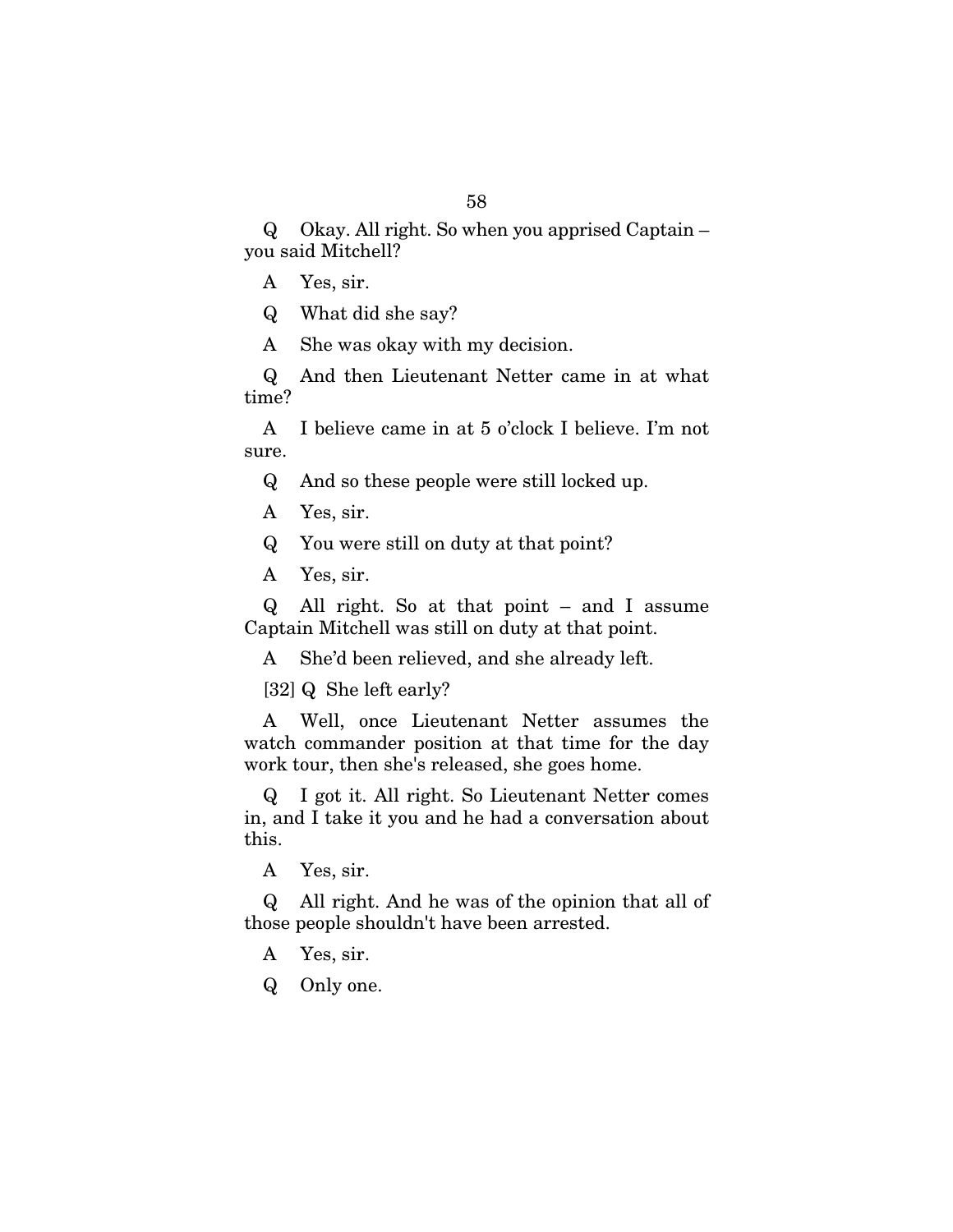A Yes.

Q The person who gave them permission to be there.

A He didn't say.

Q He didn't say.

A He didn't say as long as you locked up one person.

Q You disagreed with that.

A Yes, sir.

Q And you showed him the code.

\* \* \*

[37] but the person who gave them permission didn't have legitimate permission to do what she did, then those people should be arrested for unlawful entry.

A Repeat the question?

Q Sure. The people who were there who believed that they had permission from Peaches should be arrested for unlawful entry if, in fact, Peaches did not have the right to give them permission?

MR. JACKSON: Objection.

You can answer the question.

THE WITNESS: Are you asking me – I'm trying to clarify.

MR. LATTIMER: Uh-huh. Go ahead. I told you if you don't understand my question try to clarify it, so go ahead and ask what you need to ask.

THE WITNESS: You're saying that Lieutenant Netter believed that –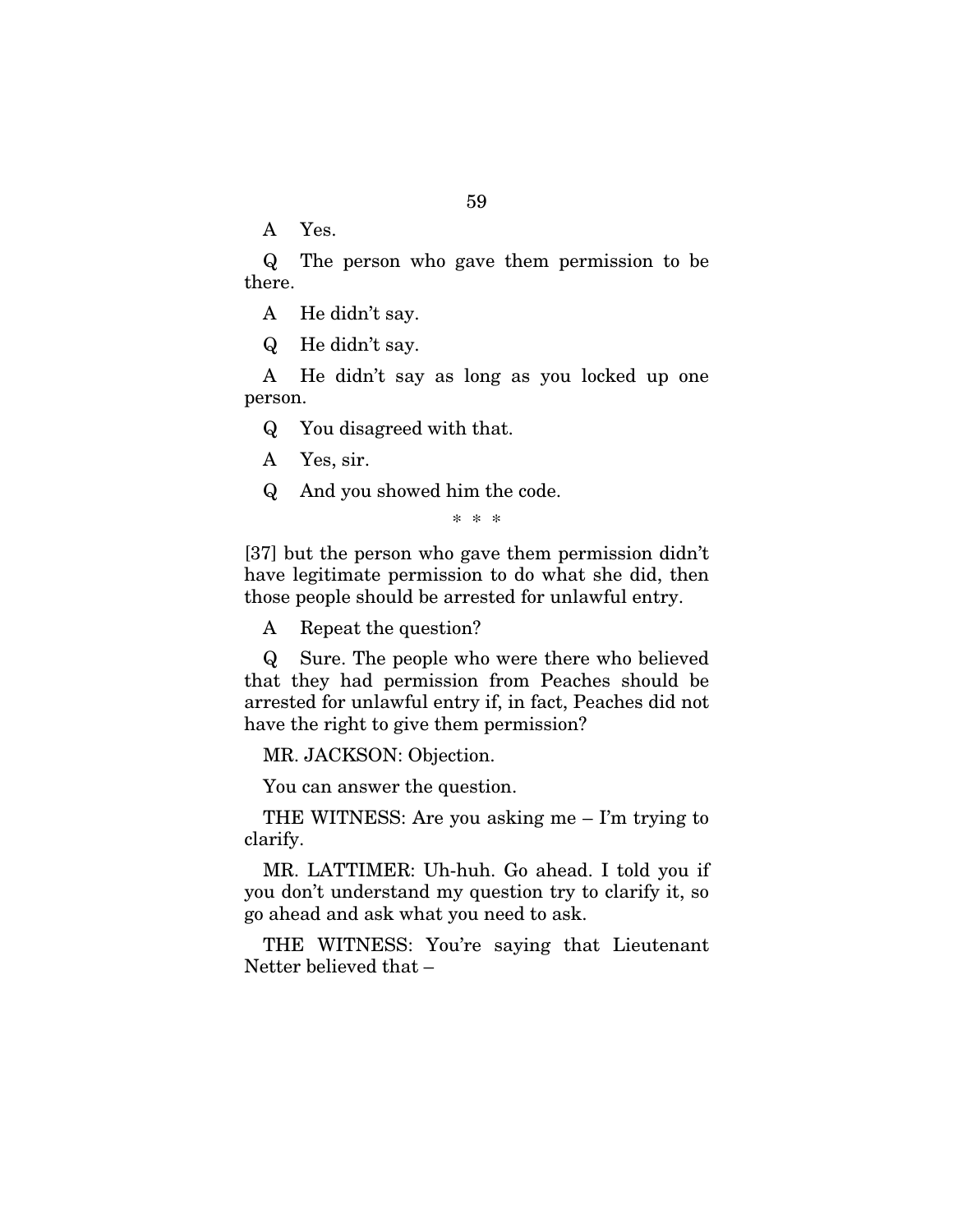#### BY MR. LATTIMER:

Q No, no, no, no. I'm asking you is this what you argued to Lieutenant Netter about these people being arrested is that just because Peaches gave them permission to be there, they should still be arrested [38] for unlawful entry, because Peaches herself did not have authority to give them permission?

A It was my belief that no one had permission to be inside that location, Peaches or anyone else, that everyone who was inside that location that were arrested was a lawful arrest.

Q Okay. And so what I'm trying to understand is why did you reach that conclusion when you knew that Peaches had given them permission to be there?

A Because Peaches didn't have permission to be there.

Q Okay. That's what I was asking. That's what I was trying to clarify. I think you just did. Is because Peaches herself did not have the authority to give anybody permission.

A And those people that were there did not have authority to be there.

Q Okay. Because they would have had the authority if Peaches had the right to give them permission, right?

A If Peaches had lawful right to the place and she wanted to throw her own party, then that's her [39] business. But Peaches did not have the right, nor did the people that were occupying that location have the right to be inside that location.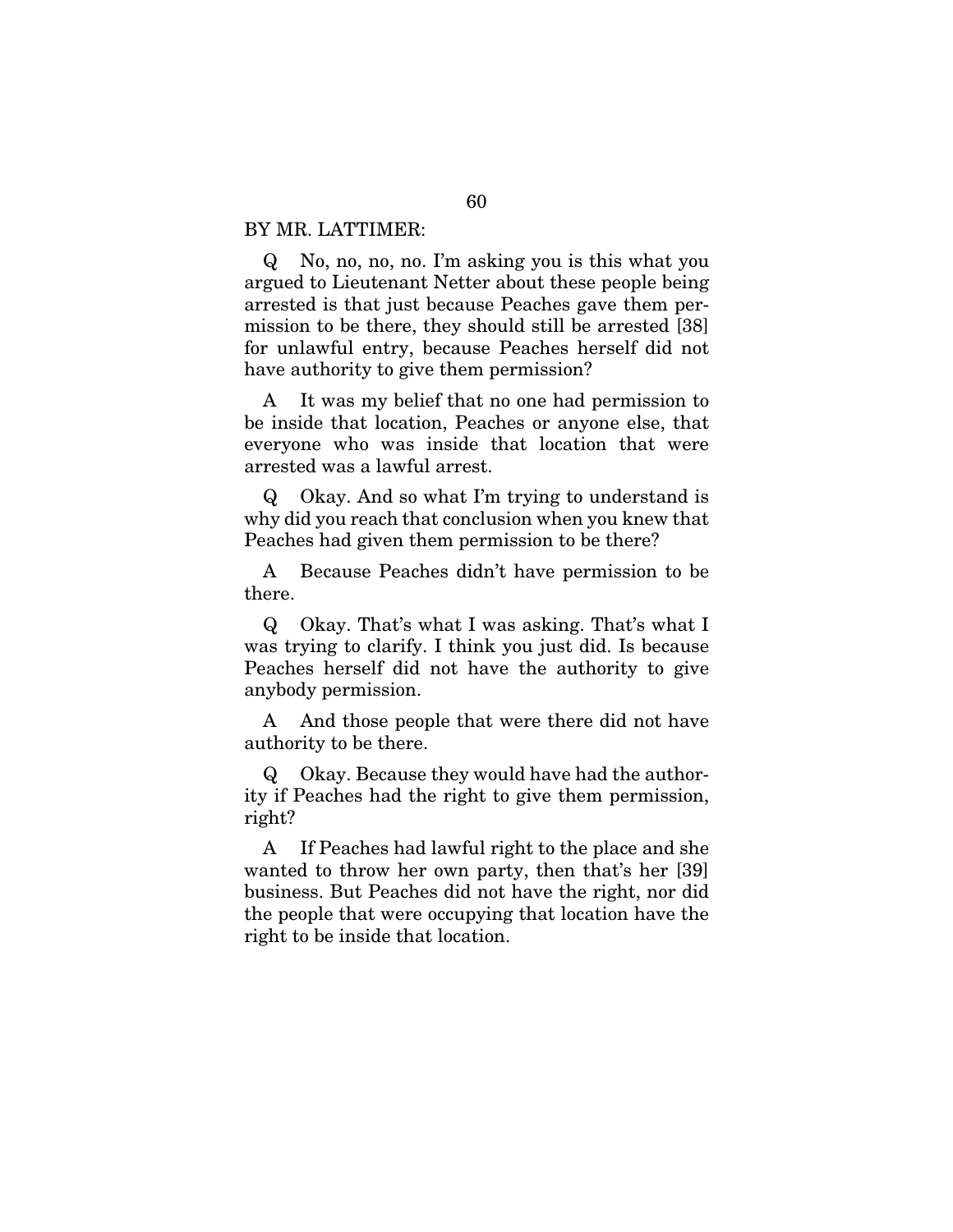Q And it didn't matter whether or not they believed, based upon what Peaches told them, that they had the right to be there.

A Peaches nor the other individuals occupying that location did not have the right to be there.

Q All right. And that's what you told Lieutenant Netter?

A I advised Lieutenant Netter that Peaches, along with the other individuals inside that house, did not have permission nor the right to be there.

Q All right. And Lieutenant Netter disagreed with you.

A Yes, sir.

Q All right. And so therefore he decided to release everybody?

A Yes.

Q All right. So let me understand how that was going to work. Was he releasing everything on bond –

A No.

[40] Q – or was he just dropping the charge?

A When you – detention journal is that they're dropping the charges, mean that you're free to go.

Q Now, before that, because you told me that detention journal came later, when they were first going up, before there was a decision to charge them with disorderly conduct, how was that release going take place? What I'm asking is, was he releasing them on bond or was he just dropping the charges?

A When Lieutenant Netter decided to detentionjournal them, Lieutenant Netter at that point was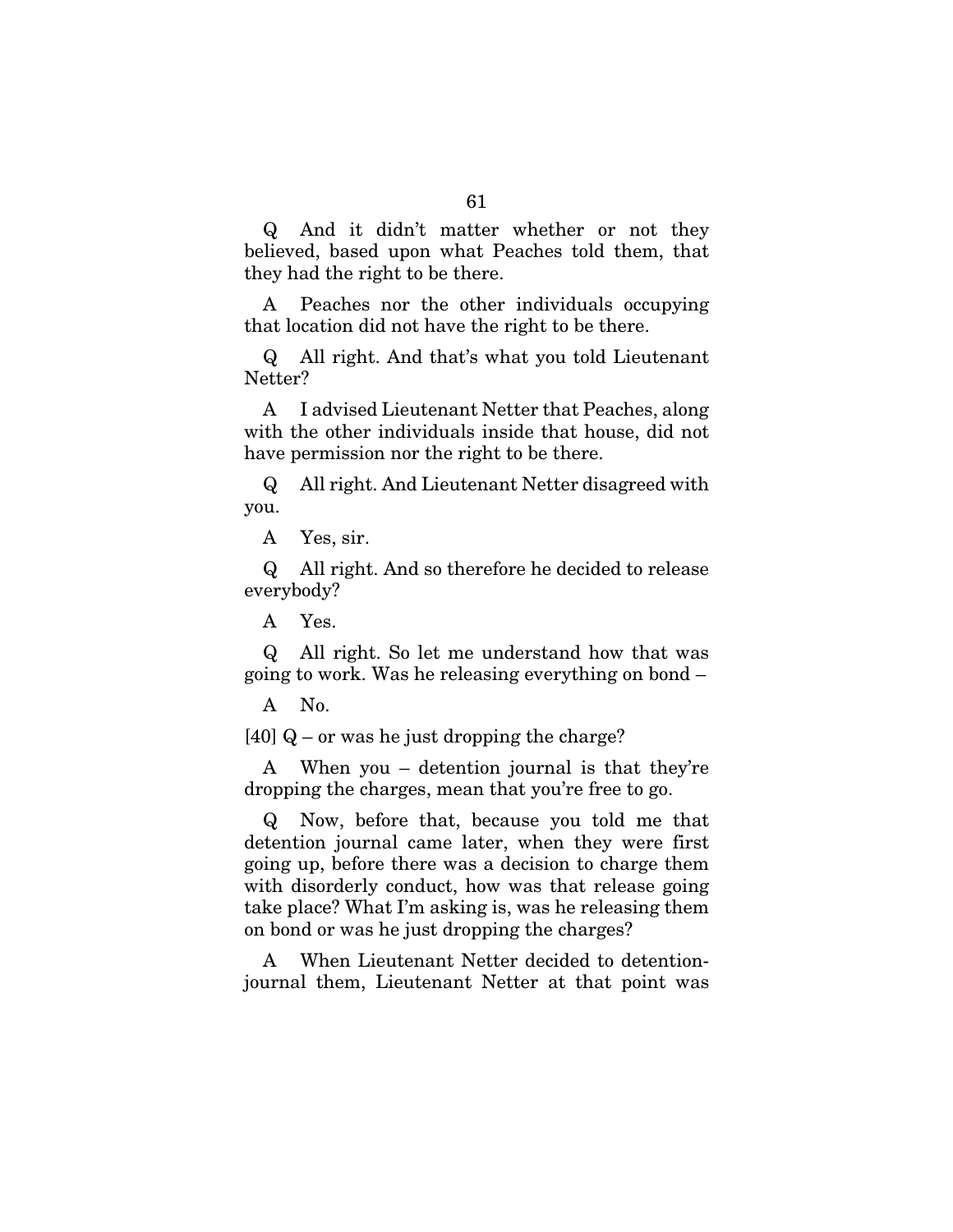dropping the charges against them, which means that it would show up that they had no record of being arrested for that particular day or for that offense.

Q All right. So how did the disorderly come about?

A I have no idea.

Q Well, I thought you said that you all got a call from the Attorney General's Office.

A Right.

Q Okay. Who had contacted – how did the Attorney General get involved in this?

[41] A Lieutenant Netter called Commander Contee and Inspector Anderson. And between those three, they called the Attorney General's Office, and between those four, they had a conversation of what they were going to do and how they was going to do it.

Q Okay. So as I understand it, the people were about to be released. Then a call comes in from the Attorney General's Office that says, "No, charge them with disorderly conduct," right?

A From what I was told, yes.

Q Okay. And then that's how the charge of disorderly conduct came about and they were allowed to post and forfeit, right?

A Yes, sir.

Q Now, did you have any conversation with anybody from the Attorney General's Office?

A No, sir.

Q Did you see anything that evening that substantiated the charge of disorderly conduct?

A No, sir.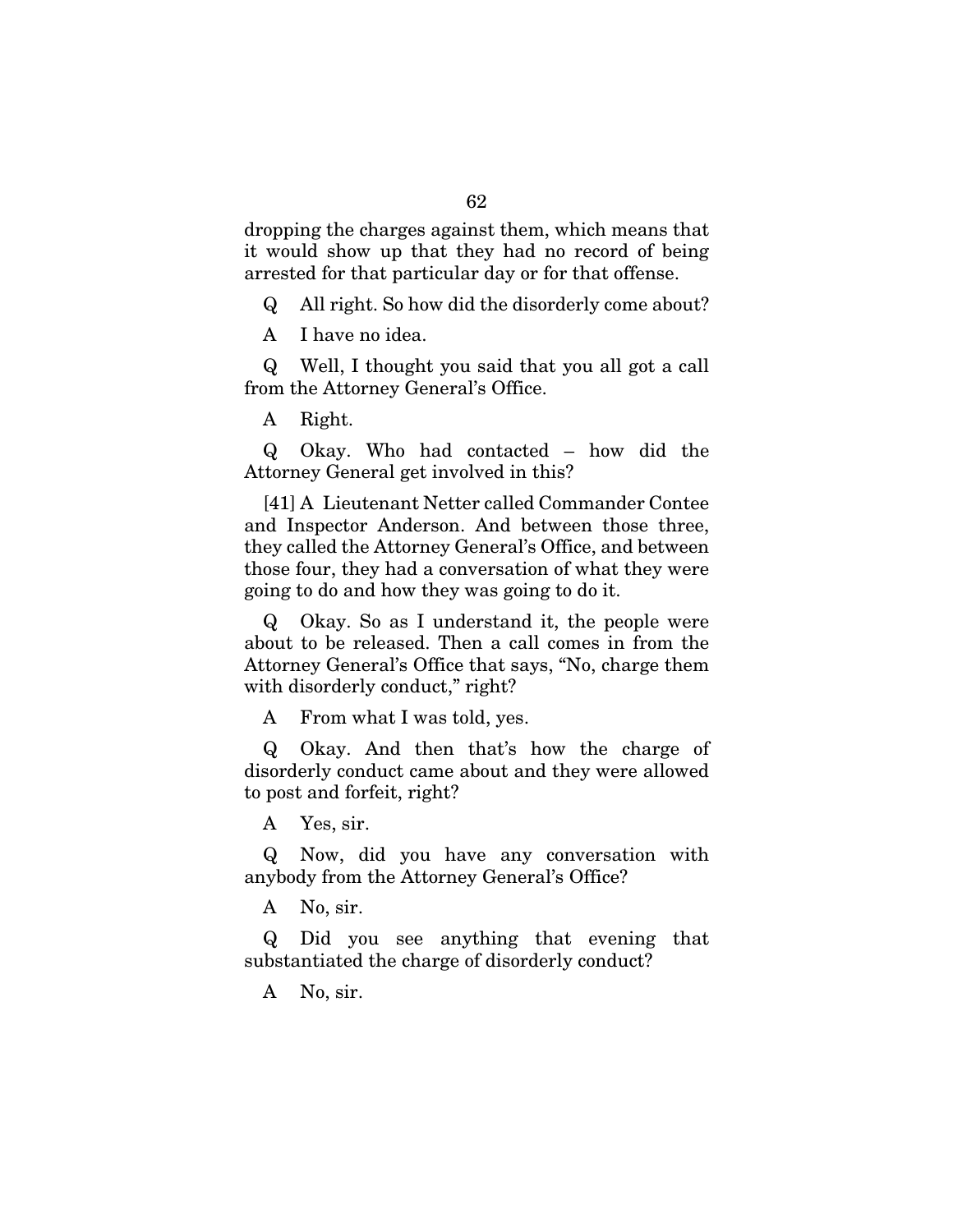Q Did you hear from any of the officers on the scene of anything occurring that justified the charge [42] of disorderly conduct?

A No, sir.

Q Did you have a conversation with anybody indicating that there was no basis for a charge of disorderly conduct?

A Elaborate on that a little bit.

Q What I'm asking you is, when you became aware that these people were going to be charged with disorderly conduct, did you have a conversation with anybody and say, "There's no basis for disorderly conduct"?

A Lieutenant Netter.

Q. Tell me how that happened.

A He advised me of what they was going to charge the individuals with.

Q And that was disorderly conduct?

A That was disorderly conduct.

Q Okay.

A And I advised him that that wasn't an appropriate charge.

Q Why?

A Because one, you can't be disorderly inside of [43] a house.

Q Okay.

A And in the disorderly statute for loud and boisterous, a crowd has to form, and/or people in a particular area that was quiet are waking up, which may be lights turning on and people coming out to see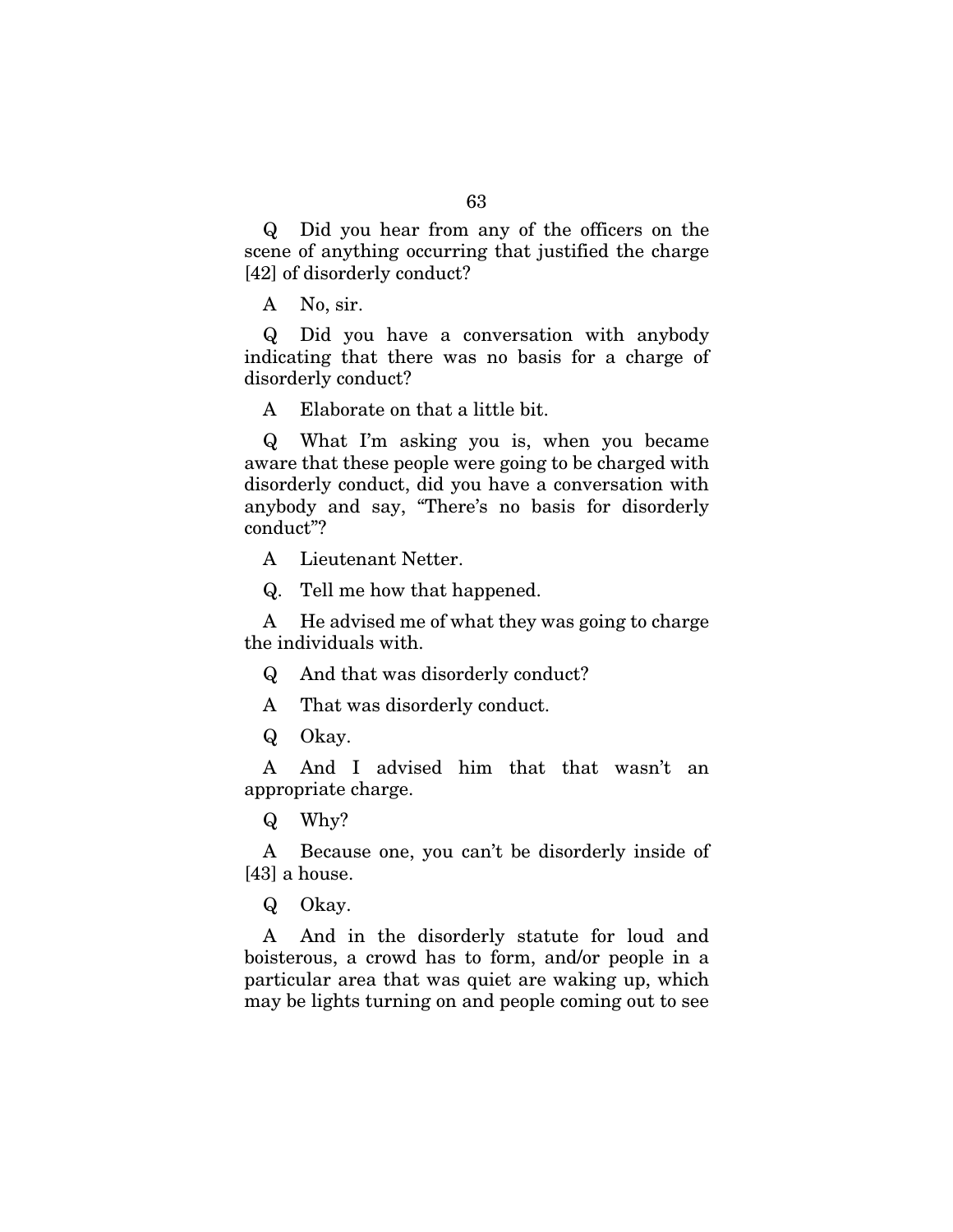what the commotion is all about. At this particular location that didn't fit that particular statute.

Q Okay. And you brought all of this to Lieutenant Netter's attention?

A Yes, sir.

Q And what or how did Lieutenant Netter respond to that?

A He's the watch commander.

Q That's what he said?

A "I'm the watch commander.".

Q And what, if anything, did you do?

A I walked out.

Q In your experience is it common that a watch commander will level charges that he knows has no legal basis?

MR. JACKSON: Objection; form of the question.

[44] Sergeant, you can still answer.

THE WITNESS: The watch commander has the authority that if he see a charge does not fit a crime to his or her opinion, that they can change that charge to whatever charge the believe will fit that particular crime.

#### BY MR. LATTIMER:

Q Okay. But what I'm asking is – you can't have disorderly conduct in a house, and you brought that to his attention. And so what I'm asking is, that was a charge that had no legal basis. And therefore, is it common for watch commanders to level charges in certain circumstances that they have no legal basis?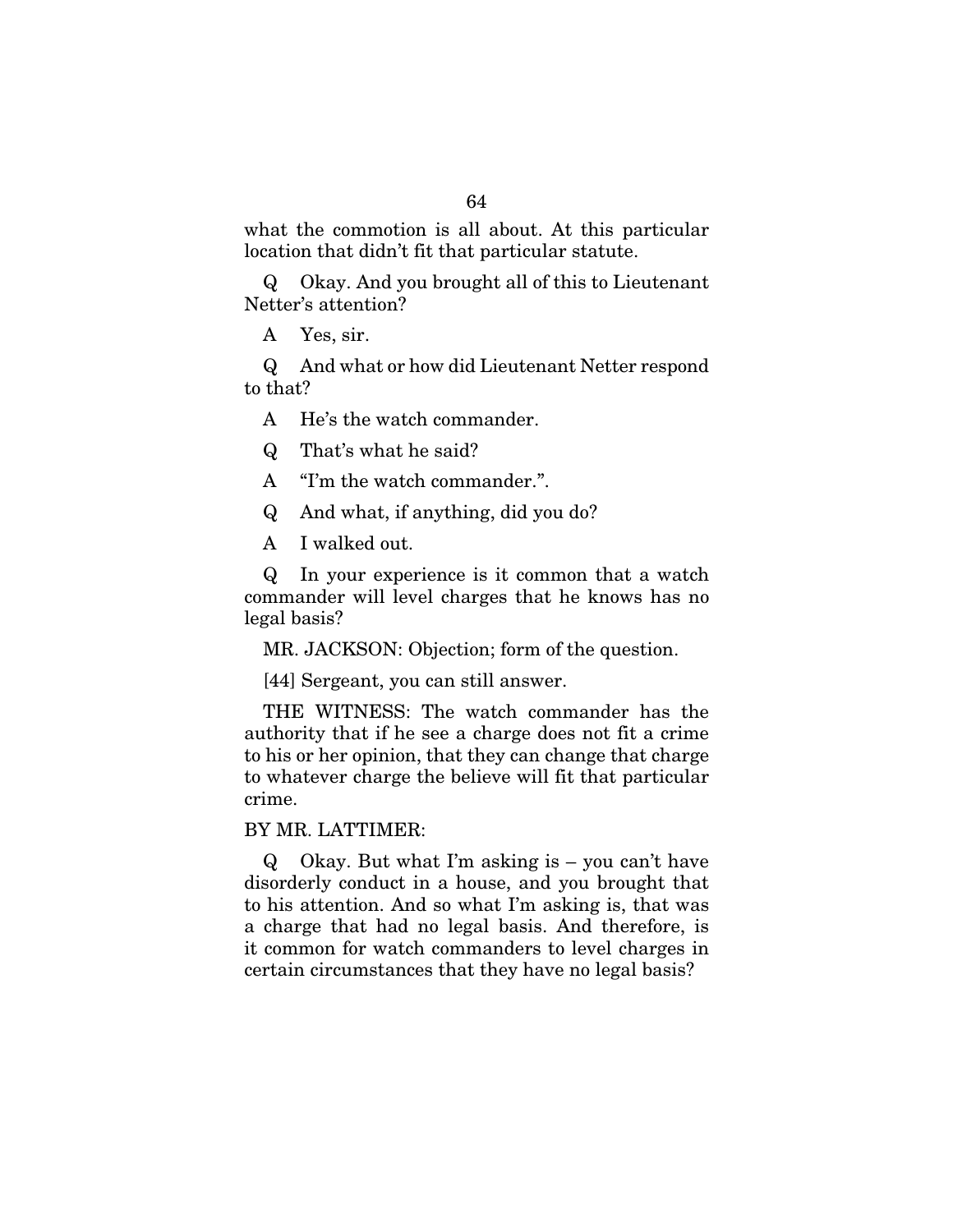MR. JACKSON: Objection as to the form of the question.

You can answer.

THE WITNESS: It took the watch commander, the inspector, the district commander, and the representative from the Attorney General's Office to come up with that decision.

How they did it, I don't know. I wasn't involved or privy to the conversation or to the meeting

\* \* \*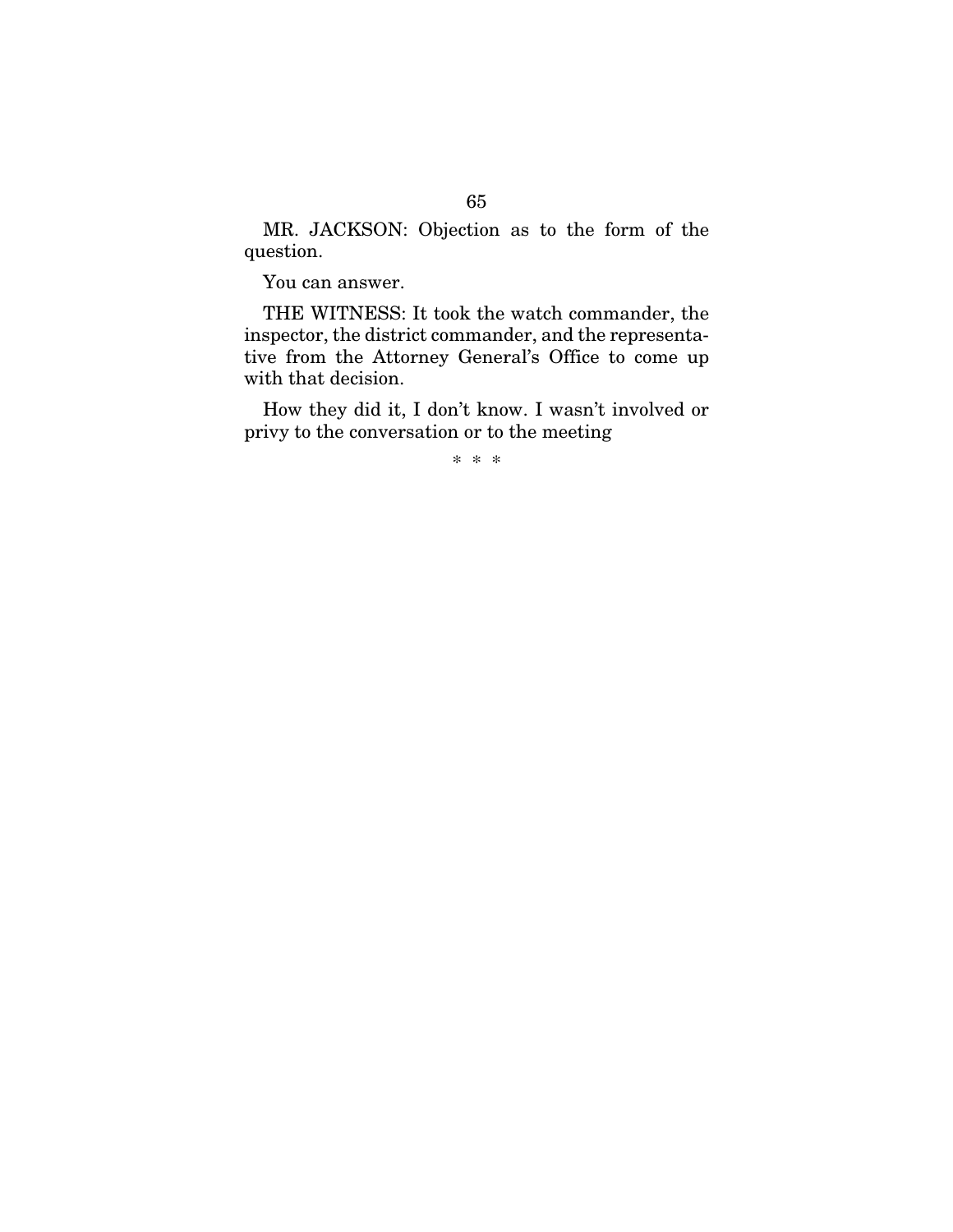66

### [1] UNITED STATES DISTRICT COURT FOR THE DISTRICT OF COLUMBIA

———— Civil Action No. 09-571 (rmc)

————

THEODORE WESBY, *et al*., *Plaintiffs*,

v.

DISTRICT OF COLUMBIA, *et al*., *Defendants*.

Deposition of OFFICER EDWIN ESPINOSA Washington, D.C. Tuesday, April 6, 2010 11:38 A.M.

————

Job No.: 1-176947 Pages: 1 - 23 Reported by: Denice Z. Lombard, CSR

> ———— \* \* \*

[11] Q So is that what you were told, to stand by the door?

A Pretty much. I wasn't told that, but I wasn't going to get myself into anything I'm not sure of, so that was my role.

Well – okay. So did you observe any of the people who you say were on the living room floor engaged in any illegal activity?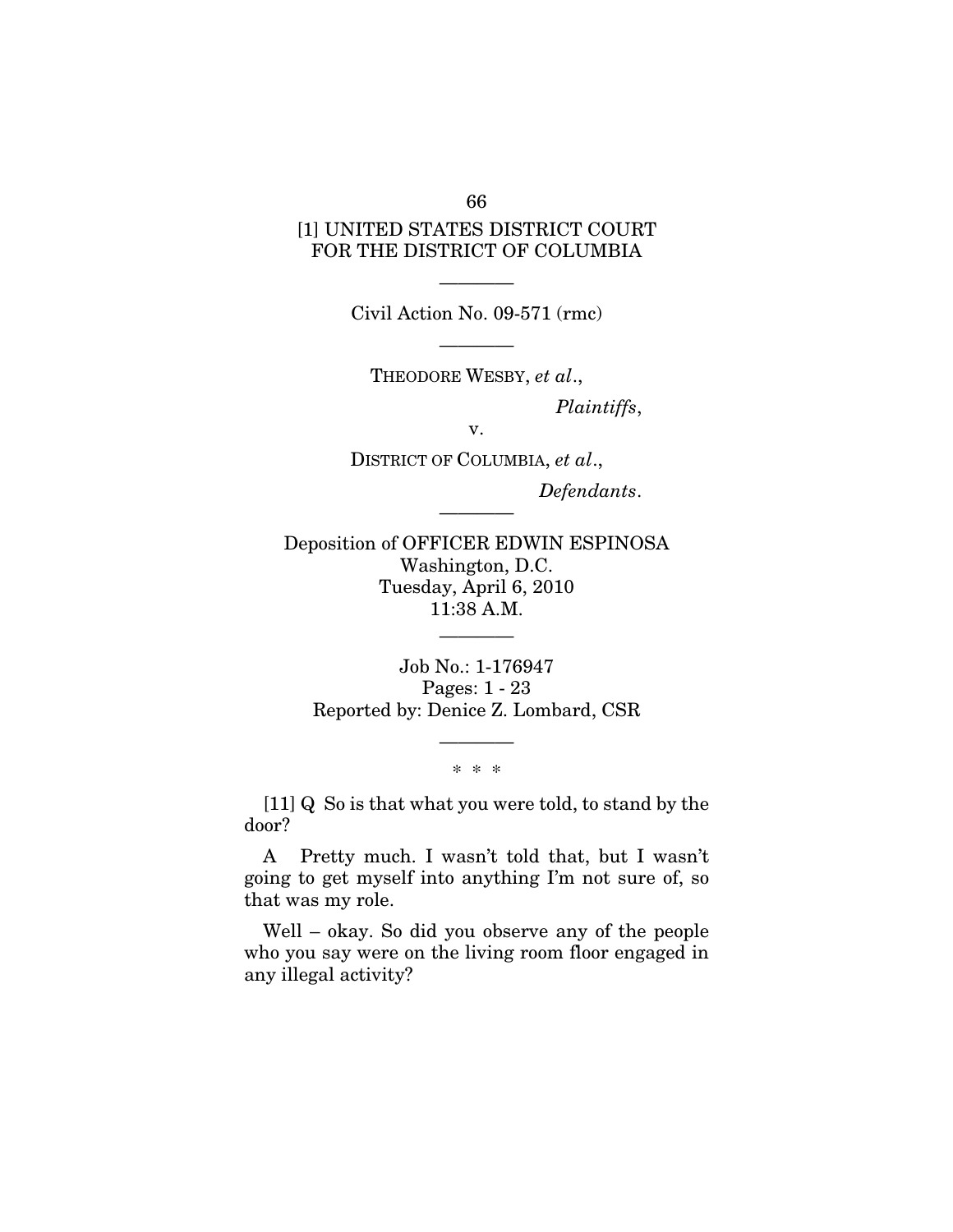A Obviously, besides just what I saw with the money and maybe open beer cans, that was it. That was all I saw.

Q Okay. But those aren't crimes are they?

A No, sir, no, they're not crimes.

Q So what I'm trying to understand is, when you walked in the door, did you see anybody engaged in any illegal conduct?

A No. Everybody was just hanging out inside, so no, anything illegal.

Q All right. So what happened next? After you stood by the door, what happened after that?

A I believe they asked if there was an owner to the apartment or to that residence, and that wasn't [12] answered. So I believe Officer Phifier and Jarboe tried determining within the listed location if anyone knew of or knew who would be the owner of the residence. And they came up with no answer. So, I mean, no one established residency there, so . . .

Q Okay. And then what?

A Say maybe a little while after, I believe they all got locked up for unlawful entry, sir.

Q Okay. Now who made the decision to arrest them for unlawful entry?

A I'm actually at the time not sure. I know it was definitely a boss, but I'm not sure who exactly made that determination.

Q Did you make the determination?

A Oh, no, sir. No, sir. No say in anything.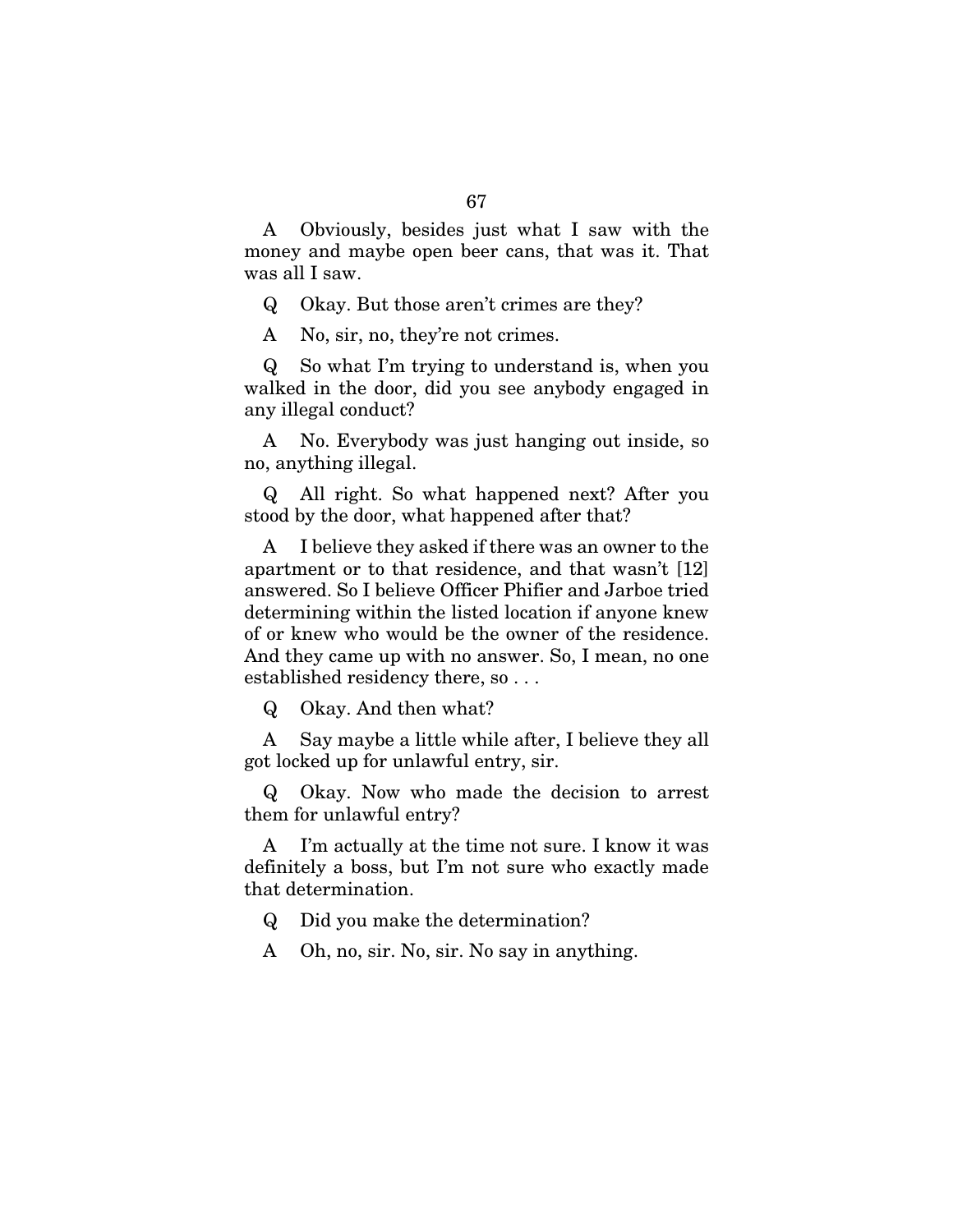Q Now, you were the officer who signed some of the 163's; is that right?

A I believe I signed three of them, sir.

Q And why did you do that?

A Told to by my training officer, sir. Or assigned by my training officer.

Q Now, you didn't have – you had not seen

\* \* \*

[21] did so because –

A I was instructed.

 $Q$  – you were told to do so.

A Yes, sir.

Q. You didn't conduct any investigation on your own, right?

A No, sir.

Q And as I recollect from your interrogatory answers, you didn't obtain any information –

A No, sir.

Q Let me finish the question – you didn't obtain any information from any other officers prior to signing the 163; is that correct?

A No, I believe not, sir.

Q Okay. Now, do you know why the charge was changed to disorderly conduct?

A Sir, I didn't even know it was changed until I believe the next day, so . . .

Q How did you find out the next day?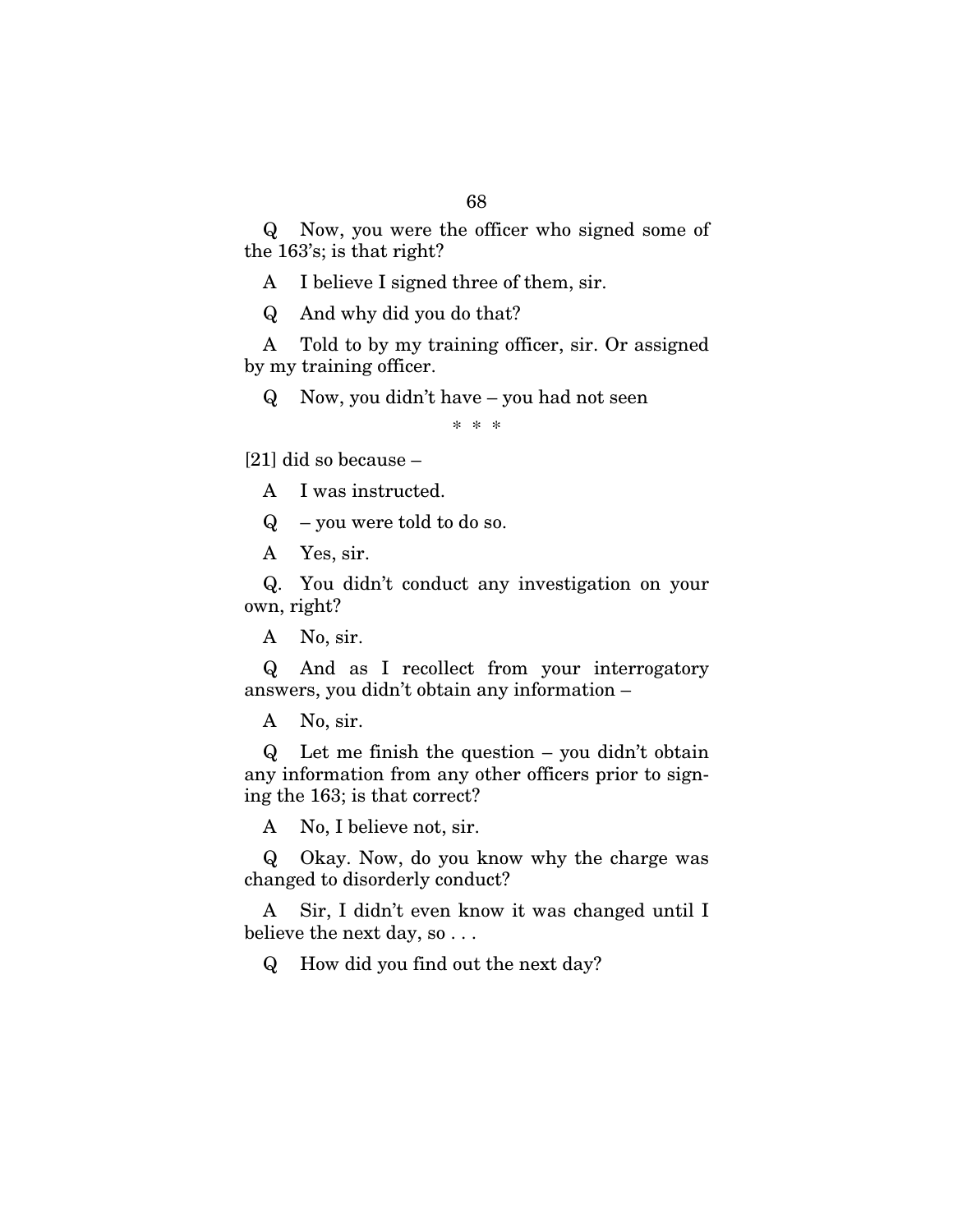A I guess just maybe through other officers. I really can't recall how, but it might have been through other officers. Because I didn't make that decision, [22] so . . .

Q Now, while you were at the location, 115 Anacostia –

A Yes, sir.

Q – did you see anybody engaging in any conduct that you would find supports a charge of disorderly conduct?

A Not right off the top of my head, no, sir.

Q And I know I asked you about other people taking photographs. Did you take any photographs?

A No, sir. I didn't take anything.

MR. LATTIMER: All right. No further questions. Thank you, sir.

(Signature having been waived, the deposition of OFFICER EDWIN ESPINOSA was concluded at 11:57 a.m.)

\* \* \*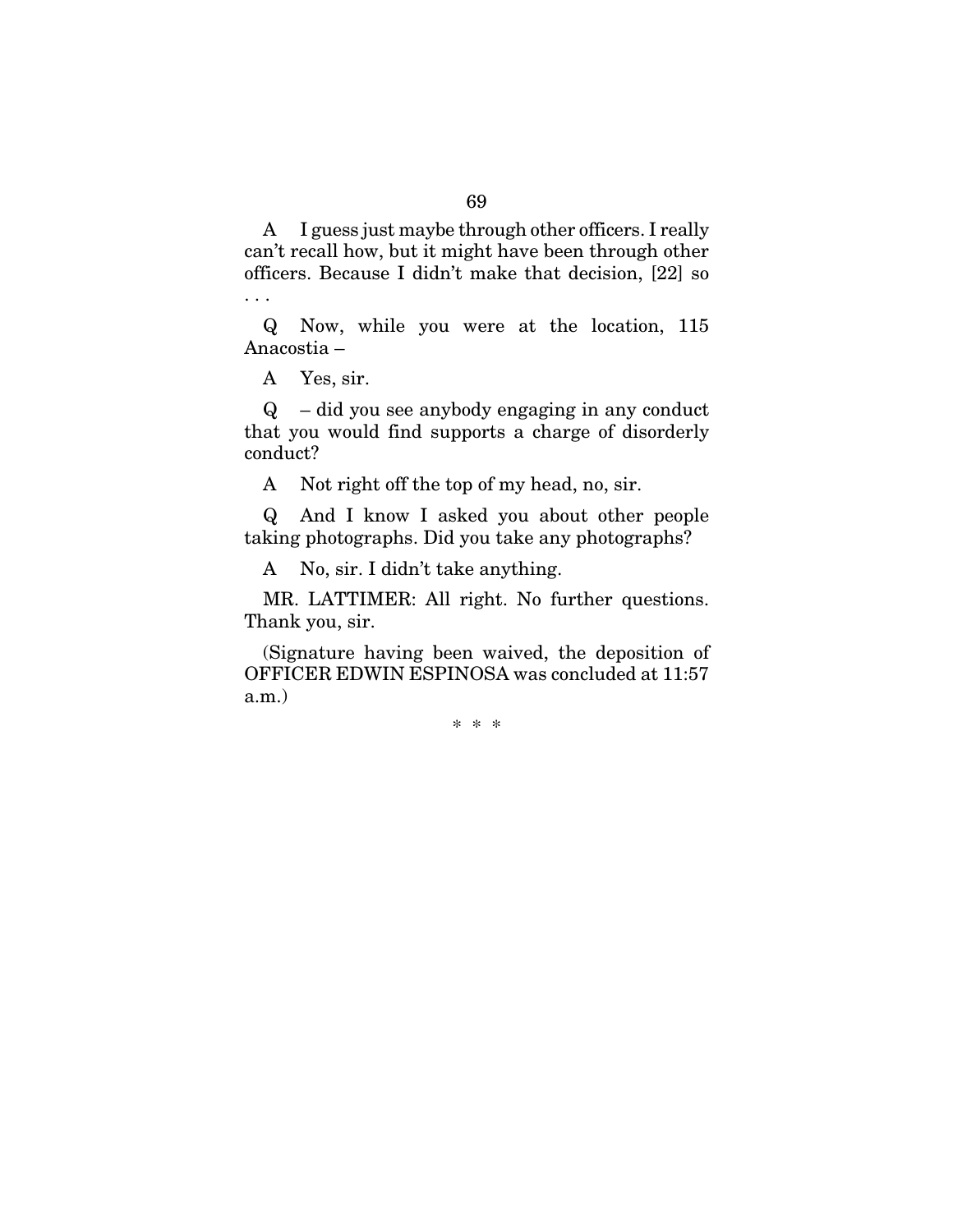[1] UNITED STATES DISTRICT COURT FOR THE DISTRICT OF COLUMBIA

> ———— Civil Action No. 09-571 (rmc)

> > ————

THEODORE WESBY, *et al*., *Plaintiffs*,

v.

DISTRICT OF COLUMBIA, *et al*., *Defendants*.

Deposition of OFFICER ANTHONY CAMPANALE Washington, D.C. Tuesday, April 6, 2010 1:09 P.M.

————

Job No.: 1-176947 Pages: 1-45 Reported by: Denice Z. Lombard, CSR

————

\* \* \*

————

[17] Q. How about that one?

A Don't recall.

Q Well, where would the light come from?

A My flash.

Q Your flash could do that?

A Yeah. It's a pretty powerful camera.

70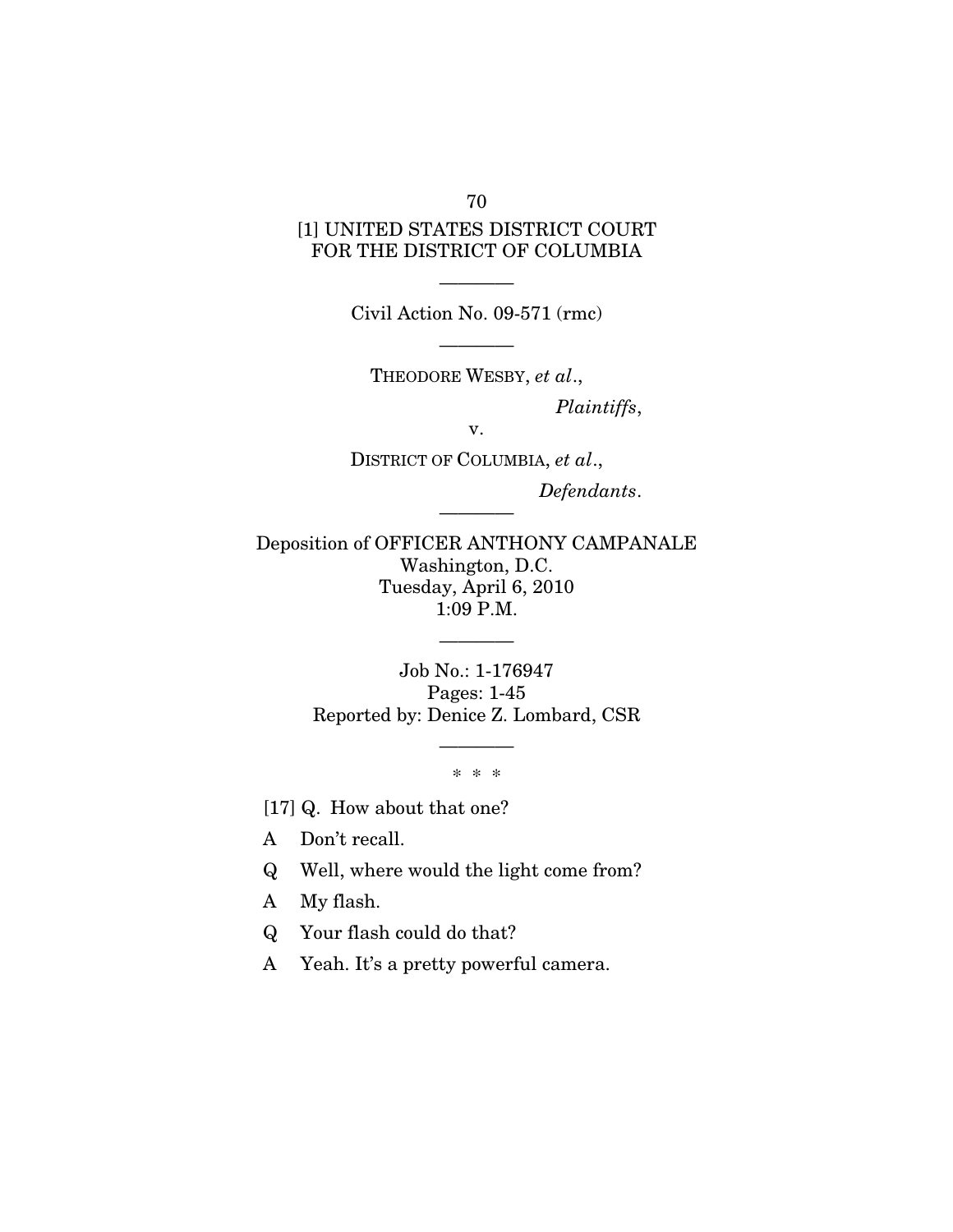Q Okay. Now, that looks to be a thermostat to me. Was the heat on?

A Don't recall. It wasn't that cold out. We had long sleeves on. I wouldn't know if there was heat on or not.

Q And so you couldn't tell if the light was on there?

A No.

Q Okay. And what about this photograph where it shows the outside too?

A Doesn't appear to be any lights on in the outside.

Q Does there appear to be lights on in the inside?

A No.

Q No? So what you're saying is that this [18] photograph that shows the officers on the outside –

A Yes.

 $Q$  – this photograph was taken with a flash?

A The camera had a flash on, yes.

Q I didn't ask you that. I'm asking it was taken with the flash.

A Yes.

Q And it was dark in here and dark outside?

MR. JACKSON: Objection.

THE WITNESS: Yes.

BY MR. LATTIMER:

Q And there were no lights in the house; is that right?

A I didn't say that. I just said I don't recall.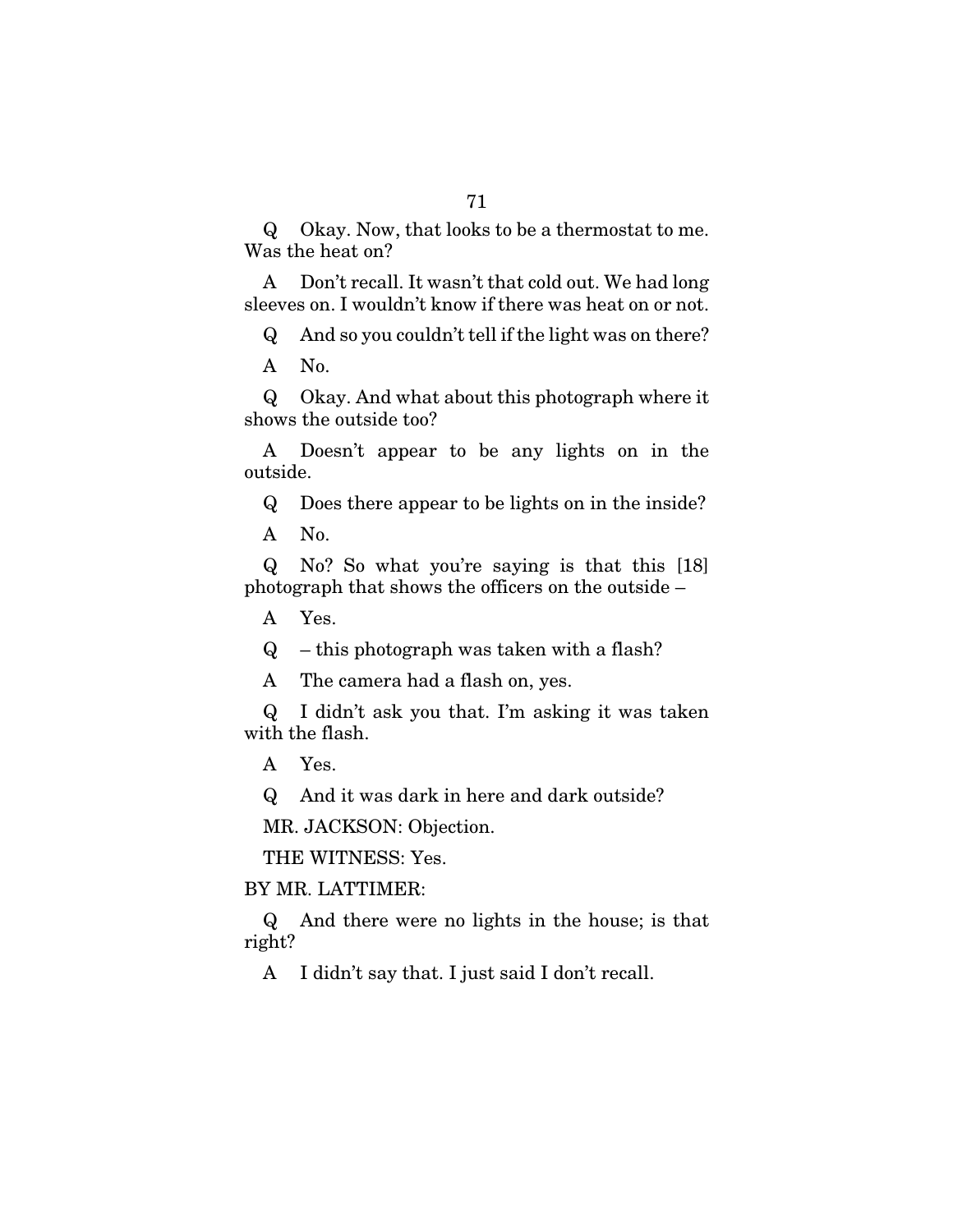Q So when the back door was open, did you have your flashlight on at that point?

A Yes.

Q So when you went in the house you had your flashlight on?

A Yes.

Q Did you ever turn it off?

[19] A Don't recall.

Q Why did you take pictures anyway?

A Document the scene.

Q What were you documenting?

A That's what we do – for individuals that get arrested, we documentate the scene.

Q What were you documenting is what I'm trying to understand.

A The probable cause for individuals not supposed to be there, documenting individuals – where they were at, placed in the house, things of that nature.

Q What is that probable cause of? This is a photograph that shows no faces and a woman's body with a garter belt. What is that probable cause of?

A That there was a strip club or some type of strip party going on.

Q And what is that probable cause of?

A Well, if it's unlawful to be there, then it's unlawful to have that.

Q Okay. But that has nothing to do with whether they're there legally or not does it?

[20] A Yes.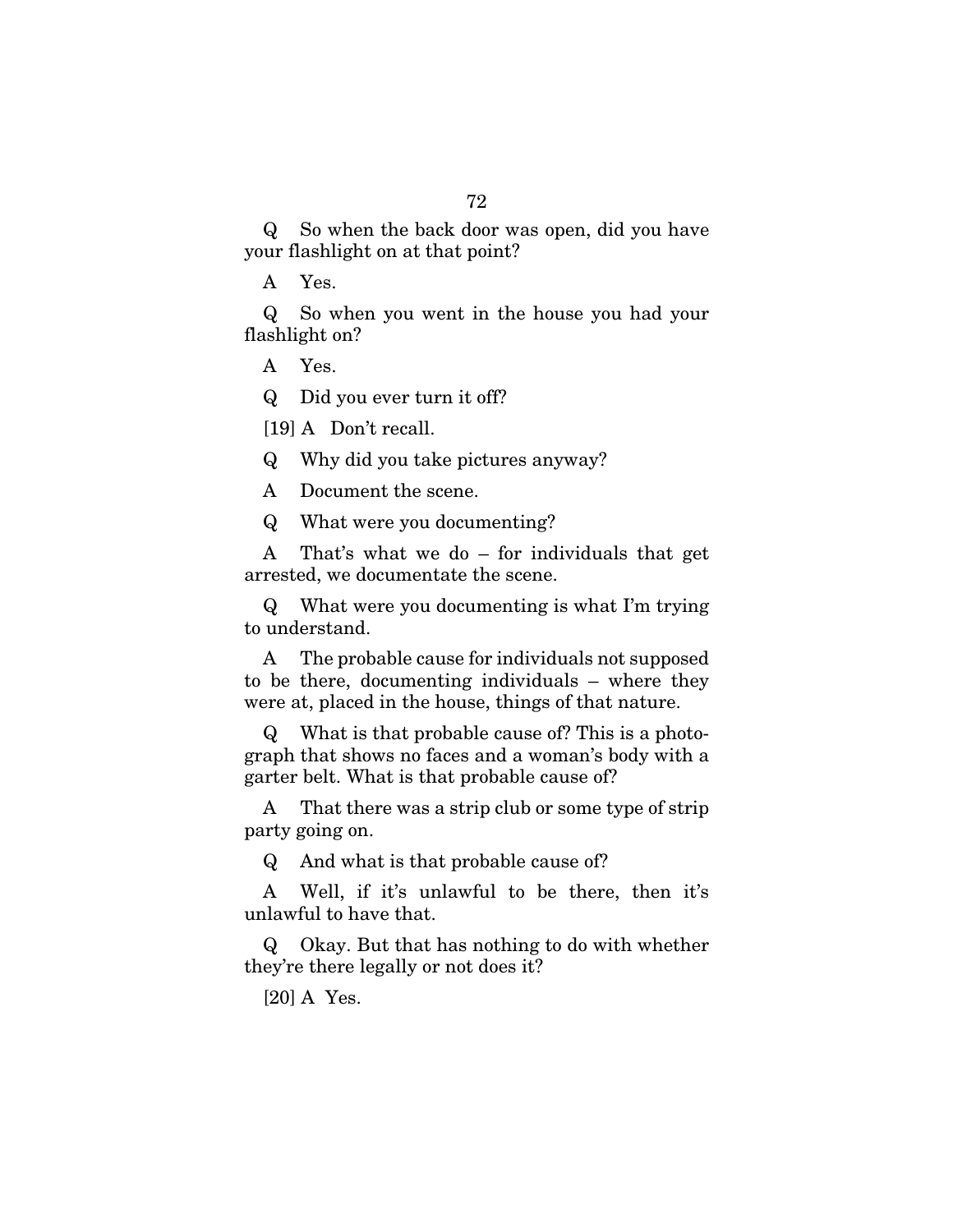Q It does?

A Yes.

Q How does –

A It just documentates the scene of how things were that night, that's all, so there's a clear and accurate representation of how things were.

Q Okay. And I'm trying to understand what was the point?

A The point was that the individuals weren't supposed to be inside the residence.

Q Okay. And what was the point of taking this particular photograph?

A To show that there were strippers there being paid money to dance and other activities.

Q Is that illegal?

A To dance?

Q Yeah.

A Unlawfully inside of a house, anybody's unlawful to be there, yes.

Q Okay. What I'm asking you is, aside from whether or not you're there legally, if you're there

\* \* \*

[33] A I believe she was naked when she was upstairs.

Q So who allowed her to put on clothes?

A Not sure. I didn't go upstairs.

Q So who told you that?

A I don't recall.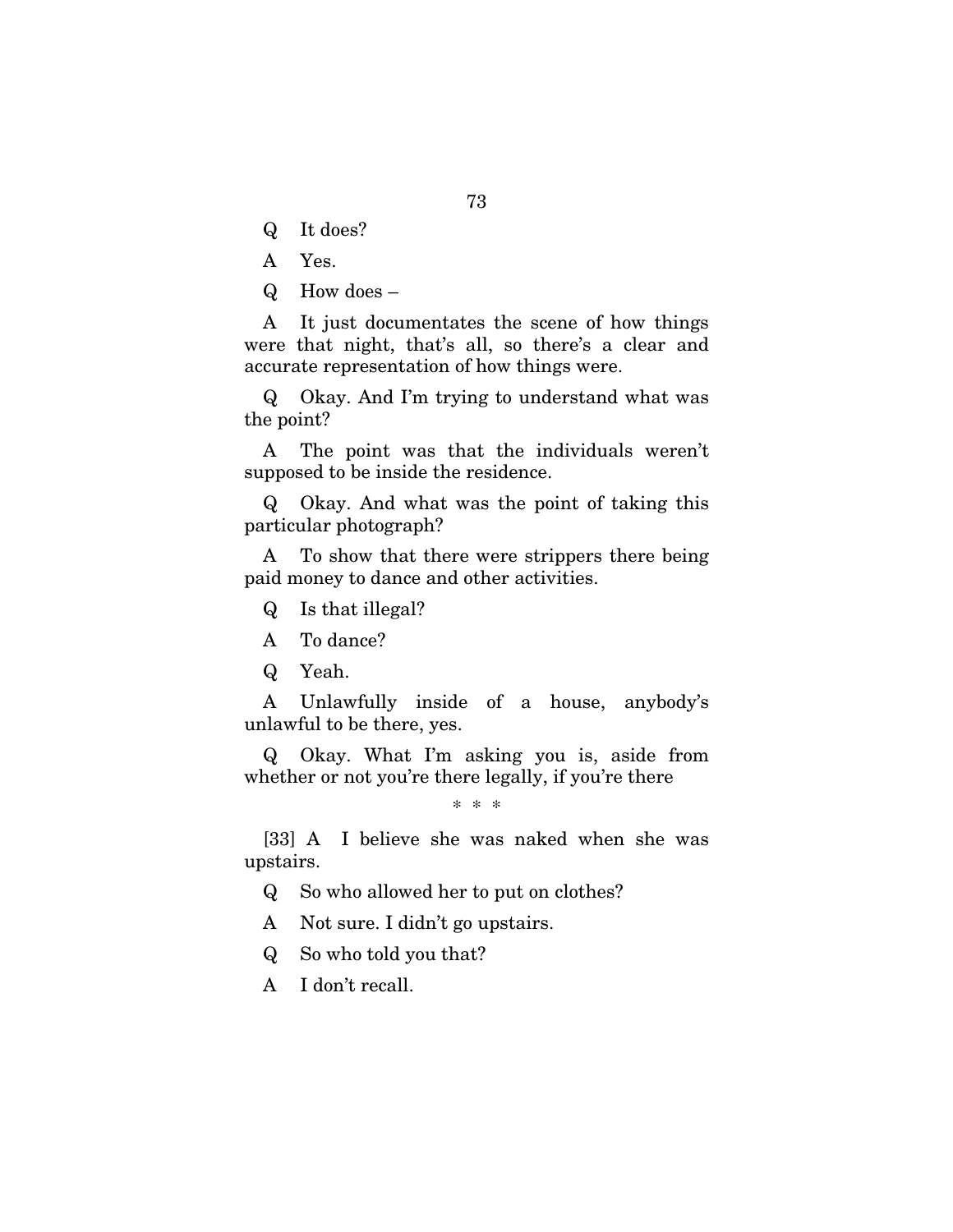Q You didn't see it, right?

A That is correct.

Q So you don't know who told you.

A That's correct.

Q So you assume.

A No, I was told that.

Q You were told that.

Why wasn't she arrested for that?

A I don't know.

Q And so who was supposedly buying the sex?

A I don't know.

Q Who were you told was supposedly buying the sex?

A There were males upstairs. They didn't point them out to me.

Q So the female was pointed out but the males weren't.

[34] A Well, there was only one other female that came from upstairs. That was her (indicating). All the other females were downstairs.

Q Really.

A Yes.

Q Okay. Were all of the females dressed like strippers except for the one that had on the –

A Whatever the picture shows.

Q Let me finish – except for the one that had on the scrubs and the one that you say was selling sex?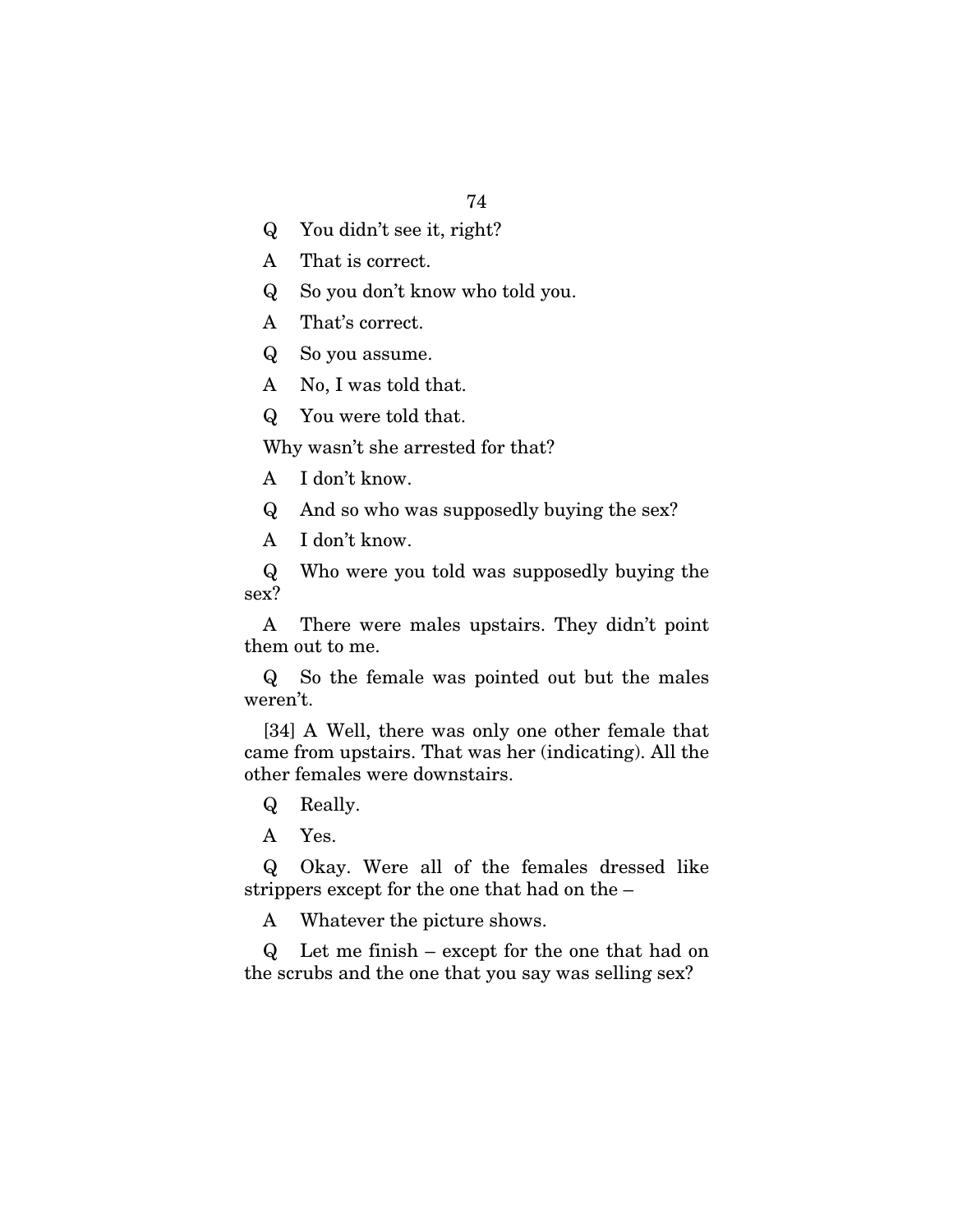A However the pictures were taken is how they were dressed that night.

Q Okay. All right.

So did you answer that? Did you arrest anybody?

- A Yes.
- Q Who?

A I don't recall.

Q You don't recall?

A I don't recall their names right now.

Q What did you arrest them for?

A Unlawful entry.

[35] Q And what was your basis for arresting somebody for unlawful entry?

A That they did not have permission to be inside the residence.

- Q And how did you make that determination?
- A Through investigation.
- Q Okay. Tell me what you did.

A I was informed by Officer Parker who spoke to Peaches who allegedly had gotten permission from the owner, but could not identify the owner, nor could provide a name, nor could return to the scene. That information was relayed to me and also Sergeant Suber.

Through that investigation we believed we had probable cause to place the individuals under arrest for unlawful entry. Nobody could determine who was supposed to be inside the residence.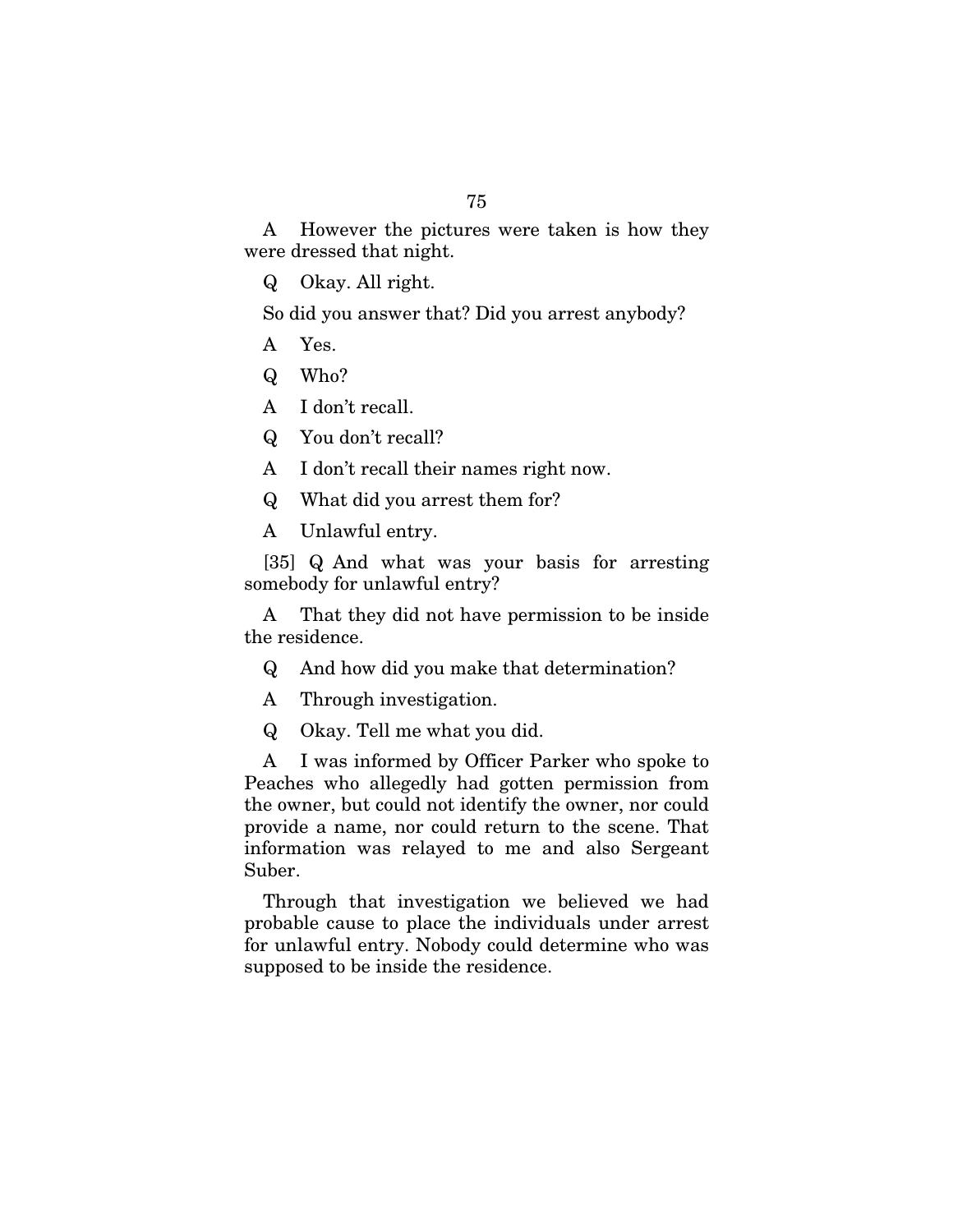Q And what is your understanding of the charge – of the crime of unlawful entry? What entry, what do you believe has to be demonstrated in order for you to have probable cause?

A That you're present inside of a location that you do not have permission to be in.

Q And the person that you arrested, was it a male or a female?

[36] A I don't recall.

Q Did you have any conversation with that person?

A I'm sure at one point I did.

Q Now, you were asked about statements in your interrogatories, and you do not indicate that you took a statement from anybody that you recall; is that right?

A As far as a written statement?

Q Any statement: written, oral, whatever. You indicate that, "I don't recall which individuals I questioned."

A That's correct.

Q So the person you arrested, when did you talk to them?

A Like stated before in the beginning of the deposition, that went around the room, asked each individual –

Q I'm not asking you about that. I'm asking you about the person you arrested.

[37] A I asked everybody inside the room once everybody was inside the living room.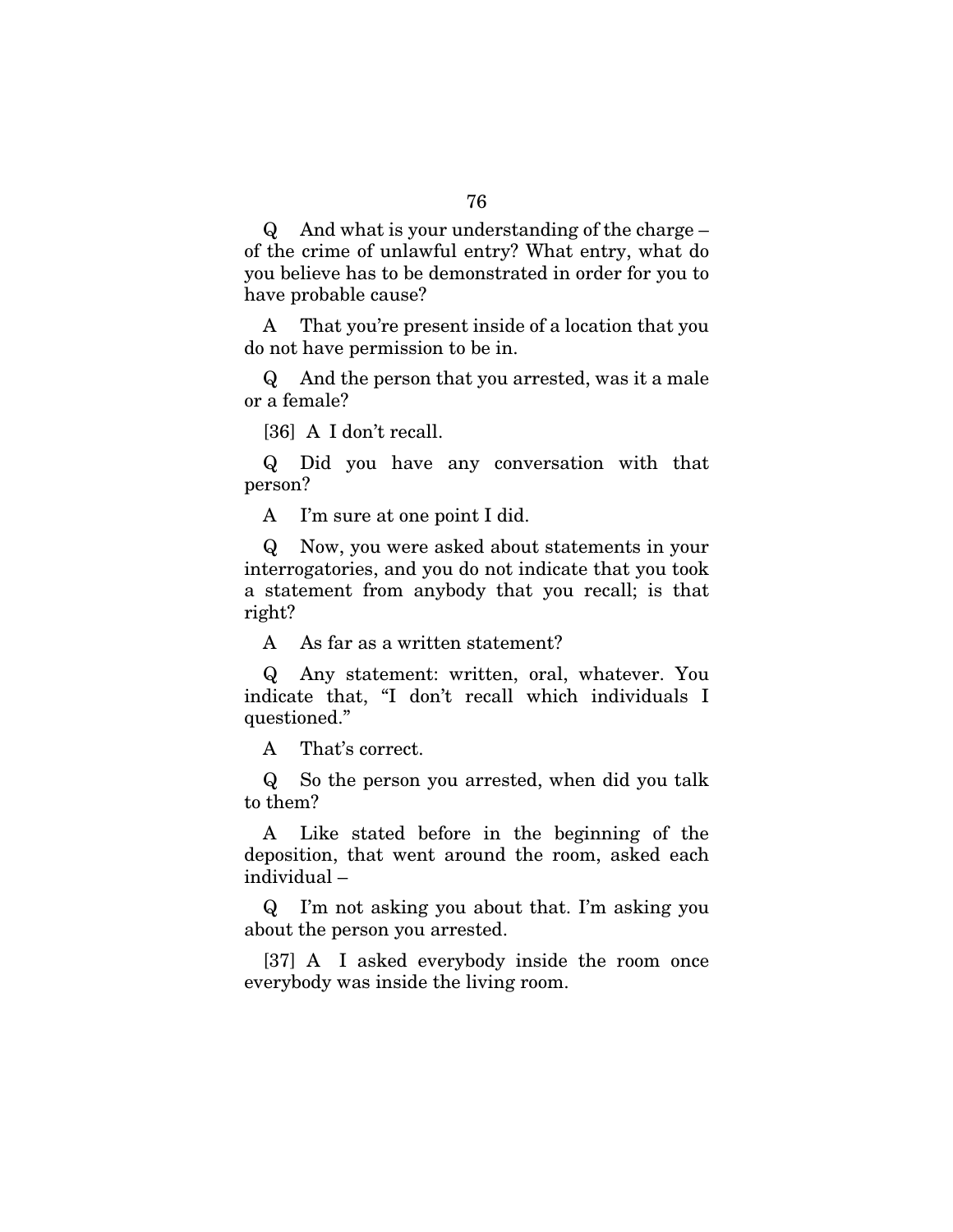Q Okay. Now, that's all good, and that's nice. But my question is about the person you arrested.

A Is the person was present inside the living room, then I had talked to them, yes.

Q In your interrogatories you say you don't know who detained, handcuffed or arrested any of the plaintiffs on the night of the incident.

Does that indicate that you didn't arrest any of the plaintiffs in this case?

A No, it doesn't indicate that.

Q So which one of them did you arrest?

A Like I stated before, I don't recall their specific names at this time.

MR. LATTIMER: All right. Let's see if we can figure it out.

David, I don't have any arrest reports from this officer, although he says he arrested somebody. It's not in 1A through 1F or 2A through 2D.

MR. JACKSON: Well, you have everything that I have.

\* \* \*

[40] are people in that house who are not in these pictures.

MR. JACKSON: I understand.

MR. LATTIMER: So if he took pictures of everybody, that means there are other pictures that we don't have. That's what I'm saying. He's not saying that he – he says he doesn't remember who the people are, and he doesn't know the names with the faces.

I'm not saying that. What he said though was that everybody in that house was photographed. And you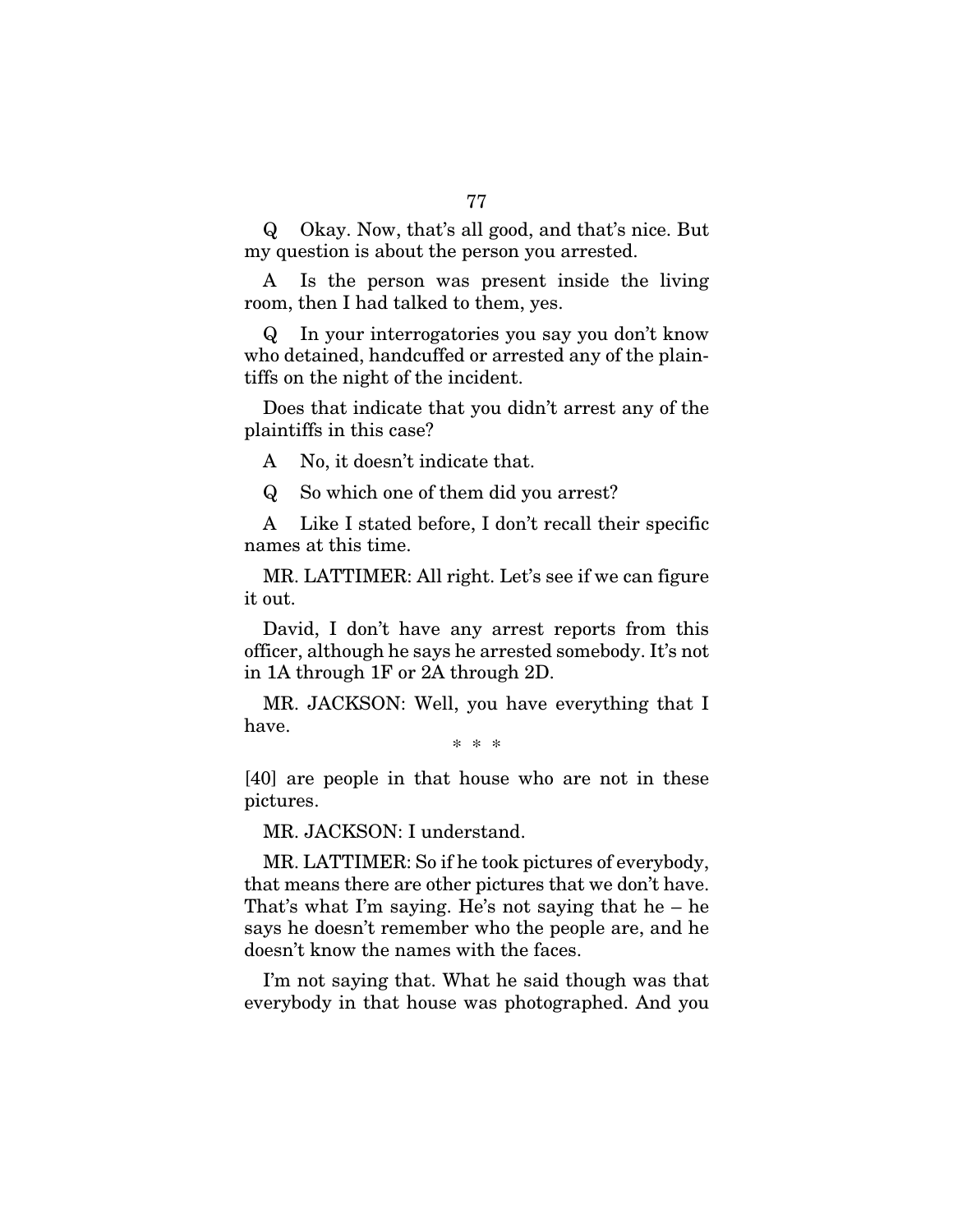and I both know that everybody in that house is not in these pictures.

MR. JACKSON: Very simple.

Officer Campanale, other than the pictures that have been shown to you, do you recall taking any other additional pictures.

THE WITNESS: No, I do not.

#### BY MR. LATTIMER:

- Q What did you do with your arrest reports?
- A We turned them in.
- Q To who?

A To the – well actually, they were turned in by officer – by MPO Phifier.

[41] Q So you gave your arrest reports to Phifier?

- A That's correct.
- Q Why?

A Because we were at check-off point, and they weren't letting us stay past our tour.

Q Now, why were the charges changed from unlawful entry to disorderly conduct?

A It's my understanding that Lieutenant Netter, who became the morning day watch, watch commander, ordered the charges be changed.

- Q Why?
- A I have no idea.
- Q Did you ever ask him?
- A No. That was done after we left.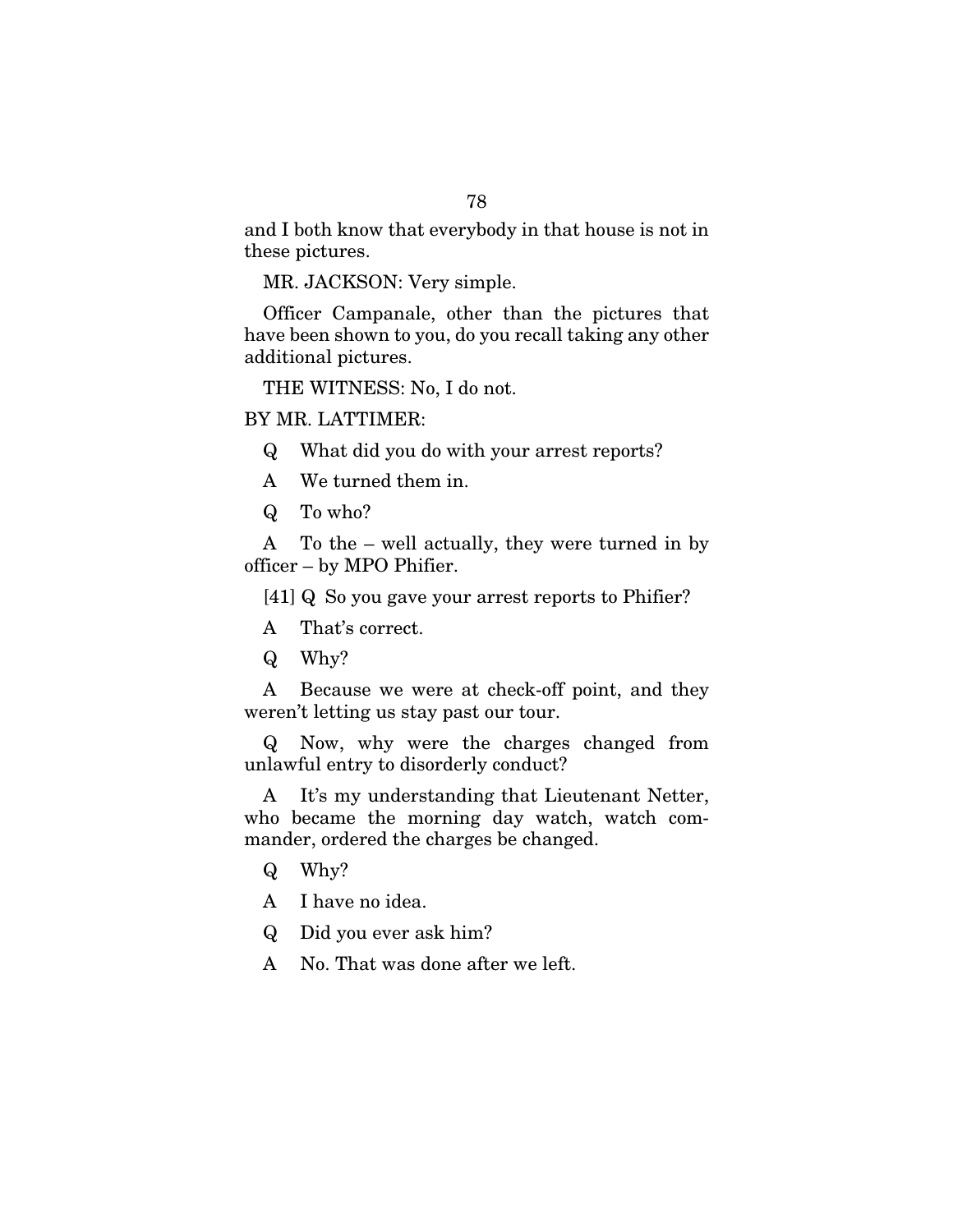Q All right. Now, with respect to any of the people in that house, did you see anybody engage in disorderly conduct?

A I didn't charge anybody with disorderly conduct.

Q I didn't ask you that. Did you see anybody engaged in disorderly conduct?

A Disorderly conduct can't be charged inside of [42] a residence. So no, I didn't see anybody engaged in disorderly conduct that would be charged in the District of Columbia.

Q Okay. So if disorderly conduct can't be charged inside of a residence, and all of these people were inside of a residence, how do you explain a charge of disorderly conduct being leveled against them?

A Because the day watch, watch commander, Lieutenant Netter, ordered that the charges be changed from unlawful entry to disorderly conduct.

Q And as far as you know, is there any basis to substantiate a charge of disorderly conduct?

A Not that I'm aware of.

Q Now, does your digital camera have a disk or does it use a – what kind of digital camera did you have?

A As far as what brand or  $-$ 

- Q Did it use a card or did it use a –
- A Memory card?
- Q Yeah.
- A Yes.
- Q Where is that memory card?

[43] A Probably still with the camera I imagine.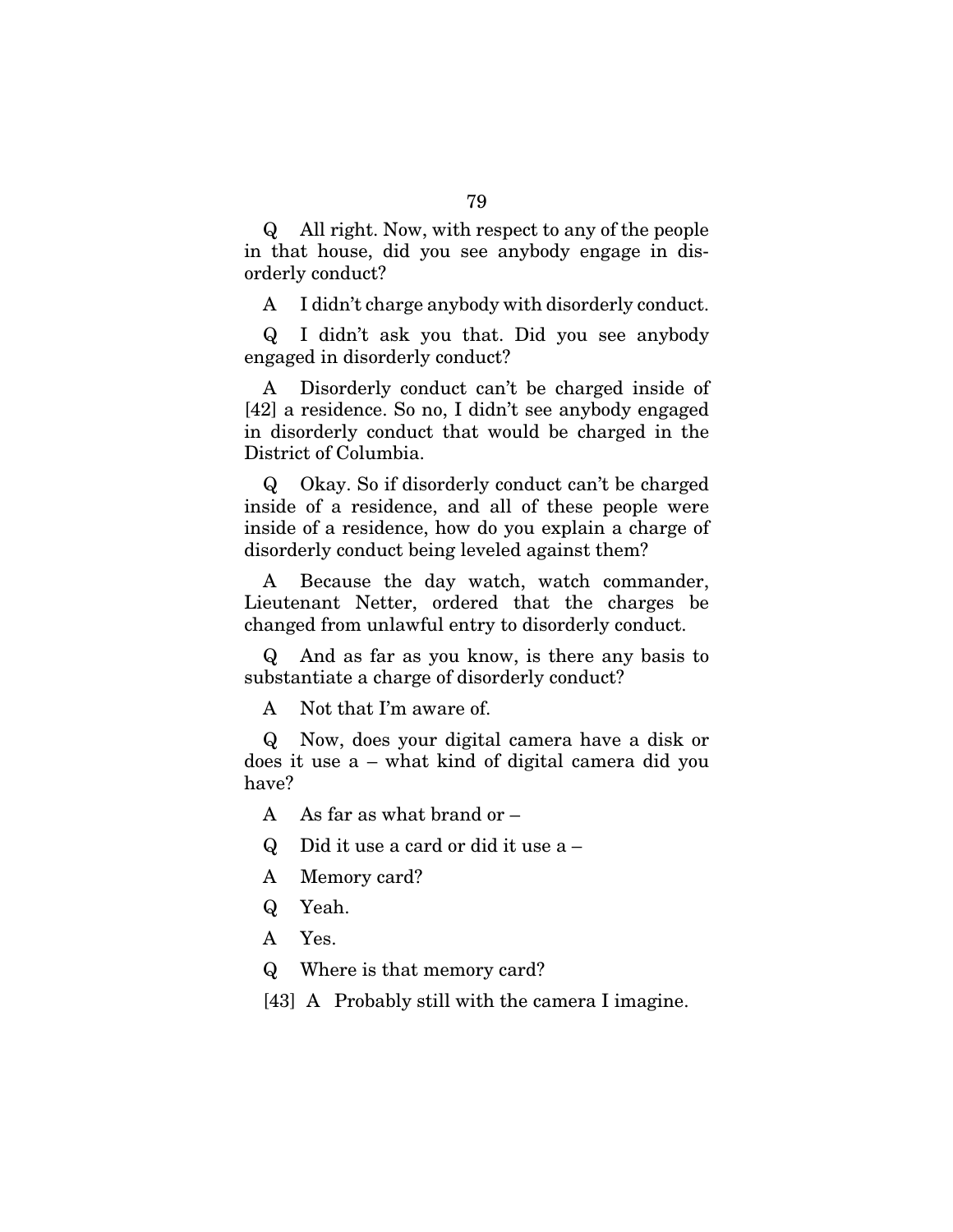(Sergeant Suber enters.)

### BY MR. LATTIMER:

Q How did you get the photographs off the memory card?

A I put them into an e-mail and submitted them.

Q You took the memory card and put it in a computer?

A Yes.

Q And then you emailed them.

A That's correct, and printed them out.

Q Did anybody else ever see what was on that memory card?

A No.

Q And where is that memory card now?

A I said I believe it's still with the camera.

Q Do you still have the camera?

A Yes.

Q Do you still use the camera?

A Yes.

MR. LATTIMER: No further questions. Thank you.

[44] MR. JACKSON: Would you want to waive the reading and signing or do you want to –

THE WITNESS: Yes, waive.

MR. JACKSON: He'll waive.

(Signature having been waived, the deposition of OFFICER ANTHONY CAMPANALE was concluded at 1:48 p.m.)

\* \* \*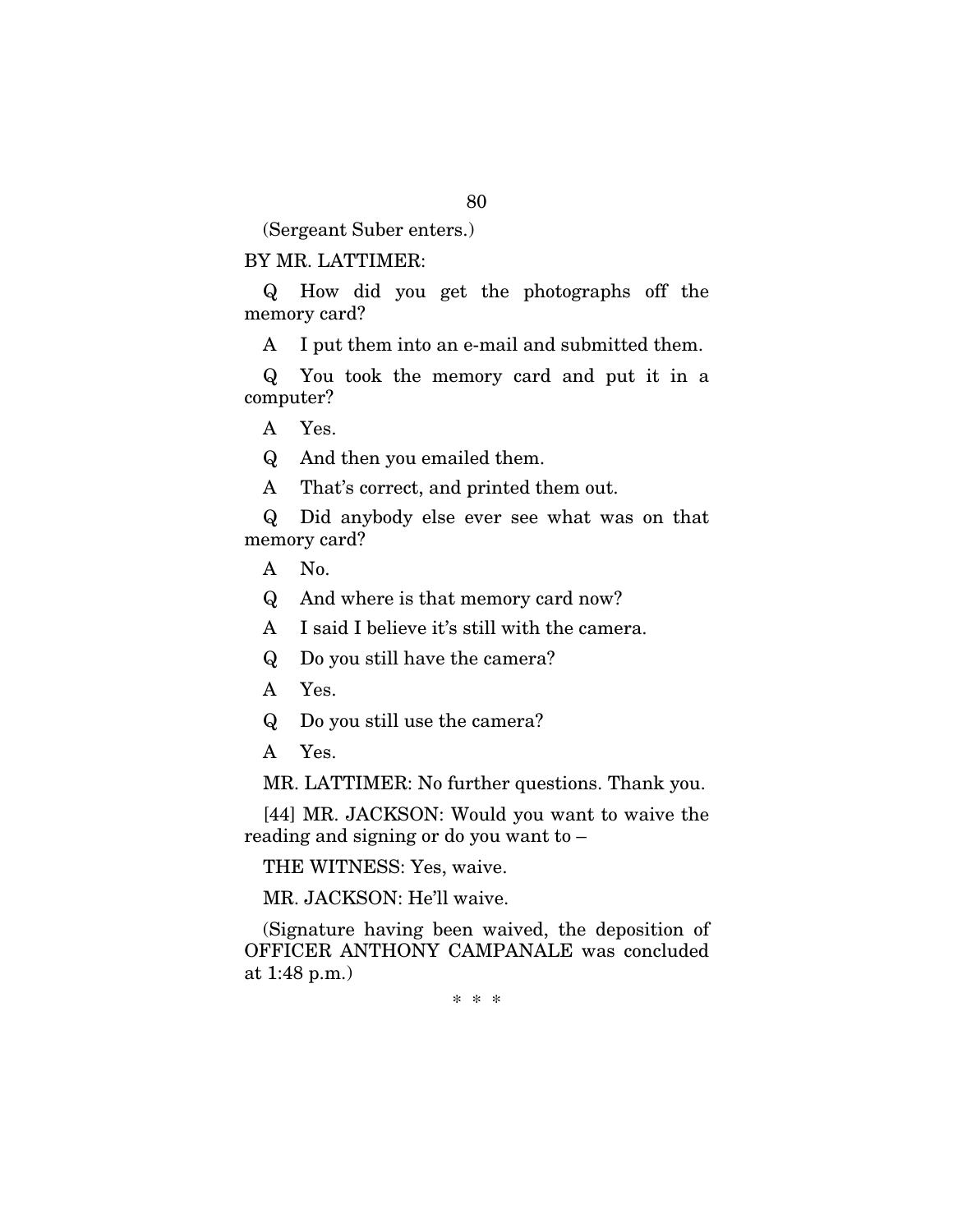# [1] UNITED STATES DISTRICT COURT FOR THE DISTRICT OF COLUMBIA

———— Civil Action No. 09-571 (rmc)

————

THEODORE WESBY, *et al*., *Plaintiffs*,

v.

————

DISTRICT OF COLUMBIA, *et al*., *Defendants*.

Deposition of OFFICER FARAZ KHAN Washington, D.C. Tuesday, April 6, 2010 11:13 A.M.

Job No.: 1-176947 Pages: 1-19 Reported by: Denice Z. Lombard, CSR

————

[12] Q Did you observe anyone engaged in any illegal conduct?

————

A No.

Q Did you find any drugs?

A I did not find any drugs, no.

Q All right. So then what happened? What happened next?

A Then we went to the station and started processing.

81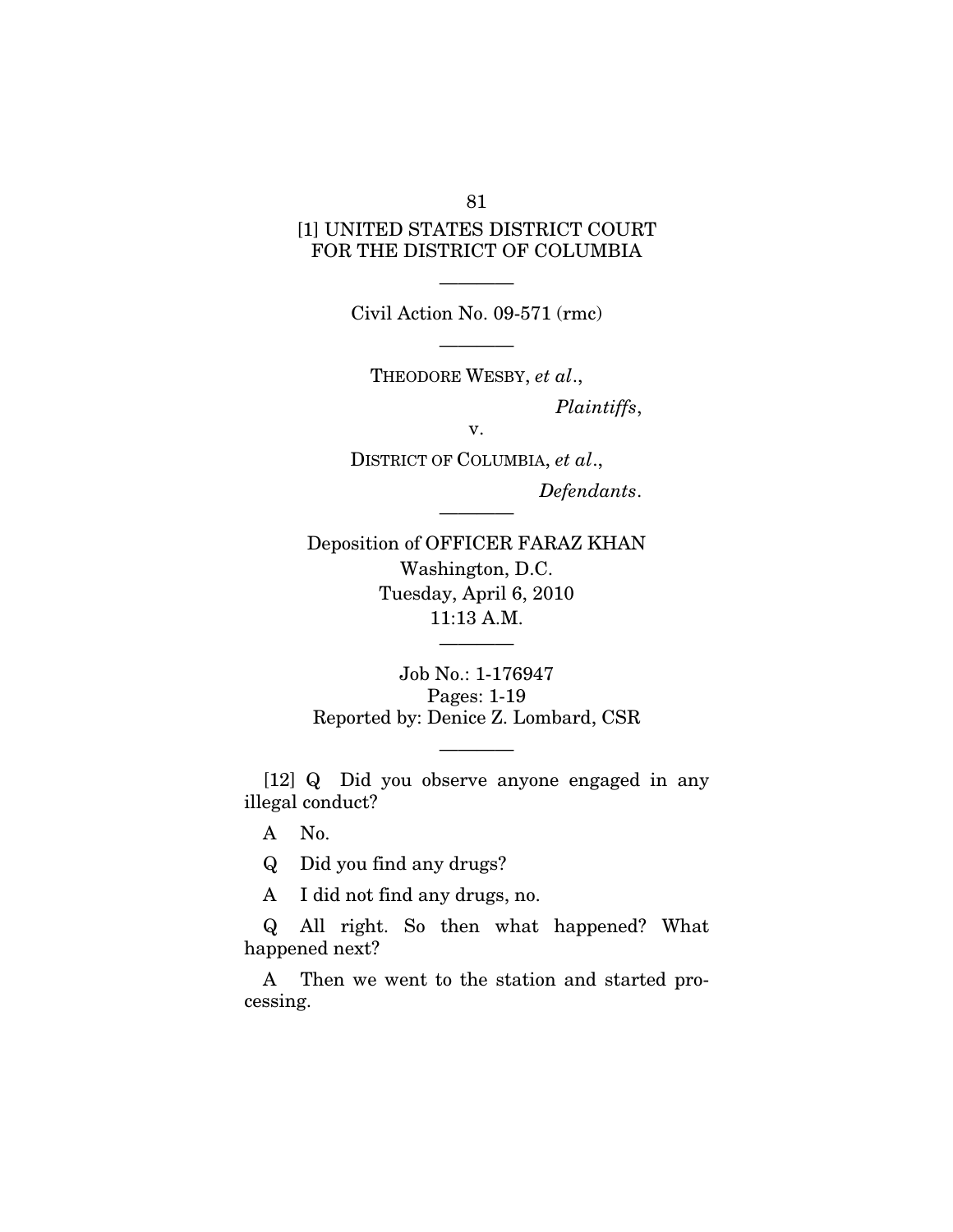- Q Started processing who?
- A The individuals.
- Q For what?
- A For unlawful entry.

Q Okay. And why were you – were you involved in that?

A Yes. My name is on about six or seven 163's.

Q Why is that?

A Because when you're in training, your FTO, training officer, gives you the arrests. So Officer Jarboe gave me like, you know, you're putting your name on such and such people's arrests.

Q Okay. So what did he tell you you were [13] putting your name on the arrest for?

A For unlawful entry.

Q Okay. And what did he tell you constituted the unlawful entry?

A I don't know. Because MPO Phifier did the narrative for the unlawful entry.

Q So you were just signing your name, and you didn't know –

A I didn't have –

Q Let me finish the question.

You were just signing your name, and you didn't know what the basis of the arrest was that you were signing your name to?

A I mean, later on when I was there I found out that, you know, these people didn't have right to be in that house.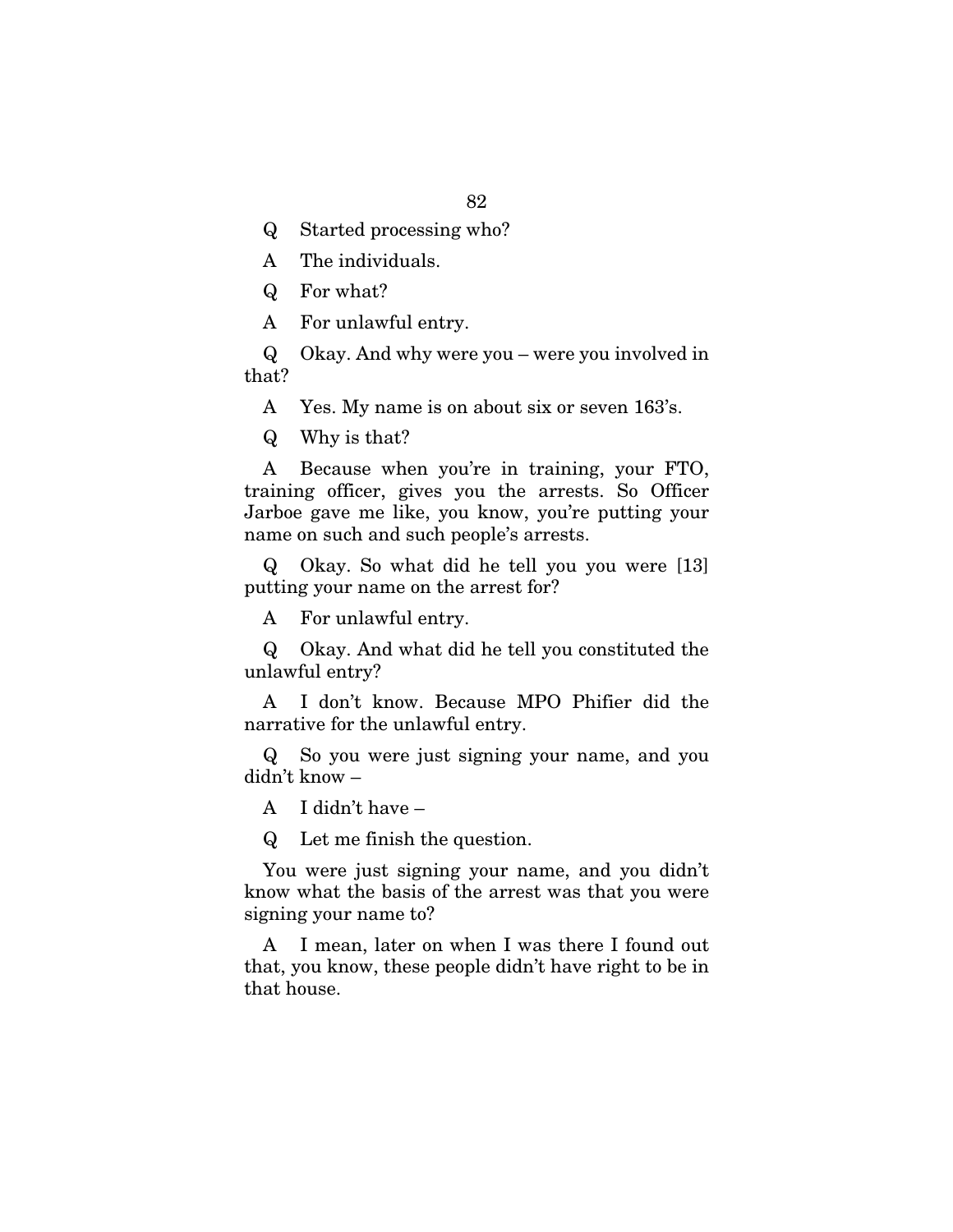Q Okay. Well, what I'm asking you is, at the time that you were signing your name to these documents, am I understanding you correctly that you didn't know – you had no indication as to what the basis of the charge was?

A Yes, that's correct.

\* \* \*

[15] A Can you repeat your question?

Q Sure. What I'm asking – well, let me ask it this way.

A Sure.

Q Prior to you signing your name on the 163 – and maybe I should start by asking you to explain what a 163 is.

A 163 is just the defendant's name, address, Social Security number, their description, along with the complainant's name and the arresting officer and the charge.

Q All right. So it's the charging document, correct?

A Yes.

Q All right. And so prior to signing the 163, what had Officer Jarboe told you regarding the charges that were being leveled against these individuals?

A Officer Jarboe told me that, you know, these individuals did not have permission, right to be in that house and they're going to be charged with unlawful entry.

Q He told you that before you signed.

[16] A Yes, before I signed.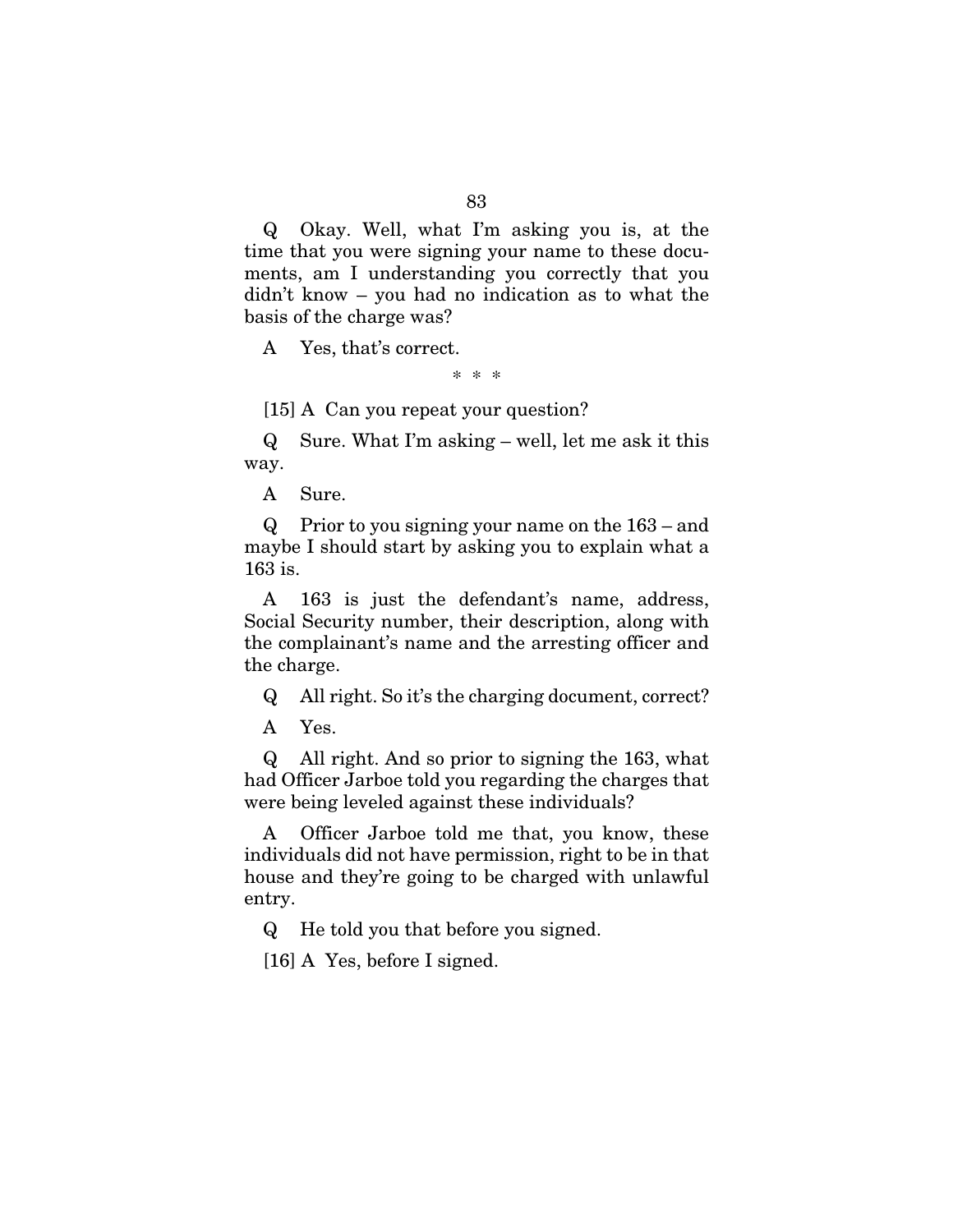Q Okay. And so what was the basis – what was the reason he told you that they didn't have permission to be in the house?

A I don't remember.

Q All right. Now, you know why those charges were changed?

A I don't know.

Q Did you see any of the individuals that you charged with unlawful entry engaging in disorderly conduct?

A No.

Q Did you see any actions on the part of any of the individuals that you charged with unlawful injury – I'm sorry, unlawful entry, did you see any of those people engaged in anything that would substantiate a charge of disorderly conduct?

A No.

Q Now, as I understand it, you didn't handcuff or transport any of the individuals from the house; is that right?

A Yes.

[17] Q Did you even know the people that you were charging? Did you know who the people that you were charging with unlawful injury  $-$  I'm sorry, I keep saying "injury"; it should be entry, unlawful entry. Did you know who they were?

A No.

Q And but for Officer Jarboe telling you that these people had no legal right to be there, did you have any other information that would substantiate a charge of unlawful entry?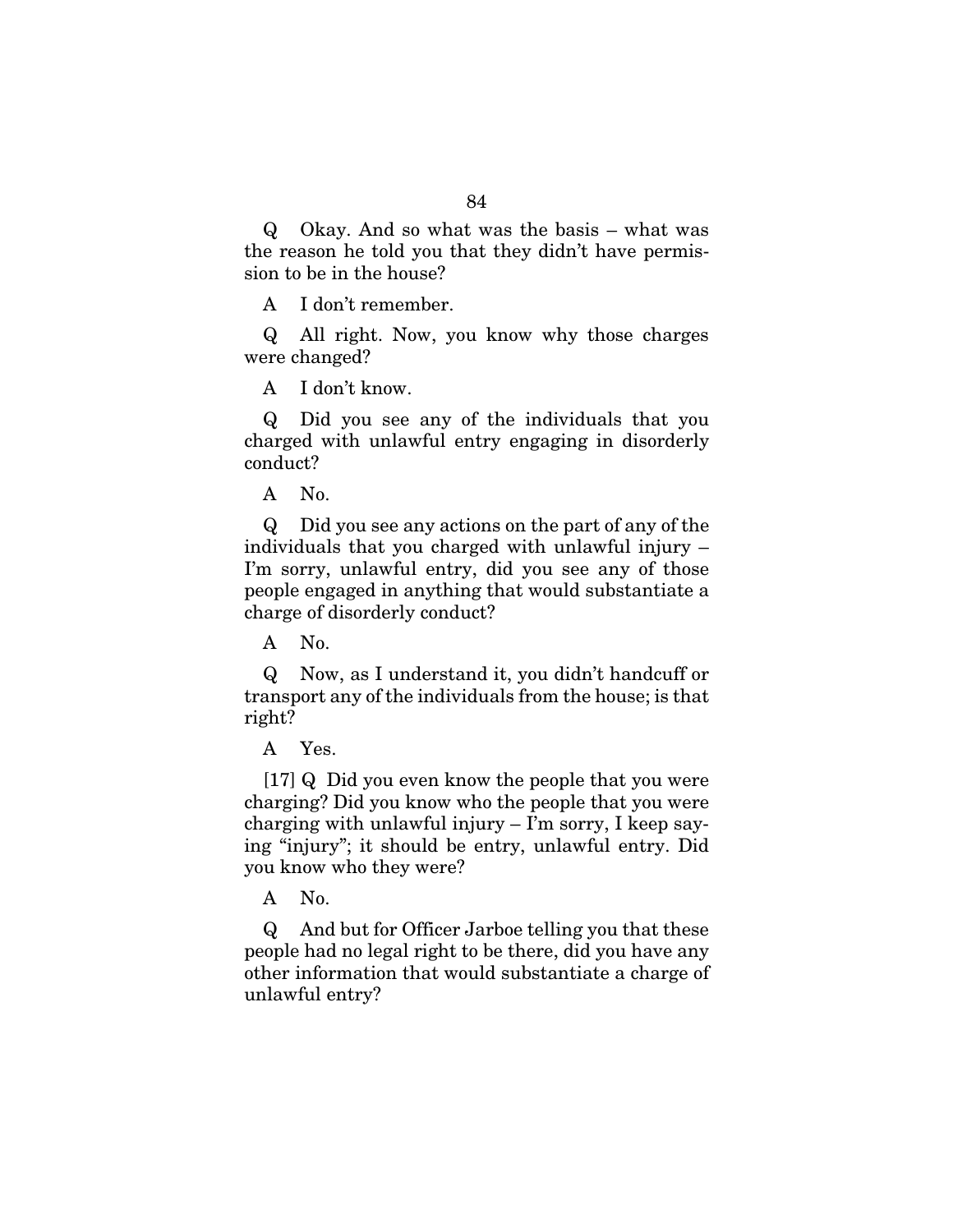A No.

Q Did you observe anything that led you to believe that anyone did not have the right to be there?

A No.

Q Did anyone attempt to flee when you entered the house?

A No.

Q Now, why were pictures of these people taken?

MR. JACKSON: Objection; foundation.

You can answer.

THE WITNESS: I don't know.

BY MR. LATTIMER:

\* \* \*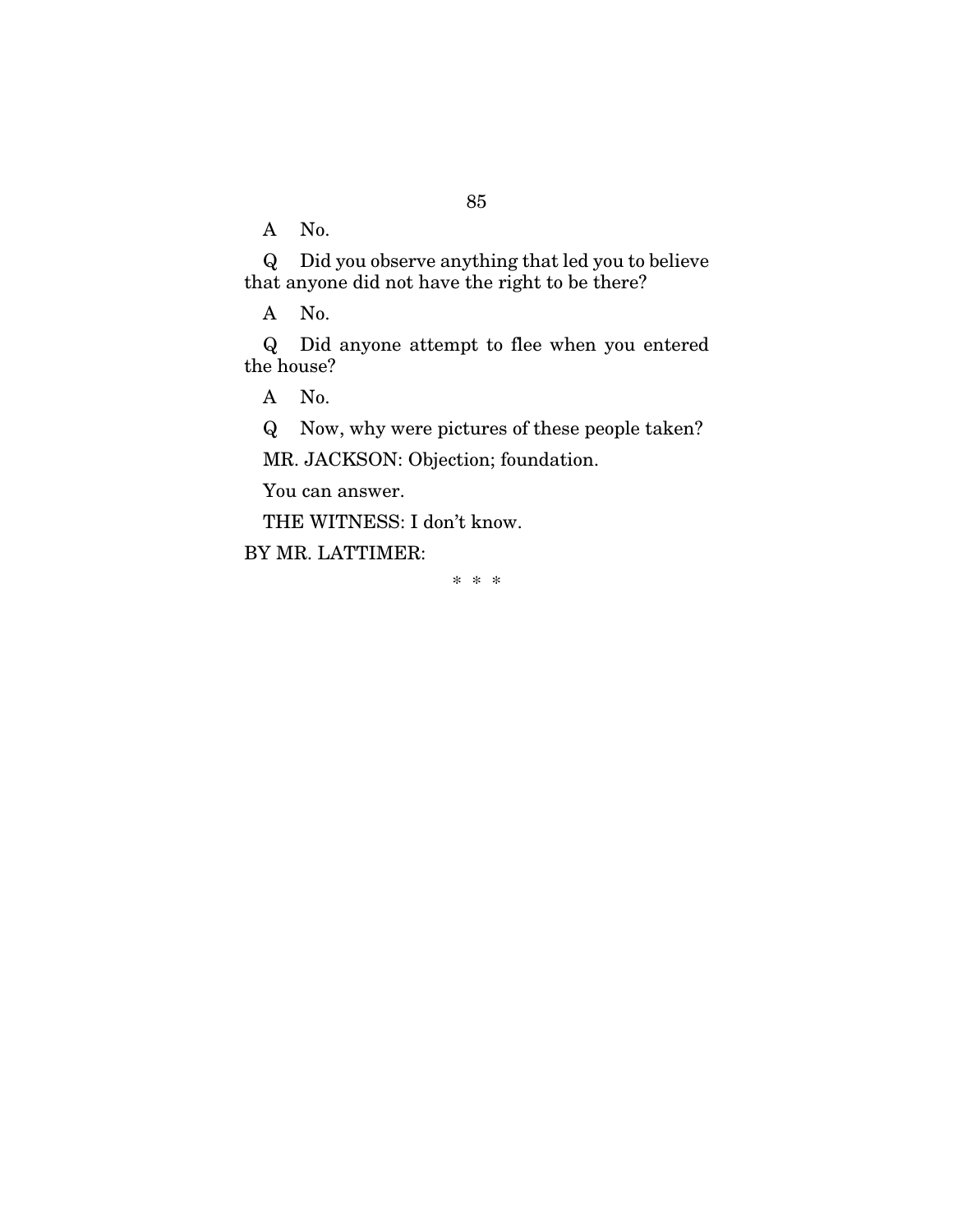# [1] UNITED STATES DISTRICT COURT FOR THE DISTRICT OF COLUMBIA

Civil Action No. 09-571 (rmc)

————

————

THEODORE WESBY, *et al*., *Plaintiffs*,

v.

DISTRICT OF COLUMBIA, *et al*., *Defendants*.

————

Deposition of OFFICER JASON NEWMAN Washington, D.C. Tuesday, April 6, 2010 12:48 P.M.

Job No.: 1-176947 Pages: 1-28 Reported by Denice Z. Lombard, CSR

————

\* \* \*

[12] Q Which one of those are unlawful?

A I didn't say it was unlawful. I'm just saying that's what I observed.

Q Okay. My question is did you observe anybody engaged in any unlawful conduct.

A No.

Q So you come in a house, you see no unlawful conduct, and you all order everybody downstairs.

A Yeah, so we can talk to everybody, yes.

86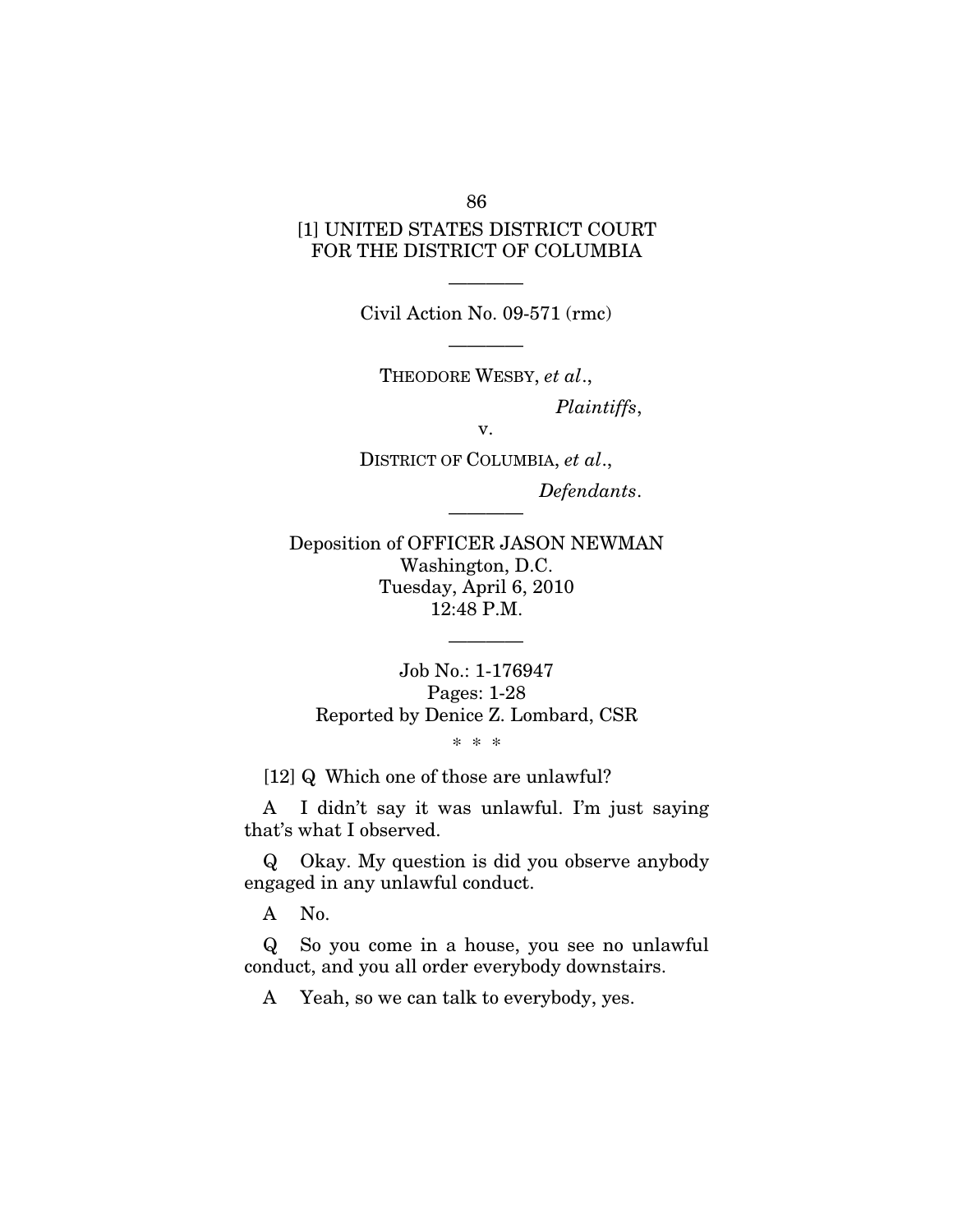- Q So you all can talk to them.
- A Um-hm.

Q About them not being engaged in unlawful conduct, correct?

- A At this point we didn't know what we had
- Q Okay. And then you go outside.
- A Um-hm, out front.
- Q For no obvious reason, right?

MR. JACKSON: Objection.

You can answer.

THE WITNESS: I was outside because there was a number of officers already inside. There was really no point for me to stay in there.

\* \* \*

[15] showed up, and each individual was placed under arrest and taken to the 6D station.

Q Were they handcuffed?

A Yet, they wore.

Q Now, were they ever handcuffed and then the handcuffs were removed, and then handcuffed again?

A I don't remember that,

Q Were they metal cuffs or flexi cuffs or what?

A I think it was a little bit of both: flexi, metal.

Q Why was there a distinction?

A Honestly I really don't remember if there were metal, because I think metal cuffs and flex cuffs were used, because usually when you arrest that many people, flexi cuffs come out.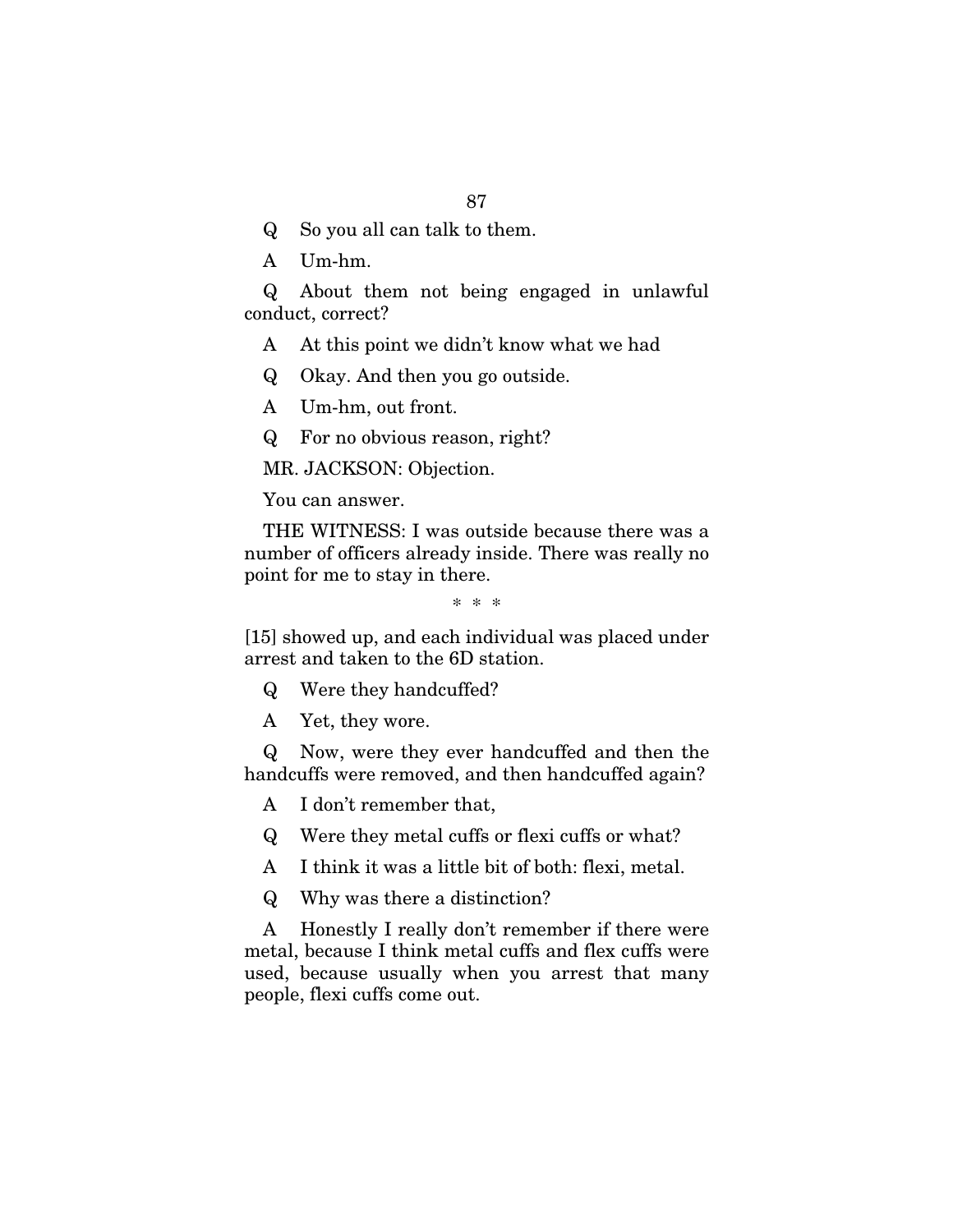- Q Do you know how many people were arrested?
- A No, sir.
- Q How many did you arrest?
- A I had one person.
- Q And who was that?

A I believe his name was Louis Echelberg [phonetic], something like that.

[16] Q Ethelbert Louis?

- A Yes.
- Q Okay. So why did you arrest him?

A He was an individual that I basically attached my name to with an arrest. There were a lot of people being arrested. So at this point you just, "This is your guy you're arresting; Officer, this is your guy you're arresting."

Q Okay. What does that mean?

A Basically what I said. You just – you arrest this person, next person is this officer's. Because there's so many people, one officer can't take all how many it was, so . . .

Q Now, I was of the impression that police officers needed probable cause to make an arrest.

A Well, at this point we believed we did.

Q Okay. So you had probable cause to arrest Mr. Ethelbert Louis?

A At this point we thought we did, yes.

Q Okay. So tell me what was your probable cause.

A We had probable cause to believe that they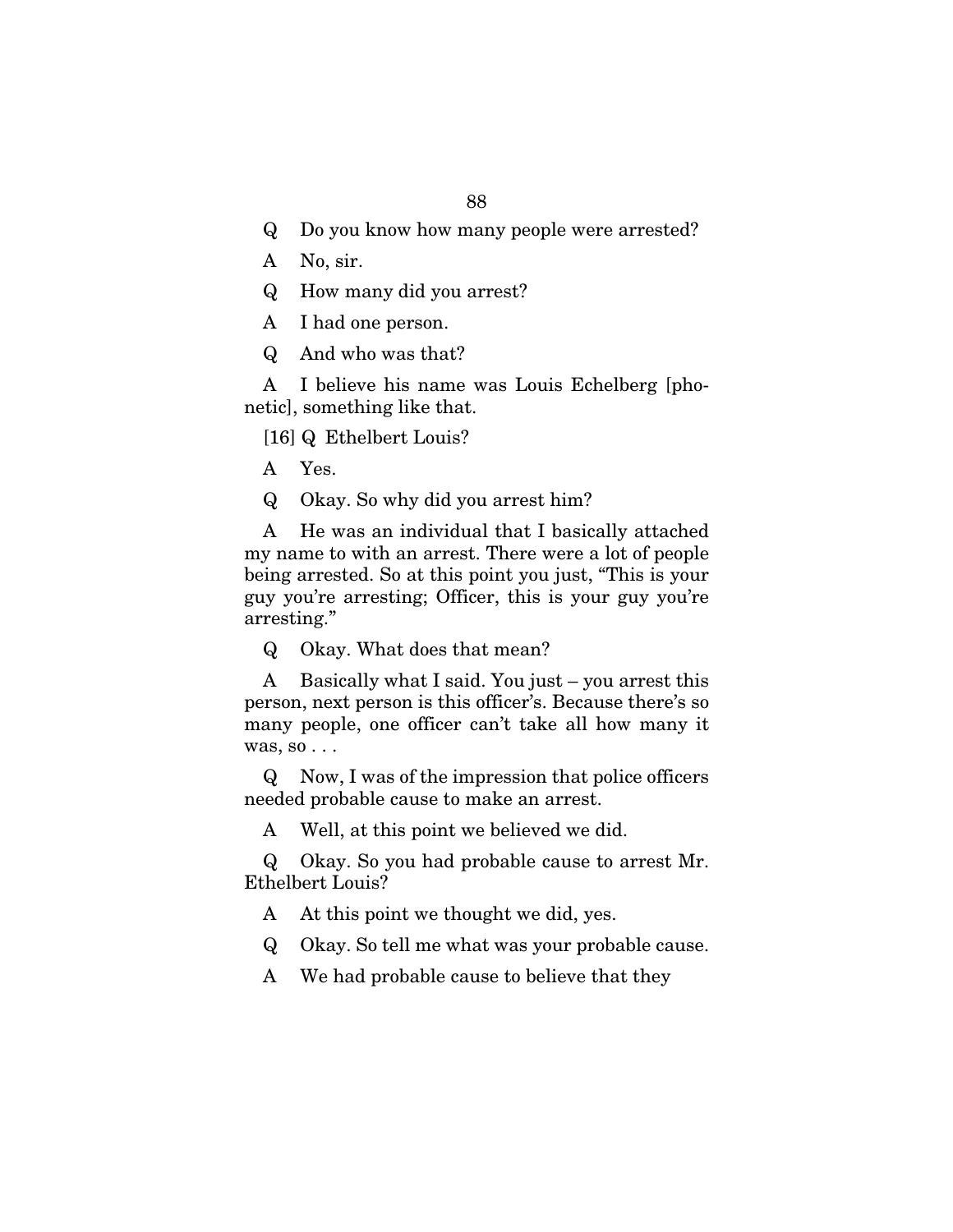[18] on that information and the investigation and then the sergeant's determination, we believed we had probable cause to arrest everyone for unlawful entry.

Q I'm not talking about we right now, and I'm not talking about everybody else. Right now I'm talking about you –

A Okay.

Q – and I'm talking about Mr. Ethelbert Louis.

A Okay.

Q Now, who talked to Mr. Ethelbert Louis?

A I don't remember if anyone talked to him specifically.

Q Okay. So if nobody talked to Mr. Louis – and you didn't talk to him, right?

A Not to the end, correct.

Q You didn't question him, right?

A He was questioned with the group.

Q You didn't question him, right?

A I did not.

Q All right. So if you had no information about whether or not Mr. Louis had the right to be there, what was your probable cause?

\* \* \*

[20] Q And so what I'm trying to understand is what is your probable cause for having made that arrest?

A Based on the facts and circumstances where Mr. Louis was at that evening, I believed I did have probable cause to arrest him for unlawful entry.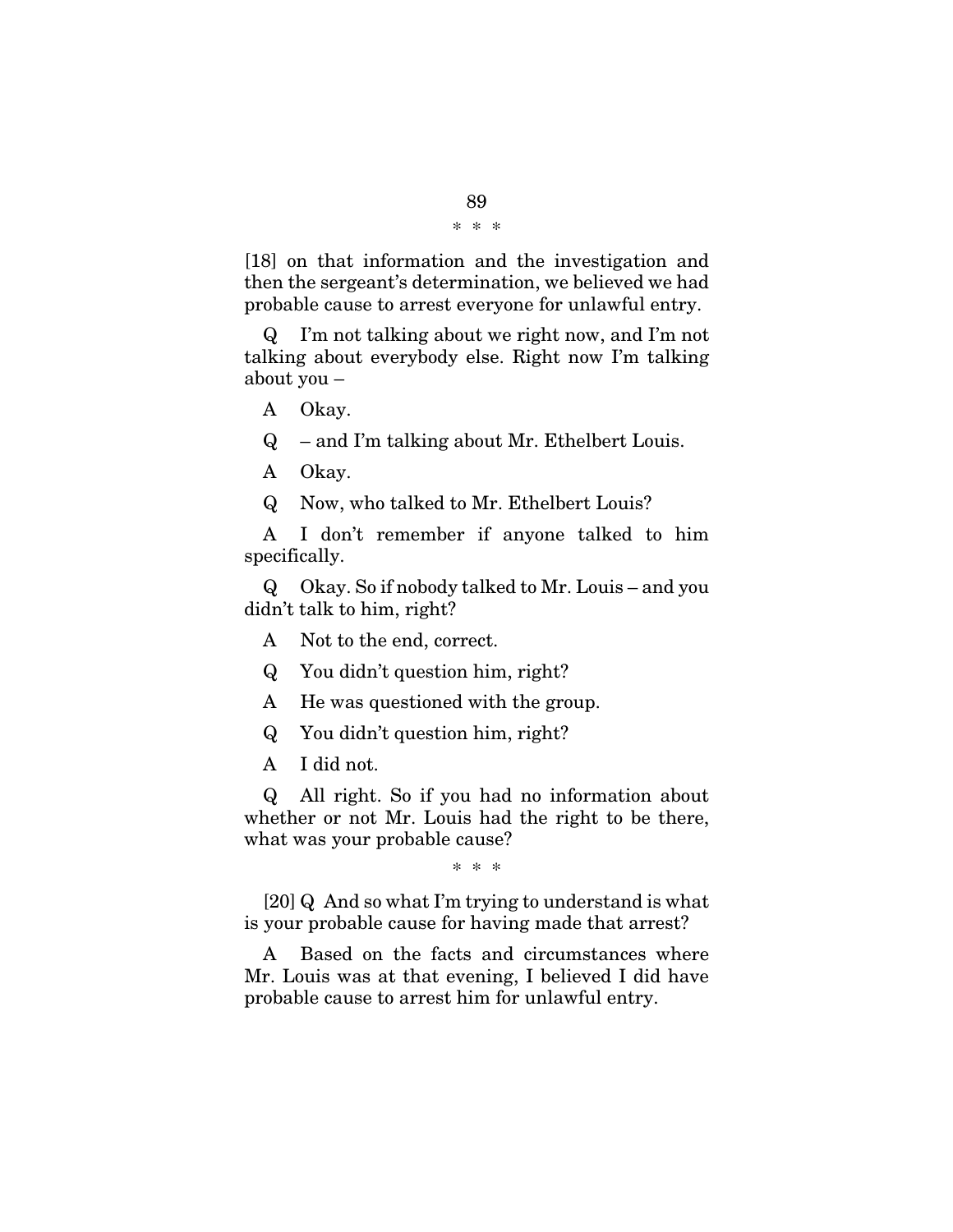Q But that doesn't answer my question. I understand you believe it. But what I'm asking you is what is it. When you're an officer and you know that facts are what you use to determine probable cause, correct?

A Correct.

Q All right. What are the facts that led you to believe that you had probable cause?

A The facts that led me to believe that was that no one knew who the owner was.

Q Not no one. I'm talking about Mr. Louis right now. Forget all the other people.

A All right. The individual did not know who the owner was.

- Q Okay.
- A He did not know where the owner was.
- Q All right.

\* \* \*

[24] was later changed to disorderly conduct?

- A I have no idea.
- Q Did you ask?
- A No.

Q Did you ever see Mr. Ethelbert Louis engage in any conduct that would be considered disorderly conduct?

A No.

Q Did you ever see anybody engage in any conduct that you would consider disorderly conduct?

A No.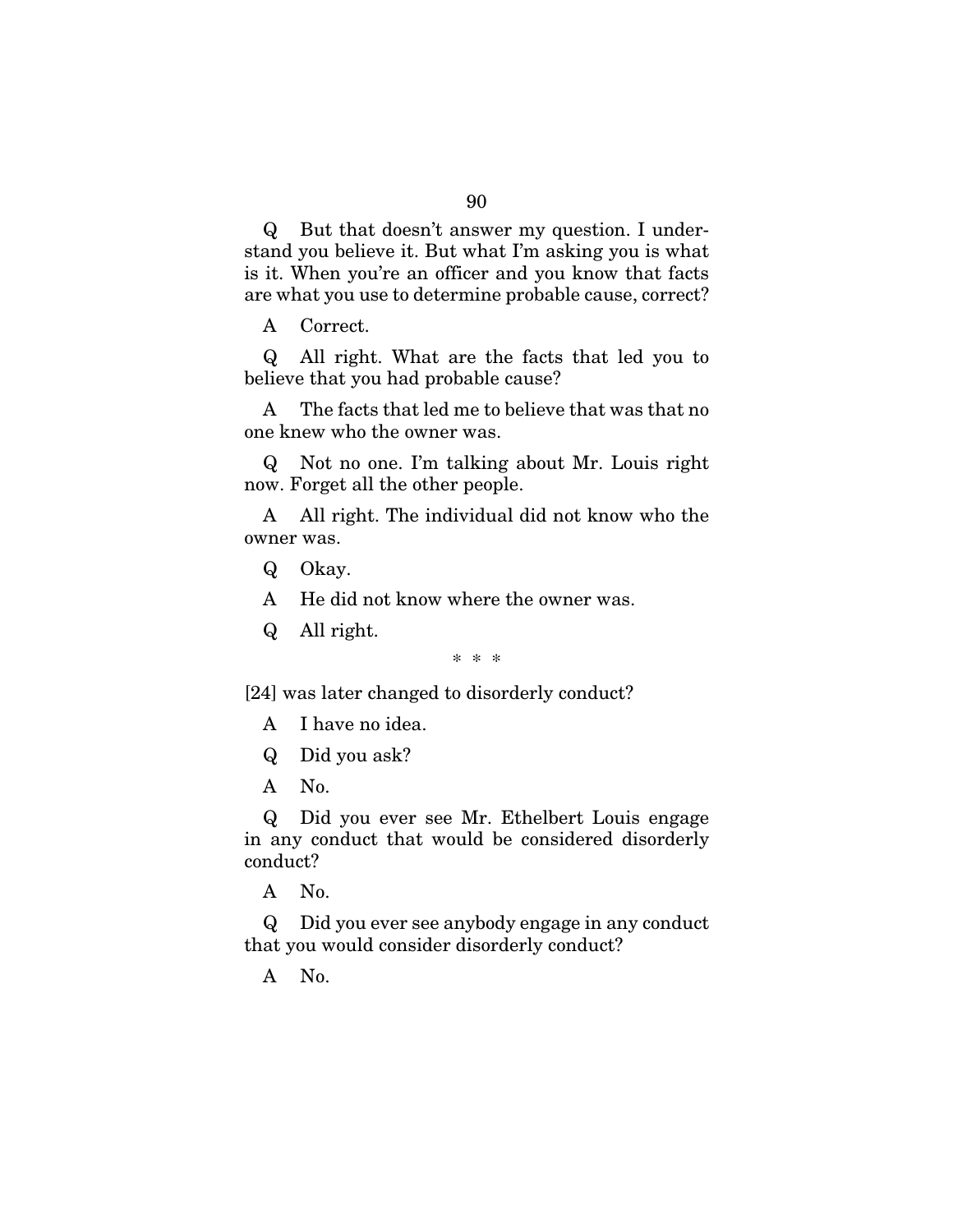Q Did you see anything about any of the individuals that night that would justify a charge of disorderly conduct?

A Inside the house, other than what I saw, I guess not, no.

Q Did you ever tell anybody that you saw any individual engaged in conduct that night that could support a charge of disorderly conduct?

A No, sir.

Q Do you know who made a decision to charge these individuals, and specifically Mr. Louis, with

\* \* \*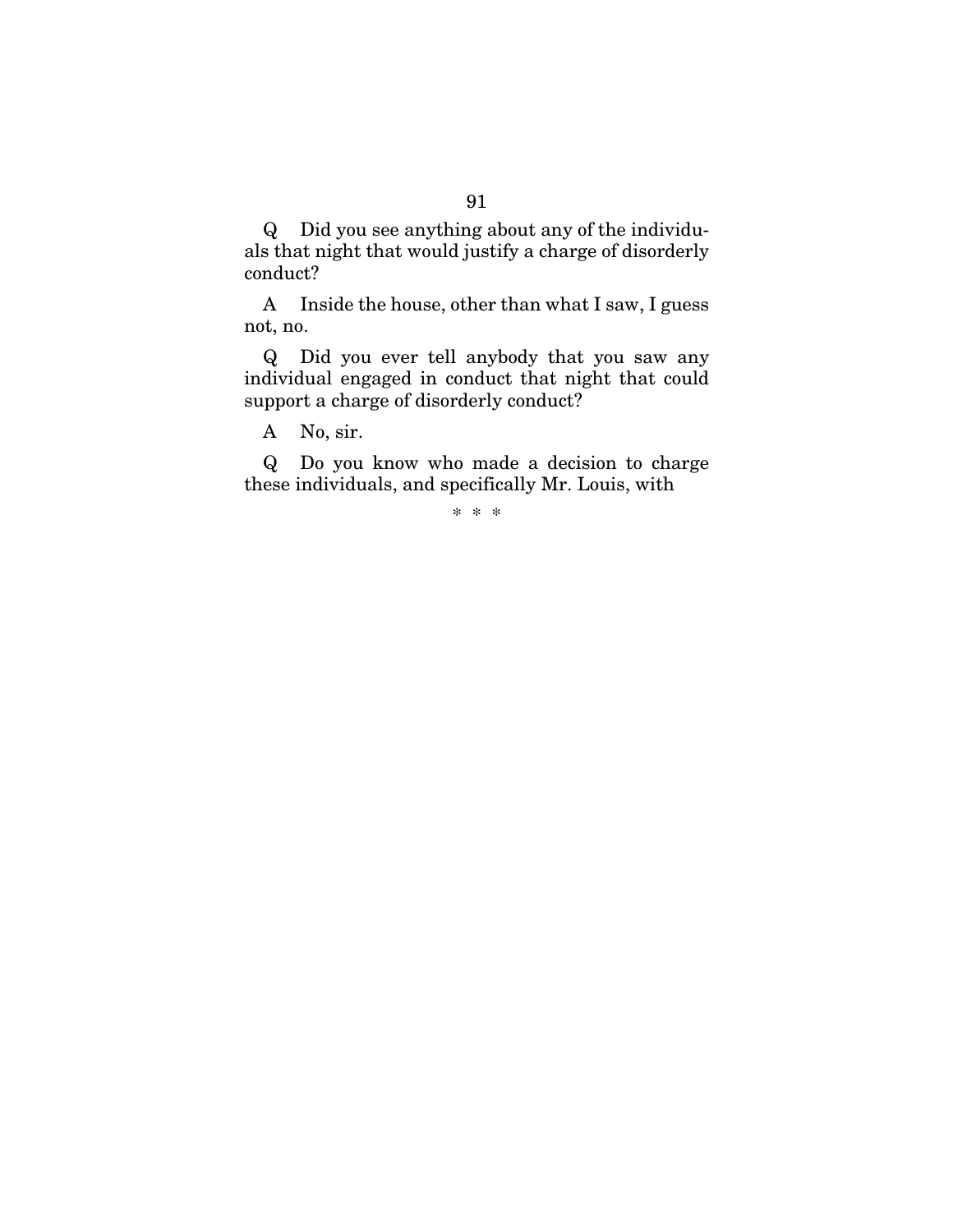# [1] UNITED STATES DISTRICT COURT FOR THE DISTRICT OF COLUMBIA

———— Civil Action No. 09-571 (rmc)

————

THEODORE WESBY, *et al*., *Plaintiffs*,

v.

DISTRICT OF COLUMBIA, *et al., Defendants.* 

Deposition of OFFICER ANDRE C. PARKER Washington, D.C. Tuesday, April 6, 2010 10:39 A.M.

————

Job No.: 1-176947 Pages: 1-38 Reported by: Denice Z. Lombard, CSR

————

### ———— \* \* \*

[9] someone came and opened the back door, and I came inside.

Q You say "someone." Was it an officer?

A It was an officer that made entry in the front, but I don't know which officer that knocked on the door in the front of the house.

Q So when you say "made entry," this was a forced entry?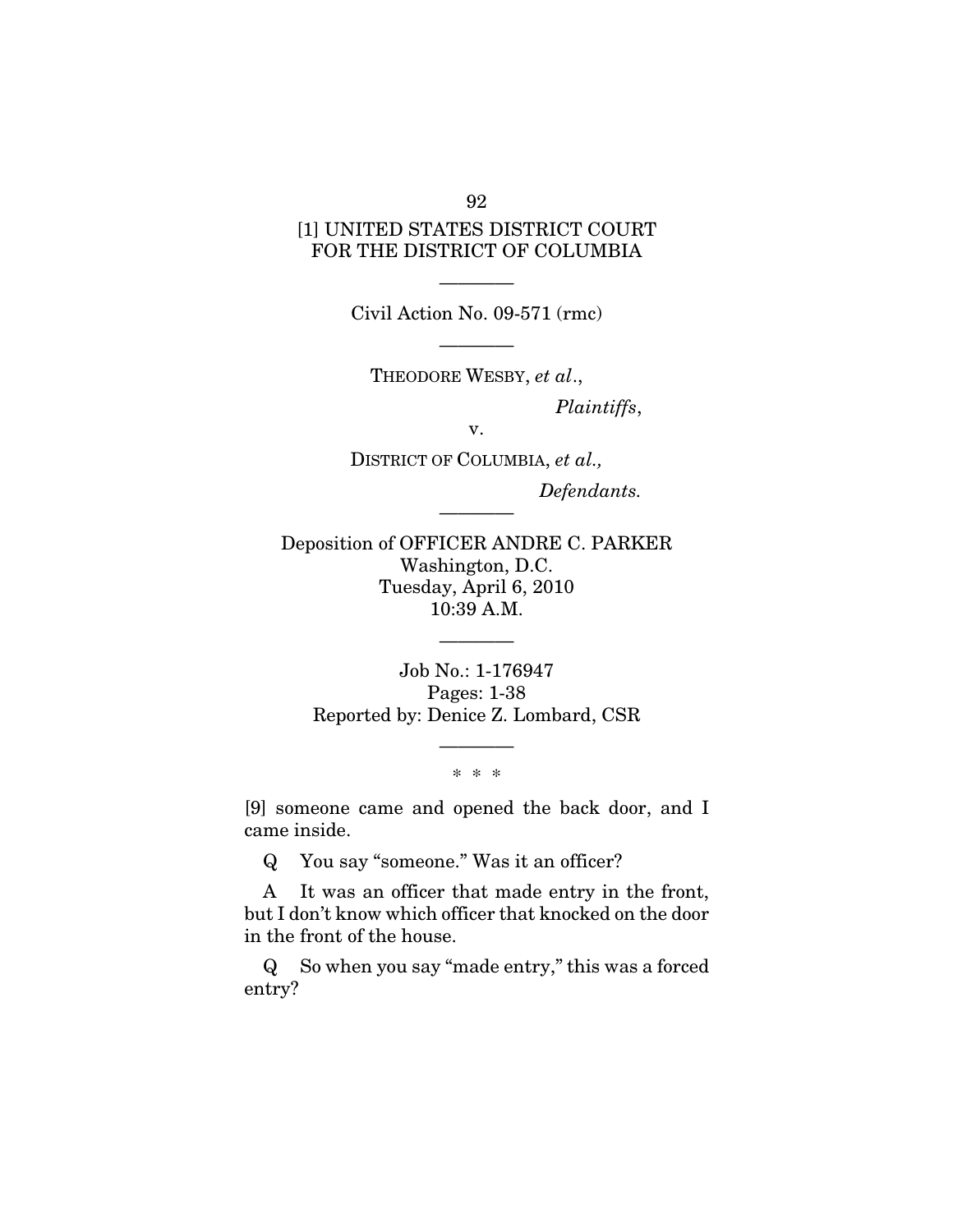A No, it wasn't forced entry. It was knocked, someone opened the door I assume, and – but it wasn't no forced entry.

Q So why did you go to the back?

A I went to the back because anytime we're investigating I guess the situation like that, it's for security purposes of if someone may run out the back. If there's something illegal going inside, someone may throw something out the window. So it's better to just surround the house and cover all exit points so we can stop and identify the parties inside.

MR. JACKSON: Could we go off the record? Can I have a word with Officer Parker?

(To Officer Khan.) And also you. Take two [10] seconds.

(Off the record.)

BY MR. LATTIMER:

Q So why did – when you went to that house, what was the basis of your presence? I mean, what information had you been provided prior to you getting there?

A Me personally I wasn't provided. He asked for assistance at the location, and the main issue was that there was some unlawful people inside of this home.

Q Had you been provided that information, that there was some unlawful people inside the home?

A There were – when I got there, I hadn't spoke to Jarboe or – Officer Jarboe or MPO Phifier directly. They just said, "Go around on back, you know, cover the door." So I went around and covered the door.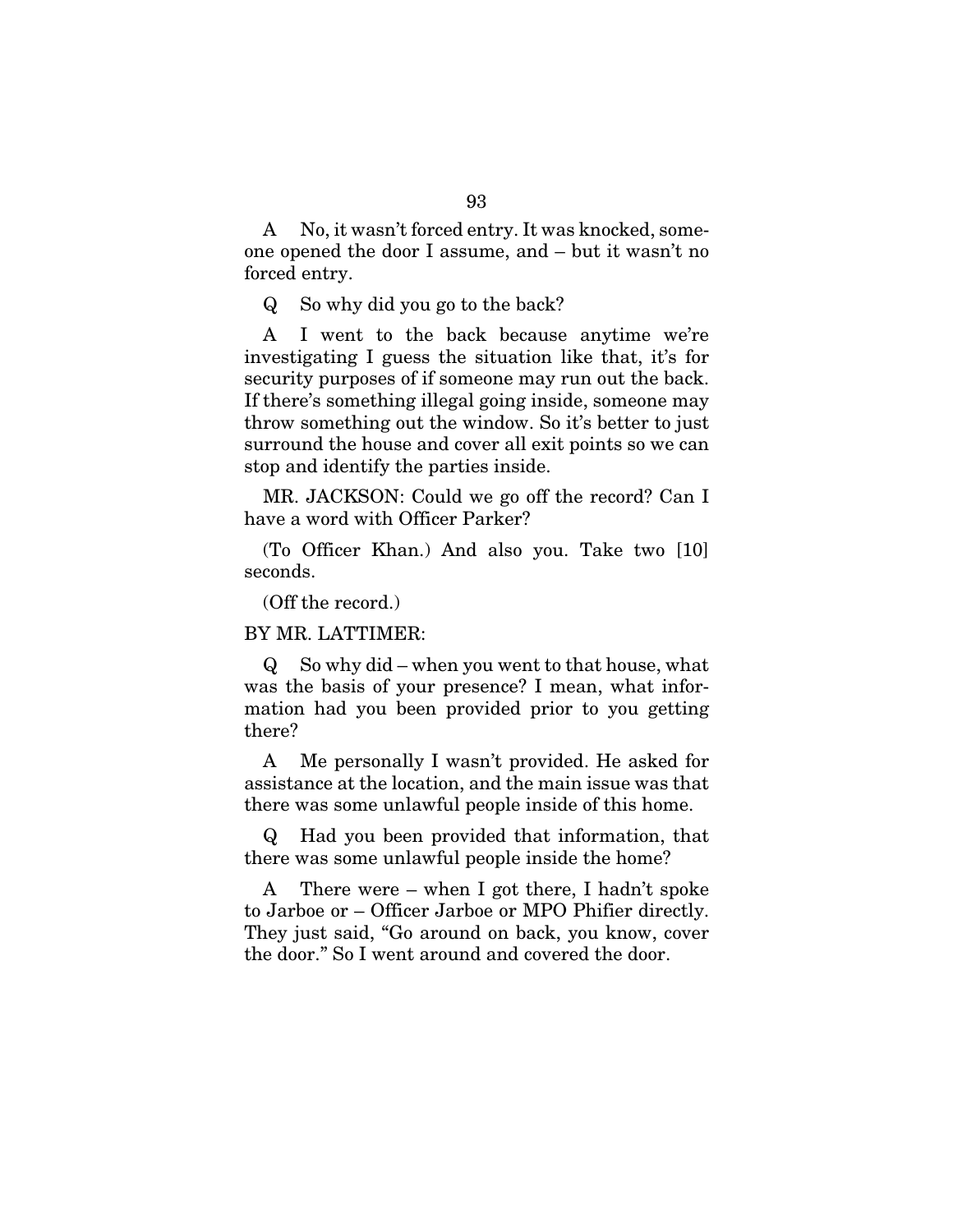Buy during – once we got there inside, that was the determination.

Q So when you got there, you were told to go to the back. That's why you went to the back.

A Yeah.

Q You didn't know what was going on.

[11] A Well, I mean, there was a call. The call that came out was for a loud party at the location. And there had been like previous calls to that house that there were some I mean, I've heard officers have talked about that there was some a lot of partying going on at this particular location over course of time.

Q That's not illegal is it, partying at a house?

A No, not having parties, no.

Q Oh, okay. So that's what I'm trying to understand. The fact that you had received a call about a loud party, why would that suggest to you to go around to the back of the house?

A Well, the information was that the house was provided to – from what I understand from MPO Phifier was the house was due to be vacant. It was a vacant home. And no one had permission to be there.

Q When did Phifier tell you this?

A It was – he didn't tell me directly, but it was information that was brought to my attention once we got inside that, you know . . .

Q All right. Well, tight now I'm trying to [12] focus on – I assume you pulled up in a scout, right?

- A Um-hm.
- Q Is that yes?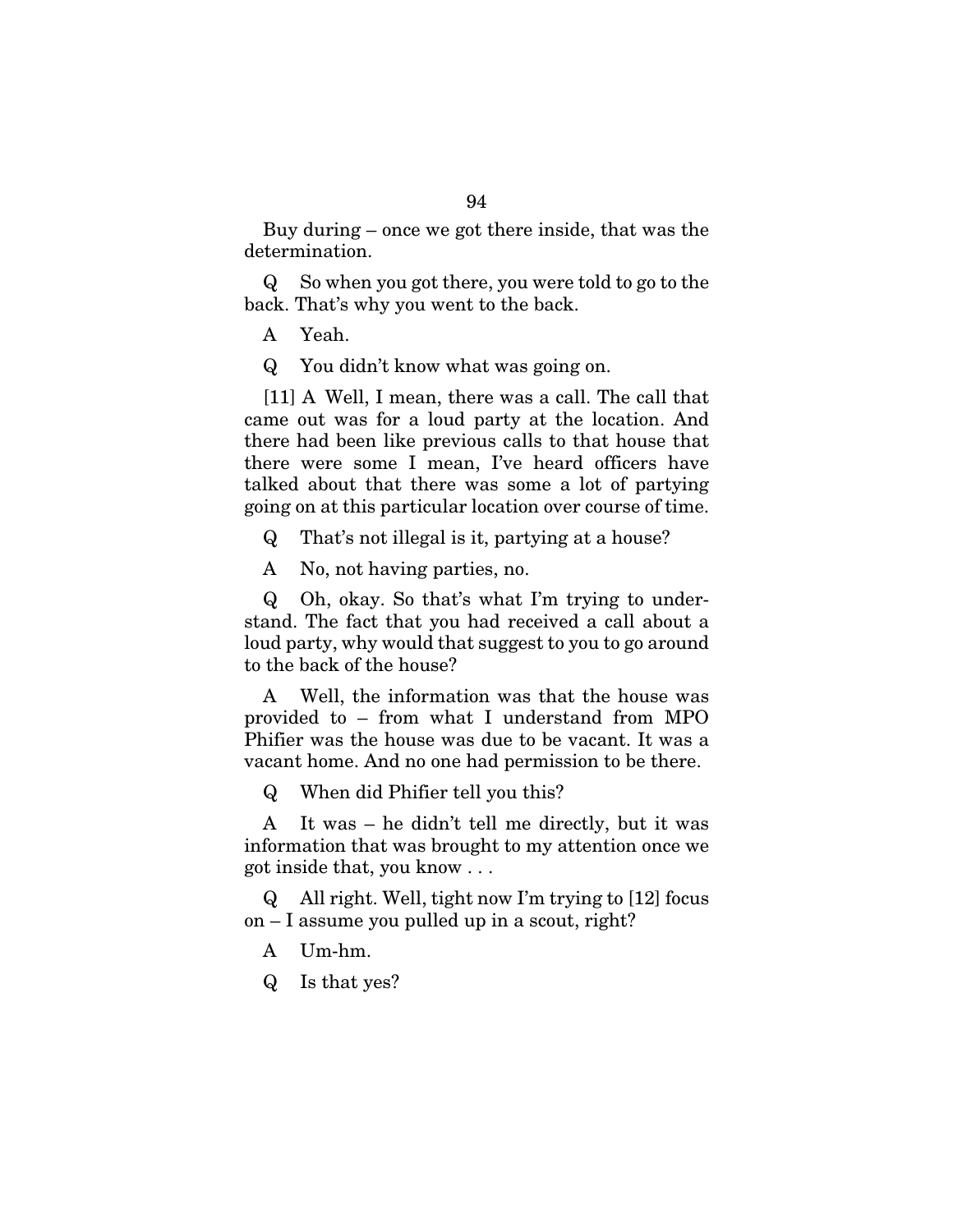A Yes,

Q Okay. And what I'm trying to understand from you right now is, when you pulled up in the scout, what did you know?

A I knew that there was people inside this home. They didn't have the right to be in that home.

Q All right. Tell me how you knew that at the time you pulled up.

A From the officers that were on the scene.

Q Okay. So they told you that these people didn't have a right to be there.

A Right.

Q Okay. Who told you that?

A I can't say it was – it may have been Jarboe, may have been Officer Jarboe had told me.

Q So you believe that Officer Jarboe told you that the people didn't have a right to be there.

A Right.

Q And did he tell you why he believed that?

[13] A We didn't go into detail at that moment, so we you know, later on when I got inside, that's when . . .

Q So you accepted what he said

A Yes.

Q And that's why you went around to cover the back.

A Yes.

Q To make sure that no one left or that no contraband was thrown into the yard.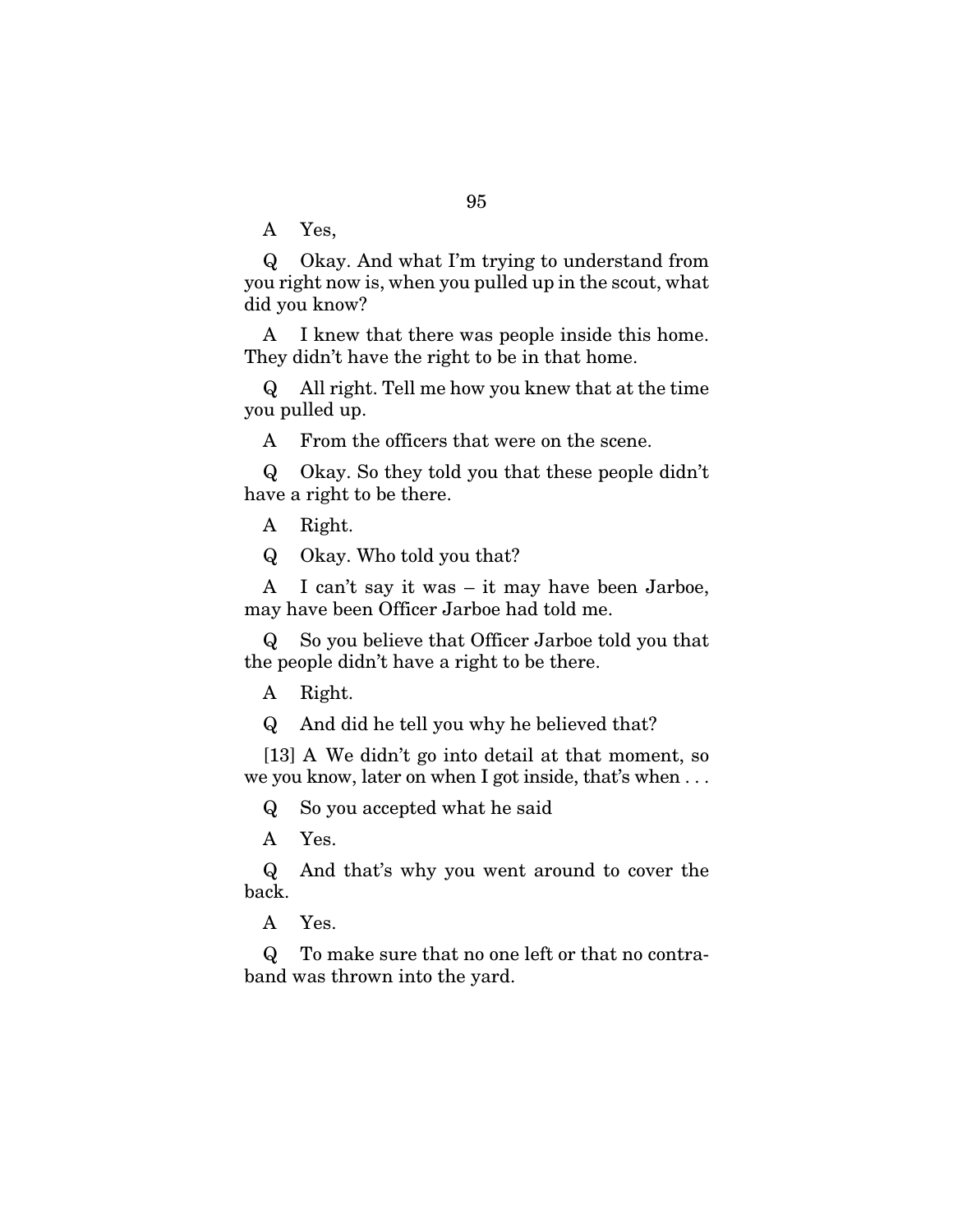- A Right.
- Q All right. Were you alone?
- A I was partnered up with Officer Manaknoff.
- Q Officer who?
- A Officer Manakonff.
- Q Do you know how to spell that?
- A M-a-n-a-k-n-o-f-f.
- Q All right. Anybody else?
- A Not with me, no. It was just me and him.
- Q All right. So you went around to the back.
- A Yes.

Q And as I understand it, at some point shortly [14] after that someone – an officer came to the back door and let you in.

- A Yes.
- Q All right. And then you went in the house.
- A Yes.

Q All right. And then what did you do at that point?

A I came in. There were people sitting downstairs. We just made everyone just keep their hands visible. I observed different individuals holding cups with liquid inside at that time.

Went upstairs to check the upstairs. I saw a bedroom that had some candles list, mattress. There were some females in there that had provocative clothing on with money in like I guess their garter belt on the leg.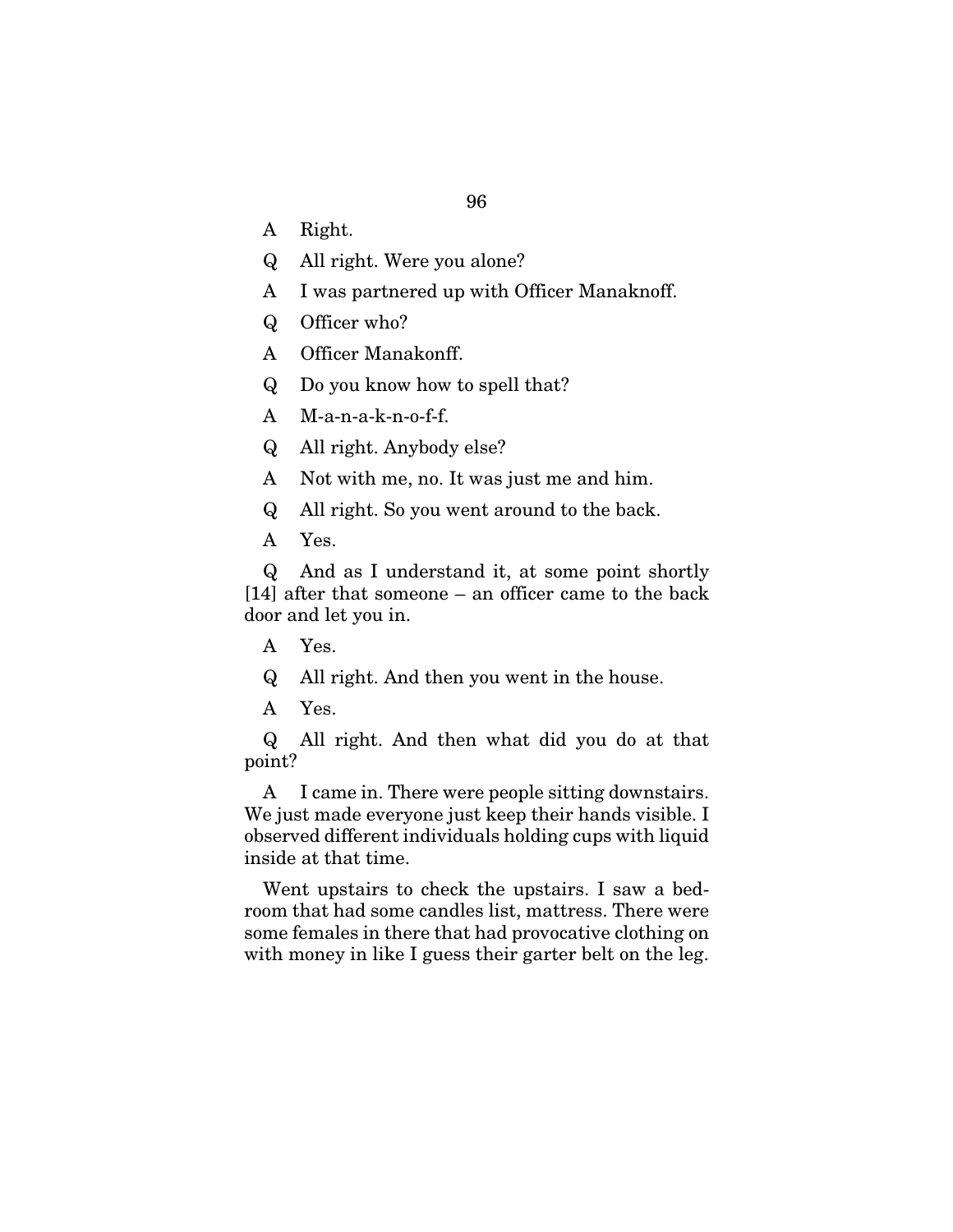I smelled marijuana in the air. There were some beer cans. So once I checked everything out, had everyone come downstairs into the living room area.

Q Did you find any marijuana?

A No.

Q But you smelled marijuana.

[15] A Yeah, like it was burned marijuana, correct.

Q Did you all search the house?

A Well, we looked around for anything that was openly visible, yes.

Q You didn't conduct a search?

A I mean, we checked the closets for like people and more individuals, because there was no furniture in the house. But far as like, you know, ripping floor boards or doing anything excessive, we didn't do that type of search, no.

Q So you didn't search for any drugs.

A I mean, I looked around for – I looked around for narcotics, yes, I did.

Q And you didn't find any.

A No.

Q All right. So after you came in, saw the people, went upstairs, then what did you do?

A I went back downstairs with the individuals. And I was speaking with the young lady – I don't know her name, hut she was dressed with like a work outfit on, like scrubs or something.

And she told me that her friend Peaches had [16] allowed her – Peaches was throwing this party. And Peaches – I said, "Well, where is Peaches?"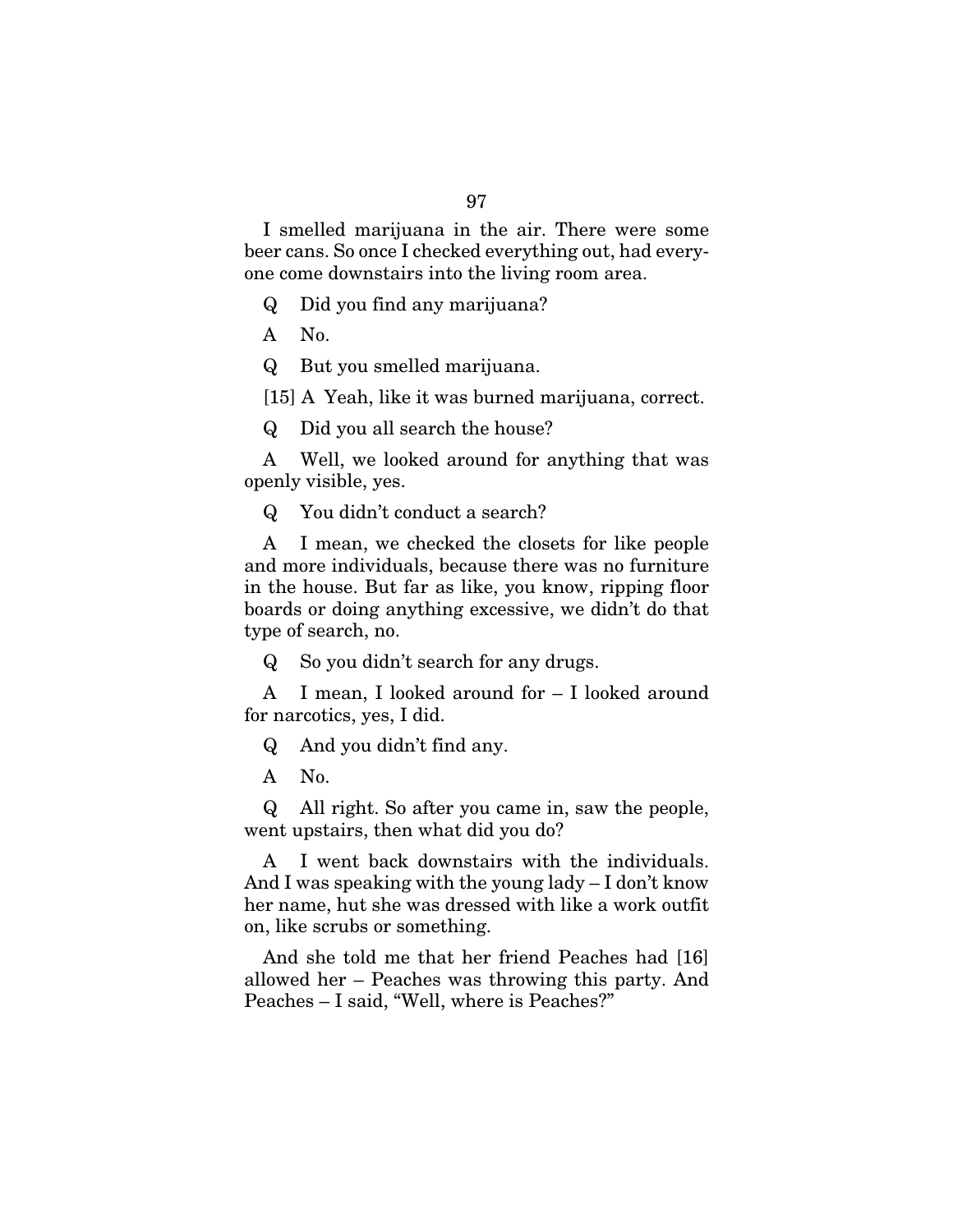She said, "She's not here."

I said, "Well, you need to get her on the phone, because we need her to come back here so we can clear up what's – you know, if she can bring a lease or something was going on for this house."

Q Why is that?

A Why is what?

Q Why is it that someone needs to show you a lease?

A To show some type of ownership of the property.

Q Okay. So let me understand. Now, you didn't know who owned the property.

A No.

Q And so you go into a house, and once you get inside the house, you all decided that somebody needed to tell you who owned the house.

A Yeah, to find out who the owner is, yes.

Q Why?

A Because there's – I mean, there's a whole [17] bunch of people in the house. We smell narcotics, okay? That's more than enough reason to find out why these individuals – what's going on in here and the activities that was going on.

Q Okay. But what activities had you observed that were illegal?

A Well, I didn't observe anything that – in action that was illegal, but there was – from the information that was provided, that this house was being used unlawfully.

Q Who gave you that information?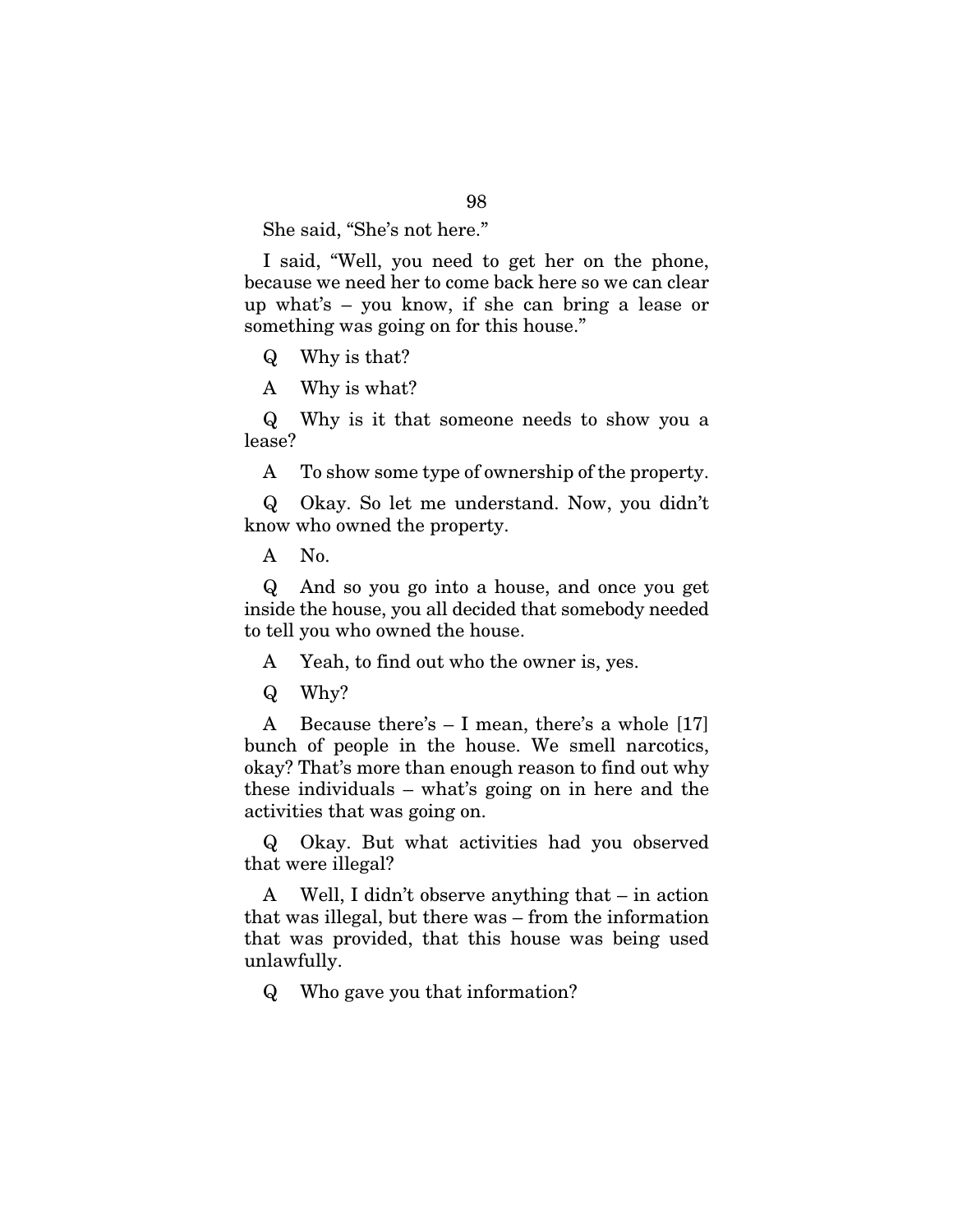A Well, that's what came from the call taker, whoever placed the call, and it was passed on to the officers.

Q Okay. So tell me what is it that you learned that was going on that was illegal in this house.

A That these individuals that were in the house did not have a lawful right to be in there by the owner of the property.

Q Okay. And who had spoken to the owner and obtained that information?

A I spoke to the owner, the grandson's – the [18] decedent's grandson who said he owned the property and that he was going to work out  $a - he$  was in the process of working out some type of lease agreement with this Peaches who would not return to the house that night. And he said he was trying to work something out with her, but they never came to agreement, and they did not have permission to be in the house.

Q And when did you speak to him?

A That night on the cell phone.

Q What was his name?

A I believe his name was Hughes.

Q And you spoke with – was this a man or a woman?

A It was a man.

Q – a Mr. Hughes, and Mr. Hughes told you that nobody had permission to be in the house.

A Right.

Q And then what?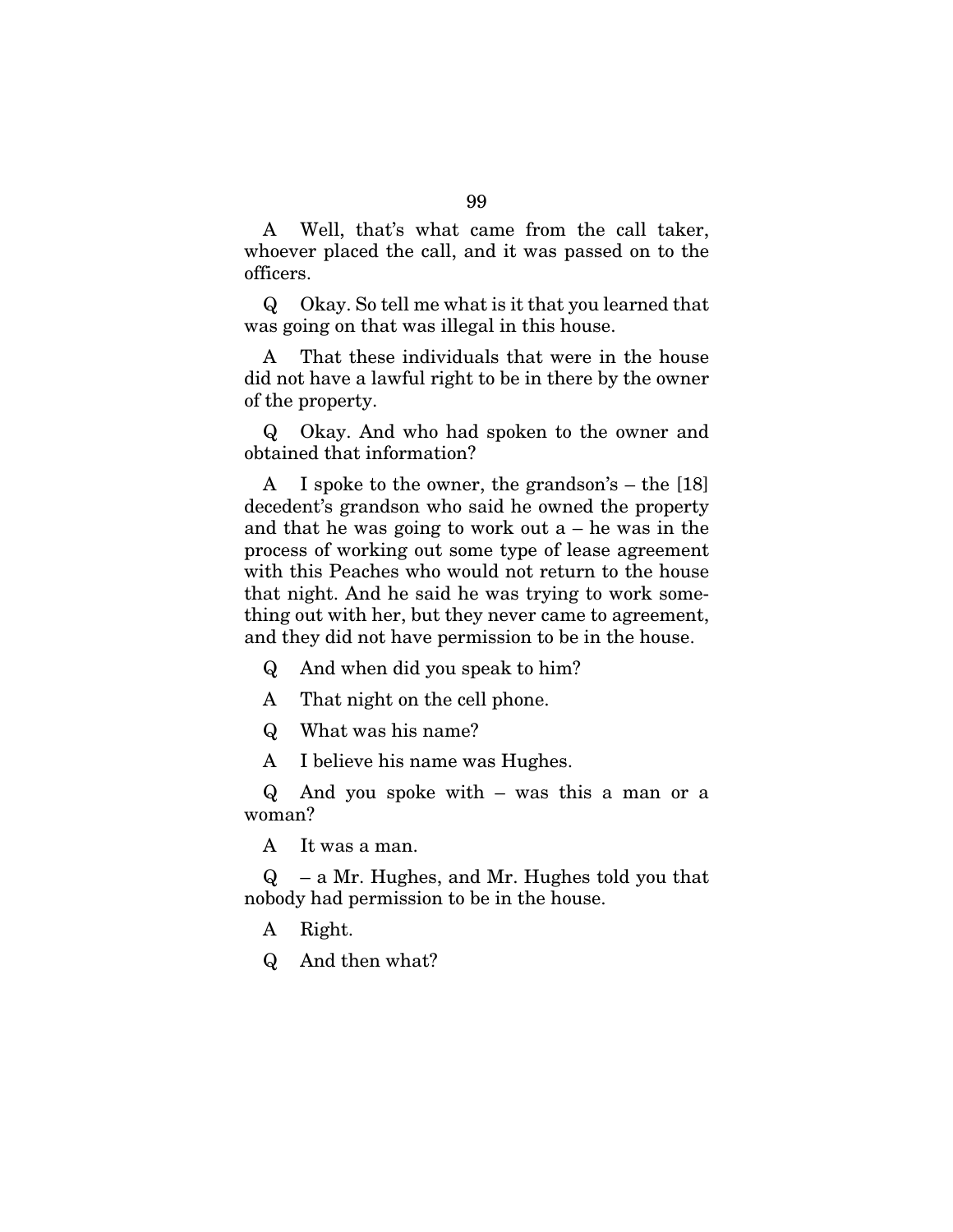A At that point I passed that information on to Sergeant Suber, and Detective Sepulveda was there, and they – he eventually made the decision to have [19] everyone placed under arrest.

Q Okay. So you spoke with somebody named Peaches, right?

A Yep.

Q Who told you she had a right to be there.

A Right.

Q And you spoke with somebody named Hughes, right?

A Right.

Q Who told you they didn't have a right to be there.

A Right.

Q And so then you all decided to arrest everybody in the house.

A I didn't decide. Sergeant Suber decided to make that  $-$ 

Q Somebody decided to arrest everybody in the house.

A Yes.

Q Because one person said they didn't have the right, and one person said they did have the right.

A That's correct.

[20] Q And you had no other information at all; is that right?

A From my understanding, that's what I was told, yes.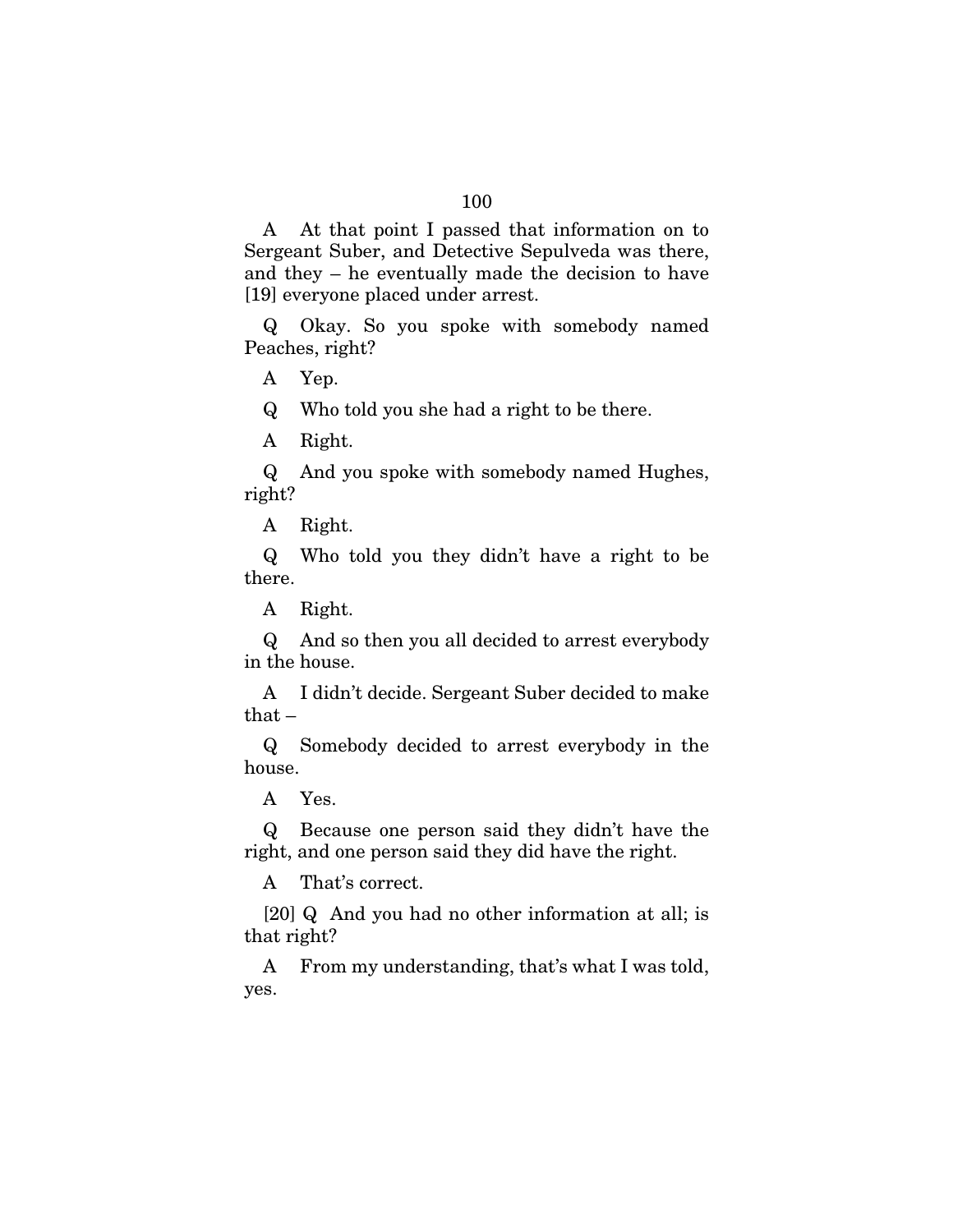Q And you had no – had not observed anybody in that house engaged in any illegal conduct at all, correct?

- A Correct.
- Q All right. Now, who, if anyone, did you arrest?

A I did not place anyone under arrest. I didn't fill out any paperwork. I don't have one of the arrests.

Q So you filled out no paperwork.

A To my knowledge, no.

Q So you didn't provide any of the information that you obtained from either Peaches or this Mr. Hughes in any police report; is that right?

- A I provided to the officers that took arrest.
- $Q$  My question is  $-$
- A I didn't, no.
- Q You didn't put in a 163, correct?

\* \* \*

[31] elements of offenses how often?

A We go through professional-development training, but, I mean, once you leave the academy, I mean, it's kind of up to you to stay on top of the new laws and things that change or any of the offenses changes.

Q Right. And do you do that?

A I try to often, yeah.

Q So would it be fair to say that as you sit here today, and back when you were at that house in March of 2008, that you were familiar with the law regarding unlawful entry?

A Yes.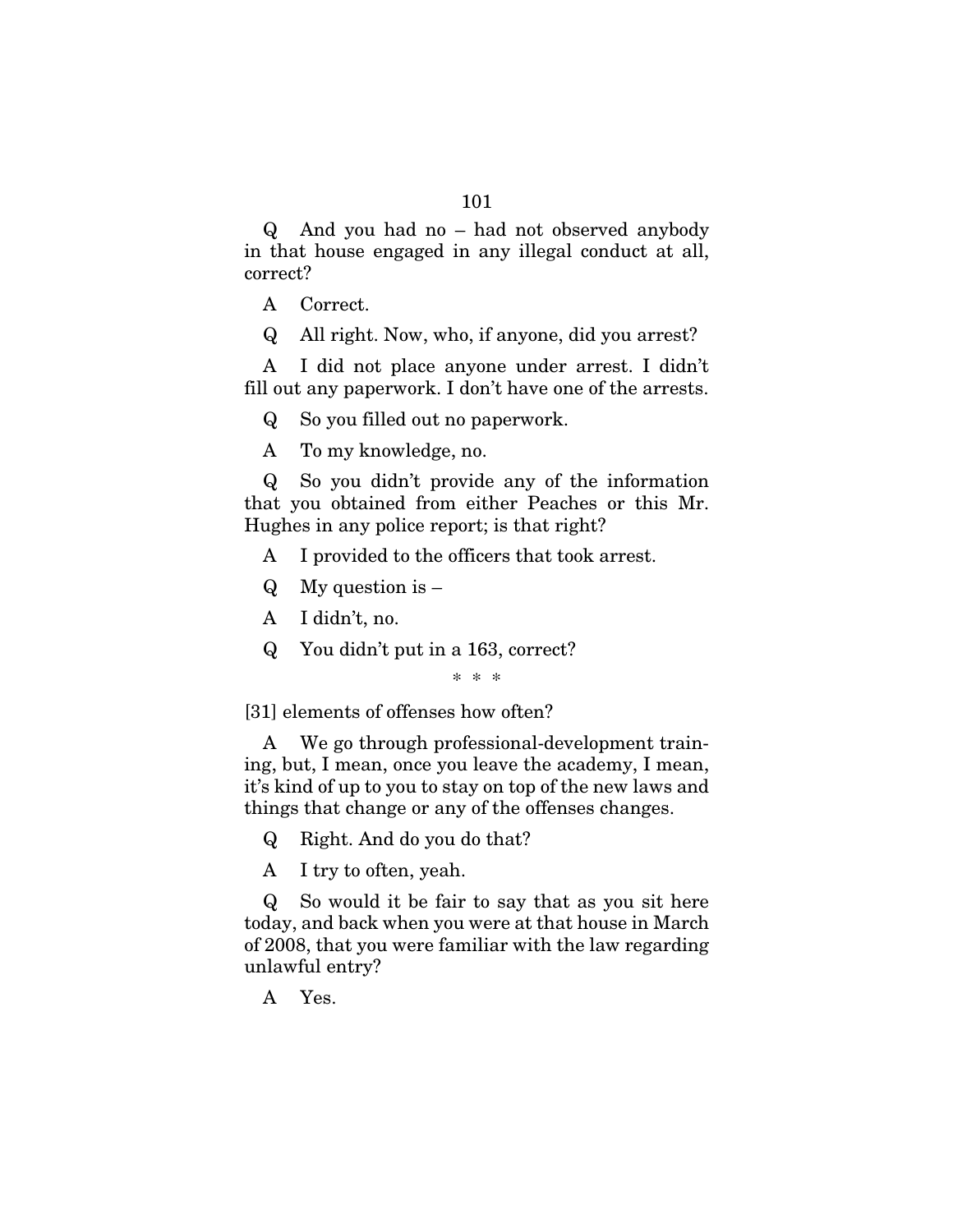Q And you made a determination based upon what occurred and the information that was – you were aware of, that the offense of unlawful entry was a – you had probable cause – there was probable cause for that offense?

A Well, I didn't make the determination, but the individuals were in the home, and it was determined, based on the information from the owner of the property, they didn't have permission to be on their [32] property.

And the fact that Peaches wouldn't return – Peaches never came back to the house. She was reluctant to come back. So therefore that's what constitutes an unlawful entry.

But like I said, I didn't make that decision.

Q So why was nobody – why was all the charges changed once they got to the station?

MR. JACKSON: Objection; foundation.

THE WITNESS: I have no idea. That was way done after I left for the night by Lieutenant – the day work watch commander, Lieutenant Netter.

#### BY MR. LATTIMER:

Q So you know that the charges were changed, right?

A I found out the next – later on in the day when I was on my way to work.

Q And was changed to disorderly conduct, right?

A Yes.

Q Did you see anybody engaged in disorderly conduct?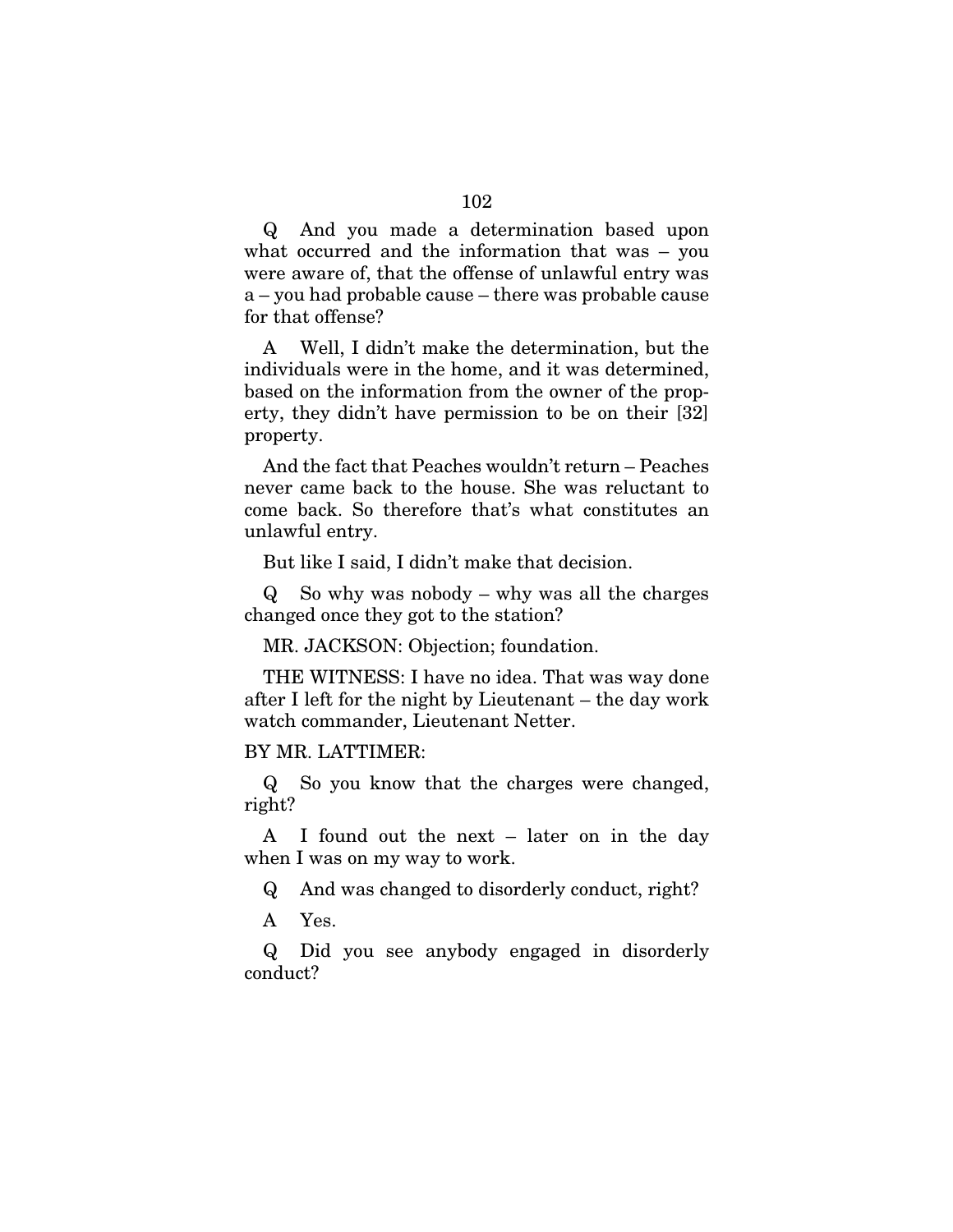#### A You can't be disorderly in the house. I

\* \* \*

[34] for loud noise from the home, so...

Q So my question is, based upon what you observed while on the scene – and I can only ask you about you – did you see anything that would justify the charge of disorderly conduct?

A No.

MR. LATTIMER: I have no further questions. Thank you, sir.

MR. JACKSON: Let me just, for the record, remember we talked about the reading and signing of the deposition, or you can just waive that?

In other words, what you will be doing is making sure that everything that you said is accurate; not in terms of the substance of what you said, but just in terms of spelling and corrections and things like that.

Or you can just waive that process and then you're just going to rely on the court reporter's accuracy.

THE WITNESS: I'll sign it. I mean – I'll just take your word for it, I mean –

MR. JACKSON: What do you mean? You're going

\* \* \*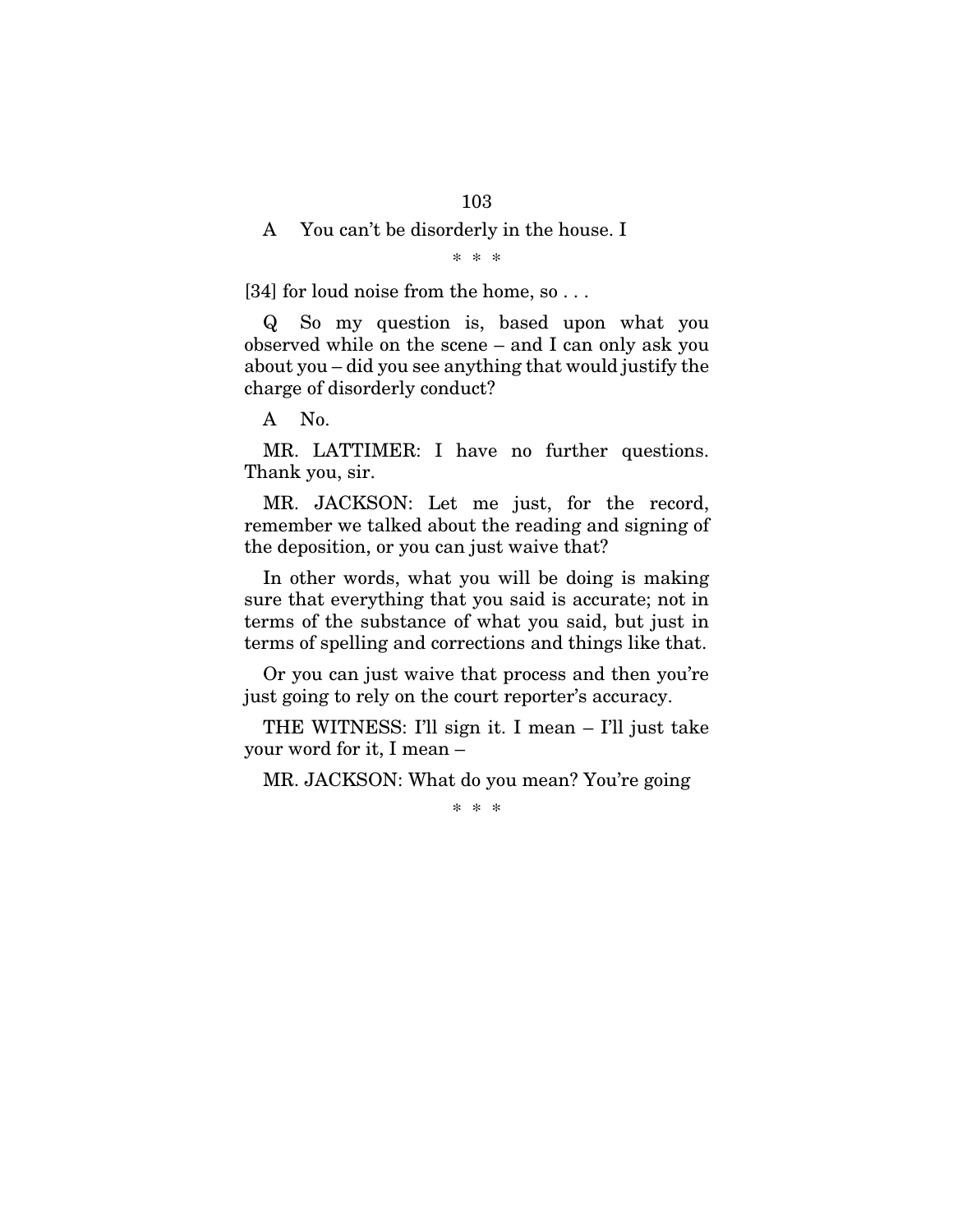#### 104

### UNITED STATES DISTRICT COURT FOR THE DISTRICT OF COLUMBIA

[Filed 04/01/11]

———— No. 09-cv-00501 (RLW)

———— THEODORE WESBY, *et al*.,

*Plaintiffs*,

v. DISTRICT OF COLUMBIA, *et al*.,

*Defendants.* 

### DISTRICT DEFENDANTS RESPONSES TO PLAINTIFFS' STATEMENT OF MATERIAL FACTS NOT IN DISPUTE

————

Many of the assertions in Plaintiffs' Statement of Material Facts are not facts at all, but are legal contentions that go to the ultimate issues in the abovecaptioned action.

1. Plaintiffs' Statement of Material Facts ("Pltfs' Statement") at 1. Plaintiffs contend that "[n]o basis exists for the charge of disorderly conduct. Espinosa dep at 11, 22; Campanale dep at 41-42; Khan dep at 12, 16; Newman dep at 12, 24; Parker dep at 17, 20, 32, 34; Suber dep at 28-30, 39-43." Defendants admit that the deposed MPD Officers made the statement; however, none of the Defendant MPD Officers charged or arrested Plaintiffs for disorderly conduct. It was the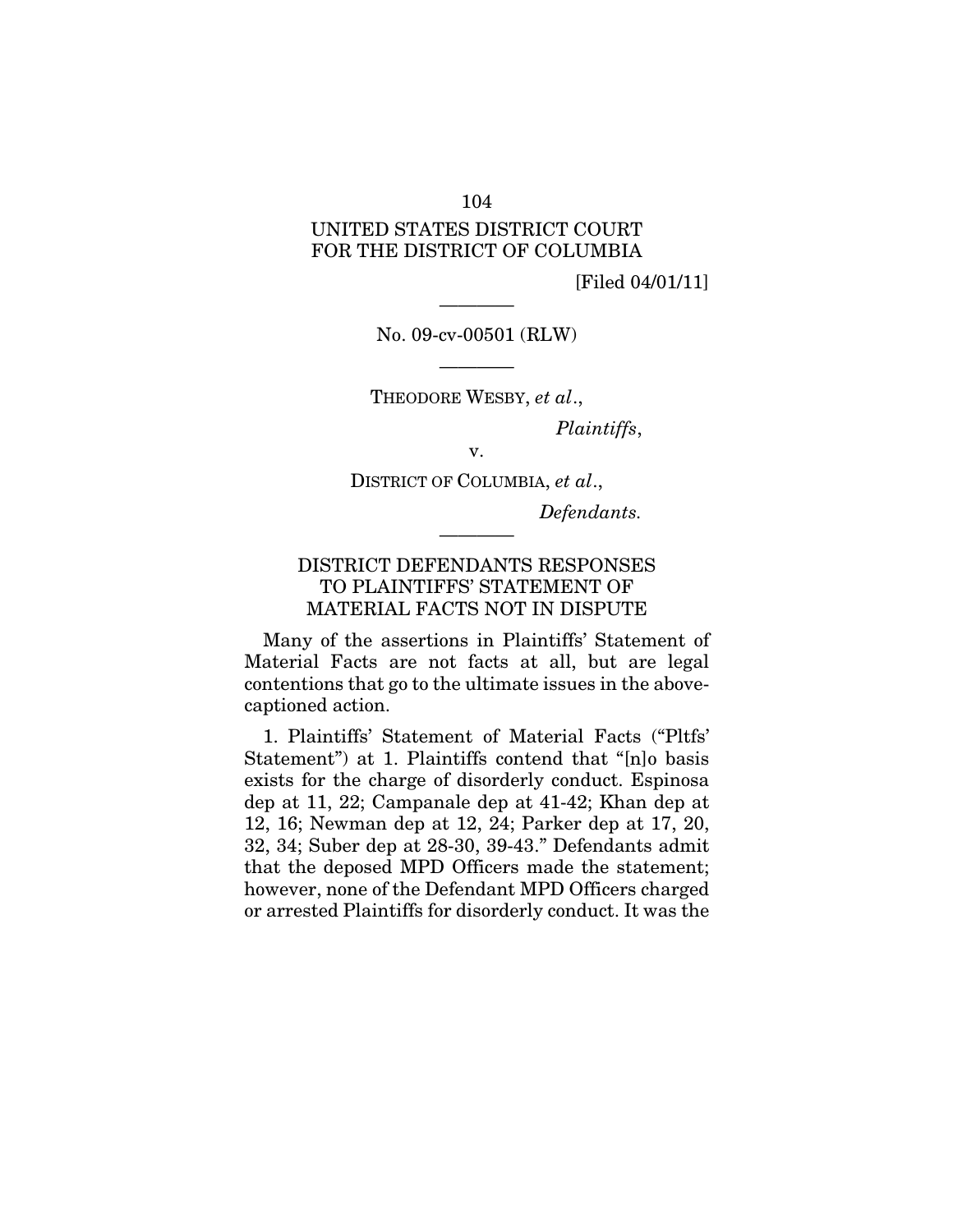D.C Office of the Attorney General that used its discretion to charge Plaintiffs with disorderly conduct.1 This statement is not material to Count I, Fourth Amendment claim, or Count II for false arrest since the defendant MPD Officers onsite agree that disorderly conduct charges were inappropriate. See arrest report attached to District Defendants' Motion for Summary Judgment at Exhibit "A." Lastly, to the extent that District Defendants had no "lawful basis" for charging Plaintiffs for disorderly conduct, this is not a statement of facts, but argument.

2. Pltfs' Statement at 2. Plaintiffs contend that "[n]o one ever determined who was the owner of the property in question. Suber dep at 17-19." Actually it was established that none of the Plaintiffs were determined to be owners of the property in question because each of them admitted that they were social guests. In any event, this statement is not material. The issue of whether District Defendants are liable under the Fourth Amendment and common law false arrest is whether MPD Officers reasonably believed that Plaintiffs were not the owners and did not have a possessory interest in the property. All Plaintiffs admitted that they had no such possessory or ownership interest, and in fact, their arrest records show that each Plaintiff gave a residential address that was not the premises at which they were located. Additionally this Statement at 2 is false because MPD Officers asked Peaches, who allegedly invited Plaintiffs to the premises, how to contact the owner and she did. Upon contacting the owner, MPD Officers were told that no one was permitted on the premises and that Peaches

<sup>1</sup> *Wynn v. United States*, 38 A.2d 665, 699 n.1 (D.C. 1978) (bringing of new or additional charges is considered ordinarily to be a matter of prosecutorial discretion.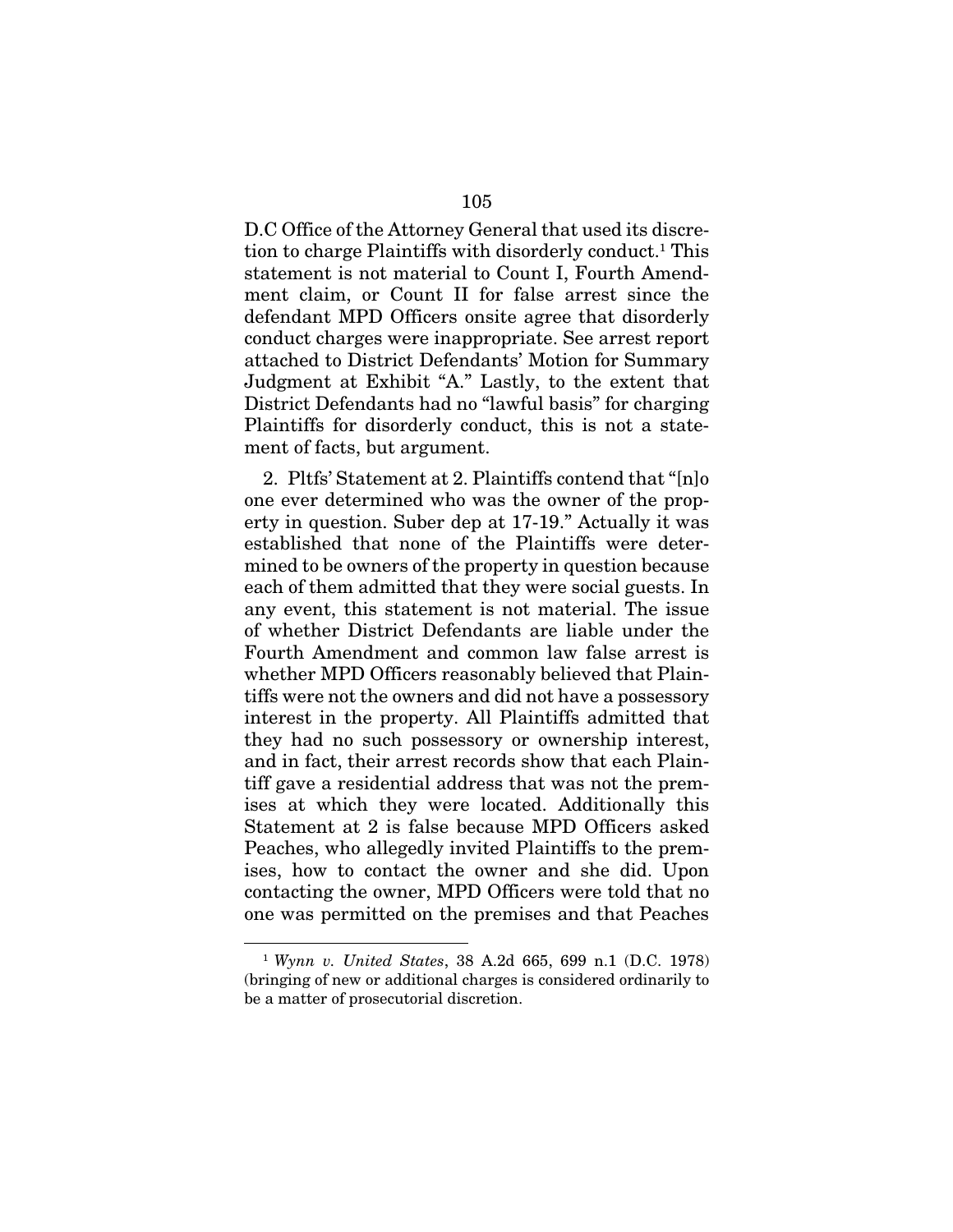(Tasty) did not yet have a leasehold interest. DOC 25- 9 (Deposition of Officer Andre Parker 17:11-22).

3. Pltfs' Statement at 3. Plaintiffs' contend that "[i]t was determined at the police station by the watch commander, that the plaintiffs' arrest was unwarranted. Suber dep at 28, 29, 39-41." Defendants do not deny that the watch commander may have held or held an opinion about the applicability of a charge but there was not an agreement by Defendant MPD Officers onsite. DOC 25-6 (Deposition of Officer Anthony Campanale 41:6-22). District Defendants do not challenge Plaintiffs' contention that the opinions of different MPD Officers may exist. This statement supports District Defendants' assertion of qualified immunity on the constitutional claim because, as a matter of law "[i]f it would have been possible for officers of reasonable competence to have disagreed about whether the arrest was justified, the arrest is immunized.<sup>2</sup>

4. Pltfs' Statement at 4. Plaintiffs contention that "[n]o probable cause existed for the arrest of the plaintiffs on the charge of unlawful entry in any event. Suber dep at 17-19" is not a statement of facts, but arguments that go to the ultimate issue in this case. Additionally this is not a statement of facts, but argument.

5. Pltfs' Statement at 5. Plaintiffs contend that "[t]he plaintiffs had permission to be at that location from the person that they had reason to believe resided at that location. Hunt dep at 8-9; Chittams dep at 11- 12." Evidence obtained by the MPD Officers at the scene showed that plaintiffs' did not have permission. DOC 25-4 (Deposition Sgt. Suber 19:4-7) ("We had the

<sup>2</sup> *See Coons v. Casabella*, 284 F.3d 437, 440-41 (2d Cir. 2002); *Gibson v. Rich*, 44 F.3d 274, 277 (5th Cir. 1995).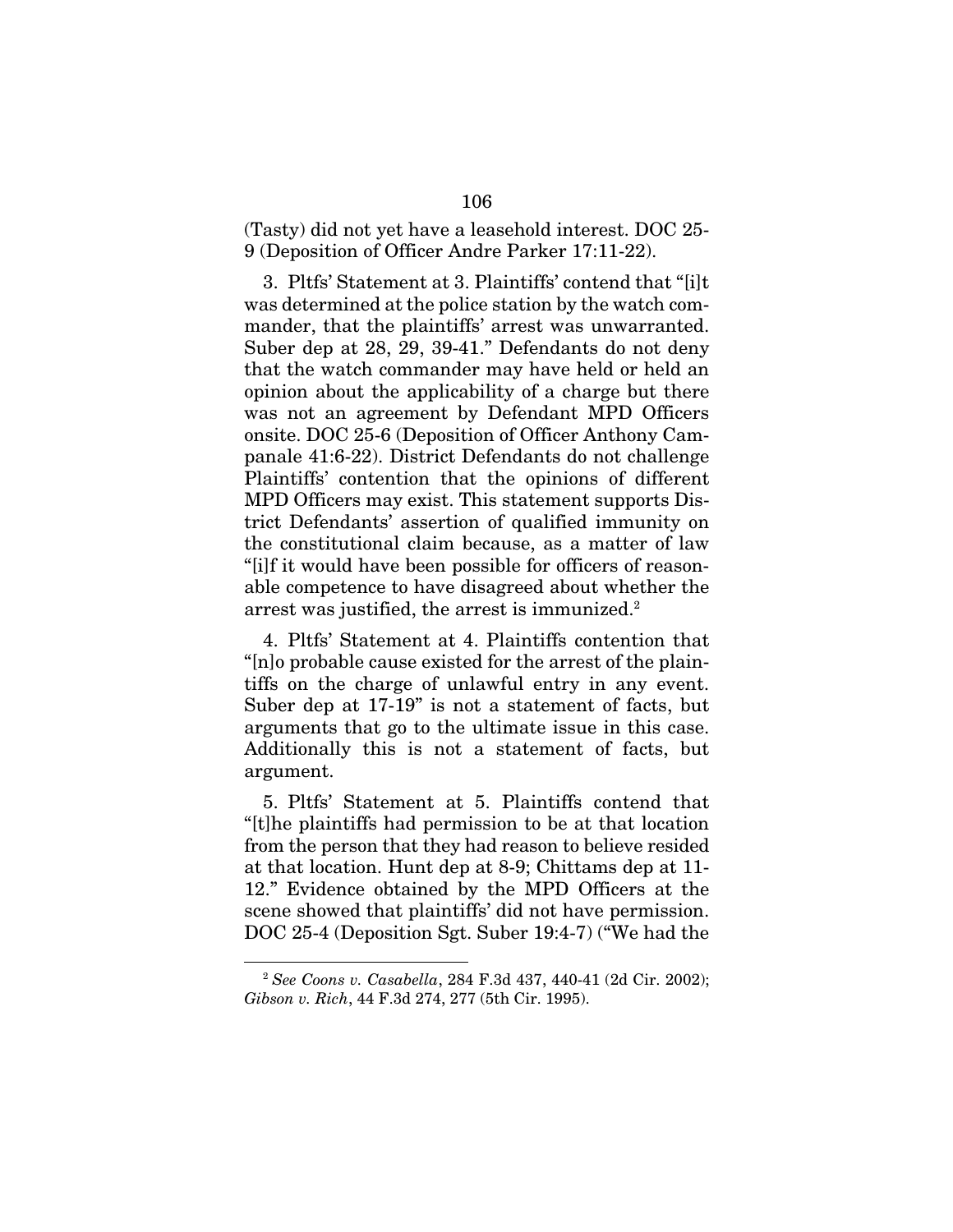detective, Detective Sepulveda come to the scene and he talke to [Peaches/tasty] on the phone. And then through his conversation she stated that she didn't have permission to be inside the location. In any event, Plaintiffs' state of mind is not material to the issues in this civil action.

6. Pltfs' Statement at 6. Plaintiffs contend that "[t]he District's supervisory personnel, which included a representative of the Office of the Attorney General, orchestrated the false arrest of the plaintiffs on the contrived charge of disorderly conduct. Suber dep at 29, 40-41." District Defendants admit only that the charge of unlawful entry was changed to disorderly conduct. While the Office of the Attorney General charged Plaintiffs with disorderly conduct, this contention is immaterial. The Attorney General's executive decisionmaking regarding prosecutorial charges is discretionary and generally not subject to review under the separation of powers doctrine.3

7. Pltfs' Statement at 7. Plaintiffs contend that "Sgt. Suber authorized the arrests of the plaintiffs for unlawful entry because he is of the opinion that if a person goes to a residence, "it's upon them, their responsibility, to find out if they can in fact be at that residence lawfully." Suber dep at 19." Defendants admit that the statement was made; however, many of the defendant MPD Officers had reason to believe that the Plaintiffs were unlawfully on the premises. DOC 25-6 (Deposition of Officer Anthony Campanale 35:17- 22). This statement supports District Defendants'

<sup>3</sup> See *Baker v. United States*, 291 A.2d 208, 215 (D.C. 2006) (prosecutorial discretion rarely subject to judicial review under the separations of powers doctrine.)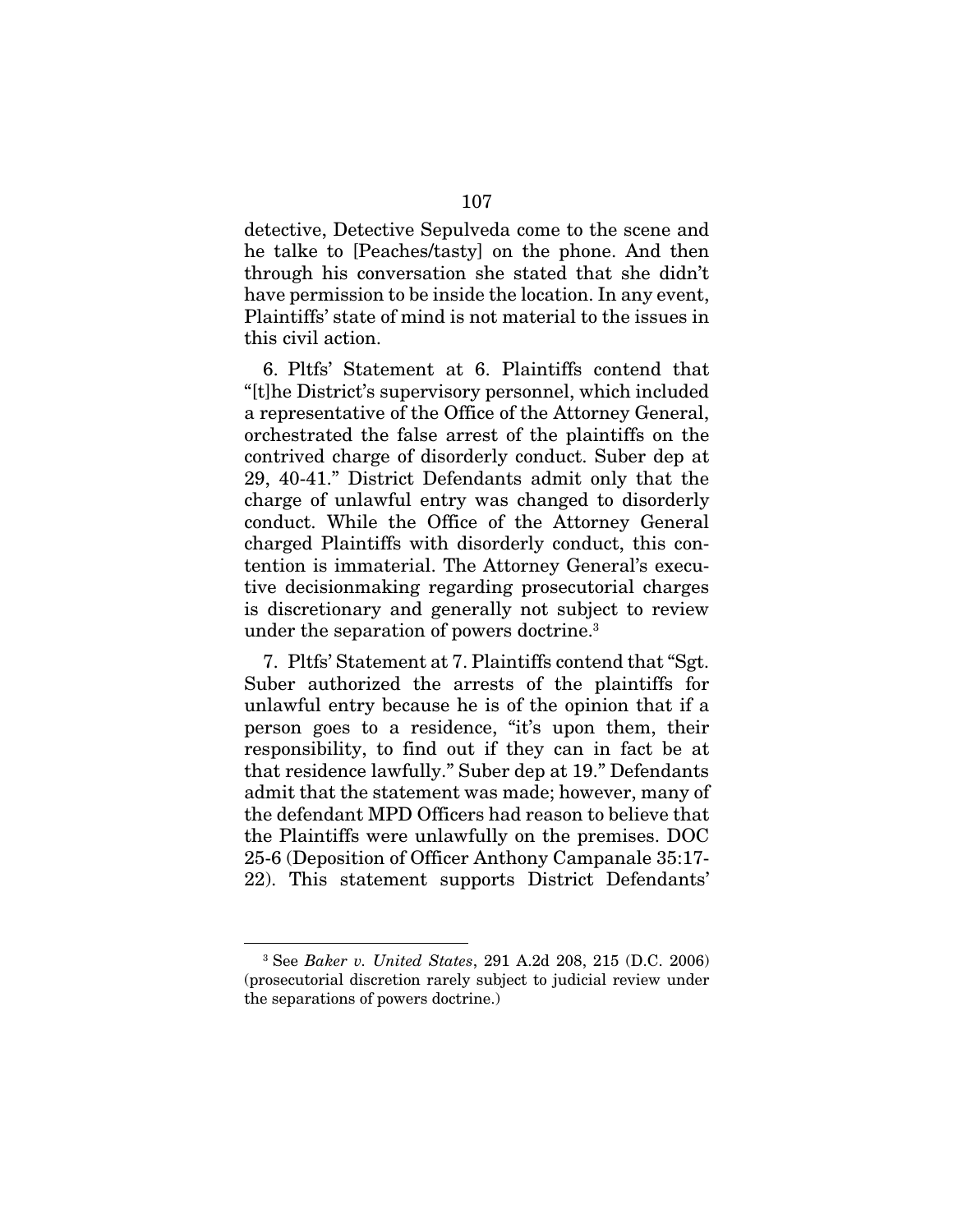assertion of qualified immunity on the constitutional claim.4

8. Pltfs' Statement at 8. Plaintiffs contend that "Defendant Newman arrested plaintiff Ethelbert Louis for unlawful entry because no one knew who the owner was. Newman dep at 15, 20." District Defendants admit only that the arrest was because MPD Officers knew that Ethelbert Louis was not the owner and had no possessory interest in the property because he and the other Plaintiffs admitted that they were on site as social guests. DOC 25-5 (Deposition of Edwin Espinosa 11:21; 12:1-5; DOC 25-4 (Deposition of Sgt. Suber 18:1- 22). The statement is false to the extent that Plaintiffs contend that "no one knew who the owner was because MPD Officers asked Peaches, who alleged invited Plaintiffs to the premises, how to contact the owner and she did. Upon contacting the owner and Peaches, MPD Officers were told that no one was permitted on the premises and that Peaches (Tasty) did not yet have a leasehold interest. DOC 25-4 (Deposition of Sgt. Suber 19:4-7).

9. Pltfs' Statement at 9. Plaintiff contends that "Defendant Khan's name appears on about 6 or 7 163's and at the time he signed the documents, he had no indication as to the basis of the charges. Khan dep at 12-13." District Defendants do not deny this contention, but deny its materiality to the claims. The contention is not material because under the collective or imputed knowledge doctrine, an arrest or search is permissible where the actual arresting or searching

<sup>4</sup> *See Coons v. Casabella*, 284 F.3d 437, 440-41 (2d Cir. 2002); *Gibson v. Rich,* 44 F.3d 274, 27 (5th Cir. 1995) (as a matter of law "[i]f it would have been possible for officers of reasonable competence to have disagreed about whether the arrest was justified, the arrest is immunized.")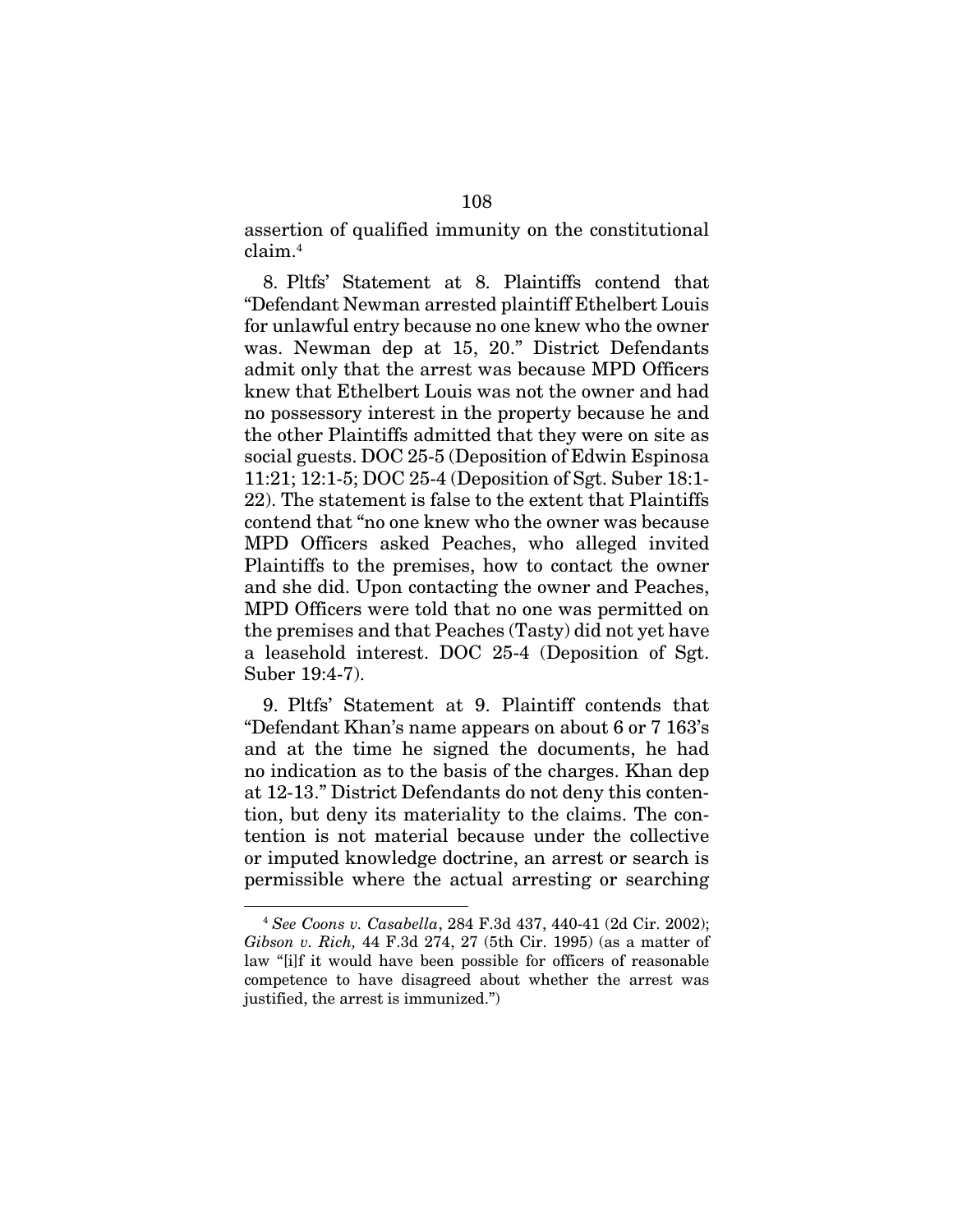officer lacks the specific information to form the basis for probable cause or reasonable suspicion but sufficient information to justify a stop or search was known by other law enforcement officials initiating or involved with the investigation.<sup>5</sup>

10. Pltfs' Statement at 10. Plaintiffs contend that "Defendant Campanale arrested on (sic) person but he does not remember who it was but the arrest came about because the owner could not be identified. Campanale dep at 34-35." District Defendants admit only that MPD Officers knew that none of the Plaintiffs were the owner or had possessory interests in the property because Plaintiffs admitted that they were on site as social guests for a bachelor party.

11. Pltfs' Statement at 11. Plaintiffs contend that "Defendant Espinosa signed three 163's because he was told to do so. Espinosa dep at12." District Defendants do not deny this contention, but deny its materiality to the claims. The contention is not material because under the collective or imputed knowledge doctrine, an arrest or search is permissible where the actual arresting or searching officer lacks the specific information to form the basis for probable cause or reasonable suspicion but sufficient information to justify a stop or search was known by other law enforcement officials initiating or involved with the investigation.6

12. Pltfs' Statement at 12. Plaintiffs contend that "Defendant Espinosa did not obtain any information from any other officer before he signed the 163's."

<u>.</u>

<sup>5</sup> See *United States v. Hensley*, 469 U.S. 221(1985), *United States v. Canieso*, 470 F.2d 1224, 1230 n.7 (2d Cir. 1972).

<sup>6</sup> See *United States v. Hensley*, 469 U.S. 221(1985), *United States v. Canieso*, 470 F.2d 1224, 1230 n.7 (2d Cir. 1972).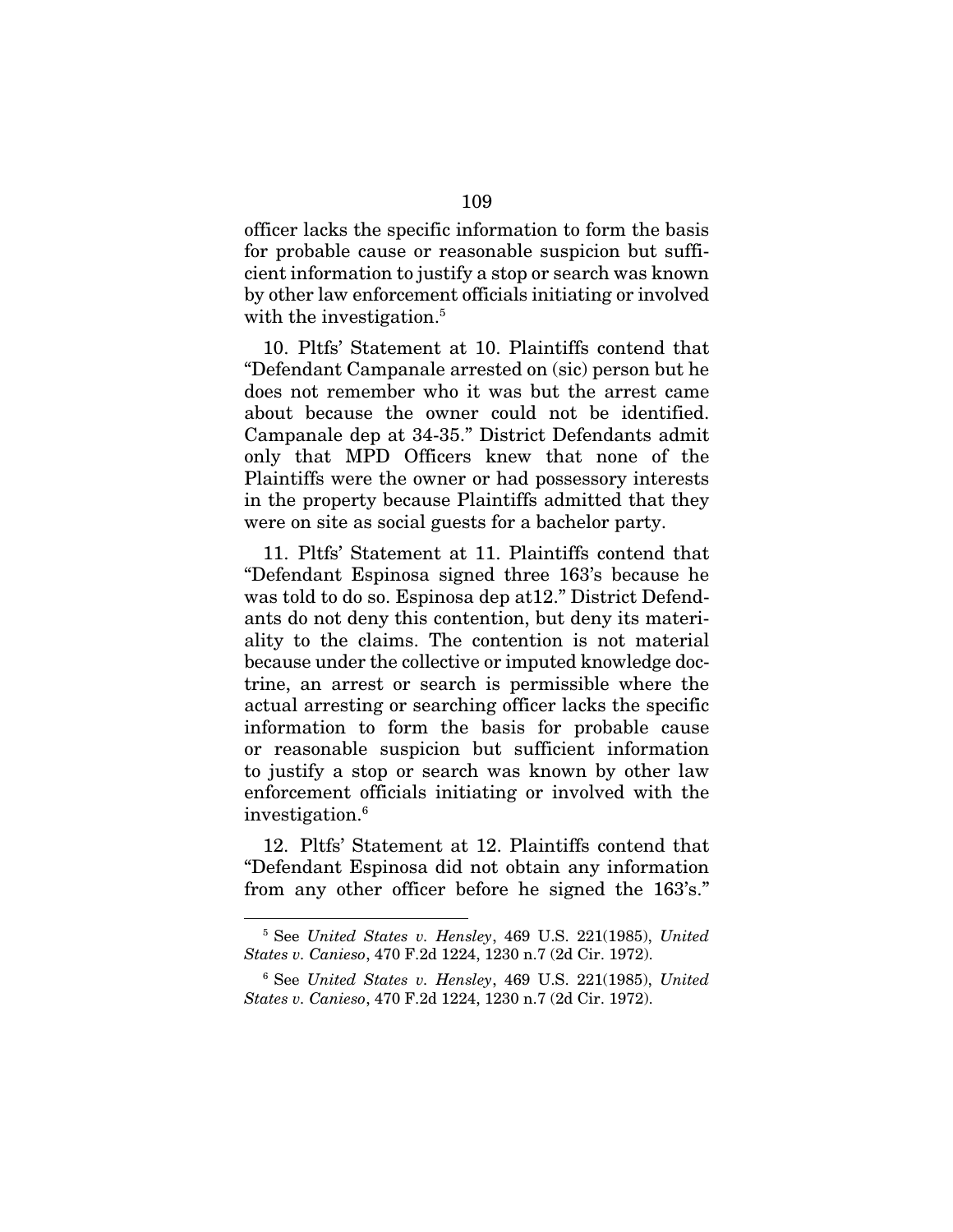District Defendants do not deny this contention, but deny its materiality to the claims. The contention is not material because Federal courts have granted qualified immunity to police officers in cases where the officer was listed as the arresting officer, but there was little or no evidence that the officer had either made the arrest or otherwise violated the plaintiff's constitutional rights.7

Respectfully submitted,

IRVIN B. NATHAN Acting Attorney General

GEORGE C. VALENTINE Deputy Attorney General, Civil Litigation Division

/s/ William B. Jaffe William B. Jaffe [502399] Chief, General Litigation III, Civil Litigation Division

/s/ Denise J. Baker DENISE J. BAKER [493414] Assistant Attorney General 441 Fourth Street, N.W., 6th Floor Washington, D.C. 20001 (202) 724-7334 (telephone) (202) 741-8800 (fax) E-mail: Denise.baker@dc.gov

Counsel for the Defendants

<sup>7</sup> *See Fernandors v. District of Columbia*, 382 F. Stipp. 2d 63, 72-73 (D.D.C. 2005); *Bennett v. Schroeder*, 99 Fed. Appx. 707, 713-14 (6th Cir. filed May 27, 2004); *see also Montiel v. City of Los Angeles*, 2 F.3d 335, 343 (9th Cir. 1993).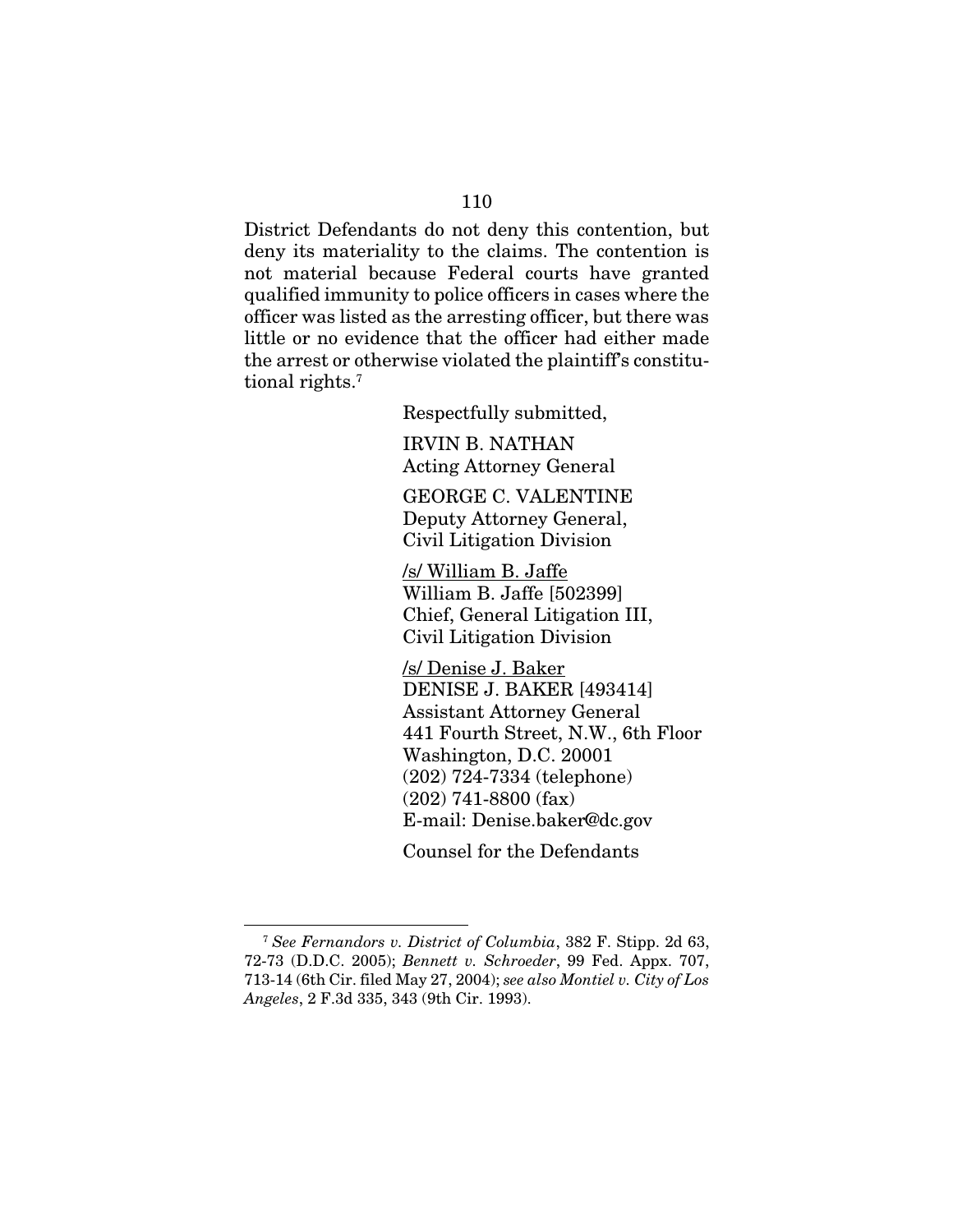| $\begin{picture}(20,20) \put(0,0){\line(1,0){15}} \put(15,0){\line(1,0){15}} \put(15,0){\line(1,0){15}} \put(15,0){\line(1,0){15}} \put(15,0){\line(1,0){15}} \put(15,0){\line(1,0){15}} \put(15,0){\line(1,0){15}} \put(15,0){\line(1,0){15}} \put(15,0){\line(1,0){15}} \put(15,0){\line(1,0){15}} \put(15,0){\line(1,0){15}} \put(15,0){\line(1$ |                                  |                                       |                                             |                                              |                                                                                                                                                                                               |                            |                                                          |                                            |                                        |  |
|-----------------------------------------------------------------------------------------------------------------------------------------------------------------------------------------------------------------------------------------------------------------------------------------------------------------------------------------------------|----------------------------------|---------------------------------------|---------------------------------------------|----------------------------------------------|-----------------------------------------------------------------------------------------------------------------------------------------------------------------------------------------------|----------------------------|----------------------------------------------------------|--------------------------------------------|----------------------------------------|--|
| <b>INSTROPOLITAN POLICE DEPARTMENT</b><br><b>Washington, D.C.</b>                                                                                                                                                                                                                                                                                   |                                  |                                       |                                             |                                              | 1. PERSON NOTIFIED OF NAME CHANGE - UNIT - DATE/TIME - NCIC NO. (ID ONLY)                                                                                                                     |                            |                                                          | ∽                                          | 2.10 NUMBER (ID ONLY)<br>Z             |  |
|                                                                                                                                                                                                                                                                                                                                                     | G.O. 401.5                       |                                       |                                             |                                              | 3. DEFENDANT'S TRUE NAME - LAST, FIRST, MIDDLE (ID ONLY)                                                                                                                                      |                            |                                                          |                                            | 4. CID NUMBER                          |  |
|                                                                                                                                                                                                                                                                                                                                                     |                                  |                                       |                                             |                                              | 6. DEFENDANT'S NAME - LAST, FIRST, MIDDLE (At time of arrest)                                                                                                                                 |                            |                                                          |                                            | 7. DEA LAB NUMBER                      |  |
|                                                                                                                                                                                                                                                                                                                                                     |                                  |                                       | 10. NICKNAME / ALIAS<br>A NONE              |                                              |                                                                                                                                                                                               |                            |                                                          | $\sum_{\mathbf{X}}$                        | 11. PHONE NUMBER                       |  |
|                                                                                                                                                                                                                                                                                                                                                     |                                  | $\tilde{\mathbf{z}}$                  |                                             |                                              | 13. ADDRESS (Include Room / Apt. No. City & State if Outside D.C.)                                                                                                                            |                            |                                                          | $\sum_{i=1}^{n}$                           | 14. TIME IN D.C.                       |  |
| <b>DONID</b><br>ABUSE                                                                                                                                                                                                                                                                                                                               | <b>G</b><br>SPECIAL INTELLIGENCE | CITIZEN<br><b>CISENIOR</b>            | <b>LOOMESTIC</b><br>VIOLENCE                | Male<br>16.SEX                               | $\blacktriangleright$ Black<br>17. RACE                                                                                                                                                       |                            | 18. BIRTHDATE                                            | Б                                          | 19. SOCIAL SECURITY NUMBER             |  |
| $\frac{21. HECHT}{5.9}$<br>NEED INTERPRETER                                                                                                                                                                                                                                                                                                         | $22$ WEIGHT<br>188               | $\frac{23 \text{ HAR}}{81 \text{ K}}$ | 24.EYES<br>BRO                              | COMPLEX<br>Med                               | 26. PERMIT NO/ST<br><b>NONE</b>                                                                                                                                                               |                            |                                                          | 27. BIRTHPLACE (City & State)<br>BOW IE MD |                                        |  |
|                                                                                                                                                                                                                                                                                                                                                     | than 3, list on back)            |                                       |                                             | 29. IMPERSONATOR?<br>$\square$ M $\square$ F | <b>ន</b>                                                                                                                                                                                      | 30. ETHNICITY              | african american                                         | 31 CAUTION<br>none                         |                                        |  |
| CO-DEFENDANTS. Number $\frac{1}{2}$ ( <i>if more han 3</i> , NE, ADDRESS, ZIP CODE AND PHONE NUMBER                                                                                                                                                                                                                                                 | Norrative                        |                                       |                                             | <b>NONE</b>                                  | 32. SCARSMARKS/TATTOOS                                                                                                                                                                        |                            |                                                          |                                            |                                        |  |
|                                                                                                                                                                                                                                                                                                                                                     |                                  |                                       |                                             | 33 HAT<br>NONE                               |                                                                                                                                                                                               | <b>M.JACKET</b><br>NONE    |                                                          | 35. PANTS<br><b>BLUE</b>                   |                                        |  |
|                                                                                                                                                                                                                                                                                                                                                     |                                  |                                       |                                             | <b>NONE</b><br>36. COAT                      |                                                                                                                                                                                               | $\frac{37.5HRT}{n}$<br>WHT |                                                          | 38. SKIRT/DRESS<br><b>NONE</b>             |                                        |  |
| <b>IECK MADE BY (Name)</b>                                                                                                                                                                                                                                                                                                                          |                                  |                                       | <b>NCIC NUMBER</b>                          |                                              | 39. WALESWOC CHECK<br>TWARRANT ON FILE (II Yes, enter Warrant Numbers)                                                                                                                        |                            |                                                          |                                            |                                        |  |
| ABRON                                                                                                                                                                                                                                                                                                                                               |                                  |                                       |                                             | $V$ es $\Box$                                |                                                                                                                                                                                               |                            |                                                          |                                            |                                        |  |
| LOCATION OF OFFENSE (Exect Address, include Room / Apt No.)<br>115 ANACOCOSTIA AVE NE                                                                                                                                                                                                                                                               |                                  |                                       |                                             |                                              |                                                                                                                                                                                               |                            | DATE OF OFFENSE<br>$3 - 15 - 08$<br>$\ddot{\phantom{1}}$ |                                            | TIME OF OFFENSE<br>$^{12}$ O $^{13}$ O |  |
| LOCATION OF ARREST (Exact Address, include Room / Apt No.)                                                                                                                                                                                                                                                                                          |                                  |                                       |                                             |                                              |                                                                                                                                                                                               |                            | DATE OF ARREST<br><b>15-08</b>                           |                                            | 0200HRS                                |  |
| ASSISTING OFFICER'S WANE, RAW, BADGE NO. & UNIT OR AGENCY<br>BONDS, C. OFC. 3961. MPD                                                                                                                                                                                                                                                               |                                  |                                       |                                             |                                              | ASSISTING OFFICER'S NAME, FANK, BADGE NO. 8 UNIT OR AGENCY<br>• NEW MAN, J. OFC. <b>A 174</b> MPD                                                                                             |                            |                                                          |                                            |                                        |  |
| E<br>١Ë                                                                                                                                                                                                                                                                                                                                             | ļξ<br>LOCATI                     |                                       |                                             |                                              | 43. DEFENDANT ADVISED OF RIGHTS<br> -<br>  CFFICER'S NAME - ADVISING / COMPLETING PD FORM 47/47A                                                                                              |                            |                                                          | <b>BADGE NO</b>                            | E                                      |  |
|                                                                                                                                                                                                                                                                                                                                                     | <b>S</b>                         |                                       |                                             |                                              |                                                                                                                                                                                               |                            |                                                          |                                            |                                        |  |
| $F_{\text{cster}}$<br>ME - LAS", FIRST, M.I.                                                                                                                                                                                                                                                                                                        |                                  |                                       |                                             | Ĕ                                            | $\frac{1}{44. \text{COMPLANKATS} }$ WINESSES <i>(II sworn member - Name, Rank, Badge No. and Unit)</i><br>44. COMPLANANTS/ WINESSES <i>(II</i> sworn member - Name, Rank, Badge No. and Unit) | <b>L</b> BHOM              | See Back<br>HOME PHONE NO.                               | ァ                                          | WORK PHONE NO                          |  |
|                                                                                                                                                                                                                                                                                                                                                     |                                  |                                       |                                             |                                              |                                                                                                                                                                                               |                            |                                                          |                                            |                                        |  |
| <b>SPEC OPS</b><br>SPEC OPS<br>ONE B<br>DIE                                                                                                                                                                                                                                                                                                         | 46. TACTICS                      | 14 - Other tactic                     |                                             | $\frac{1}{47}$ , PREMISES<br>$-$ House<br>G  |                                                                                                                                                                                               |                            | 18.                                                      | <b>PERIODE</b><br>SCHOOL ZONE              | 00                                     |  |
|                                                                                                                                                                                                                                                                                                                                                     | <b>CHARGES</b>                   |                                       |                                             |                                              | NOI OR WARRANT NUMBER                                                                                                                                                                         |                            | $\tilde{\mathrm{g}}$                                     | MPD DISPOS                                 | COLLA, BOND                            |  |
| 1. UNLAWFUL ENTRY                                                                                                                                                                                                                                                                                                                                   |                                  |                                       |                                             |                                              |                                                                                                                                                                                               |                            | صنڌ -⊦خ⊙                                                 | Lock up                                    |                                        |  |
| শ্ৰ<br>Disord<br>$\dot{\mathbf{N}}$                                                                                                                                                                                                                                                                                                                 | $\widetilde{\mathcal{E}}$        |                                       |                                             |                                              |                                                                                                                                                                                               | 234                        | v<br>$\overline{G}$                                      |                                            | C                                      |  |
| $\vec{m}$                                                                                                                                                                                                                                                                                                                                           |                                  |                                       |                                             |                                              |                                                                                                                                                                                               |                            |                                                          |                                            |                                        |  |
| $\vec{\mathbf{v}}$                                                                                                                                                                                                                                                                                                                                  |                                  |                                       |                                             |                                              |                                                                                                                                                                                               |                            |                                                          |                                            |                                        |  |
| <b>SOLE AND ARREST ARROUGHY ITEMS OF EVIDENCE</b><br><b>PERTY BOOK PAGE NO.</b> CSES NO.<br>24/228                                                                                                                                                                                                                                                  |                                  |                                       |                                             |                                              | 51. INITALS - DATE - UNIT OF PERSON TAKING PRINT                                                                                                                                              |                            |                                                          | 53. RIGHT THUMB PRINT                      |                                        |  |
|                                                                                                                                                                                                                                                                                                                                                     |                                  |                                       |                                             |                                              |                                                                                                                                                                                               |                            |                                                          |                                            |                                        |  |
|                                                                                                                                                                                                                                                                                                                                                     |                                  |                                       |                                             |                                              | TOPSY AILT (1) S. MARQUIS, HABITS, INSTRUMENTS                                                                                                                                                |                            |                                                          |                                            |                                        |  |
|                                                                                                                                                                                                                                                                                                                                                     |                                  |                                       | $\leq$ $\frac{1}{2}$<br>$\overline{C}$<br>ᠳ | L1 UFI 600                                   |                                                                                                                                                                                               |                            |                                                          |                                            |                                        |  |
| <b>HEIGHT</b><br><b>ZDB USE ONLY</b>                                                                                                                                                                                                                                                                                                                | <b>WEIGHT</b>                    | E                                     | MABAND TO PLEAT                             |                                              | JUSCAPSMARKSTATTOOS                                                                                                                                                                           |                            |                                                          |                                            |                                        |  |
| RIBUTION: Page 1101D & R ; Page 2 & 3 to Prosecutor: Page 4, Unit Copy: Page 5 Officer's Copy                                                                                                                                                                                                                                                       |                                  |                                       |                                             |                                              |                                                                                                                                                                                               |                            |                                                          |                                            |                                        |  |

COMPLETE ALL REQUIRED FIELDS AND MAKE FIVE COPIES FRONT TO BACK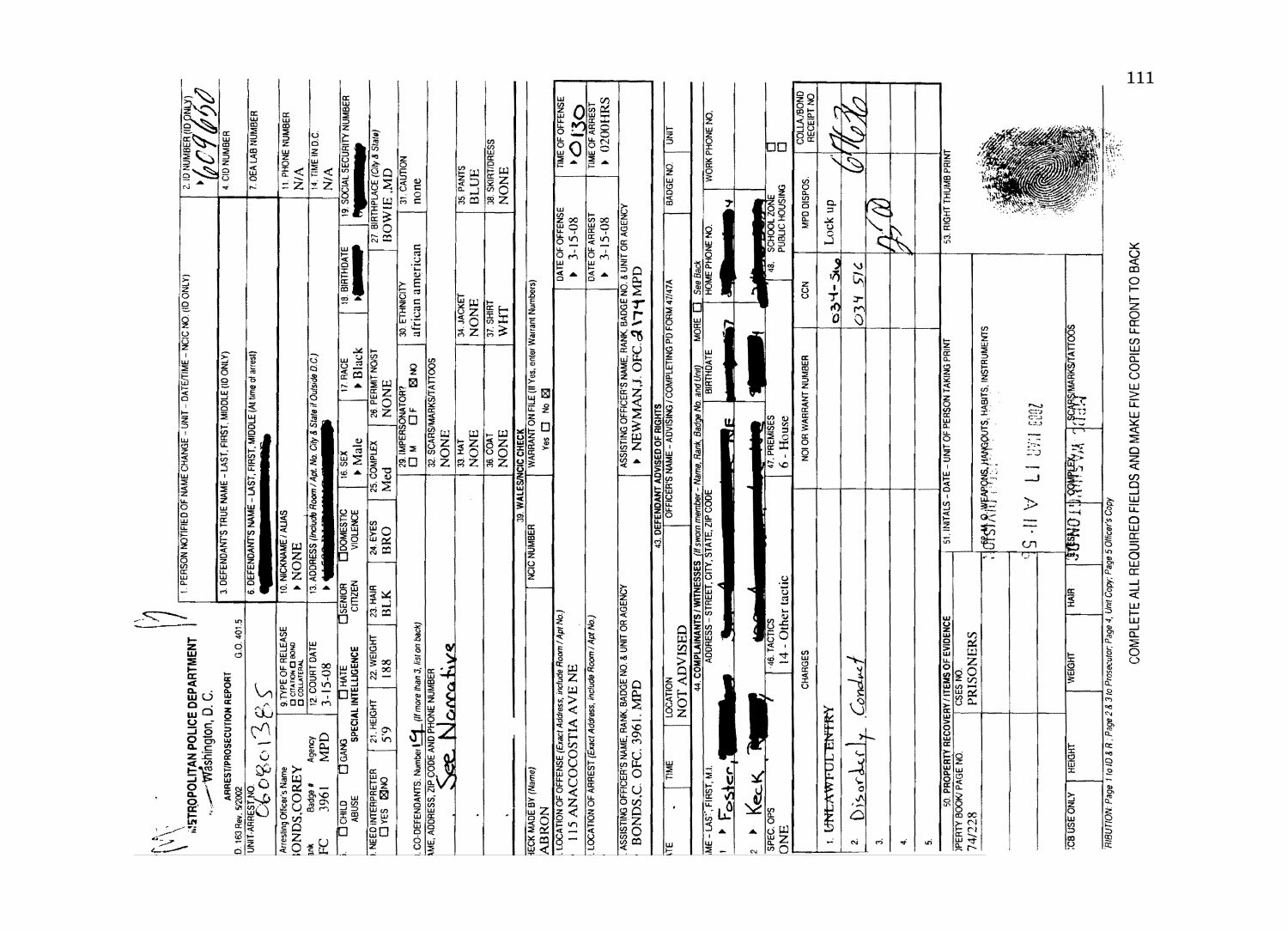| NOME<br>Pretent<br>OI-31YO-MOG3<br>$\bullet$<br>$\blacksquare$<br>ςú                 | EMPLOYER                                        | S5. EMPLOYMENT HISTORY (List present employment if any, on Line 1)                                                                                                                                                                                                                | <b>BUS. PHONE</b>                                                                                                                                                                                                                                                                                                                                                                                                                                                                                                                                                                                                                                                                                                                                                                                                                                                                                                                                                                                                           | <b>OCCUPATION</b>       |
|--------------------------------------------------------------------------------------|-------------------------------------------------|-----------------------------------------------------------------------------------------------------------------------------------------------------------------------------------------------------------------------------------------------------------------------------------|-----------------------------------------------------------------------------------------------------------------------------------------------------------------------------------------------------------------------------------------------------------------------------------------------------------------------------------------------------------------------------------------------------------------------------------------------------------------------------------------------------------------------------------------------------------------------------------------------------------------------------------------------------------------------------------------------------------------------------------------------------------------------------------------------------------------------------------------------------------------------------------------------------------------------------------------------------------------------------------------------------------------------------|-------------------------|
| DOBAGE<br>RELATIONSHIP                                                               | <b>NONE</b>                                     |                                                                                                                                                                                                                                                                                   | 56. NAMES OF LYVING FAMILY, RELATIVES, FRIENDS AND ASSOCIATES (Begin with introducted family)<br>WAME - LAST, FIRST, M.I.                                                                                                                                                                                                                                                                                                                                                                                                                                                                                                                                                                                                                                                                                                                                                                                                                                                                                                   | PHONE NUMBER            |
| 57. MILITARY SERVICE: BRANCHOATE FROM - TO<br>$\tilde{\ge}$                          |                                                 | SA TELEPHONE CALL MADE                                                                                                                                                                                                                                                            | 59. PHONE NUMBER<br>$\sum_{i=1}^{n}$                                                                                                                                                                                                                                                                                                                                                                                                                                                                                                                                                                                                                                                                                                                                                                                                                                                                                                                                                                                        |                         |
| Give a brie<br>injured pers<br>60. STATEMENT OF FACTS:                               |                                                 | The event occurred on 3-15-08 at approximately at 115 ANACOCOSTIA AVE NE in Washington DC.<br>The event occurred on 3-15-08 at approximately 0130 at 115 Anacostia Ave. NE in Washington DC.<br>compaint of Illegal activities which generated from inside of the event location. | Uniform members of the Meropolitan Police Department responded to 115 Anacostia Avenue Northeast, Washington, DC to investigate a<br>el sialement in your own words, of the lacts sumounding the offense and the arrest. (Use Continuation Form PD 202A for additional space. Note present condition of any<br>son(s). Do not give Witnesses' Names or Addresses. Rafe<br>The information came from a former ANC commissioner, $W-1$ . $W-1$ also stated, the listed property has been vacant for several months.<br>Š                                                                                                                                                                                                                                                                                                                                                                                                                                                                                                      |                         |
| responded along with other members of MPD<br>Espinosa walked to the front<br>profit. |                                                 |                                                                                                                                                                                                                                                                                   | Uniformed members of the Metropolitan Police Department arrived on the scene. Master Patrol Officer Gregory Phifer and Officer Edwin<br>Currency attached to an elastic band strapped to their leg. the observations were consistant with activity being conducted in strip clubs for<br>MPO Phifer radioed nearby members of Metropolitan Police Department for Assistance and Officer David Jarboe and Officer Faraz Khan<br>door and heard loud music coming from inside of the house. MPO Phifer and Officer Espinosa knocked on<br>MPO Phifer and Officer Espinosa knocked on the front door. The door became ajar and observed inside was several females conducting<br>lap dances. These same females were dressed in attire not commonly wom in ublic (le: thongs<br>the door and observed an unidentified male look out of the window. After the person recognized MPO Phifer and Officer Espinosa as<br>uniform members of the Metropolitan Police Department, he was last seen running upstairs from the window. |                         |
| another room open condoms                                                            |                                                 |                                                                                                                                                                                                                                                                                   | While on the scene, the spectators were drinking alcoholic beverages and holding US currency in their hands. A strong odor of Marijuana<br>Upon further inspection of the home the rear kitchen was setup in a manner sumilar to a bar which consisted of plastic cups and liquor. In<br>was also detected. MPD members then went inside and identified all the occupants of the residence. While conducting interviews, the<br>listed narcotics were recovered by Officer Parker on a nearby window ledge inside of the h<br>were also observed. The entire home was in disarray which was also consistant with it being a vacant<br>The Marijuana was fiet ested which gave a positive color reaction for the presence of THC, the active ingredient in Marijuana.                                                                                                                                                                                                                                                        |                         |
| later transported to the Sixth<br>derfancte<br>property<br>لو<br>سر                  | م<br>په                                         | District for processing. the defendant him/herself verbally as being<br>moler<br>placed                                                                                                                                                                                           | Further investigation revealed no one coulde be located as having given permissing to occupy the listed property. W-2, a nearby neighbor<br>All parties inside of the home were identified as being the defendants and placed under arrest. The defendant was later transported were<br>パミご<br>also told Officer Newman that he lived in the area for numerous years and the listed propery was supposed to be vancant.<br>پ<br>discreter<br>$\sim$<br>$+5.0024$                                                                                                                                                                                                                                                                                                                                                                                                                                                                                                                                                            | ني                      |
|                                                                                      | (Use PD 118 for defendant's written statement.) |                                                                                                                                                                                                                                                                                   |                                                                                                                                                                                                                                                                                                                                                                                                                                                                                                                                                                                                                                                                                                                                                                                                                                                                                                                                                                                                                             |                         |
| 2. RECORD CLERK'S WAME<br><b>TABRON</b>                                              |                                                 | 6                                                                                                                                                                                                                                                                                 | 64. PROPERTY BOOKPAGE NO.<br>PRISONER'S PROPERTY ONLY<br>νń                                                                                                                                                                                                                                                                                                                                                                                                                                                                                                                                                                                                                                                                                                                                                                                                                                                                                                                                                                 |                         |
| 5. BAIL REFORM ACT CASES:                                                            |                                                 | T CASES: Was a statement made by defendant in reference to hisher failure to appear? [1] Yes [1] no<br>OFFICER MAKING STATEMENT                                                                                                                                                   | ۰ó                                                                                                                                                                                                                                                                                                                                                                                                                                                                                                                                                                                                                                                                                                                                                                                                                                                                                                                                                                                                                          |                         |
| JOIN STATEMENT<br>A<br>SIGNATURE OF C<br><b>S. PRINTED MAME</b>                      |                                                 | しし<br>3/15/2008<br>DATE<br><b>BADGE NUMBER</b><br>$\mathcal{L}$<br>信                                                                                                                                                                                                              | $\zeta$<br>信<br>68. SIGNATURE OF REVIEWING OFFICIAL<br>E                                                                                                                                                                                                                                                                                                                                                                                                                                                                                                                                                                                                                                                                                                                                                                                                                                                                                                                                                                    | 参<br>$\hat{J}^{\prime}$ |
|                                                                                      |                                                 |                                                                                                                                                                                                                                                                                   |                                                                                                                                                                                                                                                                                                                                                                                                                                                                                                                                                                                                                                                                                                                                                                                                                                                                                                                                                                                                                             |                         |
|                                                                                      |                                                 |                                                                                                                                                                                                                                                                                   |                                                                                                                                                                                                                                                                                                                                                                                                                                                                                                                                                                                                                                                                                                                                                                                                                                                                                                                                                                                                                             |                         |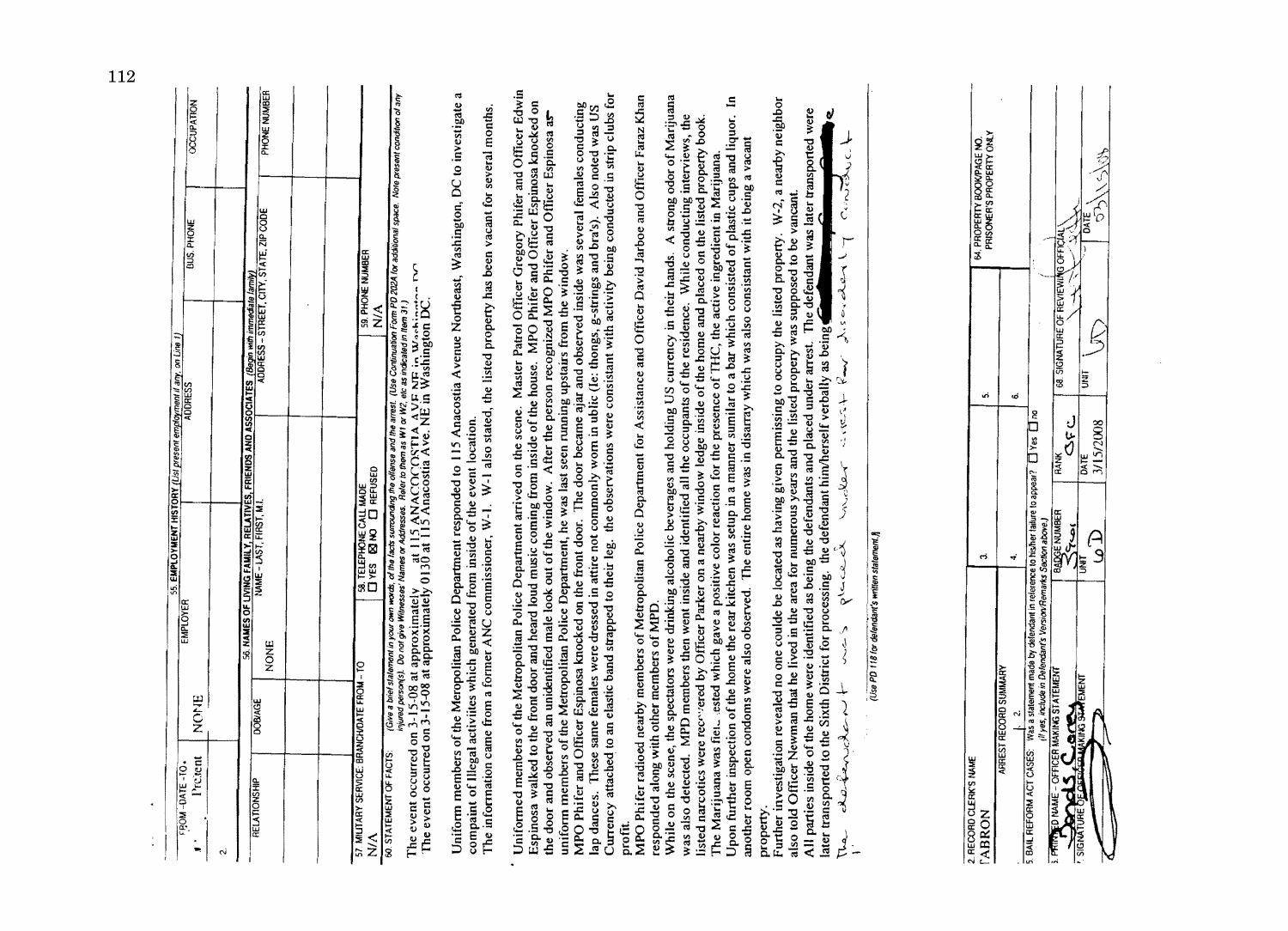## [1] UNITED STATES DISTRICT COURT FOR THE DISTRICT OF COLUMBIA

———— Case No. 09-501 (RWR)

———— THEODORE WESBY, *et al*.,

*Plaintiffs*,

v.

DISTRICT OF COLUMBIA, *et al*., *Defendants*.

Thursday, April 8, 2010 Washington, D.C.

————

Deposition of ETHELBERT DALTON LOUIS

————

the plaintiff, called for examination by counsel for the defendants, pursuant to notice, held in the Office of the Attorney General, 441 Fourth Street, N.W., 6th Floor South, Washington, D.C. 20001, beginning at 1:14 p.m., before Kelly Susnowitz, a Notary Public in and for the District of Columbia, when were present on behalf of the respective parties:

\* \* \*

[26] A. A few, probably three or four, somewhere around there.

Q. Are you aware that there were 20 folks arrested in that house?

A. Yes, I'm aware. The police said 21.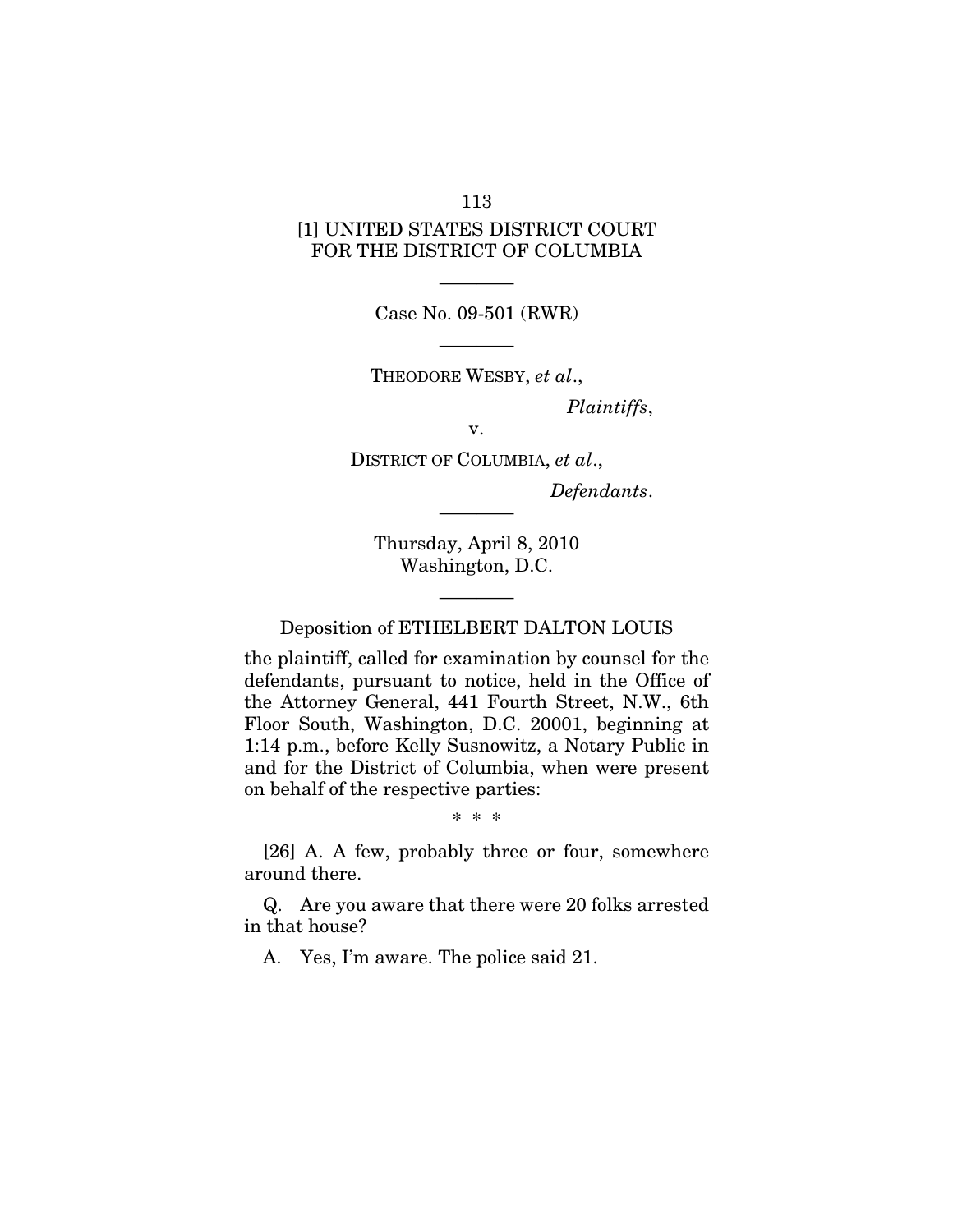Q. Twenty-one?

A. Yeah, because they did mention that more than one time and, before that, they were talking about bringing the paddy wagon or whatever – I mean, the vehicle to pick us up, they were talking about the amount of people and that they would need, probably, some more.

Q. Based on the number of cars you saw leaving and the number of people you saw leaving and the information you heard while you were arrested, that there were 21 people being arrested, is it fair to say that there were over 30 people in the house at some point?

MR. LATTIMER: Objection. Relevance and materiality, calls for speculation.

A. I don't know that.

[27] Q. Now, when you arrived at 1:00 in the morning, you walked in through the front door?

A. Yes.

Q. And what did you see?

A. The house was dark.

Q. Dark, in what sense?

A. I mean, it was dark. The light was low. The house was dark and the music was low.

Q. Could you see individuals?

A. I could make out some, but the house was dark. If you were to turn those lights off, it was like that.

Q. Could you make out what the people were doing?

A. I saw some people sitting in the living room.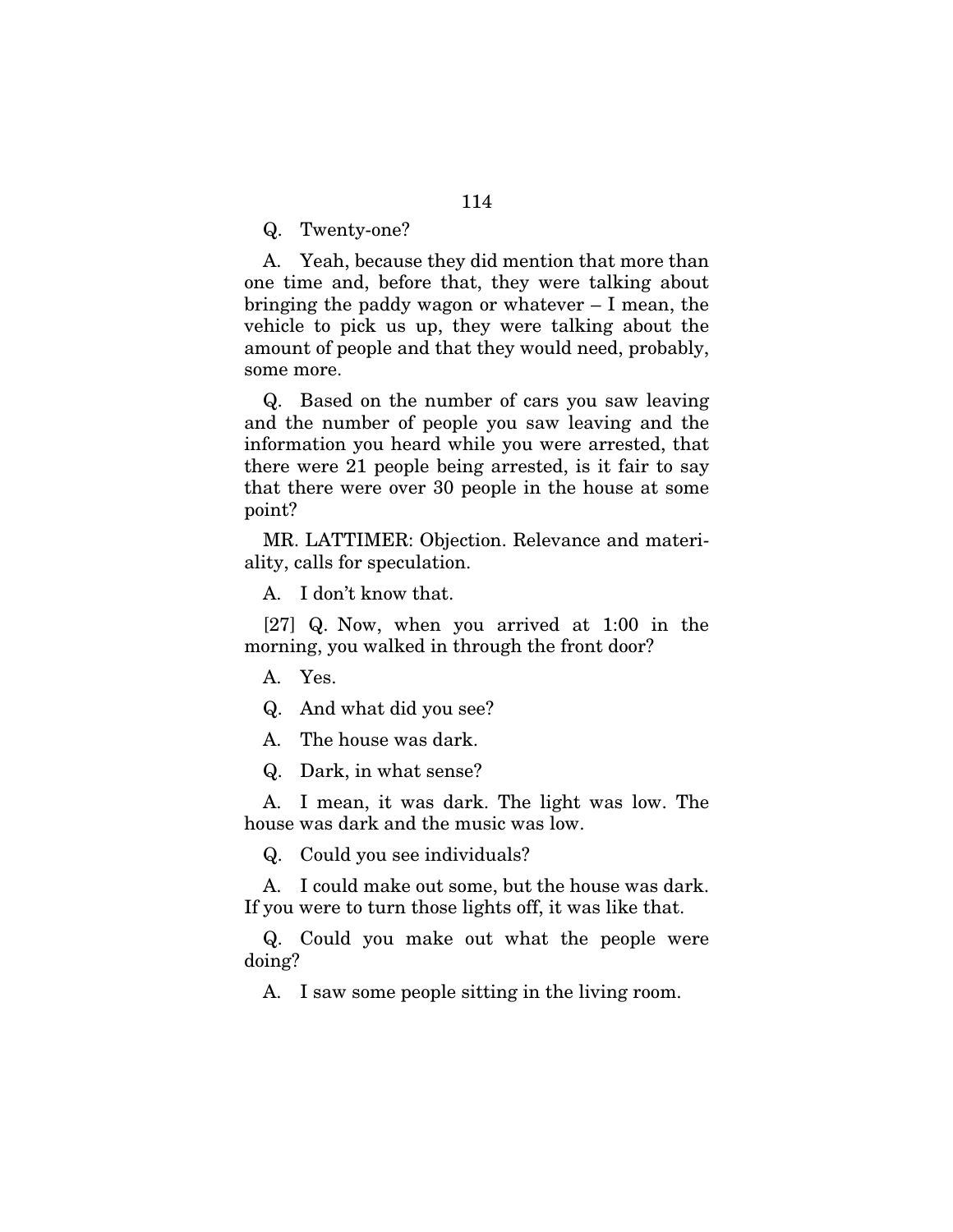Q. Were they male or female?

A. Male and female.

Q. And they were just sitting in the living room?

A. Sitting in the living room.

[28] Q. Did you see any women dancing?

A. I saw – I probably saw a couple.

Q. Did you see any of the women with money in a garter belt or G – the garter belt?

A. I couldn't see that.

Q. Did you see any of the women giving any of the people that were there, lap dances?

A. They were dancing. I believe that's a lap dance.

Q. Well, do you know what a lap dance is?

A. Yeah, they're sitting on top of the person.

Q. Is that what you saw?

A. I saw a couple.

Q. Sitting on top of somebody that was sitting down on a chair?

A. Yes.

Q. Did you see anybody engage in any kind of sexual activity?

A. No.

Q. How long did you stay on the first floor?

[29] A. I was there a little bit. When I came in, walked around and went upstairs.

Q. Did you have a lap dance while you were downstairs?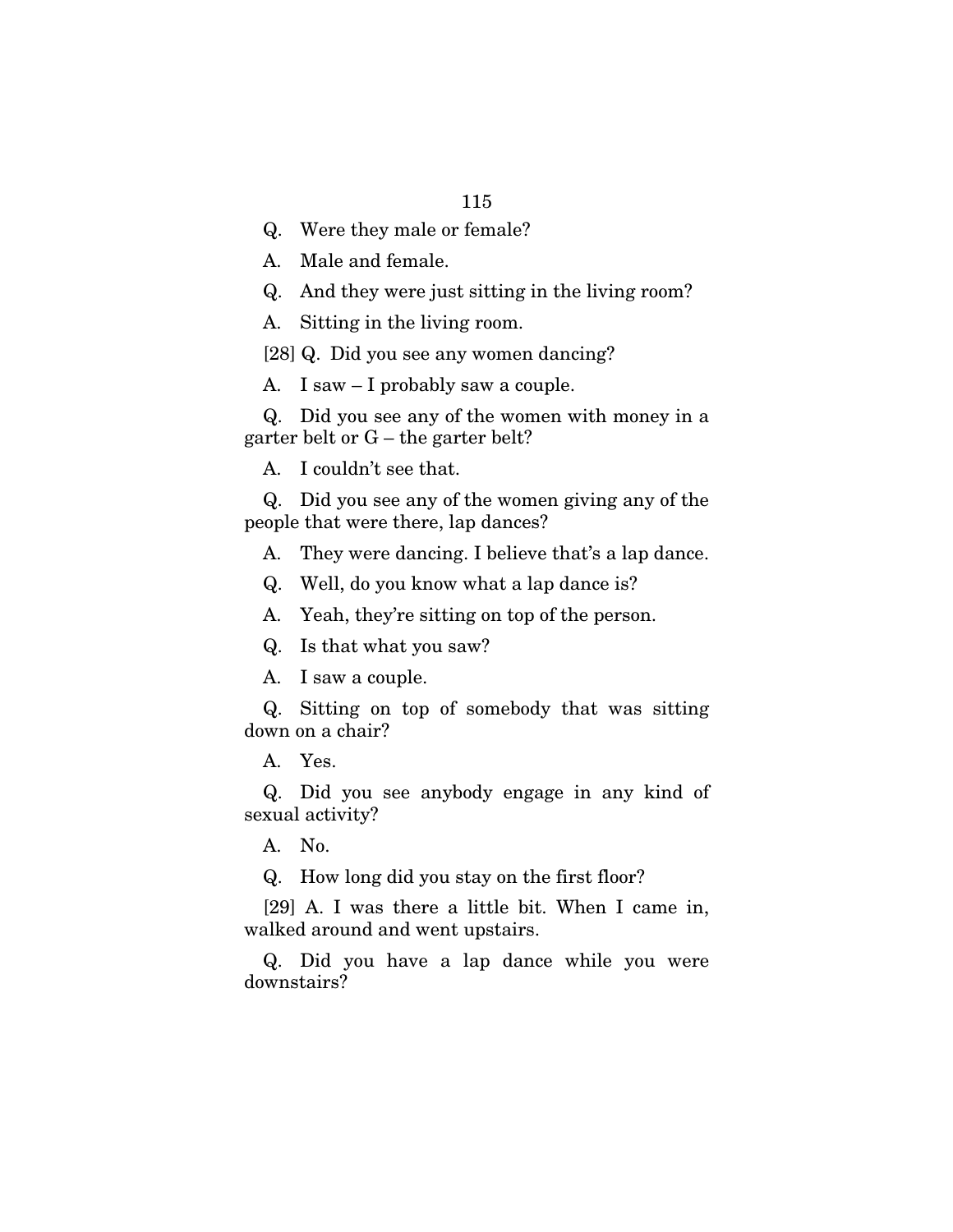A. No.

Q. Why did you go upstairs?

A. I asked where Fuzzy was and I was going to talk to him and they said he was upstairs, so I went upstairs.

Q. Who did you ask where Fuzzy was?

A. One of the guys, probably the tall guy they call Six-nine,

Q. Prior to that night, did you know Six-nine?

A. I'd seen him before.

Q. When you came in at 1:00 o'clock in the morning and you were on the first floor, did you recognize any of the people that was on the first floor, other than Sixnine?

A. Some people.

Q. Who did you recognize?

\* \* \*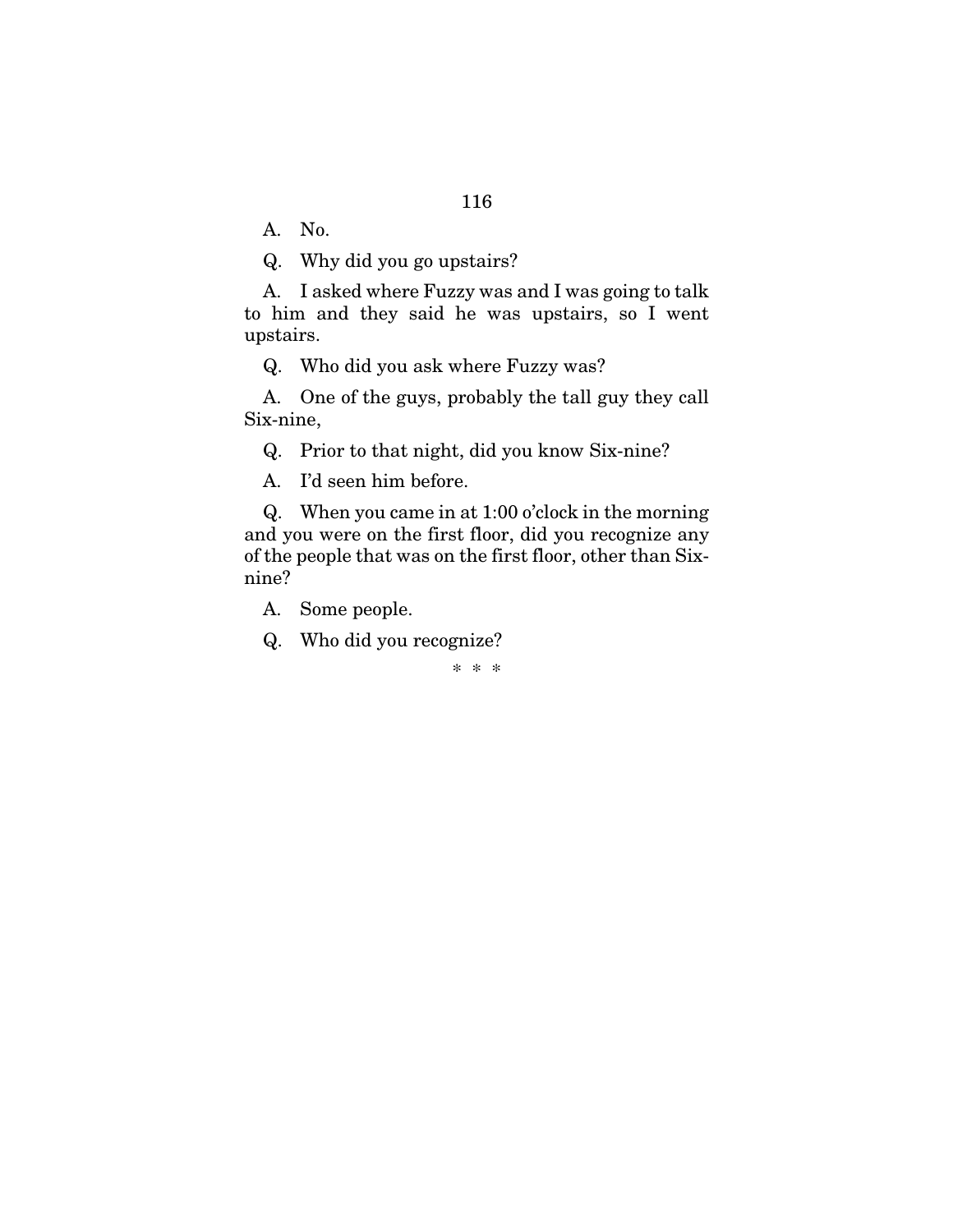## [1] UNITED STATES DISTRICT COURT FOR THE DISTRICT OF COLUMBIA

———— C.A. No. 09-501 (RWR)

———— THEODORE WESBY, *et al*.,

*Plaintiffs*,

v.

DISTRICT OF COLUMBIA, *et al*., *Defendants*.

Wednesday, March 31, 2010 Washington, D.C.

————

————

The deposition of BRITTANY CHAQUE STRIBLING was called for examination by counsel for Defendants in the above-entitled matter, pursuant to notice, in the Offices of Attorney General for the District of Columbia, 441 Fourth Street, Northwest, Washington, D.C., convened at 11:10 a.m. before Jonell Easton, a notary public, when were present on behalf of the parties:

\* \* \*

[22] Q. Were you living with Lynn at that time?

A. At the time I was.

Q. Do you recognize anybody in that picture?

A. No.

Q. Now, when the police arrived or came upstairs and they told everybody to go downstairs, what do you do?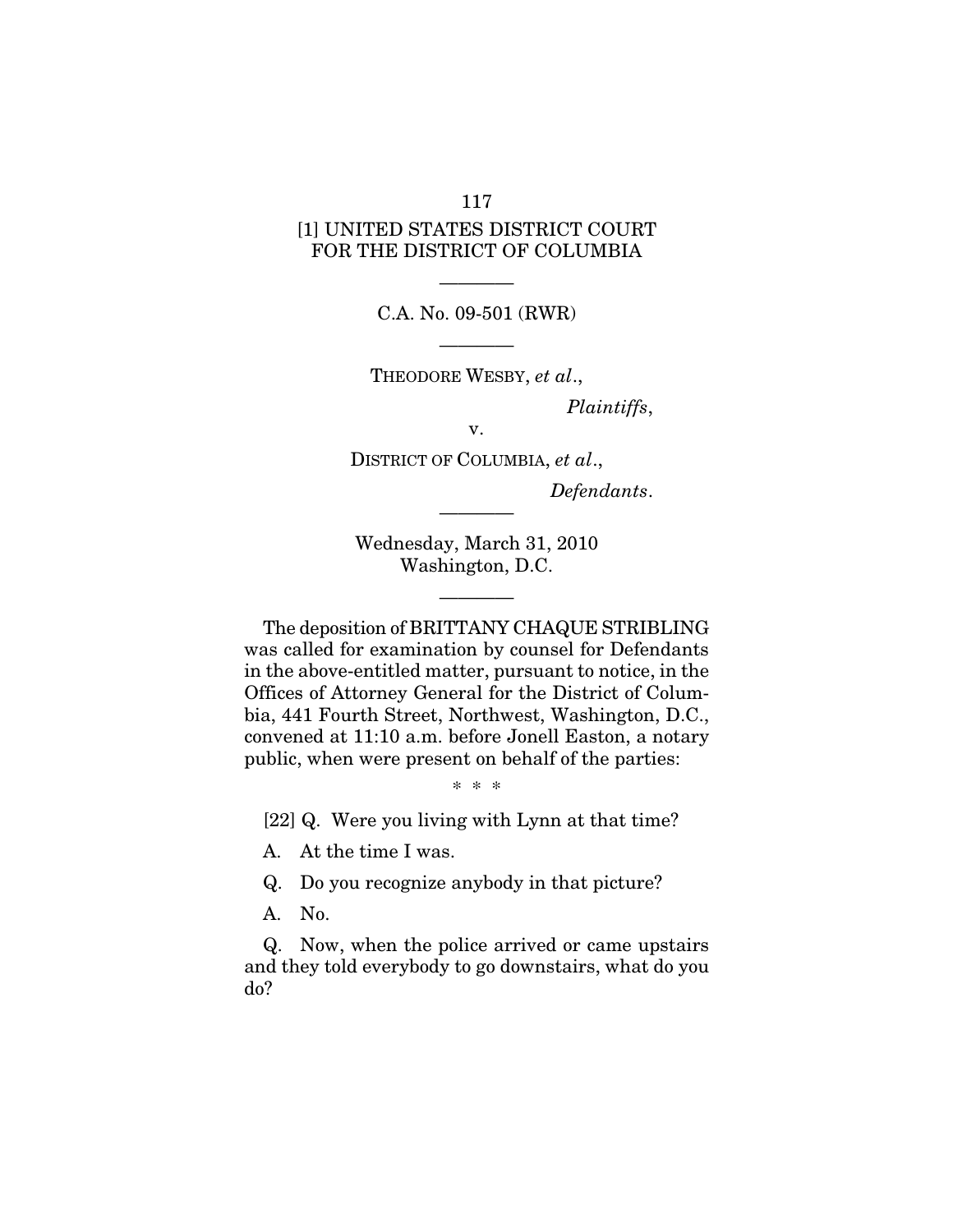A. Got my bag and I was proceeding to walk out the door.

Q. What kind of bag?

- A. A purse.
- Q. Where was it?
- A. Sitting on the floor.

Q. When you were upstairs, were you sitting on the floor just prior to the police arriving?

A. Yes, I was sitting on Lynn's lap.

Q. When you went downstairs, was the room still dim or were the lights on?

A. Lights were on.

Q. What do you recall seeing?

A. I recall seeing everybody sitting on the [23] floor, sitting along the walls, everybody in that exhibit.

Q. Did you, at that, time recognize any of the individuals?

A. No.

Q. Am I correct that you have testified that the only individuals that you knew there that evening were Tasha, Theodore, Joe and Lynn?

A. No.

Q. Who else did you know?

A. Stan.

Q. I'm sorry, and Stan.

When I asked you when you went upstairs and the lights were on, you did recognize Stan?

A. Not at that point.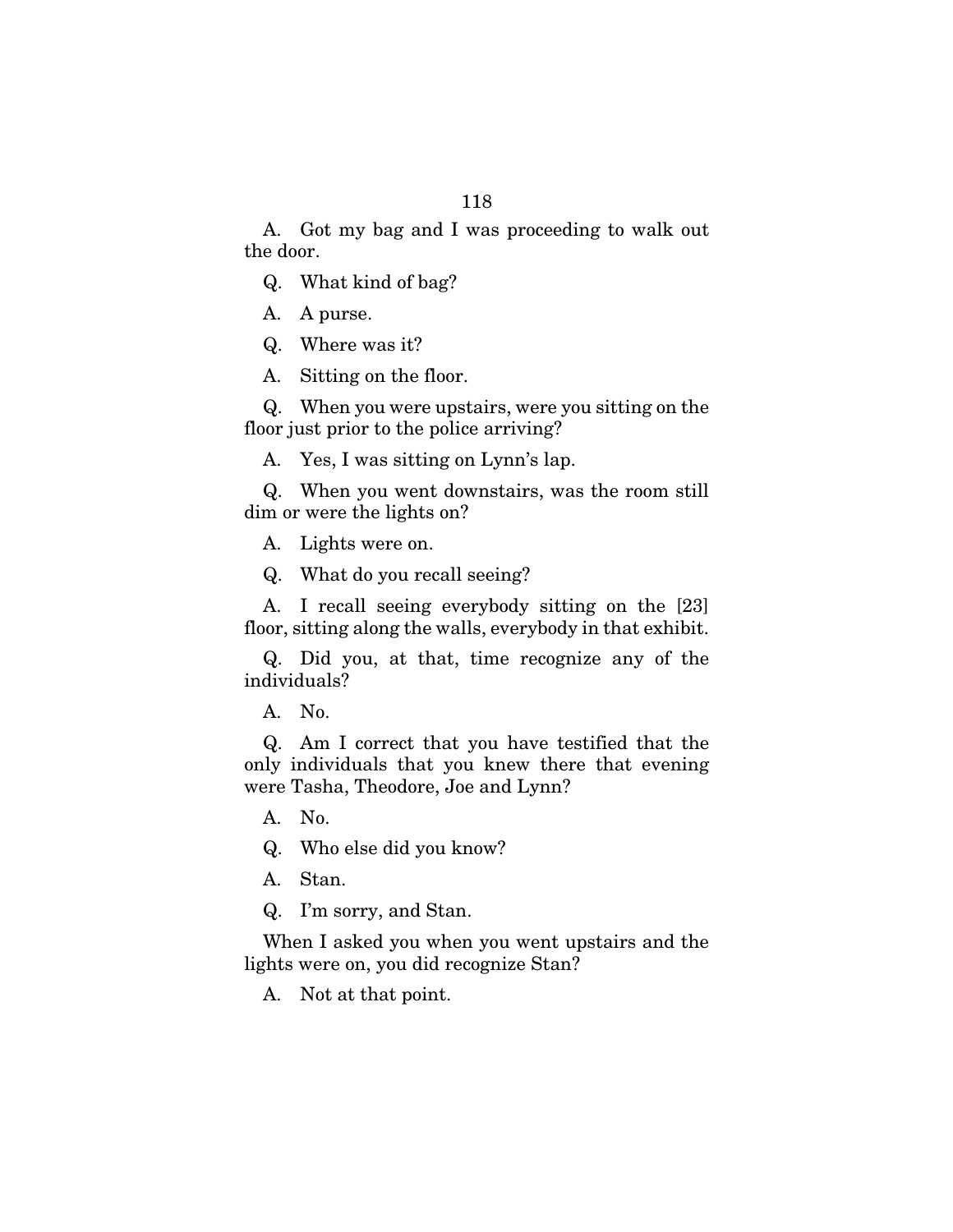Q. At what point did you realize Stan was there?

A. When they told me sit in the corner and I seen Stan.

Q. Where did you know Stan from?

A. Lynn's uncle and his roommate.

[24] Q. Since this arrest on the 16th of March, have you and Lynn talked about what happened at the house this evening?

A. Yes.

Q. What did you say and what did he say?

A. First I asked him why he was there when he knew we are leaving out of town and he said he wanted to wish his friend well before he got married.

Q. Who was the friend?

A. I don't know. I never met the guy.

Q. Do you know if the friend was there?

A. No, I don't know.

Q. Did you ask him who the friend was?

A. No, I didn't.

Q. What did you say to Lynn in response to what you told me he said to you?

A. I said okay, I mean.

Q. Were you upset that he was there?

A. No.

Q. When you went to 115 Anacostia Road, did [25] you know who owned that house?

A. No.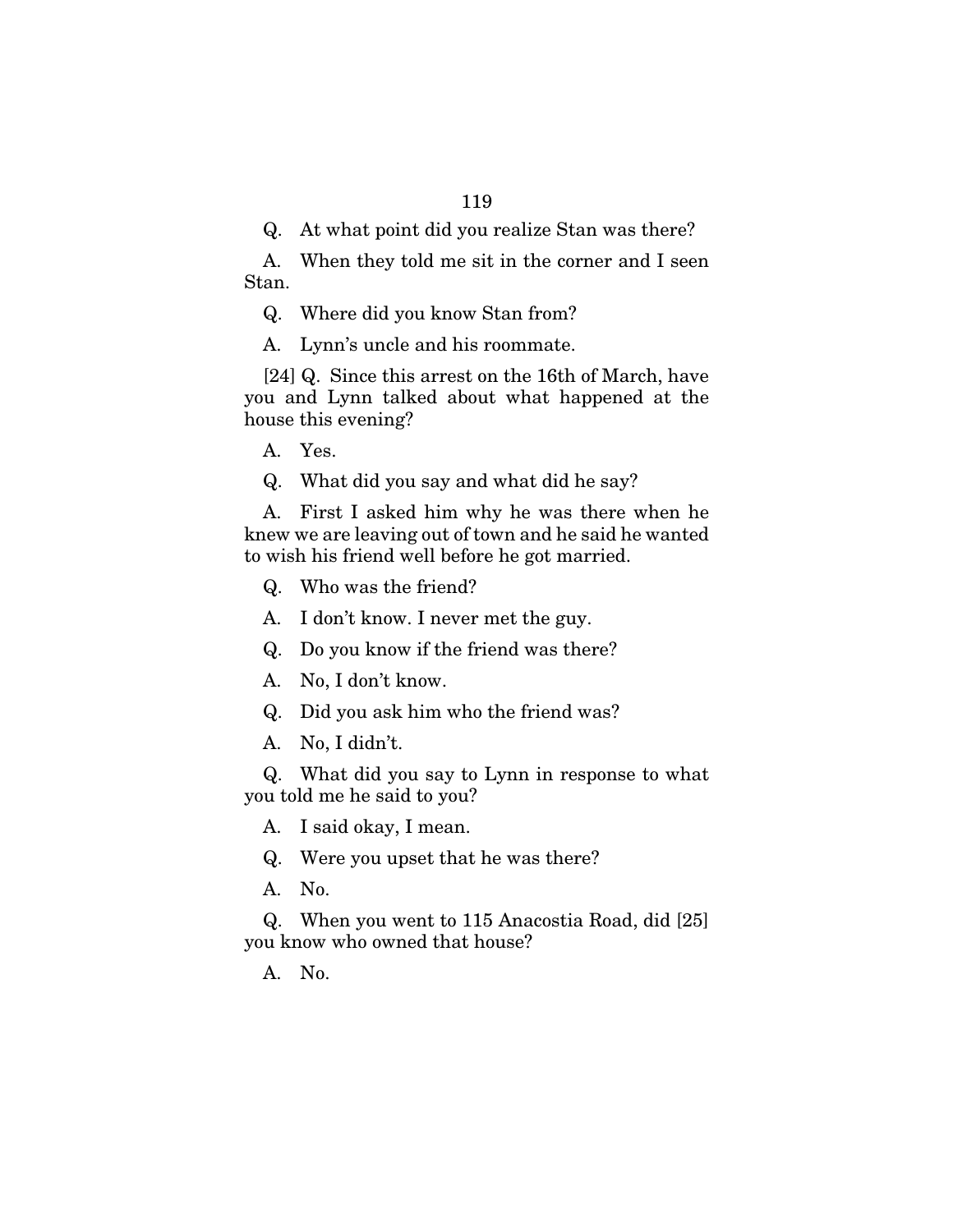- Q. Did you know who was renting the house?
- A. No.
- Q. That was your first time being there?
- A. Yes.

Q. Do you know if that was Lynn's first time being there?

A. Yes.

Q. How do you know?

A. Because I asked him and I know he wouldn't lie.

Q. When the police told everybody to go downstairs, you went downstairs, then what happened next?

A. I proceeded to walk out the door.

- Q. Front door?
- A. Yes,
- Q. And what happened?

A. They were going to let me leave until another police officer walked up, a detective, I

\* \* \*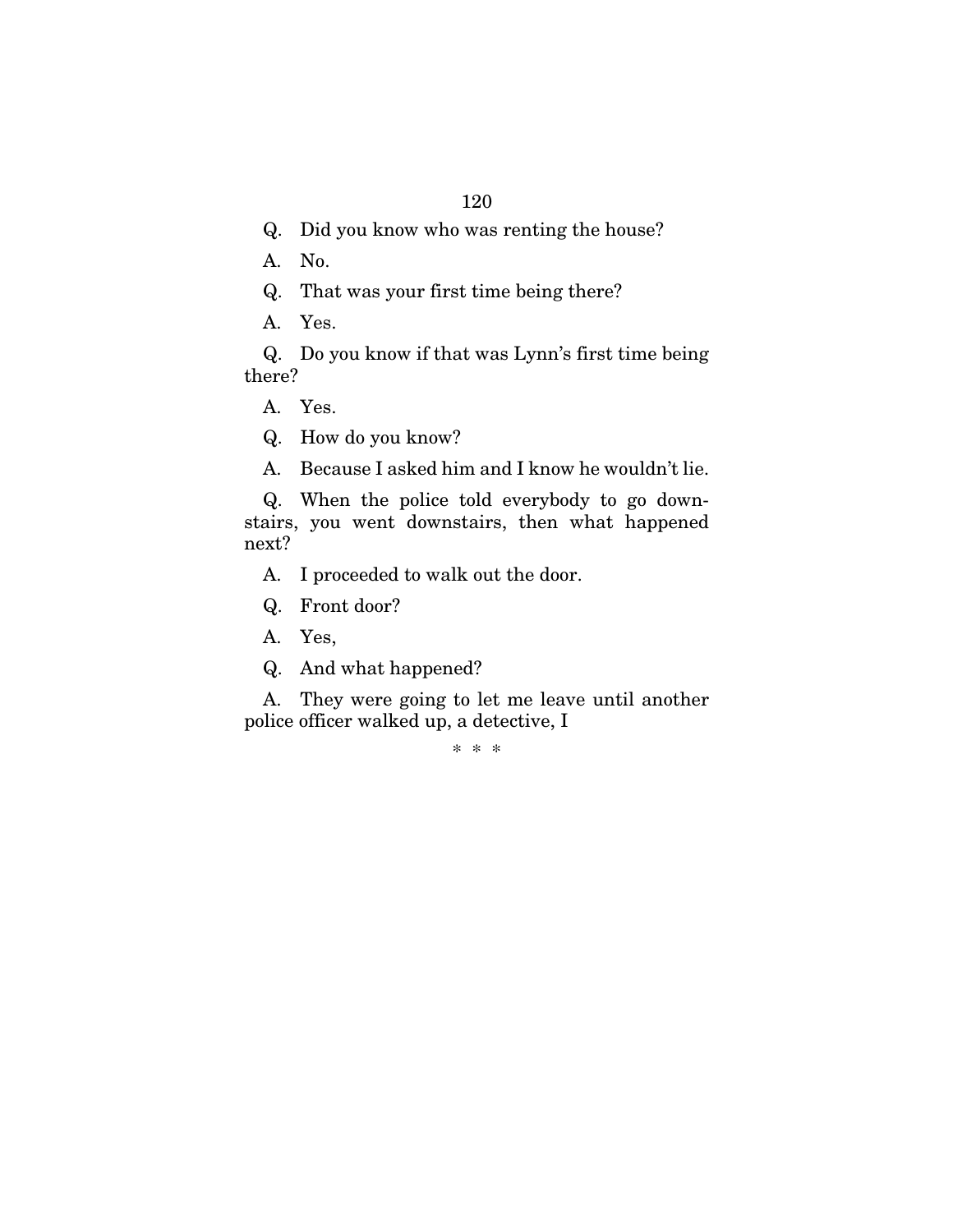# [1] UNITED STATES DISTRICT COURT FOR THE DISTRICT OF COLUMBIA

———— Case No. 09-501 (RWR)

———— THEODORE WESBY, *et al*.,

*Plaintiffs*,

v.

DISTRICT OF COLUMBIA, *et al*., *Defendants*.

Thursday, April 8, 2010 Washington, D.C.

————

———— Deposition of LYNN WARWICK TAYLOR

the plaintiff, called for examination by counsel for the defendants, pursuant to notice, held in the Office of the Attorney General, 441 Fourth Street, N.W., 6th Floor South, Washington, D.C. 20001, beginning at 12:02 p.m., before Kelly Susnowitz, a Notary Public in and for the District of Columbia, when were present on behalf of the respective parties:

\* \* \*

[22] lady sitting down, do you know who that woman is?

A. No, huh-huh. It looks like I may have seen her face before, but I don't know her.

Q. Now, you said that at some point your girlfriend showed up?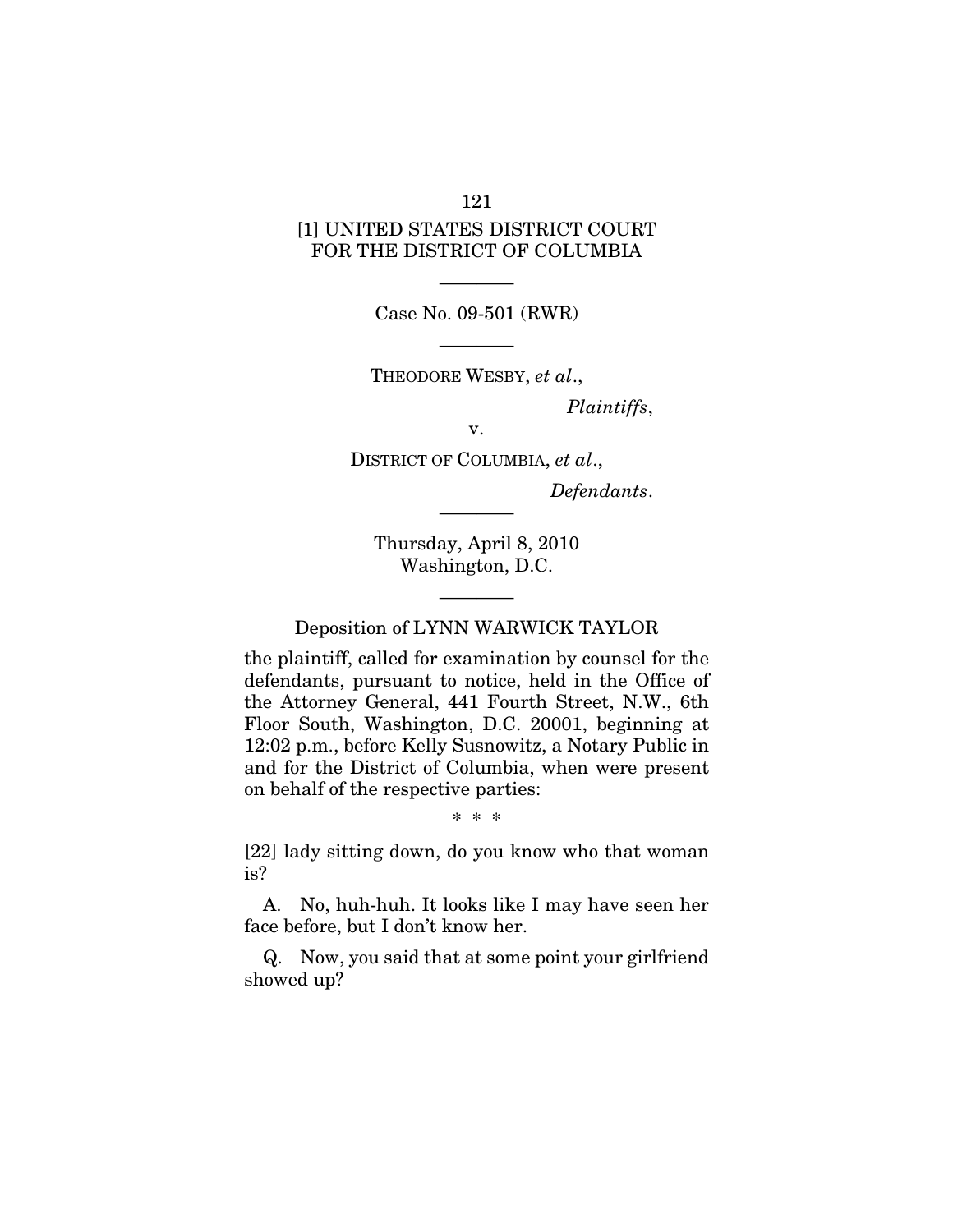A. Yeah, uh-huh, Brittany.

Q. Why was Brittany there?

A. She was coming to get me. We were supposed to go out of town to Atlantic City.

Q. Did Brittany know that you were going to be at 115 Anacostia Road?

A. She knew that I was going to stop by.

Q. Did you tell her why you were going to stop by?

A. I told her I was going to see my sister, that's what I call her, my stepsister.

Q. Did you tell Brittany what was going to be going on in that house?

A. A bachelor's party, yes, sir.

Q. Do you know what time Brittany arrived?

A. I don't remember.

[23] Q. Do you know how long you were in the house before Brittany arrived, approximately?

A. I don't want to give you false information. I don't really remember. That was two years ago. I don't remember.

Q. Do you know if it was more than five minutes, and I'm talking from the time that you arrived –

A. She may have come, maybe, I'm going to say an hour, maybe an hour or two after I was there.

Q. And when she arrived, where within the house were you?

A. I was upstairs. I was upstairs the whole time.

Q. And when she came into the house, did you hear her calling your name?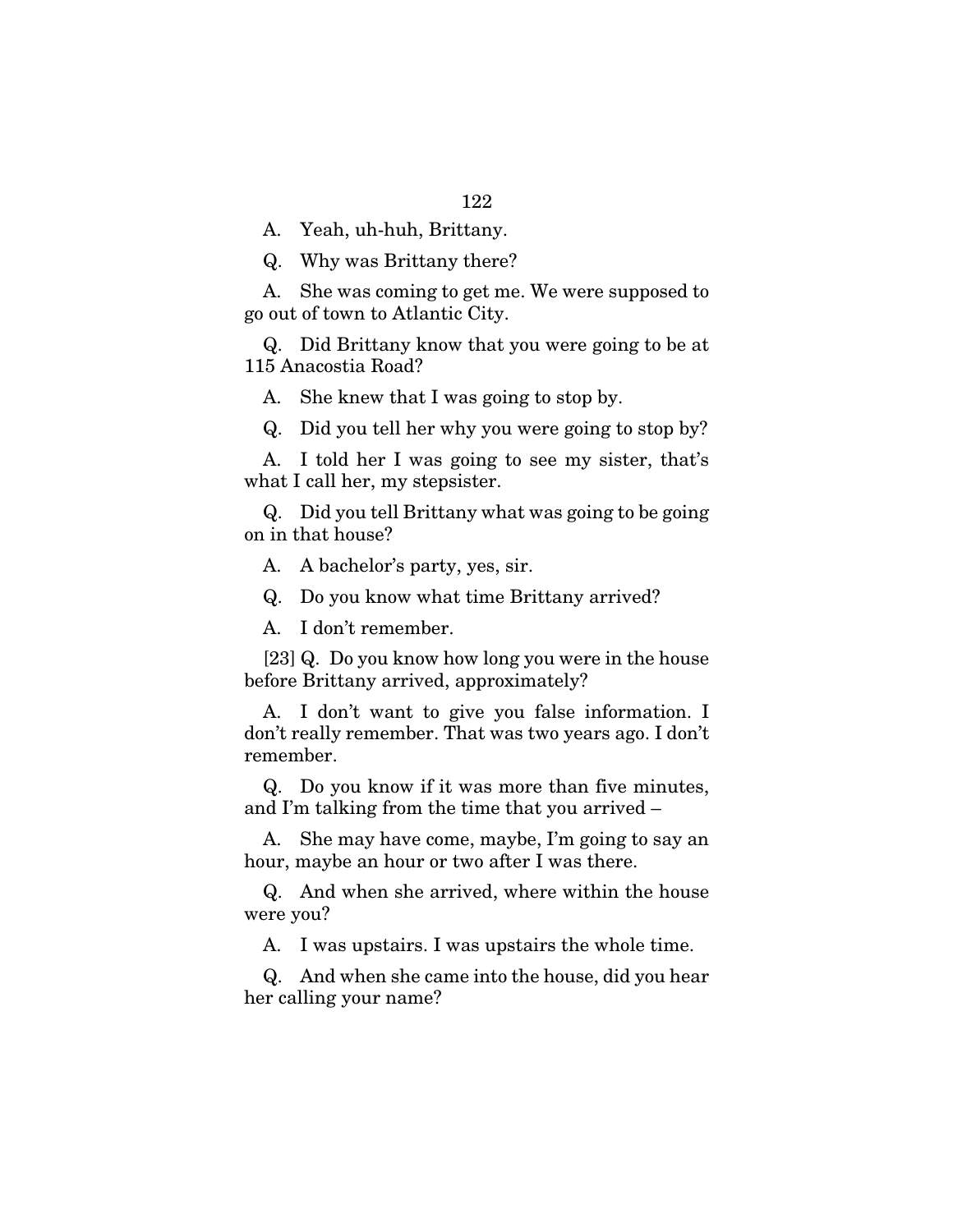A. Yes, she had called me on the cell phone, so I went down and opened the door for her and then we went back upstairs.

Q. When you came downstairs to open the door for Brittany, were there individuals in the living [24] room?

A. You know what, I didn't really pay that much attention. It wasn't that many people in there at that lime or they must have been scattered. I didn't really pay attention. I opened the door and we went back upstairs.

Q. Do you know if there was anybody in the kitchen area?

A. I was upstairs. I don't know.

Q. Did you stay upstairs the entire time, from the time Brittany showed up until the time the police arrived, were you upstairs?

A. I was upstairs, basically, the whole night.

Q. Other than the time that you came downstairs to open the door for Brittany, did you come downstairs at any other point that evening or early morning?

A. I was basically upstairs.

Q. Where were you and Brittany going?

A. Atlantic City.

[25] Q. What time were you supposed to leave?

A. We were supposed to leave that night. I told her I was going to run some errands and we were waiting on her friend who was coming from North Carolina, a young lady named, Jakcqway, and her and her boyfriend was going with us to Atlantic City and we never made it.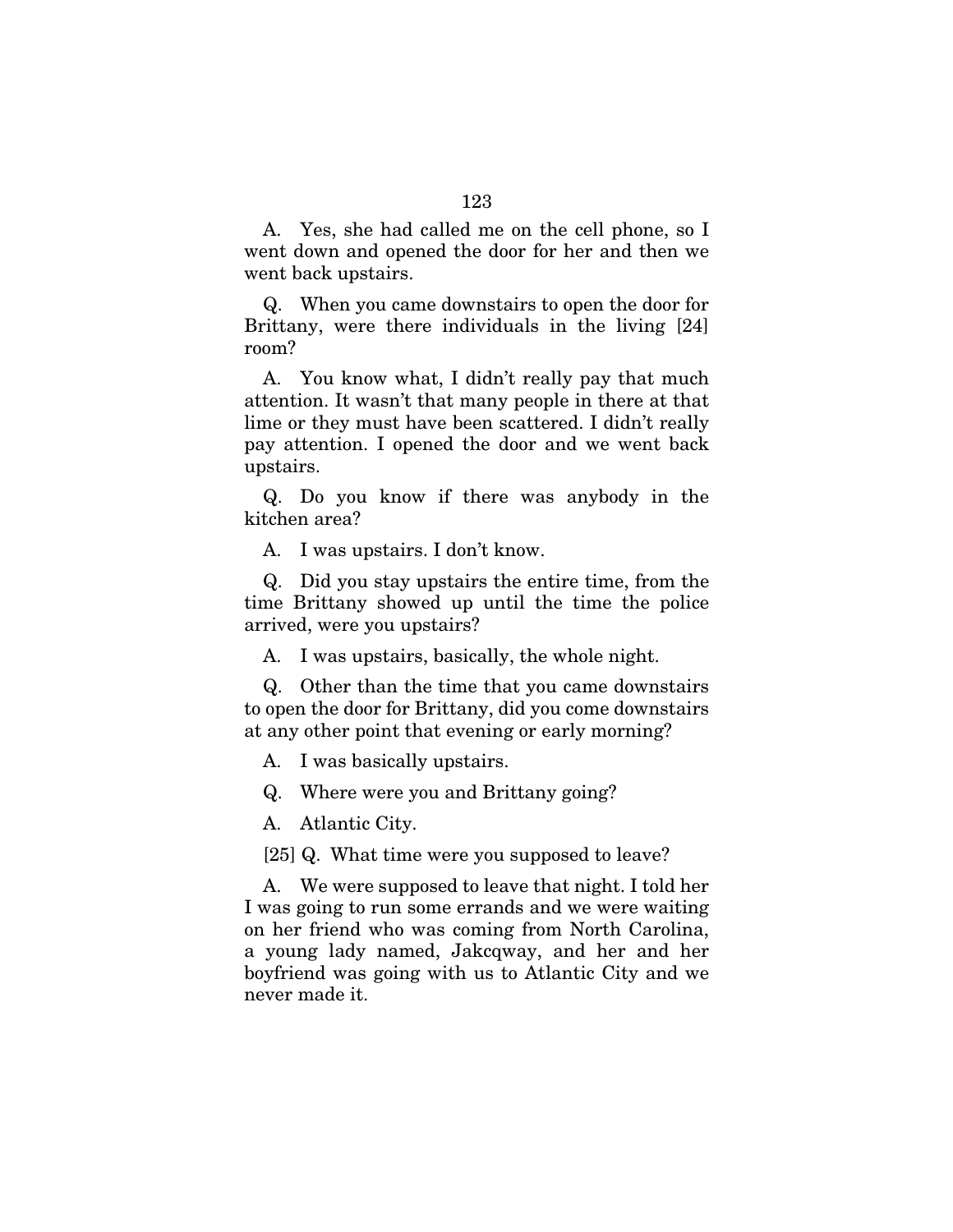Q. Do you still see Brittany?

A. No, she left me.

Q. When was the last time – when did the two of you break up?

A. I don't know man, maybe a year and something ago.

Q. Since the breakup, you have not seen her?

A. Not at all. I heard she was a little big, having a baby or something.

Q. Let me ask, maybe, the obvious question, you are not the father of that baby?

A. No, not at all.

Q. Did you know if Brittany ever worked at the dance clubs or the strip clubs?

\* \* \*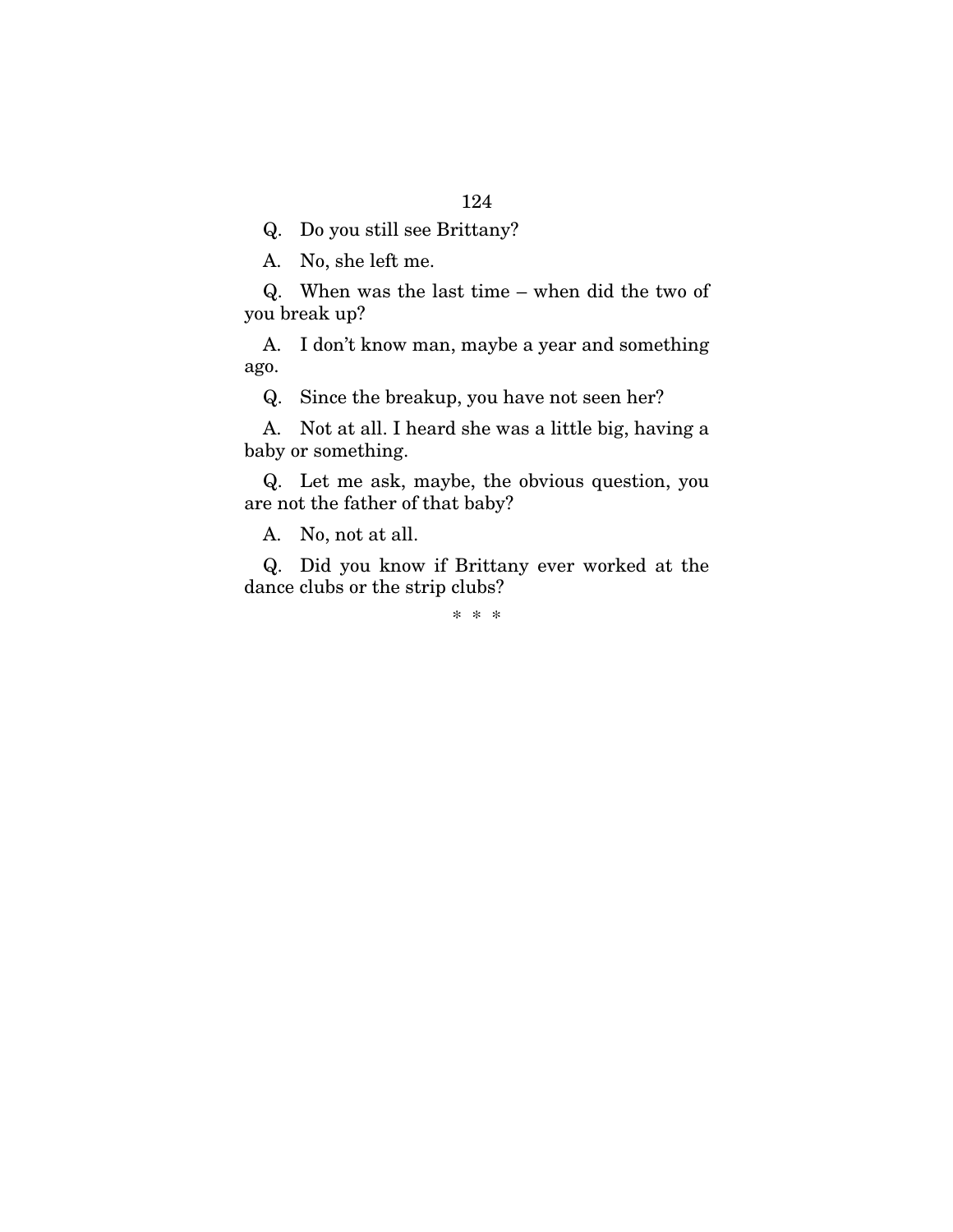# [1] UNITED STATES DISTRICT COURT FOR THE DISTRICT OF COLUMBIA

125

———— C.A. No. 09-501 (RWR)

———— THEODORE WESBY, *et al*.,

*Plaintiffs*,

v.

DISTRICT OF COLUMBIA, *et al*., *Defendants*.

Wednesday, March 31, 2010 Washington, D.C.

————

————

The deposition of ALISSA SHANTAY COLE was called for examination by counsel for Defendants in the above-entitled matter, pursuant to notice, in the Offices of Attorney General for the District of Columbia, 441 Fourth Street, Northwest, Washington, D.C., convened at 2:10 p.m. before Jonell Easton, a notary public, when were present on behalf of the parties:

\* \* \*

[6] A. Okay.

Q. Lastly, if, for any reason, you need a break, let me know.

A. Okay.

Q. And the only time that I will not allow you to take a break is if I have asked a question and you have not given an answer. I would like you to give an answer before we take a break. Okay?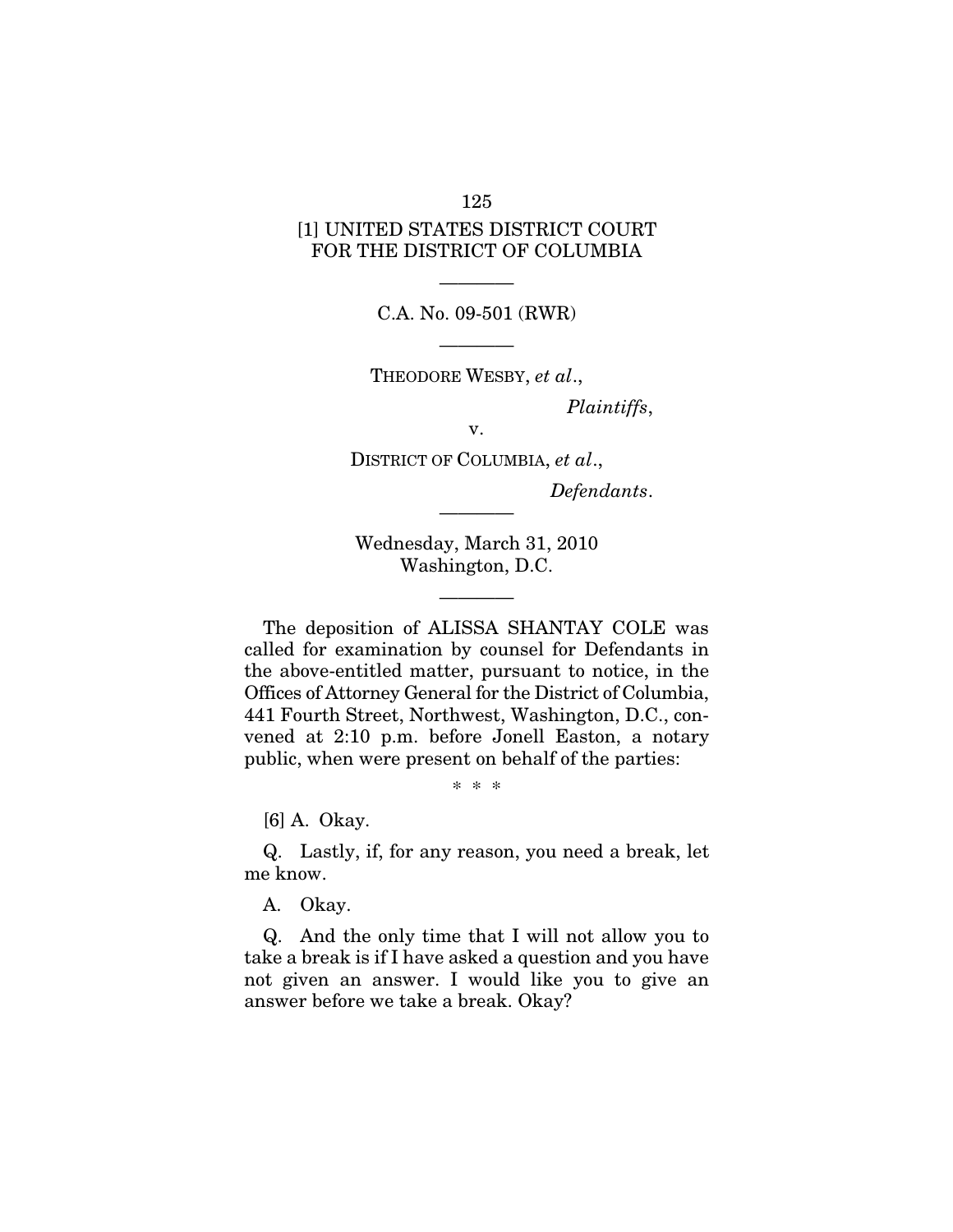A. Okay.

- Q. Ms. Cole, do you go by any other nicknames?
- A. Lola.

MR. LATTIMER; One of the things is she can't take down a nod of the head, so if you could say yes or no.

THE WITNESS: Okay, no problem.

### BY MR. JACKSON:

Q. How do you spell that?

A. L-O-L-A.

Q. Under what circumstance do you use the name Lola?

[7] A. I use it as a dance name and nickname.

Q. And is dancing your profession?

- A. Yes.
- Q. Where do you work?
- A. Irving's.
- Q. How long have you been there?
- A. About three years.
- Q. What is your date of birth?
- $A.$

Q. What is your Social Security number?

 $A.$ 

Q. Do you receive any kind of financial assistance or medical assistance from the D.C. government?

- $A.$
- $Q.$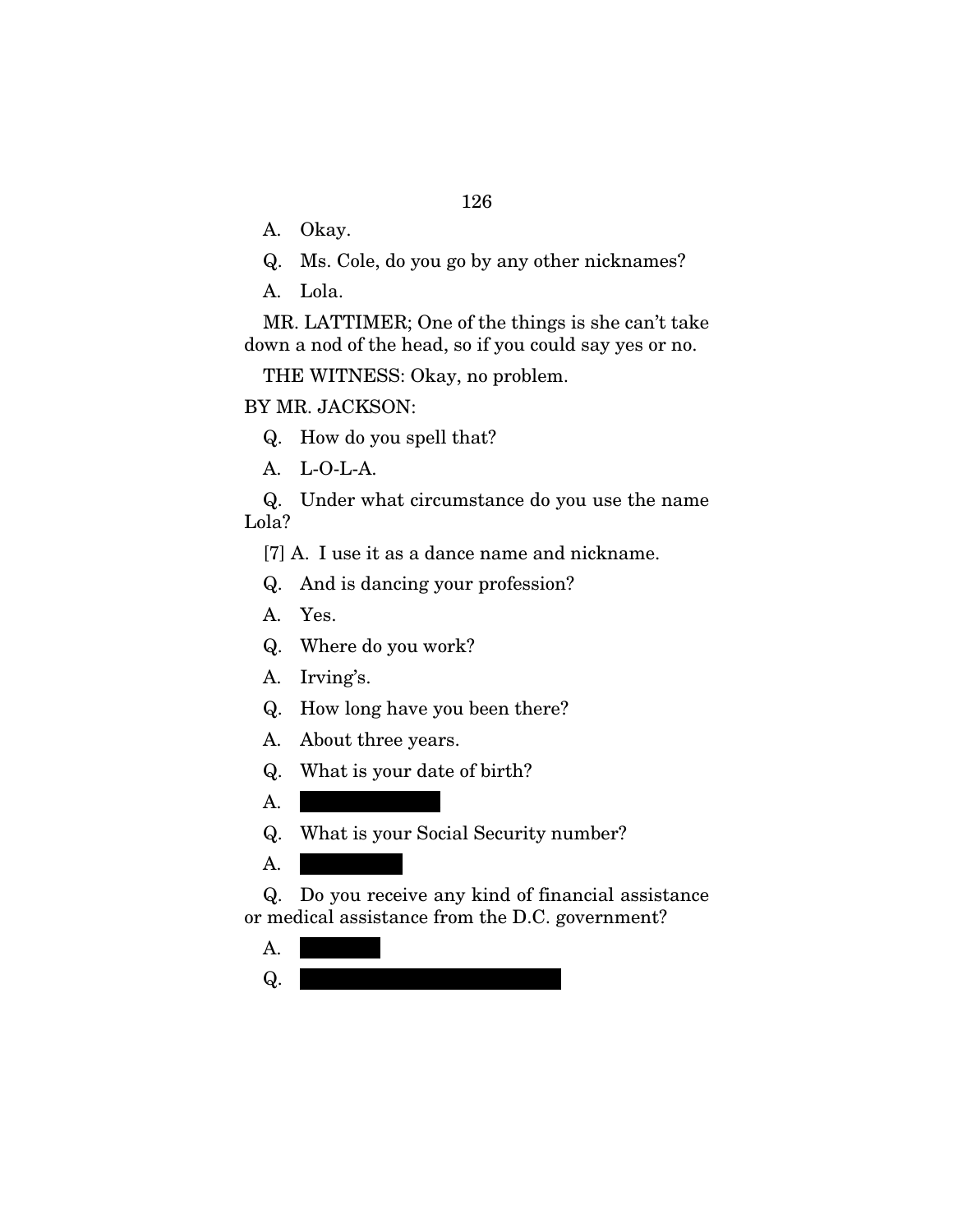

- Q. Is her birthday coming up soon?
- A. July.

Q. Let me move to the late night of March 15, early morning March 16, 2008. At some point during either the 15th or 16th, were you at 115 Anacostia Road, N.W. in Washington?

- A. Yes.
- Q. What time did you arrive there?
- A. I think between 11:00 and 12:00,
- Q. And what was the purpose of going there?
- A. I was going to a bachelor party.
- Q. Did someone ask you?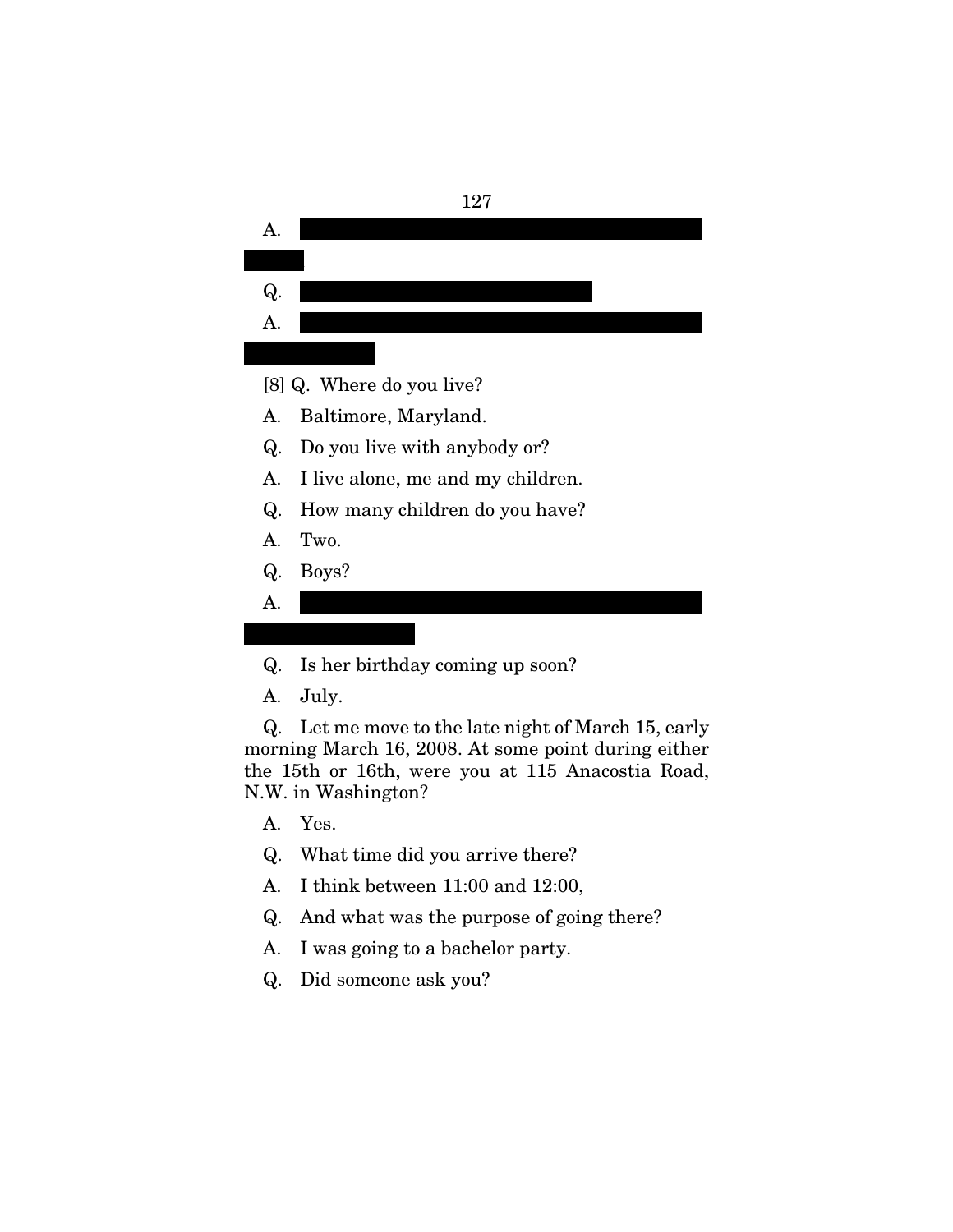[9] A. Yeah, a girlfriend asked me, we were at Irving's and we left to go to the party.

Q. Who was the girlfriend?

A. Brittany Brown.

Q. Prior to March 15, had you ever been at 115 Anacostia Road before?

A. No.

Q. Was its just you and Brittany when you went from work to Anacostia Road?

A. It was just us two.

Q. And did you drive there or did she drive?

A. She drove.

Q. Do you know if Brittany Brown had ever been at 115 Anacostia Road?

A. No, she hadn't been there before.

Q. Remember what I said, let me finish my question before you give the answer.

How do you know she had never been there before?

A. Just my friend, she said do you want to go do this party, bachelor party, and I said yes, I

\* \* \*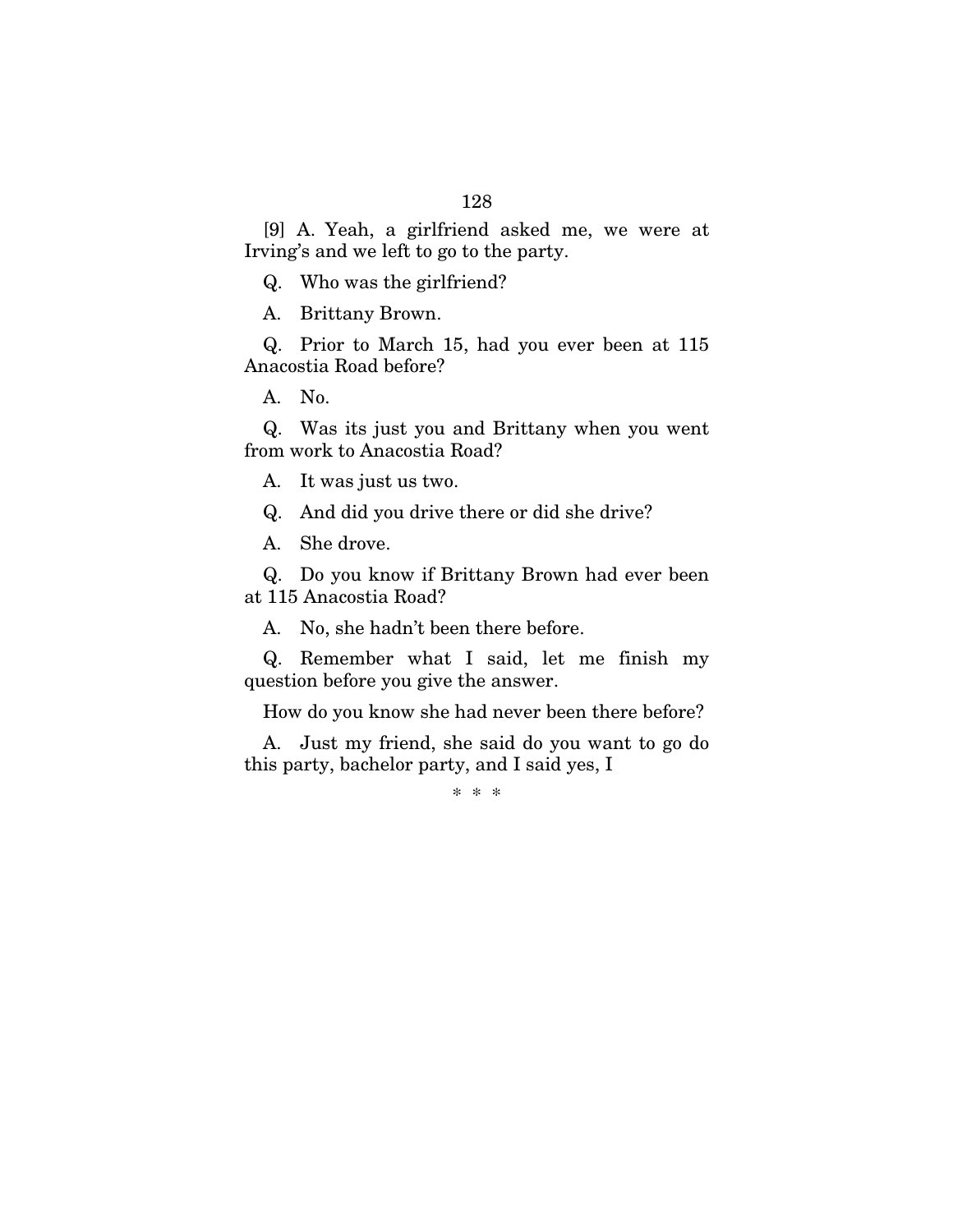## UNITED STATES DISTRICT COURT FOR THE DISTRICT OF COLUMBIA

[Filed 04/01/11]

Civil Action No. 09-571 (RMC)

————

————

THEODORE WESBY, *et al*., *Plaintiff*,

v.

DISTRICT OF COLUMBIA, *et al*., *Defendants*.

————

### DEFENDANT ANTHONY CAMPANALE'S RESPONSES AND OBJECTIONS TO PLAINTIFFS' FIRST SET OF INTERROGATORIES

Pursuant to Fed. R. Civ. Pro. 33, Defendant Anthony Campanale, having been first duly sworn under oath, upon information and belief, gives the following answers to interrogatories propounded to defendant by plaintiff:

(a) Defendant reserves the right to amend, revise, or supplement its answers to these interrogatories if and when new or different information becomes available.

(b) For any additional responsive information made available through deposition testimony, the defendant incorporates such information for the purpose of giving the plaintiff notice that such information exists, but does not adopt such testimony as accurate and complete.

(c) Defendant, in accordance with Fed R. Civ. Pro. 33(d), may refer plaintiffs to the documents attached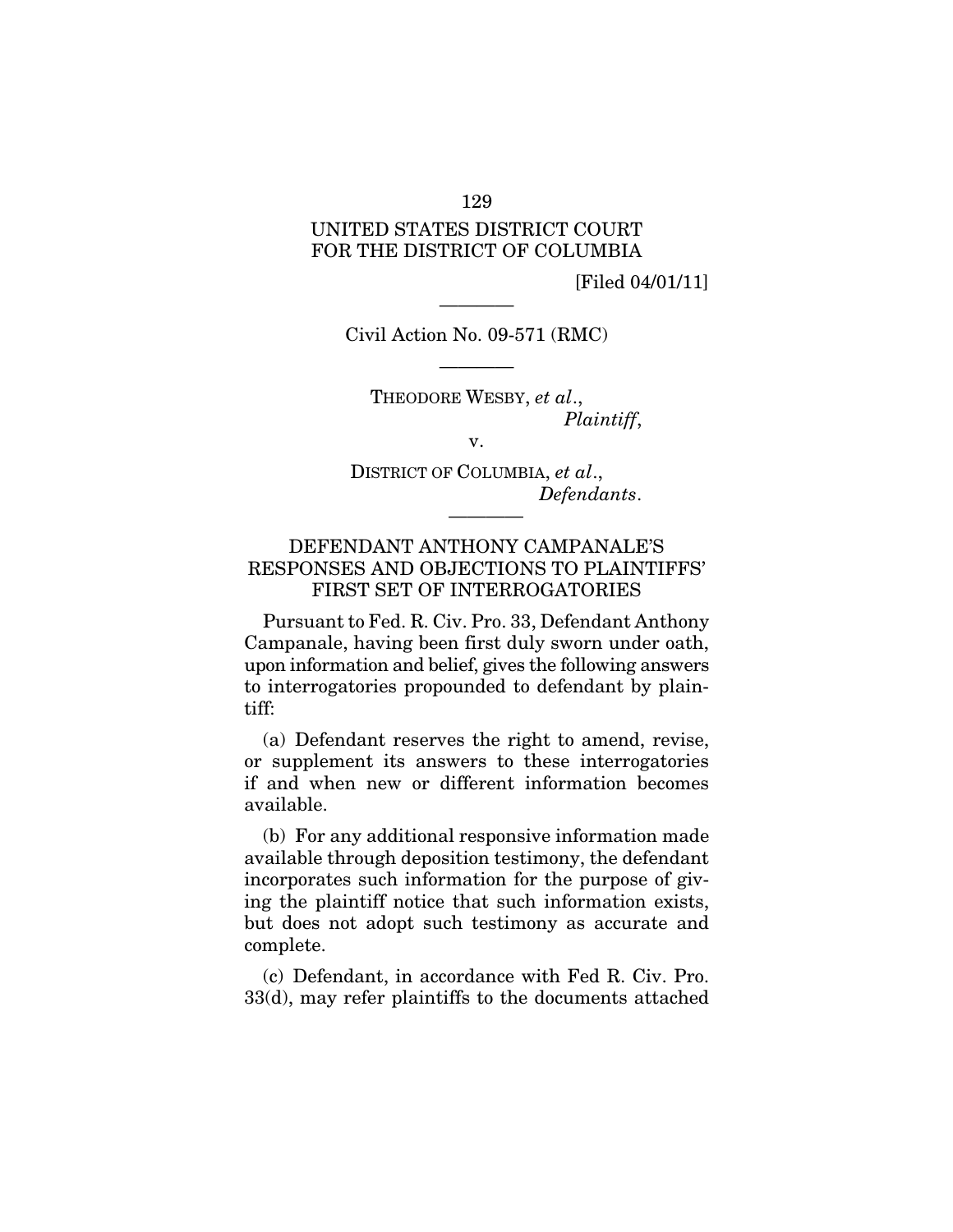hereto in order to answer these interrogatories when such answer "maybe derived or ascertained" from the document[s] and "the burden of deriving or ascertaining the answer is substantially the same" for both parties.

(d) Defendant objects to the production of any information that is protected by the attorney-client privilege, deliberative process privilege, work product doctrine or any similarly recognized privilege. Inadvertent production of any information or documents so privileged does not constitute a waiver of such privilege or any grounds for grounds for objecting to the discovery request.

(e) Defendant objects to any part of the Plaintiffs' instruction that seeks to impose any discovery requirements outside the scope of the rules, especially any obligation to produce information not in the Defendant's control or not currently known to its attorneys after reasonable inquiry.

#### INTERROGATORIES

1. Please fully state your full name, date of birth, martial status, social security number, business address and residential address for the last five years, and your spouse's name.

RESPONSE: Further the defendant objects to this Interrogatory to the extent that it seek my residential address for the last five years, my date of birth, my marital status, and my social security number because such information is an unwarranted invasion of my privacy. Subject to and without waiving the above objections, I answer this interrogatory as follows: my name is Anthony Campanale; my business address is 100 42nd St NE Washington, DC 20019.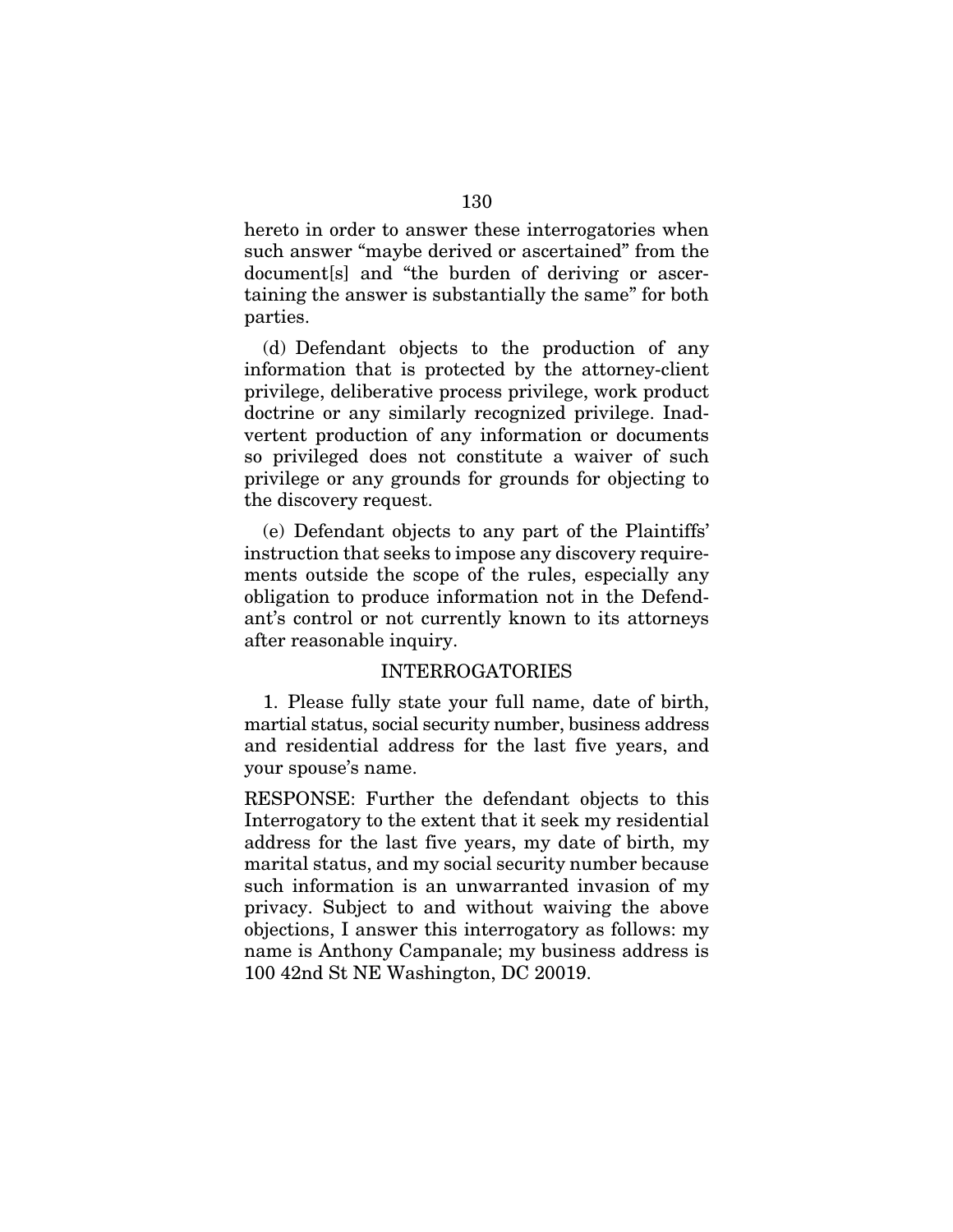2. Give a concise statement of the facts surrounding the arrest of the plaintiffs as you contend it occurred. In answering, please identify each and every document utilized, review or relied upon to respond or which allegedly supports the representations in your response, and specifically identify the individual answering this interrogatory.

RESPONSE: I was on routine patrol with Officer Parker when Officer Jarboe called to inform us that there were people in a house at 115 Anacostia Avenue, NE, Washington. When we arrived at the address Officer Jarboe told us that the people in the house should not be there. He also told us that he had received information from neighbors that this was an ongoing problem. Officer Jarboe further said that the neighbors had advised him that the house was abandoned and nobody should be in it. I then proceeded to the rear of the house to make sure that nobody ran out the back door. As I entered the back door I observed all of the individuals sitting on the floor in the living room. I observed some individuals holding cups of liquor and beer and there were cups of liquor and beer on the floor. I could also smell marijuana. I also observed female provocatively dressed with dollars bills in a garter belt around their leg. All individuals were asked who the owner of the house was and where the owner was. The individuals were asked to sit in the living room. I then proceeded to take pictures of all the individuals and every room in the house. Sergeants Suber and Matthews then arrived on the scene and at that point we began asking the individuals for identification. When asked who gave them permission to be in the house plaintiff Natasha Chiitam indicated that a woman by the name of "Peaches" gave them permission. I know that Officer Parker spoke with "Peaches" but she refused to come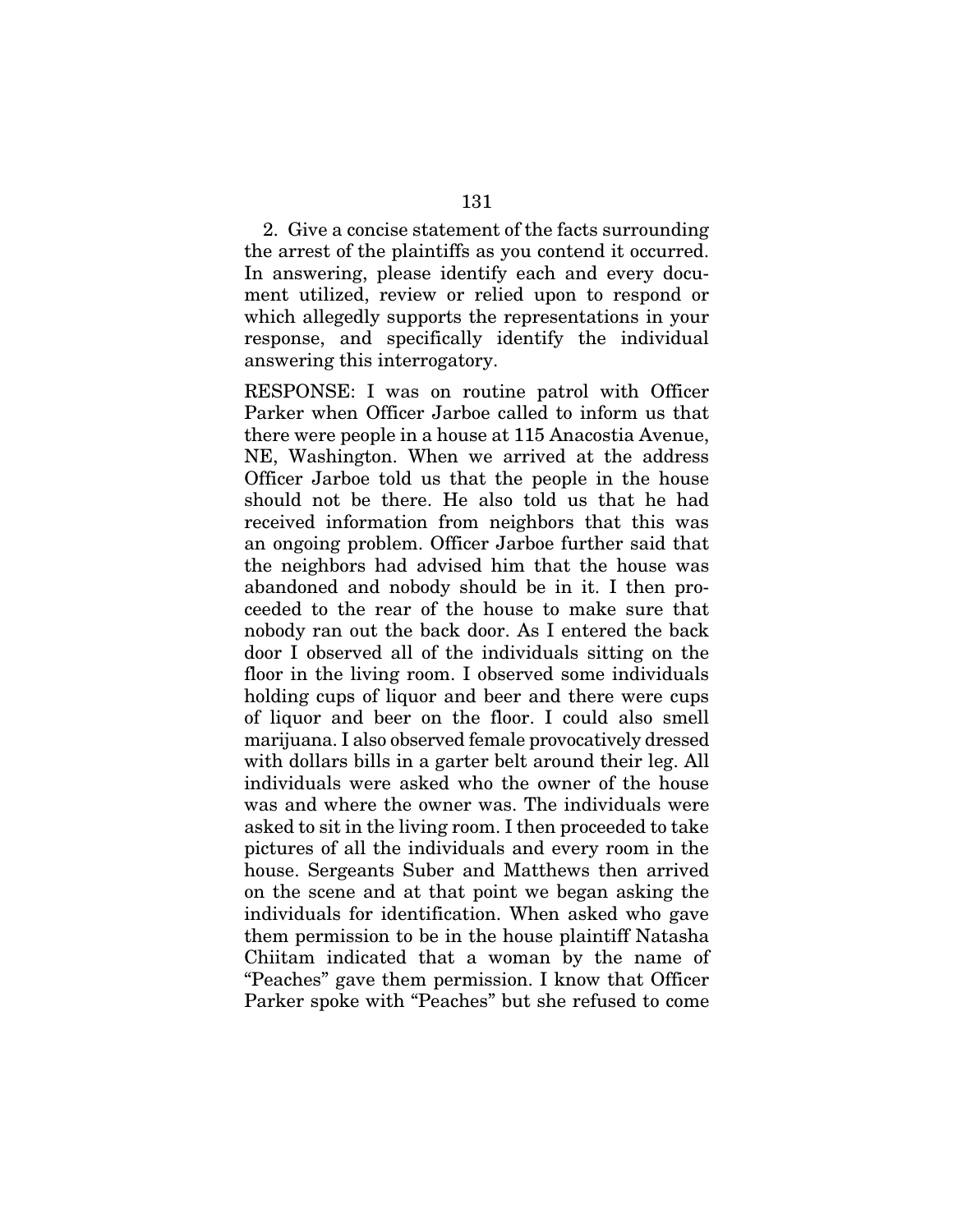back to the house. None of the individuals could say who gave them permission to be in the house. Sergeant Suber made the decision to arrest the individuals for unlawful entry, After the scene was cleared I returned to the Sixth District police station for processing.

3. For each plaintiff, detail each and every illegal act that you observed him or her engage in. In answering, state with specificity where each identified plaintiff was located at the time that he/she was engaged in the illegal conduct alleged and all evidence that you collected in support of the alleged illegal conduct.

RESPONSE: Each of the plaintiffs was arrested for unlawful entry.

4. State the name, home address, home telephone number, occupation, business address and business telephone number of all persons known to you who claim that they witnessed all or part of the incident referenced in the complaint, or who were near or at the scene at the time of the occurrence. State concisely but completely what such persons claim to have witnessed.

RESPONSE: Defendant objects to this Interrogatory to the extent that it requests me to disclose the home address and telephone numbers of all persons who claim to have witnessed all or part of the incident referenced in the complaint because providing such information is an unwarranted invasion of privacy. In any event, I do not know the home addresses and telephone numbers of those who claim to have witnessed all or part of the incident. I did not question any of the police officers or officials as to what the observed, and therefore, I don't know what they claimed to have witnessed.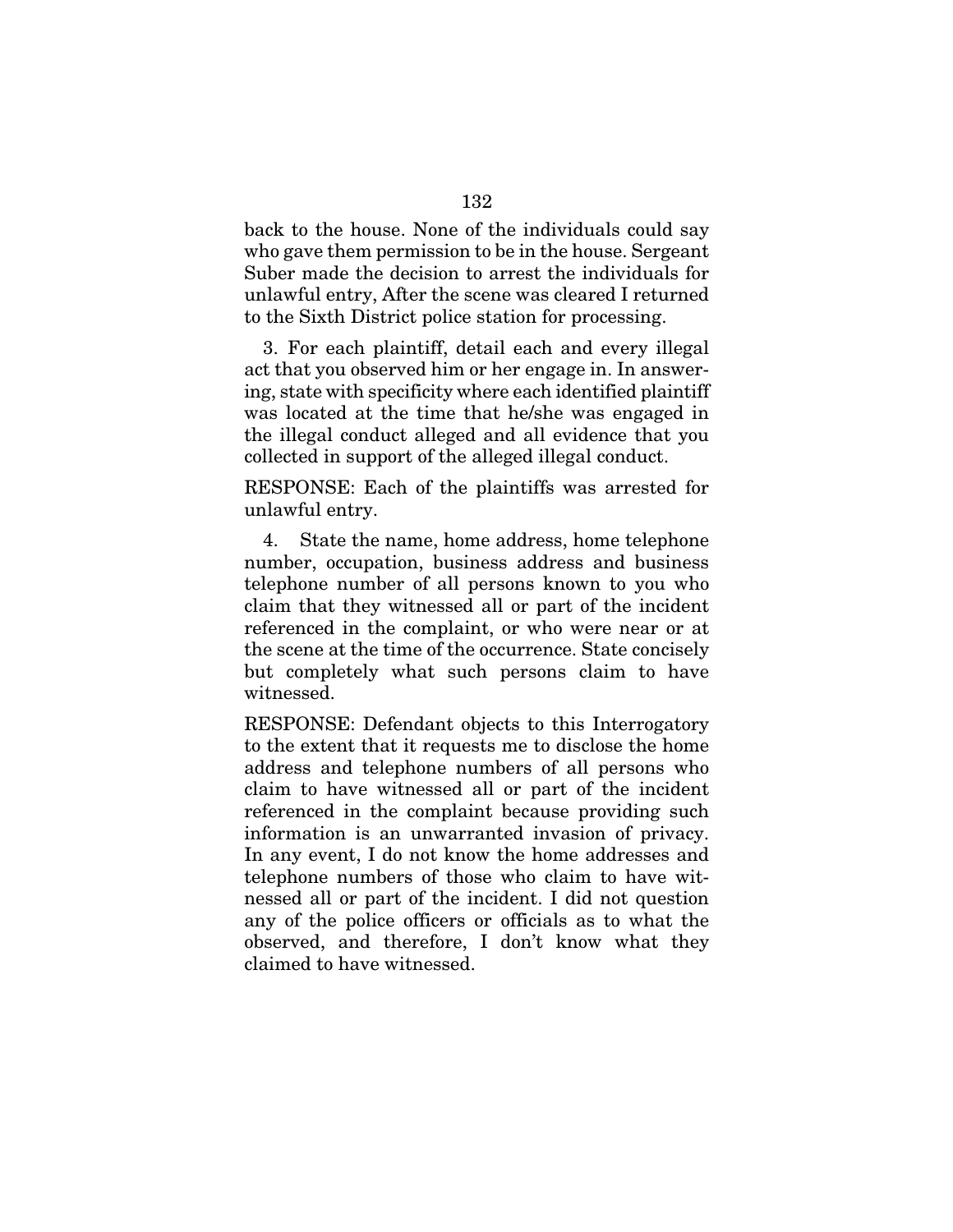5. State the name, home address, home telephone number, occupation, business address and business telephone number of all persons known to you who arrived at the scene within one (1) hour after the occurrence. State concisely but completely of what such persons claim to have witnessed.

RESPONSE: Defendant objects to this Interrogatory to the extent that it requests me to disclose the home address and telephone numbers of all persons who arrived on the scene within one (1) hour after the occurrence because providing such information is an unwarranted invasion of privacy. In any event, I do not know the home addresses and telephone numbers of those who may claim to personal knowledge of the occurrence. Subject to and without waiving the above objections, Officer Parker, Officer Cory Bonds, Officer Khan, Officer Espinosa, Officer Jarboe, Sergeant Suber, Sergeant Mathews, Officer Newman, MPO Phifer arrived at the scene within one hour after the occurrence and their address is 100 42nd St NE Washington DC 20019; (202) 698-0880. I don't know what they claimed to have witnessed.

6. State the name, home address, home telephone number, occupation, business address and business telephone number of all persons known to you who are known by you to have, or have claimed to have, personal knowledge or information of relevant facts which may pertain to the cause of the occurrence. State concisely but completely the nature of such personal knowledge or information.

RESPONSE: Defendant objects to this Interrogatory to the extent that request I disclose the home address and telephone numbers of all persons who have or claim to have personal knowledge or information of the facts in this case because providing such information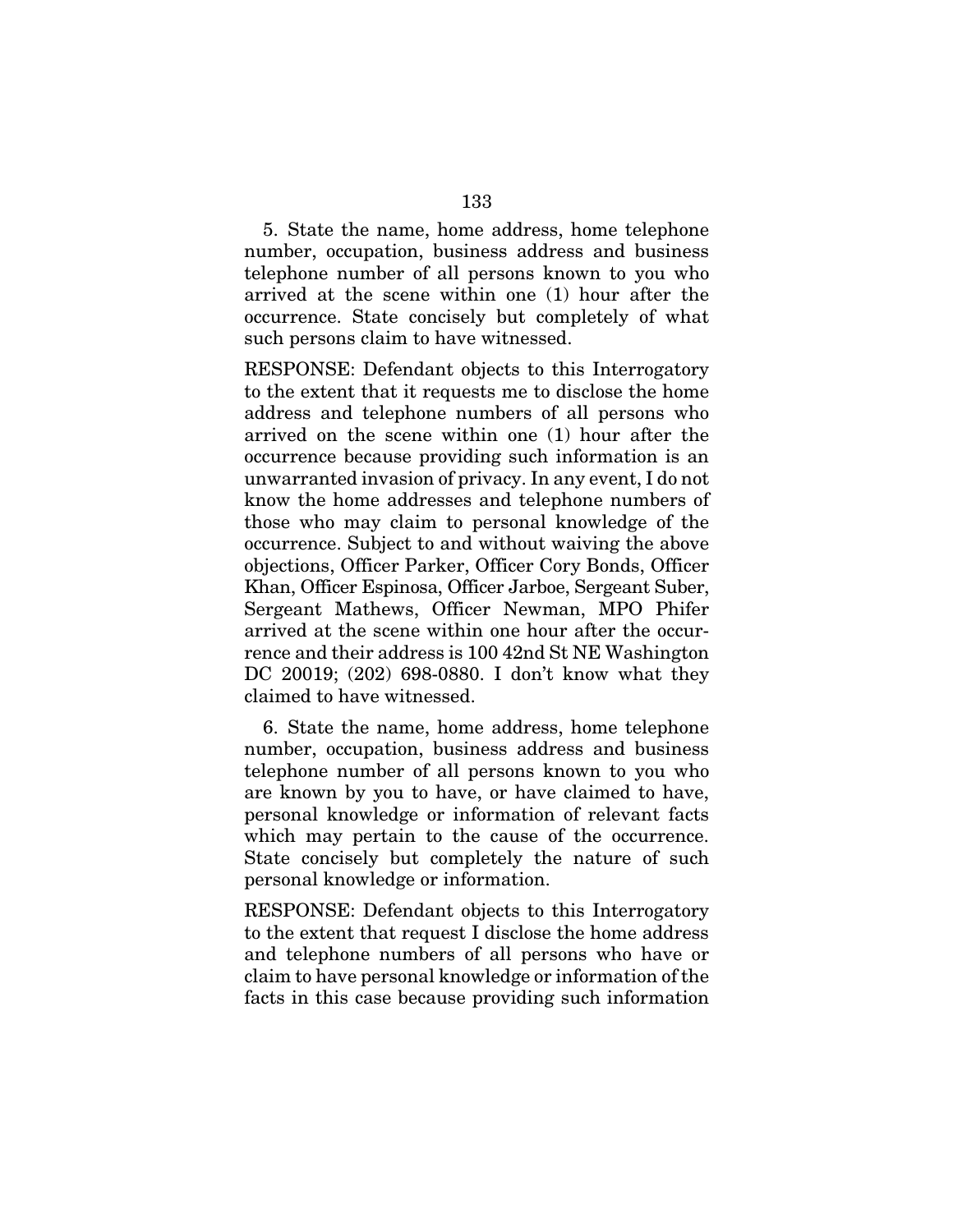is an unwarranted invasion of privacy. In any event, I do not know the home addresses and telephone numbers of those who may claim to personal knowledge or information of the occurrence. Subject to and without waiving the above objection, I don't know who claims to have personal knowledge or information of relevant facts which may pertain to the cause of the occurrence.

7. Have any of the persons whose names were furnished in response to any of the foregoing Interrogatories, or anyone else, made or given to you any statement or report concerning the incident which is the subject of this lawsuit? If the Answer is in the affirmative, state the name, home address, home telephone number, occupation, business address and business telephone number of each such person who made or gave such statement or report, the dates thereof, the content of each such statement, whether it was written or reduced to writing and the names and addresses of any and all persons in custody of possession thereof. Please attach a copy of the same to your Answers.

RESPONSE: No one has given me a statement. I am not aware of any statements that exist.

8. State the name, present home address, occupation and business address of any and all persons who made an investigation to ascertain any fact relevant to the issues in this case, including particularly, but not exclusively, all investigators, officers, detectives, police officials, experts and/or specialists. State concisely but completely the facts ascertained. If you will do so without a Request for Production, please attach a copy of any resulting reports(s) to your Answers.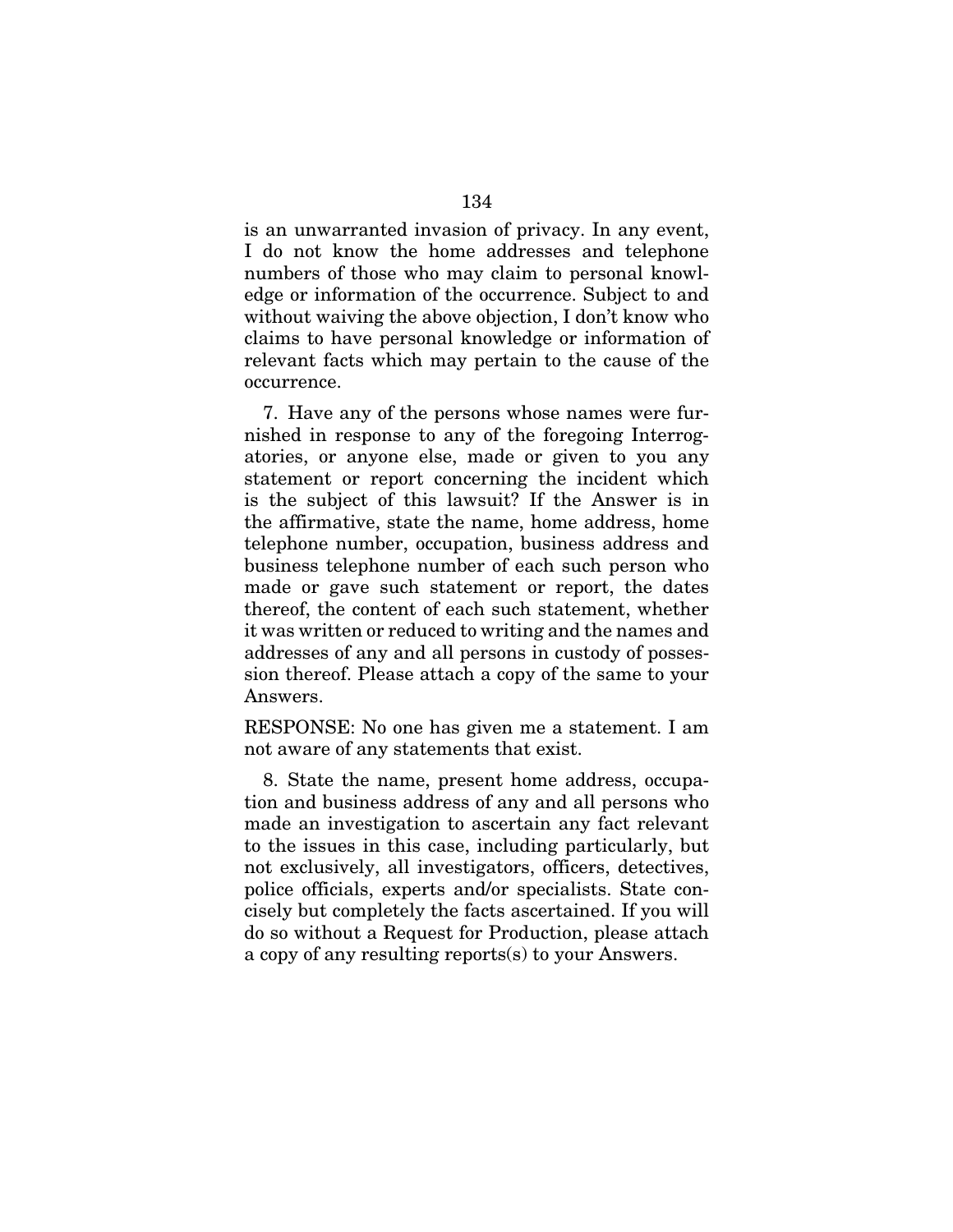RESPONSE: Defendant objects to this Interrogatory to the extent that request I disclose the home address of persons who investigated the facts at issue in this case because providing such information is an unwarranted invasion of privacy. In any event, I do not know what investigation this Interrogatory is referencing. Subject to and without waiving the above objection, to the best of my knowledge there was no investigation or interviews done other that what was conducted on the scene. I do not have in my custody or possession any investigative reports.

9. Did any of the plaintiffs make or give to you, or your agents or representatives, any statement or report concerning the occurrences referred to in the complaint or concerning any fact pertaining to any issue in this case? If the answer is in the affirmative, state when, where and to whom such statement(s) was/were made or given, whether or not it is in writing, the content of such statement, the name, home address, home telephone number, occupation, business address and business telephone number of any and all persons who have the original, and attach a copy thereof to your answers.

RESPONSE: I recall asking several of the individuals for identification and who gave them permission to be in the house. I do not recall which individuals I questioned. As previously stated only plaintiff Chittam said that Peaches gave them permission to be in the house. Others stated that they were there at the invitation of somebody else.

10. Have you engaged any expert(s) whom you intend to call as witness(es) at trial, whether in anticipation for trial, preparation for litigation, or for any other purpose contemplated to obtain opinions, advice or information regarding facts or issues relevant to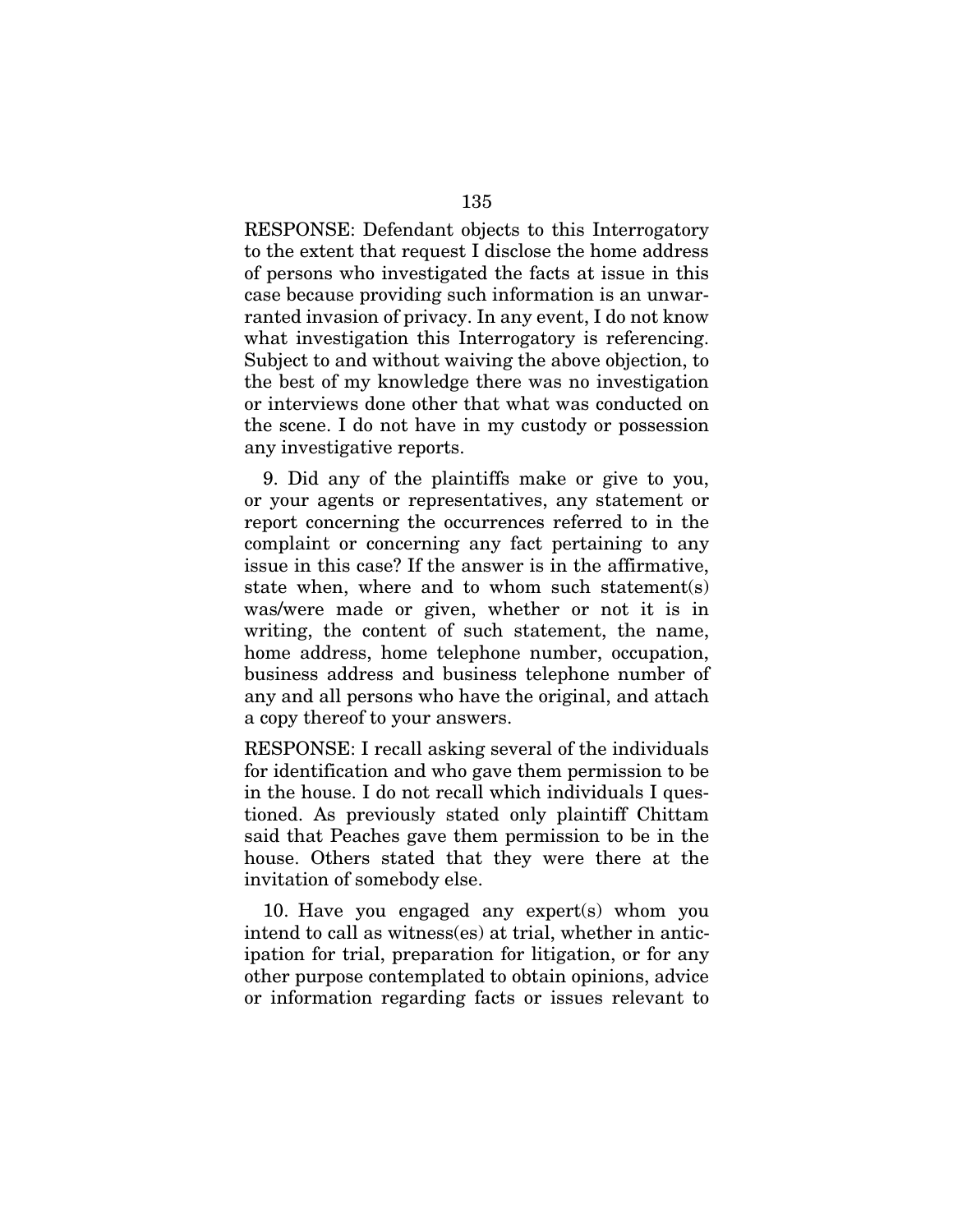this case? If yes, state: (a) the names home addresses, occupation and business addresses of said expert(s), (b) whether any report, oral or written, has bee obtained from said experts(s), (c) furnish the dates thereof, (d) attach here a copy of said written reports(s), and (e) state the contents of any and all oral reports from said expert(s) as to the finding and opinions of the said expert.

RESPONSE: I have not engaged any expert(s) whom I intend to call as witness(es) at trial,

11. Do you have within your possession or control, or do you have knowledge of any photograph, picture, audio recording, motion picture, plats or diagrams of the scene, the plaintiff(s) or other items which pertain in any way to the occurrence alleged in plaintiffs' complaint? If the answer to this Interrogatory is in the affirmative in any way, fully identify the item or items in your possession.

RESPONSE: I did take pictures on the night of the incident and all pictures have been turned over to MPD. Based on information and belief, those pictures were produced by the District of Columbia in its initial disclosures. I also know that there is booking pictures of the individuals arrested.

12. Identify each of the police officer, including supervisors, who responded to the scene which is the subject of this lawsuit. For each of the identified officers, please provide the following information:

a. His/Her rank, assignment location, and duties on the scene;

b. Whether or not he/she assisted in the arrest of the plaintiffs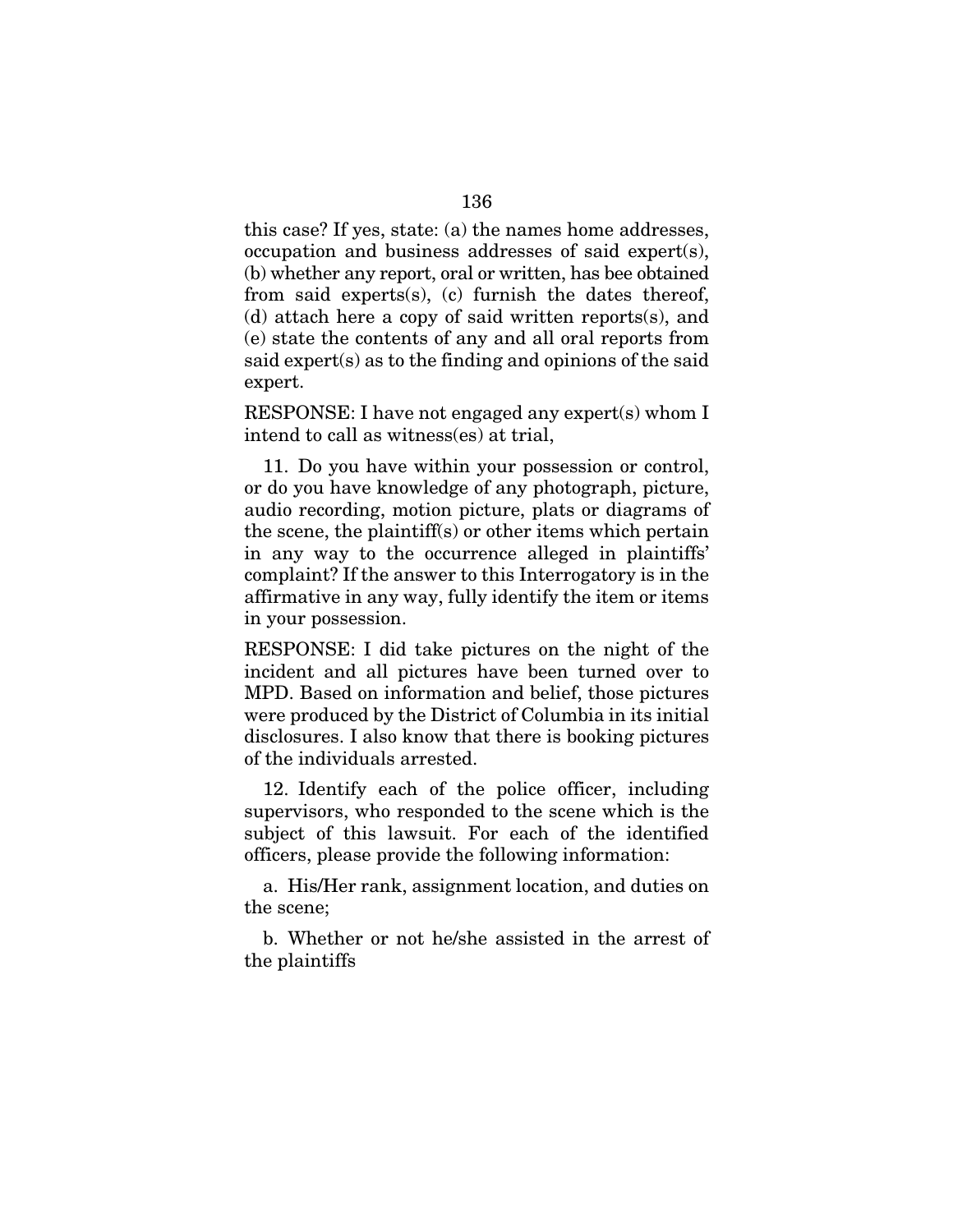RESPONSE: Please refer to Interrogatory number 5 for the names and rank of all police officers and supervisors who responded to the scene. For all identified officers named I do not know their assignment location, duties on the scene or whether or not they assisted in the arrest of plaintiffs.

13. Identify any and all lawsuits and/or disciplinary proceedings of any kind in which you have been involved in, in any way, during your tenure with the Metropolitan Police Department and state in detail the nature of the disciplinary proceedings and/or lawsuit, the date of the disciplinary proceeding or lawsuit was filed, the allegations asserted therein, the outcome of the disciplinary proceedings or lawsuit, the name of all parties to the lawsuit, the forum and/or court in which the disciplinary proceeding or lawsuit was filed and the outcome of the proceeding, indicating whether the proceeding is still pending.





14. Identify any and all instances wherein you have been the subject of any complaint(s) lodged by citizens during his tenure with the Metropolitan Police Department and state in detail the nature of the complaint, the date of the complaint was lodged, the allegations asserted therein, the outcome of any proceedings related thereto, the name of the complaining party, indicating whether the complaint is still pending and identify any and all documents which relate in any way to each such proceeding(s) or complaint(s).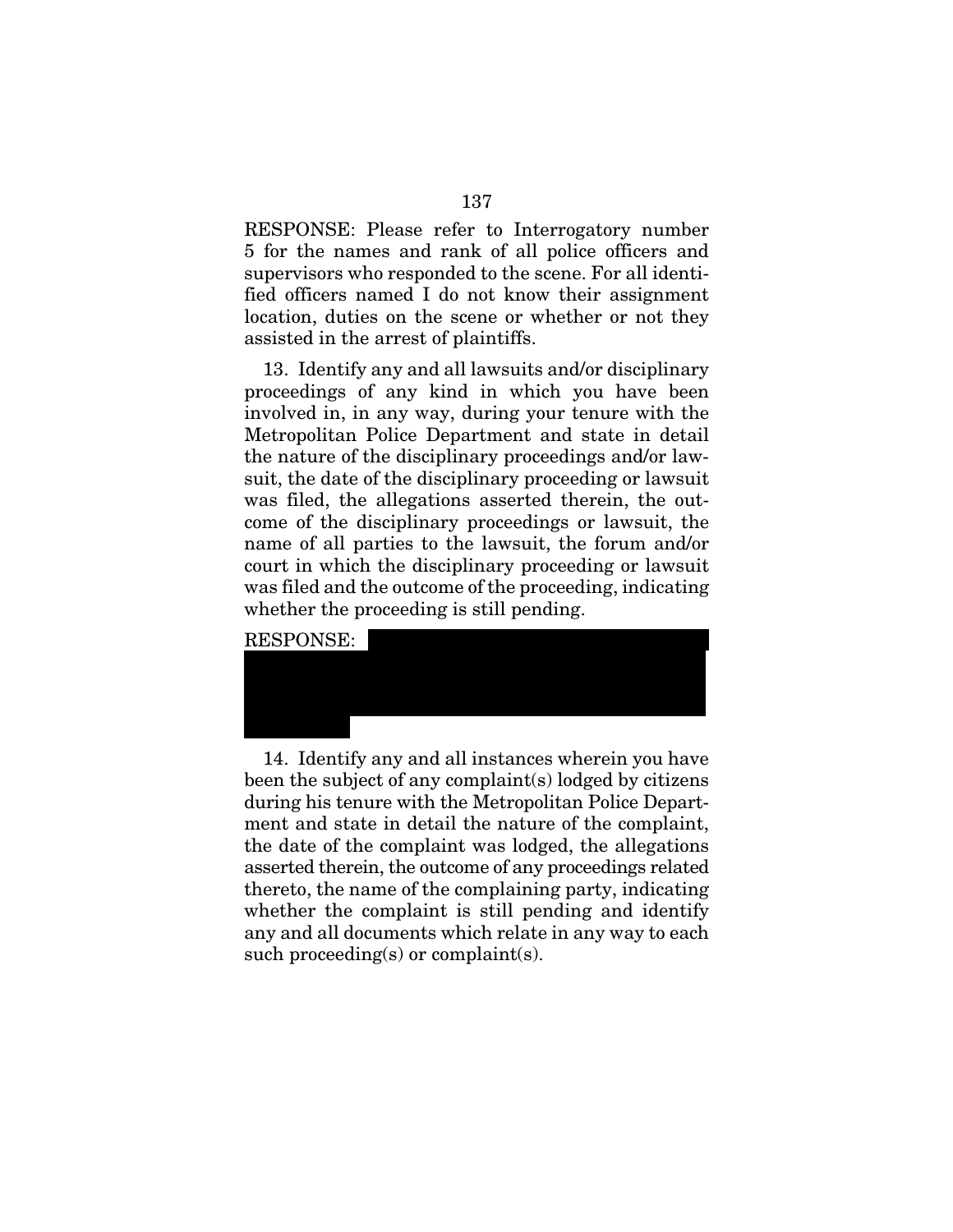

15. Identify all reports, memorandums, notes, investigations or writings of any kind which refer to any stop, detention, assault and/or arrest of any of the plaintiffs, including but not limited to, the date of the document, author of the document, the recipient of the document and the subject matter of the document. Please produce all such documents.

RESPONSE: Prior to the incident I had no knowledge of any of the plaintiffs. As a result of the events of March 15, 2008, the only reports I am aware of are the PD 163's. Based on information and belief, the PD 163s were included in the District of Columbia's initial disclosures.

16. State with specificity the factual basis of your answer's affirmative defenses.

RESPONSE: The affirmative defenses have been asserted by my attorney.

17. Identify all documents which reference in any way the training provided to you during your tenure as a Metropolitan Police Officer.

RESPONSE: See Exhibit 1, attached hereto.

18. Please state your specific duties on the date in which the incident occurred, including your specific assignment, to whom you were to report, the name of all the officers who were working with you on the day of question, the vehicle assigned to you, your duty hours for that day and what specific duties were you performing at the time of the incident.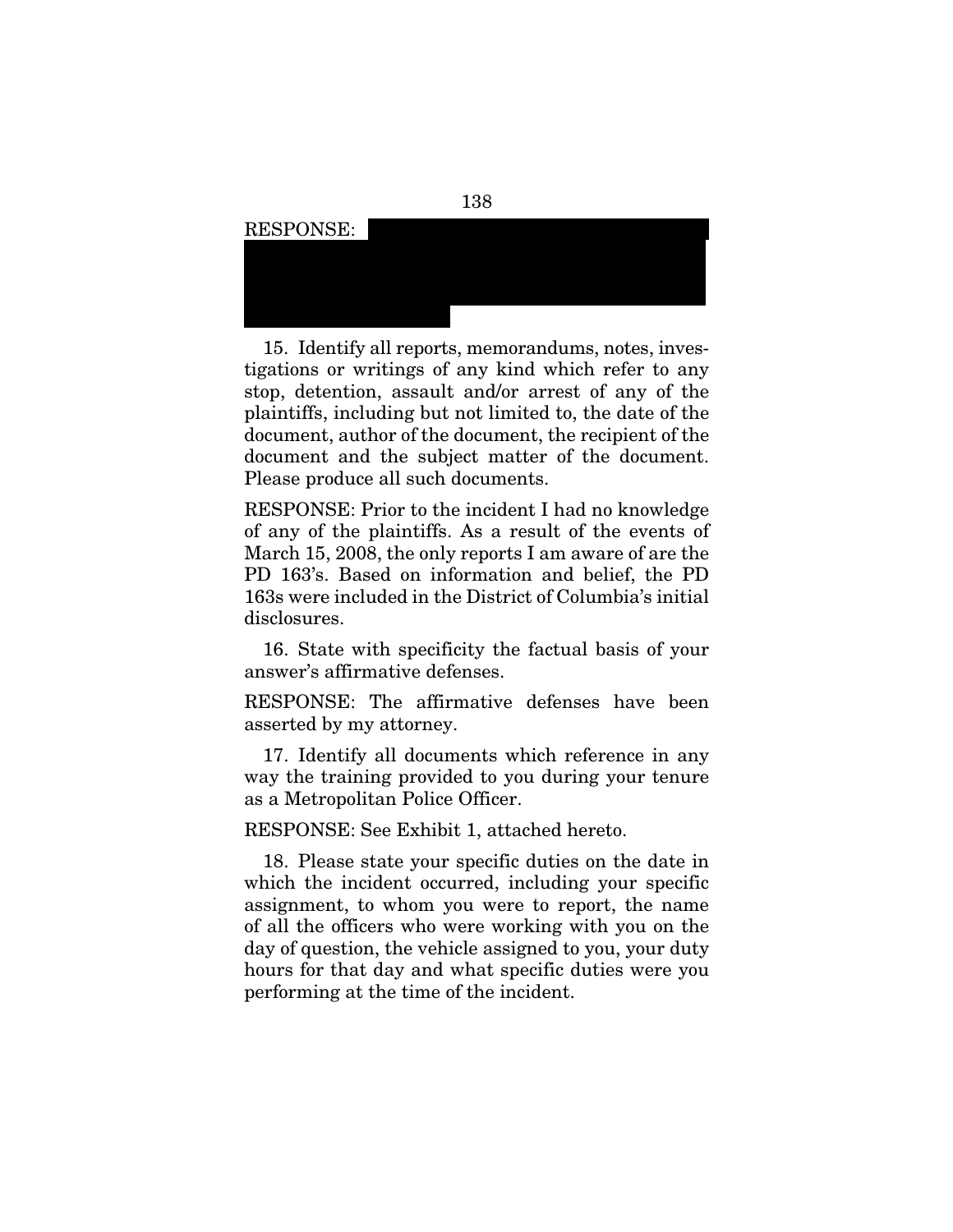RESPONSE: The Defendant objects to this Interrogatory as it is unclear which officers plaintiff is inquiring about. Subject to and without waiving the above objection, on the night of the incident I was assigned to the power shift which is regular patrol. I was to report to Sergeant Mary Mathews. Please refer to Interrogatory number five for the names of all officers I was working with on the night in question. I don't remember the vehicle number but it was a DC Cruiser. My hours were 1930-0400, at the time of the incident I was on patrol.

19. Describe in detail the basis for your 1) detention of any plaintiff, 2) handcuffing of any plaintiff and 3) arrest of any plaintiff, and in doing so please identify any and all reports, notes, or documentation of any kind that memorializes the referenced events and reasons stated.

RESPONSE: Individuals were detained, handcuffed and arrested for unlawful entry.

20. If it is your contention that you did not detain, handcuff or arrest any plaintiff during the incident which is the subject of this lawsuit, identify all person(s) who you contend engaged in the foregoing, providing their full name, rank, and business address.

RESPONSE: I do not know who would have detained, handcuffed or arrested any of the plaintiff's on the night of the incident.

21. Please describe in detail the facts and circumstances surrounding how you came to enter the residence located at 115 Anacostia Road, N.E., Washington, D.C.

RESPONSE: See Interrogatory No. 2.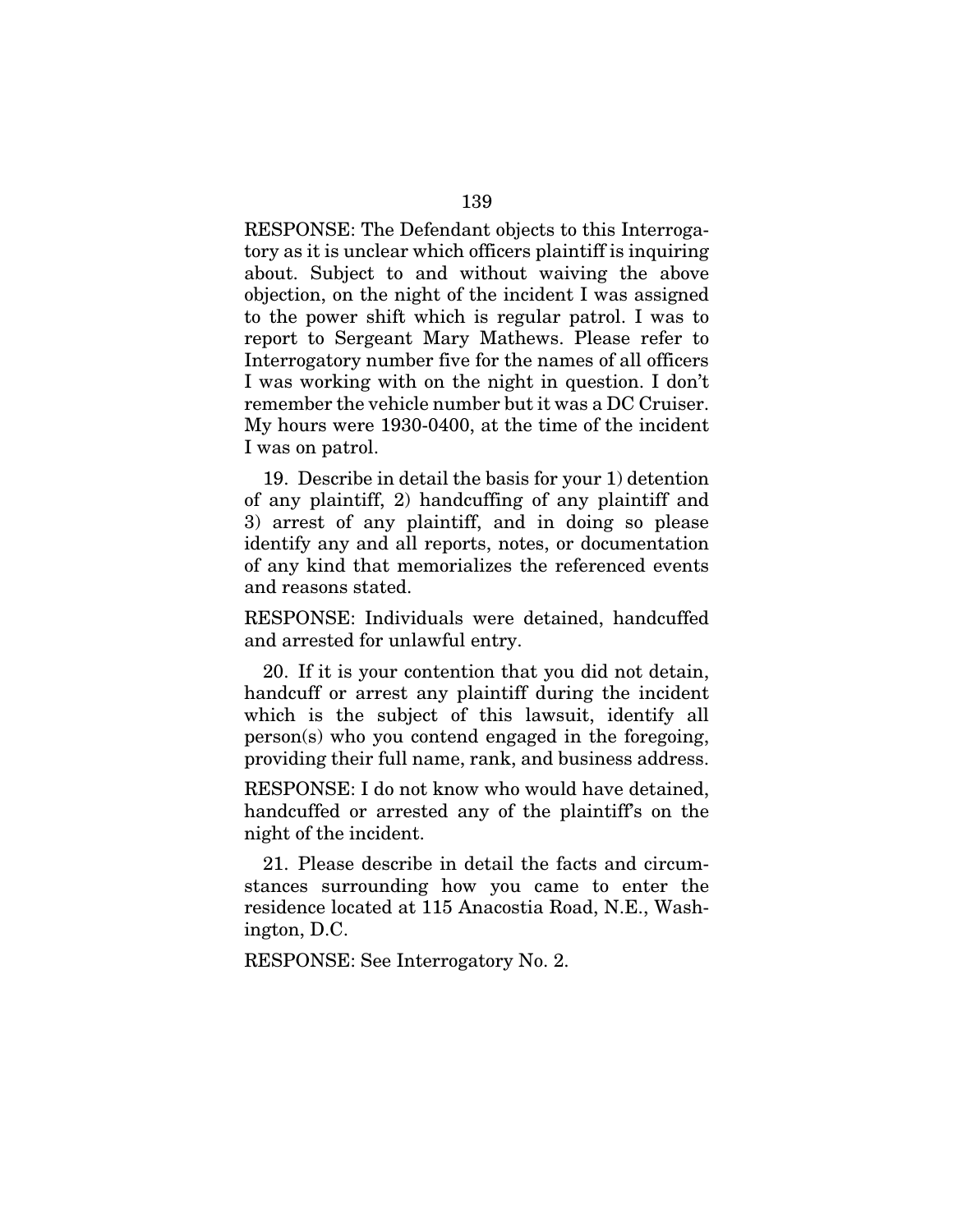22. If it is your contention that you did not enter the residence identified above, identify all person(s) who you contend entered the residence, providing their full name, rank and business address.

RESPONSE: I did enter the house on the night of the incident.

I have read the foregoing answers to interrogatories, and they are true to the best of my knowledge, information, and belief.

> /s/Anthony Campanale ANTHONY CAMPANALE

SWORN AND SUBSCRIBED before me, a Notary Public, this 19th day of March 2010.

> /s/ Dawne Rhonda Daye Notary Public, D.C.

My Commission Expires:

DANE RHONDA DAYE NOTARY PUBLIC DISTRICT OF COLUMBIA MY COMMISSION EXPIRES JANUARY 31, 2014

> [Counsel's Signature Block and Certificate of Service Omitted in Printing.]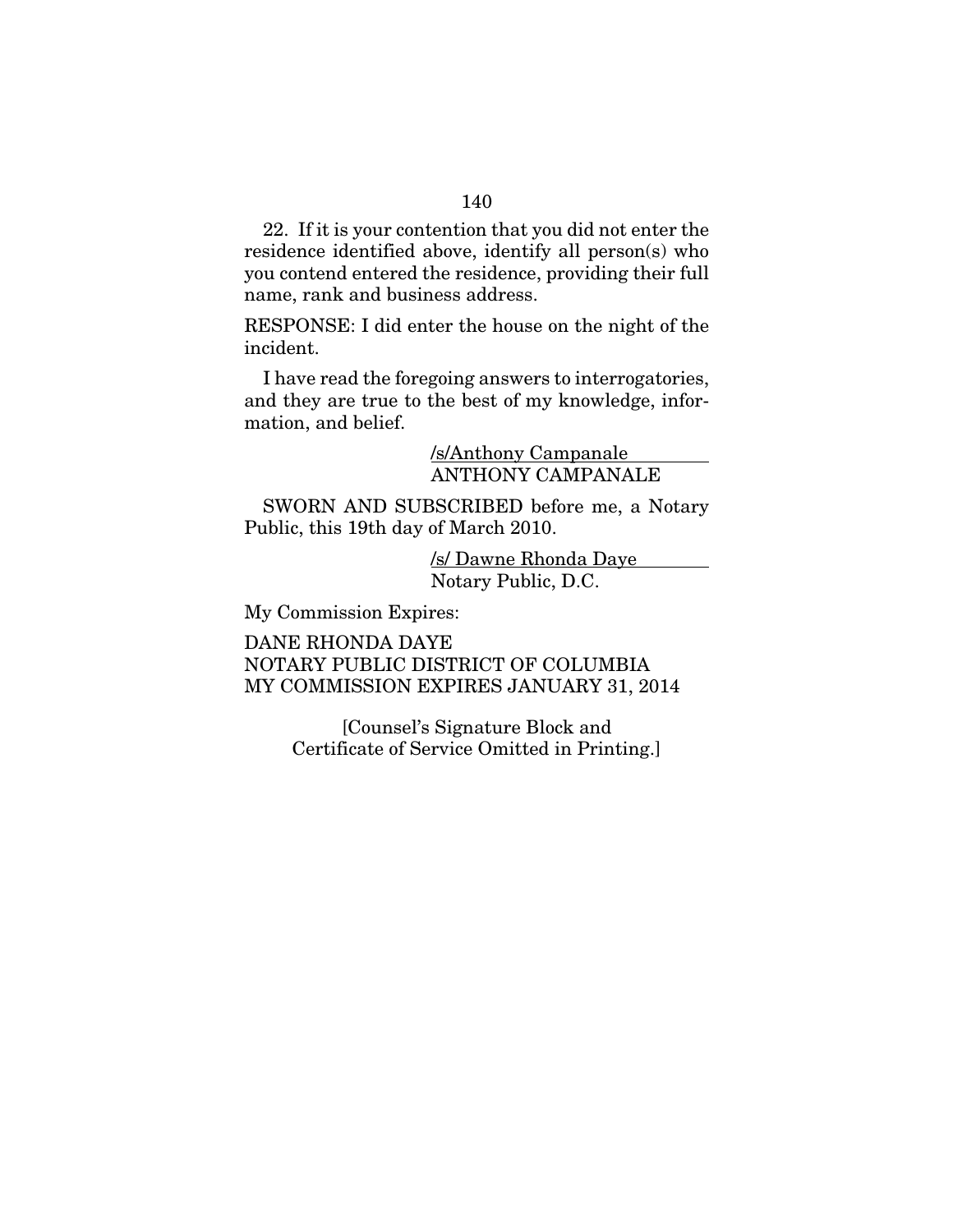## 141

# UNITED STATES DISTRICT COURT FOR THE DISTRICT OF COLUMBIA

[Filed 04/01/11]

———— Civil Action No. 09-571 (RMC)

———— THEODORE WESBY, *et al*.,

*Plaintiff*,

DISTRICT OF COLUMBIA *et al*.,

v.

*Defendants.* 

# DEFENDANT EDWIN ESPINOSA'S RESPONSES AND OBJECTIONS TO PLAINTIFF'S FIRST SET OF INTERROGATORIES

————

Pursuant to Fed. R. Civ. Pro. 33, Defendant Edwin Espinosa, having been first duly sworn under oath, upon information and belief, gives the following answers to interrogatories propounded to defendant by plaintiff:

(a) Defendant reserves the right to amend, revise, or supplement its answers to these interrogatories if and when new or different information becomes available.

(b) For any additional responsive information made available through deposition testimony, the defendant incorporates such information for the purpose of giving the plaintiff notice that such information exists, but does not adopt such testimony as accurate and complete.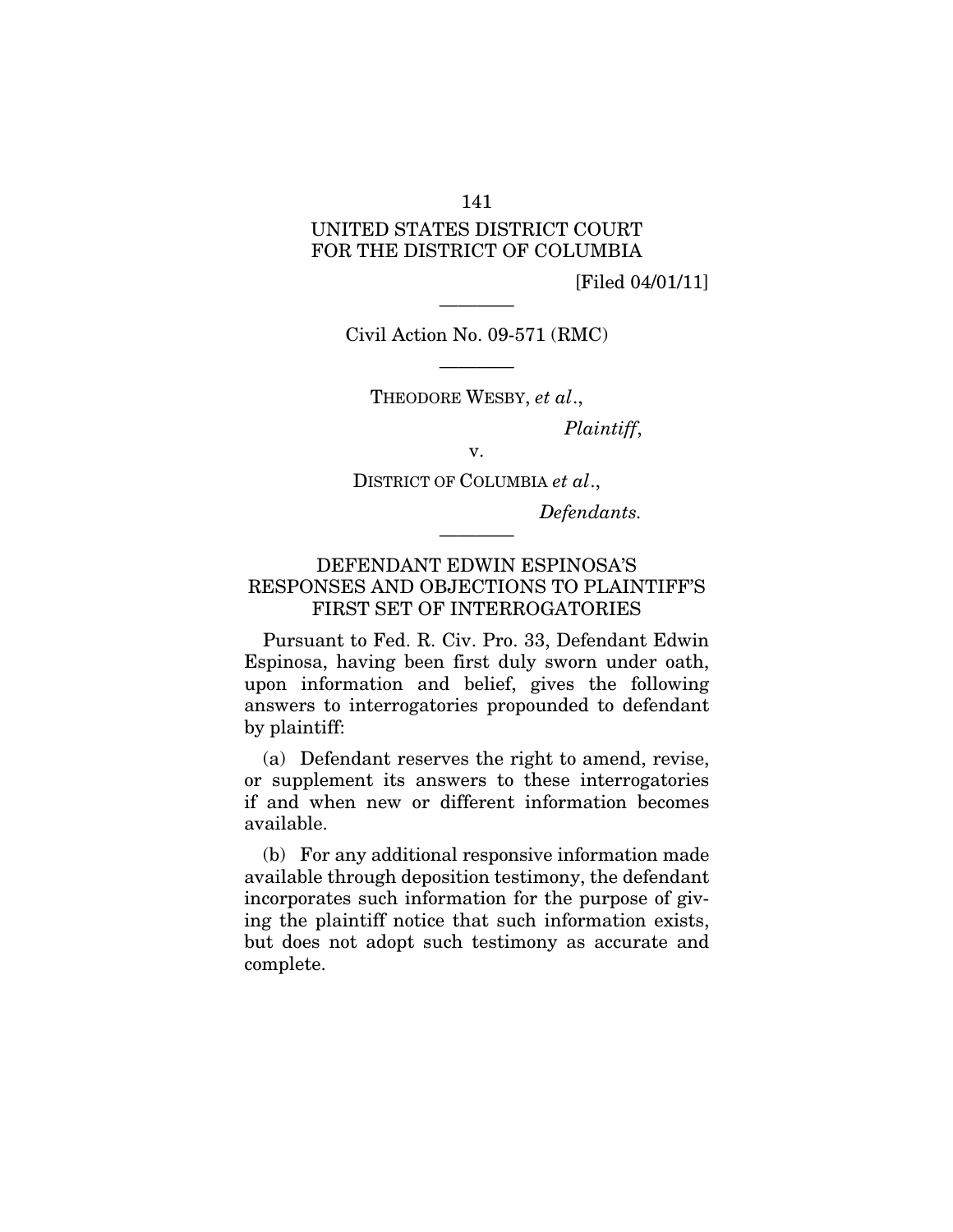(c) Defendant, in accordance with Fed R. Civ. Pro. 33(d), may refer plaintiff to the documents attached hereto in order to answer these interrogatories when such answer "maybe derived or ascertained" from the document[s] and "the burden of deriving or ascertaining the answer is substantially the same" for both parties.

(d) Defendant objects to the production of any information that is protected by the attorney-client privilege, deliberative process privilege, work product doctrine or any similarly recognized privilege. Inadvertent production of any information or documents so privileged does not constitute a waiver of such privilege or any grounds for grounds for objecting to the discovery request.

(e) Defendant objects to any part of the Plaintiff's instruction that seeks to impose any discovery requirements outside the scope of the rules, especially any obligation to produce information not in the Defendant's control or not currently known to its attorneys after reasonable inquiry.

### INTERROGATORIES

1. Please fully state your full name, date of birth, martial status, social security number, business address and residential address for the last five years, and your spouse's name.

RESPONSE: The Defendant objects to this Interrogatory to the extent that it seeks irrelevant or inadmissible information, or information not likely to lead to the discovery or relevant or admissible evidence. Further the defendant objects to this Interrogatory to the extent that it seek my residential address for the last five years, my date of birth, my social security number, marital status, and the name of my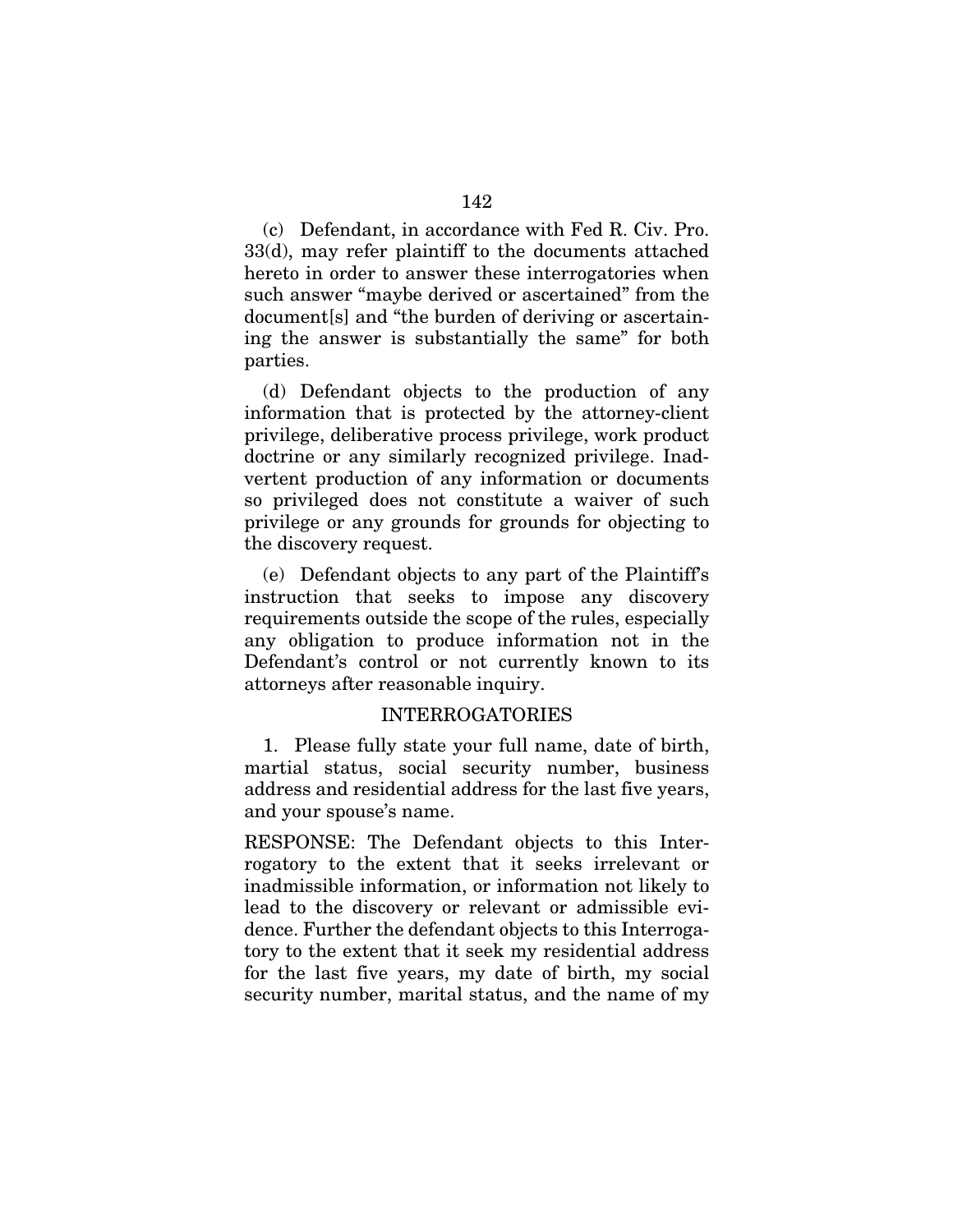spouse because such information is an unwarranted invasion of my privacy. Subject to and without waiving the above objections, I answer this interrogatory as follows: my name is Edwin Espinosa and my business address is 100 42nd St NE Washington, DC 20019.

2. Give a concise statement of the facts surrounding the arrest of the plaintiffs as you contend it occurred. In answering, please identify each and every document utilized, review or relied upon to respond or which allegedly supports the representations in your response, and specifically identify the individual answering this interrogatory.

RESPONSE: On March 15, 2008, I was partnered with my training Officer, MPO Phifer. MPO Phifer had a conversation with Officer Jarboe. I not know the substance of their conversation. When MPO Phifer and I left the District police station, MPO Phifer drove to 115 Anacostia Avenue, NE. When we arrived at 115 Anacostia Avenue there were other police officers already on scene. MPO Phifer approached the premises and knocked on the door. An individual opened the door and I could see people in the house scattering into different rooms. I was not one of the first officer and I do not know who entered first. I believe I was one of the last officer to enter and I just stood by the door. I did not question, search, detain, handcuff or tell any of the individuals that they were under arrest. Additionally, I did not transport any of the individuals to the District police station. After MPO Phifer and I left the premises we went directly to the Sixth District station to begin the arrest process. I did not interview any of the individuals who had been arrested. My only involvement was that I completed the 163 by copying the individuals information from the MPD form 256. Although I signed the 163 I did not write the narrative.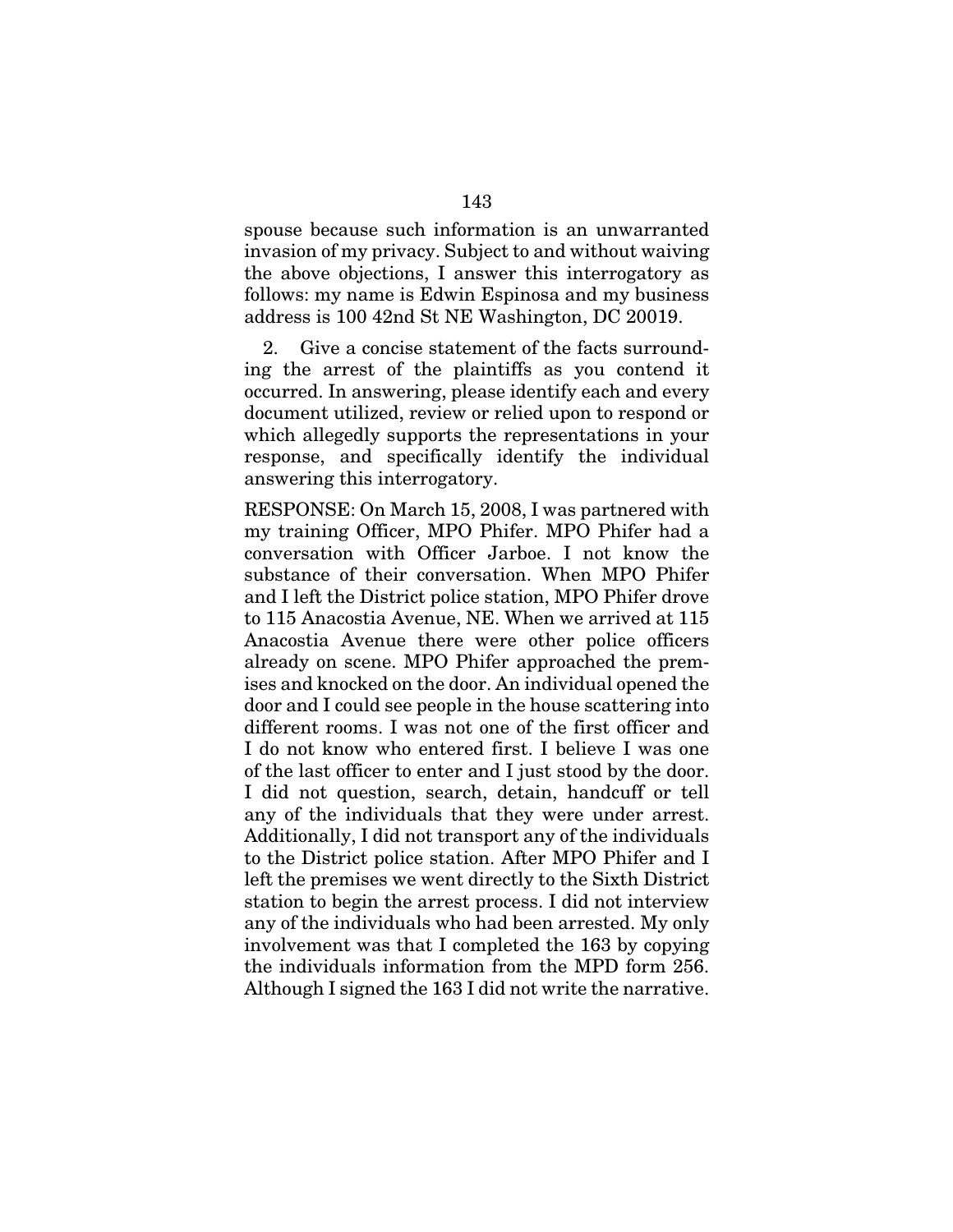3. For each plaintiff, detail each and every illegal act that you observed him or her engage in. In answering, state with specificity where each identified plaintiff was located at the time that he/she was engaged in the illegal conduct alleged and all evidence that you collected in support of the alleged illegal conduct,

RESPONSE: Each of the plaintiffs was arrested for unlawful entry.

4. State the name, home address, home telephone number, occupation, business address and business telephone number of all persons known to you who claim that they witnessed all or part of the incident referenced in the complaint, or who were near or at the scene at the time of the occurrence. State concisely but completely what such persons claim to have witnessed.

RESPONSE: I did not question any of the police officers or officials as to what they observed, and therefore, I don't know what they claimed to have witnessed. To the best of my recollection the only people known to me who would have personal knowledge would be the police officers and officials on the scene. I do not know any of their homes addresses or telephone numbers. All of the police officers and officials on the scene were from the Sixth District. I do not recall all of the officers or officials on the scene but I do recall Officer Khan, MPO Phifer and Officer Jarboe being present.

5. State the name, home address, home telephone number, occupation, business address and business telephone number of all persons known to you who arrived at the scene within one (1) hour after the occurrence. State concisely but completely of what such persons claim to have witnessed.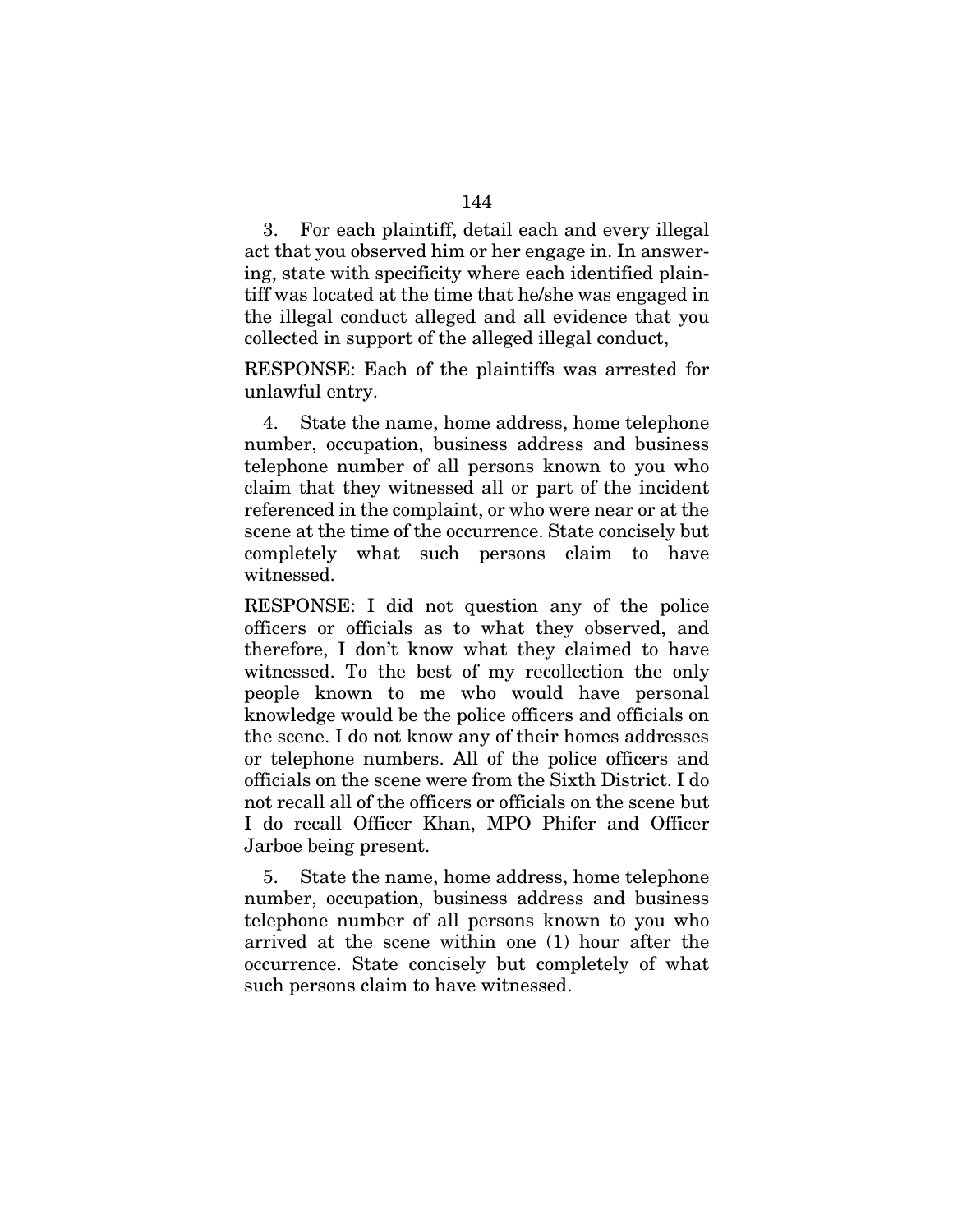RESPONSE: I do not know who arrived on the scene within one (1) hour after the occurrence.

6. State the name, home address, home telephone number, occupation, business address and business telephone number of all persons known to you who are known by you to have, or have claimed to have, personal knowledge or information of relevant facts which may pertain to the cause of the occurrence. State concisely but completely the nature of such personal knowledge or information.

RESPONSE: Defendant objects to this Interrogatory to the extent that request I disclose the home address and telephone numbers of all persons who arrived on the scene within one (1) hour after the occurrence because providing such information is an unwarranted invasion of privacy. In any event, I do not know the home addresses and telephone numbers of those who may claim to personal knowledge of the occurrence. I did not question any of the police officers or officials as to their personal knowledge or information of relevant facts.

7. Have any of the persons whose names were furnished in response to any of the foregoing Interrogatories, or anyone else, made or given to you any statement or report concerning the incident which is the subject of this lawsuit? If the Answer is in the affirmative, state the name, home address, home telephone number, occupation, business address and business telephone number of each such person who made or gave such statement or report, the dates thereof, the content of each such statement, whether it was written or reduced to writing and the names and addresses of any and all persons in custody of possession thereof. Please attach a copy of the same to your Answers.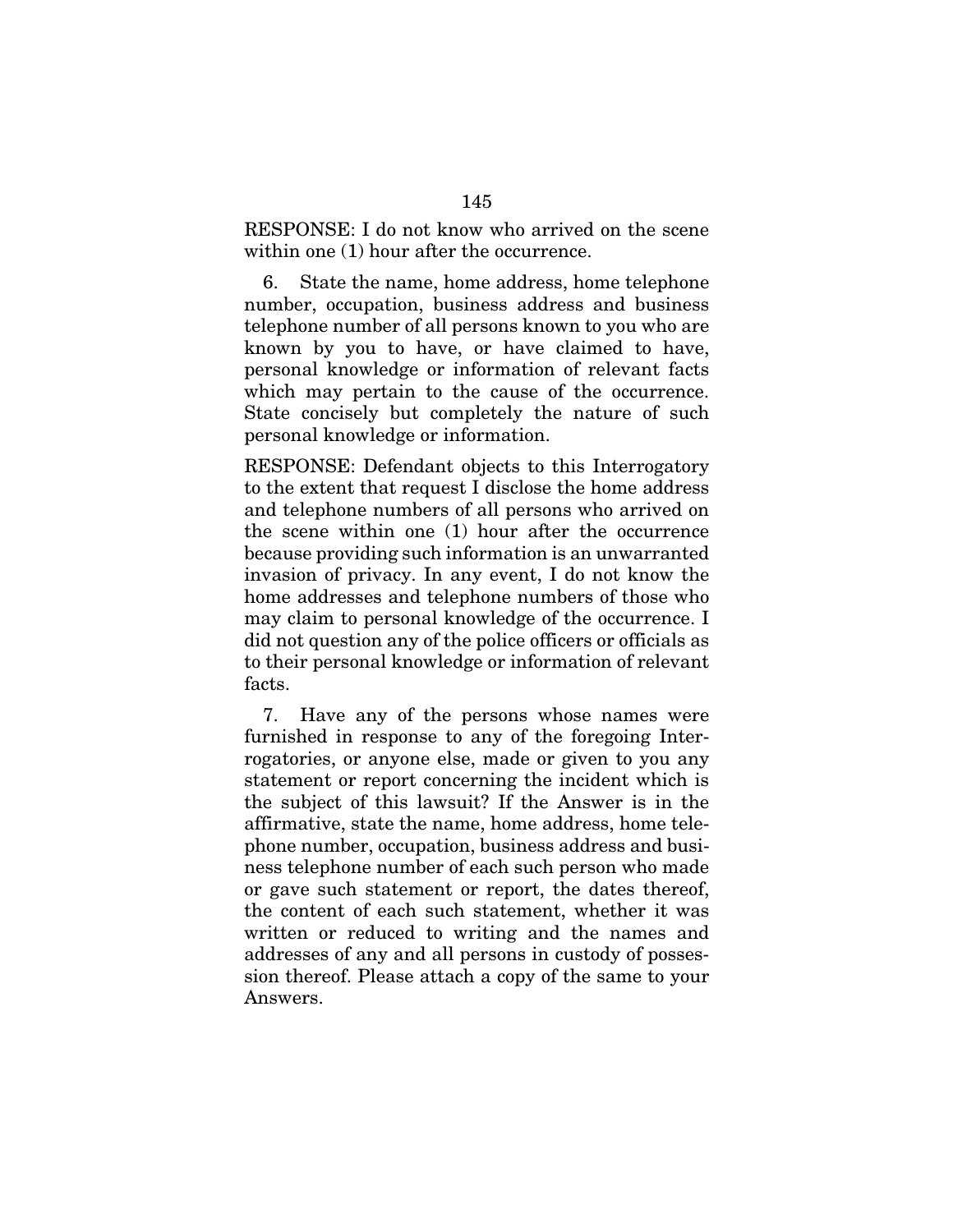RESPONSE: No one has given me a statement. I am not aware of any statements that exist.

8. State the name, present home address, occupation and business address of any and all persons who made an investigation to ascertain any fact relevant to the issues in this case, including particularly, but not exclusively, all investigators, officers detectives, police officials, experts and/or specialists. State concisely but completely the facts ascertained. If you will do so without a Request for Production, please attach a copy of any resulting reports(s) to your Answers.

RESPONSE: Defendant objects to this Interrogatory to the extent that request I disclose the home address of persons who investigated the facts at issue in this case because providing such information is an unwarranted invasion of privacy. In any event, I do not know what investigation this Interrogatory is referencing. I do not have in my custody or possession any investigative reports.

9. Did any of the plaintiffs make or give to you, or your agents or representatives, any statement or report concerning the occurrences referred to in the complaint or concerning any fact pertaining to any issue in this case? If the answer is in the affirmative, state when, where and to whom such statement (s) was/were made or given, whether or not it is in writing, the content of such statement, the name, home address, home telephone number, occupation, business address and business telephone number of any and all persons who have the original, and attach a copy thereof to your answers.

RESPONSE: No.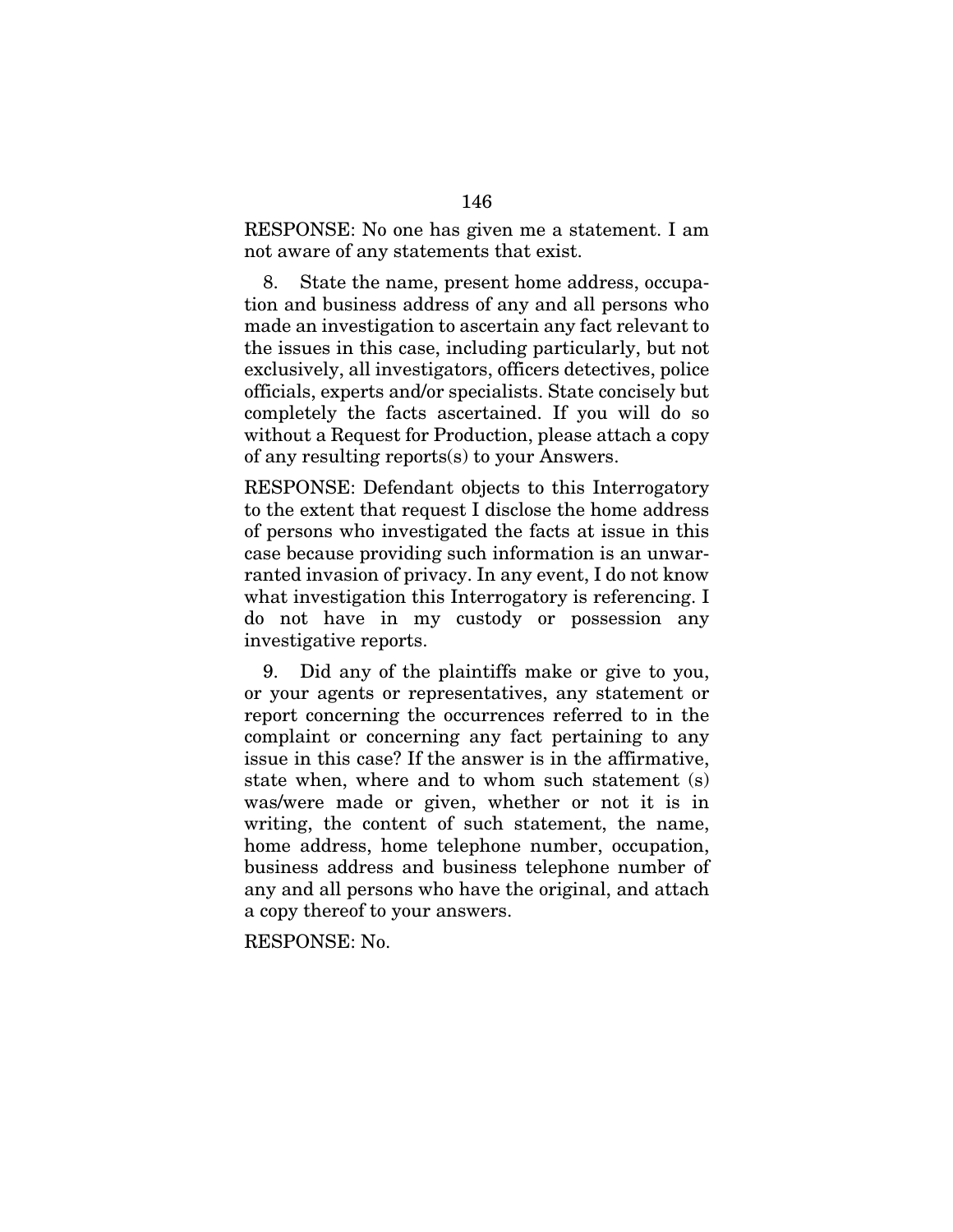10. Have you engaged any expert(s) whom you intend to call as witness(es) at trial, whether in anticipation for trial, preparation for litigation, or for any other purpose contemplated to obtain opinions, advice or information regarding facts or issues relevant to this case? If yes, state: (a) the names home addresses, occupation and business addresses of said expert(s), (b) whether any report, oral or written, has bee obtained from said experts(s), (c) furnish the dates thereof, (d) attach here a copy of said written reports(s), and (e) state the contents of any and all oral reports from said expert(s) as to the finding and opinions of the said expert.

RESPONSE: I have not engaged any expert(s) whom I intend to call as witness(es) at trial,

11. Do you have within your possession or control, or do you have knowledge of any photograph, picture, audio recording, motion picture, plats or diagrams of the scene, the plaintiff(s) or other items which pertain in any way to the occurrence alleged in plaintiffs' complaint? If the answer to this Interrogatory is in the affirmative in any way, fully identify the item or items in your possession.

RESPONSE: I did not take any pictures nor do I have any pictures in my possession or control. I know that there were pictures taken, and based on information and belief, those pictures were produced by the District of Columbia in its initial disclosures.

12. Identify each of the police officer, including supervisors, who responded to the scene which is the subject of this lawsuit. For each of the identified officers, please provide the following information:

a. His/Her rank, assignment location, and duties on the scene;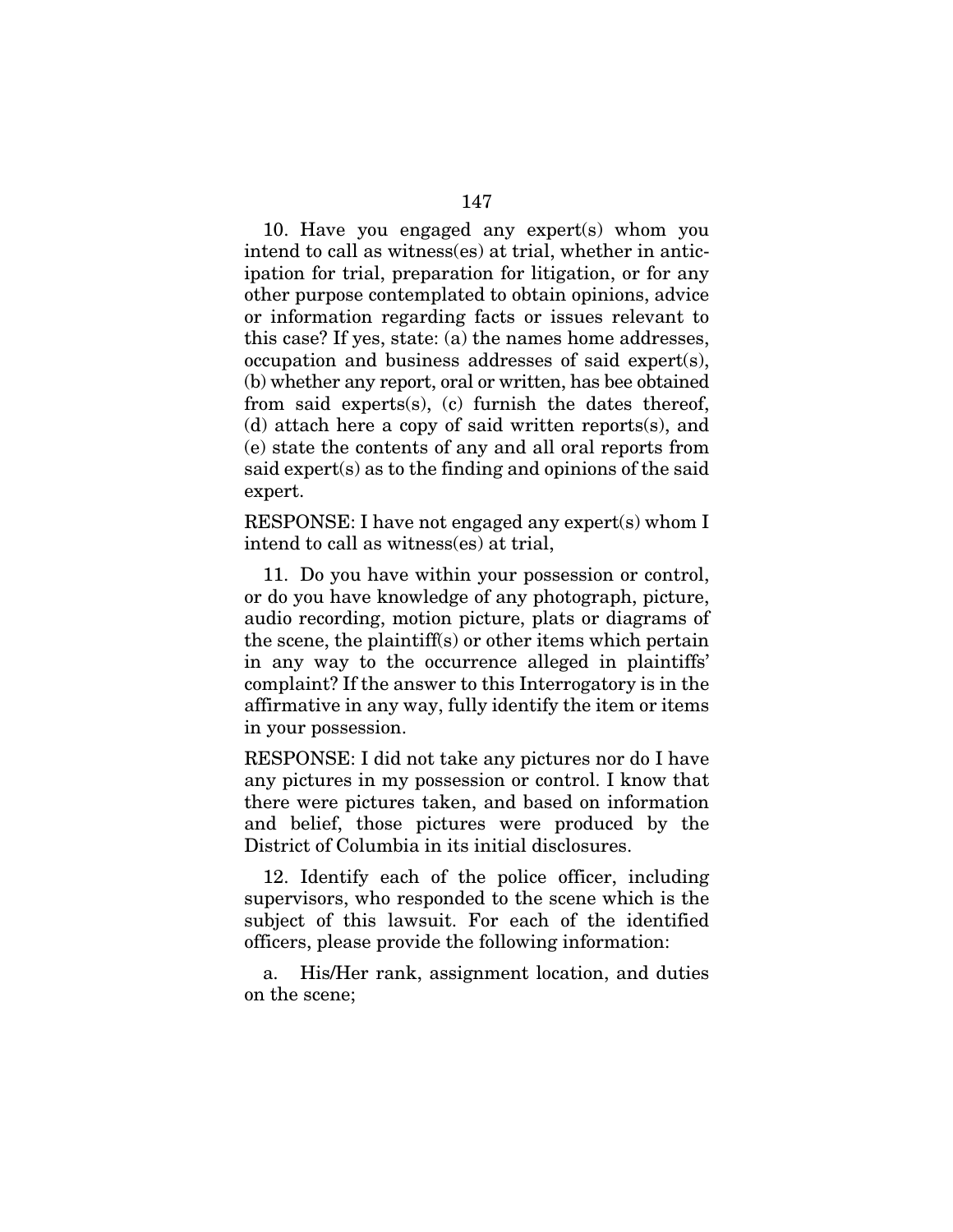b. Whether or not he/she assisted in the arrest of the plaintiffs

RESPONSE: The only people I recall being on the scene were myself, MPO Phifer, Officer Jarboe and Officer Khan. I do not know their assignment location, duties on the scene or whether or not they assisted in the arrest of plaintiffs.

13. Identify any and all lawsuits and/or disciplinary proceedings of any kind in which you have been involved in, in any way, during your tenure with the Metropolitan Police Department and state in detail the nature of the disciplinary proceedings and/or lawsuit, the date of the disciplinary proceeding or lawsuit was filed, the allegations asserted therein, the outcome of the disciplinary proceedings or lawsuit, the name of all parties to the lawsuit, the forum and/or court in which the disciplinary proceeding or lawsuit was filed and the outcome of the proceeding, indicating whether the proceeding is still pending.

RESPONSE: I have not been the subject of any lawsuits and/or disciplinary proceedings of any kind.

14. Identify any and all instances wherein you have been the subject of any complaint(s) lodged by citizens during his tenure with the Metropolitan Police Department and state in detail the nature of the complaint, the date of the complaint was lodged, the allegations asserted therein, the outcome of any proceedings related thereto, the name of the complaining party, indicating whether the complaint is still pending and identify any and all documents which relate in any way to each such proceeding(s) or complaint(s).

RESPONSE:  $x \cdot x \cdot x$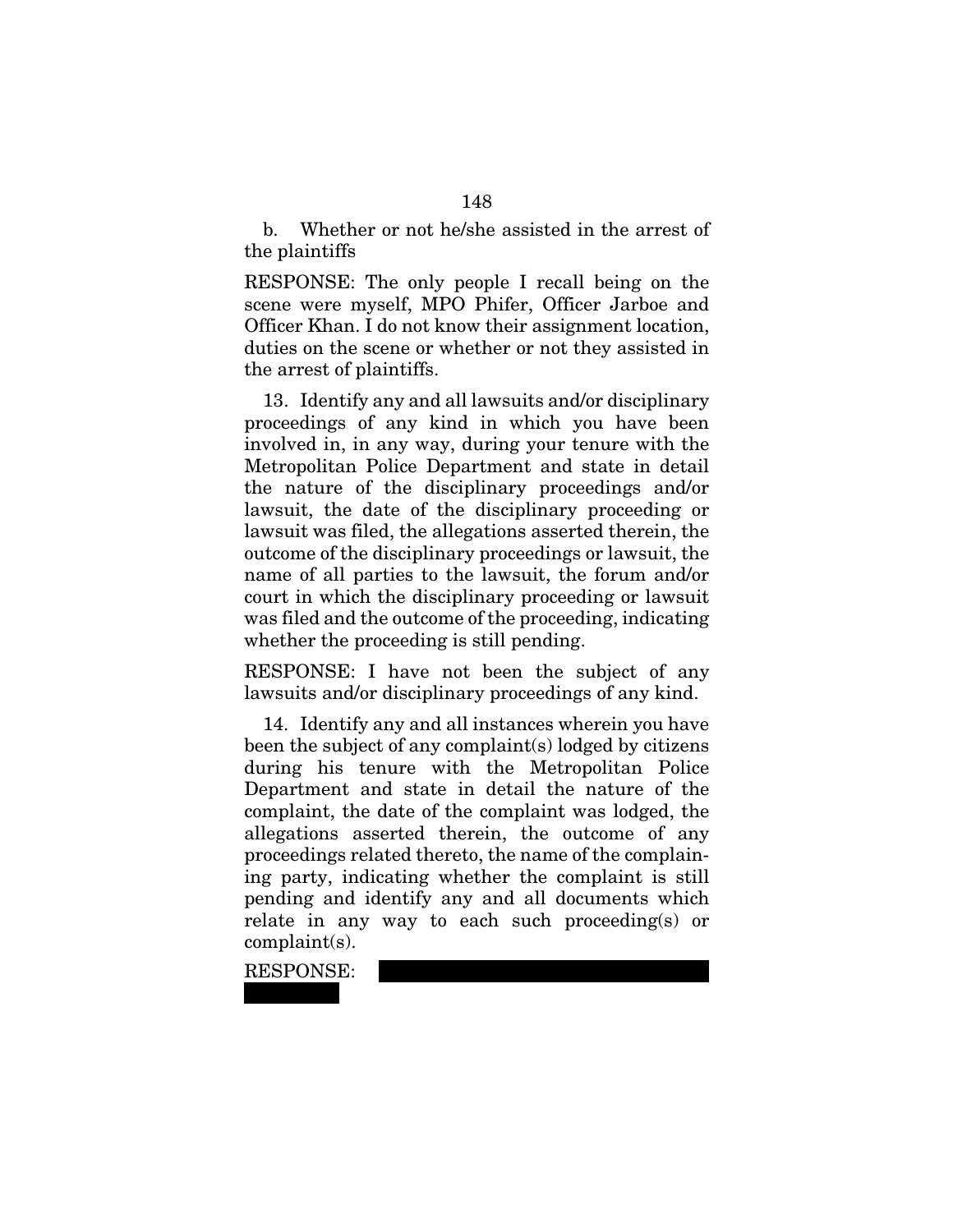15. Identify all reports, memorandums, notes, investigations or writings of any kind which refer to any stop, detention, assault and/or arrest of any of the plaintiffs, including but not limited to, the date of the document, author of the document, the recipient of the document and the subject matter of the document. Please produce all such documents.

RESPONSE: The only documents that I am aware of would be the PD Form 163, but these reports are not in my custody or control.

16. State with specificity the factual basis of your answer's affirmative defenses.

RESPONSE: I did not detain or handcuff any of the plaintiffs. Further, the affirmative defenses have been asserted by my attorney.

17. Identify all documents which reference in any way the training provided to you during your tenure as a Metropolitan Police Officer.

RESPONSE: See Exhibit 1, attached hereto.

18. Please state your specific duties on the date in which the incident occurred, including your specific assignment, to whom you were to report, the name of all the officers who were working with you on the day of question, the vehicle assigned to you, your duty hours for that day and what specific duties were you performing at the time of the incident.

RESPONSE: I was on regular patrol. I reported to MPO Phifer. No other officers were working with me. I was assigned to a DC cruiser, and was assigned to patrol PSA 603. My duty hours were 2300-0630 (11:00 pm-6:30 am).

19. Describe in detail the basis for your 1) detention of any plaintiff, 2) handcuffing of any plaintiff and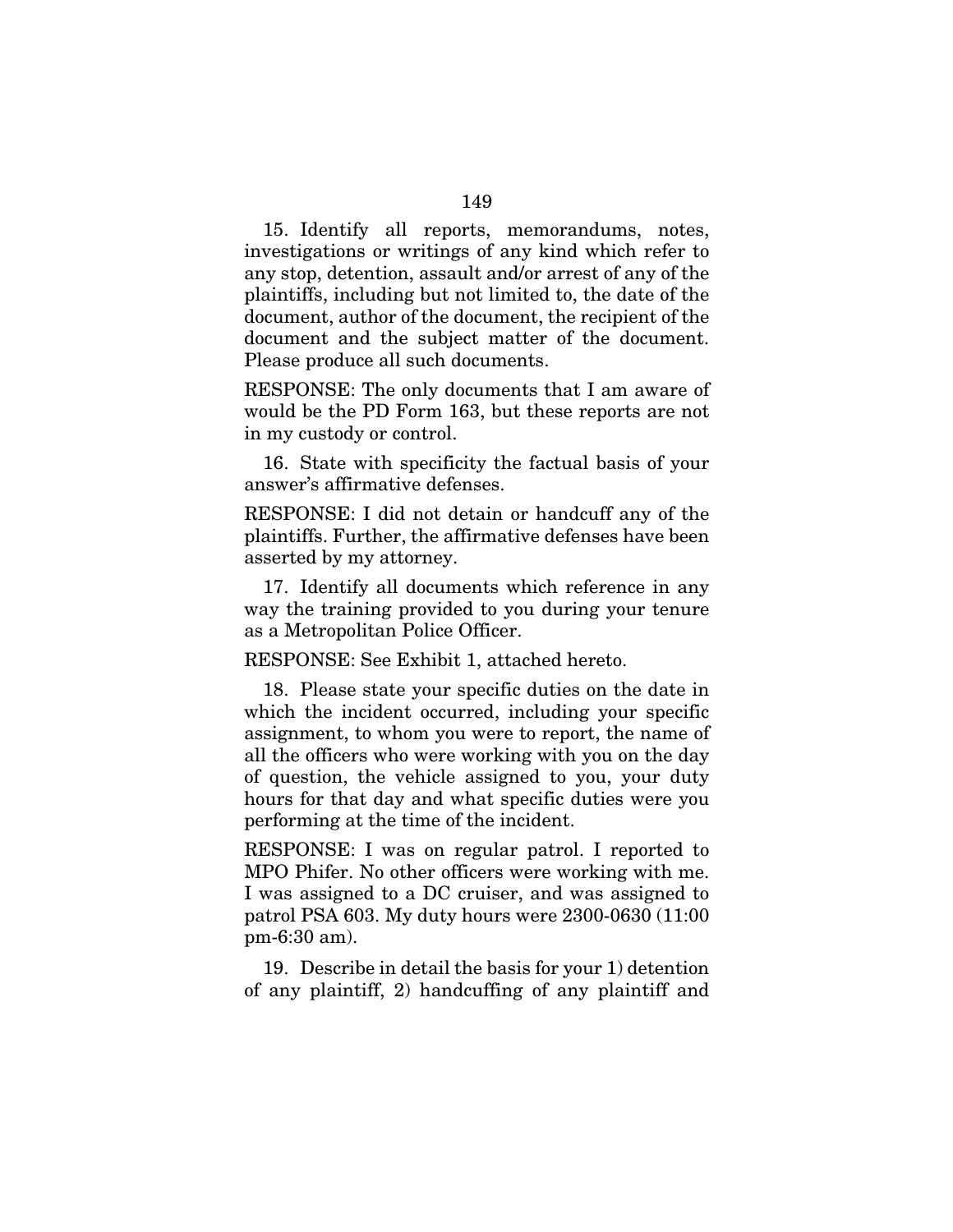3) arrest of any plaintiff, and in doing so please identify any and all reports, notes, or documentation of any kind that memorializes the referenced events and reasons stated.

RESPONSE: I did not detain or handcuff any plaintiffs. I completed the arrest report because MPO Phifer gave me that assignment.

20. If it is your contention that you did not detain, handcuff or arrest any plaintiff during the incident which is the subject of this lawsuit, identify all person(s) who you contend engaged in the foregoing, providing their full name, rank, and business address.

RESPONSE: As stated previously I completed the arrest reports because I was given that assignment by my training officer MPO Phifer. I did not detain or handcuff any of the plaintiffs. I do not know who detained, handcuff or arrested any of the plaintiffs.

21. Please describe in detail the facts and circumstances surrounding how you came to enter the residence located at 115 Anacostia Road, N.E., Washington, D.C.

RESPONSE: See, answer to interrogatory 2, above.

22. If it is your contention that you did not enter the residence identified above, identify all person(s) who you contend entered the residence, providing their full name, rank and business address.

RESPONSE: I did enter the residence.

I have read the foregoing answers to interrogatories, and they are true to the best of my knowledge, information, and belief.

> /s/ Edwin Espinosa EDWIN ESPINOSA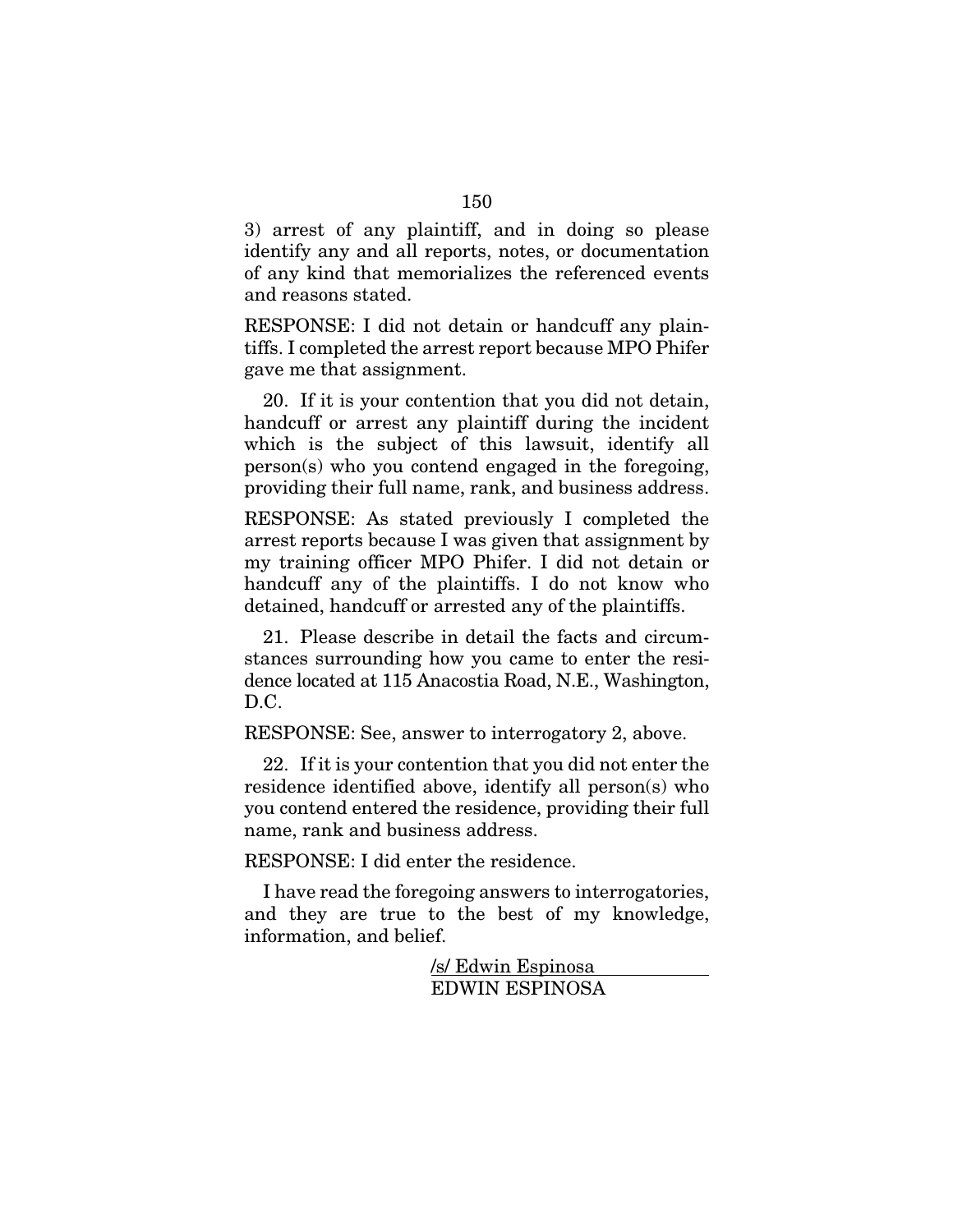# 151

SWORN AND SUBSCRIBED before me, a Notary Public, this 19th day of March, 2010.

> /s/ Dawne Daye Notary Public, D.C.

My Commission Expires:

DAWNE RHODNA DAYE NOTARY PUBLIC DISTRICT OF COLUMBIA MY COMMISSIONS EXPIRES JANUARY 31, 2014

> [Counsel's Signature Block and Certificate of Service Omitted in Printing.]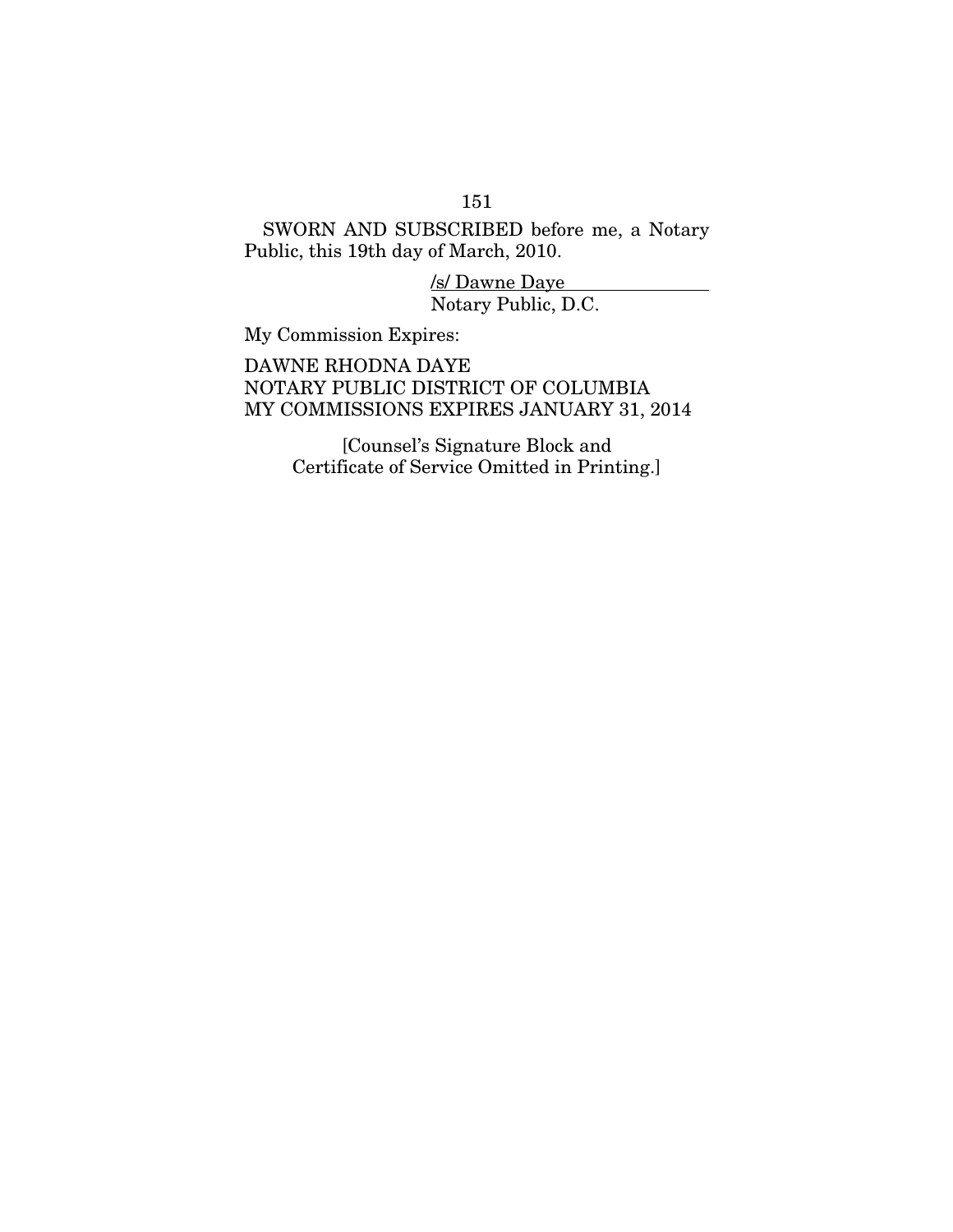### 152

# UNITED STATES DISTRICT COURT FOR THE DISTRICT OF COLUMBIA

[Filed 04/01/11]

———— Civil Action No. 09-571 (RMC)

———— THEODORE WESBY, *et al*.,

*Plaintiff*,

v.

DISTRICT OF COLUMBIA, *et al*.,

————

*Defendants*.

## DEFENDANT FARAZ KHAN'S RESPONSES AND OBJECTIONS TO PLAINTIFFS' FIRST SET OF INTERROGATORIES

Pursuant to Fed. R. Civ. Pro. 33, Defendant Faraz Khan, having been first duly sworn under oath, upon information and belief, gives the following answers to interrogatories propounded to defendant by plaintiff:

(a) Defendant reserves the right to amend, revise, or supplement its answers to these interrogatories if and when new or different information becomes available.

(b) For any additional responsive information made available through deposition testimony, the defendant incorporates such information for the purpose of giving the plaintiff notice that such information exists, but does not adopt such testimony as accurate and complete.

(c) Defendant, in accordance with Fed R. Civ. Pro. 33(d), may refer plaintiffs to the documents attached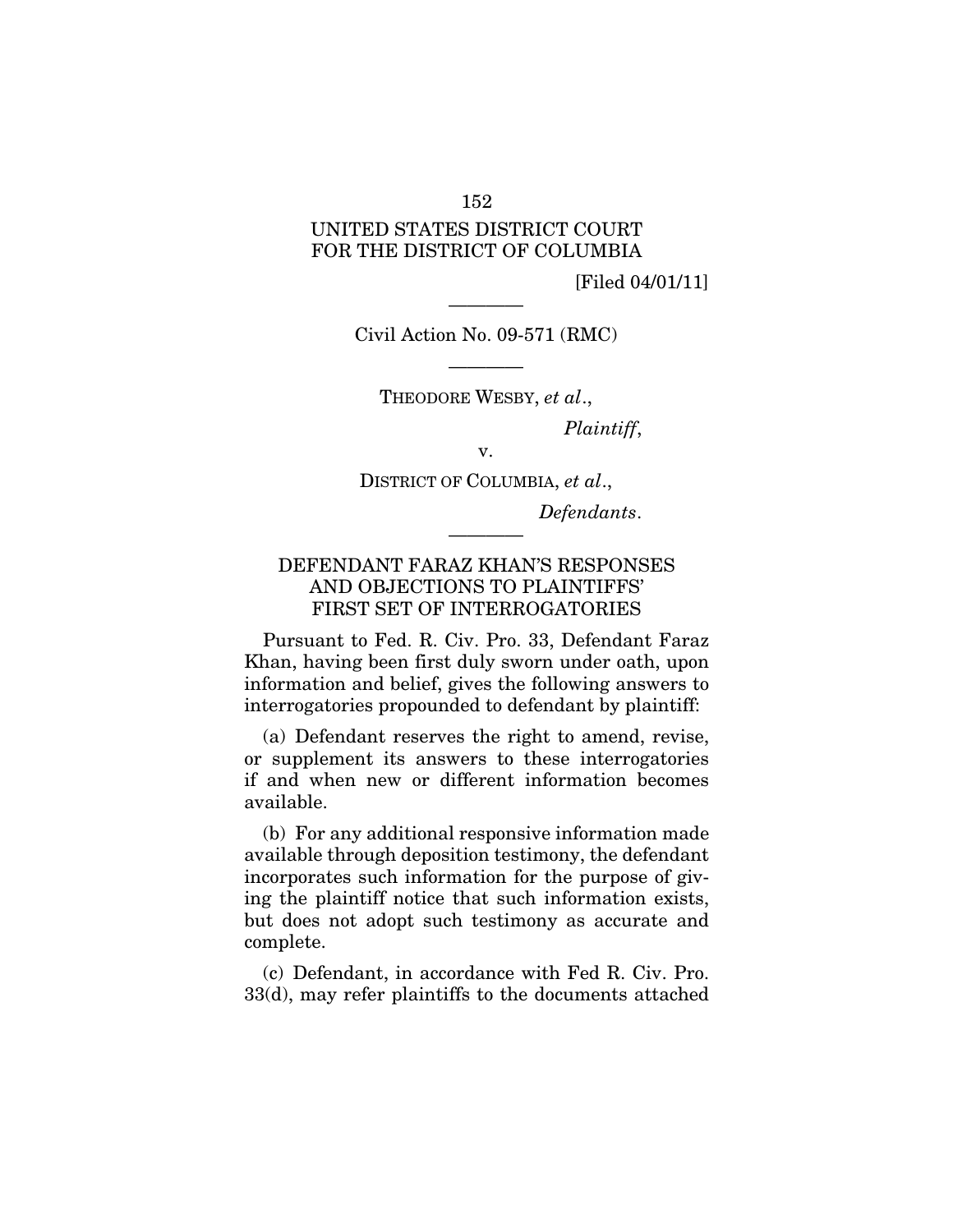hereto in order to answer these interrogatories when such answer "maybe derived or ascertained" from the document[s] and "the burden of deriving or ascertaining the answer is substantially the same" for both parties.

(d) Defendant objects to the production of any information that is protected by the attorney-client privilege, deliberative process privilege, work product doctrine or any similarly recognized privilege. Inadvertent production of any information or documents so privileged does not constitute a waiver of such privilege or any grounds for grounds for objecting to the discovery request.

(e) Defendant objects to any part of the Plaintiff's instruction that seeks to impose any discovery requirements outside the scope of the rules, especially any obligation to produce information not in the Defendant's control or not currently known to its attorneys after reasonable inquiry.

### INTERROGATORIES

1. Please fully state your full name, date of birth, martial status, social security number, business address and residential address for the last five years, and your spouse's name.

RESPONSE: The Defendant objects to this Interrogatory to the extent that it seeks irrelevant or inadmissible information, or information not likely to lead to the discovery of relevant or admissible evidence. Further the defendant objects to this interrogatory to the extent that it seeks my residential address for the last five years, my date of birth, my social security number and my marital status because such information is an unwarranted invasion of my privacy. Subject to and without waiving the above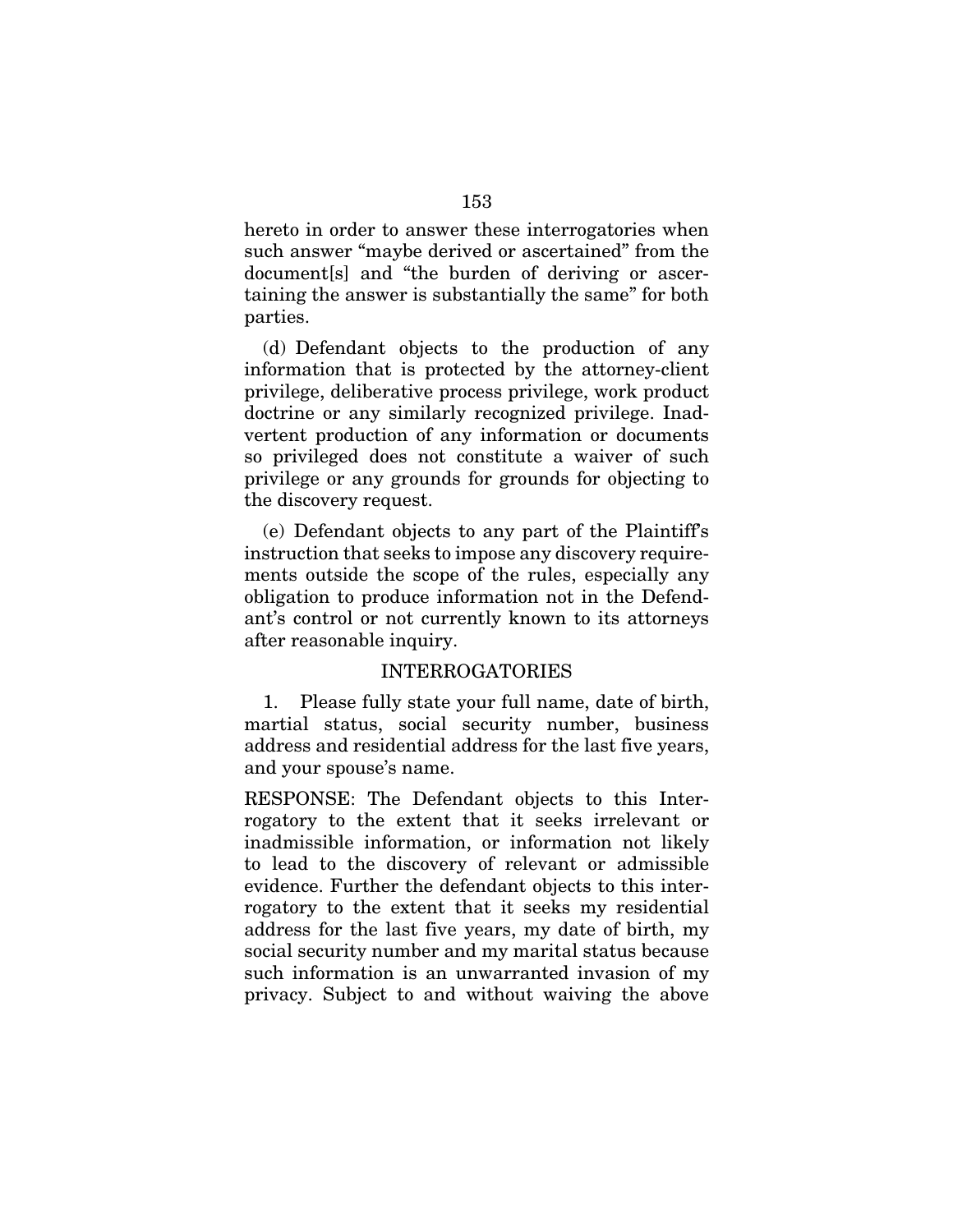objections, I answer this interrogatory as follows: my name is Faraz Khan and my business address is 100 42nd St NE Washington, DC 20019.

2. Give a concise statement of the facts surrounding the arrest of the plaintiffs as you contend it occurred. In answering, please identify each and every document utilized, review or relied upon to respond or which allegedly supports the representations in your response, and specifically identify the individual answering this interrogatory.

RESPONSE: On the night in question, I was riding with my training officer, Officer Jarboe. MPO Phifer had a conversation with Officer Jarboe about going to 115 Anacostia Avenue, NE, Washington. I do not recall the exact nature of the conversation between the two of them. Officer Jarboe then drove to 115 Anacostia Avenue and stopped at the rear of the house. I then followed Officer Jarboe into the house through the front door. I saw females dressed only in their bra and thong with money hanging out their garter belts. During the time I was in the house I stayed in the living room. I do not recall who made the decision to arrest the individuals. I returned to the Sixth District police station and began to process the arrestees. MPO Phifer wrote the narrative on the 163 and I signed it. I do not recall who told me to sign the 163.

3. For each plaintiff, detail each and every illegal, act that you observed him or her engage in. In answering, state with specificity where each identified plaintiff was located at the time that he/she was engaged in the illegal conduct alleged and all evidence that you collected in support of the alleged illegal conduct.

RESPONSE: Each of the plaintiffs was arrested for unlawful entry.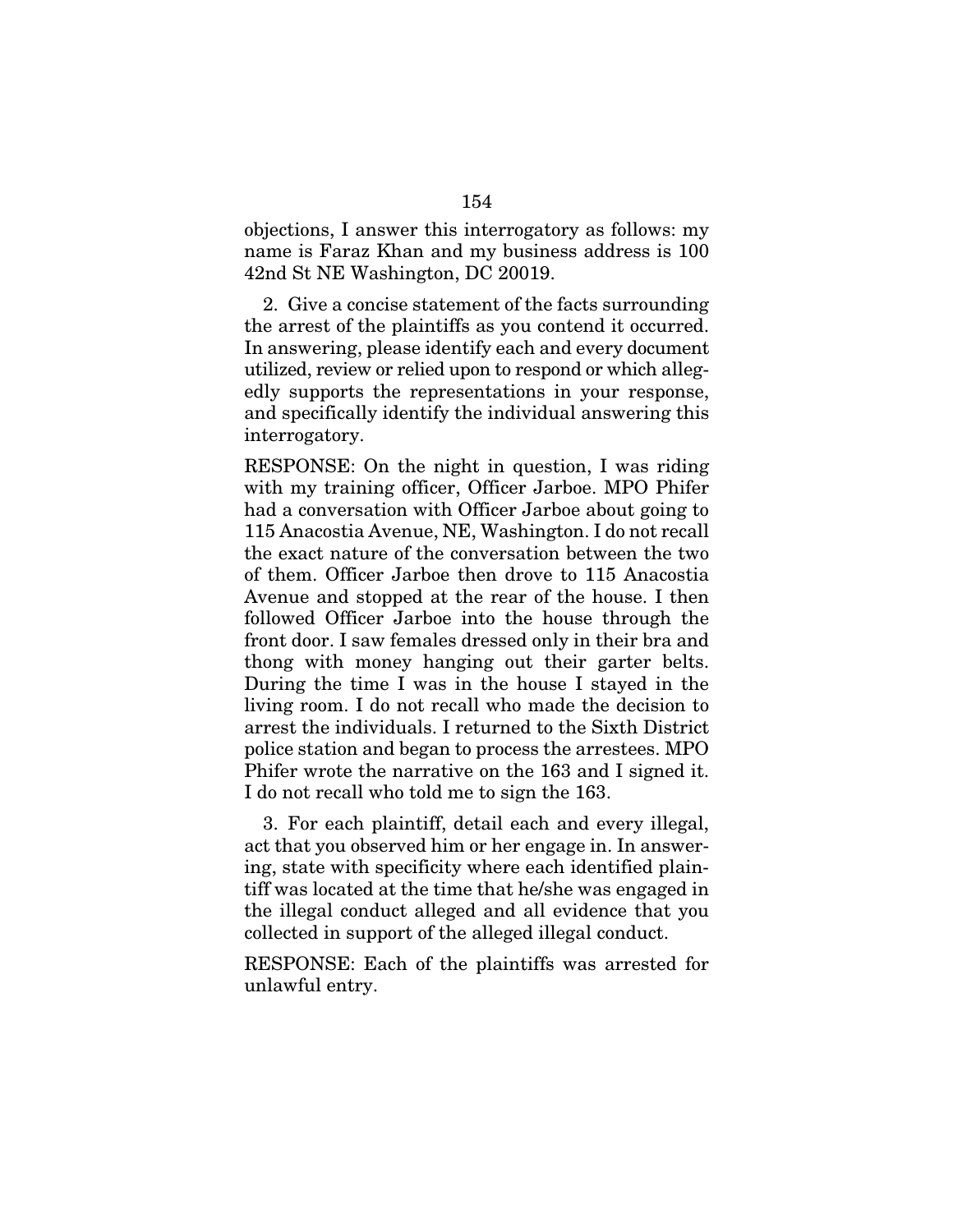4. State the name, home address, home telephone number, occupation, business address and business telephone number of all persons known to you who claim that they witnessed all or part of the incident referenced in the complaint, or who were near or at the scene at the time of the occurrence. State concisely but completely what such persons claim to have witnessed

RESPONSE: I did not question any of the police officers or officials as to what they observed, and therefore, I don't know what they claimed to have witnessed. I do not know any of their home addresses or telephone numbers. All of the police officers and officials on the scene were from the Sixth District.

5. State the name, home address, home telephone number, occupation, business address and business telephone number of all persons known to you who arrived at the scene within one (1) hour after the occurrence. State concisely but completely of what such persons claim to have witnessed.

RESPONSE: Defendant objects to this Interrogatory to the extent that request I disclose the home address and telephone numbers of all persons who arrived on the scene within one (1) hour after the occurrence because providing such information is an unwarranted invasion of privacy. In any event, I do not know the home addresses and telephone numbers of those who may claim to have personal knowledge of the occurrence. Subject to and without waiving the above objection, Officer Jarboe, MPO Phifer, Officer Campanale, Officer Newman, Officer Simonette, Officer Espinosa, Sergeant Suber, Sergeant Matthews, arrived at the scene within one hour after the occurrence and their address is 100 42nd St NE Washington DC 20019; (202) 698-0880. I did not question any of the police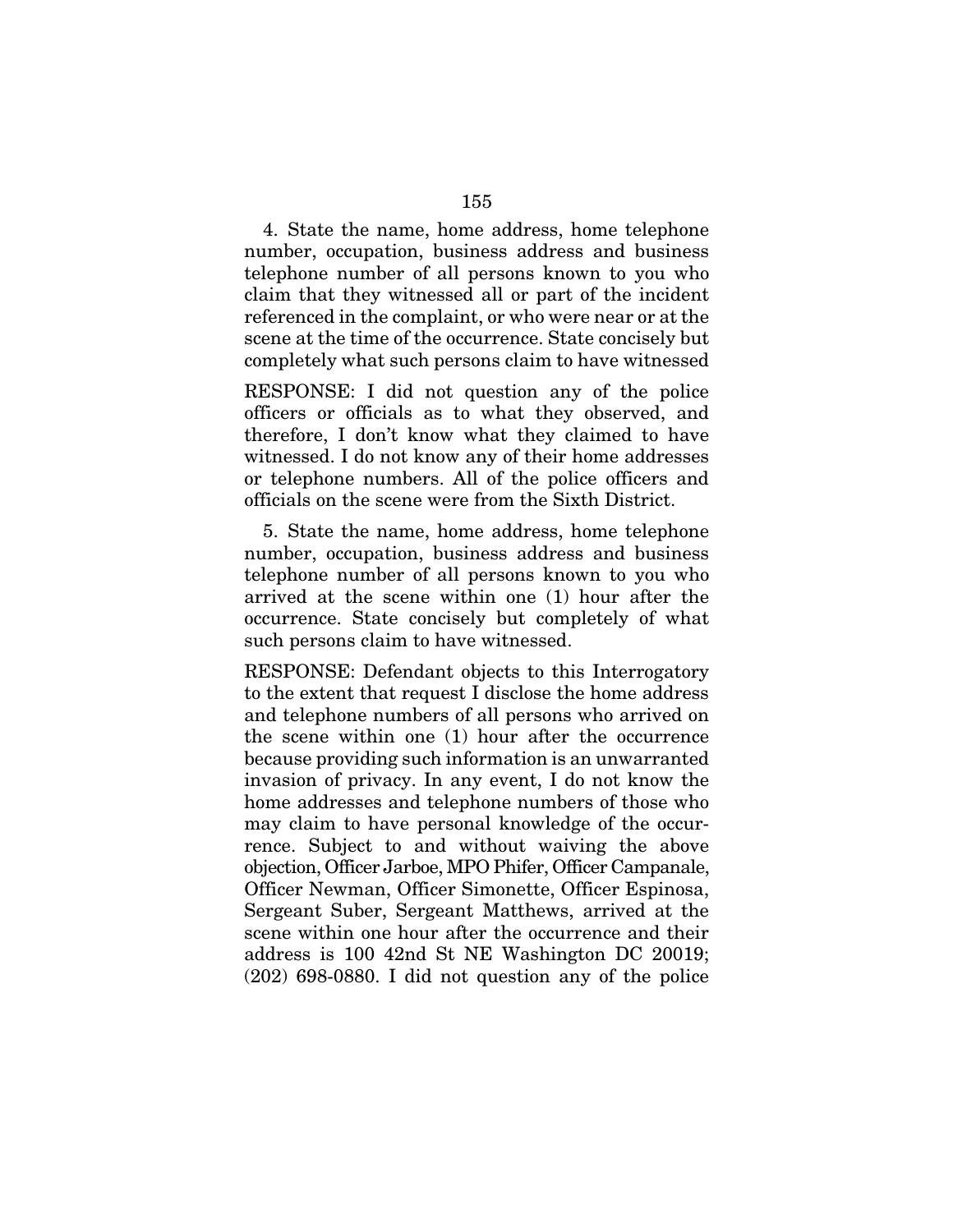officers or officials as to they observed, and therefore, I do not know what they may have witnessed.

6. State the name, home address, home telephone number, occupation, business address and business telephone number of all persons known to you who are known by you to have, or have claimed to have, personal knowledge or information of relevant facts which may pertain to the cause of the occurrence. State concisely but completely the nature of such personal knowledge or information.

RESPONSE: Defendant objects to this Interrogatory to the extent that I am asked to disclose the home address and telephone numbers of all persons who have or claimed to have personal knowledge or information of the facts of this case because providing such information is an unwarranted invasion of privacy. In any event, I do not know the home addresses and telephone numbers of those who may claim to have personal knowledge or information of the facts of the occurrence. Subject to and without waiving the above objection, I don't know who claims to have personal knowledge or information of relevant facts which may pertain to the cause of the occurrence.

7. Have any of the persons whose names were furnished in response to any of the foregoing Interrogatories, or anyone else, made or given to you any statement or report concerning the incident which is the subject of this lawsuit? If the Answer is in the affirmative, state the name, home address, home telephone number, occupation, business address and business telephone number of each such person who made or gave such statement or report, the dates thereof, the content of each such statement, whether it was written or reduced to writing and the names and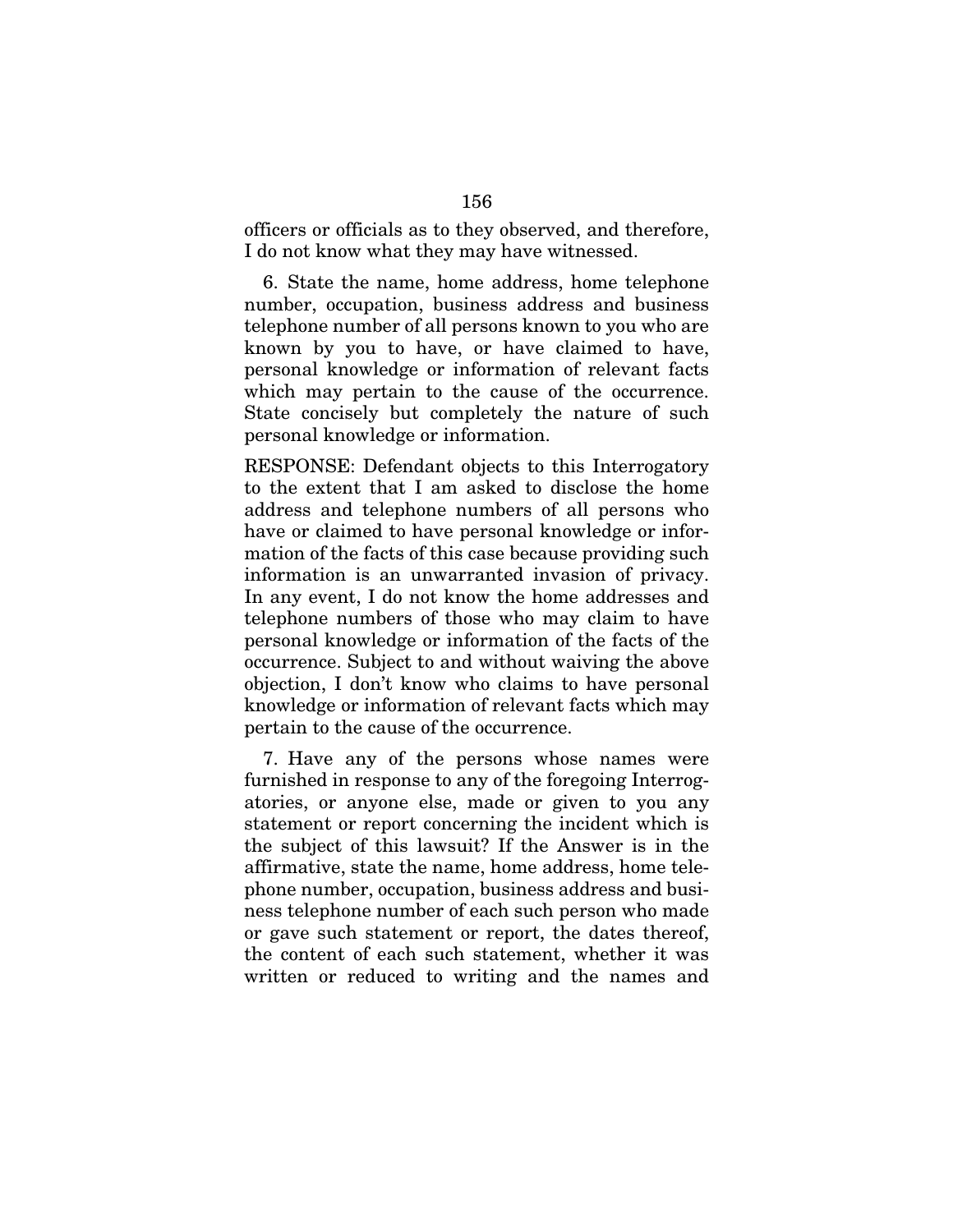addresses of any and all persons in custody of possession thereof. Please attach a copy of the same to your Answers.

RESPONSE: Defendant objects to this Interrogatory to the extent that I am asked to disclose the home address and telephone numbers of all persons who have or claimed to have personal knowledge or information of the facts of this case because providing such information is an unwarranted invasion of privacy. In any event, I do not know the home addresses and telephone numbers of those who may claim to have personal knowledge or information of the facts of the occurrence. Subject to and without waiving the above objection, the only statement given to me was the narrative on the 163. The narrative was completed by MPO Phifer.

8. State the name, present home address, occupation and business address of any and all persons who made an investigation to ascertain any fact relevant to the issues in this case, including particularly, but not exclusively, all investigators, officers, detectives, police officials, experts and/or specialists. State concisely but completely the facts ascertained. If you will do so without a Request for Production, please attach a copy of any resulting reports(s) to your Answers.

RESPONSE: I do not know what investigation this Interrogatory is referring to. I do not have in my custody or possession any investigative reports.

9. Did any of the plaintiffs make or give to you, or your agents or representatives, any statement or report concerning the occurrences referred to in the complaint or concerning any fact pertaining to any issue in this case? If the answer is in the affirmative, state when, where and to whom such statement(s)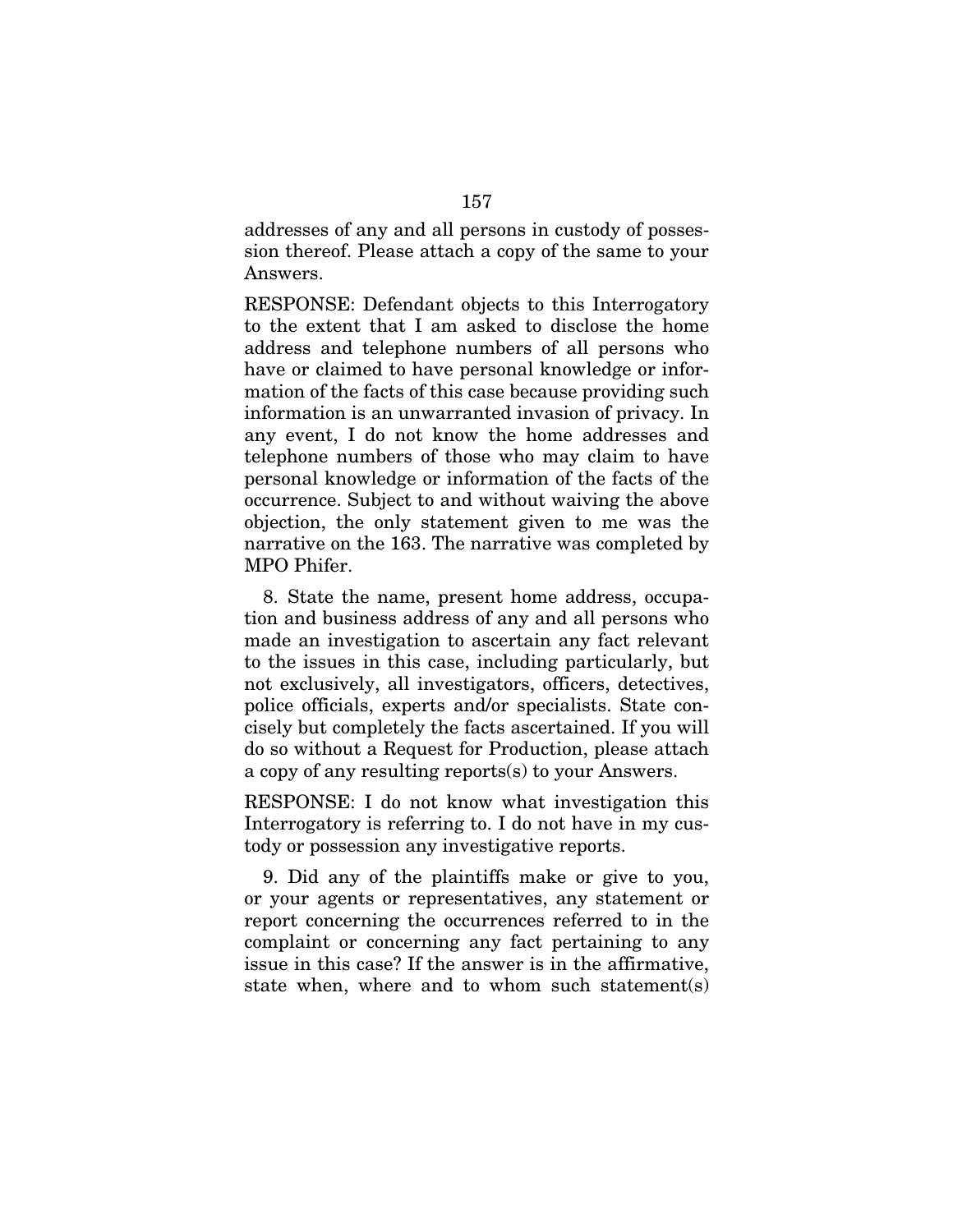was/were made or given, whether or not it is in writing, the content of such statement, the name, home address, home telephone number, occupation, business address and business telephone number of any and all persons who have the original, and attach a copy thereof to your answers.

### RESPONSE: No.

10. Have you engaged any expert(s) whom you intend to call as witness(es) at trial, whether in anticipation for trial, preparation for litigation, or for any other purpose contemplated to obtain opinions, advice or information regarding facts or issues relevant to this case? If yes, state: (a) the names home addresses, occupation and business addresses of said expert(s), (b) whether any report, oral or written, has bee obtained from said experts(s), (c) furnish the dates thereof, (d) attach here a copy of said written reports(s), and (e) state the contents of any and all oral reports from said expert(s) as to the finding and opinions of the said expert.

RESPONSE: I have not engaged any expert(s) whom I intend to call as witness(es) at trial.

11. Do you have within your possession or control, or do you have knowledge of any photograph, picture, audio recording, motion picture, plats or diagrams of the scene, the plaintiff(s) or other items which pertain in any way to the occurrence alleged in plaintiffs' complaint? If the answer to this Interrogatory is in the affirmative in any way, fully identify the item or items in your possession.

RESPONSE: I did not take any pictures nor do I have any pictures in my possession or control. I know that there were pictures taken, and based on information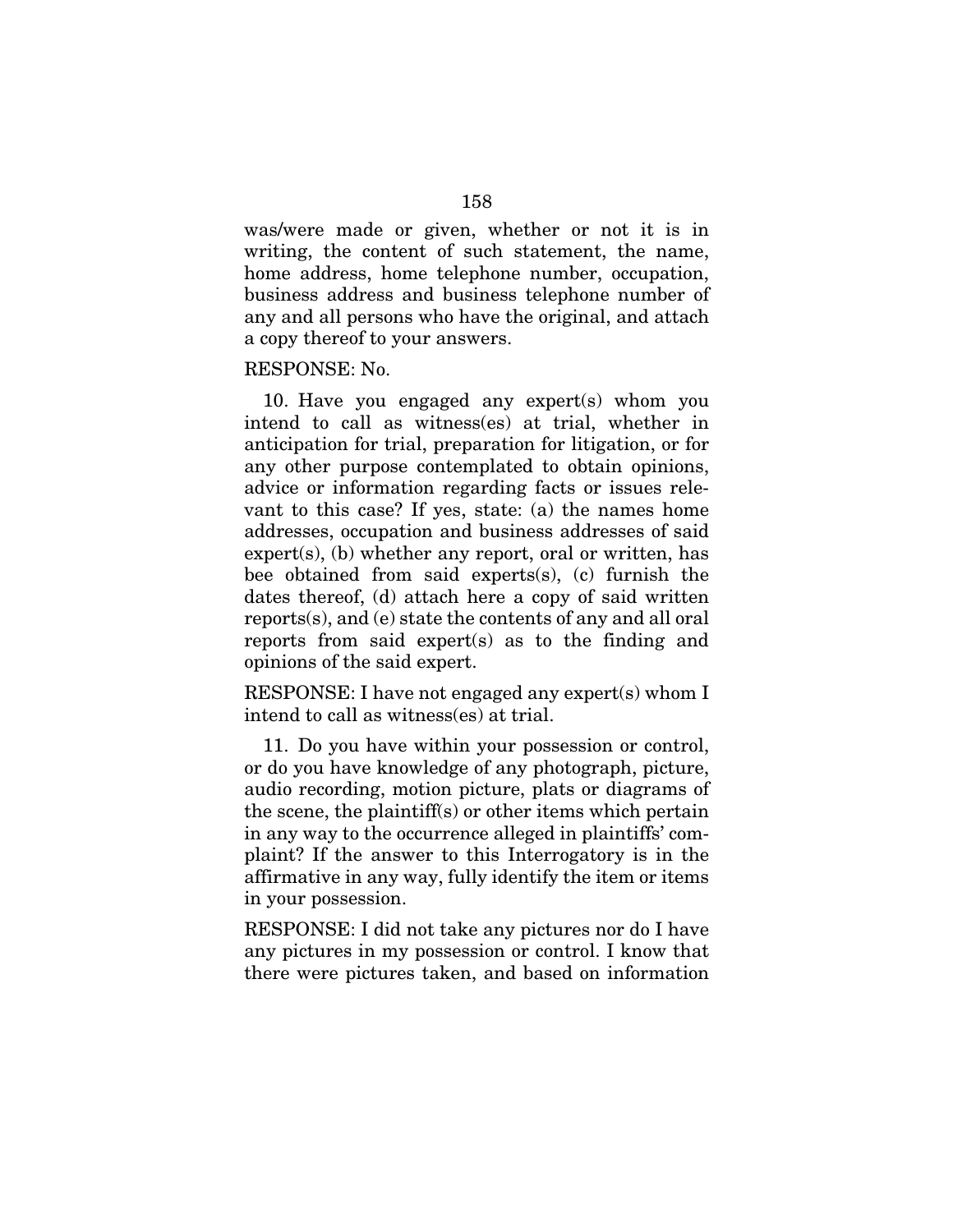and belief, those pictures were produced by the District of Columbia in its initial disclosures.

12. Identify each of the police officer, including supervisors, who responded to the scene which is the subject of this lawsuit. For each of the identified officers, please provide the following information:

a. His/Her rank, assignment location, and duties on the scene;

b. Whether or not he/she assisted in the arrest of the plaintiffs

RESPONSE: Please refer to Interrogatory number 5 for the names and rank of all police officers and supervisors who responded to the scene, For all identified officers named I do not know their assignment location, duties on the scene or whether or not they assisted in the arrest of plaintiffs.

13. Identify any and all lawsuits and/or disciplinary proceedings of any kind in which you have been involved in, in any way, during your tenure with the Metropolitan Police Department and state in detail the nature of the disciplinary proceedings and/or lawsuit, the date of the disciplinary proceeding or lawsuit was filed, the allegations asserted therein, the outcome of the disciplinary proceedings or lawsuit, the name of all parties to the lawsuit, the forum and/or court in which the disciplinary proceeding or lawsuit was filed and the outcome of the proceeding, indicating whether the proceeding is still pending.

RESPONSE: I have never been the subject of a lawsuit or subject to discipline.

14. Identify any and all instances wherein you have been the subject of any complaint(s) lodged by citizens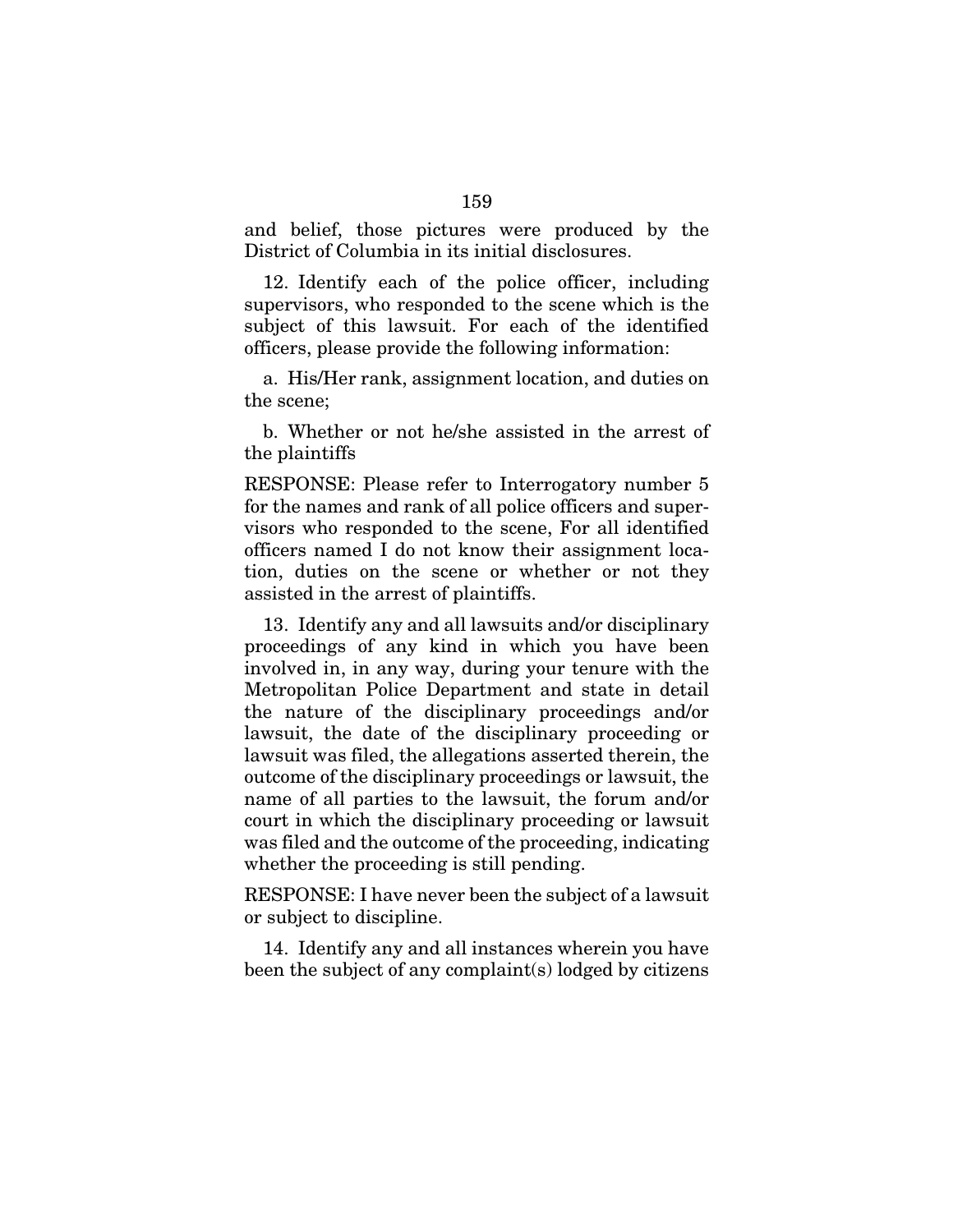during his tenure with the Metropolitan Police Department and state in detail the nature of the complaint, the date of the complaint was lodged, the allegations asserted therein, the outcome of any proceedings related thereto, the name of the complaining party, indicating whether the complaint is still pending and identify any and all documents which relate in any way to each such proceeding(s) or complaint(s).

RESPONSE: I have never had a citizen complaint filed against me.

15. Identify all reports, memorandums, notes, investigations or writings of any kind which refer to any stop, detention, assault and/or arrest of any of the plaintiffs, including but not limited to, the date of the document, author of the document, the recipient of the document and the subject matter of the document. Please produce all such documents.

RESPONSE: Prior to the night of the incident, I had no knowledge of any of the plaintiffs. As a result of the events March 15, 2008, the only reports I am aware of are the PD 163's. Based on information and belief, the PD 163's I completed and the PD 163's completed by other police officers were included in the District of Columbia's initial disclosures.

16. State with specificity the factual basis of your answer's affirmative defenses.

RESPONSE: The affirmative defenses have been asserted by my attorney.

17. Identify all documents which reference in any way the training provided to you during your tenure as a Metropolitan Police Officer.

RESPONSE: See Exhibit 1.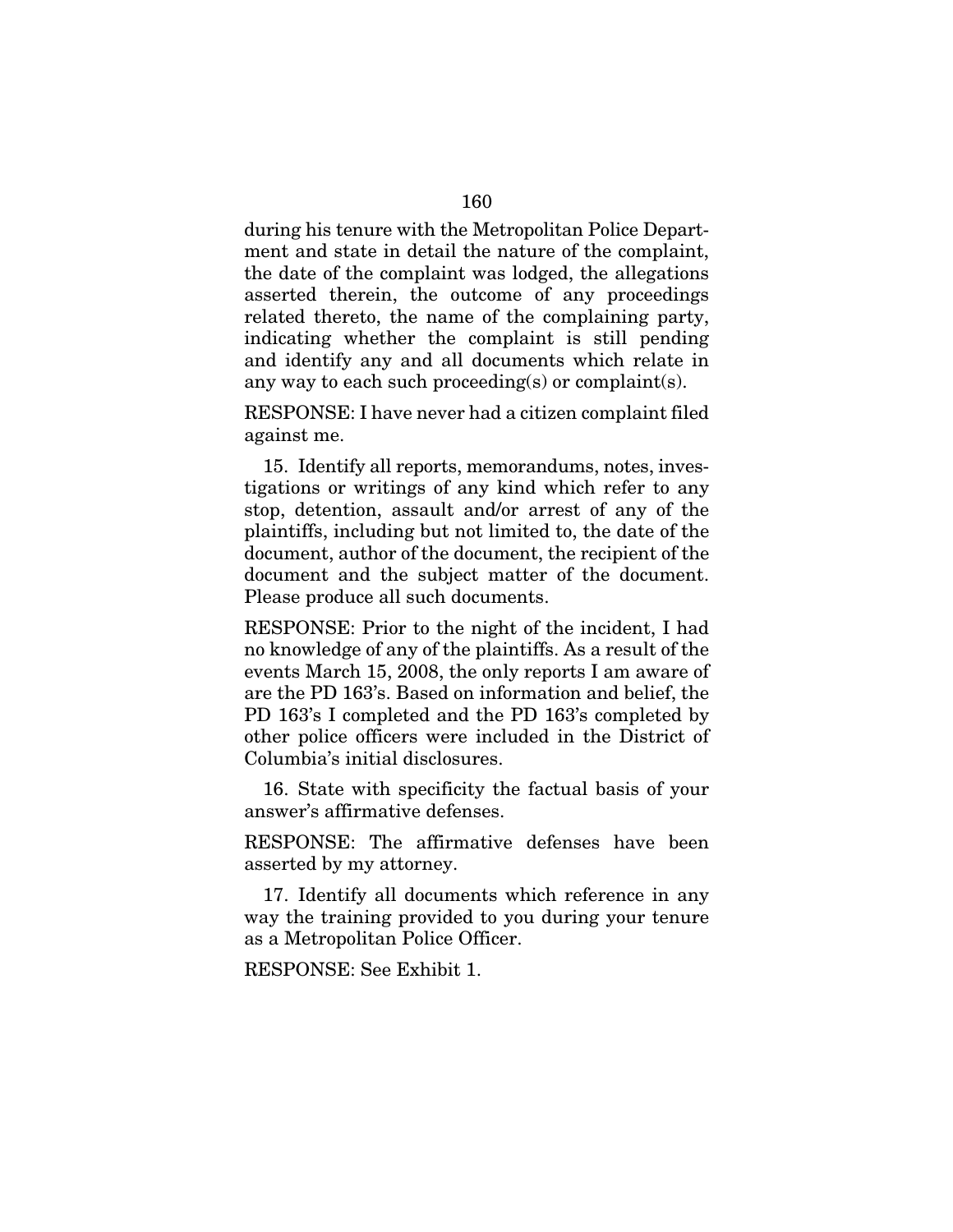18. Please state your specific duties on the date in which the incident occurred, including your specific assignment, to whom you were to report, the name of all the officers who were working with you on the day of question, the vehicle assigned to you, your duty hours for that day and what specific duties were you performing at the time of the incident.

RESPONSE: The Defendant objects to this Interrogatory as it is unclear which officers plaintiff is inquiring about. Subject to and without waiving the above objection, on the night of the incident I was working a regular patrol with Officer Jarboe, my training officer. I was to report Sergeant Suber and Officer Jarboe. Please refer to Interrogatory number 5 for the names of all officers I was working with on the night in question. I don't remember the vehicle number but it was a DC cruiser, my hours were 2300-0730,

19. Describe in detail the basis for your 1) detention of any plaintiff, 2) handcuffing of any plaintiff and 3) arrest of any plaintiff, and in doing so please identify any and all reports, notes, or documentation of any kind that memorializes the referenced events and reasons stated.

RESPONSE: I did not detain or handcuff any of the plaintiffs. My only involvement in the arrest was that I completed the front page of the 163 and I signed it.

20. If it is your contention that you did not detain, handcuff or arrest any plaintiff during the incident which is the subject of this lawsuit, identify all person(s) who you contend engaged in the foregoing, providing their full name, rank, and business address.

RESPONSE: See my answer to Interrogatory 19.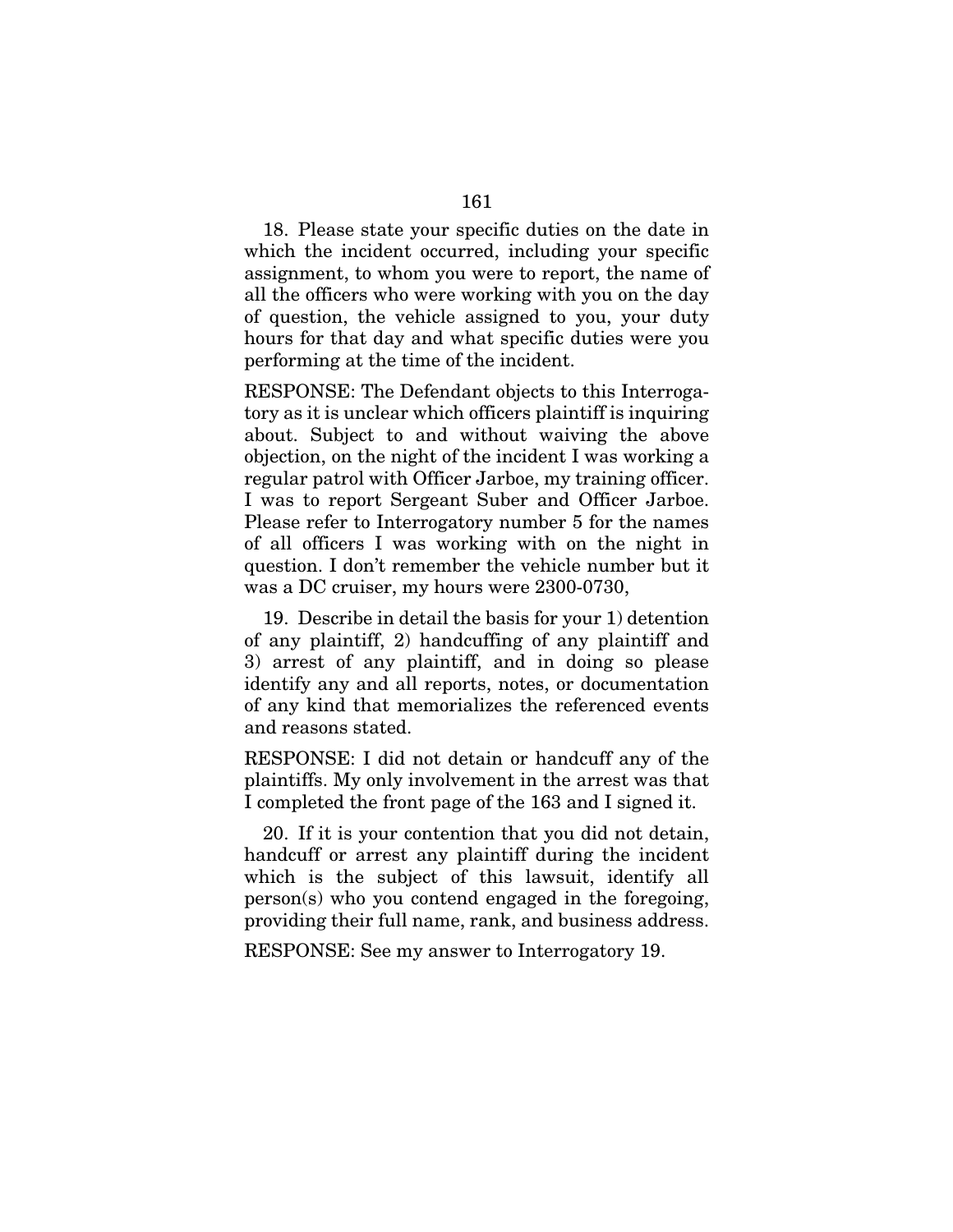21. Please describe in detail the facts and circumstances surrounding how you came to enter the residence located at 115 Anacostia Road, N.E., Washington, D.C.

RESPONSE: See my answer to Interrogatory 2.

22. If it is your contention that you did not enter the residence identified above, identify all person(s) who you contend entered the residence, providing their full name, rank and business address.

RESPONSE: I did enter the house.

I have read the foregoing answers to interrogatories, and they are true to the best of my knowledge, information, and belief

> /s/ Faraz Khan FARAZ KHAN

SWORN AND SUBSCRIBED before me, a Notary Public, this 22nd day of March 2010.

> /s/ [Illegible] Notary Public D.C.

My Commission Expires: March 31, 2010

[Counsel's Signature Block and Certificate of Service Omitted in Printing.]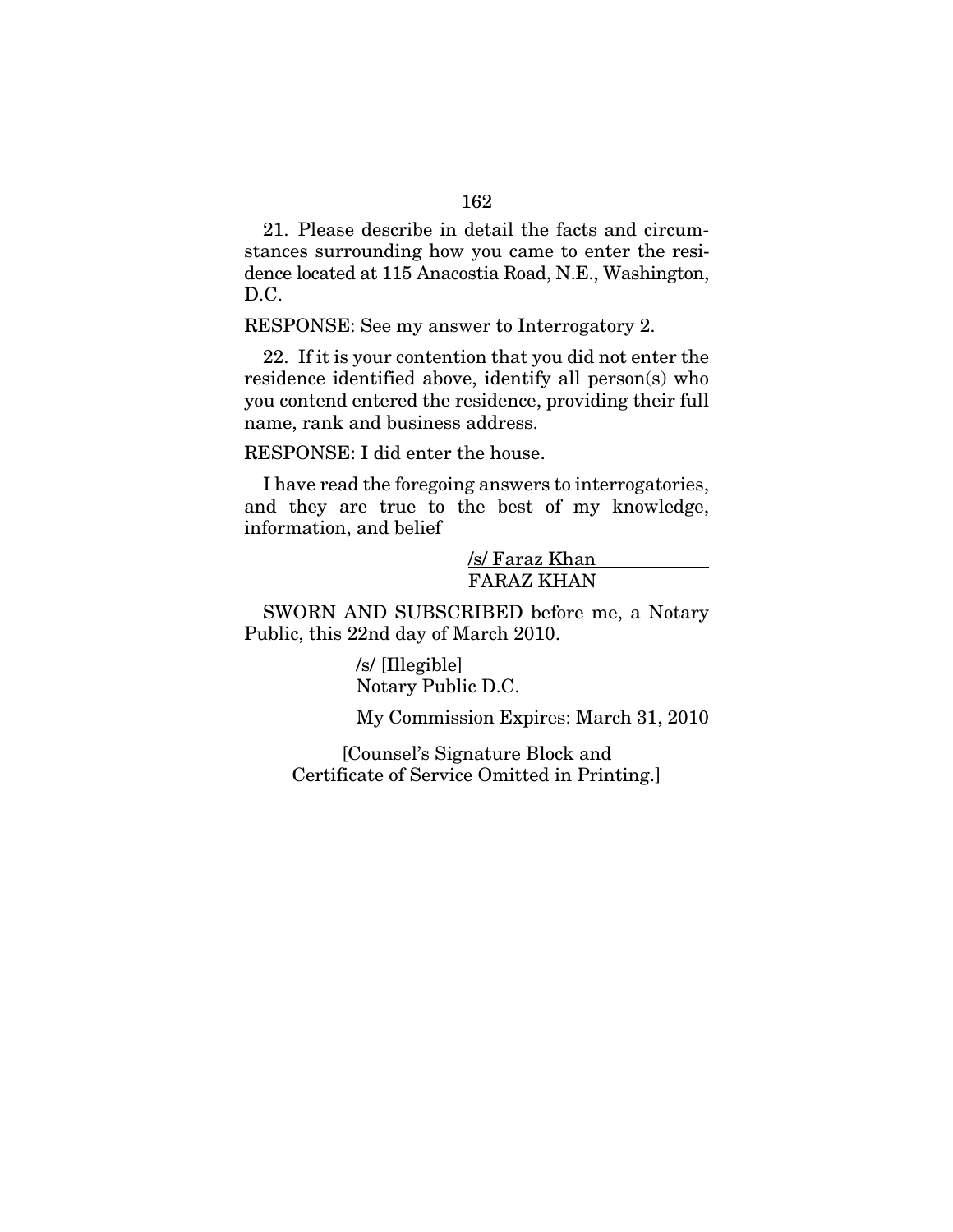### 163

# UNITED STATES DISTRICT COURT FOR THE DISTRICT OF COLUMBIA

[Filed 04/01/11]

Civil Action No. 09-571 (RMC)

————

———— THEODORE WESBY, *et al*.,

*Plaintiff*,

v.

DISTRICT OF COLUMBIA *et. al*.,

*Defendants.* 

# DEFENDANT ANDRE PARKER'S RESPONSES AND OBJECTIONS TO PLAINTIFF'S FIRST SET OF INTERROGATORIES

————

Pursuant to Fed. R. Civ. Pro. 33, Defendant Andre Parker, having been first duly sworn under oath, upon information and belief, gives the following answers to interrogatories propounded to defendant by plaintiff:

(a) Defendant reserves the right to amend, revise, or supplement its answers to these interrogatories if and when new or different information becomes available.

(b) For any additional responsive information made available through deposition testimony, the defendant incorporates such information for the purpose of giving the plaintiff notice that such information exists, but does not adopt such testimony as accurate and, complete.

(c) Defendant, in accordance with Fed R. Civ. Pro. 33(d), may refer plaintiffs to the documents attached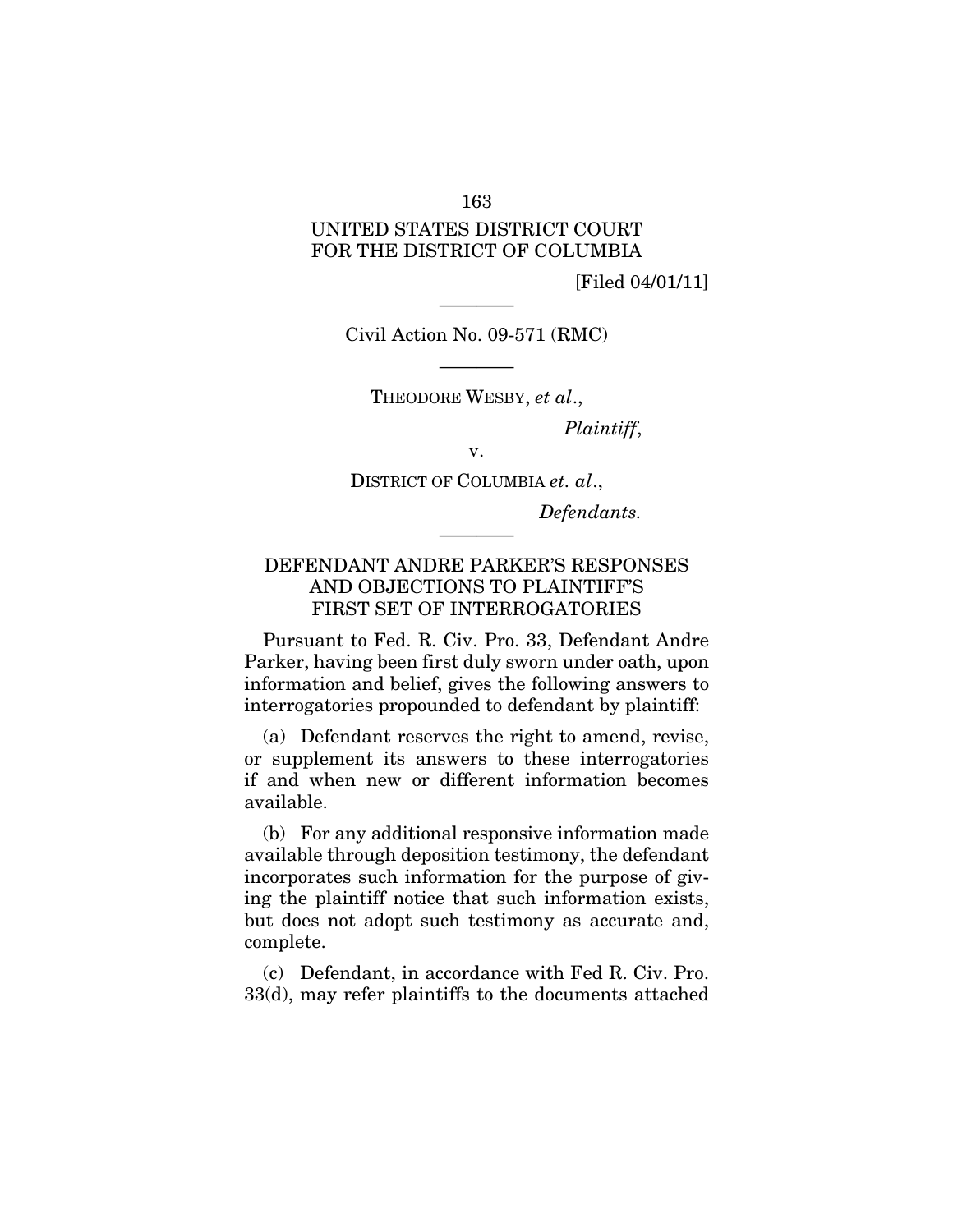hereto in order to answer these interrogatories when such answer "maybe derived or ascertained" from the document[s] and "the burden of deriving or ascertaining the answer is substantially the same" for both parties.

(d) Defendant objects to the production of any information that is protected by the attorney-client privilege; deliberative process -privilege, work product doctrine or any similarly recognized privilege, Inadvertent production of any information or documents so privileged does not constitute a waiver of such privilege or any grounds for grounds for objecting to the discovery request.

(e) Defendant objects to any part of the Plaintiffs' instruction that seeks to impose any discovery requirements outside the scope of the rules, especially any obligation to produce information not in the Defendant's control or not currently known to its attorneys after reasonable inquiry.

### INTERROGATORIES

1. Please fully state your full name, date of birth, martial status, social security number, business address and residential address for the last five years, and your spouse's name.

RESPONSE: The defendant objects to this Interrogatory to the extent that it seek my residential address for the last five years and my social security number because such information is an unwarranted invasion of my privacy. Subject to and without waiving the above objections, I answer this interrogatory as follows: my name is Andre Carlos Parker, single, and my businesses address is 100 42nd St NE Washington, DC 20019.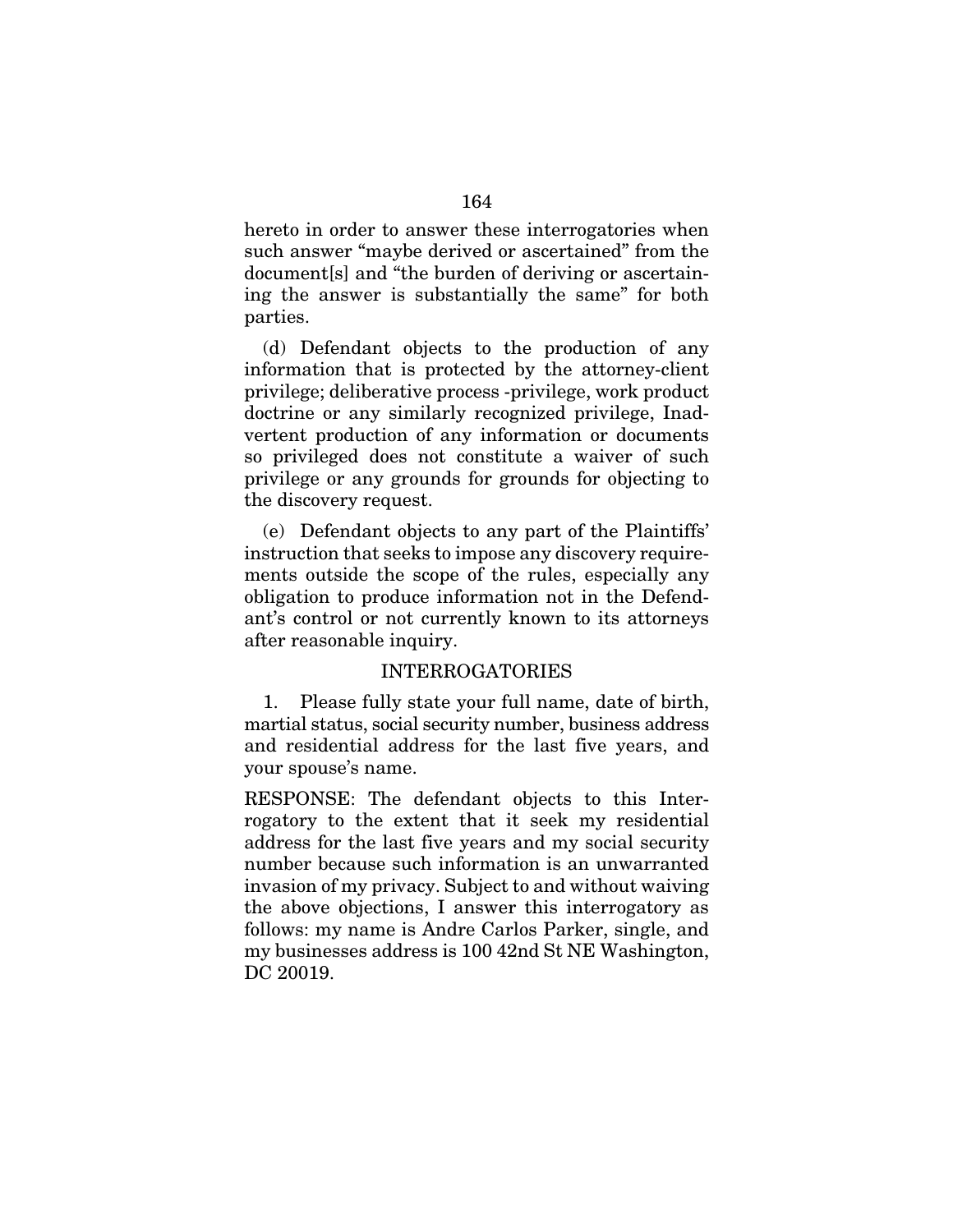2. Give a concise statement of the facts surrounding the arrest of the plaintiffs as you contend it occurred. In answering, please identify each and every document utilized, review or relied upon to respond or which allegedly supports the representations in your response, and specifically identify the individual answering this interrogatory.

RESPONSE: I was on routine patrol when I heard a radio transmission to assistant MPO Phifer at 115 Anacostia Road, NE. Washington. MPO Phifer notified the dispatcher that he needed assistance because there were people inside the premises. Upon arriving to the scene I proceeded to go to the back door of the premises to secure the premises of the house. As I entered the back door I observed all of the individuals sitting on the floor in the living room. I observed some individuals holding cups of liquor and beer and there were cups of liquor and beer on the floor. I could also smell marijuana. I also observed female provocatively dressed with dollars bills in a garter belt around their leg. All individuals were asked who the owner of the house was and where the owner was. I then spoke with one of the females who told me that a woman by the name of "Peaches" was renting the house from the grandson of the owner who had recently passed away and that he had given permission for all individuals to be in the house. I do not recall the name of the female who told me that but she is depicted in one of the pictures that were taken that evening. This woman used her cell phone and called "Peaches." I spoke to "Peaches" who said that she had just left the house to go to the store. I asked "Peaches" to return to the house but she refused to do so because she stated that she would be arrested. I asked "Peaches" who gave her permission to be in the house and she told me that I could confirm it with the grandson. I then spoke to the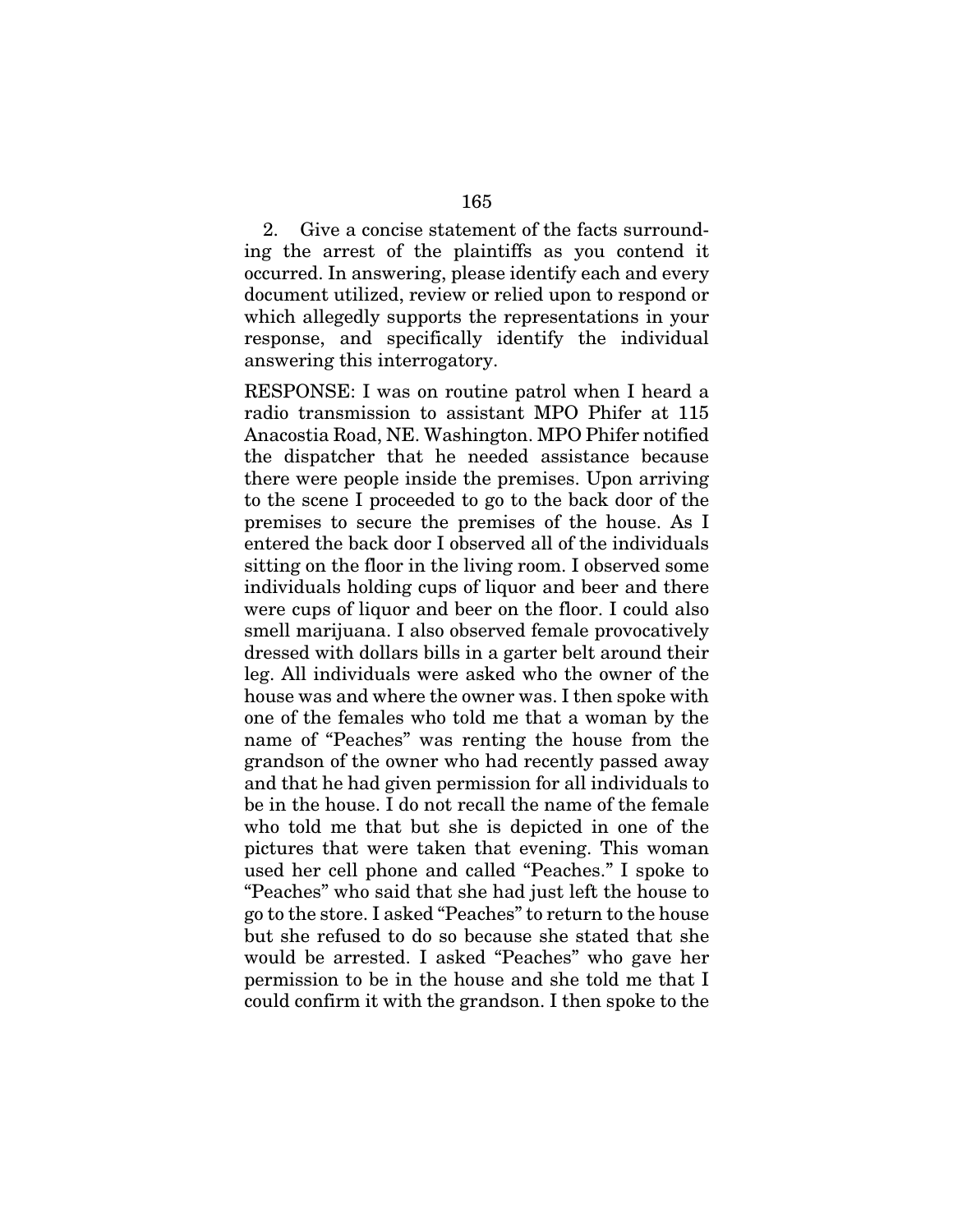owner and he told me that the individuals in the house did not have permission to be there. Then owner did not tell me that "Peaches" had a right to be in the house. I relayed this information to Sgt. Suber. At that point the decision was made to arrest all those present for unlawful entry. It was stated that because it was not clear who the owner of the house was and whether or not permission was given to the individuals to be in the house at the time of the occurrence Sergeant Suber ordered that all individuals be arrested.

3. For each plaintiff, detail each and every illegal act that you observed him or her engage in In answering, state with specificity where each identified plaintiff was located at the time that he/she was engaged in the illegal conduct alleged and all evidence that you collected in support of the alleged illegal conduct.

RESPONSE: Each of the plaintiffs was arrested for unlawful entry.

4. State the name, home address, home telephone number, occupation, business address and business telephone number of all persons known to you who claim that they witnessed all or part of the incident referenced in the complaint, or who were near or at the scene at the time of the occurrence. State concisely but completely what such persons claim to have witnessed.

RESPONSE: I did not question any of the police officers or officials as to what they observed, and therefore, I don't know what they claimed to have witnessed. To the best of my recollection the only people known to me who would have personal knowledge would be the police officers and officials on the scene.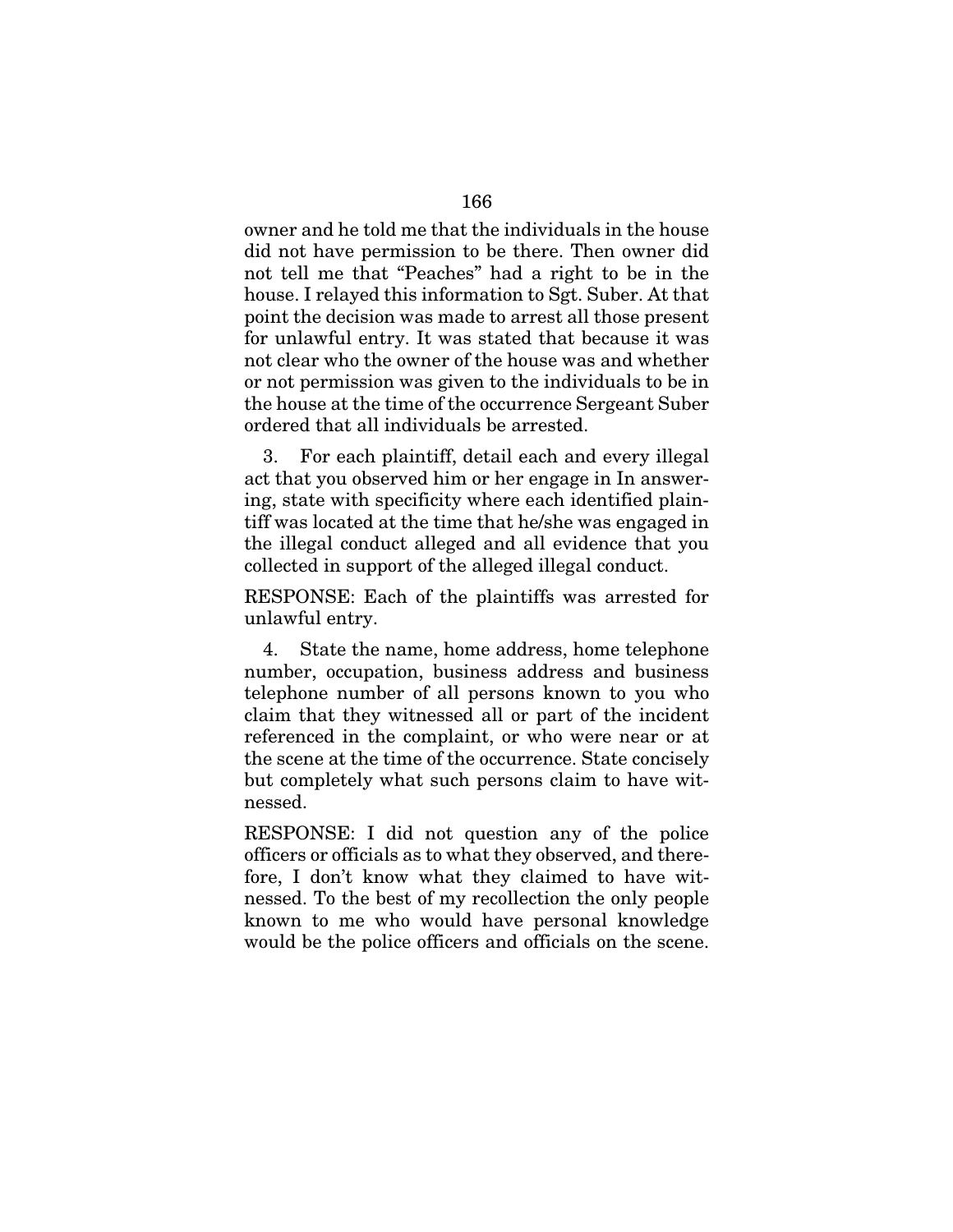I do not know any of their homes addresses or telephone numbers. All of the police officers and officials on the scene were from the Sixth District.

5. State the name, home address, home telephone number, occupation, business address and business telephone number of all persons known to you who arrived at the scene within one (1) hour after the occurrence. State concisely but completely of what such persons claim to have witnessed.

RESPONSE: Defendant objects to this Interrogatory to the extent that request that I disclose the home address and telephone numbers of all persons who arrived on the scene within one (1) hour after the Occurrence because providing such information is an unwarranted invasion of privacy. In any event, I do not know the home addresses and telephone numbers of those who may claim to personal knowledge of the occurrence. Subject to and without waiving the above objection, Sergeant Suber, Detective Spevulda, Officer Barnes arrived at the scene within one hour after the occurrence and their business address is 100 42nd St NE Washington DC 20019; (202) 698-0880. There were other officers and/or officials on the scene but I don't remember their names. I don't know what they claimed to have witnessed.

6. State the name, home address, home telephone number, occupation, business address and business telephone number of all persons known to you who are known by you to have, or have claimed to have, personal knowledge or information of relevant facts which may pertain to the cause of the occurrence. State concisely but completely the nature of such personal knowledge or information.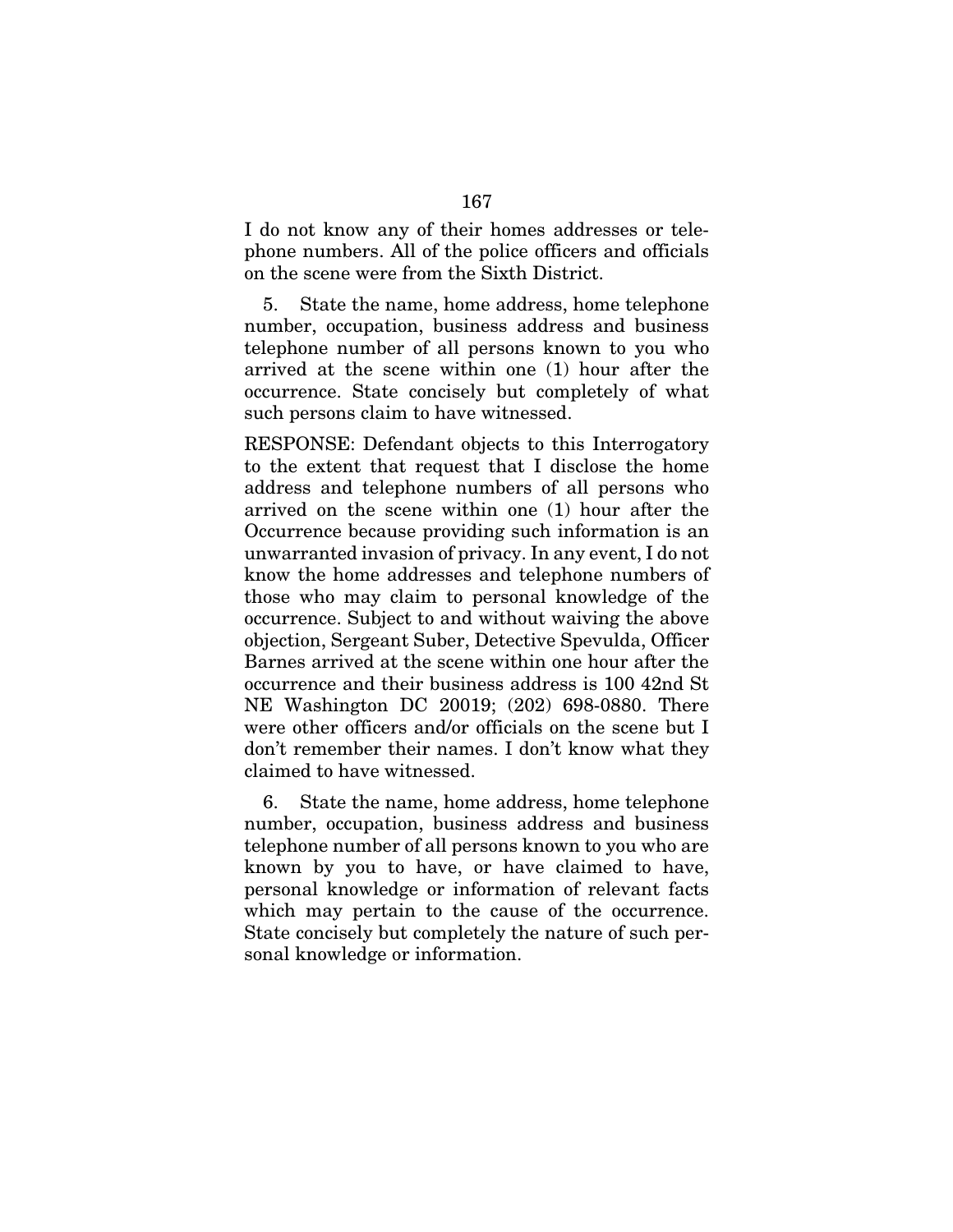RESPONSE: Defendant objects to this Interrogatory to the extent that I am asked to disclose the home address and telephone numbers of all persons who have or claimed to have personal knowledge or information of the facts of this case because providing such information is an unwarranted invasion of privacy. In any event, I do not know the home addresses and telephone numbers of those who may claim to personal knowledge or information of the facts of the occurrence. Subject to and without waiving the above objection, I don't know who claims to have personal knowledge or information of relevant facts which may pertain to the cause of the occurrence.

7. Have any of the persons whose names were furnished in response to any of the foregoing Interrogatories, or anyone else, made or given to you any statement or report concerning the incident which is the subject of this lawsuit? If the Answer is in the affirmative, state the name, home address, home telephone number, occupation, business address and business telephone number of each such person who made or gave such statement or report, the dates thereof, the content of each such statement, whether it was written or reduced to writing and the names and addresses of any and all persons in custody of possession thereof. Please attach a copy of the same to your Answers.

RESPONSE: No one has given me a statement and I am not aware of any statements that exist.

8. State the name, present home address, occupation and business address of any and all Persons who made an investigation to ascertain any fact relevant to the issues in this case, including particularly, but not exclusively, all investigators, officers, detectives,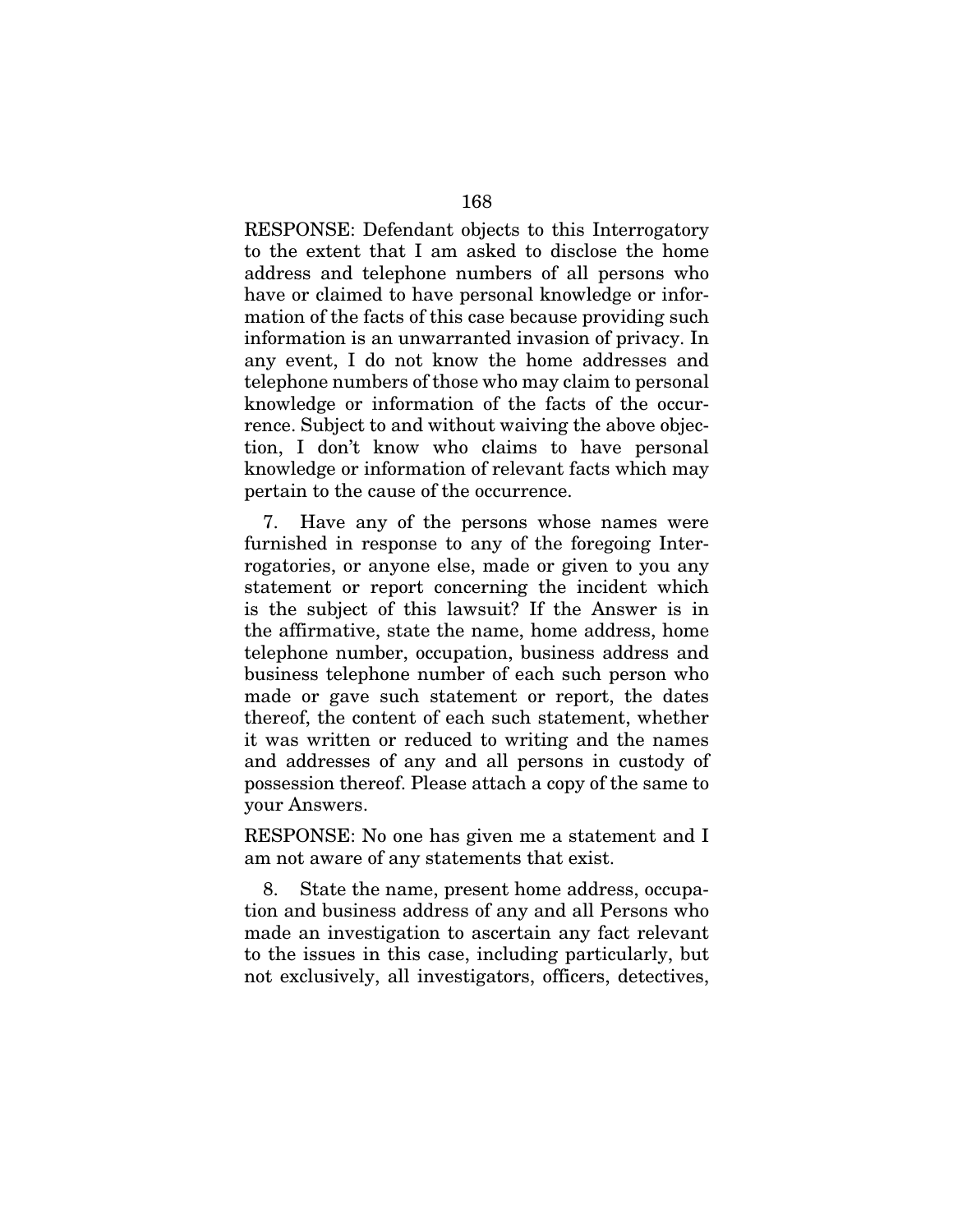police officials, experts and/or specialists. State concisely but completely the facts ascertained. If you will do so without a Request for Production, please attach a copy of any resulting reports(s) to your Answers.

RESPONSE: The Defendant objects to this Interrogatory to the extent that it seeks irrelevant or inadmissible information, or information not likely to lead to the discovery of relevant or admissible evidence. Defendant further objects to this Interrogatory to the extent that it requests that I disclose the home address of persons who investigated the facts at issue in this case because providing such information is an unwarranted invasion of privacy. In any event, I do not know what investigation this Interrogatory is referencing. I do not have in my custody or possession any investigative reports. Subject to and without waiving the above objection, to the best of my knowledge there was no investigation or interviews done other that what was conducted on the scene?

9. Did any of the plaintiffs make or give to you, or your agents or representatives, any statement or report concerning the occurrences referred to in the complaint or concerning any fact pertaining to any issue in this case? If the answer is in the affirmative, state when, where and to whom such statement (s) was/were made or given, whether or not it is in writing, the content of such statement, the name, home address, home telephone number, occupation, business address and business telephone number of any and all persons who have the original, and attach a copy thereof to your answers.

RESPONSE: None of the plaintiffs gave me a statement or a report concerning the occurrence referred to in the complaint or concerning any fact pertaining to any issue in this case.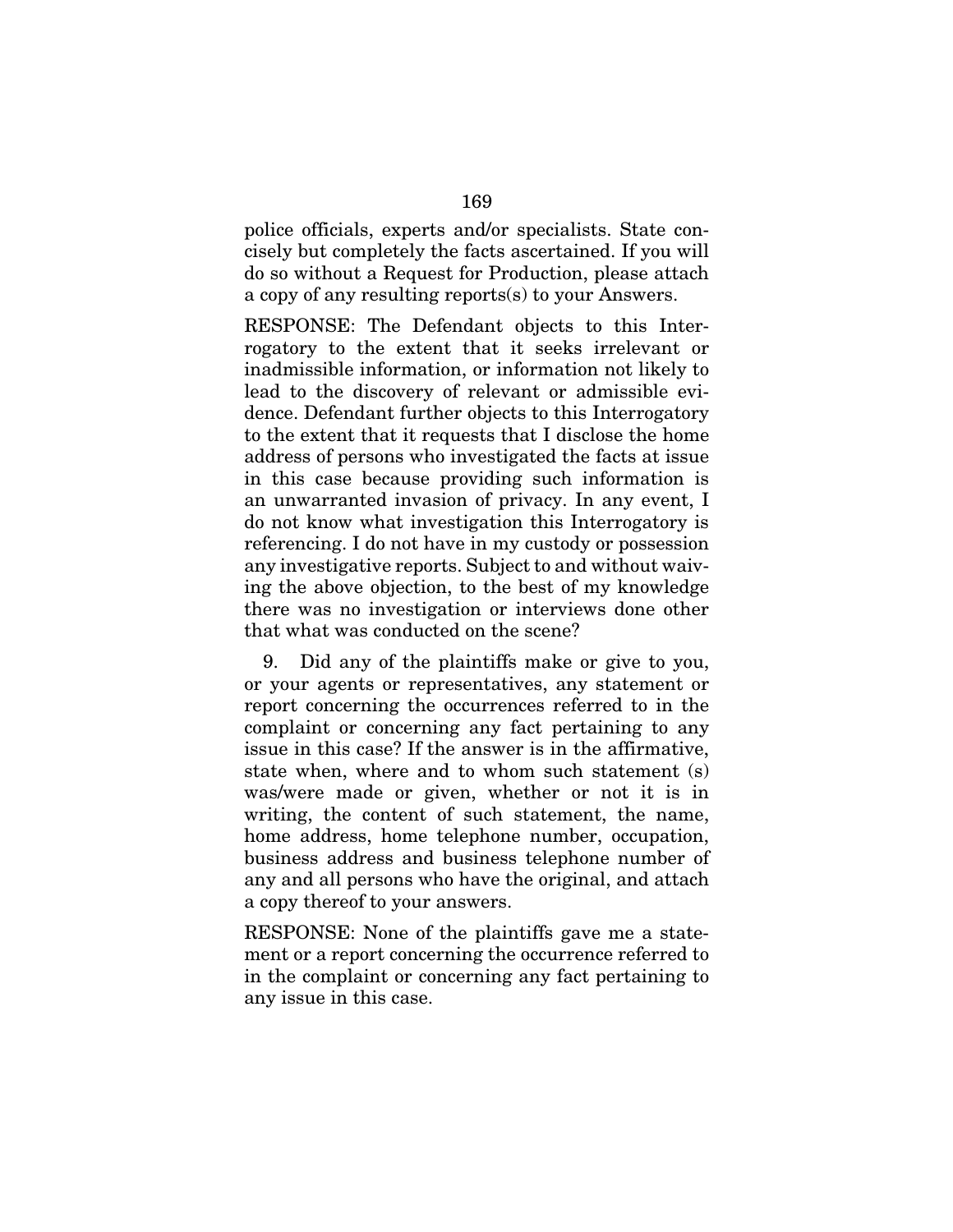10. Have you engaged any expert(s) whom you intend to call as witness(es) at trial, whether in anticipation for trial, preparation for litigation, or for any other purpose contemplated to obtain opinions, advice or information regarding facts or issues relevant to this case? If yes, state: (a) the names home addresses, occupation and business addresses of said expert(s), (b) whether any report, oral or written, has bee obtained from said experts(s), (c) furnish the dates thereof, (d) attach here a copy of said written reports(s), and (e) state the contents of any and all oral reports from said expert(s) as to the finding and opinions of the said expert.

RESPONSE: I have not-engaged any expert(s) whom I intend to call as witness(es) at trial.

11. Do you have within your possession or control, or do you have knowledge of any photograph, picture, audio recording, motion picture, plats or diagrams of the scene, the plaintiff(s) or other items which pertain in any way to the occurrence alleged in plaintiffs' complaint? If the answer to this Interrogatory is in the affirmative in any way, fully identify the item or items in your possession.

RESPONSE: I did not take any pictures nor do I have any pictures in my possession or control, I know that there were pictures taken. Based on information and belief, those pictures were produced by the District of Columbia in its initial disclosures.

12. Identify each of the police officer, including supervisors, who responded to the scene which is the subject of this lawsuit. For each of the identified officers, please provide the following information:

a. His/Her rank, assignment location, and duties on the scene;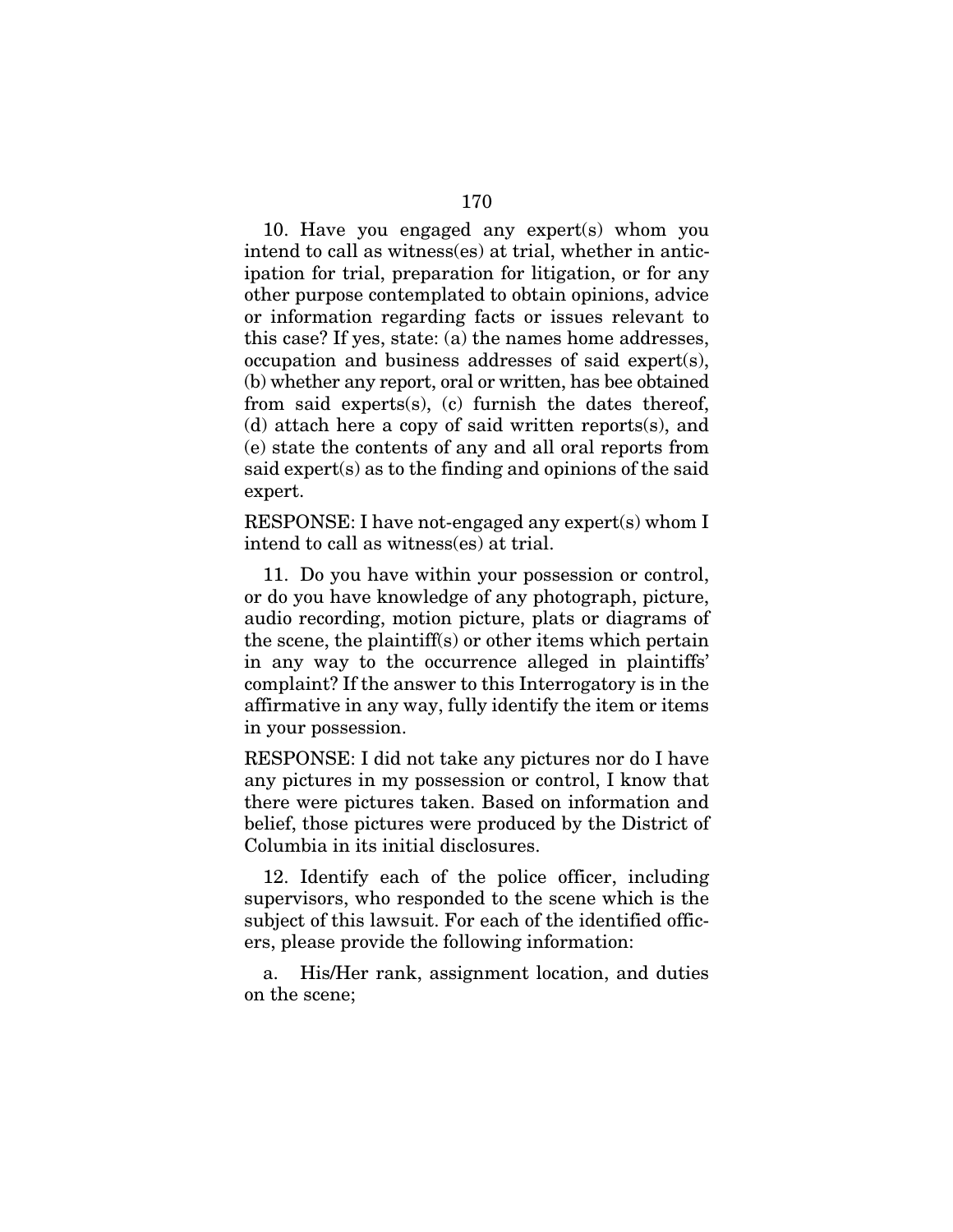b. Whether or not he/she assisted in the arrest of the plaintiffs

RESPONSE: Please refer to Interrogatory number 5 for the names and rank of all police officers and supervisors who responded to the scene. For all identified officers and supervisors. Based on information and belief, all of the officers and officials on the scene were assigned to the 6D that evening. I do not know their, duties on the scene. Officers Kahn and Newman made arrest.

13. Identify any and all lawsuits and/or disciplinary proceedings of any kind in which you have been involved in, in any way, during your tenure with the Metropolitan Police Department and state in detail the nature of the disciplinary proceedings and/or lawsuit, the date of the disciplinary proceeding or lawsuit was filed, the allegations asserted therein, the outcome of the disciplinary proceedings or lawsuit, the name of all parties to the lawsuit, the forum and/or court in which the disciplinary proceeding or lawsuit was filed and the outcome of the proceeding, indicating whether the proceeding is still pending.

RESPONSE:

xxxxxxxxxxxxxxxxxx

14. Identify any and all instances wherein you have been the subject of any complaint(s) lodged by citizens during his tenure with the Metropolitan Police Department and state in detail the nature of the complaint, the date of the complaint was lodged, the allegations asserted therein, the outcome of any proceedings related thereto, the name of the complaining party, indicating whether the complaint is still pending and identify any and all documents which relate in any way to each such proceeding(s) or complaint(s).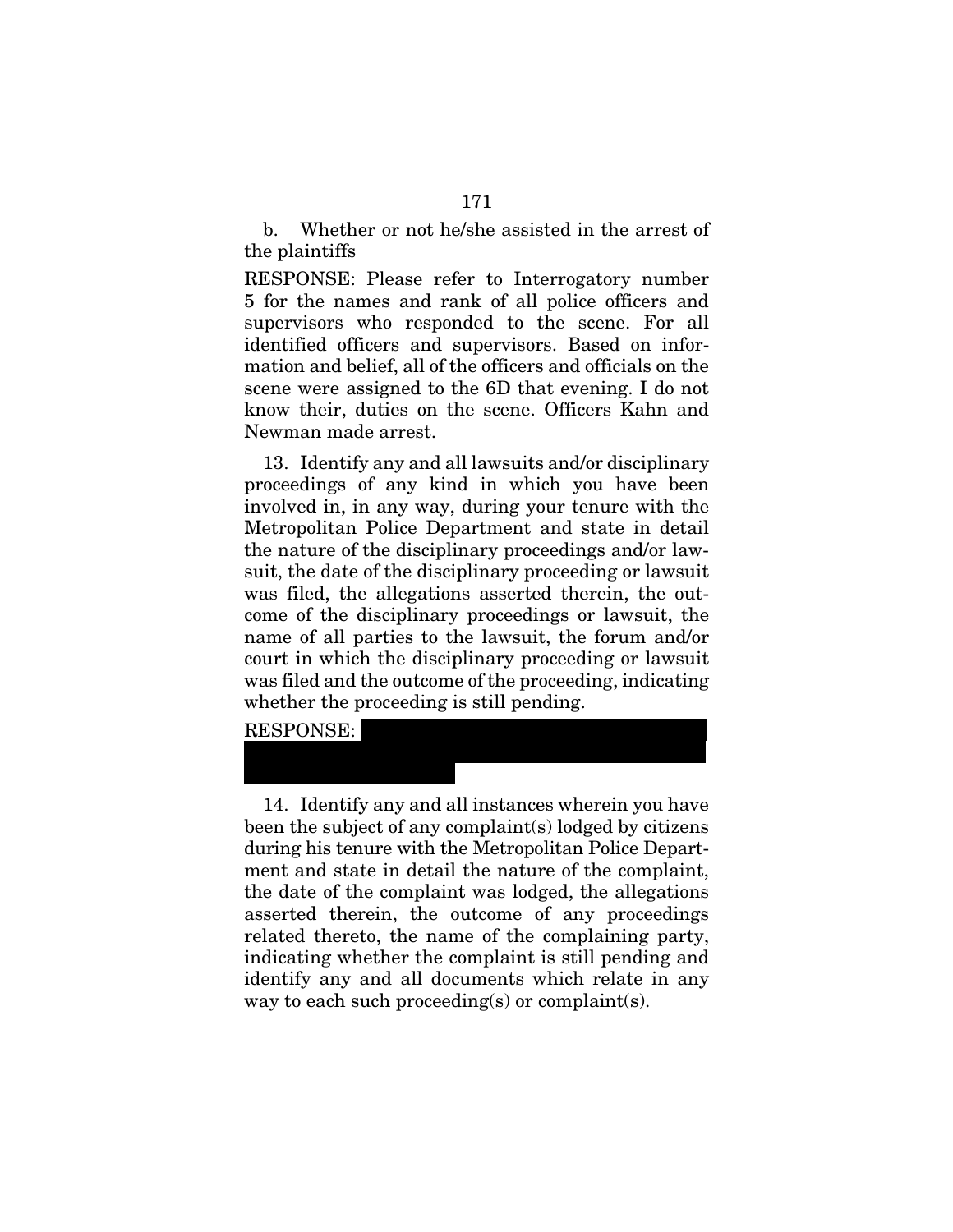RESPONSE:

15. Identify all reports, memorandums, notes, investigations or writings of any kind which refer to any stop, detention, assault and/or arrest of any of the plaintiffs, including but not limited to, the date of the document, author of the document, the recipient of the document and the subject matter of the document. Please produce all such documents.

RESPONSE: Prior to the incident I had no knowledge of any of the plaintiffs. As a result of the events of March 14-15, 2008 the only reports I am aware of are the PD 163's. Based on information and belief, the PD 163's was included in the District of Columbia's initial disclosures.

16. State with specificity the factual basis of your answer's affirmative defenses.

RESPONSE: I do not remember detaining or handcuffing anyone on the night of the incident. Further, the affirmative defenses have been asserted by my attorney.

17. Identify all documents which reference in any way the training provided to you during your tenure as a Metropolitan Police Officer.

RESPONSE: See Exhibit 1, attached hereto.

18. Please state your specific duties on the date in which the incident occurred, including your specific assignment, to whom you were to report, the name of all the officers who were working with you on the day of question, the vehicle assigned to you, your duty hours for that day and what specific duties were you performing at the time of the incident.

RESPONSE; On the day of the incident I was working out of 6D on the power shift on regular patrol, I was to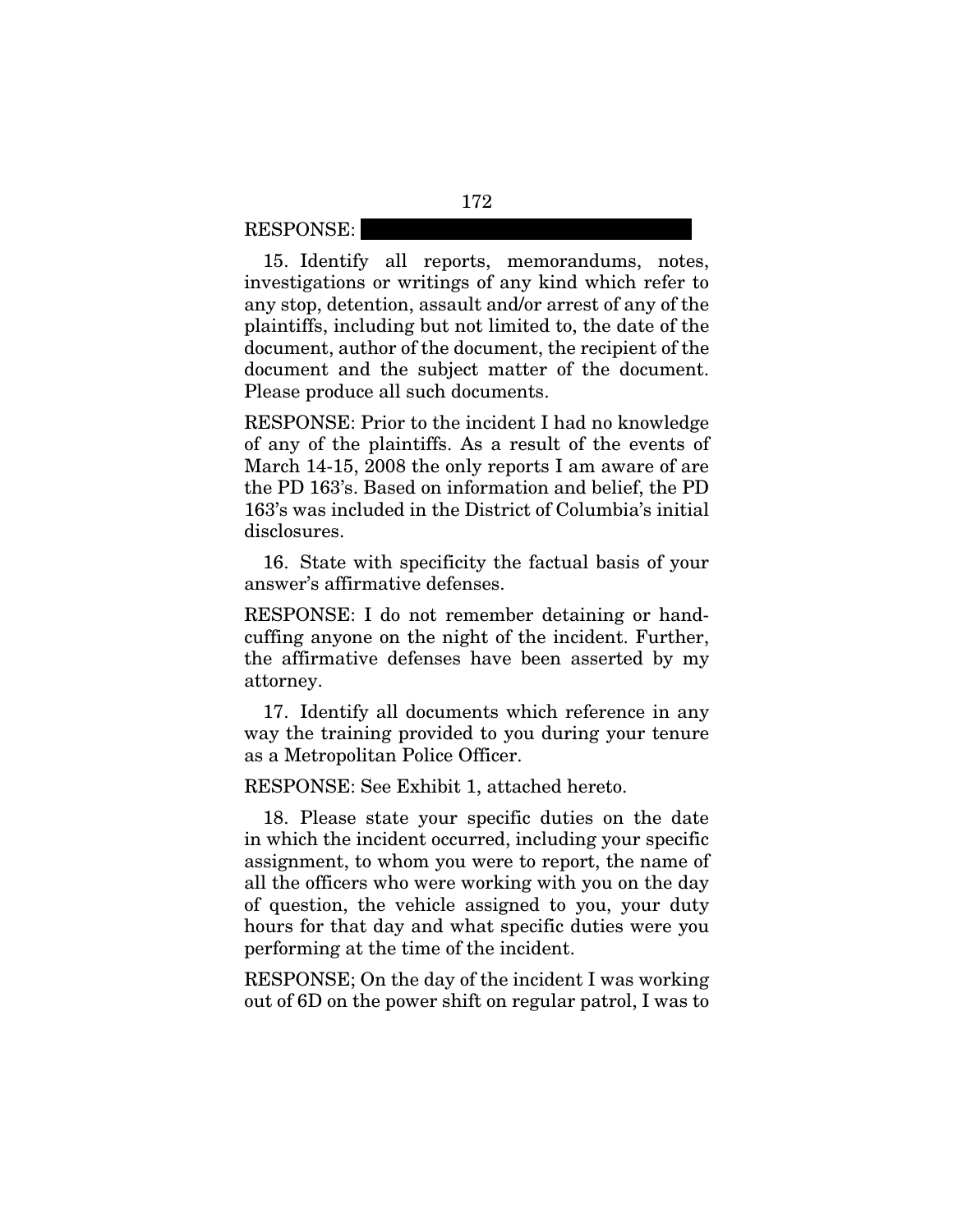report to Sergeant Matthews, I was assigned to a DC cruiser; my tour of duty was 1930-0400.

19. Describe in detail the basis for your 1) detention of any plaintiff, 2) handcuffing of any plaintiff and 3) arrest of any plaintiff, and in doing so please identify any and all reports, notes, or documentation of any kind that memorializes the referenced events and reasons stated.

RESPONSE: I do not remember detaining, handcuffing or arresting anyone on the night of the incident.

20. If it is your contention that you did not detain, handcuff or arrest any plaintiff during the incident which is the subject of this lawsuit, identify all person(s) who you contend engaged in the foregoing, providing their full name, rank, and business address.

RESPONSE: I do not know who would have detained, handcuffed of the plaintiff's on the night of the incident.

21. Please describe in detail the facts and circumstances surrounding how you came to enter the residence located at 115 Anacostia Road, N.E., Washington, D.C.

RESPONSE: See answer to Interrogatory 2, above.

22. If it is your contention that you did not enter the residence identified above, identify all person(s) who you contend entered the residence, providing their full mime, rank and business address.

RESPONSE: I did enter the house on the night of the incident.

I have read the foregoing answers to interrogatories, and they are true to the best of my knowledge, information, and belief.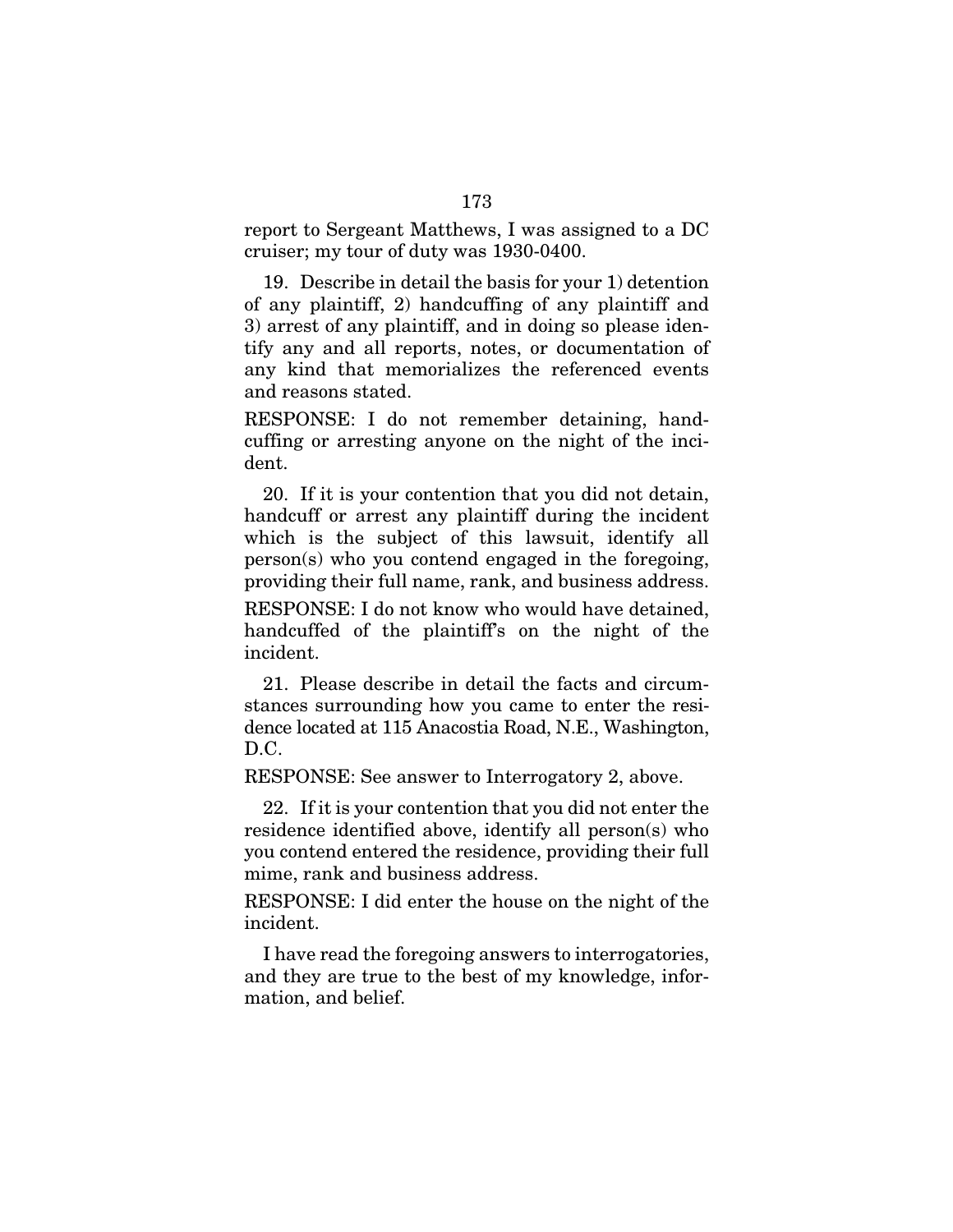### 174

## /s/ Andre Parker ANDRE PARKER

# SWORN AND SUBSCRIBED before me a Notary Public, this 17th day of March 2010.

/s/ Dawne Daye Notary Public, D.C.

My Commission Expires: DAWNE RHONDA DAYE NOTARY PUBLIC DISTRICT OF COLUMBIA MY COMMISSION EXPIRES JANUARY 31, 2014

> [Counsel's Signature Block and Certificate of Service Omitted in Printing.]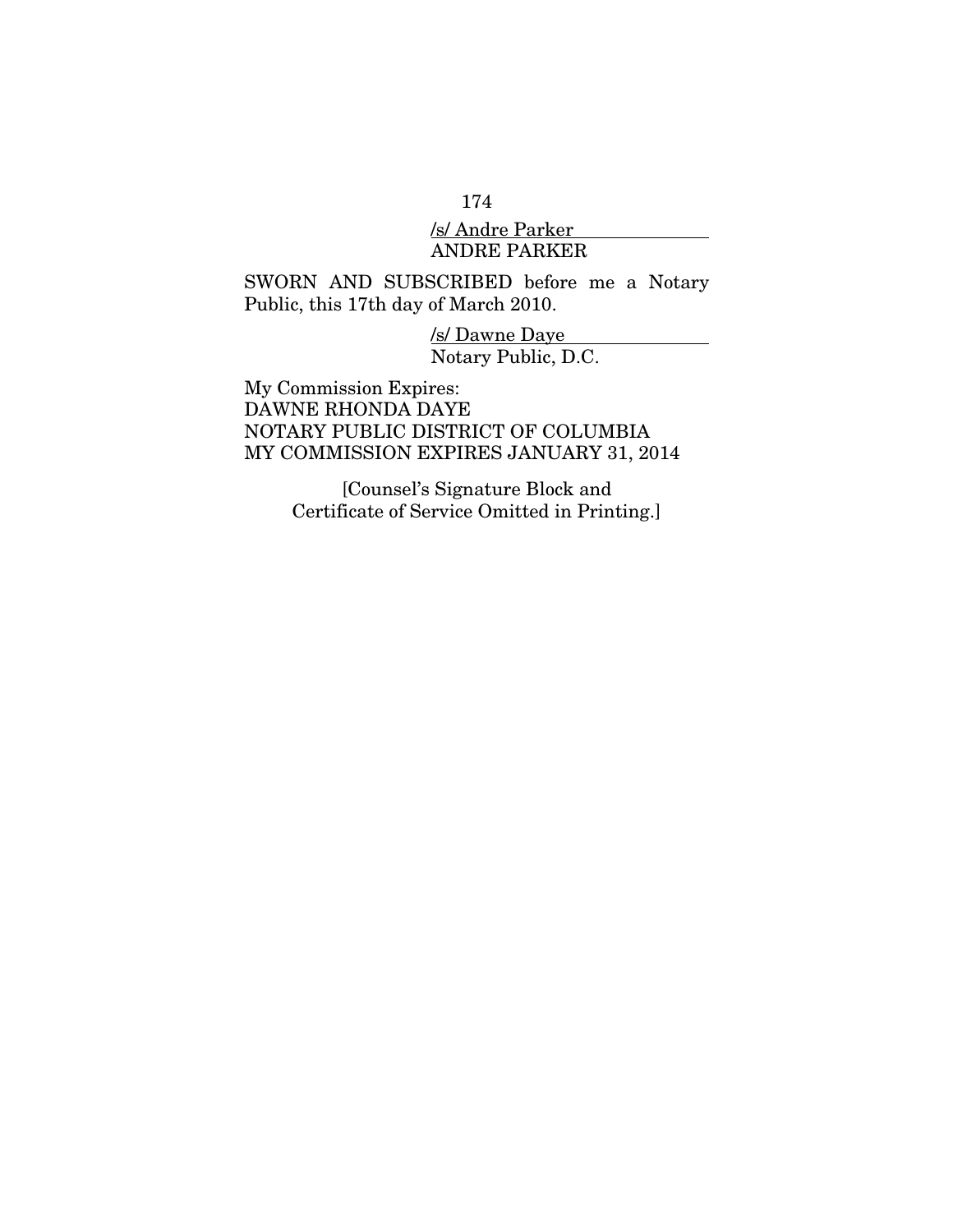### 175

# UNITED STATES DISTRICT COURT FOR THE DISTRICT OF COLUMBIA

[Filed 04/01/11]

———— Civil Action No. 09-571 (RMC)

———— THEODORE WESBY, *et al*.,

*Plaintiff*,

v.

DISTRICT OF COLUMBIA, *et al*.,

————

*Defendants*.

# DEFENDANT JASON NEWMAN'S RESPONSES AND OBJECTIONS TO PLAINTIFFS' FIRST SET OF INTERROGATORIES

Pursuant to Fed. R. Civ. Pro. 33, Defendant Jason Newman, having been first duly sworn under oath, upon information and belief, gives the following answers to interrogatories propounded to defendant by plaintiff:

(a) Defendant reserves the right to amend, revise, or supplement its answers to these interrogatories if and when new or different information becomes available.

(b) For any additional responsive information made available through deposition testimony, the defendant incorporates such information for the purpose of giving the plaintiff notice that such information exists, but does not adopt such testimony as accurate and complete.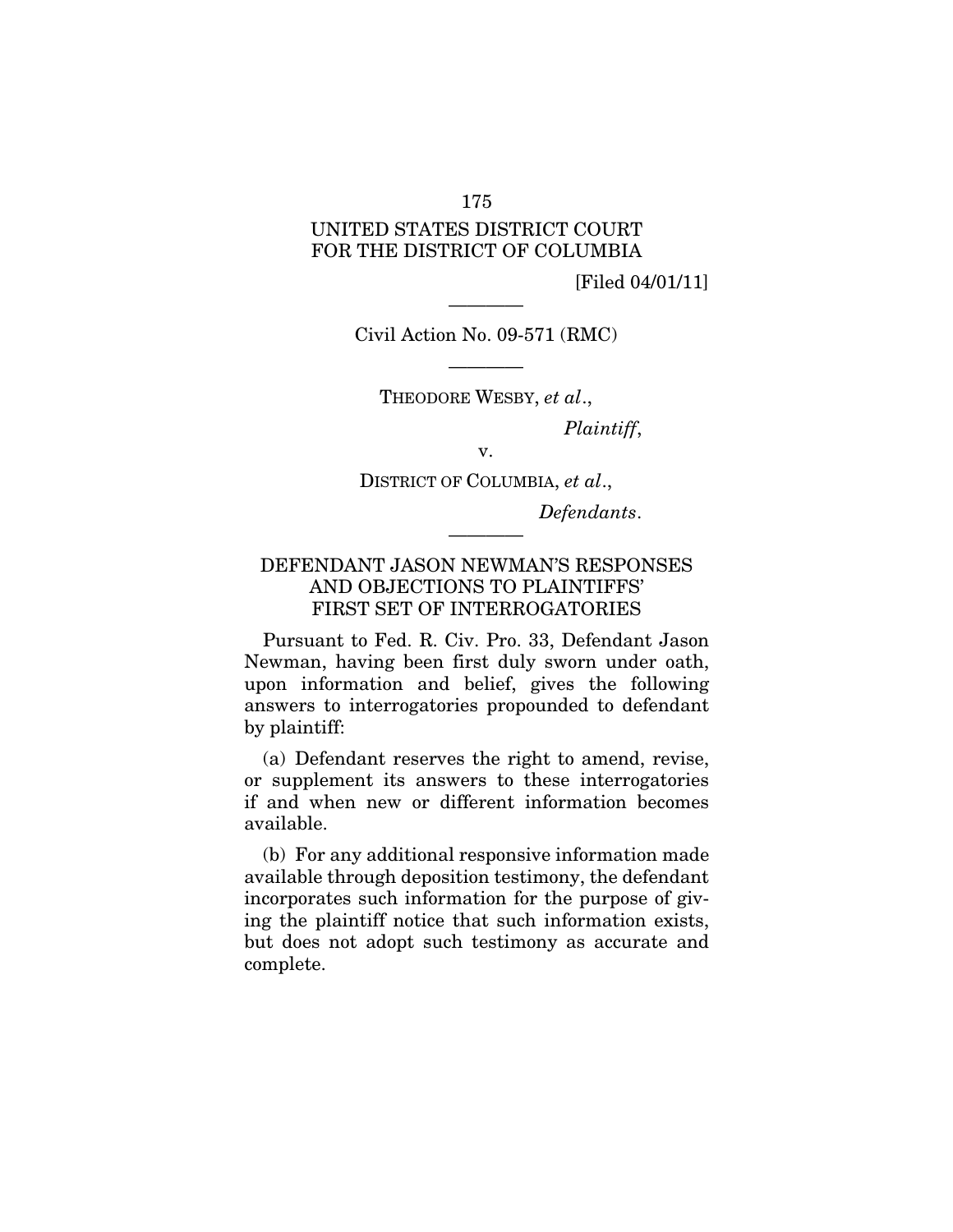(c) Defendant, in accordance with Fed R. Civ. Pro. 33(d), may refer plaintiffs to the documents attached hereto in order to answer these interrogatories when such answer "maybe derived or ascertained" from the document[s] and "the burden of deriving or ascertaining the answer is substantially the same" for both parties.

(d) Defendant objects to the production of any information that is protected by the attorney-client privilege, deliberative process privilege, work product doctrine or any similarly recognized privilege. Inadvertent production of any information or documents so privileged does not constitute a waiver of such privilege or any grounds for grounds for objecting to the discovery request.

(e) Defendant objects to any part of the Plaintiff's instruction that seeks to impose any discovery requirements outside the scope of the rules, especially any obligation to produce information not in the Defendant's control or not currently known to its attorneys after reasonable inquiry.

### INTERROGATORIES

1. Please fully state your full name, date of birth, martial status, social security number, business address and residential address for the last five years, and your spouse's name.

RESPONSE: The Defendant objects to this Interrogatory to the extent that it seeks irrelevant or inadmissible information, or information not likely to lead to the discovery of relevant or admissible evidence. Further the defendant objects to this Interrogatory to the extent that it seek my residential address, marital status, my date of birth, and my social security number because such information is an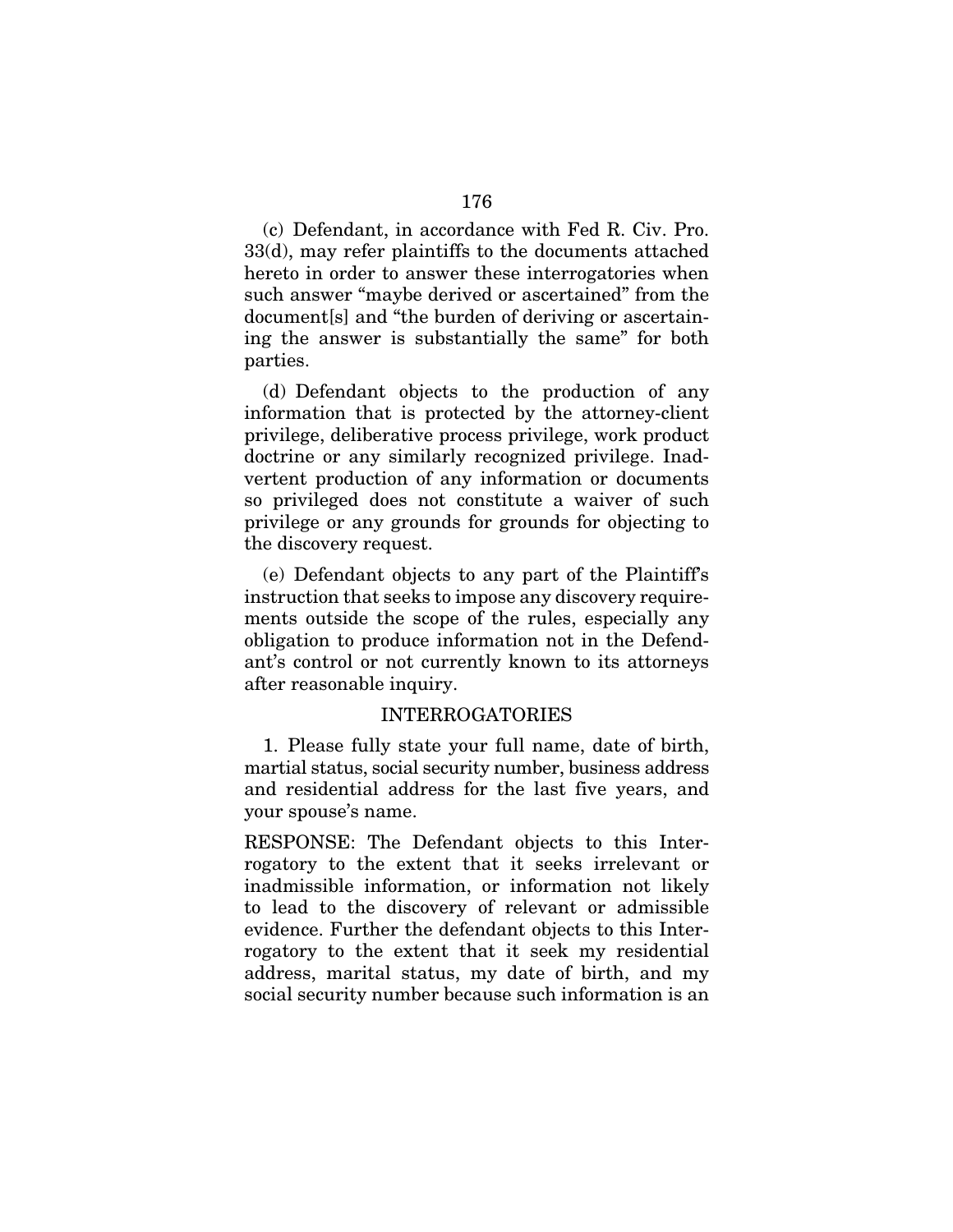unwarranted invasion of my privacy. Subject to and without waiving the above objections, I answer this interrogatory as follows: my name is Jason Newman and, my business address is 100 42nd St NE Washington, DC 20019.

2. Give a concise statement of the facts surrounding the arrest of the plaintiffs as you contend it occurred. In answering, please identify each and every document utilized, review or relied upon to respond or which allegedly supports the representations in your response, and specifically identify the individual answering this interrogatory.

RESPONSE: Upon arriving to the scene I first went around to the back of the house to make sure that nobody ran out the back door. I then heard an officer state that other officers had gained entry to the house. At that point I returned to the front of the house and entered the first floor. While other officers were speaking to individuals in the first floor, myself and other officers went upstairs to see if anybody was there. One male was found hiding in the closet, one female may have been in the bathroom and another female was just standing in the bedroom. We then asked these individuals to go down stairs and they did. At that point, I went outside while other officers spoke with the people in the house. Sergeant Suber arrived on the scene and it was explained to him what was going on. I do recall officers asking who lived in the house but the individuals were not able to answer the questions. Sergeant Suber then made the decision to have the individuals arrested for unlawful entry.

3. For each plaintiff; detail each and every illegal act that you observed him or her engage in. In answering, state with specificity where each identified plaintiff was located at the time that he/she was engaged in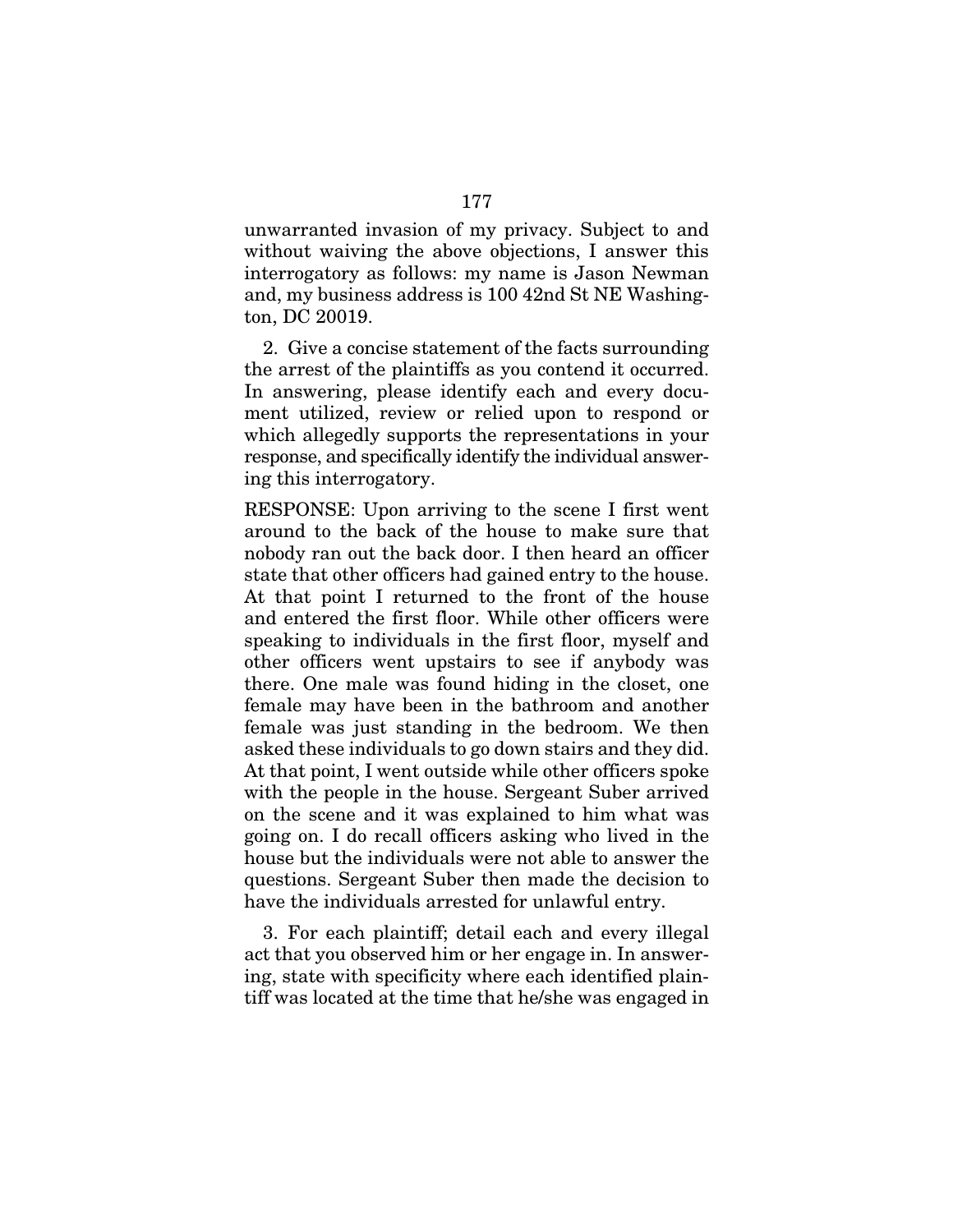the illegal conduct alleged and all evidence that you collected in support of the alleged illegal conduct.

RESPONSE: Each of the plaintiffs was arrested for unlawful entry.

4. State the name, home address, home telephone number, occupation, business address and business telephone number of all persons known to you who claim that they witnessed all or part of the incident referenced in the complaint, or who were near or at the scene at the time of the occurrence. State concisely but completely what such persons claim to have witnessed.

RESPONSE: I did not question any of the police officers or officials as to what they observed, and therefore, I don't know what they claimed to have witnessed. To the best of my recollection the only people known to me who would have personal knowledge would be the police officers and officials on the scene. I do not know any of their homes addresses or telephone numbers. All of the police officers and officials on the scene were from the Sixth District.

5. State the name, home address, home telephone number, occupation, business address and business telephone number of all persons known to you who arrived at the scene within one (1) hour after the occurrence. State concisely but completely of what such persons claim to have witnessed.

RESPONSE: The Defendant objects to this Interrogatory to the extent that it seeks irrelevant or inadmissible information, or information not likely to lead to the discovery of relevant or admissible evidence. Defendant objects to this Interrogatory to the extent that it requests that I disclose the home address and telephone numbers of all persons who arrived on the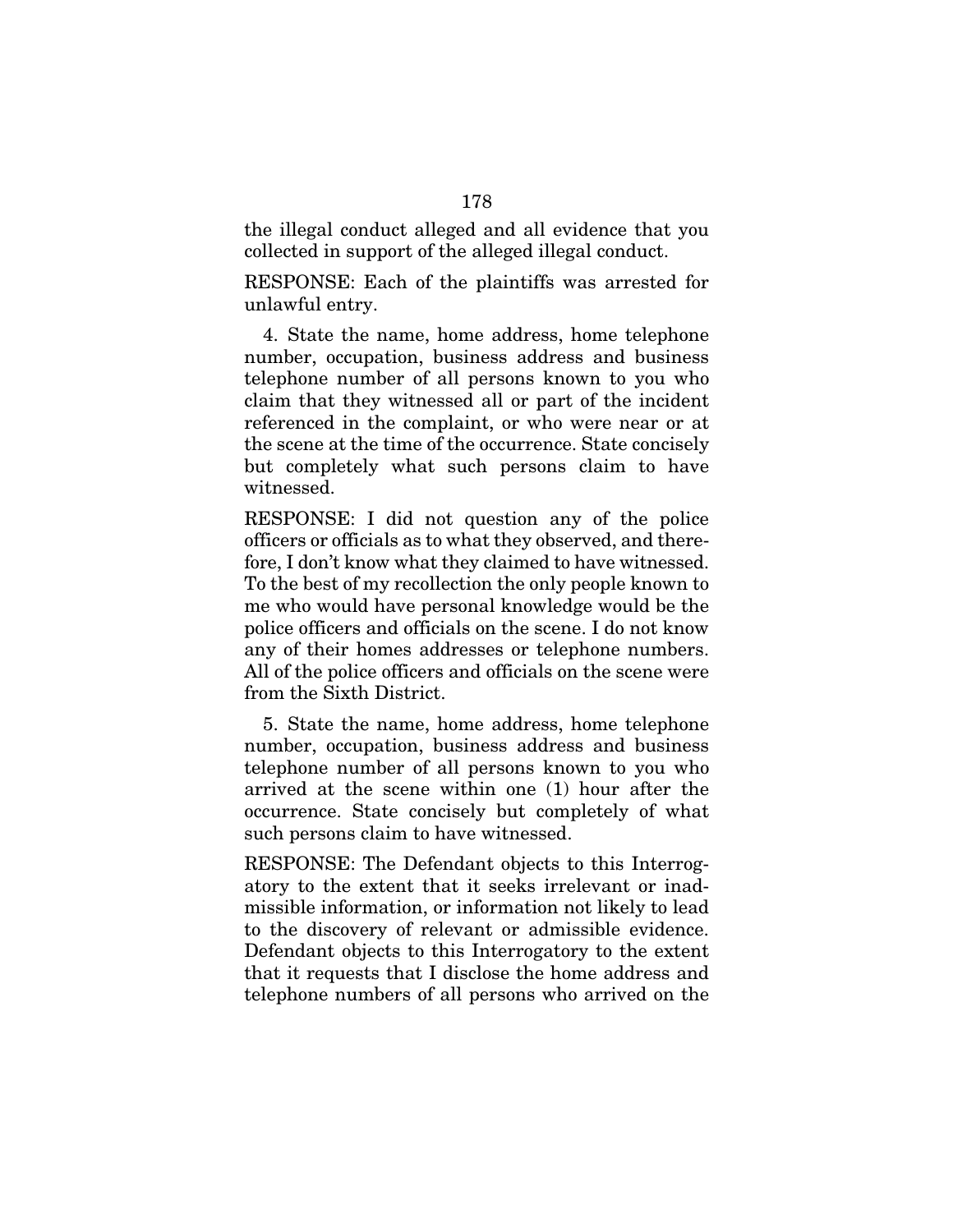scene within one (1) hour after the occurrence because providing such information is an unwarranted invasion of privacy. In any event, I do not know the home addresses and telephone numbers of those who may claim to have personal knowledge of the occurrence. Subject to and without waiving the above objection, Officer Campanale, Officer khan, Officer Parker, Sergeant Suber, Officer Jarboe, MPO Phifer, Officer Espinosa, arrived at the scene within one hour after the occurrence and their business address is 100 42nd St NE Washington DC 20019; (202) 698-0880. There may have been other officers and/or officials on the scene but I do not remember who they may have been. I do not know what they claimed to have witnessed.

6. State the name, home address, home telephone number, occupation, business address and business telephone number of all persons known to you who are known by you to have, or have claimed to have, personal knowledge or information of relevant facts which may pertain to the cause of the occurrence. State concisely but completely the nature of such personal knowledge or information.

RESPONSE: Defendant objects to this Interrogatory to the extent that I am asked to disclose the home address and telephone numbers of all persons who have or claimed to have personal knowledge or information of the facts of this case because providing such information is an unwarranted invasion of privacy. In any event, I do not know the home addresses and telephone numbers of those who may claim to have personal knowledge or information of the facts of the occurrence. Subject to and without waiving the above objection, the only individuals I am aware of having any information are the officials who I named in Interrogatory number 5 who were on the scene. Please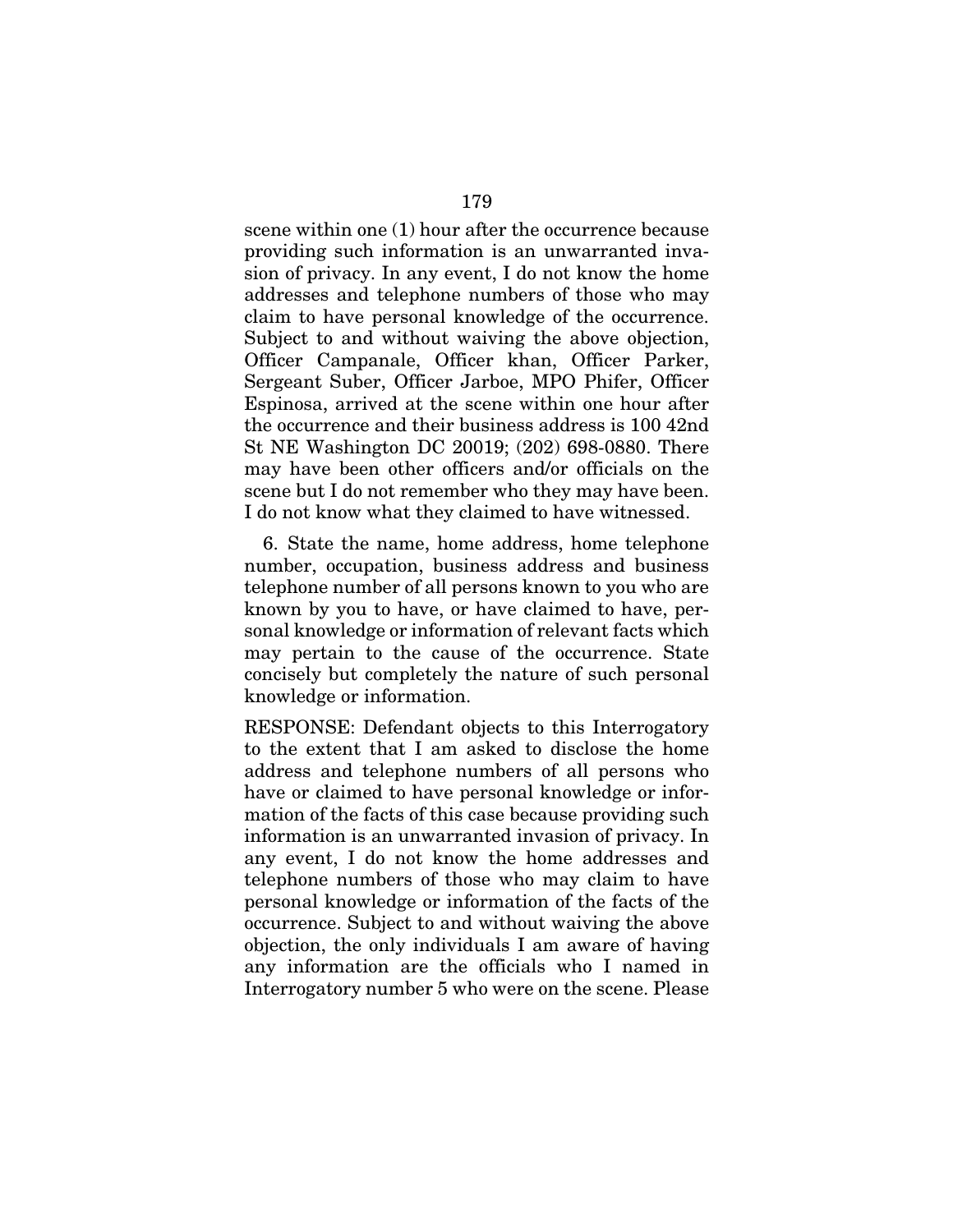refer to Interrogatory number 5 for the list of names and addresses. I do not know what knowledge or information they may have.

7. Have any of the persons whose names were furnished in response to any of the foregoing Interrogatories, or anyone else, made or given to you any statement or report concerning the incident which is the subject of this lawsuit? If the Answer is in the affirmative, state the name, home address, home telephone number, occupation, business address and business telephone number of each such person who made or gave such statement or report, the dates thereof, the content of each such statement, whether it was written or reduced to writing and the names and addresses of any and all persons in custody of possession thereof. Please attach a copy of the same to your Answers.

RESPONSE: No one has given me a statement.

8. State the name, present home address, occupation and business address of any and all persons who made an investigation to ascertain any fact relevant to the issues in this case, including particularly, but not exclusively, all investigators, officers detectives, police officials, experts and/or specialists. State concisely but completely the facts ascertained. If you will do so without a Request for Production, please attach a copy of any resulting reports(s) to your Answers.

RESPONSE: Defendant objects to this Interrogatory to the extent that it requests I disclose the home address of persons who investigated the facts at issue in this case because providing such information is an unwarranted invasion of privacy. In any event, I do not know what investigation this Interrogatory is referencing. I do not have in my custody or possession any investigative reports.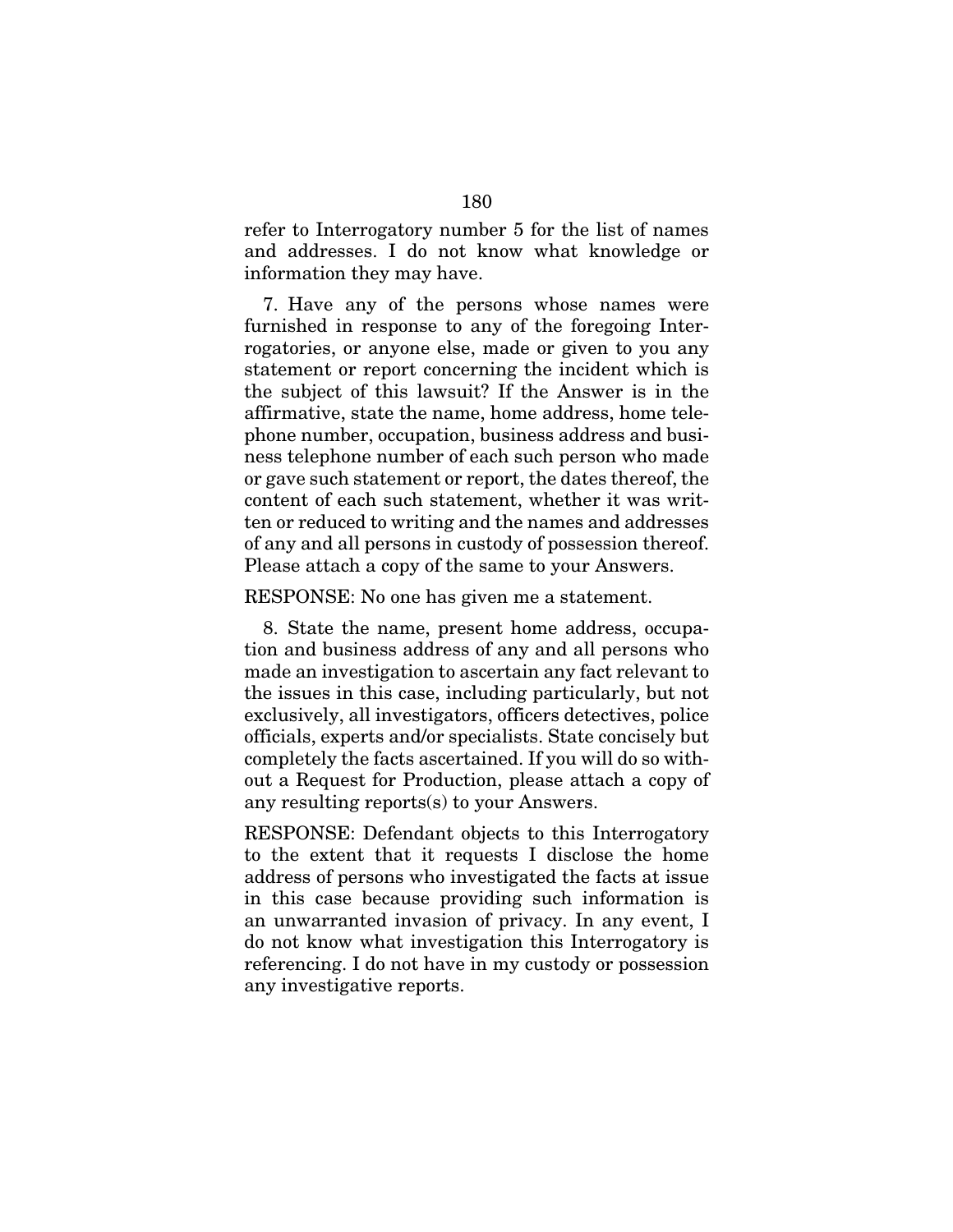9. Did any of the plaintiffs make or give to you, or your agents or representatives, any statement or report concerning the occurrences referred to in the complaint or concerning any fact pertaining to any issue in this case? If the answer is in the affirmative, state when, where and to whom such statement(s) was/were made or given, whether or not it is in writing, the content of such statement, the name, home address, home telephone number, occupation, business address and business telephone number of any and all persons who have the original, and attach a copy thereof to your answers.

RESPONSE: None of the plaintiffs gave me a statement or a report concerning the occurrence referred to in the complaint or concerning any fact pertaining to any issue in this case.

10. Have you engaged any expert(s) whom you intend to call as witness(es) at trial, whether in anticipation for trial, preparation for litigation, or for any other purpose contemplated to obtain opinions, advice or information regarding facts or issues relevant to this case? If yes, state: (a) the names home addresses, occupation and business addresses of said expert(s), (b) whether any report, oral or written, has bee obtained from said experts(s), (c) furnish the dates thereof, (d) attach here a copy of said written reports(s), and (e) state the contents of any and all oral reports from said expert(s) as to the finding and opinions of the said expert.

RESPONSE: I have not engaged any expert(s) whom I intend to call as witness(es) at trial.

11. Do you have within your possession or control, or do you have knowledge of any photograph, picture, audio recording, motion picture, plats or diagrams of the scene, the plaintiff(s) or other items which pertain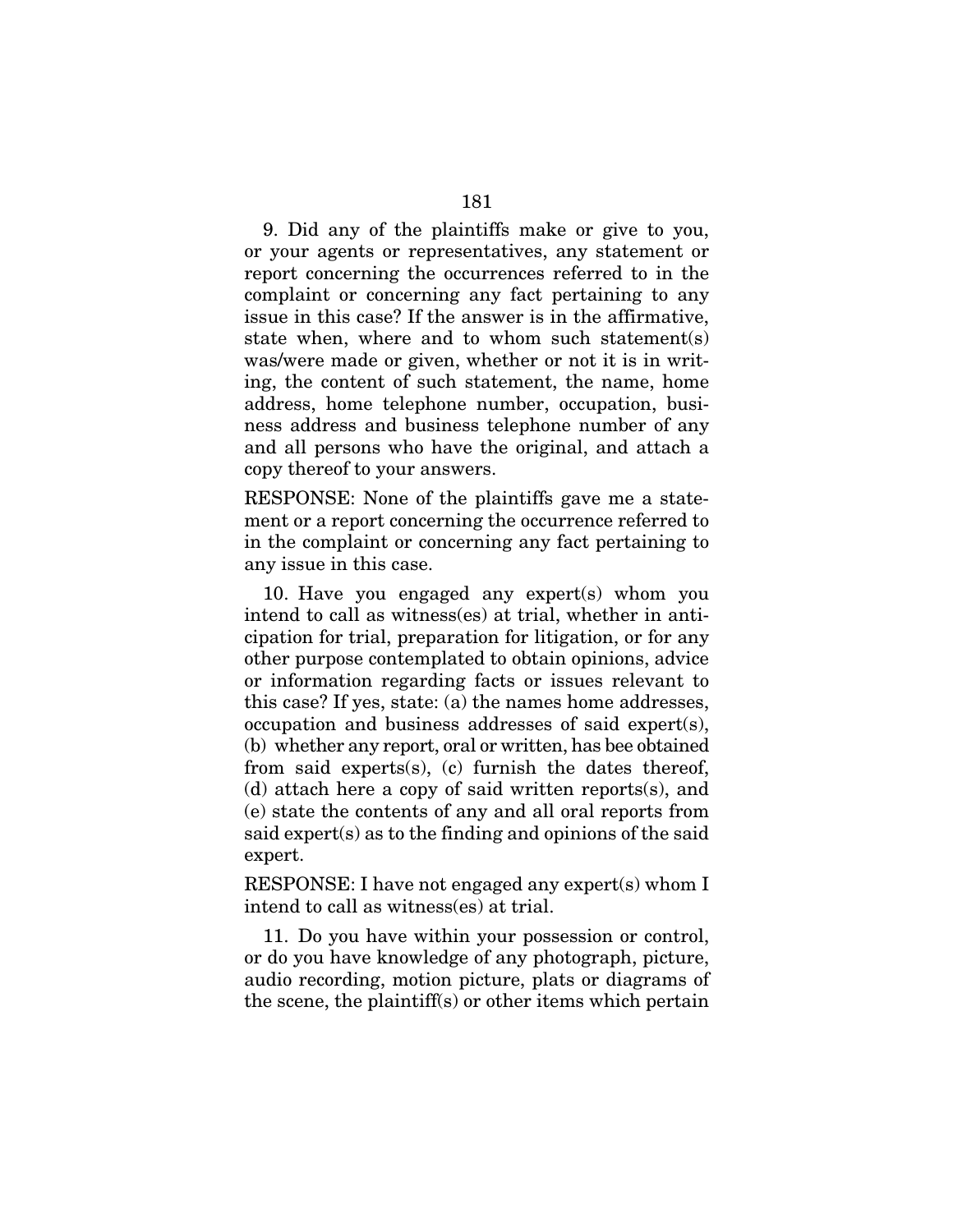in any way to the occurrence alleged in plaintiffs' complaint? If the answer to this Interrogatory is in the affirmative in any way, fully identify the item or items in your possession.

RESPONSE: I did not take any pictures nor do I have any pictures in my possession or control. Officer Campanale did take pictures. Based on information and belief, those pictures were produced by the District of Columbia in its initial disclosures.

12. Identify each of the police officer, including supervisors, who responded to the scene which is the subject of this lawsuit. For each of the identified officers, please provide the following information:

a. His/Her rank, assignment location, and duties on the scene;

b. Whether or not he/she assisted in the arrest of the plaintiffs

RESPONSE: Please refer to Interrogatory number 5 for the names and rank of all police officers and supervisors who responded to the scene. For all identified officers named I do not know their assignment location, duties on the scene or whether or not they assisted in the arrest of plaintiffs.

13. Identify any and all lawsuits and/or disciplinary proceedings of any kind in which you have been involved in, in any way, during your tenure with the Metropolitan Police Department and state in detail the nature of the disciplinary proceedings and/or lawsuit, the date of the disciplinary proceeding or lawsuit was filed, the allegations asserted therein, the outcome of the disciplinary proceedings or lawsuit, the name of all parties to the lawsuit, the forum and/or court in which the disciplinary proceeding or lawsuit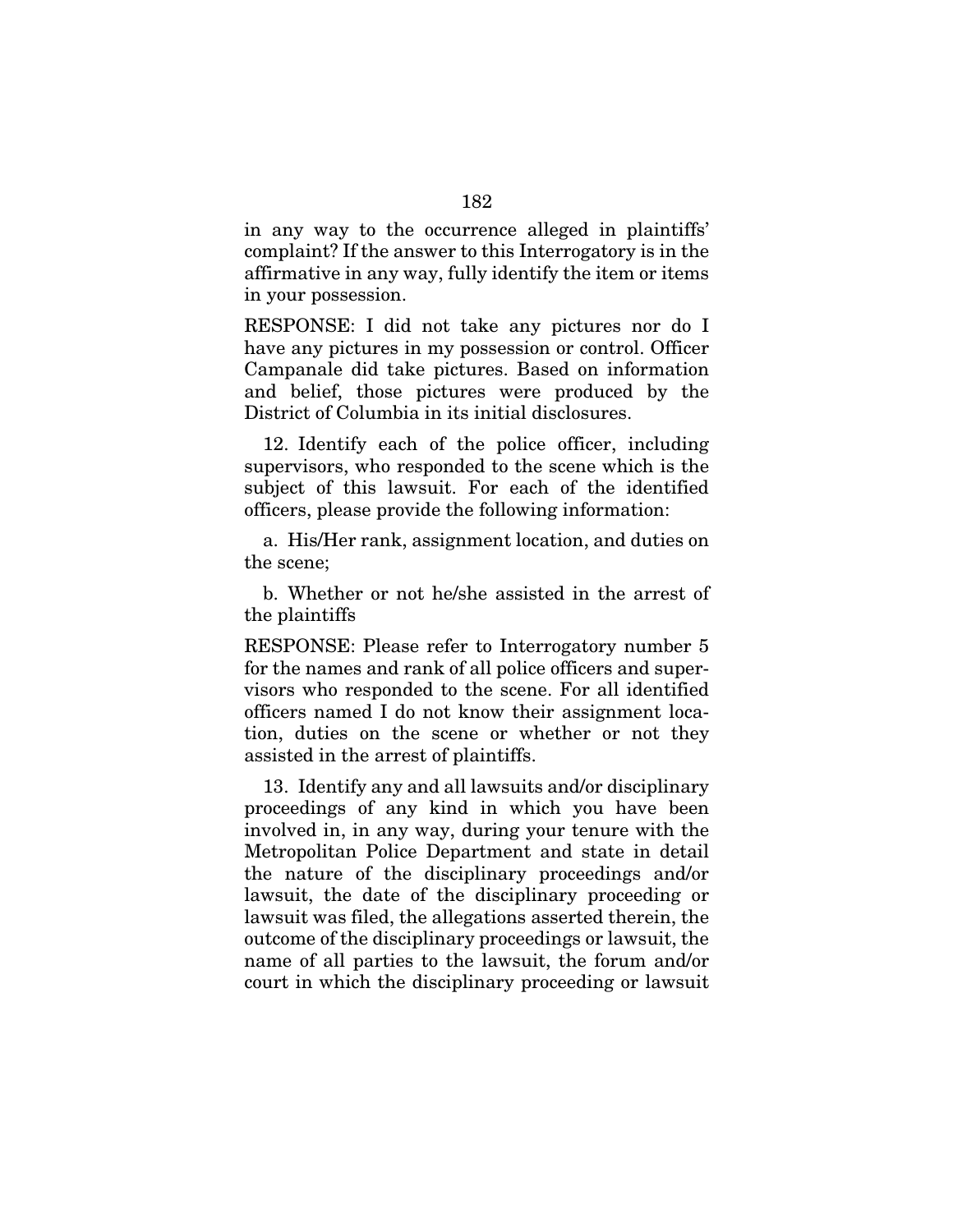was filed and the outcome of the proceeding, indicating whether the proceeding is still pending.

RESPONSE: I have never been the subject of a lawsuit. I did receive a letter of reprimand for not staying within my specific assigned area.

14. Identify any and all instances wherein you have been the subject of any complaint(s) lodged by citizens during his tenure with the Metropolitan Police Department and state in detail the nature of the complaint, the date of the complaint was lodged, the allegations asserted therein, the outcome of any proceedings related thereto, the name of the complaining party, indicating whether the complaint is still pending and identify any and all documents which relate in any way to each such proceeding(s) or complaint(s).

RESPONSE: I have never had any complaints lodge by citizens against me during my tenure with the Metropolitan Police Department.

15. Identify all reports, memorandums, notes, investigations or writings of any kind which refer to any stop, detention, assault and/or arrest of any of the plaintiffs, including but not limited to, the date of the document, author of the document, the recipient of the document and the subject matter of the document. Please produce all such documents.

RESPONSE: Prior to the night of the incident I had no knowledge of any of the plaintiffs. As a result of the events of March 15, 2008, the only reports I am aware of are the PD 163's. Based on information and belief, the PD 163 I completed and the PD 163's completed by other police officers were included in the District of Columbia's initial disclosures.

16. State with specificity the factual basis of your answer's affirmative defenses.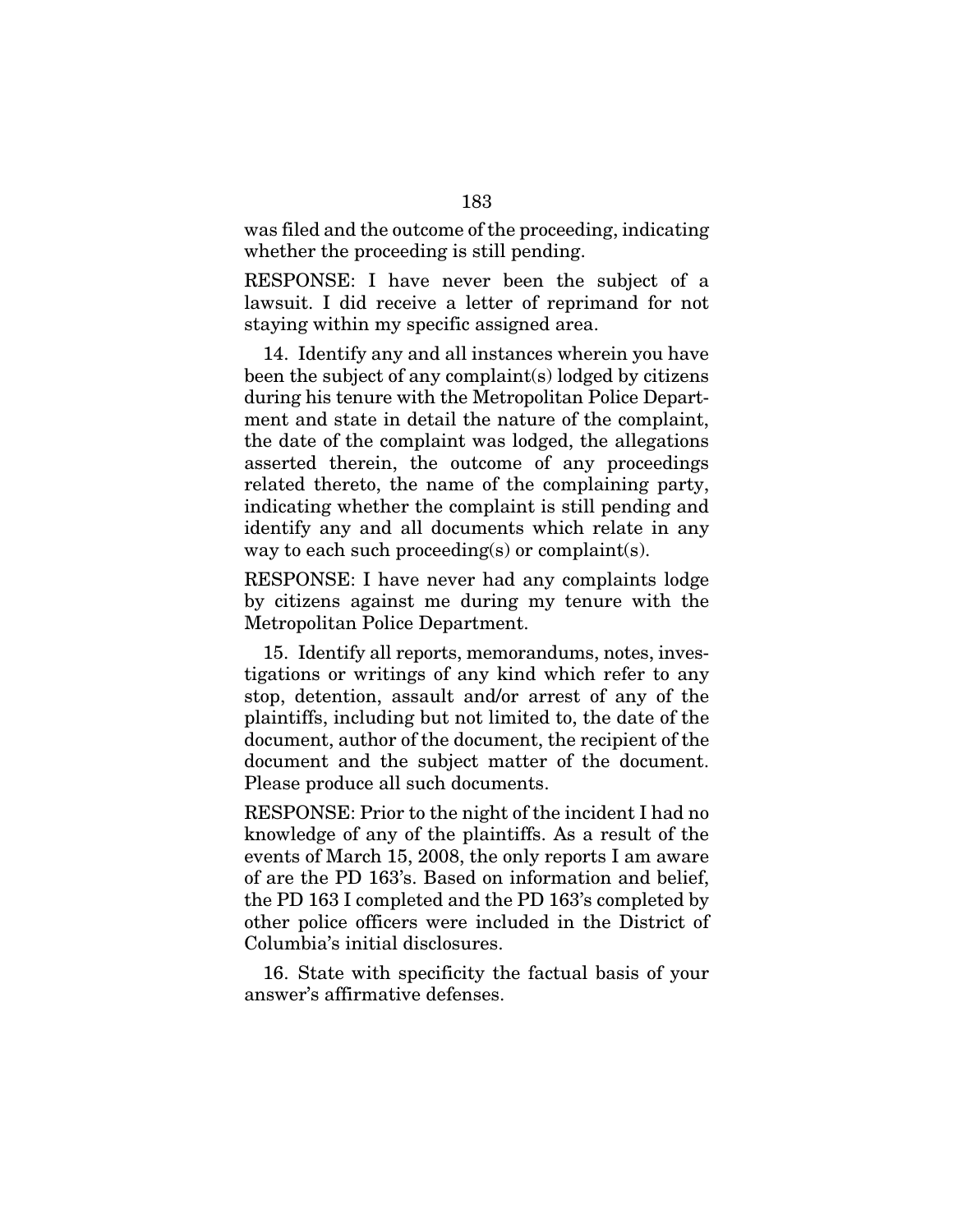RESPONSE: I do not remember detaining or handcuffing anyone on the night of the incident. Further, the affirmative defenses have been asserted by my attorney.

17. Identify all documents which reference in any way the training provided to you during your tenure as a Metropolitan Police Officer.

RESPONSE: See Exhibit 1.

18. Please state your specific duties on the date in which the incident occurred, including your specific assignment, to whom you were to report, the name of all the officers who were working with you on the day of question, the vehicle assigned to you, your duty hours for that day and what specific duties were you performing at the time of the incident.

RESPONSE: The Defendant objects to this Interrogatory as it is unclear as to which officers plaintiffs are inquiring about. Subject to and without waiving the above objection, on the night of the incident I was working a regular patrol. I was to report Sergeant Mathews. Please refer to Interrogatory number five for the names of all officers I was working with on the night in question. I don't remember the vehicle number but it was a DC Cruiser, my hours were 1930- 0400, at the time of the incident I was on patrol.

19. Describe in detail the basis for your 1) detention of any plaintiff, 2) handcuffing of any plaintiff and 3) arrest of any plaintiff, and in doing so please identify any and all reports, notes, or documentation of any kind that memorializes the referenced events and reasons stated.

RESPONSE: I do not remember detaining or handcuffing anyone on the night of the incident. I was ordered to make an arrest by Sergeant Suber.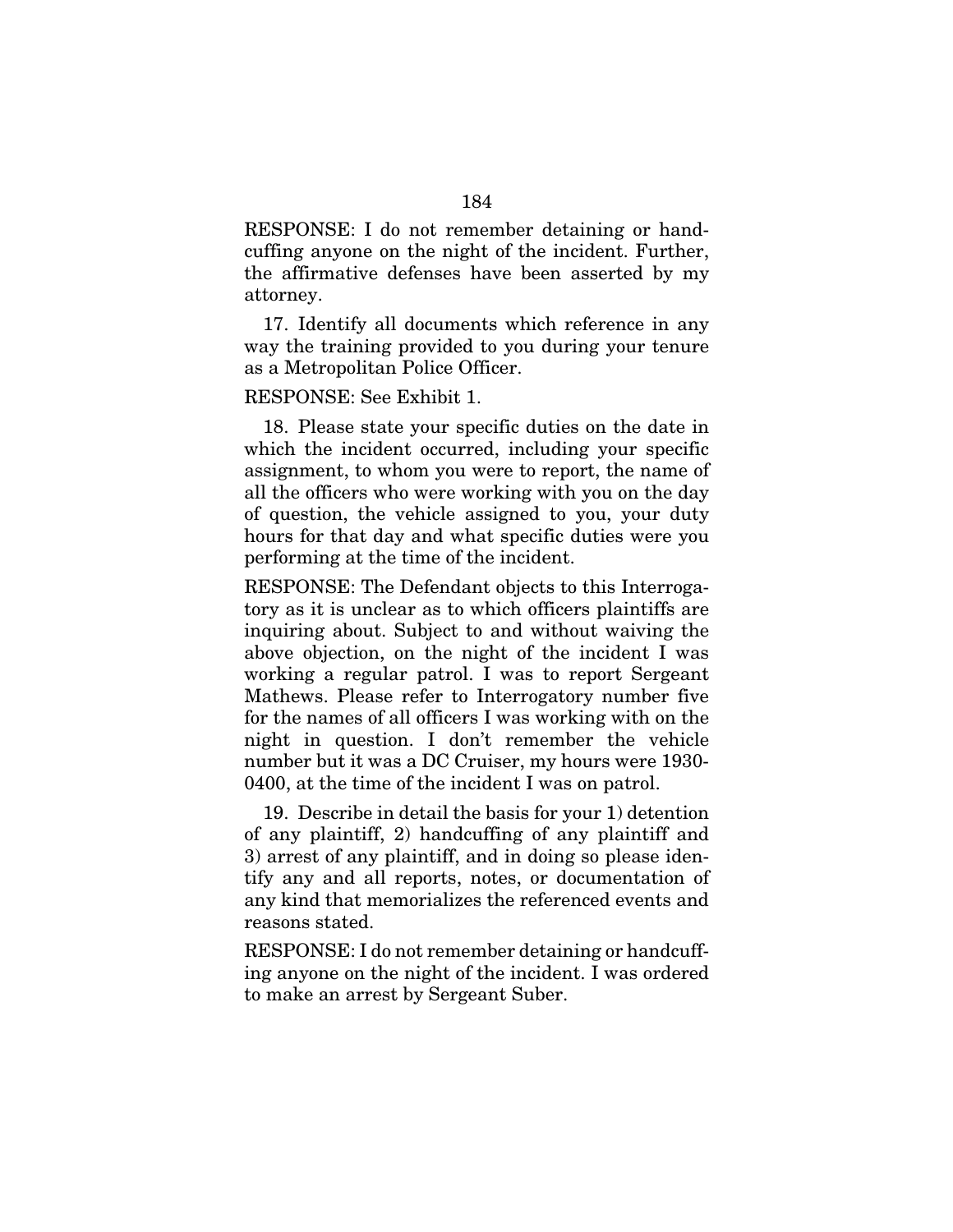20. If it is your contention that you did not detain, handcuff or arrest any plaintiff during the incident which is the subject of this lawsuit, identify all person(s) who you contend engaged in the foregoing, providing their full name, rank, and business address.

RESPONSE: I do not contend that I did not make an arrest.

21. Please describe in detail the facts and circumstances surrounding how you came to enter the residence located at 115 Anacostia Road, N.E., Washington, D.C.

RESPONSE: See Interrogatory 2, above.

22. If it is your contention that you did not enter the residence identified above, identify all person(s) who you contend entered the residence, providing their full name, rank and business address.

RESPONSE: I do not contend that I did not enter the house.

I have read the foregoing answers to interrogatories, and they are true to the best of my knowledge, information, and belief.

> /s/ Jason Newman JASON NEWMAN

SWORN AND SUBSCRIBED before me, a Notary Public, this 18th of March, 2010.

> /s/ [Illegible] Notary Public, D.C.

My Commission Expires: 2/28/14

[Counsel's Signature Block and Certificate of Service Omitted in Printing.]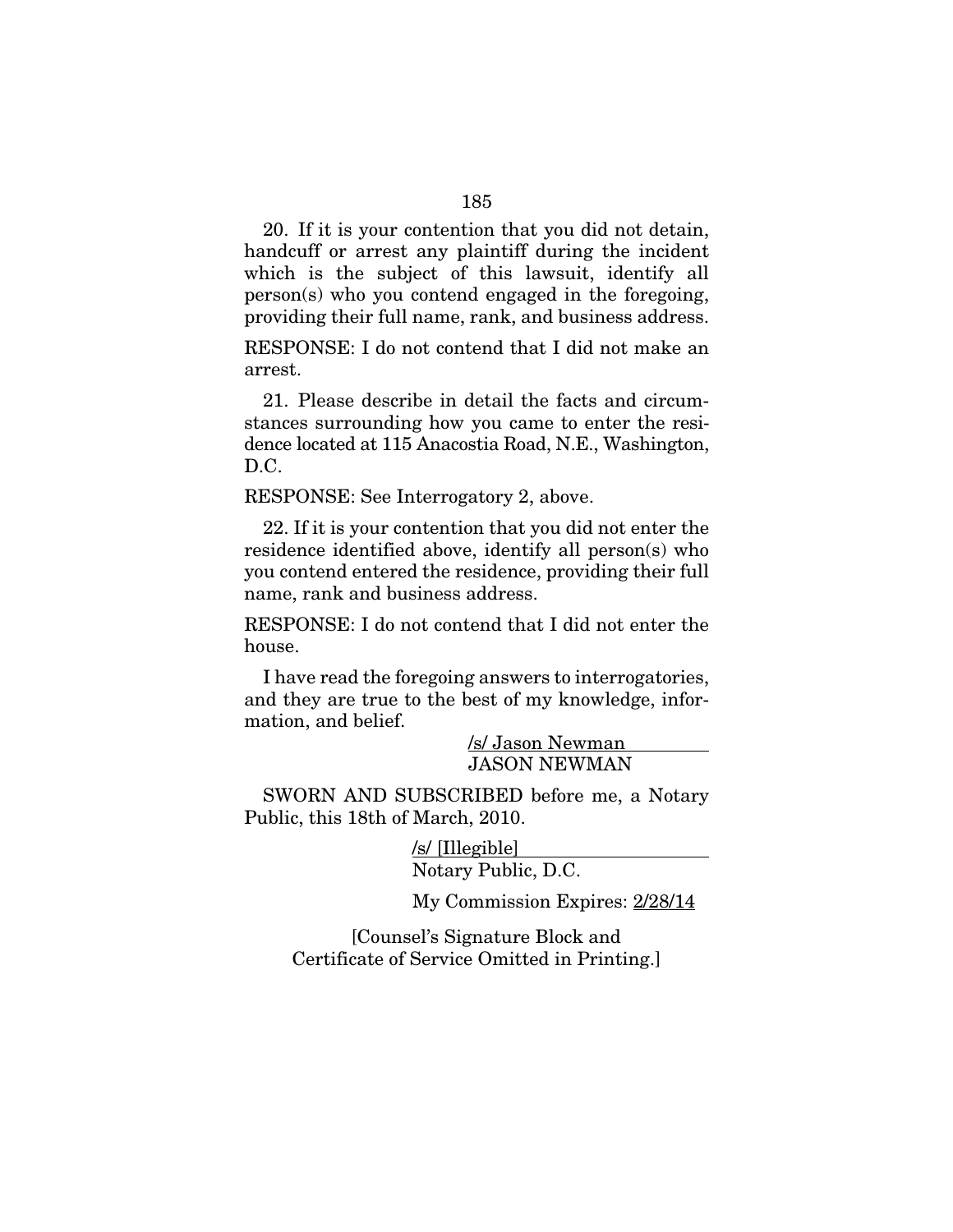## 186

## IN THE UNITED STATES DISTRICT COURT FOR THE DISTRICT OF COLUMBIA

[Filed 04/18/11]

Civil Action No. 09-501 (RLW)

————

———— THEODORE WESBY, *et al.*,

*Plaintiffs*,

v.

THE DISTRICT OF COLUMBIA, *et al.*,

*Defendants*.

## PLAINTIFFS' RESPONSE TO DEFENDANTS' ALLEGED FACTS AS TO WHICH THERE IS NO GENUINE DISPUTE

————

Come now the plaintiffs, by and through counsel, and hereby submit their response to Defendants' Alleged Material Facts As To Which There Is No Genuine Dispute.

1. Defendant District of Columbia is a municipal corporation organized pursuant to the laws of the United States Complaint at ¶ 24.

Admitted.

2. Officer Edwin Espinosa was at all times relevant to this proceeding a Metropolitan Police Officer acting within the course and scope of his authority. Complaint at ¶ 19.

Admitted.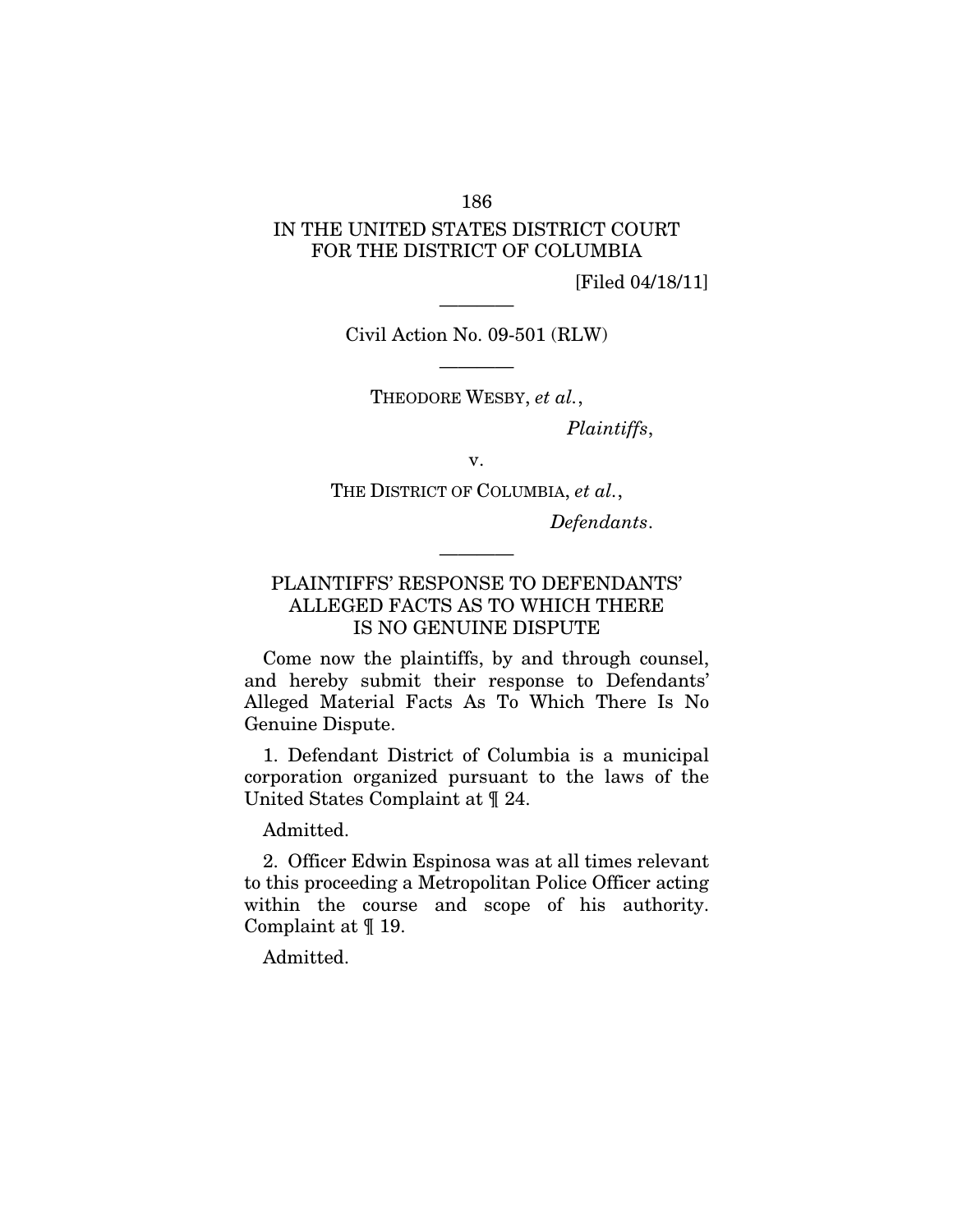3. Officer J. New man was at all times relevant to this proceeding a Metropolitan Police Officer acting within the course and scope of his authority, Complaint at ¶ 20.

Admitted.

4. Officer A. Campanale was at all times relevant to this proceeding a Metropolitan Police Officer acting within the course and scope of his authority. Complaint at ¶ 21.

Admitted.

5. Officer A. Parker was at all times relevant to this proceeding a Metropolitan Police Officer acting within the course and scope of his authority. Complaint at  $\P$  22.

Admitted.

6. Officer F. Kahn was at all times relevant to this proceeding a Metropolitan Police Officer acting within the course and scope of his authority. Complaint at ¶ 23.

Admitted.

7. The Complaint purports to sue individual MPD officers in their individual and official capacities. Complaint at ¶19-23.

Plaintiffs' complaint does not "purport" to do anything. The complaint specifically indicates that the defendant police officers are being sued in both their official and individual capacities.

8. On Saturday March 16 2009, all Plaintiffs were at a social gathering at 115 Anacostia Road. N.E. in Washington. D.C. Complaint at 25.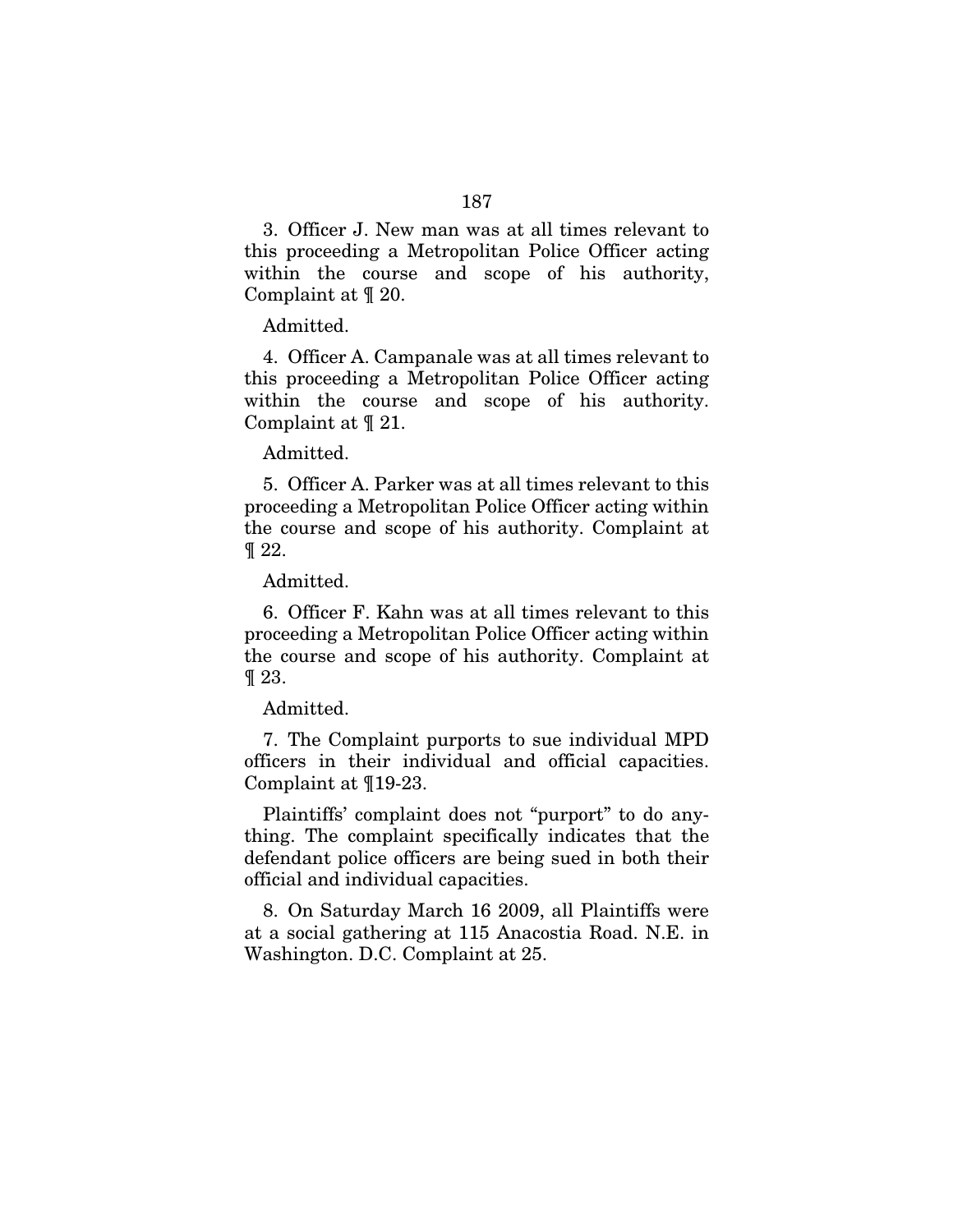Plaintiffs' complaint at ¶ 25 actually states "plaintiffs were attending a bachelor party at 115 Anacostia Rd., N.E., in Washington, D.C."

9. No Plaintiff alleges that he or she were overnight guests of the owner or lessee of the premises at 115 Anacostia Road, N.E.

Admitted.

10. MPD received information from neighbors of 115 Anacostia Road. N.E. that the residence was vacant. Dex. "O" (Affidavit of Randy Keck); DEx. "C" (Statement of K.A. Walters); and DEx. "A" (Arrest Report); DEx Campanale Interrog. at 2-3.

Defendants' Exhibit O is an undated affidavit of Randy Keck that was apparently faxed to defendants' counsel. What is significant about this document is the fact that it indicates that Mr. Keck "thought" that the property was vacant, Affidavit at 1, and it fails to support in any way the suggestion that he provided information in this regard to the MPD at any time prior to the arrests of the plaintiffs. Defendants' Exhibit C is an unsigned, undated alleged police report from somebody with "Walters" in their name. In actuality defendants' Exhibit C is nothing more than inadmissible hearsay. An unsworn document that constitutes inadmissible hearsay, which defendants' Exhibit O most certainly is, may not be used in support of a motion for summary judgment. *Adickes v. S.H. Kress & Co.*, 398 U.S. 144, 158 (1970); *Bush v. District of Columbia*, 595 F.3d 384, 387 (D.C. Cir. 2010). Similarly, defendants' Exhibit A, which is the alleged arrest report for one of the plaintiffs, although the name of the person arrested has been redacted for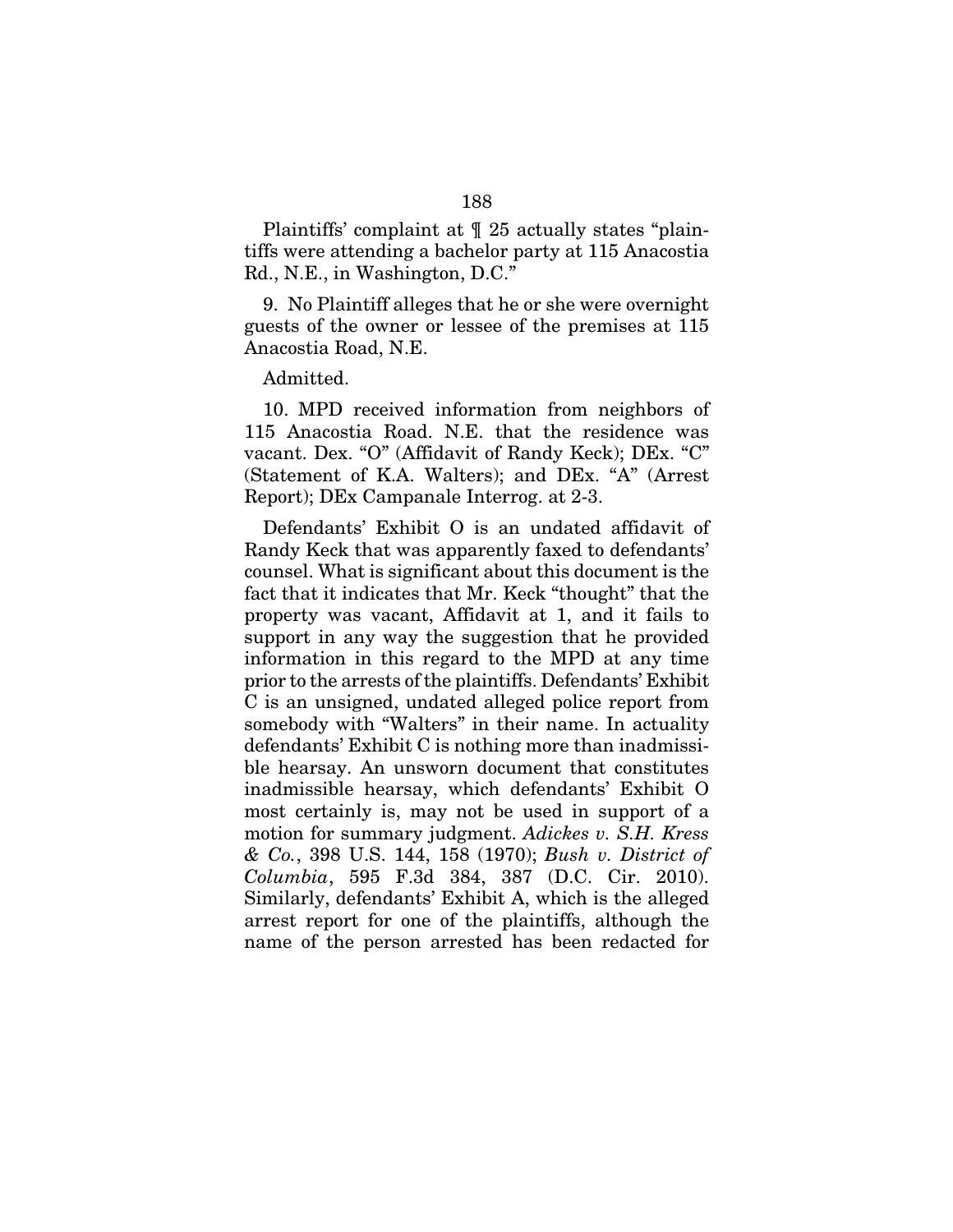some odd reason, constitutes nothing more than inadmissible hearsay and it too may not be used to support a motion for summary judgment. *Id*.

11. At about 2.00 A M.. on March 16 2008. uniformed MPD officers arrived at 115 Anacostia Rd. N.E. Washington D.C. where Plaintiffs were located. Complaint at 26.

The plaintiffs have no idea when uniformed MPD Officers arrived at 115 Anacostia Rd., N.E., nor does their complaint state otherwise at ¶ 26. What is alleged in their complaint is that officers began to loudly bang on the door at approximately 2:00 a.m. and then they entered the premises brandishing their firearms. More importantly, however, this alleged fact is not even remotely material to any of the issues before the Court.

12. Several MPD Officers went to the back of the house at 115 Anacostia Road prior to entry of the premises by MPD Officers at the liont of the house for security reasons or if someone may run out the back. DEx. (Parker Dep. 9:12-19).

The plaintiffs admit that Officers went to the back of the residence, however, this alleged fact is not even remotely material to any of the issues before the Court.

13. MPD Officers Phifer and Defendant MPD Officer Edwin Espinosa heard loud music coming from inside of 115 Anacostia Road. N.E. even though the residence was reported to be vacant Dex "A" (Arrest Report).

This alleged fact is once again supported by inadmissible hearsay. Moreover, Officer Edwin Espinosa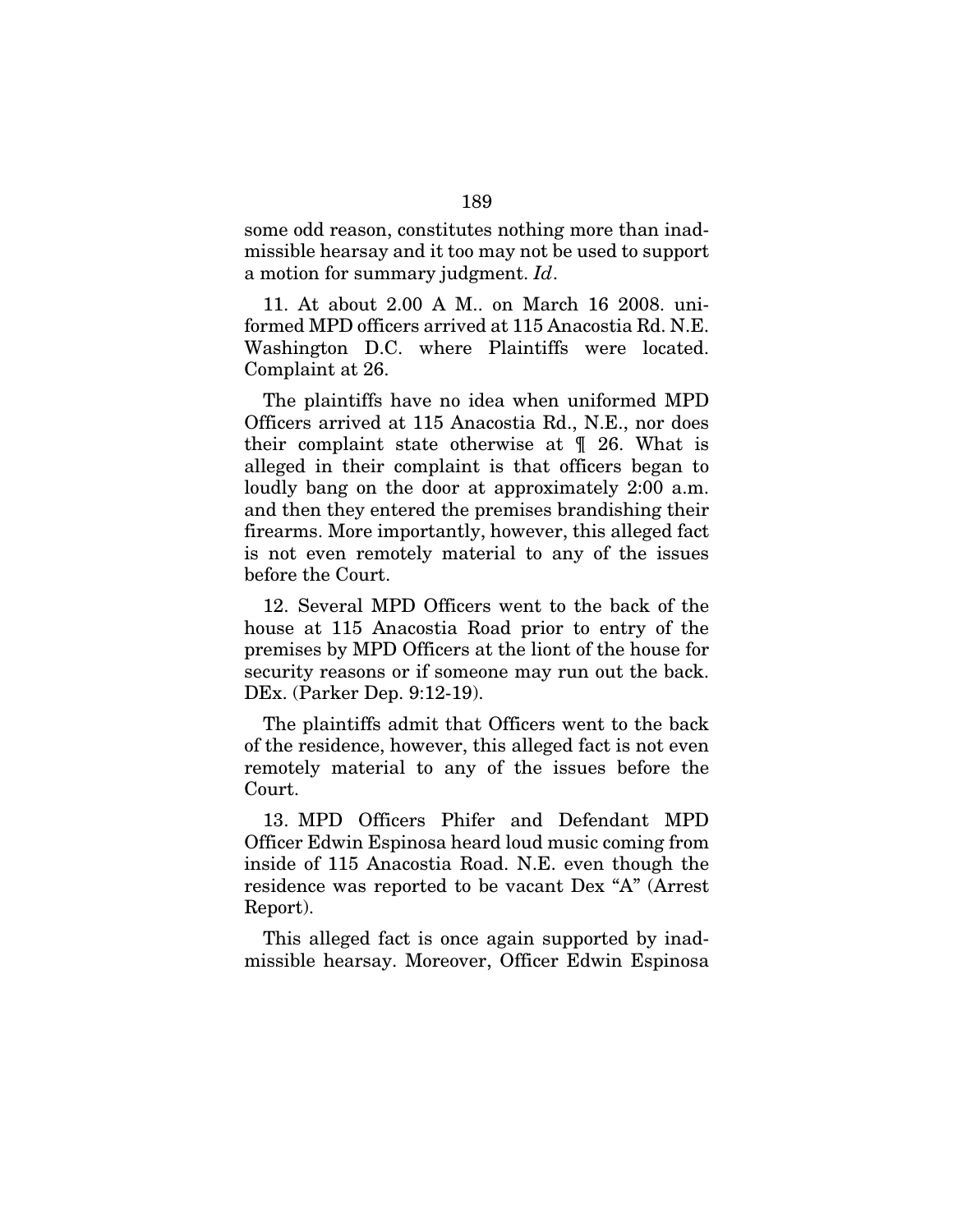does not mention hearing any loud music in his deposition. Espinosa Interrogatory Ans. 2 (Defendants' Exhibit Q); Espinosa Dep at 8 (Plaintiffs' Exhibit 4).

14. MPD Officers Phifer and Defendant MPD Officer Edwin Espinosa knocked heavily on the front door, at which time the door became ajar. DEx, "A"' (Arrest Report): DEx. "Q" Espinosa Interrog. at 3.

Defendants' Exhibit A is inadmissible and meaningless hearsay. As to the suggestion that Officer Espinosa supports the alleged material fact, the defendants are not being honest. First of all, Officer Espinosa discusses "knocking on the door" in response to interrogatory 2, not 3. And what he says is "MPO Phifer approached the premises and knocked on the door. An individual opened the door and I could see people in the house scattering into different rooms." Defendants' Exhibit Q. Obviously the adjectives were added by counsel and the representation that the door "became ajar," was simply made up.

15. MPD Officers entered 115 Anacostia Road. N.E. through the open door and observed several females dressed in thongs, g-strings, and bras. The women had U.S. currency attached to an elastic band strapped to some of their legs. DEx. "B" (Photographs).

This alleged fact is neither relevant nor material to any of the issues before the Court as each of the defendant Officers has testified that no illegal conduct was observed. Plaintiffs' Exhibits 4, 5, 6, 7, & 8

16. Plaintiff Chittams did not see the MPD Officers enter the house. At the time the police arrived. Chittams was upstairs in a bedroom with Brittany (Brown) and Hunt. DEx. "G" (Chittams Dep. 29-30, 33); DEx. "P" Campanale Interrog. at 3; DEx. "R" Khan lnterrog. at 3; DEx. "S" Parker interrog. at 3.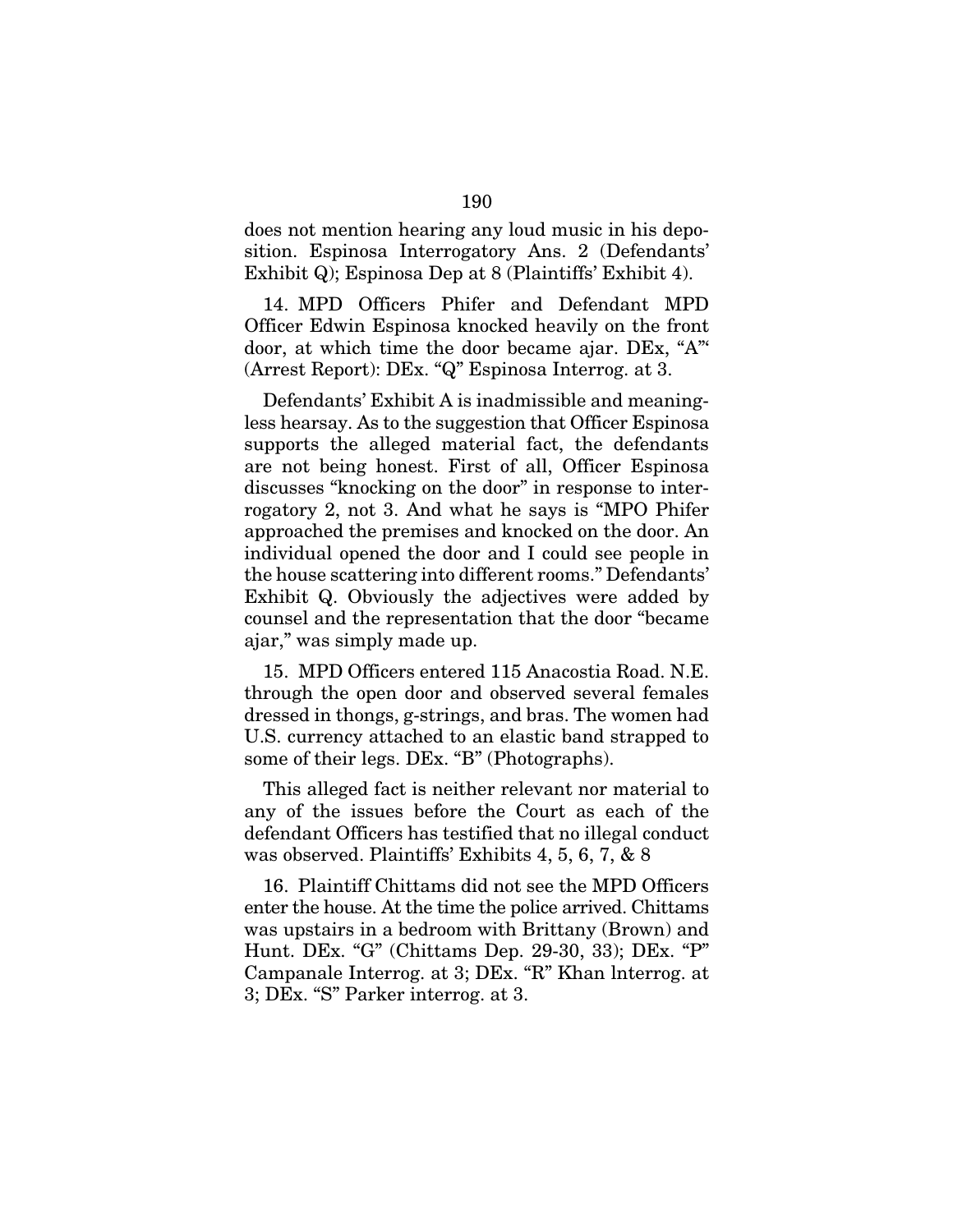This alleged fact is neither relevant nor material to any of the issues before the Court.

17. Plaintiff Chittams states in her deposition that Plaintiff Taylor was also upstairs in a separate bedroom at the time the police entered. DEx. 'G (Chittams Dep. 29:18-21; 30: 1-5).

This alleged fact is neither relevant nor material to any of the issues before the Court.

18. Plaintiff Chittams states in her deposition that Plaintiffs Louis and Davis were also upstairs at. the time the police entered. DEx. "G" (Chittams Dep. 33:1- 8); DEx. "T" Newman lnterrog. at 3.

This alleged fact is neither relevant nor material to any of the issues before the Court.

19. No Plaintiff has testified during discovery that they saw the MPD Officers enter the house or the method used to enter the house.

This alleged fact is neither relevant nor material to any of the issues before the Court.

20. Plaintiff Sanjah Hunt observed one Plaintiff (unknown) give a lap dance to another social visitor at 115 Anacostia Avenue N.E. prior to police arrival. DEx. "H" (Hunt Dep. 24:1 1).

This alleged fact is neither relevant nor material to any of the issues before the Court as each of the defendant Officers has testified that no illegal conduct was observed. Plaintiffs' Exhibits 4, 5, 6, 7, & 8.

21. Plaintiff Ethelbert Louis stated in deposition after he arrived at 115 Anacostia Road at about 1:00 p.m. the room was dark and he saw several women giving lap dances. DEx. "I" (Louis Dep. 27:1-5; 28:6-1 7).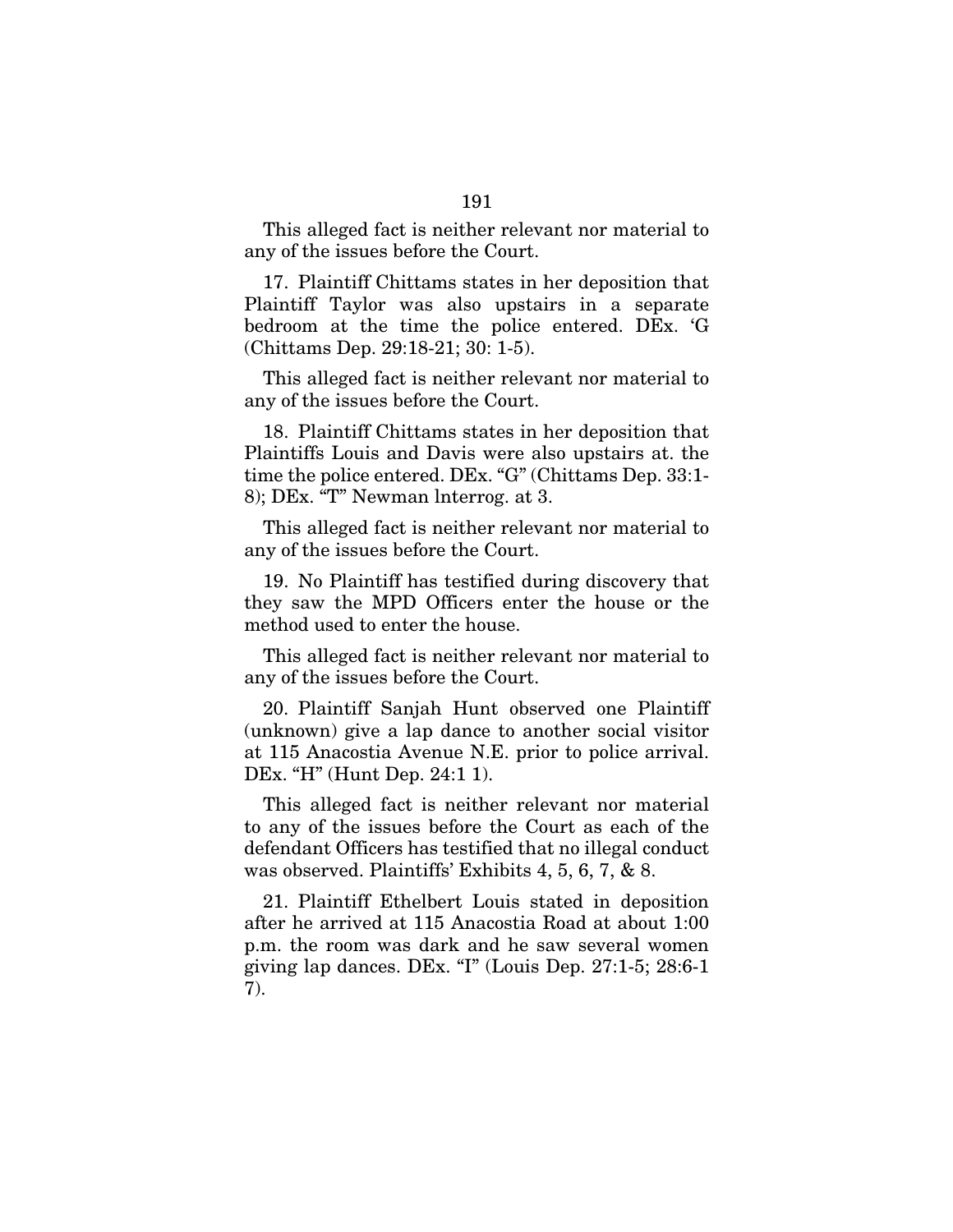This alleged fact is neither relevant nor material to any of the issues before the Court as each of the defendant Officers has testified that no illegal conduct was observed. Plaintiffs' Exhibits 4, 5, 6, 7, & 8

22. The observations made by the MPD officers while inside 115 Anacostia Road, N.E., was that actions consistent with strip clubs for profit were taking place.

Conspicuously, no reference is made to the part of the record that supports defendants' contention that the officers observed "that actions consistent with strip clubs for profit were taking place," even though LCvR  $7(h)(1)$  requires that a material fact that the moving party contends there is no genuine issue regarding "shall include references to the parts of the record relied upon to support the statement." The reason for that is because the statement is not supported in the record. Apparently, the only basis for the statement is counsel for the defendants' personal opinion about this incident that she wished to share, which is entirely irrelevant.

23. A used condom was on a window sill at 115 Anaeostia Road, N.E. DEx. "D" (Photograph).

This alleged fact is neither relevant nor material to any of the issues before the Court.

24. MPD Officers smelled marijuana while at 115 Anacostia Road, N.E. Parker Dep. 14:1 7, DEx "P". Campanale Interrog at 3; DEx "T- Newman Interrog. at 3

This alleged fact is neither relevant nor material to any of the issues before the Court as each of the defendant Officers has testified that no illegal conduct was observed. Plaintiffs' Exhibits 4, 5, 6, 7, & 8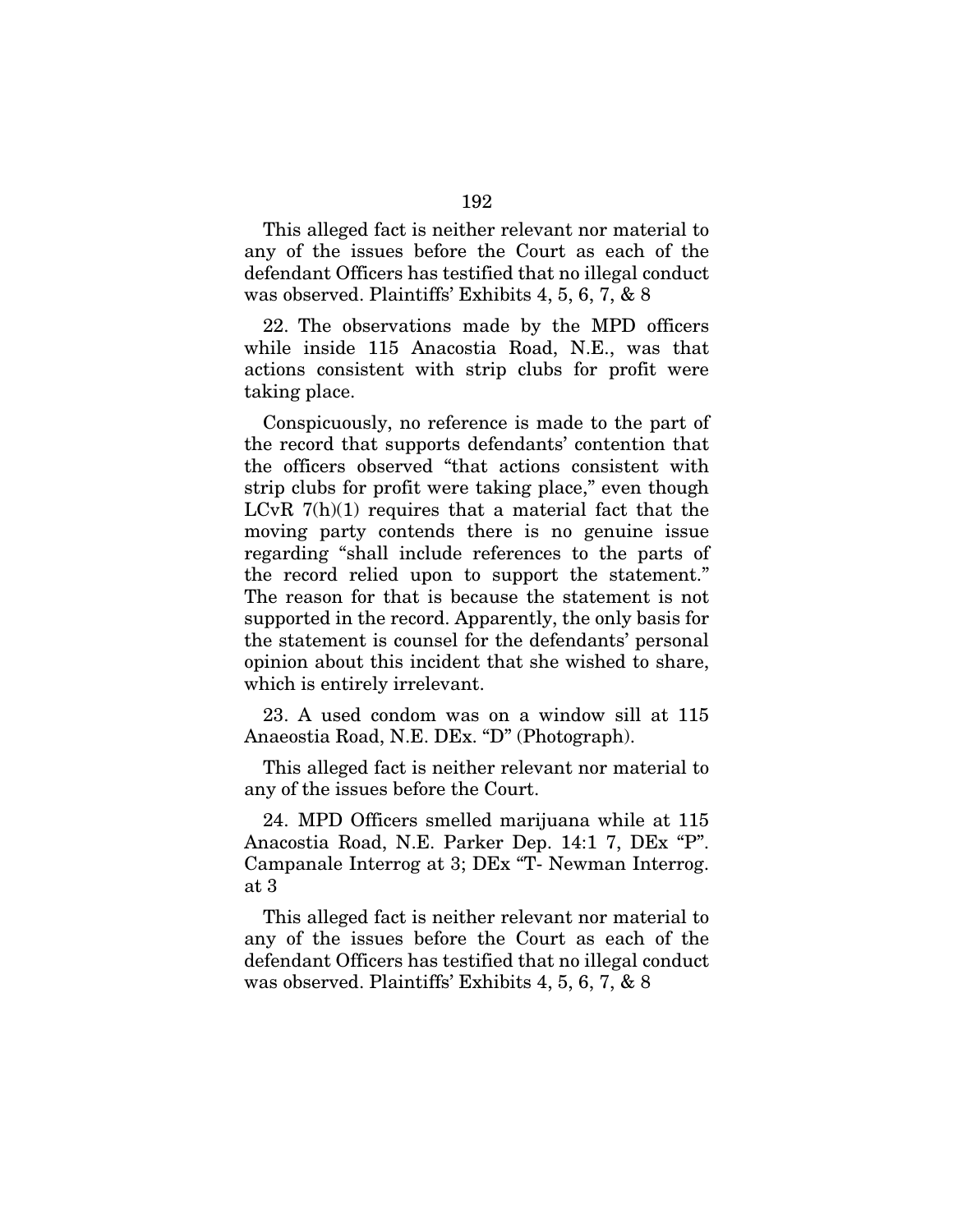25. MPD Officers interviewed all of the persons on site at 115 Anacostia Road, N.E. DEx. "A" (Arrest Report).

This alleged fact is neither relevant nor material to any of the issues before the Court.

26. None of the people on-site at 115 Anacostia Road, N.E. admitted to be the owner of the property.

None of the plaintiffs own 115 Anacostia Road, N.E.

27. MPD Officers were told by some social guests at 115 Anacostia Road, N E that a woman named "Tasty" or "Peaches" owned or rented 115 Anacostia Road, N.E., and that she had given permission to hold a bachelor party on site that night. DEx. "G" (Chittams Dep. 12:1 1-21 ).

What Ms. Chittams actually said in her deposition on page 12 was that she had been to the house before with "Tasty." There was furniture in the house and it looked like somebody was just moving in when she was there before, and when she went there, "Tasty" had keys to the house so she assumed that she lived there.

28. None of the Plaintiffs knew who the bachelor was, and none of the Plaintiffs could give his name in depositions.

Conspicuously, no reference is made to the part of the record that supports defendants' contention even though LCvR 7(h)(1) requires that a material fact that the moving party contends there is no genuine issue regarding "shall include references to the parts of the record relied upon to support the statement." The reason for that is because the statement is in fact not supported in the record. Apparently, the only basis for the statement is counsel for the defendants' personal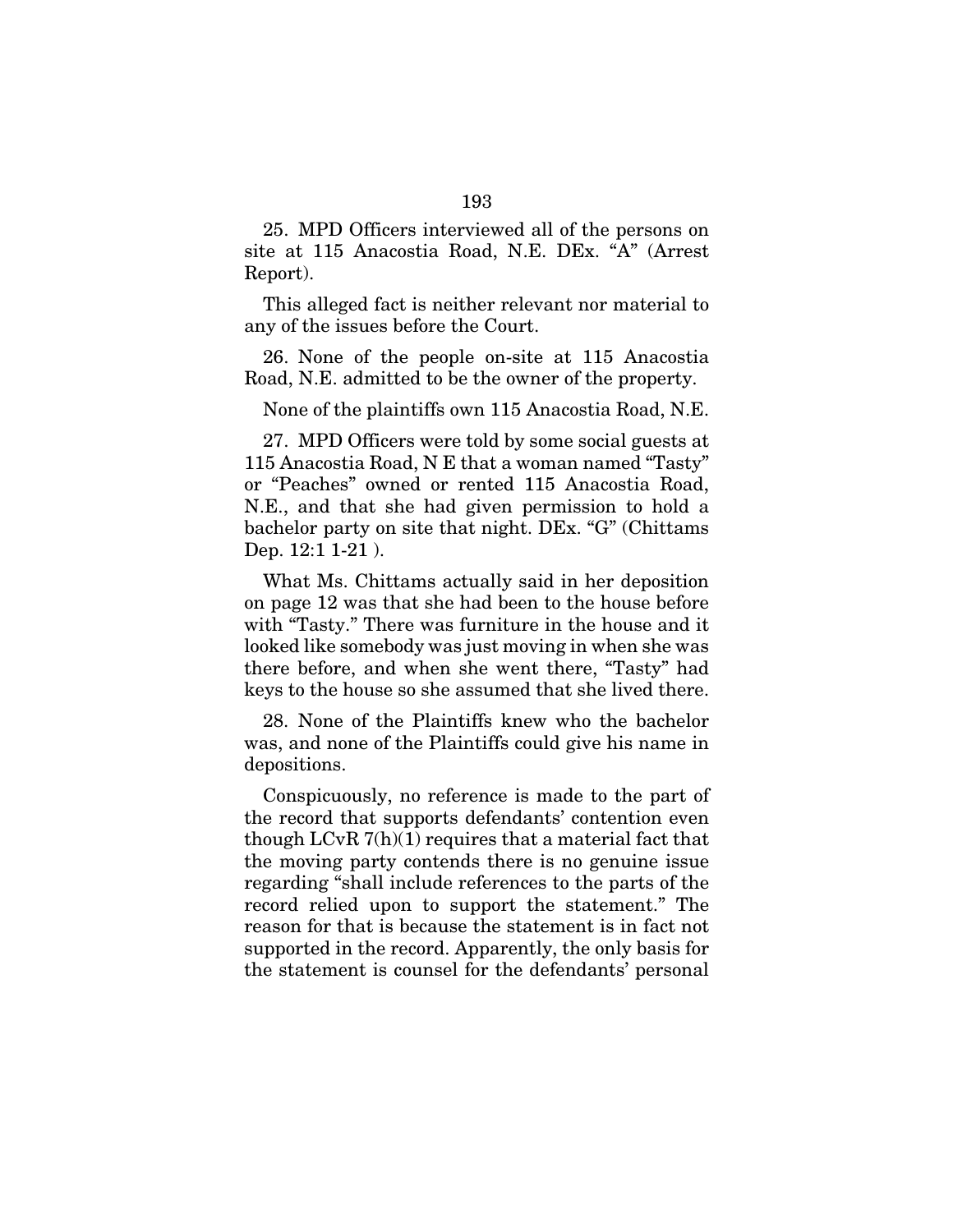opinion about this incident that she wished to share, which is entirely irrelevant.

29. With respect to the reason why she was at 115 Anaeostia Road, N.E., Plaintiff Stribling stated in her deposition that her then-boyfriend. Lynn Taylor. told her he "wanted to wish his friend well before he got married.- DEx. "J- (Stribling Dep 24:5-18).

This alleged fact is neither relevant nor material to any of the issues before the Court.

30. With respect to the reason why he was at 115 Anacostia Road, N.E., Lynn Taylor states in his deposition that he went to 115 Anacostia Road to see Natasha Chittams. DEx. "K" ( Taylor Dep. 22:13-16) MPD Officer Parker spoke to Tasty on a cell phone provided by one of the occupants on the premises, and he asked Tasty to come to the premises. Parker Interrog. at 3.

What Mr. Taylor actually said in his deposition at page 22 was that he was going there to see his stepsister and that a bachelor party was going to be going on. Nonetheless, the alleged facts are neither relevant nor material to any of the issues before the Court.

31. With respect to the reason why she was at 115 Anacostia Road, N.E. Plaintiff Chittams says in her deposition that a girl named "Tasty," who she met at Irving's, a strip club where she and Tasty worked, told her that she was having a bachelor party for a friend of hers and that she needed Chittams to call girls to come to the party. DEx. "G" (Chittams Dep. 12:1 1-21; 13:1-10).

At no place on page 12 or 13 of Ms. Chittams deposition does she state that she met "Tasty" at a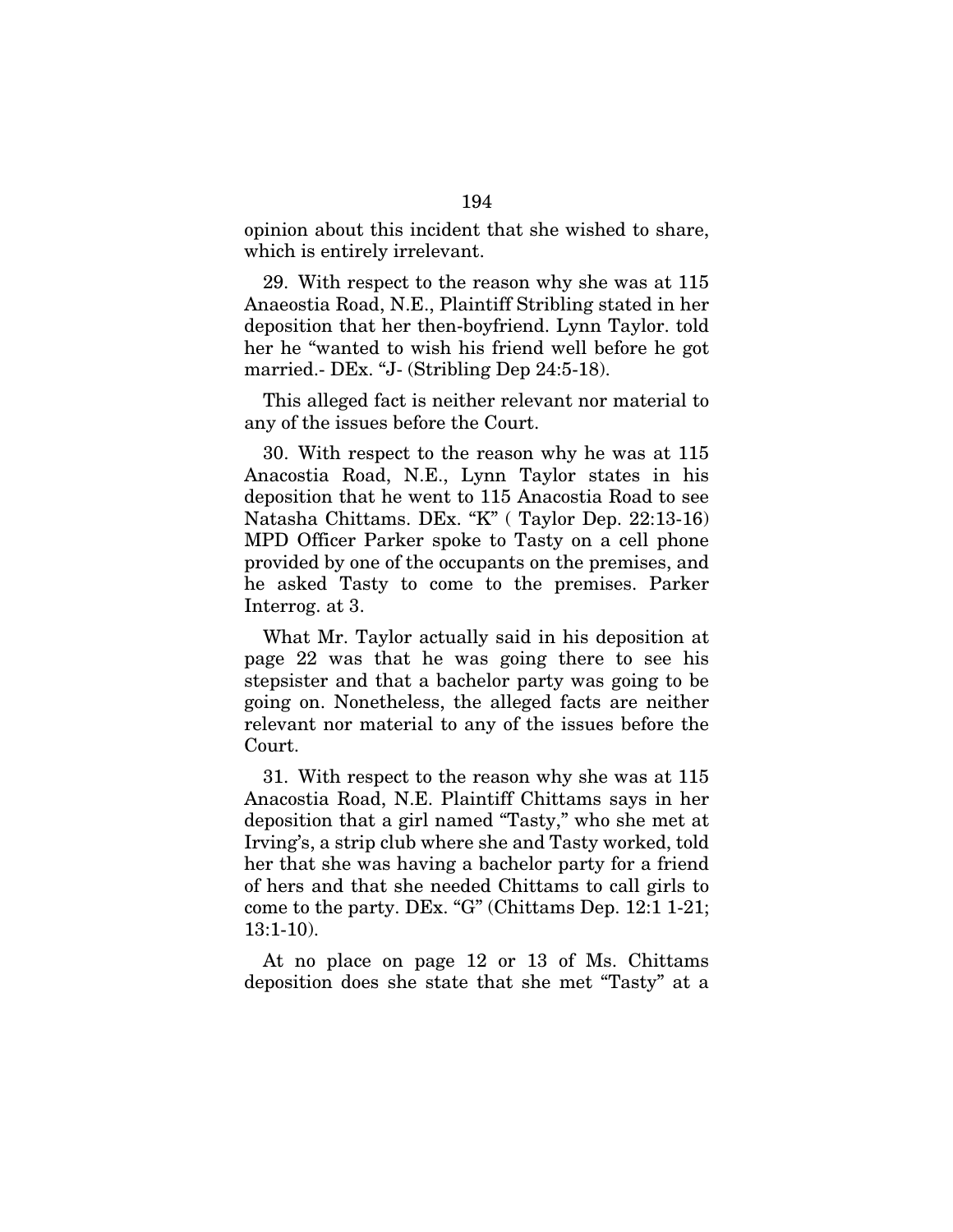strip club called Irving's. In addition, this alleged fact is neither relevant nor material to any of the issues before the Court.

32. With respect to the reason why she was at 115 Anacostia Road, N.E., Shanja Hunt states that Chittams asked her to come to the party to dance. Hunt Dep. 8:6- 13.

This alleged fact is neither relevant nor material to any of the issues before the Court.

33. With respect to the reason why she was at 1 15 Anacostia Road, N.E., Alissa Cole states in deposition that she was told about the party by Britanny Brown. DEx. "L" (Cole Dep. 8:19-21 ; 9:1-4).

This alleged fact is neither relevant nor material to any of the issues before the Court.

34. With respect to money seen in the dancing girls' g-strings, according to Chittams deposition, she called girls to come to the bachelor party but informed them that they would not be paid simply for coming, but would be able to keep any tips they made for dancing. DEx "G" (Chittams Dep. 14:10-21).

This alleged fact is neither relevant nor material to any of the issues before the Court.

35. None of the Plaintiffs know Tasty's real name even though it is alleged that she invited Plaintiffs to the party.

Conspicuously, no reference is made to the part of the record that supports defendants' contention even though  $LCvR 7(h)(1)$  requires that a material fact that the moving party contends there is no genuine issue regarding "shall include references to the parts of the record relied upon to support the statement." The reason for that is because the statement is in fact not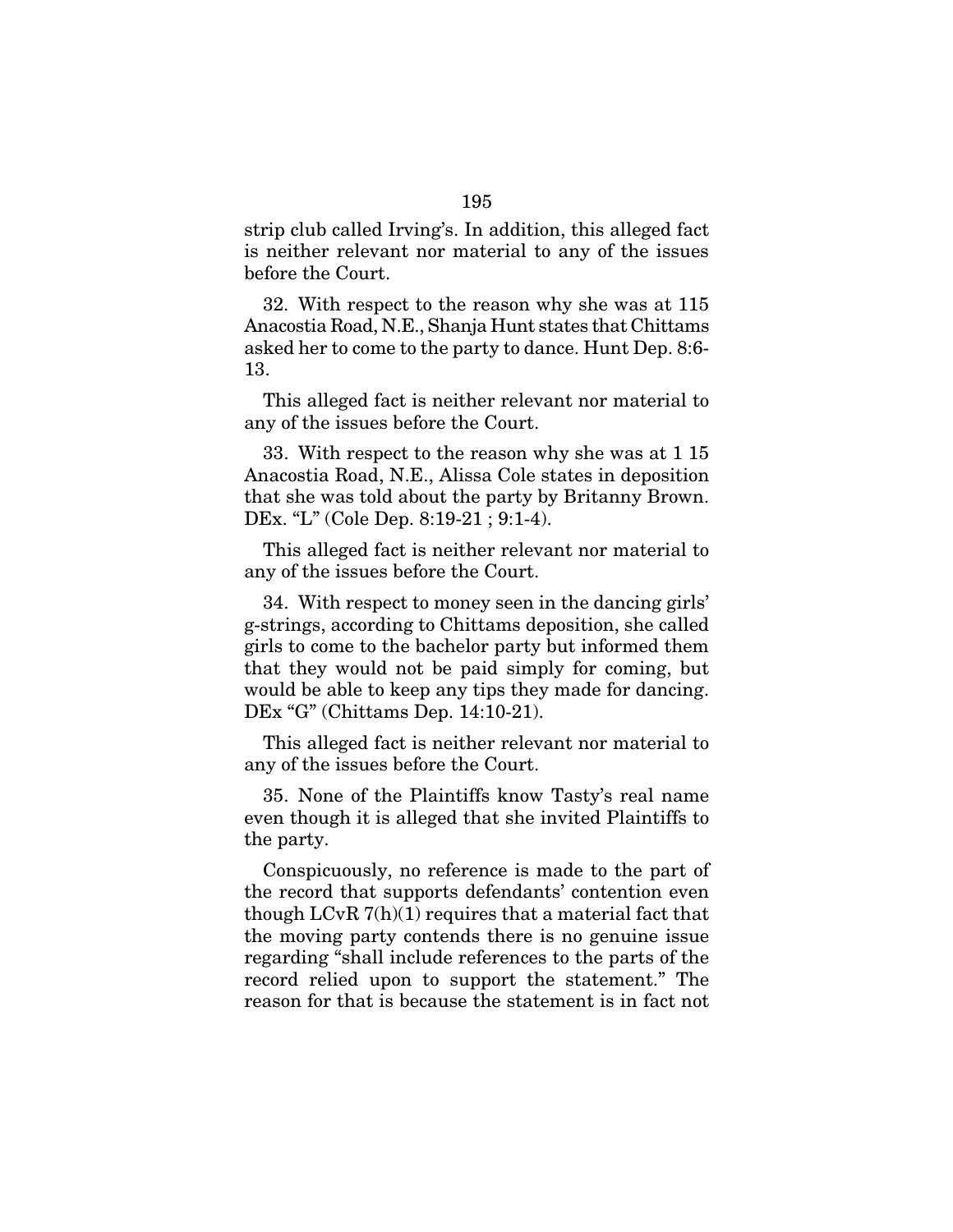supported in the record. Apparently, the only basis for the statement is counsel for the defendants' personal opinion about this incident that she wished to share, which is entirely irrelevant.

36. Tasty has not been deposed, made a declaration, taken an affidavit, intervened in this action, or otherwise came forth with proof of a possessory interest in 115 Anacostia Road, N.E.

Admitted. However, this alleged fact is neither relevant nor material to any of the issues before the Court.

37. Further research into D.C. real property assessments, deeds and mortgages public records indicated that on March 15, 2008, a man named Henry Hughes owned the premises at 115 Anacostia Avenue, N.E., until he sold it to Mid-Atlantic Development Company LLC on October 28, 2008. DEx. "E" (Public Record). Public records show that Mr. Hughes owned the premises since 2001. (Id.). No evidence elicited during discovery indicated that Hughes rented the premises to Tasty or that they had co-ownership.

This alleged fact is neither relevant nor material to any of the issues before the Court inasmuch as none of the information contained in the submitted Exhibit was known to the defendants on the date of plaintiffs' arrest. Nonetheless, a mere cursory reading of defendants' Exhibit E indicates that Henry Hughes, who supposedly owned the subject property on March 15, 2008, did in fact die on April 27, 2007. Thus, it is unclear how Mr. Henry Hughes could have owned it on March 15, 2008, as alleged by the defendants.

38. MPD Officers spoke with Mr. Hughes while they were at the 115 Anacostia premises on March 16, 2008, and Hughes told the police that he owned the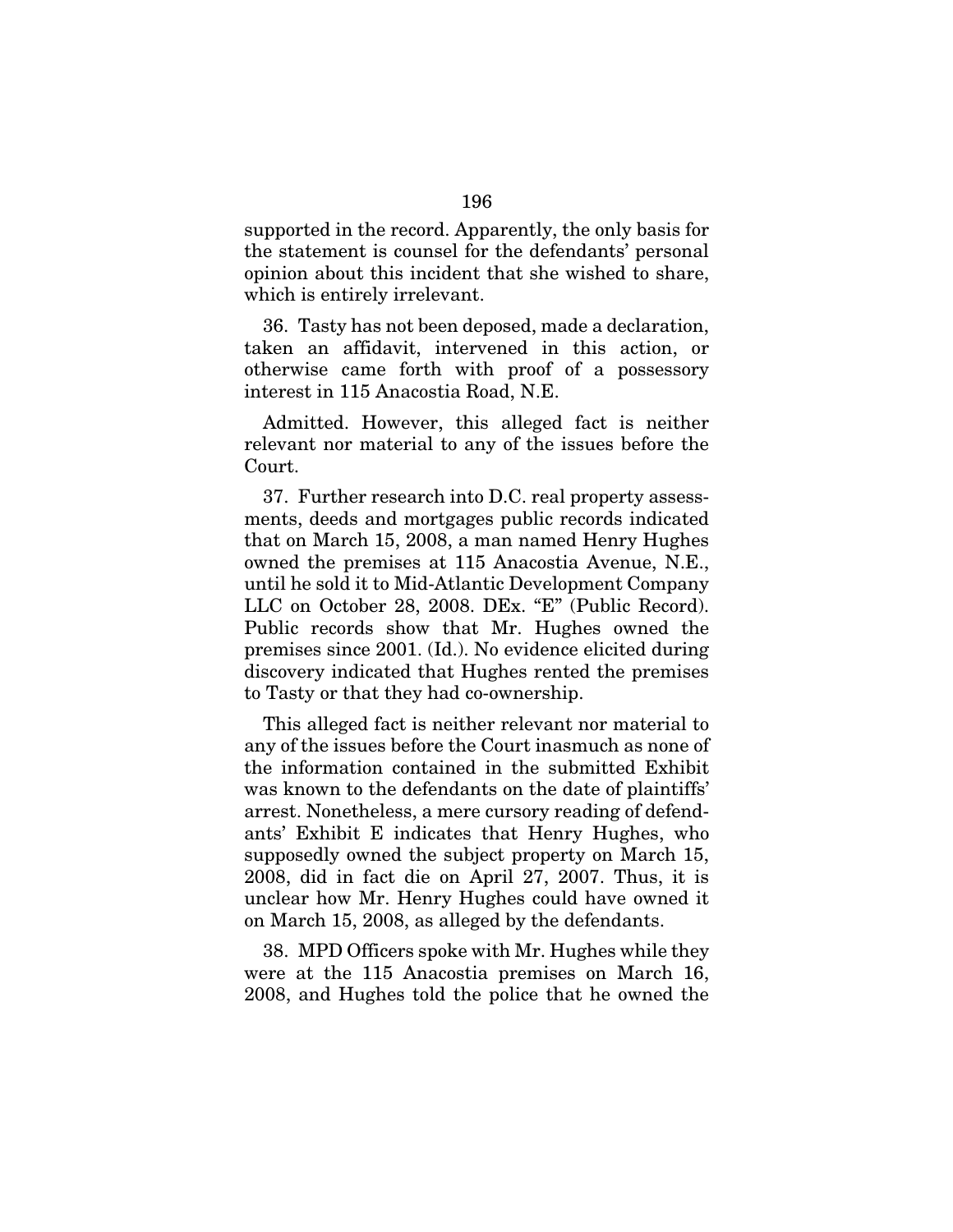property, he was in the process of working out some type of lease agreement, but that he and Peaches never came to an agreement and the social guests did not have permission to be in that house. DEx. "F" (Parker Dep. 17:22; 18:1-18).

This contention is refuted by defendants' own Exhibit E which indicates that the owner of the property, Henry Hughes, died on April 27, 2007. However, this alleged fact is neither relevant nor material to any of the issues before the Court in any event.

39. MPD Officer Anthony Campanale took pictures at 115 Anacostia Road, N.E. to document the scene. DEx. "M" (Campanale Dep. 19:4-7).

This alleged fact is neither relevant nor material to any of the issues before the Court.

40. Investigations indicated to the MPD Officers that they had probable cause to place the individuals under arrest for unlawful entry. Nobody could determine who was supposed to be inside the residence. DEx. "M" (Campanale Dep. 35: 3-22).

As a matter of law, the fact that the defendants could not determine who was supposed to be in the house does not establish probable cause for an arrest for unlawful entry. *Bolger v. D.C.*, 608 F. Supp.2d 10, 18-19 (D.D.C. 2009).

41. MPD Officers arrested the social guests on-site at 115 Anacostia Road, N.E. on a charge of unlawful entry. DEx. A (Arrest report).

According to Sgt. Suber, he directed that the plaintiffs be arrested for unlawful entry, at the police station he was told that what the plaintiffs had been charged with was inappropriate. Therefore, the charge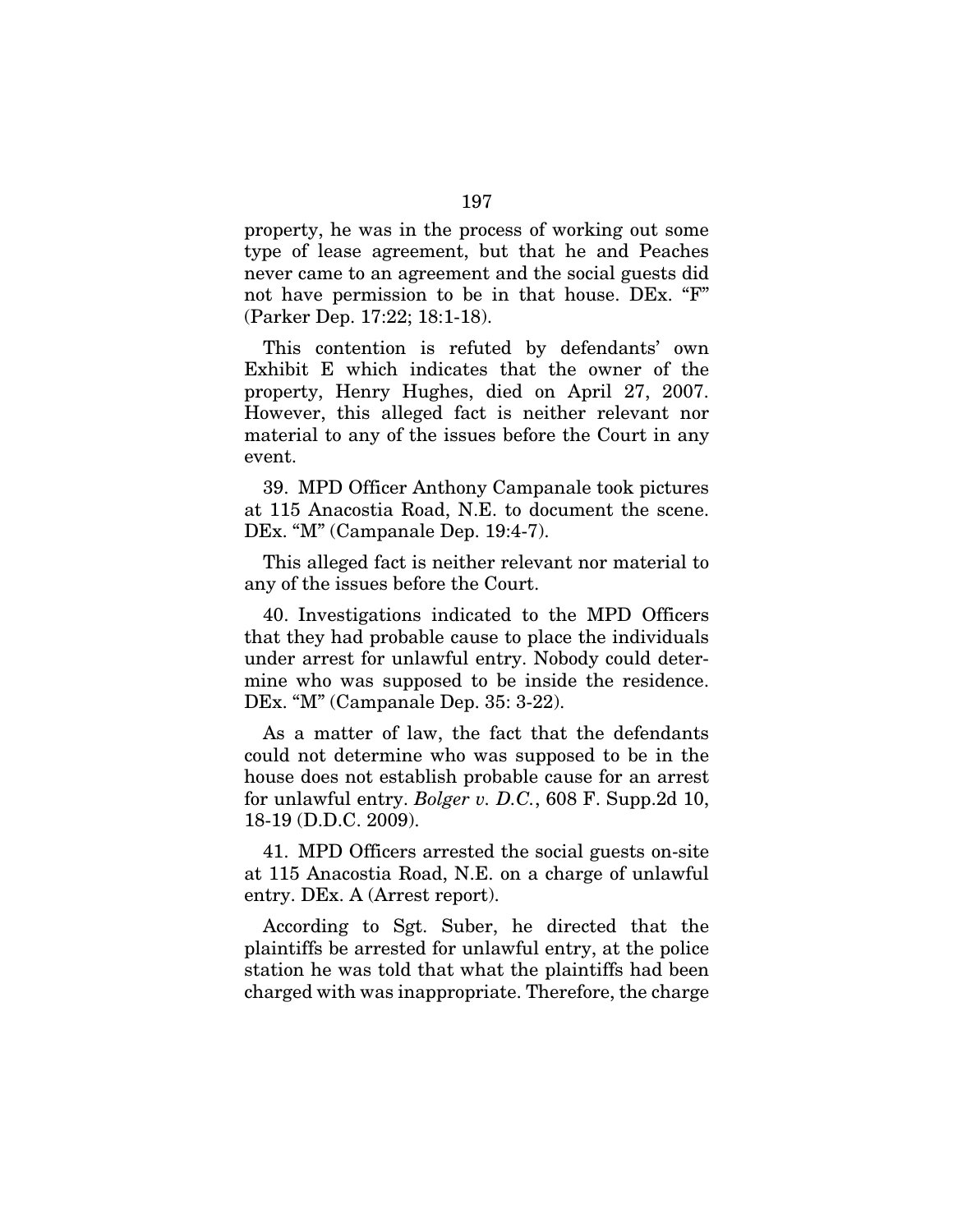of unlawful entry was dropped and the plaintiffs were then charged with disorderly conduct. Suber dep at 28- 30, 39-42.

42. MPD Officers transported the people found onsite at 115 Anacostia Road, N.E. to the 6th District police station where a decision was made to change the arrest charge to disorderly conduct.

It is admitted that the plaintiffs' were subsequently charged with disorderly conduct even though no basis for that charge existed. Espinosa dep at 11, 22; Campanale dep at 41-42; Khan dep at 12, 16; Newman dep at 12, 24; Parker dep at 17, 20, 32, 34;Suber dep at 28-30, 39-43.

43. MPD Officers on the scene did not charge Plaintiffs with disorderly conduct. The MPD Officers received instructions from the day watch commander to change the charge from unlawful entry to disorderly conduct after they arrived at 6th District police station. DEx. "M" (Campanale Dep. 42:4-10). The Attorney General's Office called and advised MPD Officers to "lock them up for disorderly conduct.  $\therefore$  "DEx. "N" (Sgt. Suber Dep. 29:13:17; see also, id. at 40:21-22; 41 :1-20).

It is admitted that the plaintiffs' were subsequently charged with disorderly conduct even though no basis for that charge existed. Espinosa dep at 11, 22; Campanale dep at 41-42; Khan dep at 12, 16; Newman dep at 12, 24; Parker dep at 17, 20, 32, 34;Suber dep at 28-30, 39-43.

44. The defendant officers are listed as "Arresting Officer" on the corresponding PD-163 arrest forms. None of the defendant officers personally arrested or detained any of the plaintiffs. Campanale Interrog. at 10; Espinosa Interrog. at 9; Khan Interrog. at 10; Newman Interrog. at 9; Parker Interrog. at 10. None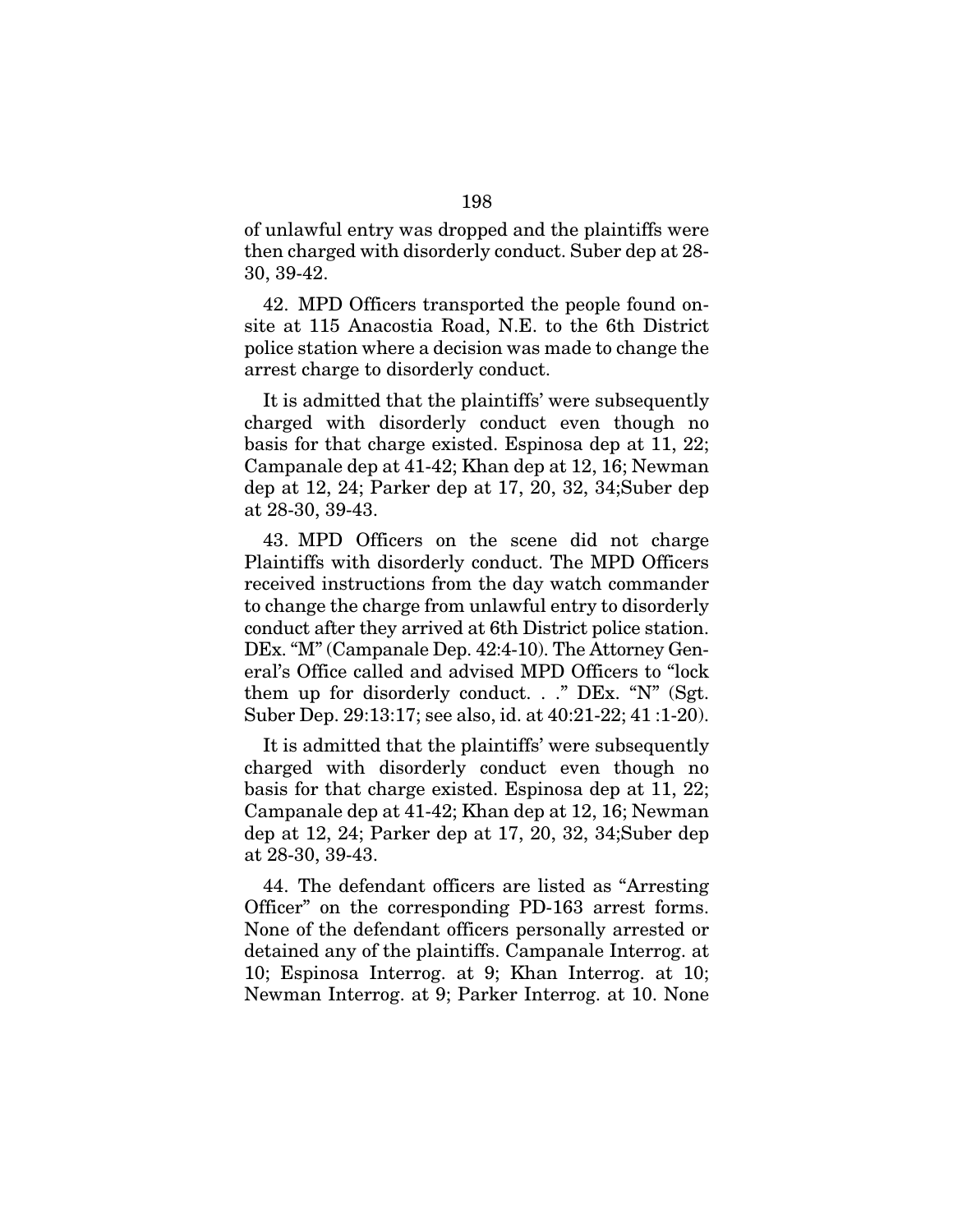of the defendant officers made the decision to arrest or detain any of the plaintiffs. Campanale Interrog. at 3; Espinosa Interrog. at 10; Khan Interrog. at 3; Newman Interrog. at 3; Parker Interrog. at 3-4.

The contention that none of the defendant officers "personally arrested or detained any of the plaintiffs," is simply untrue. In his deposition defendant Campanale testified as follows:

Q In your interrogatories you say you don't know who detained, handcuffed or arrested any of the plaintiffs on the night of the incident. Does that indicate that you didn't arrest any of the plaintiffs in this case?

A No, it doesn't indicate that.

Q So which one of them did you arrest?

A Like I stated before, I don't recall their specific names at this time.

Exhibit 5 at 37.

\* \* \*

Q What did you do with your arrest reports?

A We turned them in.

Q To who?

A To the – well actually, they were turned in by officer – by MPO Phifer.

Q So you gave your arrest reports to Phifer?

A That's correct.

Exhibit 5 at 40-41.